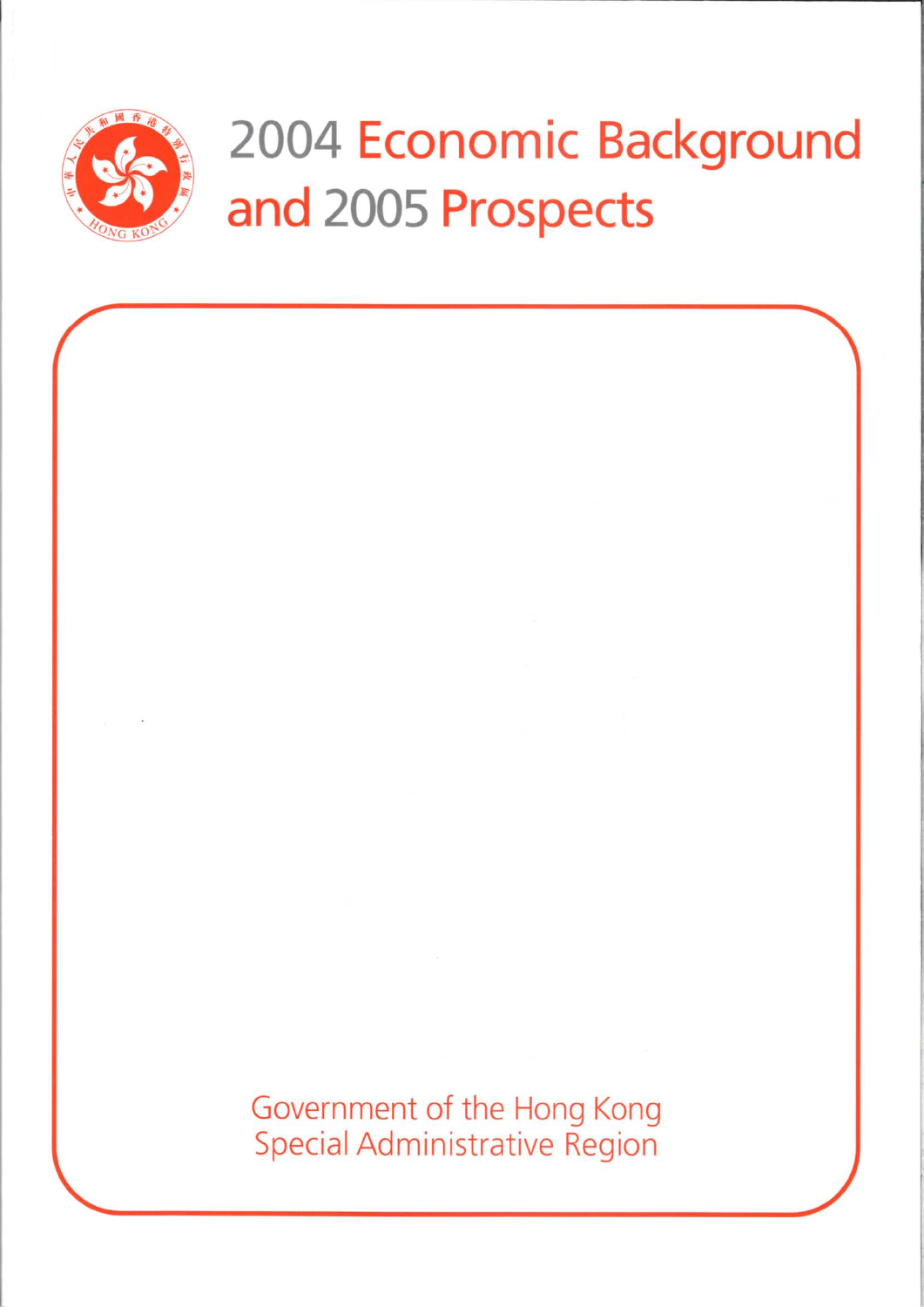# *2004 ECONOMIC BACKGROUND AND 2005 PROSPECTS*

ECONOMIC ANALYSIS DIVISION ECONOMIC ANALYSIS AND BUSINESS FACILITATION UNIT FINANCIAL SECRETARY'S OFFICE GOVERNMENT OF THE HONG KONG SPECIAL ADMINISTRATIVE REGION

*March 2005*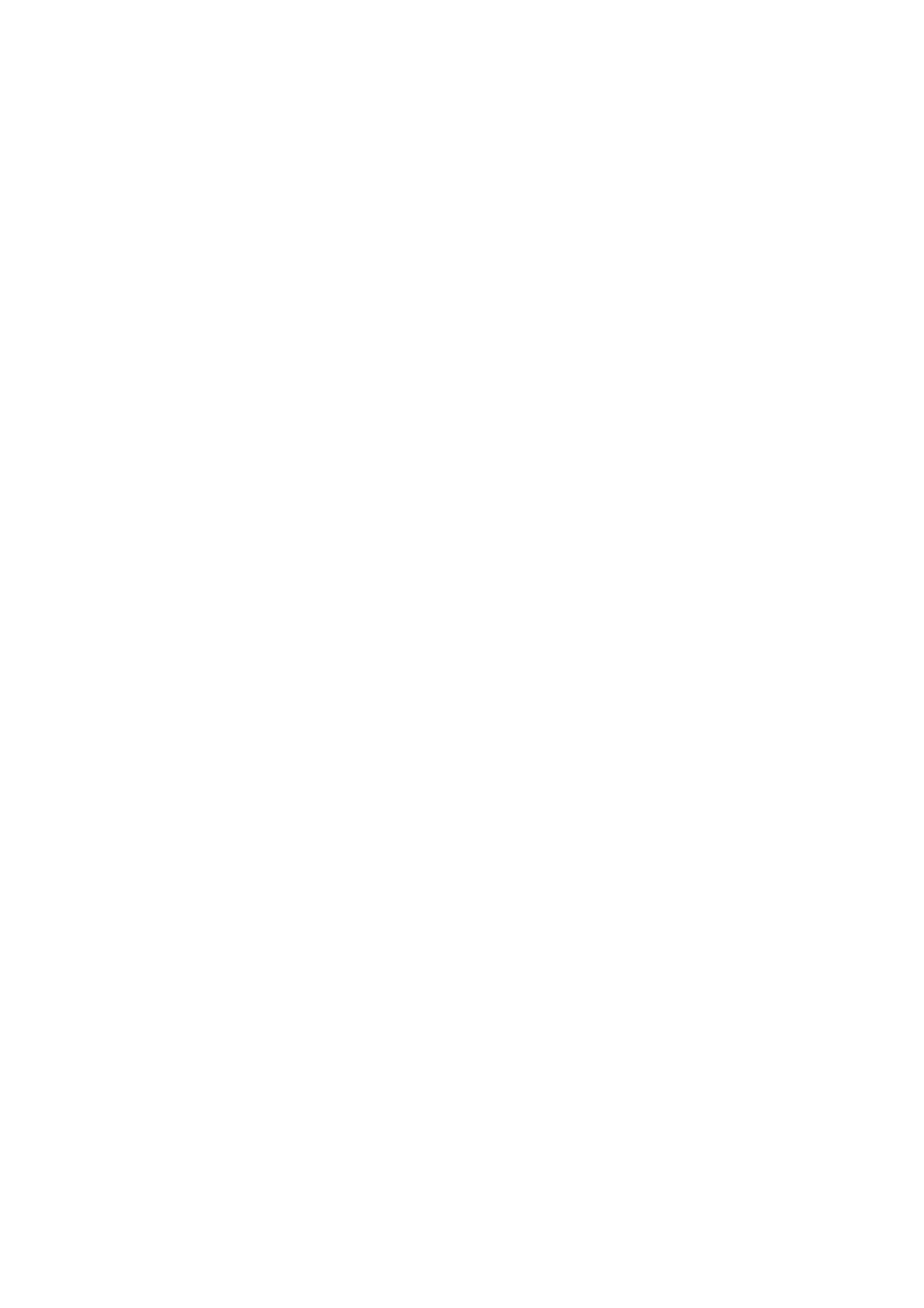# **CONTENTS**

# *Paragraphs*

#### CHAPTER 1: OVERVIEW OF ECONOMIC PERFORMANCE IN 2004

| Overall situation      | 1.1      | $-1.2$                   |       |
|------------------------|----------|--------------------------|-------|
| The external sector    | 1.3      | $\sim$                   | 1.4   |
| The domestic sector    | 1.5      | $-1.6$                   |       |
| The labour sector      |          |                          |       |
| Property market        | 1.8      | $\overline{\phantom{a}}$ |       |
| Stock market           |          | 1.10                     |       |
| Prices                 | $1.11 -$ |                          | 1 1 2 |
| <b>Economic Policy</b> | 1 1 3    |                          | 122   |
|                        |          |                          |       |

#### CHAPTER 2: ECONOMIC OUTLOOK FOR 2005 AND THE MEDIUM TERM

| 2.2.<br>$\overline{a}$ | 2.7  |
|------------------------|------|
| 2.8<br>$\blacksquare$  | 2.10 |
| 2.11                   |      |
| $2.12 - 2.13$          |      |
| 2.14                   |      |
| $2.15 -$               | 2.16 |
| $2.17 -$               | 2.27 |
| 2.28<br>$\overline{a}$ | 2.32 |
|                        |      |

# CHAPTER 3: THE EXTERNAL SECTOR IN 2004

| Visible trade                                          |          |                                 |        |
|--------------------------------------------------------|----------|---------------------------------|--------|
| Total exports of goods                                 | 3.1      |                                 | $-3.3$ |
| Total exports of goods by major market                 |          | $3.4 - 3.5$                     |        |
| Imports of goods                                       |          | $3.6 - 3.8$                     |        |
| Invisible trade                                        |          |                                 |        |
| Exports of services                                    |          | $3.9 -$                         | 3.11   |
| Imports of services                                    |          | 3.12                            |        |
| Visible and invisible trade balances                   |          | $3.13 - 3.15$                   |        |
| Trade policy and measures conductive to external trade |          | 3.16                            |        |
| Mainland and Hong Kong Closer Economic Partnership     | $3.17 -$ |                                 | 3.19   |
| Arrangement                                            |          |                                 |        |
| Increasing connectivity between Mainland and Hong Kong |          | $3.20 -$                        | 3.21   |
| Pan-PRD co-operation                                   |          | 3.22                            |        |
|                                                        |          |                                 |        |
| <b>CHAPTER 4: DEVELOPMENTS IN SELECTED</b>             |          |                                 |        |
| <b>SECTORS IN 2004</b>                                 |          |                                 |        |
| Net output or value added by major economic sector     | 4.1      | $\frac{1}{2}$ and $\frac{1}{2}$ | 4.5    |
| Property                                               |          | $4.6 -$                         | 4.14   |
| Building and construction                              |          | 4.15                            |        |
| Land                                                   | 4.16     | $\Delta \sim 10^4$              | 4.18   |

Tourism 4.19 - 4.23 Logistics 4.24 - 4.31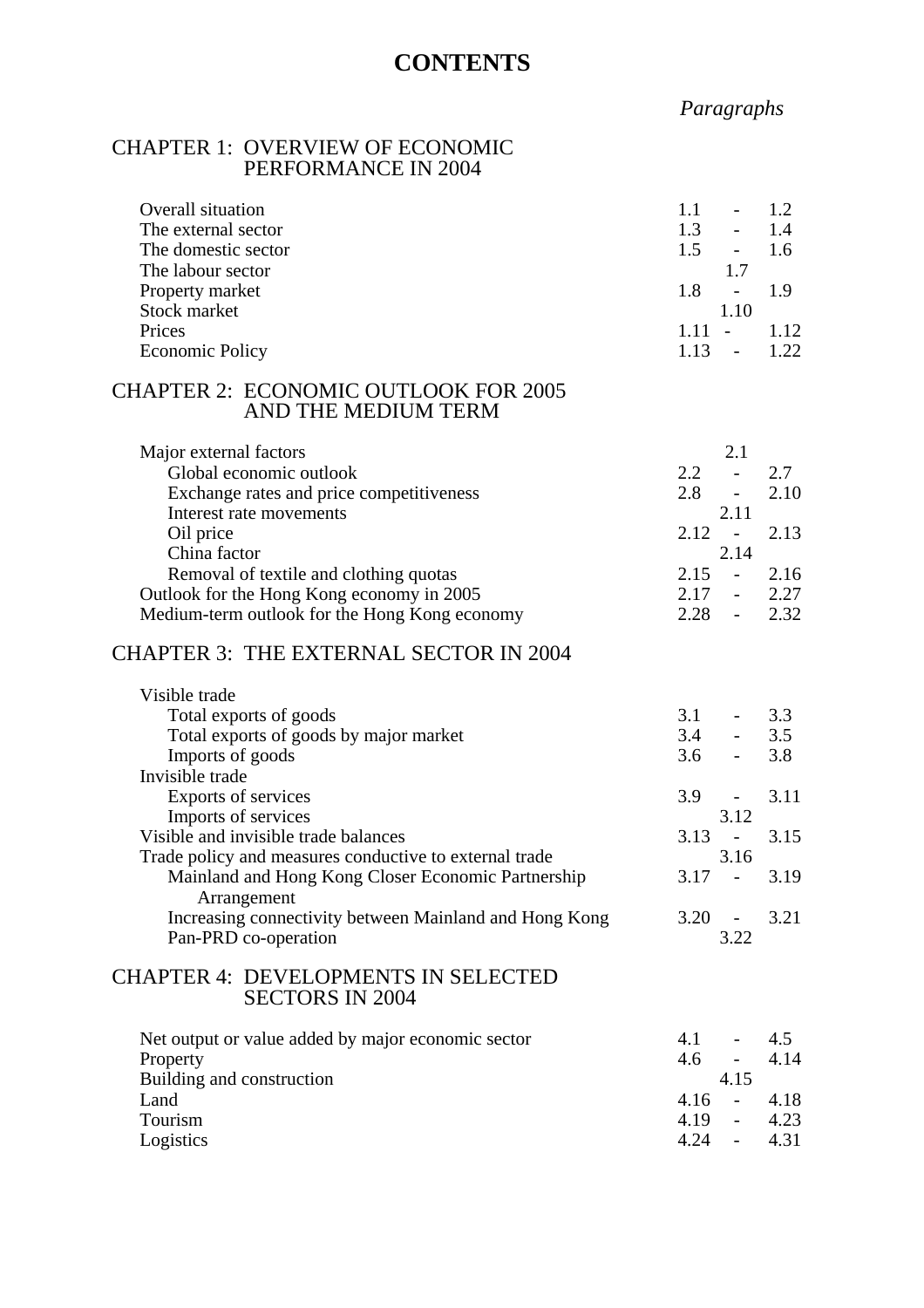# CHAPTER 5: THE FINANCIAL SECTOR IN 2004

| Exchange rates                                           | 5.1<br>$\omega_{\rm{max}}$             | 5.2  |
|----------------------------------------------------------|----------------------------------------|------|
| Interest rates                                           | 5.3<br>$\sim 10^{-10}$                 | 5.5  |
| Money supply and deposits                                | 5.6<br>$\Delta \sim 100$               | 5.8  |
| Loans and advances                                       | 5.9<br>$\frac{1}{2}$ and $\frac{1}{2}$ | 5.11 |
| <b>Banking</b>                                           | $5.12 -$                               | 5.15 |
| Insurance                                                | $5.16 -$                               | 5.17 |
| The debt market                                          | $5.18 - 5.23$                          |      |
| The stock, futures and gold markets                      | $5.24 - 5.29$                          |      |
| Unit trusts and mutual funds                             | $5.30 - 5.31$                          |      |
| <b>CHAPTER 6: THE LABOUR SECTOR IN 2004</b>              |                                        |      |
| Overall labour market situation                          | 6.1<br>$\blacksquare$                  | 6.2  |
| Profile of unemployment                                  | 6.3<br>$\sim 100$                      | 6.6  |
| Profile of underemployment                               | 6.7                                    |      |
| Total labour supply and employment                       | 6.8<br>$\omega_{\rm{max}}$             | 6.9  |
| Profile of employment                                    | $6.10 -$                               | 6.13 |
| Vacancies                                                | $6.14 -$                               | 6.17 |
| Earnings and wages                                       | $6.18 -$                               | 6.23 |
| The Government's recent employment and training measures | $6.24 -$                               | 6.28 |
| <b>CHAPTER 7: PRICES IN 2004</b>                         |                                        |      |
| Consumer prices                                          | 7.1<br>$\overline{\phantom{a}}$        | 7.5  |
| Import prices                                            | 7.6                                    |      |
| Cost of factor inputs and domestic output prices         | $7.7 -$                                | 7.8  |
| <b>Export prices</b>                                     | 7.9<br>$\sim 100$                      | 7.10 |
| GDP deflator                                             | 7.11                                   |      |
|                                                          |                                        |      |

#### CALENDAR OF EVENTS OF SIGNIFICANCE TO THE HONG KONG ECONOMY IN 2004

# STATISTICAL APPENDIX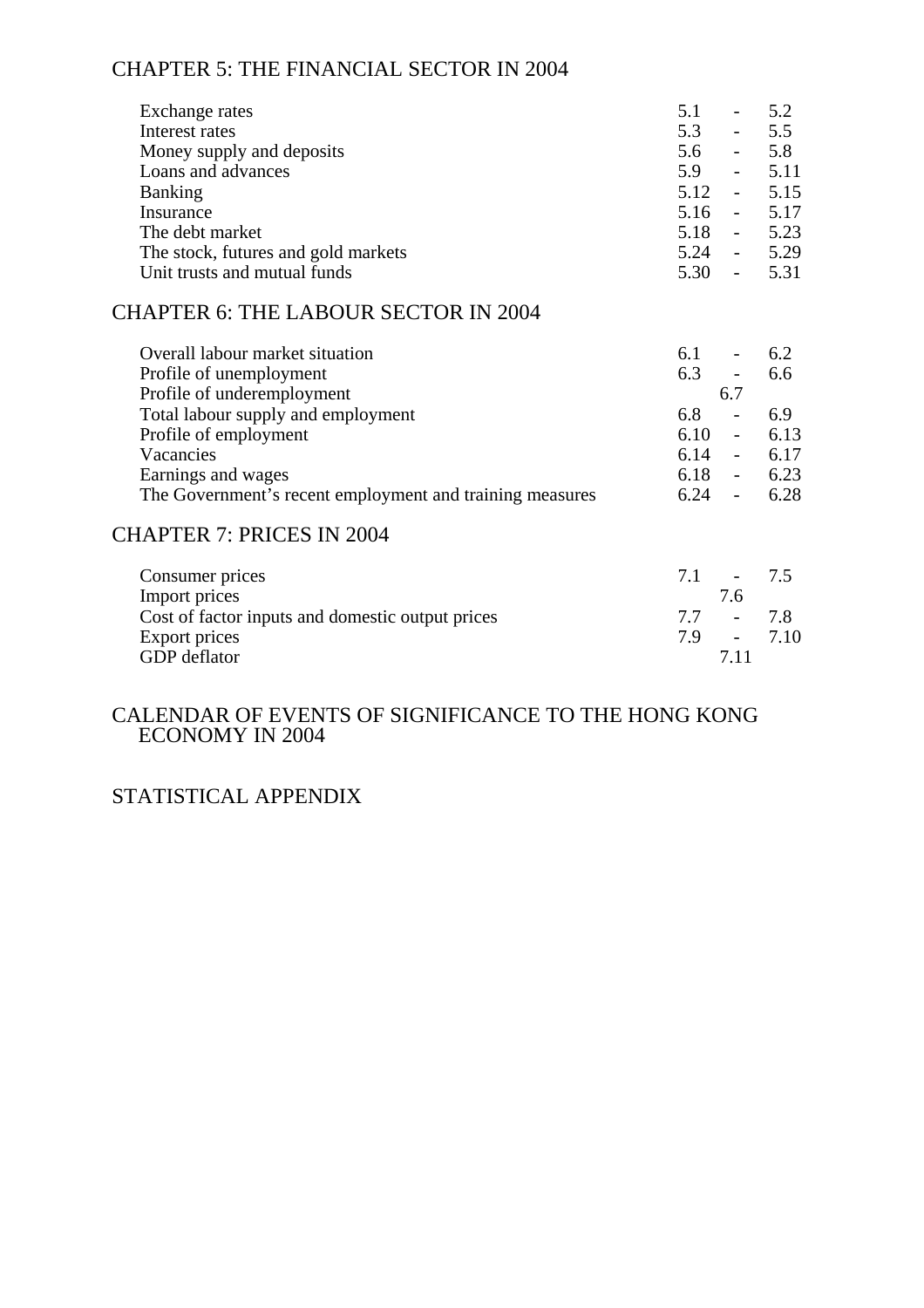# **CHAPTER 1 : OVERVIEW OF ECONOMIC PERFORMANCE IN 2004**

# *Summary*

- <sup>z</sup>*The Hong Kong economy entered into a full-fledged upturn in 2004, following a swift rebound in the second half of 2003 after the waning of SARS. The pick-up in activity was broad-based. Externally, exports of both goods and services were robust all through, thanks to the global economic upswing and enhanced price competitiveness from a weak US dollar. Locally, consumption picked up strongly and attained the fastest growth since 1993 on the back of improving income and buoyant asset markets. Investment in overall terms bounced up visibly along with the activity upturn, attaining the fastest growth since 2000.*
- *GDP grew by a remarkable 8.1% in real terms in 2004, distinctly faster than the 3.2% growth in 2003. The growth was the second fastest since 1987, just after the exceptionally high growth in 2000.*
- Along with the economic upturn, total employment expanded at a *considerable pace and vacancies surged across many sectors. The seasonally adjusted unemployment rate came down progressively over the course of the year, reaching a near three-year low of 6.5% in the fourth quarter. Downward pressures on wages and labour earnings also began to recede in 2004, though only gradually.*
- <sup>z</sup>*The property market was buoyant, marked by active trading in both residential and non-residential properties. The strong acquisition interest was underpinned by the return of home buyers' confidence, coupled with an attractive affordability level, better mortgage financing terms and abundant liquidity. By December 2004, overall flat prices have risen back by 27% over a year ago, though still 52% lower than the peak in 1997.*
- The economy finally came out of the protracted period of deflation since *November 1998. In parallel with the much improved consumer sentiment, the pricing power of retailers seems to be returning. Also, the rise in import prices over the past year was more readily passed through to the retail price level.*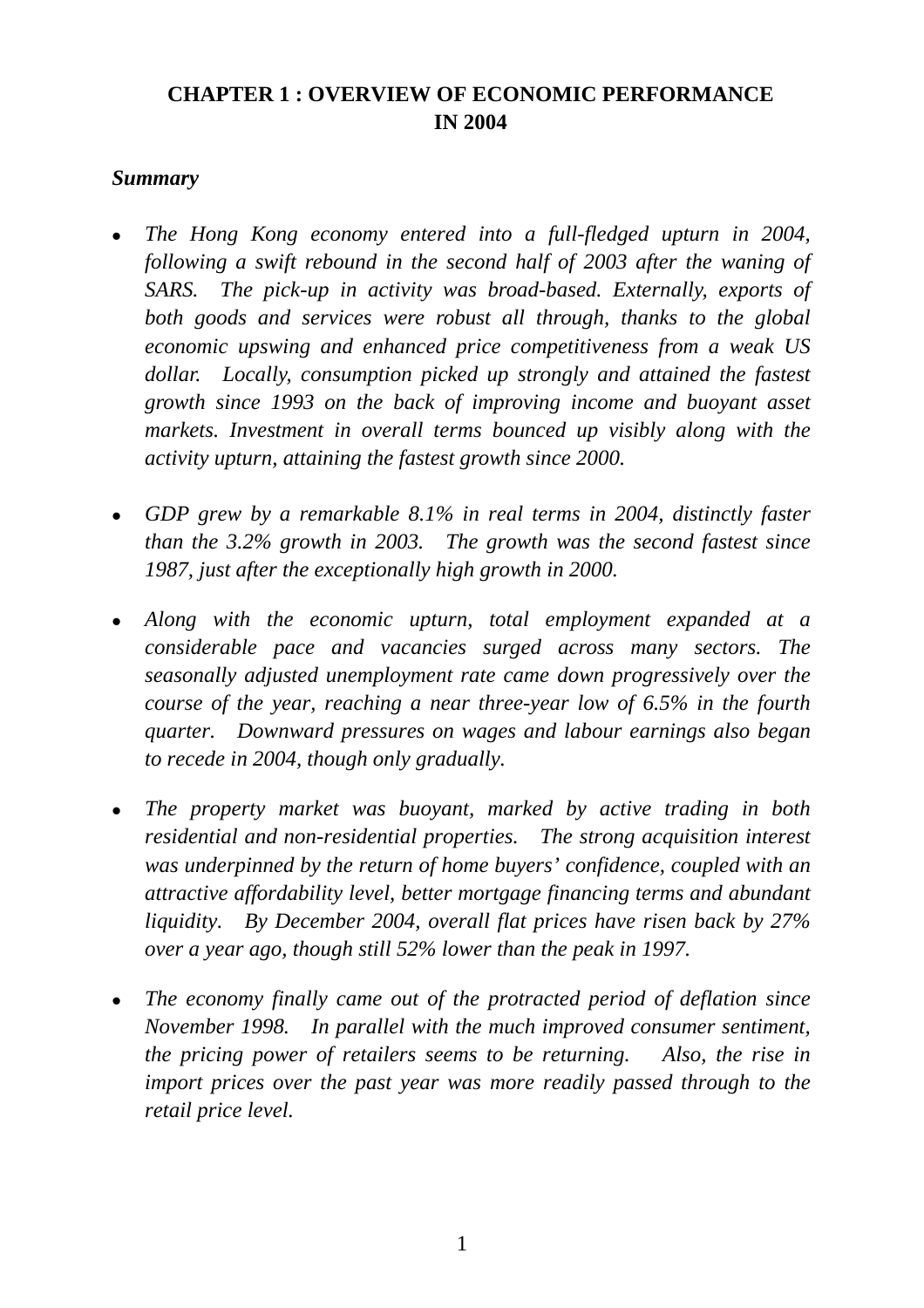# **Overall situation**

1.1 The Hong Kong economy entered into a full-fledged upturn in 2004, following a V-shaped rebound in the second half of 2003 after the waning of the negative impacts due to the Severe Acute Respiratory Syndrome (SARS). This once again demonstrated the resilience and strength of the economy. The activity upturn in 2004 was broad-based, marked by thriving exports and offshore trade, vibrant inbound tourism, strong pick-up in consumer spending, and visible bounce-back in investment. While external trade had benefitted much from the global trade boom, the domestic economy also revived along with the return of both consumer and investor confidence.

1.2 For 2004 as a whole, the *Gross Domestic Product (GDP)*(1) grew by a remarkable 8.1% in real terms, distinctly faster than the 3.2% growth in 2003. The growth was the second fastest since 1987, just after the exceptionally high growth in 2000. On a year-on-year comparison, after growing by 7.0% in the first quarter of 2004, real GDP surged further by 12.1% in the second quarter against a low base last year due to SARS and sustained notable growth at 6.8% and 7.1% in the third and fourth quarters. On a seasonally adjusted quarter-to-quarter comparison<sup>(2)</sup>, GDP expanded throughout the four quarters, by 2.0%, 2.5%, 1.6% and 0.6% respectively in real terms.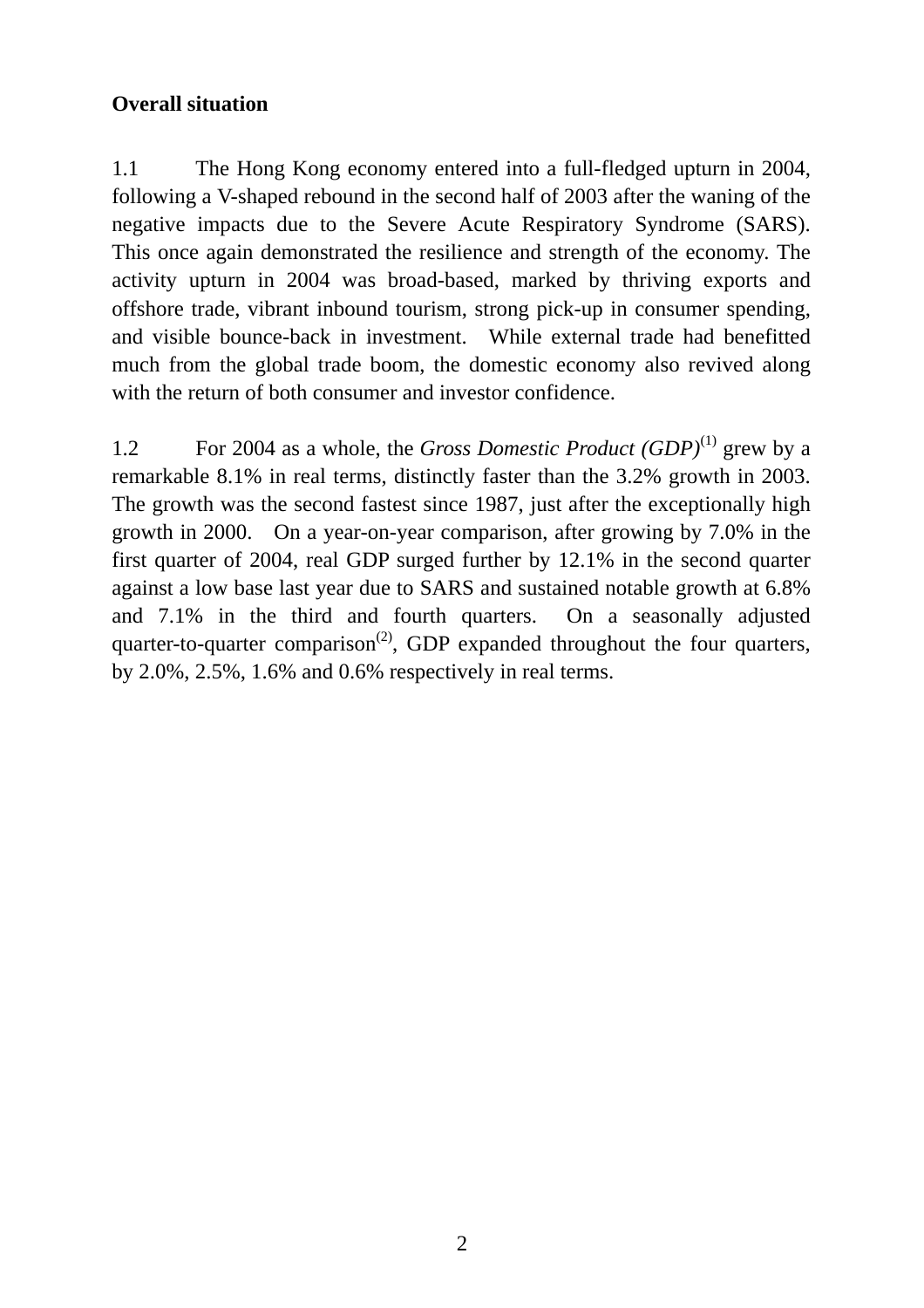# **Diagram 1.1 : Gross Domestic Product**



**(a) Annual profile**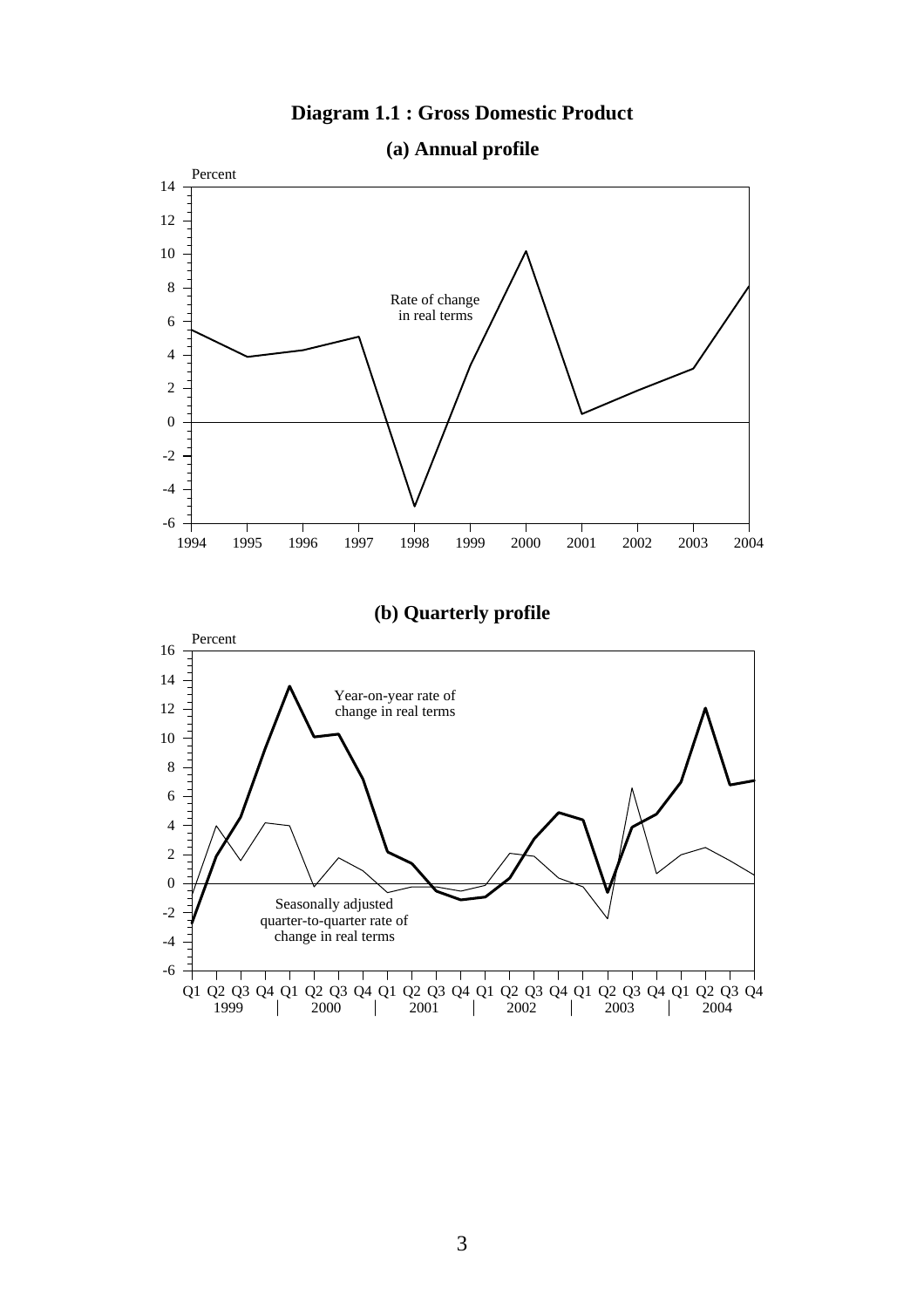# **Table 1.1 : Gross Domestic Product and its main expenditure components and the main price indicators (year-on-year rate of change (%))**

|                                                                              | $2003^{\text{*}}$ | $2004^{+}$ |                    |                      | 2003                          |                    |                       |                    | 2004               |                    |
|------------------------------------------------------------------------------|-------------------|------------|--------------------|----------------------|-------------------------------|--------------------|-----------------------|--------------------|--------------------|--------------------|
|                                                                              |                   |            | $\Omega^*$         | $\Omega^*$           | $\mathbf{\Omega}^{\text{\#}}$ | $Q4^{\#}$          | $\Omega$ <sup>#</sup> | $\Omega^*$         | $\Omega^*$         | $Q4^+$             |
| Change in real terms of GDP and<br>its main expenditure components<br>$($ %) |                   |            |                    |                      |                               |                    |                       |                    |                    |                    |
| Private consumption<br>expenditure <sup>@</sup>                              | $-0.3$            | 6.7        | $-2.7$<br>$(-0.4)$ | $-3.8$<br>$(-2.1)$   | 0.9<br>(4.9)                  | 4.4<br>(1.8)       | 5.4<br>(1.0)          | 10.7<br>(2.5)      | 5.0<br>$(-0.1)$    | 5.7<br>(1.9)       |
| Government consumption<br>expenditure                                        | 1.9               | 0.5        | 1.0<br>$(-0.1)$    | 0.5<br>(1.8)         | 0.5<br>(1.5)                  | 5.5<br>(2.1)       | 5.4<br>$(-0.2)$       | $-0.2$<br>$(-3.3)$ | $-1.4$<br>(0.2)    | $-1.8$<br>(1.4)    |
| Gross domestic fixed<br>capital formation                                    | 0.1               | 4.5        | 4.2<br>(N.A.)      | $-5.3$<br>(N.A.)     | $\ast$<br>(N.A.)              | 1.9<br>(N.A.)      | 5.5<br>(N.A.)         | 12.7<br>(N.A.)     | 2.7<br>(N.A.)      | $-2.0$<br>(N.A.)   |
| of which:                                                                    |                   |            |                    |                      |                               |                    |                       |                    |                    |                    |
| Building and construction                                                    | $-7.0$            | $-10.3$    | $-3.2$             | $-8.5$               | $-6.6$                        | $-9.9$             | $-11.6$               | $-10.1$            | $-13.7$            | $-5.2$             |
| Machinery, equipment and<br>computer software                                | 6.5               | 12.2       | 12.8               | $-1.1$               | 5.6                           | 9.3                | 16.0                  | 26.1               | 12.2               | $-2.4$             |
| Total exports of goods                                                       | 14.2              | 15.3       | 19.1<br>(2.6)      | 14.3<br>(2.0)        | 10.0<br>(2.8)                 | 14.7<br>(6.5)      | 15.0<br>(2.5)         | 18.7<br>(5.8)      | 15.3<br>(0.6)      | 12.6<br>(2.9)      |
| Imports of goods                                                             | 13.1              | 14.1       | 18.8<br>(3.4)      | 10.9<br>$(-0.5)$     | 8.2<br>(3.6)                  | 15.7<br>(8.0)      | 16.3<br>(3.7)         | 20.3<br>(3.6)      | 14.2<br>$(-1.1)$   | 7.0<br>(0.6)       |
| Exports of services <sup>@</sup>                                             | 5.7               | 14.9       | 13.0<br>$(-1.0)$   | $-10.4$<br>$(-15.2)$ | 8.7<br>(27.2)                 | 10.2<br>(3.0)      | 14.0<br>(1.8)         | 32.8<br>$(-0.4)$   | 11.1<br>(6.0)      | 7.3<br>$(-0.5)$    |
| Imports of services                                                          | $-4.6$            | 10.5       | $-5.4$<br>$(-5.5)$ | $-16.8$<br>$(-15.4)$ | $-0.3$<br>(25.3)              | 3.1<br>(2.4)       | 4.1<br>$(-3.7)$       | 30.3<br>(5.1)      | 6.1<br>(2.4)       | 6.0<br>(1.6)       |
| <b>Gross Domestic Product</b>                                                | 3.2               | 8.1        | 4.4<br>$(-0.2)$    | $-0.6$<br>$(-2.4)$   | 3.9<br>(6.6)                  | 4.8<br>(0.7)       | 7.0<br>(2.0)          | 12.1<br>(2.5)      | 6.8<br>(1.6)       | 7.1<br>(0.6)       |
| Change in the main<br>price indicators (%)                                   |                   |            |                    |                      |                               |                    |                       |                    |                    |                    |
| <b>GDP</b> deflator                                                          | $-5.3$            | $-2.8$     | $-4.4$<br>$(-1.1)$ | $-5.7$<br>$(-2.2)$   | $-6.1$<br>$(-1.1)$            | $-4.8$<br>$(-0.6)$ | $-4.0$<br>$(-0.3)$    | $-2.7$<br>$(-0.7)$ | $-2.5$<br>$(-0.8)$ | $-2.1$<br>$(-0.3)$ |
| <b>Composite Consumer Price</b><br><b>Index</b>                              | $-2.6$            | $-0.4$     | $-2.0$<br>$(-0.2)$ | $-2.5$<br>$(-1.1)$   | $-3.6$<br>$(-1.8)$            | $-2.3$<br>(0.8)    | $-1.8$<br>(0.3)       | $-0.9$<br>$(-0.1)$ | 0.8<br>$(-0.2)$    | 0.2<br>(0.3)       |
| <i>Change in nominal GDP</i> $(\%)$                                          | $-2.2$            | 5.1        | $-0.2$             | $-6.4$               | $-2.3$                        | $-0.2$             | 2.6                   | 9.1                | 4.1                | 4.8                |

Notes : (#) Revised figures.

- (+) Preliminary figures.
- (@) Figures for 2004 have been revised following the release of enhanced estimates on tourism expenditure by Mainland visitors by the Hong Kong Tourism Board. Estimates for 2002 and 2003 were revised accordingly to enable comparability of the data series. The overall GDP nevertheless is not affected.
- ( ) Seasonally adjusted quarter-to-quarter rate of change.
- N.A. Not applicable, as no clear seasonal pattern is found in gross domestic fixed capital formation, due to the presence of considerable short-term fluctuations.
- (\*) Change of less than 0.05%.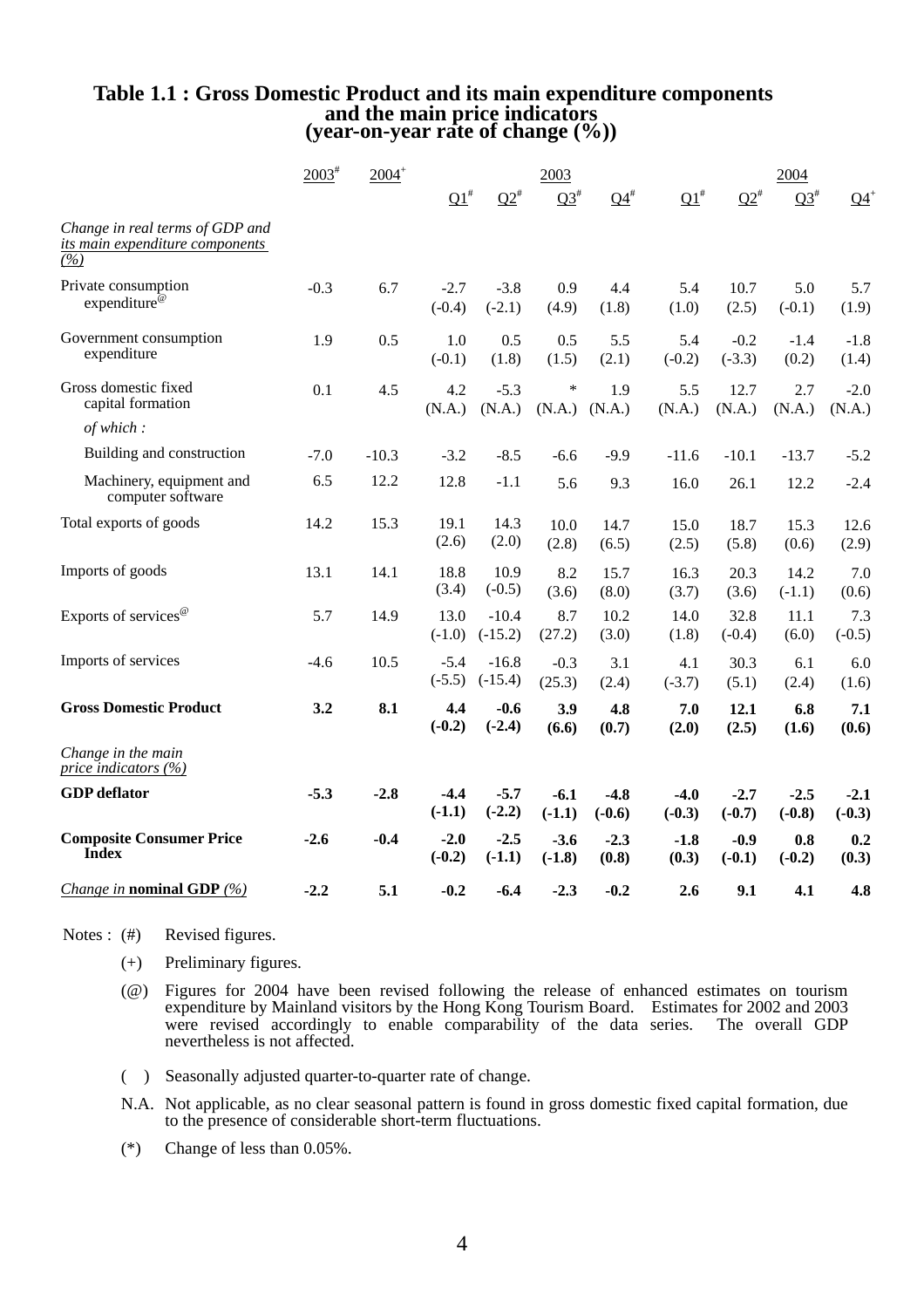# **The external sector**

1.3 Merchandise exports sustained remarkable growth throughout 2004, boosted by the sturdy demand in all major markets including East Asia, the European Union and US, as well as the Mainland's buoyant external trade and robust domestic demand. Apart from this, increasing competitiveness of Mainland products in the world market, coupled with the weakness of the US dollar, has rendered a further boost to Hong Kong's exports. *Total exports of goods* attained double-digit growth in all the four quarters of 2004, yielding an annual growth of 15.3% in 2004, up further from the already strong growth of 14.0% in 2003. This was also the second consecutive year that exports had a double-digit growth, the first time since 1995.

1.4 On invisible trade, inbound tourism was vibrant, with the number of incoming visitors hitting successive new monthly highs in the latter part of the year. For 2004 as a whole, the number of visitor arrivals had a 40% growth over 2003. If compared with 2002 to remove the distortion caused by SARS, the growth was also phenomenal, at 32%, reflecting that the tourism sector has not only fully recovered from SARS, but also that it is now back on a full upswing. While the extension of the Individual Visit Scheme added impetus to the surge in the number of Mainland visitors, the number of visitors from most other major sources also rose considerably. Coupled with the thriving offshore trade brought forth particularly from strong trade flows in the region, *exports of services* were buoyant all through 2004, giving a remarkable 14.9% growth for the year as a whole, distinctly up from that of 5.7% in 2003.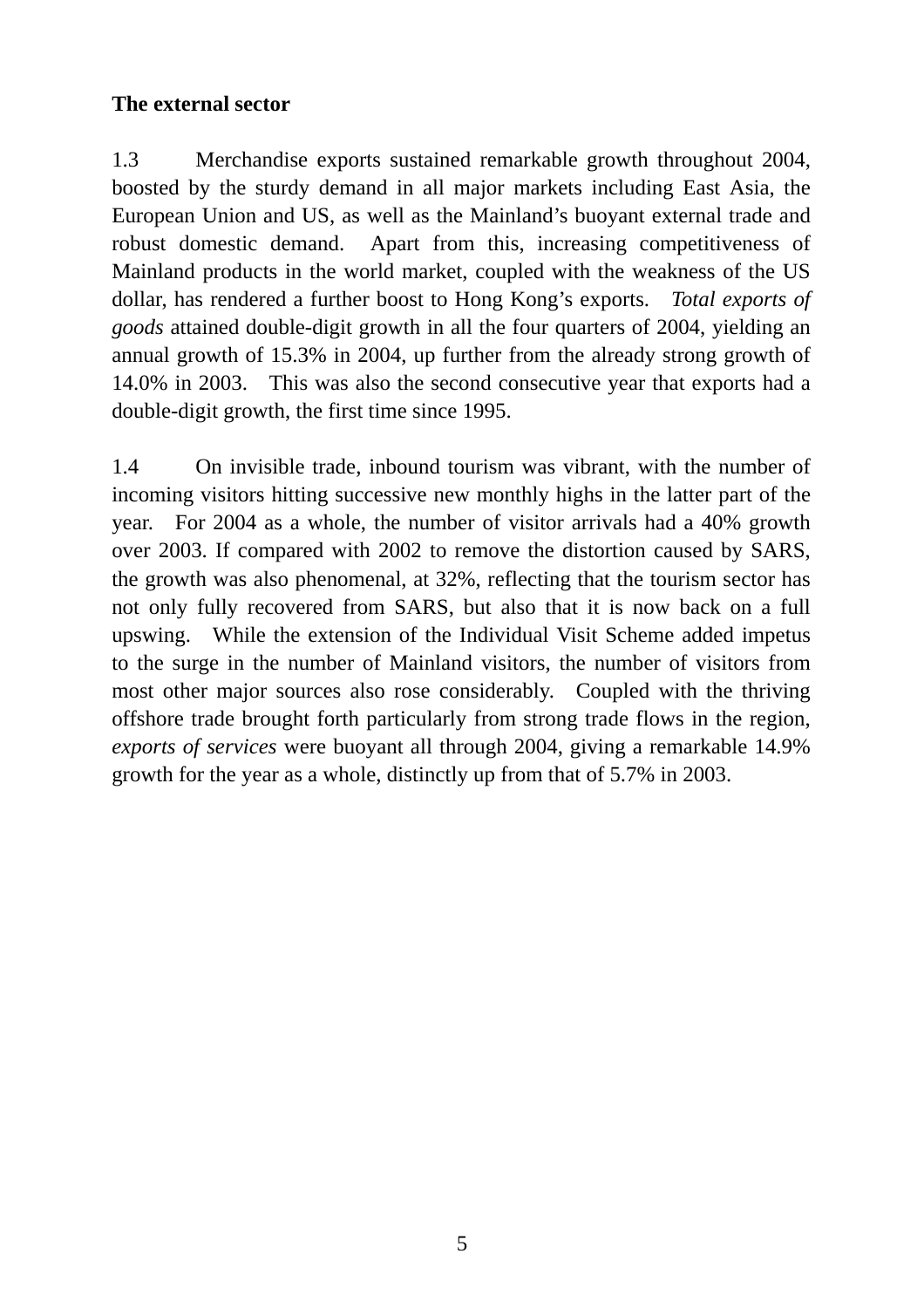

#### **Diagram 1.2 : Total exports of goods and exports of services**

#### **Diagram 1.3 : Visitor arrivals**



# **The domestic sector**

1.5 While external trade was buoyant throughout 2004, the domestic sector had also picked up further in the year. On the consumption front, local consumer spending maintained notable growth throughout the year, as consumers' willingness to spend was well underpinned by optimism over the economic outlook, improving labour market conditions, as well as the wealth effect stemming from the rebound in property prices. *Private consumption expenditure (PCE)* grew by 5.4%, 10.7%, 5.0% and 5.7% respectively in real terms in the four quarters over a year earlier, giving a 6.7% growth for 2004 as a whole, the fastest since 1993. The particularly distinct growth in the second quarter was in part inflated by an exceptionally low base caused by SARS in 2003. On a seasonally adjusted quarter-to-quarter comparison, PCE grew by 1.0% and 2.5% in real terms in the first and second quarters, edged down by 0.1% in the third quarter, and then picked up again to a 1.9% growth in the fourth quarter.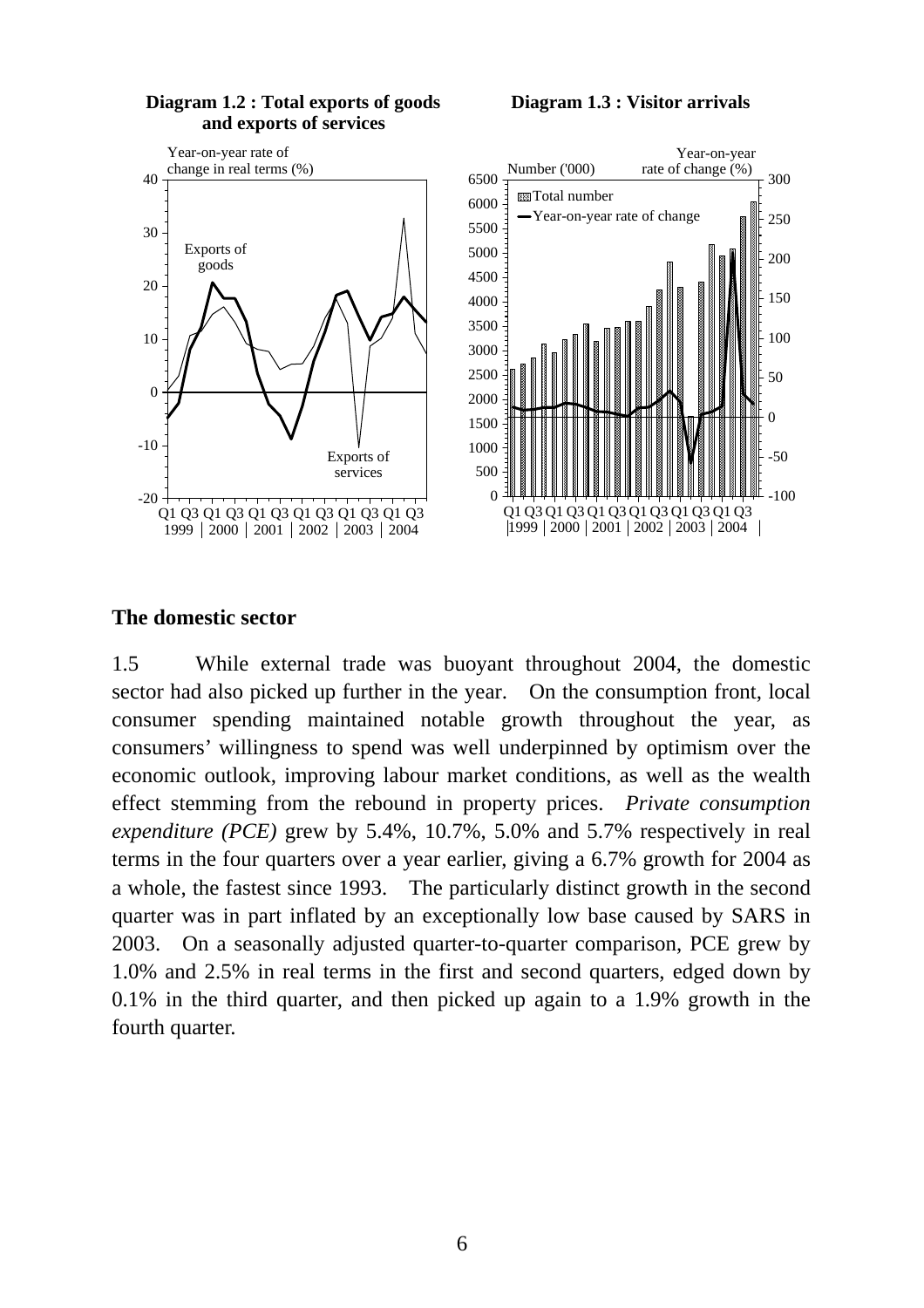#### **Table 1.2 : Consumer spending by major component(a) (year-on-year rate of change in real terms (%))**

*Of which :* 

|                | Total<br>consumer<br>spending in<br>the domestic<br>$marke^{(a)}$ |                             | Food Durables durables Services | Non-               |                     | Residents'<br>expenditure<br>abroad | Visitor                                | Private<br>consumption<br>spending expenditure <sup>(b)</sup> |
|----------------|-------------------------------------------------------------------|-----------------------------|---------------------------------|--------------------|---------------------|-------------------------------------|----------------------------------------|---------------------------------------------------------------|
| 2003 Annual    |                                                                   |                             | 6                               | -4                 |                     | $-13$                               | $-3^{+}$                               | $\ast^+$                                                      |
| Q4             | $\ast$<br>$\frac{-6}{3}$<br>$\overline{5}$                        | ∗<br>$\overline{2}$         | h<br>13                         | $-5$<br>$-17$<br>4 | $\overline{3}$<br>5 | $-14$<br>$-31$<br>$-3$<br>$-4$      | $25^{+}$<br>$-57$<br>$19^{+}$<br>$6^+$ | $4^+$                                                         |
| 2004 Annual    |                                                                   |                             | 16                              | 10                 | 6                   | 11                                  | 19                                     |                                                               |
| Q1<br>Q2<br>Q3 | 13<br>5<br>5                                                      | $-2$<br>$\overline{2}$<br>3 | 17<br>20<br>14<br>14            | 6<br>27<br>4<br>6  | 3<br>3              | -2<br>50<br>6                       | $150^{+}$                              | $5^+$<br>6                                                    |

Notes : (a) Consumer spending in the domestic market comprises both local consumer and visitor spending, which are not separable from the survey data.

 (b) Private consumption expenditure is obtained by deducting visitor spending from the total consumer spending in the domestic market, and adding back residents' expenditure abroad.

 (+) Revised figures following the Hong Kong Tourism Board's revision on the consumption expenditure of Mainland visitors. For details, see footnote @ in Table 1.1.

(\*) Change of less than 0.5%.

1.6 Investment demand strengthened as investor confidence returned. Overall investment spending in terms of *gross domestic fixed capital formation* attained a 4.5% growth in real terms in 2004, the fastest since 2000, as the activity upturn and brighter business outlook prompted a broad-based surge in machinery and equipment investment to cater for the growing business. Particularly worth-noting was that investment in industrial machinery for manufacturing use, which had been on a general fall-off in recent years, also rebounded significantly in the year. However, building and construction output was still in a lull in the year, due to the earlier fall-off in new private building projects, the scale-back of the Public Housing Programme, as well as the completion of works on priority railway projects.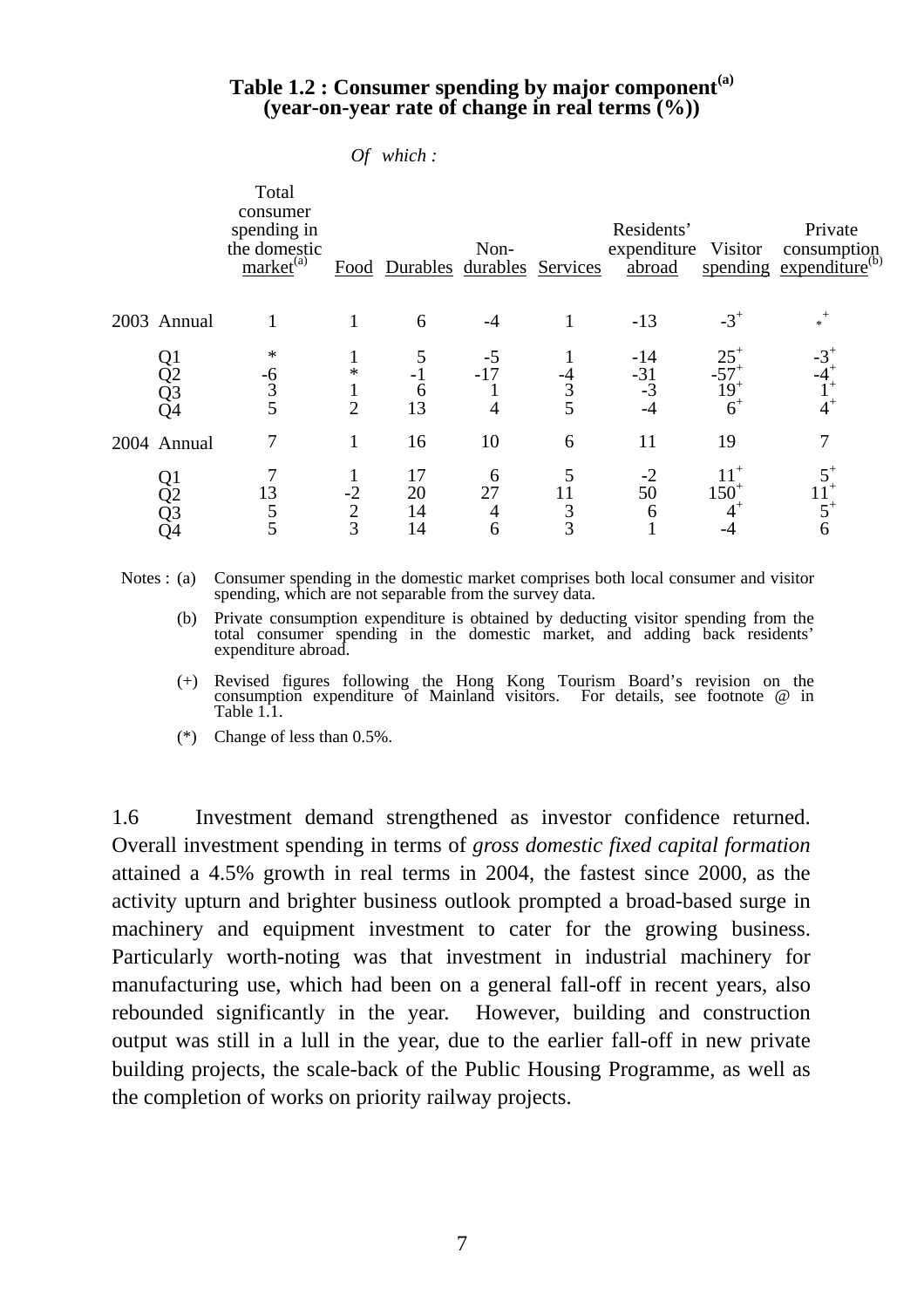**Diagram 1.4 : Consumer spending Diagram 1.5 : Investment spending**



#### **The labour sector**

1.7 The labour market improved progressively on a broad front throughout 2004. As the economic recovery gathered pace, *total employment* expanded notably, by 2.1% in 2004. By the fourth quarter of 2004, the total number reached an all-time high of 3.33 million, a gain of 139 400 over the trough in 2003. Reflecting improved employment conditions, the *seasonally adjusted unemployment rate* fell back successively from a high of 8.6% in the second quarter of 2003 to a near three-year low of 6.5% in the fourth quarter of 2004. The *underemployment rate* also fell from a high of 4.3% in the second quarter of 2003 to 3.1% in the fourth quarter of 2004. Vacancies surged across many sectors, with particularly distinct rises in trade-related and tourism-related sectors such as freight transport services, retail trade, and restaurants and hotels. Downward pressures on wages and labour earnings, which were still pronounced in 2003, began to recede in 2004, though only gradually.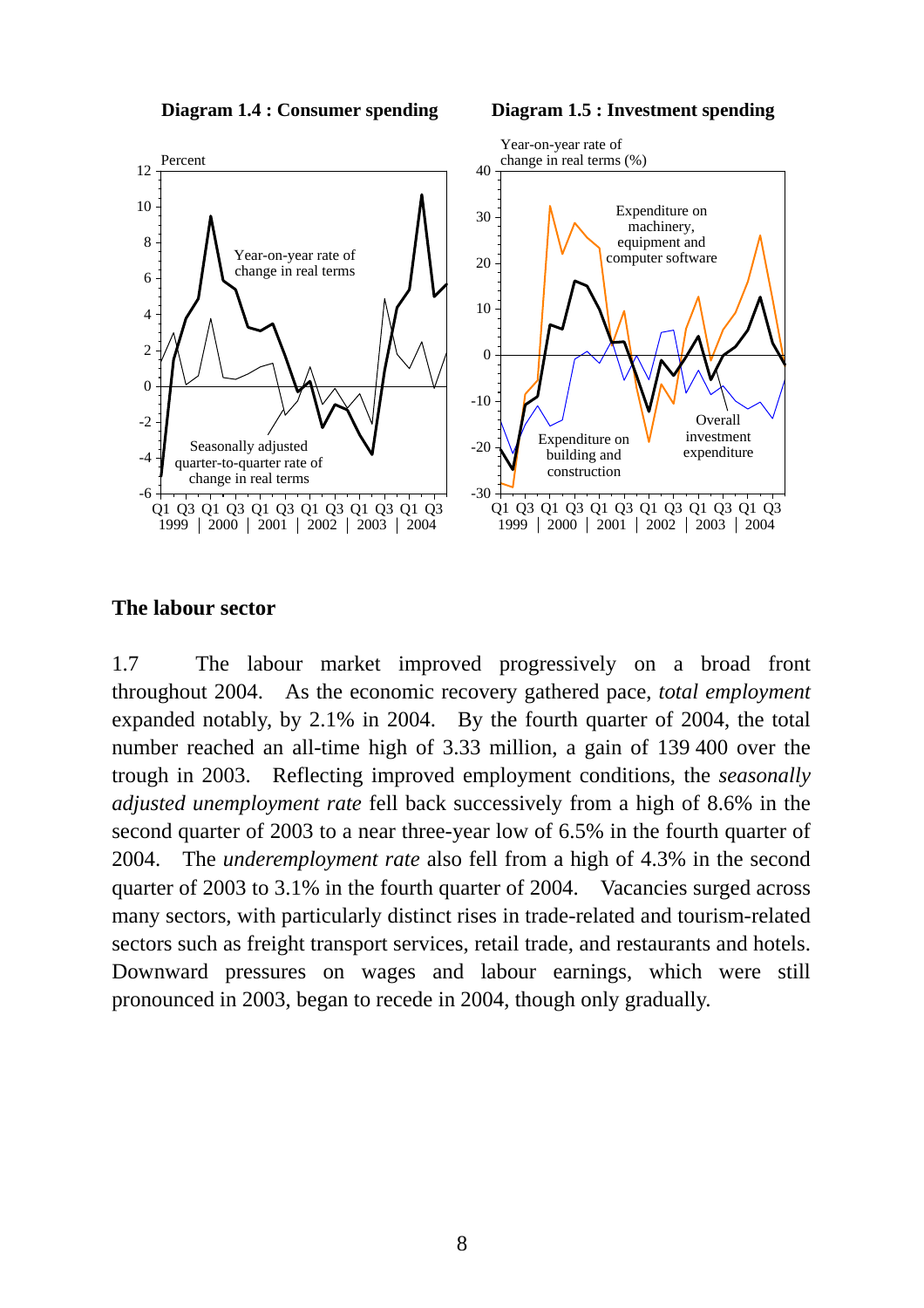

**Diagram 1.7 : Total employment**



#### **Property market**

1.8 The *residential property* market picked up distinctly further in early 2004, marked by active trading and further gains in property prices. While primary sales of flats in many developments received enthusiastic response, the secondary market was also active. The market went through a brief consolidation during May-July, as flat prices fell back somewhat after the hefty gains in the earlier months, and also amidst concern over an imminent interest rate rise in the US, the economic tightening measures in the Mainland and the oil price upsurge. But as the economic upturn proceeded, in tandem with improving household incomes and the end of the deflation era, buying interest soon returned, and flat prices were back on the rise again after the summer months. Buying interests in the mass residential market were keen, as affordability still stood at quite an attractive level, supported by the government's measures to extend mortgage financing to home buyers. The luxury end of the market had a more hefty rise, fuelled by abundant liquidity, apart from general optimism over Hong Kong's economic outlook. By December 2004, flat prices were 27% higher than a year ago, though still 52% lower when compared with the peak in 1997. Flat rentals also rose, by 11% at end-2004 over a year earlier.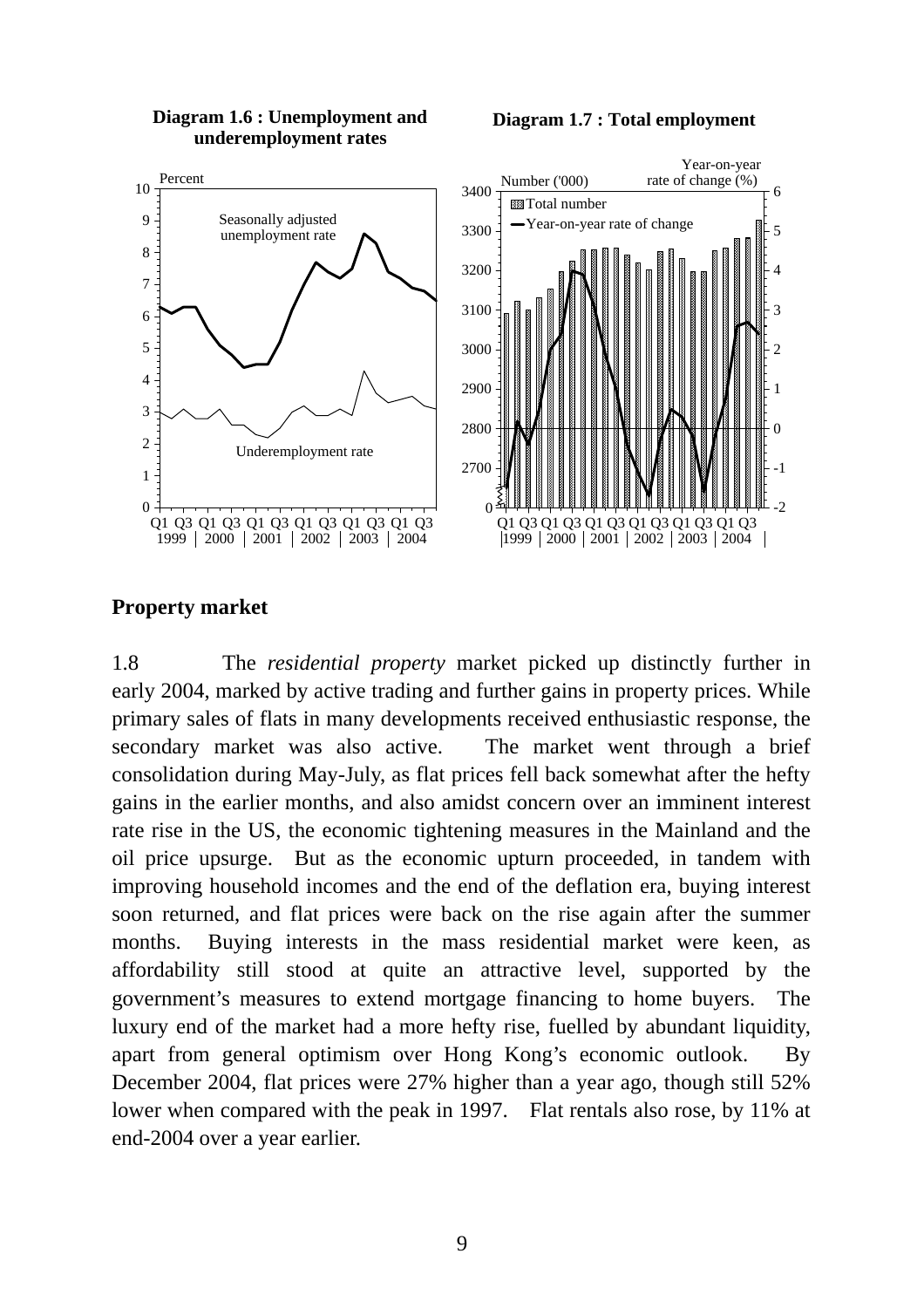1.9 On *commercial property*, both the sales and rental markets for office space were active, particularly for office space in prime locations amidst the upturn in business activity. The market for shopping space in major shopping areas also firmed up, as demand was boosted by buoyant inbound tourism and pick-up in local consumer spending. The demand for industrial property also showed some revival with strengthened demand amidst buoyant export growth and as investor sentiment reportedly was lifted by the implementation of CEPA.



#### **Stock market**

1.10 The local *stock market* went down along with the overseas markets in the early months of 2004, being much weighed down by the uncertainties stemming from surging oil prices and the US interest rate up-cycle. Market sentiment subsequently improved, underpinned by optimism over the economic outlook, favourable land auction results, and ample liquidity amidst substantial funds inflow thereby driving local interest rates to near zero level. Receding crude oil prices and the rally in overseas stock markets rendered a further boost towards the year-end. The Hang Seng Index was on a general rise in the second half of the year, hitting a 45-month high of 14 266 on 29 December and closing the year at 14 230, distinctly up by 13.2% over end-2003. The average daily turnover likewise surged, to a record high of \$16.0 billion in 2004, up from the \$10.4 billion in 2003 and \$15.5 billion in the previous peak in 1997.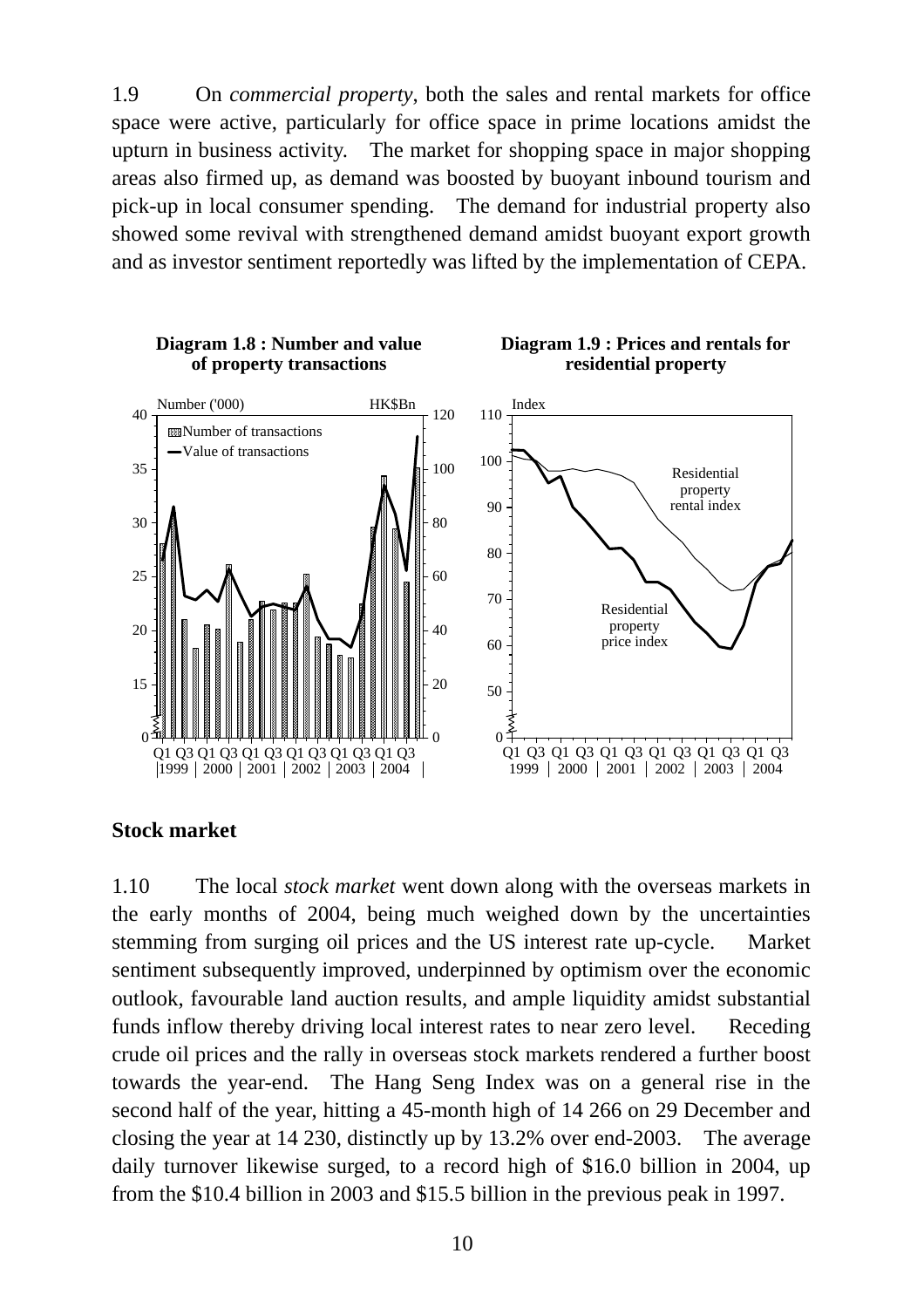



# **Prices**

1.11 The economy finally came out of deflation that had lasted for 68 months. As the pricing power of retailers returned along with the economic recovery, the rise in import prices stemming from a weak dollar and firming world commodity prices was more readily passed through to the retail price level. Prices of a wide range of consumer goods and services have thus resumed increases since early 2004. But the pace of upturn in consumer prices was only gradual, being kept down by very modest housing cost due to the distinct fall-offs in flat rentals in the earlier period. On a year-on-year basis, the decline in the *Composite Consumer Price Index* tapered distinctly from 1.8% in the first quarter to 0.9% in the second quarter, and then reverted to a small increase of 0.8% in the third quarter and 0.2% in the fourth quarter. In general, price pressures on the consumption front were modest all through the second half of 2004, as wages and earnings were still subdued in overall terms, while the rebound in property rentals over the past year had yet to show up fully.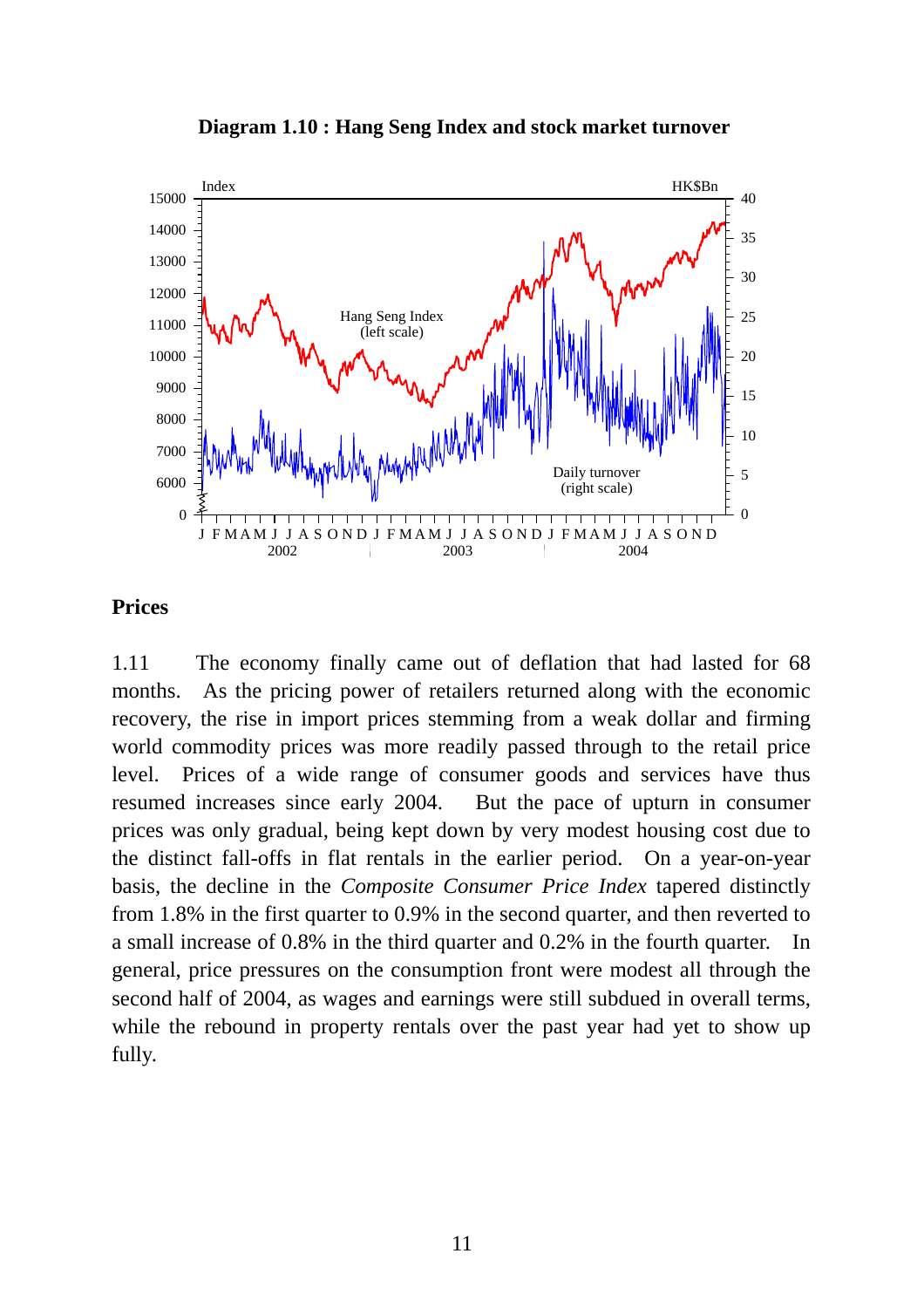

**Diagram 1.11 : Consumer prices**

1.12 As to the *GDP deflator*, the year-on-year rate of decline also tapered successively over the course of the year, from 4.0% in the first quarter to 2.7%, 2.5% and 2.1% in the ensuing three quarters, along with the rebound in consumer prices and a pick-up in the price deflator for investment, the latter reflecting the distinct rise-back in the price deflator for construction investment. The pace of upturn in the GDP deflator was considerably slower than that of Composite CPI, due to the drag from a worsened terms of trade caused by the further weakening of the US dollar in the year.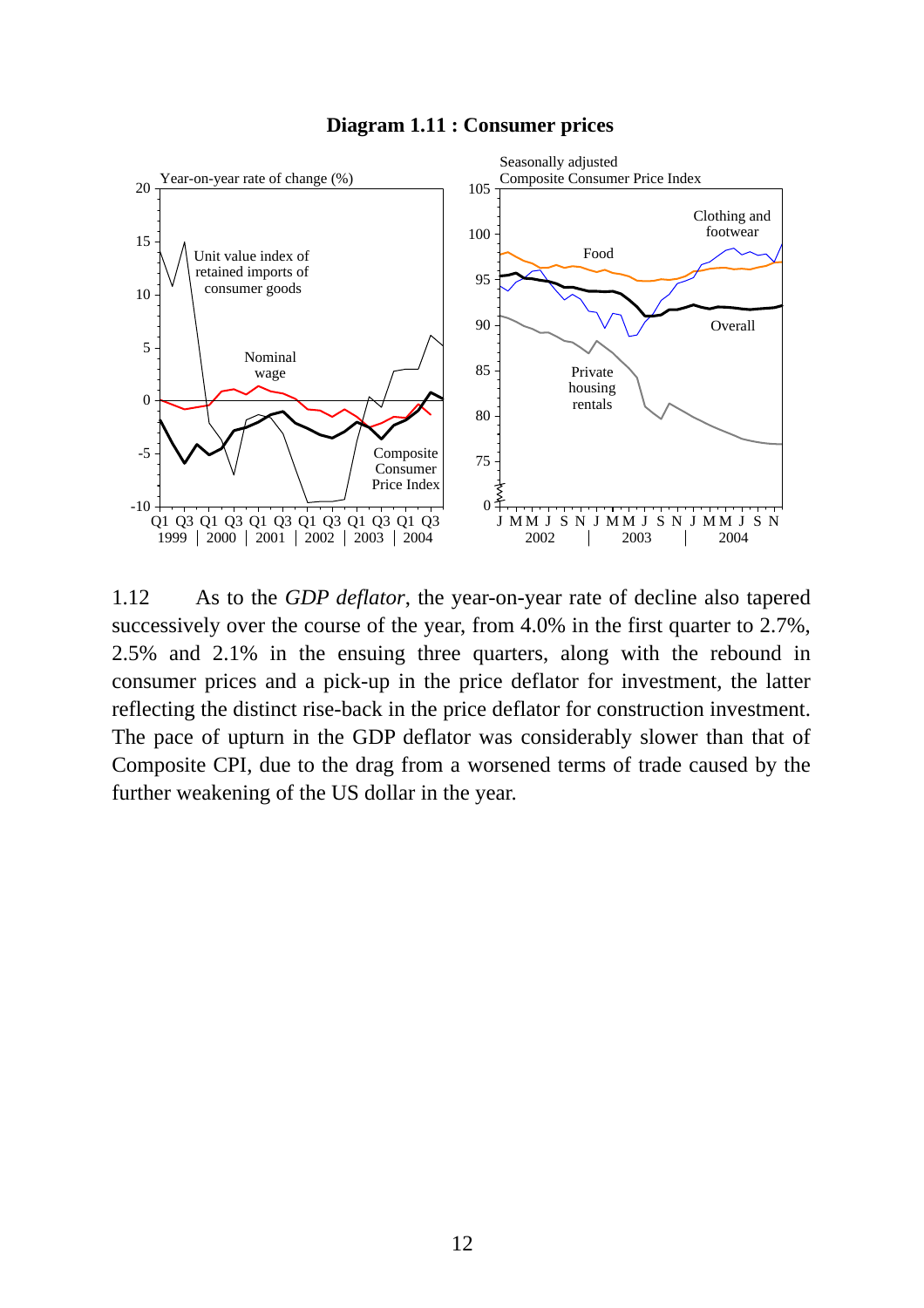



## **Economic policy**

1.13 The Government of HKSAR believes in free market, and adopts "market leads, government facilitates" as the guiding principle of its economic policy. Over the past few years, the Government has taken a proactive role to create a conducive environment for business and to facilitate economic development, particularly to enhance Hong Kong's competitiveness and to reduce rigidities in the economy. While the above measures carry a longer-term target, they have also aided the swift revival of the Hong Kong economy after SARS and also the further pick-up in 2004.

1.14 Proximity to the Mainland as a huge and dynamic economic hinterland is a key edge that Hong Kong possesses over its neighbouring economies. Over the past two decades, economic relations between the two places continued to strengthen. Bilateral trade has grown by leaps and bounds. Two-way visitors flow have surged, more so upon the Mainland's progressive liberalisation on residents travelling abroad. Hong Kong and the Mainland are each other's largest source of external direct investment. In the financial sector, cross-boundary fund flows have risen markedly over the past decade. Hong Kong is an important fund raising centre for Mainland's state-owned enterprises and recently also private enterprises $^{(3)}$ .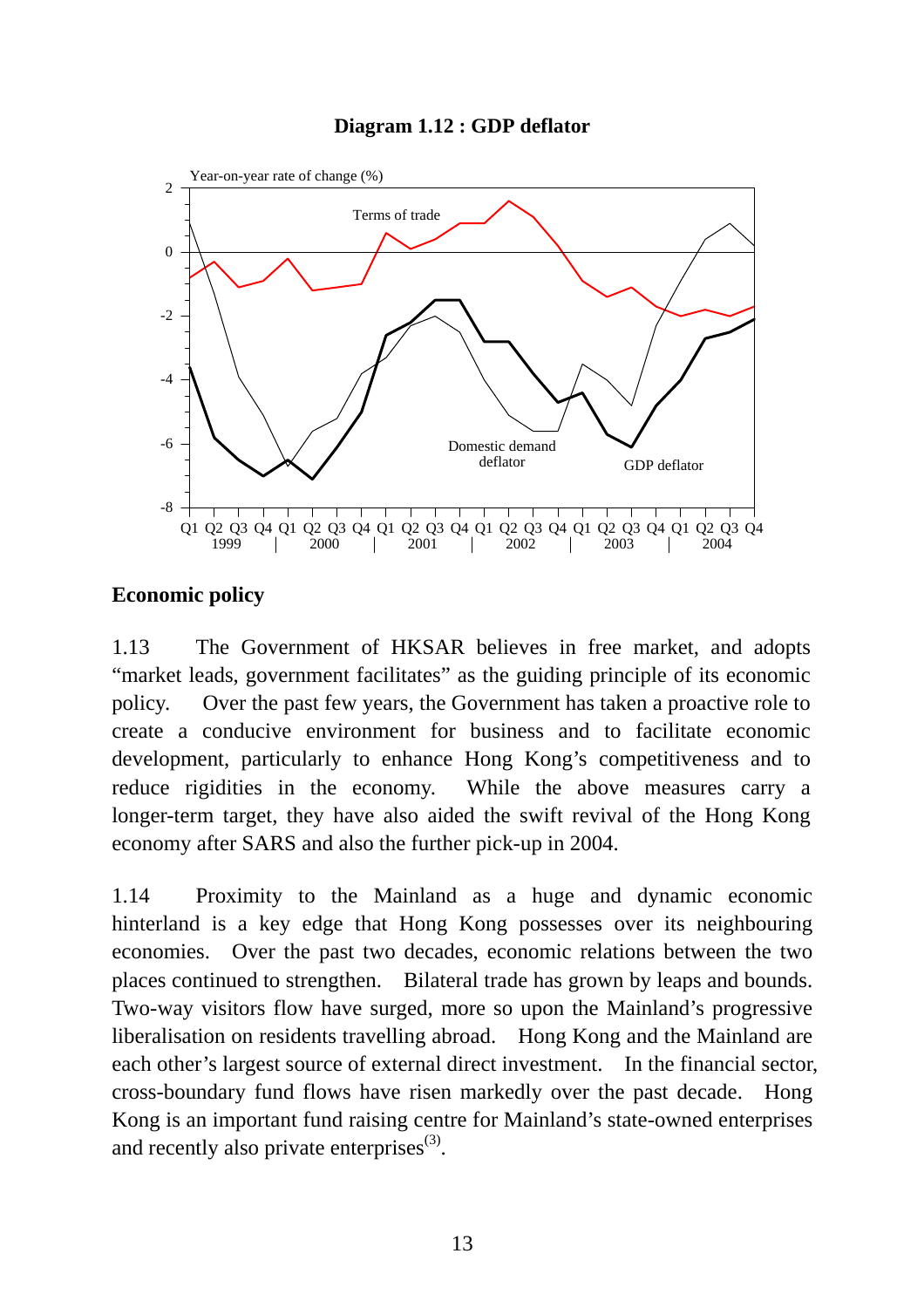1.15 In order to reap more fully the enormous opportunities being accorded by rapid growth and further liberalisation in the Mainland economy, Hong Kong will clinch well to the growth impetus in the Mainland, whilst making effective use of its international business perspective to meet the Mainland's development needs. Thus, it is essential to foster as much as possible the multitude of inter-flows, more specifically those of people, goods, capital, information and services, between the two places.

1.16 The signing of  $CEPA<sup>(4)</sup>$  signifies a major milestone towards advancing the economic interface between Hong Kong and the Mainland. On trade in goods, the zero tariff concession on Hong Kong's domestic exports, which has become substantially effective since 1 January 2004, has helped lift the competitiveness of Hong Kong's products in the Mainland market, as compared to products imported from other places. On trade in services, by giving Hong Kong companies a "first mover" advantage in a large number of sectors, it should facilitate expansion of Hong Kong's services across the boundary and open up more opportunities for business in the Mainland. As to trade and investment facilitation, it will help promote and streamline trade, investment and other business flows between the two places.

1.17 CEPA adopts a building block approach wherein more measures will be added as necessary in the future. The signing of CEPA II on 27 August 2004 provides further liberalisation measures to be implemented from 1 January 2005. Under CEPA II, tariff elimination is to be applied to another 713 products as from January 2005. Moreover, for the 18 services sectors to which preferential treatments have already been provided under CEPA I, the liberalisation is to be broadened for 11 of them under CEPA II. In addition, new liberalisation measures are to be granted to 8 new service areas. CEPA II will further broaden the scope for Hong Kong products to penetrate into the Mainland market. Moreover, more Hong Kong companies would enjoy the "first mover" advantage in venturing into the services sectors in the Mainland.

1.18 The launch and progressive extension of the Individual Visit Scheme<sup>(5)</sup> for Mainland residents coming to Hong Kong has been adding fuel to the already strong upturn in Mainland visitor inflow. In 2004, there were nearly 4.3 million Mainland visitor arrivals to Hong Kong under this scheme, accounting for over one-third of overall visitor arrivals from this source in the year. This is rendering an important invigorating force to Hong Kong's inbound tourism.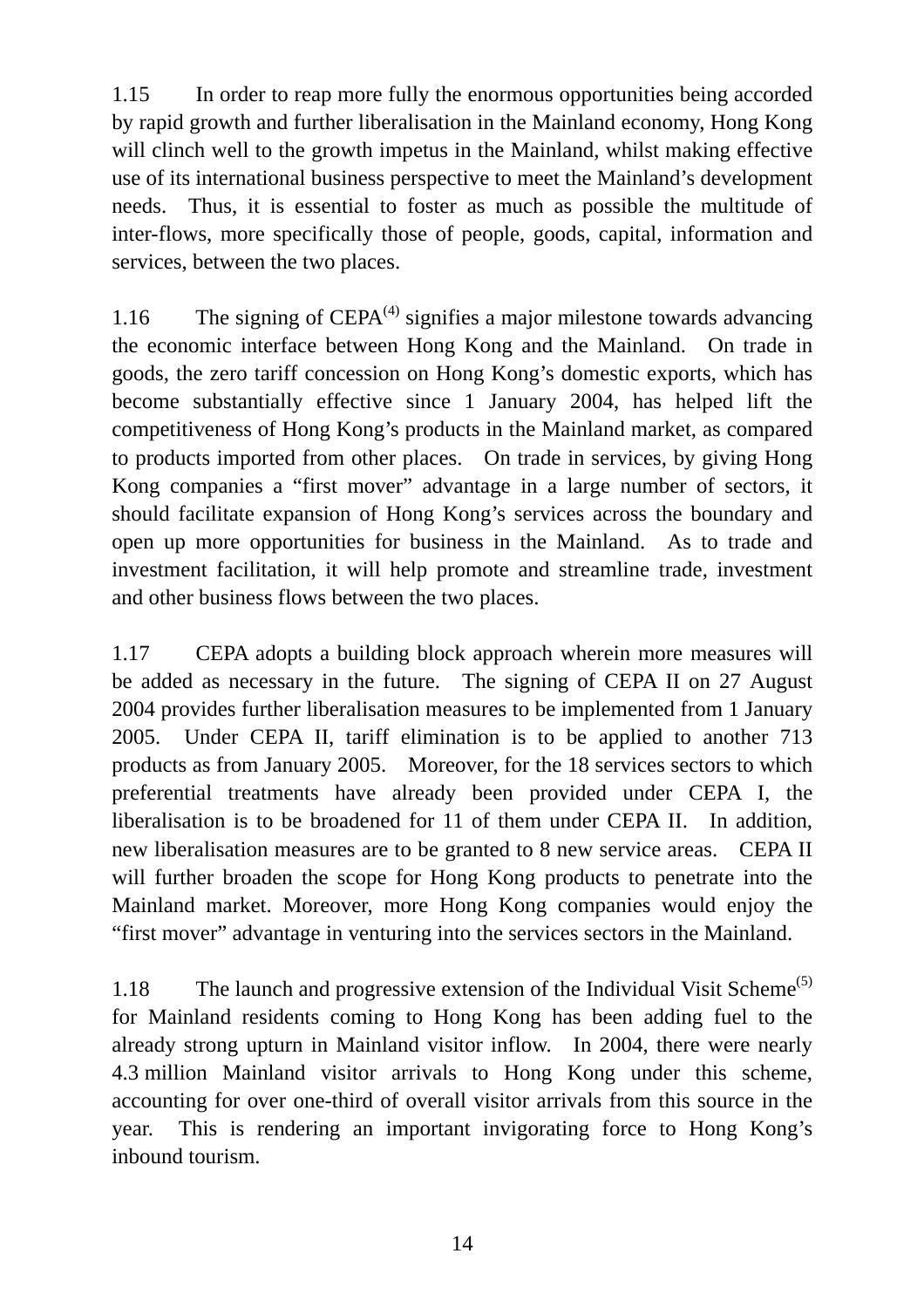1.19 Focusing on areas where Hong Kong has clear comparative advantage is the only way to compete with the rest of the world. Financial services; trading and logistics; tourism; and producer and professional services are the sectors that possess comparative edge. They are not only the key driving force of Hong Kong's economic growth, they have also been providing the key impetus to job creation. In 2003, these key industries taken together contributed to 54.9% of GDP and  $44.3\%$  in terms of total employment<sup>(6)</sup>.

1.20 Over the past year, a number of measures have been put in place to foster the development of these key industries. On the development of Hong Kong as an international financial centre, measures were initiated to improve our regulatory regime and reinforce corporate governance of listed companies and professional standards of intermediaries. The securitisation of government toll tunnels and bridge has helped promote development of the bond market and generated one-off revenue to the government coffer. To enhance Hong Kong's position as a regional logistics centre, progressive liberalisation of airline services was made, and measures were implemented to reduce cross boundary trucking cost in order to enhance efficiency of our port services. The HKSAR government has drawn up a concept plan on development of Lantau for public consultation with a view to strengthening Hong Kong's function as a regional transportation, logistics and tourism hub.

1.21 The Hong Kong economy has also benefited from several policy measures initiated by the Central Government in 2004. In early 2004, the central government has agreed to enable Hong Kong's local banks to operate personal renminbi businesses, including deposit, exchange, remittances and renminbi bank cards. The initiation of personal renminbi business by the banks in Hong Kong marks the opening of a new venue towards further enhancing the role of Hong Kong as a key financial centre for the Mainland. In August, measures were introduced to facilitate Mainland enterprises investing in Hong Kong and Macao<sup> $(7)$ </sup>. The Central Government's other relaxation measures, though not exclusive to Hong Kong, will also benefit the Hong Kong economy by facilitating the inflow of Mainland capital. For instance, Mainland insurance companies are now allowed to invest in overseas capital markets, and it is reckoned that Hong Kong will be the key beneficiary. Hong Kong also stands to benefit from other measures, such as relaxation of restrictions on outward remittance associated with emigration of Mainland residents and Mainland students studying overseas, and raising of the limit on the amount of renminbi cash Mainlanders are allowed to carry on their overseas trips.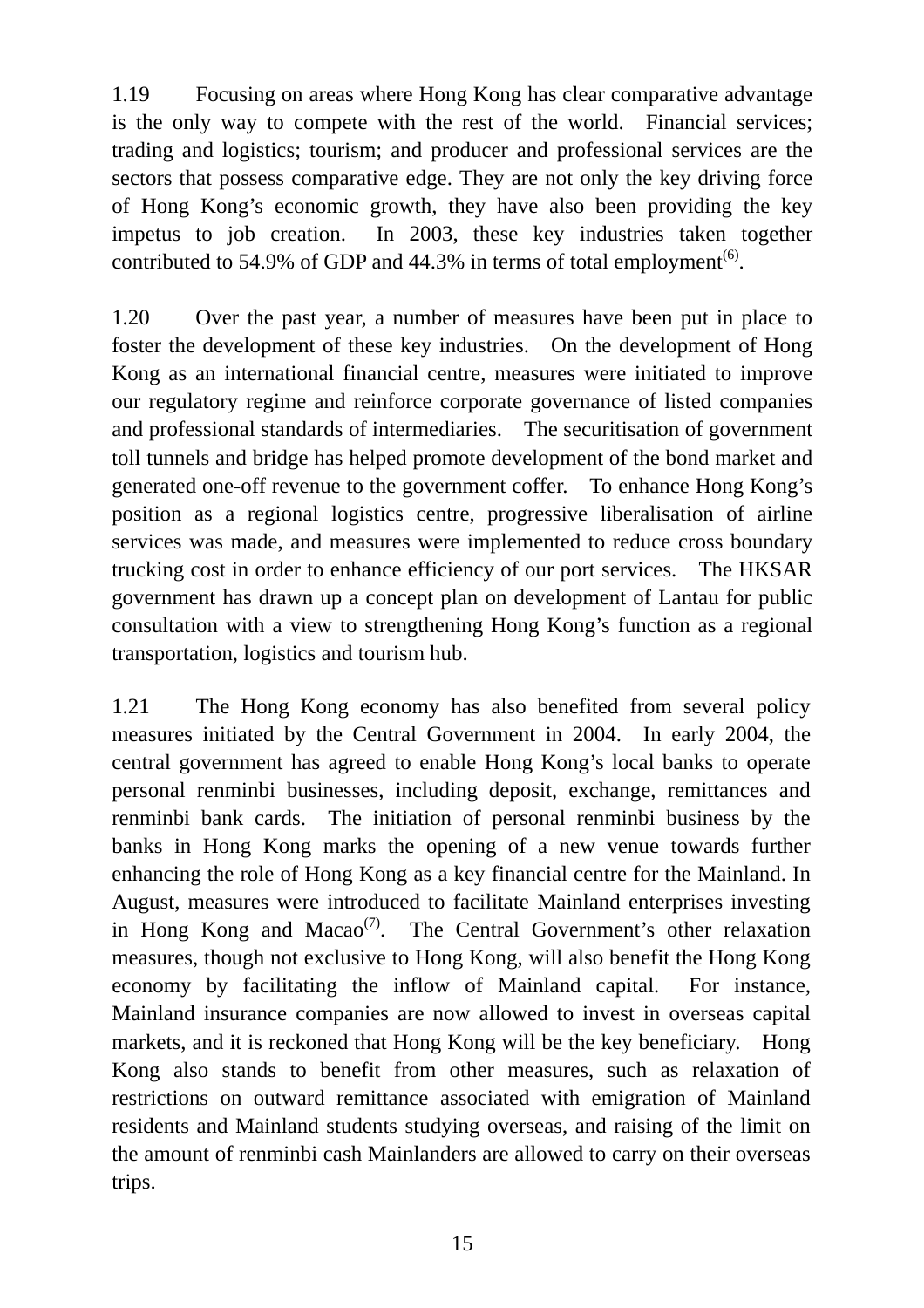1.22 The vision of the Hong Kong Government is to build Hong Kong as Asia's world city, by consolidating Hong Kong's unique position in the region as well as its role as a gateway to the Mainland. Reflecting the prominent role of Hong Kong as a business hub in the region, the number of both overseas and Mainland companies to set up operations in Hong Kong has continued to rise in recent years, more so after the launch of CEPA. Specifically, both the number of regional headquarters and regional offices set up in Hong Kong surged in 2004 to hit new highs<sup> $(8)$ </sup>. Within this total, the number of regional headquarters set up by Mainland companies in Hong Kong had a more distinct increase, as many of these Mainland companies set up business operations or join forces with local enterprises to tap the vast market potential of CEPA. The envisaged benefits of setting up operations in Hong Kong under CEPA are also one of the factors considered by many overseas companies in investing in Hong Kong<sup>(9)</sup>.

#### **Notes :**

- (1) The Gross Domestic Product (GDP) is an overall measure of net output produced within an economy in a specified period, such as a calendar year or a quarter, before deducting the consumption of fixed capital. In accordance with the expenditure approach to its estimation, GDP is compiled as total final expenditures on goods and services (including private consumption expenditure, government consumption expenditure, gross domestic fixed capital formation, changes in inventories, and exports of goods and services), less imports of goods and services.
- (2) The seasonally adjusted quarter-to-quarter GDP series, by removing the variations that occur at about the same time and in about the same magnitude each year, provides another perspective for discerning the trend, particularly in regard to turning points. A detailed examination reveals the presence of seasonality in the overall GDP and in some of its main components, including private consumption expenditure, government consumption expenditure, exports of goods, imports of goods, exports of services, and imports of services. However, due to the presence of considerable short-term fluctuations, no clear seasonal pattern is found in gross domestic fixed capital formation. Therefore, the seasonally adjusted series of GDP is compiled separately at the overall level, rather than summing up from its main components.
- (3) At end-2004, there are 304 Mainland enterprises (including 109 H-share companies, 84 "Red Chips" companies and 111 private enterprises) listed on the Hong Kong stock market, accounted for 28% of the total number of listed companies. The capital raised by these Mainland enterprises since January 1993 amounted to \$901 billion, accounting for 49% of the total funds raised in the stock market. As at end-2004, the market capitalisation of these Mainland enterprises stood at \$2.0 trillion, accounting for 30% of the total market capitalisation of the Hong Kong stock market. In 2004, 49% of the market turnover in the stock market was contributed by trading of the above Mainland-related stocks.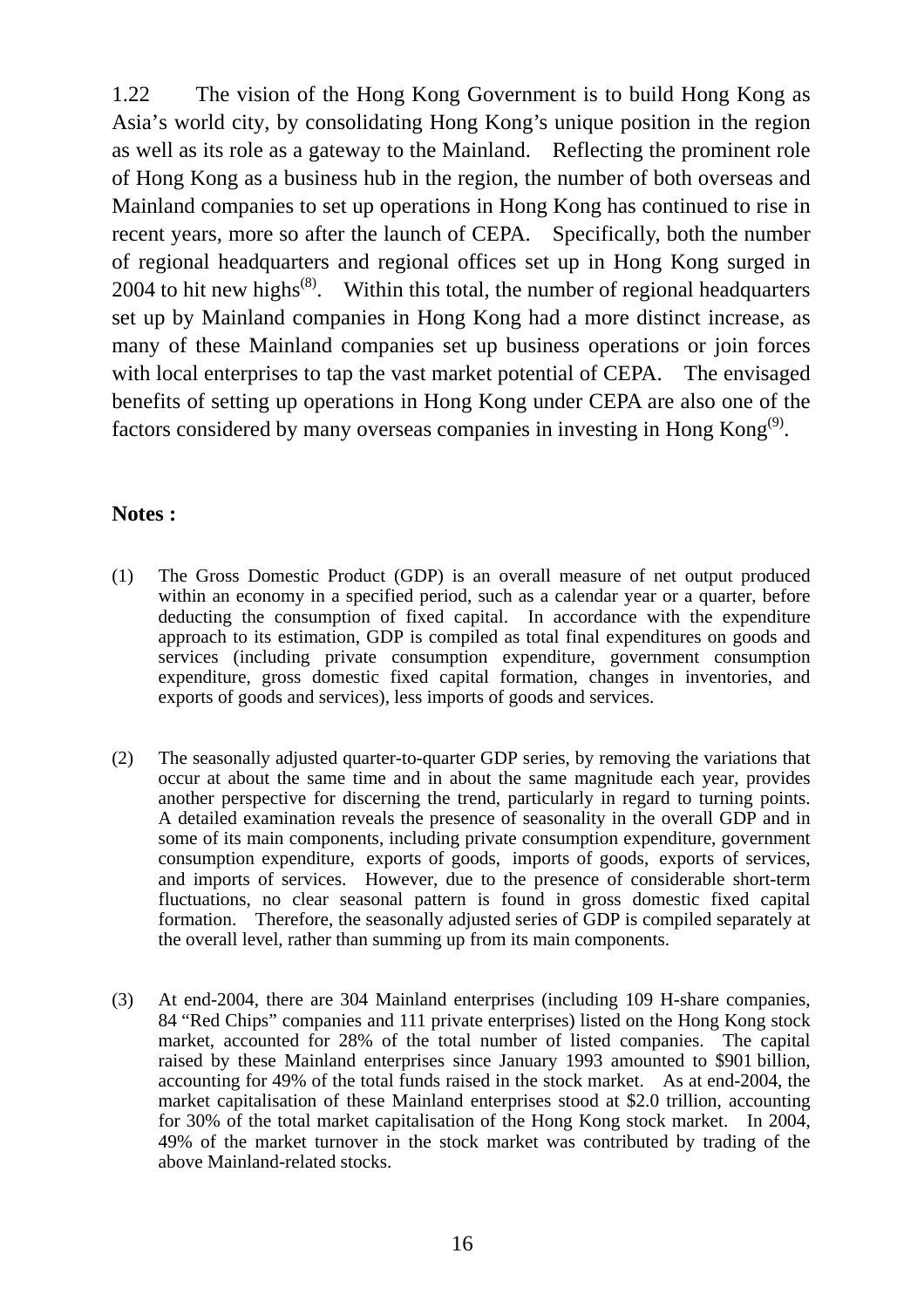- (4) The main parts of CEPA were signed on 29 June 2003, and the six Annexes setting out the implementation details were signed on 29 September 2003. For details, see Paragraphs 3.17-3.19 in Chapter 3.
- (5) The Individual Visit Scheme was extended to the whole of Guangdong on 1 May 2004 and further to Nanjing, Suzhou and Wuxi in Jiangsu; Hangzhou, Ningbo and Taizhou in Zhejiang; and Fuzhou, Xiamen and Quanzhou in Fujian on 1 July 2004 and to Tianjin and Chongqing on 1 March 2005.
- (6) The respective value added contributions to GDP of financial services, trading and logistics, tourism, and professional and other producer services are 13.1%, 27.9%, 2.5% and 11.5% respectively in 2003. Their corresponding shares in total  $2.5\%$  and  $11.5\%$  respectively in 2003. employment in 2003 are 5.4%, 24.4%, 3.8% and 10.8%. Other producer services refer to the producer services other than those covered in the three key industries of financial services, trading and logistics, and tourism.
- (7) In August, the Ministry of Commerce (MOC) and the Hong Kong and Macao Affairs Office (HKMAO) jointly promulgated measures to facilitate Mainland investment in Hong Kong and Macao. Mainland enterprises can make use of a number of channels to invest in Hong Kong and Macao in areas such as manufacturing, import/export trade, transportation, tourism, science and technology, and research and development. These channels include setting up wholly-owned subsidiary or joint venture, capital injection, merger with or acquisition of Hong Kong companies. For Mainland enterprises registered with the provincial governments, approval authority is delegated to the provincial level, and successful applications only need to be filed with MOC and HKMAO for record. In addition, processing time for the application is shortened to 15 working days.
- (8) The number of regional headquarters and regional offices established in Hong Kong increased by 13.7% and 12.0% respectively at end-May 2004 over a year earlier to new highs of 1 098 and 2 511. Within these totals, the number of regional headquarters set up by Mainland companies surged by 26.2%, while the corresponding number of regional offices rose by 5.4%, bringing the total number to 106 and 156 as at end-May 2004.
- (9) According to Invest Hong Kong, the number of foreign companies assisted by the Department in setting up or expanding operations in Hong Kong during 2004 surged by 44% over 2003 to hit a record high of 205. 22% of these companies indicated that either their investment in Hong Kong was because of CEPA or they had accelerated their investment plan, invested more capital or employed more staff as a result of CEPA.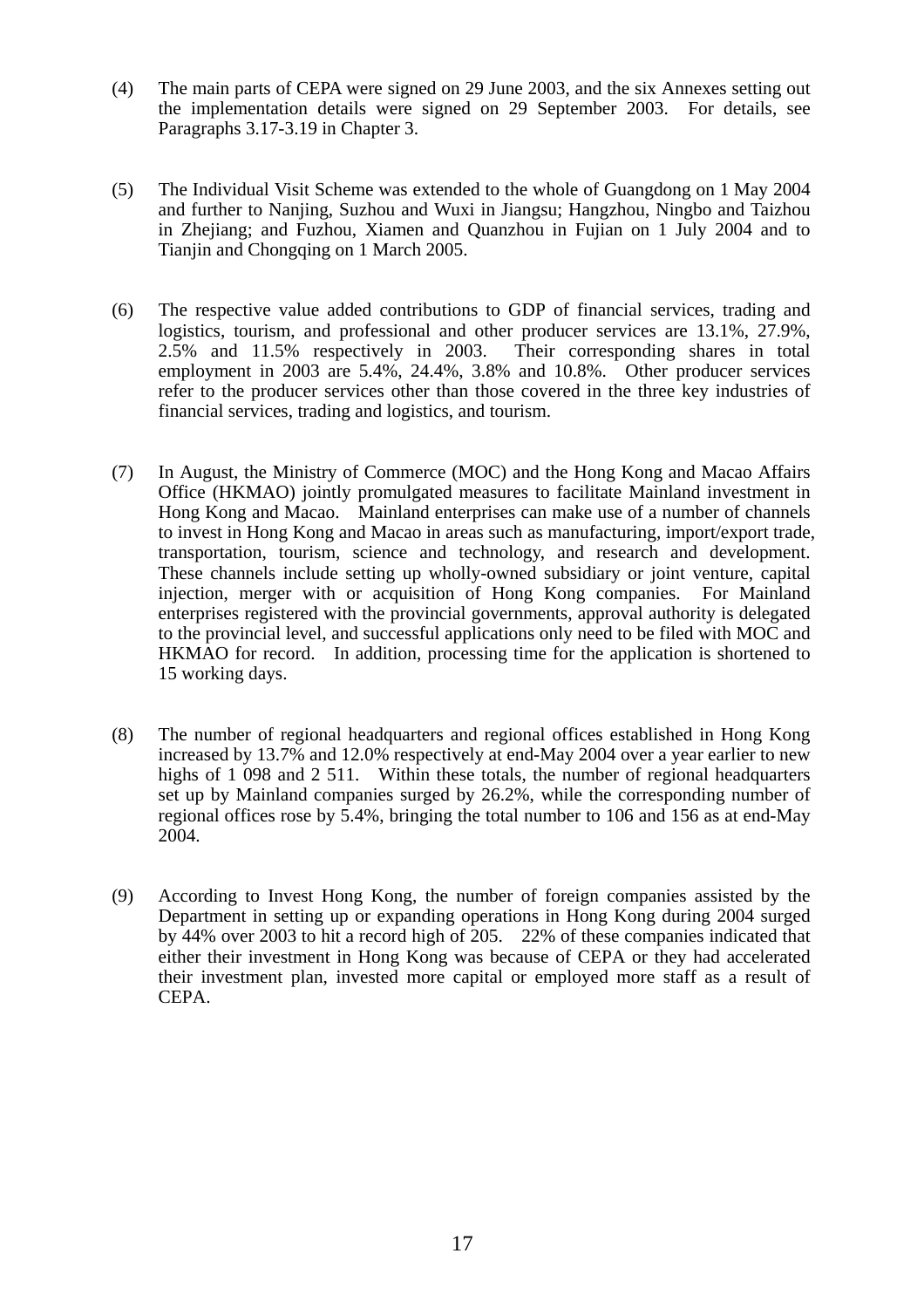# **CHAPTER 2 : ECONOMIC OUTLOOK FOR 2005 AND THE MEDIUM TERM**

# *Summary*

- *In 2005:* 
	- *The Hong Kong economy is expected to attain further solid growth of 4.5-5.5% in real terms, which if achieved would represent another year of above-trend growth as against the average growth of 3.5% over the past decade.*
	- The driver of economic growth is likely to come from both domestic *demand and external demand, now that the domestic sector has completely shrugged off the earlier sluggishness, and as the external environment remains generally favourable.*
	- Total employment is poised for further expansion in the year ahead, *as the economic upturn increasingly translates into job opportunities. Downward pressures on wages and labour earnings are also expected to progressively recede over the course of the year.*
	- *As the rebound in rentals has yet to fully feed through, while wage pressures are still mild, inflation is expected to be mild through the year, with consumer price inflation forecast at 1.5%.*
- *Over the medium term, with sustained robust growth in the Mainland and with the increasing integration between Hong Kong and the Mainland following the launch of CEPA, the Hong Kong economy will continue to shift towards higher value-added services. The productivity growth achieved in the process will help the economy attain a 4% trend GDP growth over the next few years.*

## **Major external factors**

2.1 Given the high degree of external orientation of the Hong Kong economy, discussion of the economic prospects for 2005 necessarily starts with an analysis of the external environment. The factors that could impinge on the global economic growth momentum include most notably oil price movements and the interest rate up-cycle. Exchange rate movements could be a key determinant of Hong Kong's external price competitiveness, while the China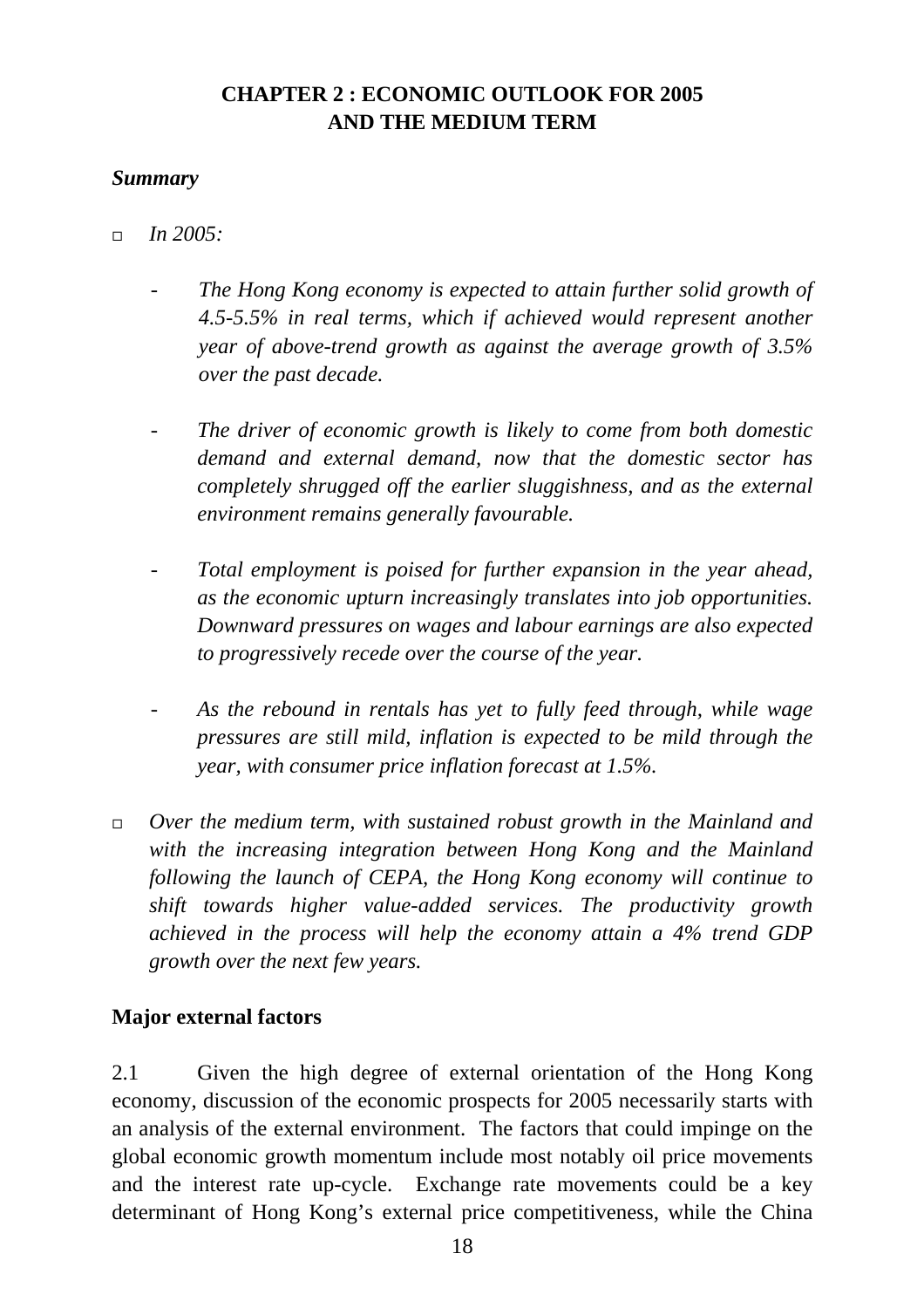factor is an important aspect of Hong Kong's competitiveness in a broader sense.

#### *Global economic outlook*

2.2 2004 was undoubtedly a spectacular year for the global economy. Riding on the strong growth momentum in the second half of 2003, the global economic environment remained generally buoyant in early 2004. The pace of upturn slowed somewhat since the second quarter of 2004, as a number of risk factors emerged around the globe to dent sentiment, including most notably, the kick-off of the interest rate up-cycle in the US, the upsurge in international oil prices to successive record highs, and the stepping up of tightening measures in Mainland China. Yet the US monetary policy continued to be very accommodative even after the rate hike, thereby sustaining a robust growth in US domestic demand. Also, the macroeconomic adjustment measures in the Mainland seemed to have yielded some success in containing the surge in investment and credit without severely impeding the overall growth. As a result, the pace of expansion continued to be notable across many regions in the second half of 2004, with activity growth becoming even more broad-based. For 2004 as a whole, IMF expects that the global economy should have grown by around 5%, the fastest growth in almost three decades, and also distinctly up from that of 3.9% in 2003.

#### **Diagram 2.1 : Global economy expected to maintain above-trend growth in 2005**



Note :  $(*)$  IMF's forecast.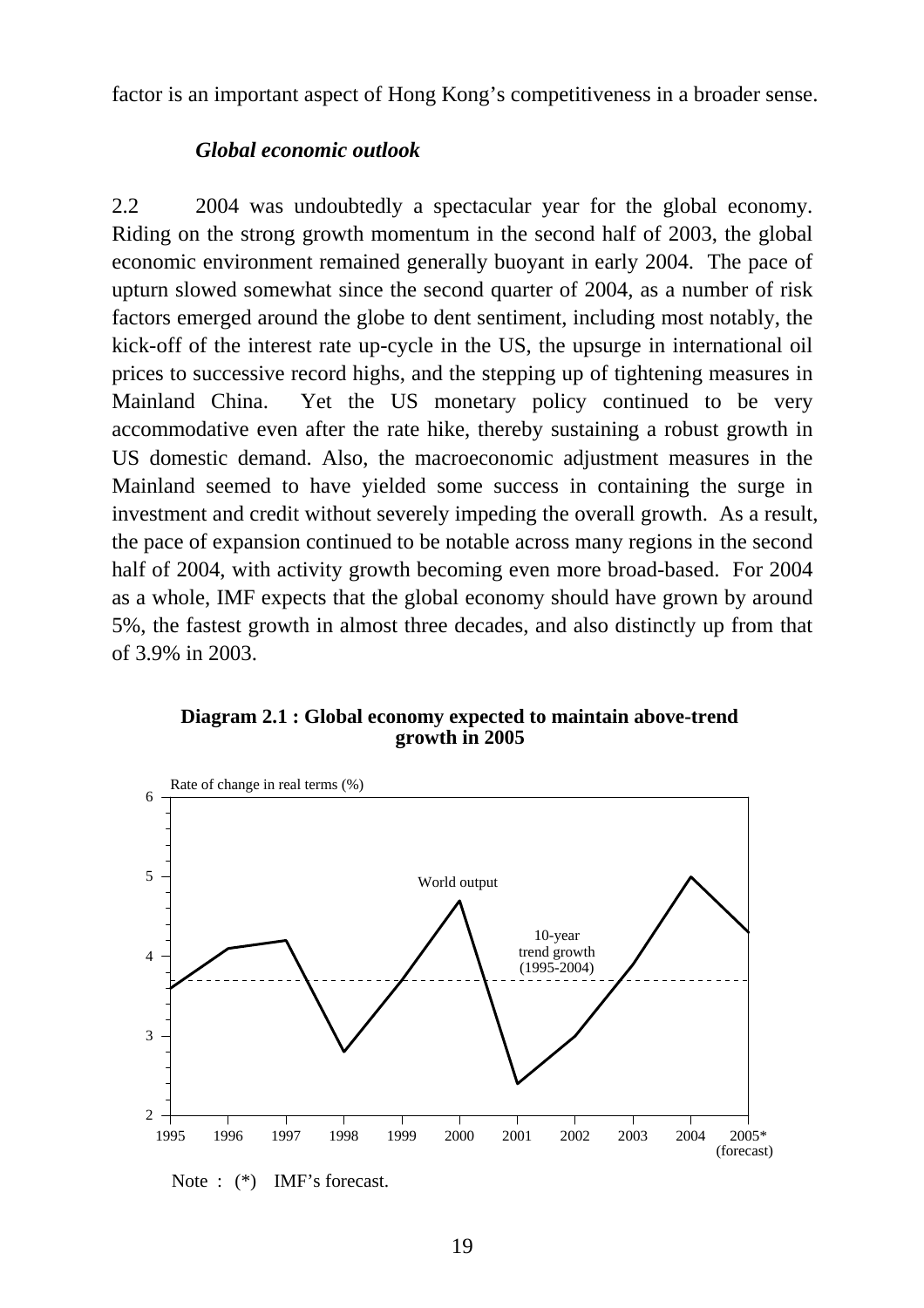2.3 The global economy is envisaged to settle back to more sustainable yet still appreciable growth in 2005. According to the latest projection by IMF, the world economy would grow by a solid 4.3% in 2005, which if achieved would represent another year of above-trend growth as against the average annual growth of 3.7% over the past ten years. The US economy, though with some slow-down towards late 2004, is expected to regain some momentum going forward, as hinted by the generally upbeat economic data released lately. A number of positive factors should help the US economy sustain a reasonably solid growth pace in 2005. Labour productivity, which has attained remarkable growth over the past few years, looks set for further solid growth this year. Moreover, the fiscal policy stance is likely to remain expansionary, albeit less so when compared with previous years amidst the growing need for fiscal consolidation. Meanwhile, with inflationary pressures still staying moderate, the US Federal Reserve is expected to follow a "measured" pace in removing its policy accommodation for some time. Given that real interest rates are currently still very low, barring any unforeseen adverse developments in the asset markets, the expected further rate hike in 2005 should not pose too much drag on US consumption and investment.

|                       | <b>IMF</b> | <b>World Bank</b> | <b>Private sector</b><br>forecast <sup>^</sup> |
|-----------------------|------------|-------------------|------------------------------------------------|
|                       | (%)        | $(\%)$            | (%)                                            |
| World                 | $4.3*$     | 3.2               | 3.0                                            |
| <b>US</b>             | $3.7*$     | 3.2               | 3.5                                            |
| Euro-area             | $1.6*$     | 2.1               | 1.7                                            |
| Asia:                 |            |                   |                                                |
| <b>Mainland China</b> | $8.5*$     | 7.8               | 8.4                                            |
| Japan                 | 2.3        | 1.8               | 1.1                                            |
| Singapore             | 4.4        | 4.5               | 4.2                                            |
| Republic of Korea     | 4.0        | 4.4               | 3.9                                            |
| Malaysia              | 6.3        | 6.0               | 5.3                                            |
| Thailand              | 6.4        | 5.8               | 5.3                                            |
| Taiwan                | 4.1        | 4.3               | 4.2                                            |
| Indonesia             | 5.0        | 5.4               | 5.2                                            |

#### **Table 2.1 : Growth forecasts for major economies in 2005**(1)

Notes : (\*) Latest forecasts as reported in the media in early March 2005. IMF's forecasts for other countries represent those put out in the World Economic Outlook, September 2004.

(^) Average.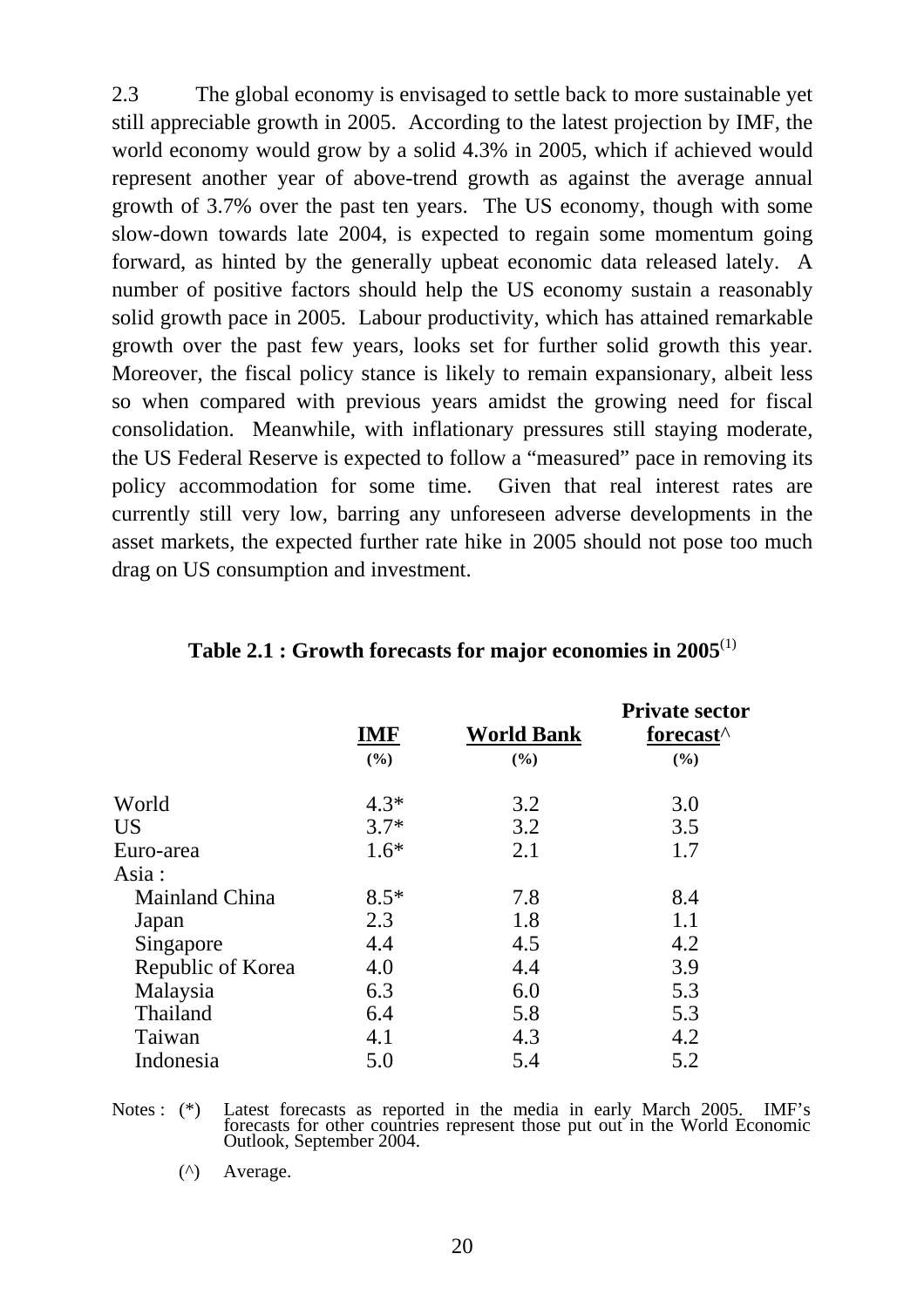2.4 The EU economy also looks set for further activity expansion in 2005, on the back of a generally positive external environment, even though the pace of upturn may be held back by the euro strength. The prevailing low interest rate environment is expected to persist in the meantime, thereby rendering continuing support to the recovery process.

2.5 China's economy, the bright spot both in the region and in the global economy, is poised for a further distinct growth in 2005. The macro-adjustment process will continue to help redress the structural imbalances in the Mainland economy. With persistently strong income growth particularly in the rural sector, a high level of infrastructure investment, continuing influx of enormous FDI, the on-going move towards economic reform and liberalisation, and the continued rapid growth in international trade, China's economy should be able to sustain strong growth and achieve another broad-based expansion this year.

2.6 The Japanese economy, though with its pace of expansion slowing significantly in recent quarters upon the moderation in export growth, should hopefully regain some strength and continue with its recovery in 2005. As to the other East Asian economies, the near-term outlook is likewise generally positive, underpinned by surging regional trade flows alongside the expected further opening up of the Mainland economy, and also by a relatively resilient domestic sector.

2.7 Notwithstanding the generally sanguine global economic environment foreseen for 2005, there are still a number of downside risks that need to be closely watched. *First*, oil prices are likely to remain volatile and relatively high for a considerable period amidst the on-going geo-political uncertainties in the Middle East and concern over the capacity constraint, thereby casting a shadow over the global economic outlook. *Second*, the global current account imbalances remain alarming and must be reverted at some point in the future. Should such imbalances trigger a more abrupt adjustment in the US dollar exchange rate and induce massive capital flight away from US dollar assets, it could be destabilising to the international financial markets and impinge on the growth prospect of the global economy. *Third*, the growth prospect of the East Asia region also hinges on how well the Mainland economy can achieve soft landing, given China's escalating importance in the international economic arena.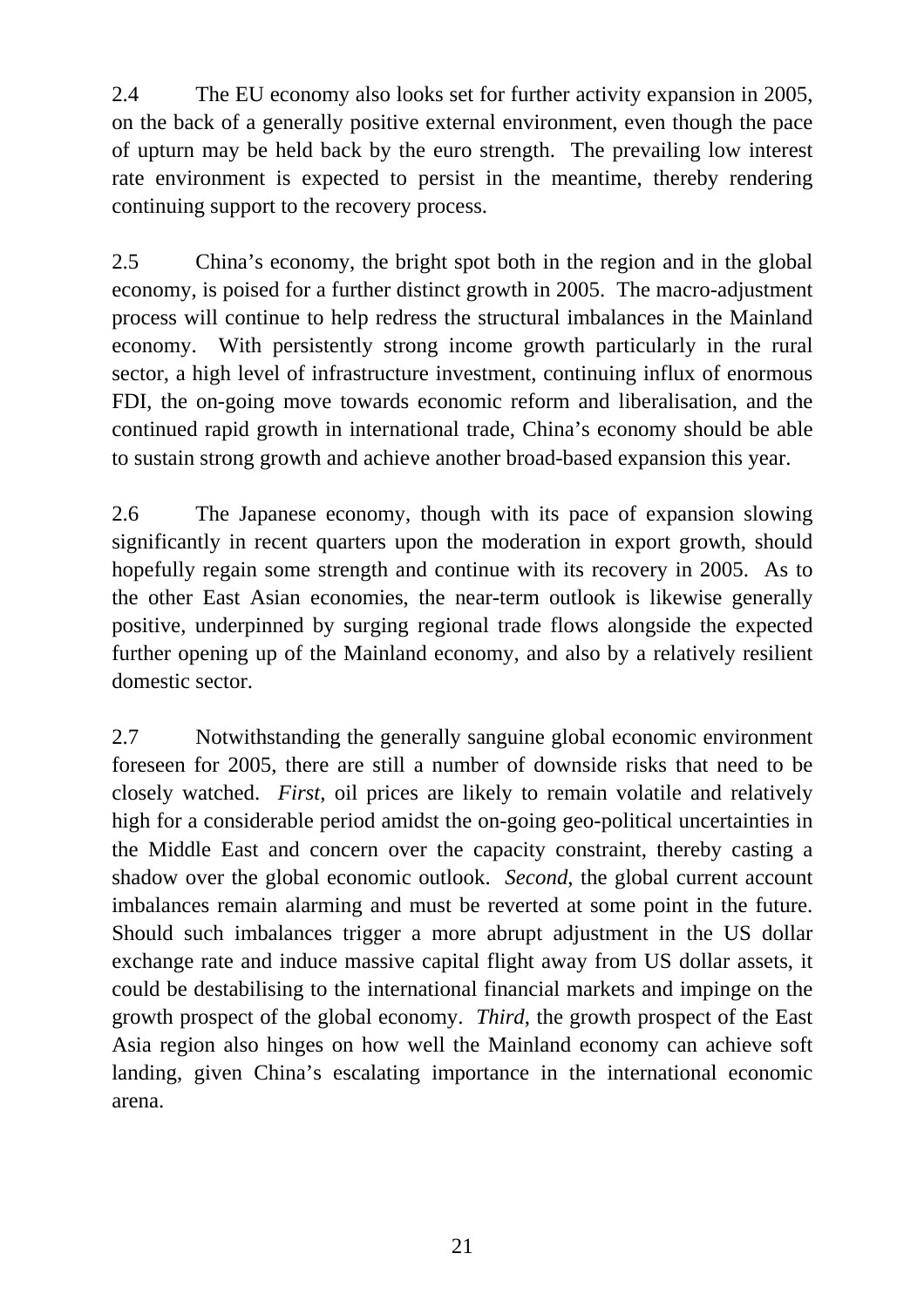#### *Exchange rates and price competitiveness*

2.8 The exchange rate factor is a key factor determining Hong Kong's relative price competitiveness. Despite the recent bounce-back in the US dollar, the current level of the dollar remains somewhat lower against the euro and the Japanese yen than the 2004 average. Given the lingering concern about the sustainability of US huge current account deficit, the market seems to have taken a view that the US dollar weakness is necessary for the global trade imbalances to adjust to restore a better balance. Lately, the calls for the burden of dollar weakness to be shared more by Asian currencies has led to the firming of the Asian currencies towards end-2004. In general, a weak dollar is conducive to Hong Kong's price competitiveness.

#### **Diagram 2.2 : Exports to continue to benefit from favourable exchange rate movements in the near term**



Note : (\*) Positive changes in the Real/Nominal EERI denote real/nominal appreciation of the Hong Kong dollar, and negative changes denote real/nominal depreciation.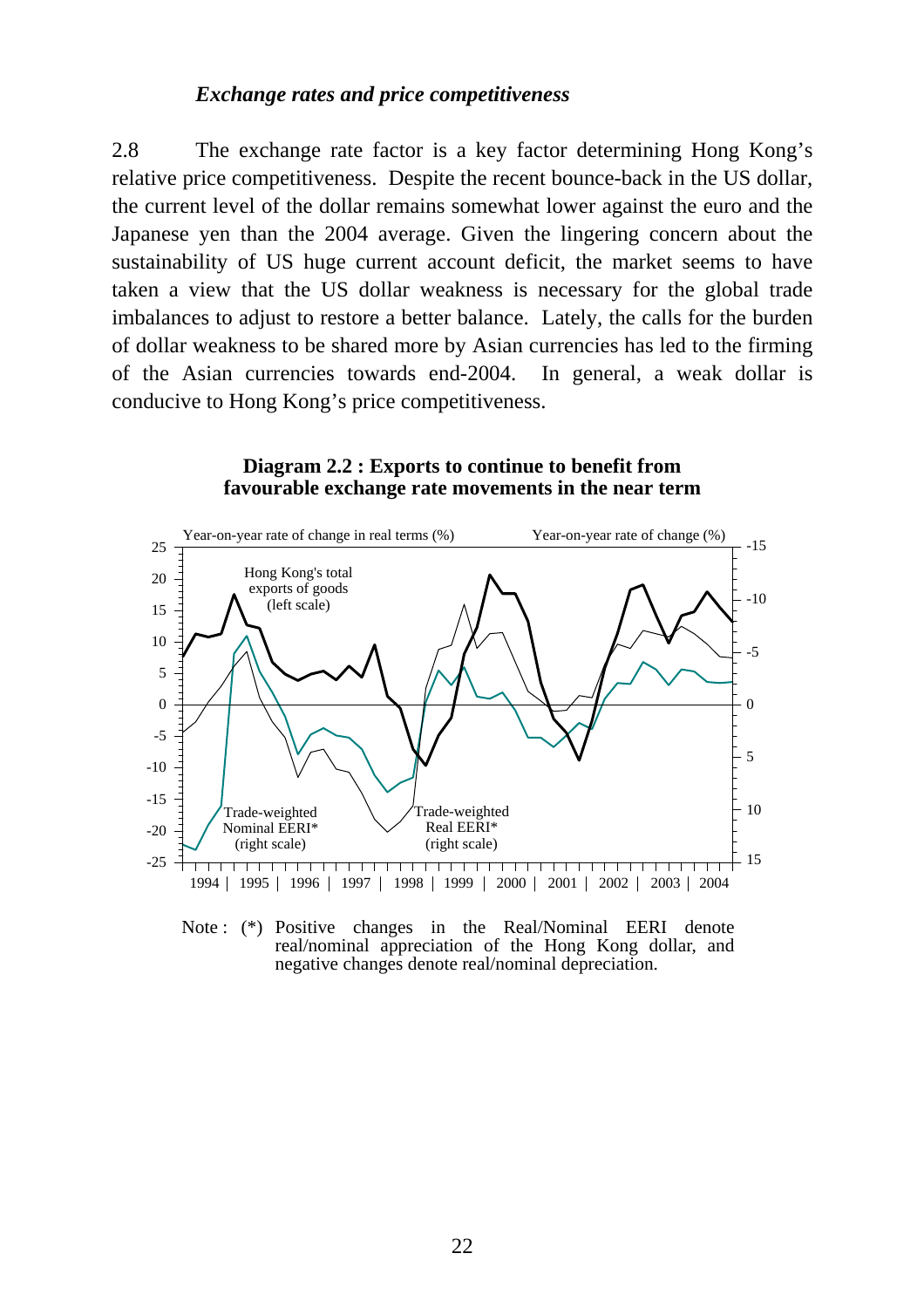

**Diagram 2.3 : Despite recent bounce-back, the dollar remains lower than a year earlier**

2.9 On the cost front, a high level of producer price inflation in the Mainland during 2004, including the surge in prices of many raw material and energy inputs, resulted in a margin squeeze for many producers. However, with a high level of productivity-enhancing investments and the increasing effects of economies of scale, "Made in China" products remain very competitive in global markets and this should continue to underpin Hong Kong's trade in 2005.

2.10 Locally, consumer price inflation in Hong Kong is still near zero at present, and is likely to remain modest through the year. More pertinently, export prices have been persistently kept down by keen competition within the region over the past few years, and this situation is expected to continue in 2005. On the whole, Hong Kong's external competitiveness should continue to hold up well, given the general weakness of the US dollar, and the substantial cost restructuring over the past few years which should enable the economy to better cope with external shocks now than before.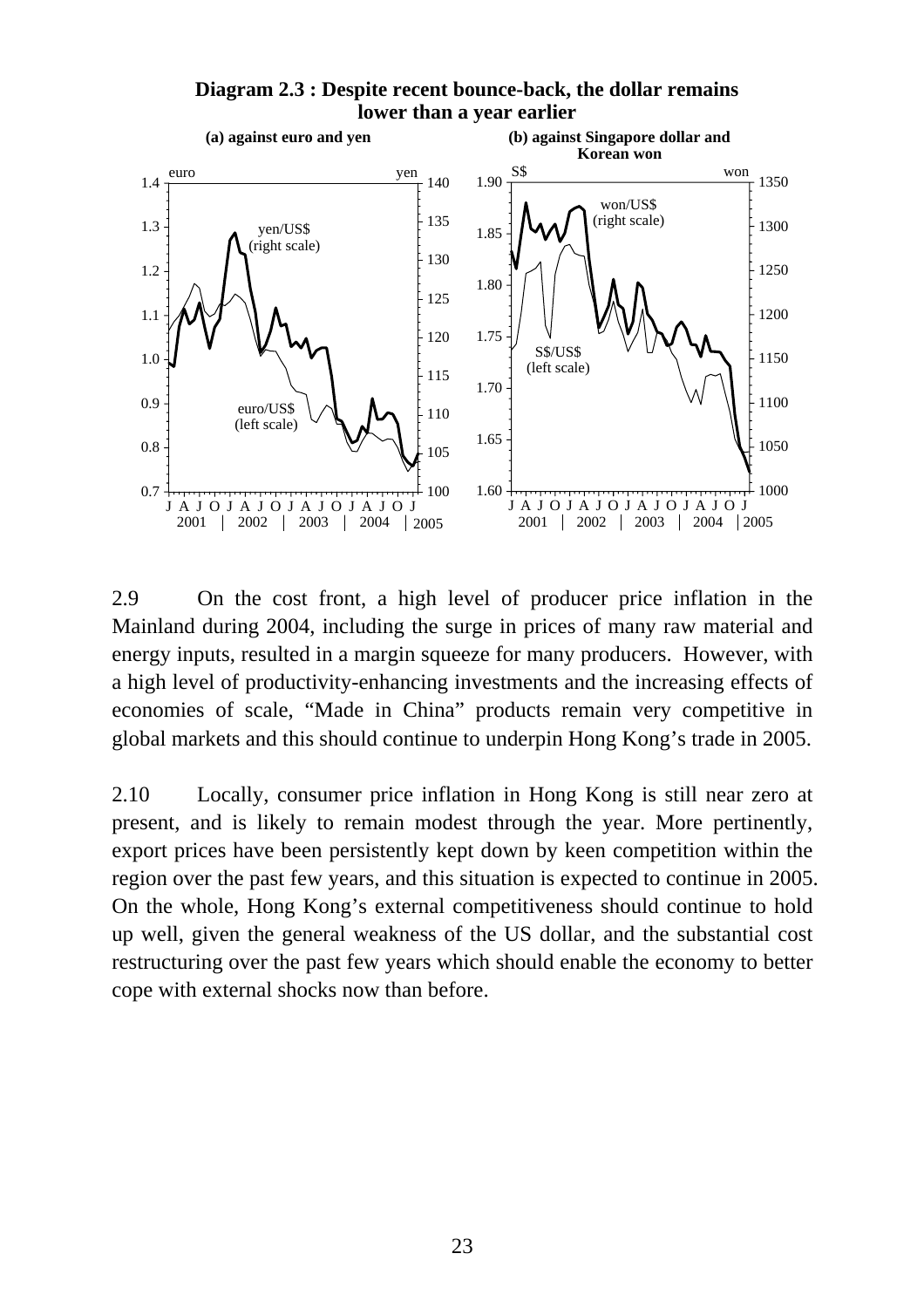

**Diagram 2.4 : Low interest rates still supportive to economic recovery**

2.11 Since June 2004, the US Federal Reserve has lifted the Fed Funds target rate six times, by a total of 150 basis points, to 2.5%. But so far, Hong Kong banks had not followed suit, as substantial funds inflows in the latter part of last year drove market interest rates markedly below their US counterparts. Nonetheless, by virtue of the linked exchange rate system, Hong Kong interest rates should in the long term follow US interest rates, as interest rate arbitrage should eventually trigger funds outflow from Hong Kong to close the interest rate gap. As such, with further interest rate hikes in the US forthcoming in this year, Hong Kong interest rates may need to follow more closely, and depending on the fund flow situation, local interest rates might even need to catch up with the earlier US interest rate hikes. Yet given that local interest rates are still low at present, and granting that the US interest rates were to be raised at a measured pace, the hike in local interest rates from the current level is not expected to impinge too much on the growth momentum in the local economy. Moreover, insofar as US interest rates are driven up primarily by a strengthening US economy, the removal of the accommodative monetary stance as and when the US economic recovery has finally gathered pace is not at all a negative development.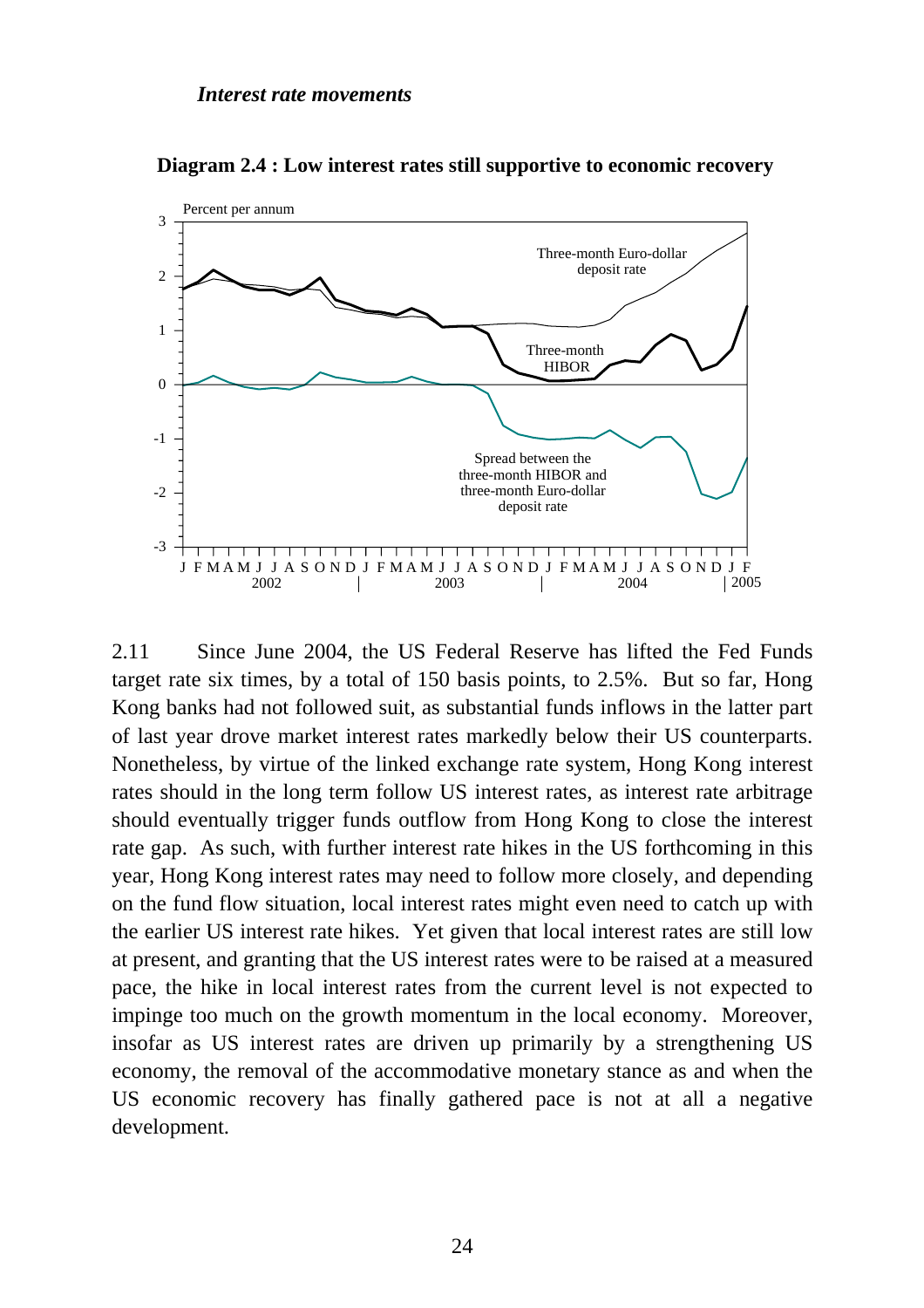#### *Oil price*

2.12 International crude oil prices soared to successive record highs during 2004 owing to escalating concerns over supply-demand imbalances against the backdrop of strengthening world oil demand, persistent geo-political tensions, and also adverse weather conditions leading to the disruption of production facilities. Brent oil prices surged to a high of US\$52 per barrel in late October 2004, up sharply by 70% since the beginning of the year. For 2004 as a whole, they were on average US\$10 per barrel higher than in 2003. Brent oil prices have remained high and volatile on entering 2005, hovering around US\$50 per barrel at end-February. (Brent oil prices moved up further and hit a fresh record high in early March, closing at above US\$51 per barrel on 7 March.)



**Diagram 2.5 : Oil prices remain a source of risk in the external environment**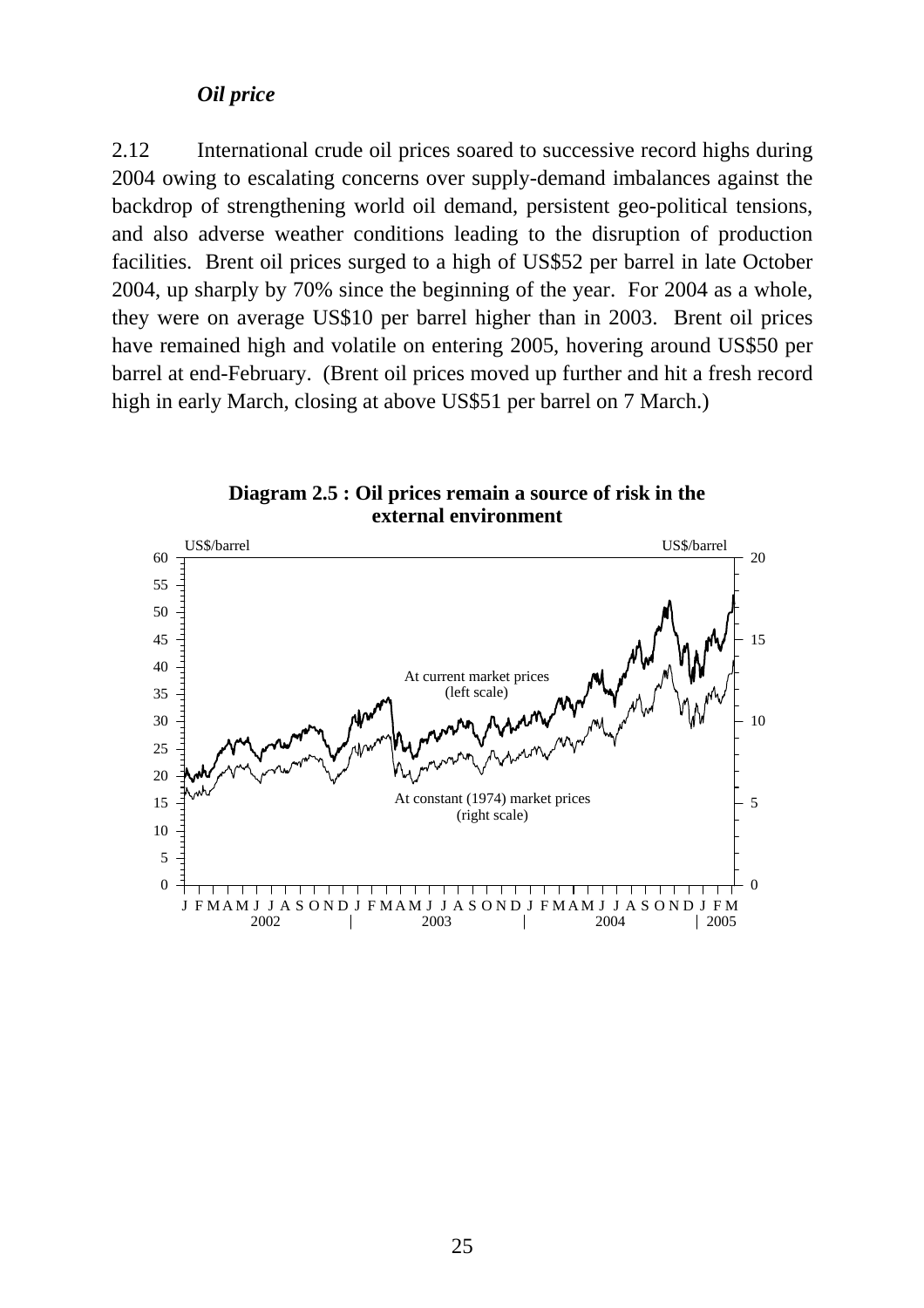2.13 In the case of Hong Kong, the direct impact of high oil prices should be rather limited, as our economy is service-oriented and not oil-dependent, with fuel cost accounting for just around 2% of total business operating cost. There could be broader impact through the trade links with the rest of the world, to the extent that the growth prospects of Hong Kong's trading partners are adversely affected by the upsurge in crude oil prices. Nonetheless, with the decline in oil dependency of the industrial economies over the past three decades, it is generally believed that an oil price hike should have less damaging effects on the global economy now than before. If so, the indirect impact on the Hong Kong economy should also be less severe. Moreover, the impact on consumer prices, mainly in the form of pass-through of cost increases from producers to consumers, is also reckoned to be rather insignificant.

# *China factor*

2.14 The integration with the Mainland China and in particular the Guangdong Province over the past twenty years has produced significant synergy effects that have transformed both Hong Kong and South China, and has also catalysed the development of Hong Kong as a business and financial centre in the region. Thanks to the staunch support of the Central Government, there have been many breakthroughs on Mainland-Hong Kong economic linkages over the past two years. CEPA, the launch of Individual Visit Scheme, and the streamlining of application procedures for Mainland enterprises to set up businesses in Hong Kong are the major initiatives in this regard, which have opened up a new era in the already very close economic linkage between Hong Kong and the Mainland (Para 1.13-1.22, and Para 3.17-3.22). Reciprocally, first-class infrastructure, sound financial system with a critical mass of banks and financial sector expertise, high market transparency, rule of law, simple taxation system with low tax rate are what Hong Kong can offer as a business centre for China. With growing prosperity in Pearl River Delta, the region is becoming an increasingly important consumer market and the ever closer integration puts Hong Kong in the best position to benefit from China's spectacular growth.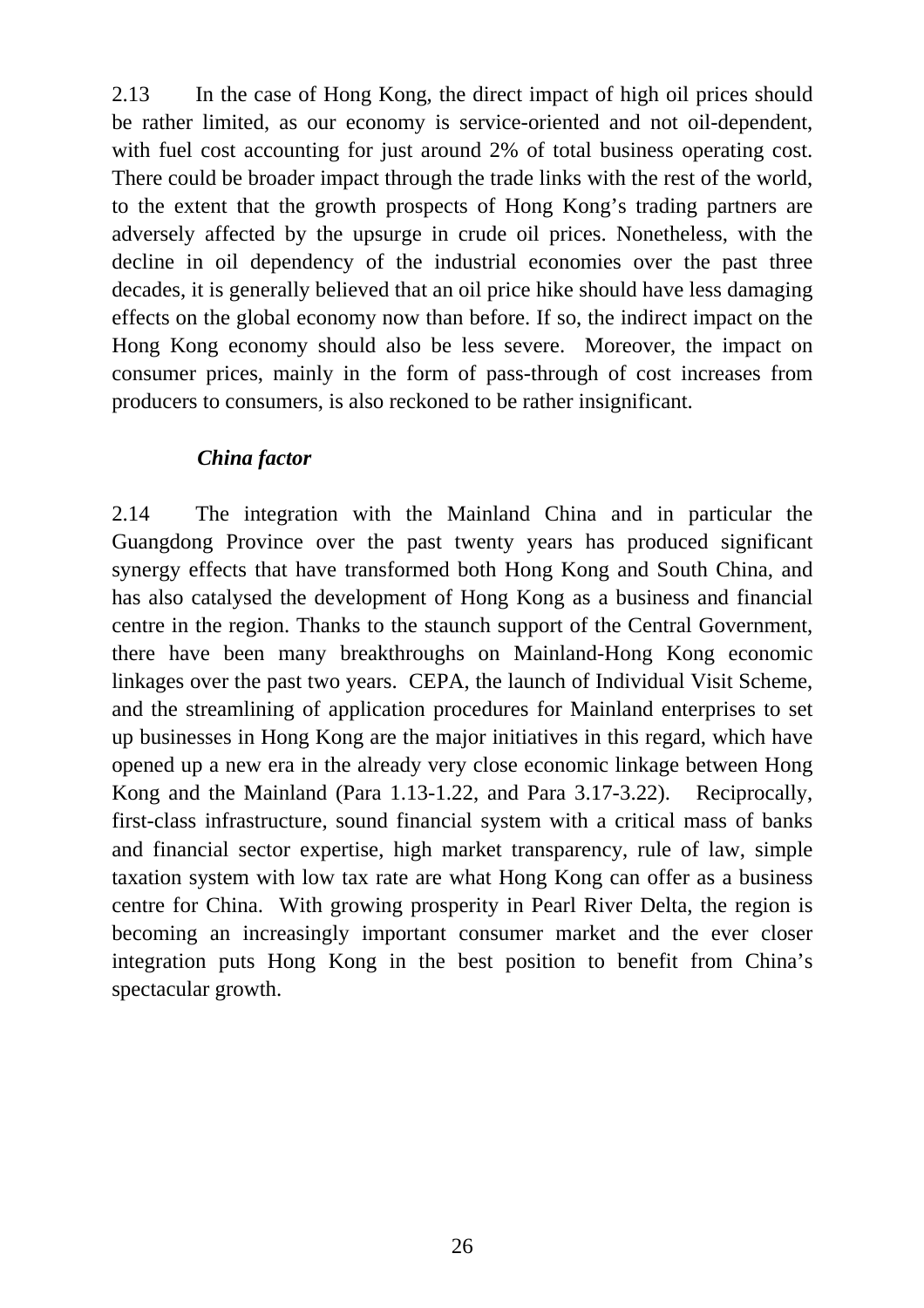#### **Diagram 2.6 : Hong Kong's economic links with China growing by leaps and bounds**



#### *Removal of textile and clothing quotas*

2.15 Under the WTO Agreement on Textiles and Clothing (ATC), all quotas on textile and clothing (T&C) products among member economies have been removed as from 1 January 2005. In the longer term this should bring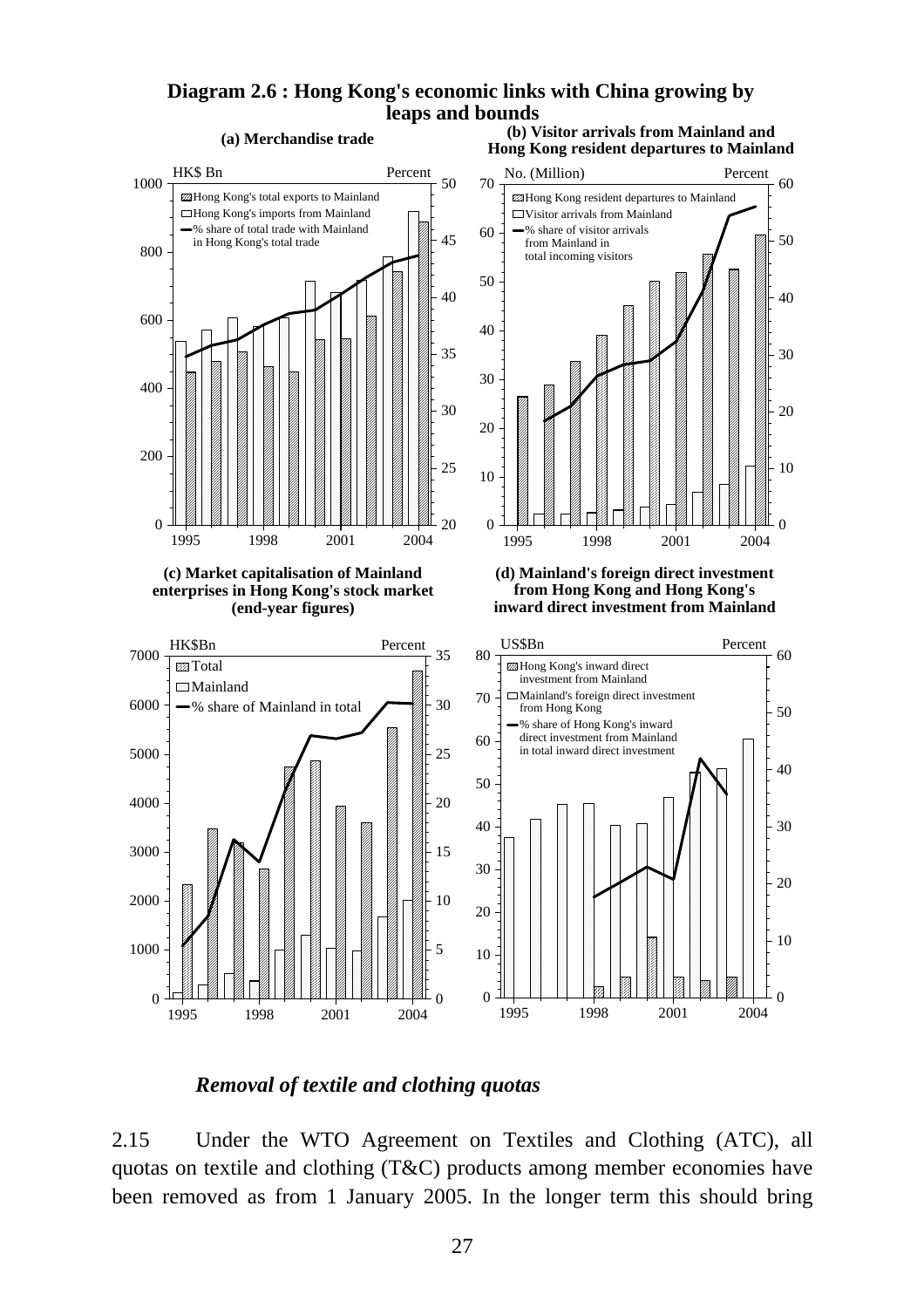considerable welfare and efficiency gains for the global economy. In the nearterm, given the fact that the Mainland is highly competitive in T&C manufacturing, such liberalisation measure would very likely lead to a notable gain in the Mainland's T&C exports to the restrained markets like US, EU and Canada. This should in turn benefit Hong Kong's re-exports and offshore trade.

2.16 However, in the production realignment process, Hong Kong's domestic exports will be curbed to the extent that the liberalisation induces relocation of local production to the Mainland to take advantage of the lower production cost there. Yet with the uncertainties of anti-surge safeguards from the WTO members, the expected re-alignment of T&C production in the region is likely to take place only slowly and in a phased manner. In any case, for Hong Kong T&C manufacturers to maintain competitiveness, they should continue with their efforts to go up-market, focus on fashion design, develop brand name, establish regional distributive network, and make a foothold in Mainland's fashion market with the help of CEPA. Moreover, it is envisaged that more and more local T&C manufacturers will transform into T&C trading companies, involving not only in the simple buying and selling of T&C products, but also in the more sophisticated and higher value-added services.

# **Outlook for the Hong Kong economy in 2005**

2.17 Looking ahead, with the global economic environment on the whole still sanguine, and with the revival in the domestic sector gathering more and more foothold, the Hong Kong economy is poised for another year of solid growth in 2005. By now, the domestic sector has completely shrugged off the earlier sluggishness, economic growth this year will be characterised by balanced growth in both external and domestic demand, a sign that the economy has finally entered into a full upswing.

2.18 Externally, the trade outlook remains good in 2005. With the global economy expected to attain above-trend growth this year, and with the regional trade boom and a vibrant Mainland economy, there should be plenty of good trading and business opportunities for Hong Kong traders. On the competitiveness front, the general weakness of the dollar, coupled with still modest cost pressures in Hong Kong, should continue to bode well for external price competitiveness. On top of these, the implementation of CEPA II will accord Hong Kong products with an added competitive edge in the Mainland market.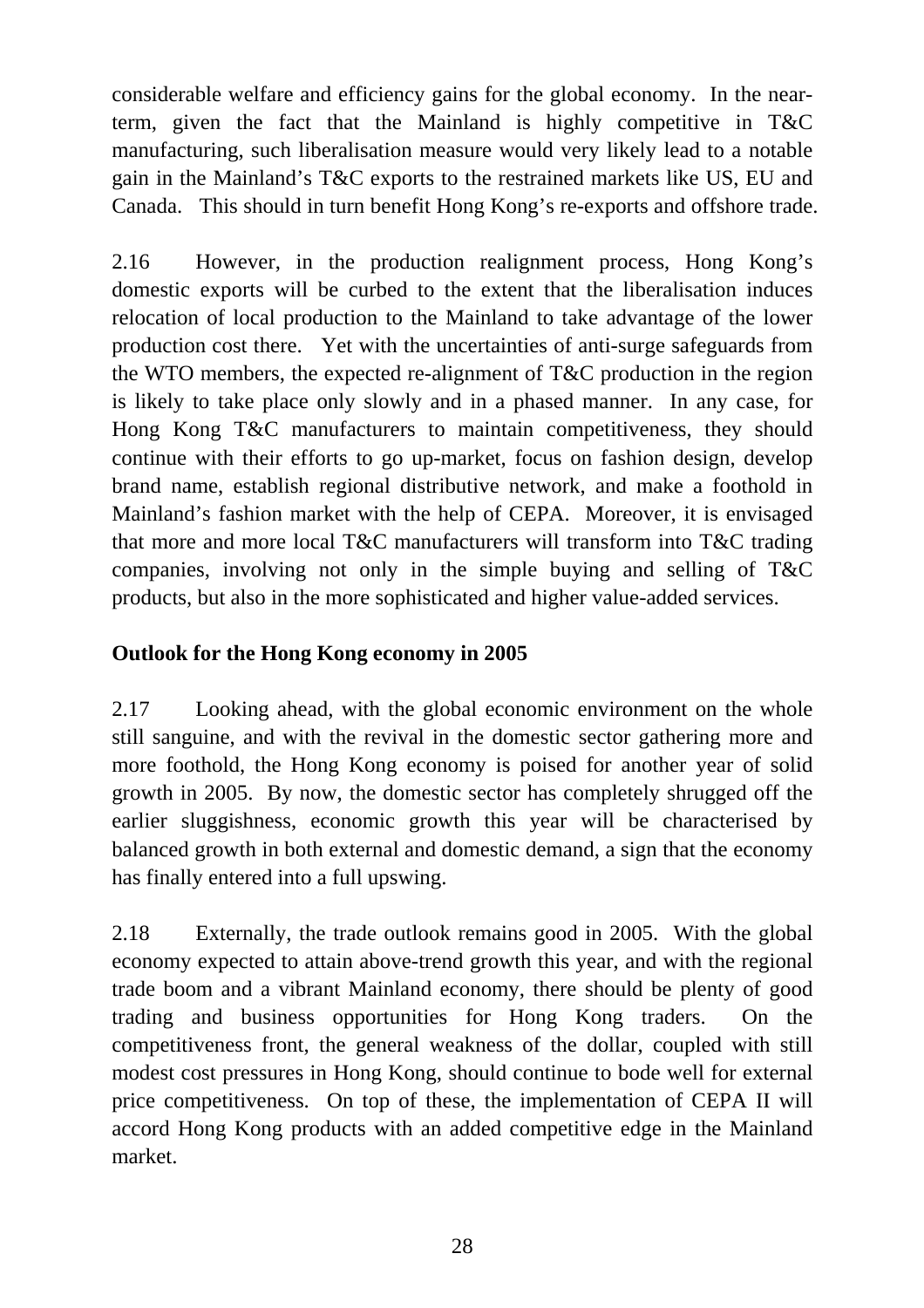2.19 There are however some uncertainties about the impact of the removal of quotas on textile and clothing under the WTO Agreement on Textiles and Clothing. But on the whole, it is believed that while Hong Kong's domestic exports of T&C products might have a noticeable decline this year, there would also be an offsetting boost from re-exports and offshore trade sourced from the Mainland, as China would very likely be a major beneficiary of the quota liberalisation move. Against this backdrop, *total exports of goods* look set for a further distinct growth in 2005, with re-exports still the key growth driver, though with domestic exports likely to show a much more moderate performance.

2.20 *Exports of services* look even more promising. The opening of the Disneyland theme park in September 2005 will add a major tourist attraction to Hong Kong, which will undoubtedly render a strong boost to incoming visitors, especially those from the Mainland. Exports of trade-related services comprising mainly offshore trade should continue to forge ahead in tandem with the Mainland's vibrant trade flows<sup>(2)</sup>, apart from the usual boost from the ongoing structural shift from re-exports to offshore trade. Exports of transportation services should likewise fare well, given the huge demand for logistic services amidst the vibrant trade flows. Exports of finance, business and other services should also flourish, as more business demand is generated upon further liberalisation of trade in services under CEPA and the stepping up in regional economic co-operation.



**Diagram 2.7 : Inbound tourism to reach another high in 2005**

Source : Hong Kong Tourism Board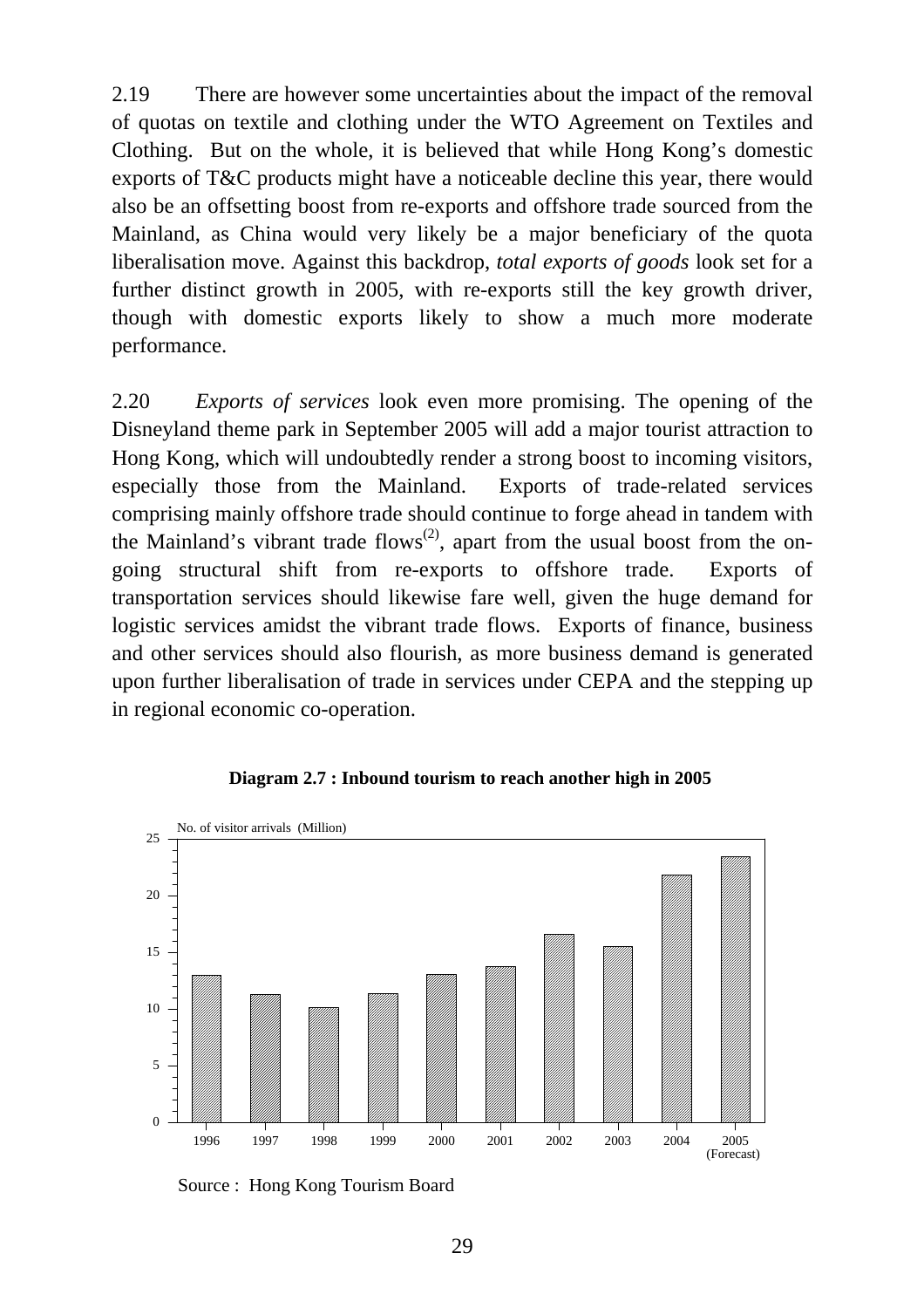#### **Diagram 2.8 : Structural shift from re-exports to offshore trade continuing**



2.21 Locally, *private consumption expenditure* is likely to advance further in 2005 after the notable pick-up in 2004. The return of consumer confidence has become more evident, underpinned by the solid recovery of the economy and steadily improving employment conditions. The positive wealth effect stemming from the strong rebound in property prices over the past year and to a certain extent also from the buoyant stock market should render an added boost to local consumer spending.



**Diagram 2.9 : Asset market developments adding boost to local demand**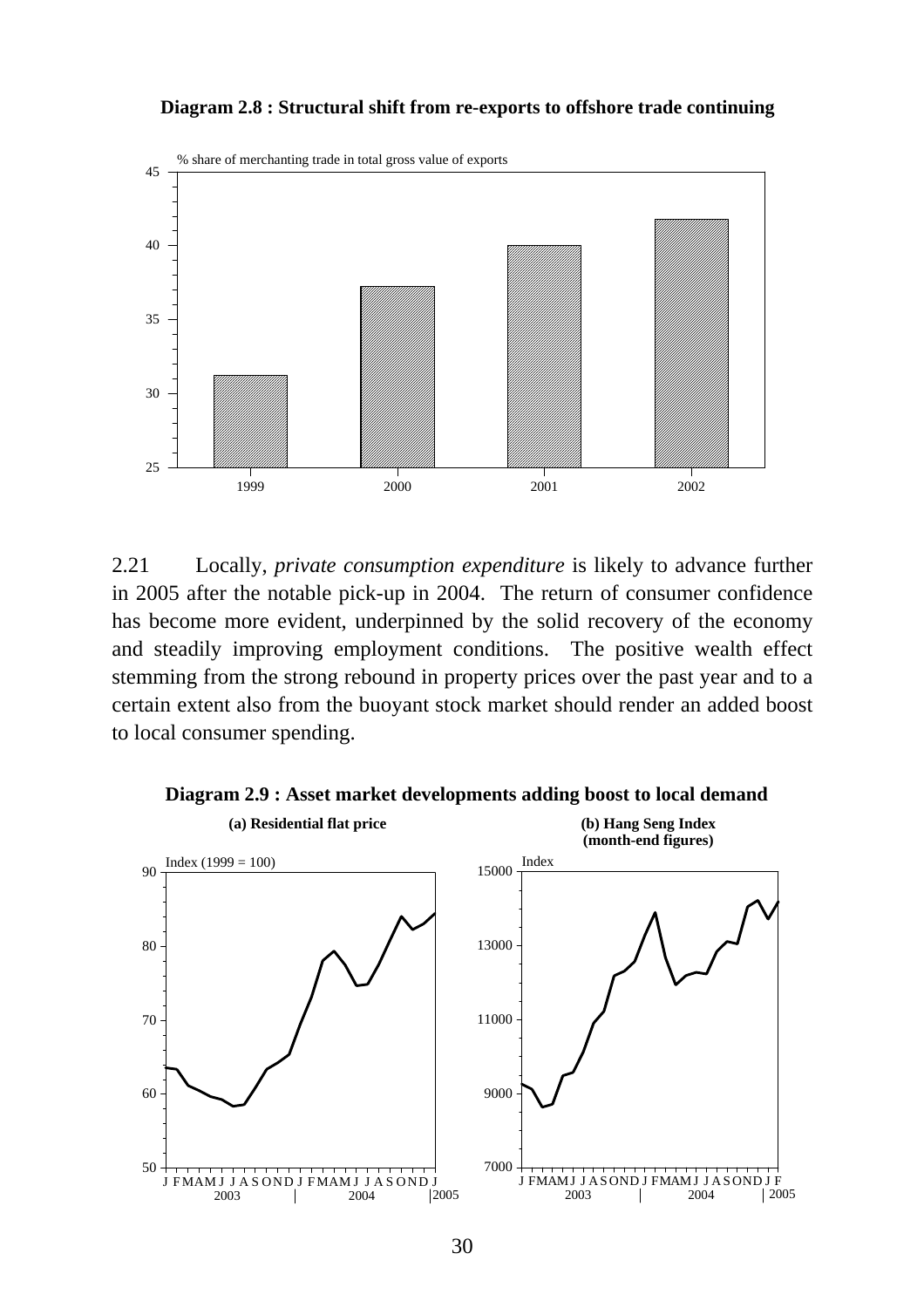2.22 *Investment spending* in overall terms was back to growth in 2004, and the outlook in 2005 is for a further solid growth. On the back of brighter business prospects and improved profitability, more companies are likely to increase their investment in production capacity, so as to tap the anticipated growth in business. Abundant bank liquidity and the still low interest rates should help in this regard. Investment expenditure on machinery, equipment and computer software is likely to remain strong, as the cost-conscious companies are keen to boost productivity amidst an increasingly competitive environment. On the other hand, the slack in construction output is expected to continue in 2005, as the distinct fall-off in building consents in 2004 would hold back new construction activity for some time, and as public sector construction output would have to face a temporary lull upon the completion of the West Rail and the Ma On Shan Extension of the East Rail (Para 4.15).

**Diagram 2.10 : Distinct fall-off in new building projects to hold back construction for some time**



2.23 Overall, the *Gross Domestic Product* is expected to attain growth of 4.5-5.5% in real terms this year, which if achieved would represent another year of above-trend growth as against the average growth of 3.5% over the past ten years. The forecast is largely in line with the prevailing forecasts of Hong Kong's GDP growth for 2005 by the private sector, which range mostly from 4.0% to 6.0%, averaging at 4.7%. Taking into account the projected overall population growth for 2005, *per capita GDP* is forecast to increase by 3.7-4.7% in real terms in 2005, after a 6.9% increase in 2004.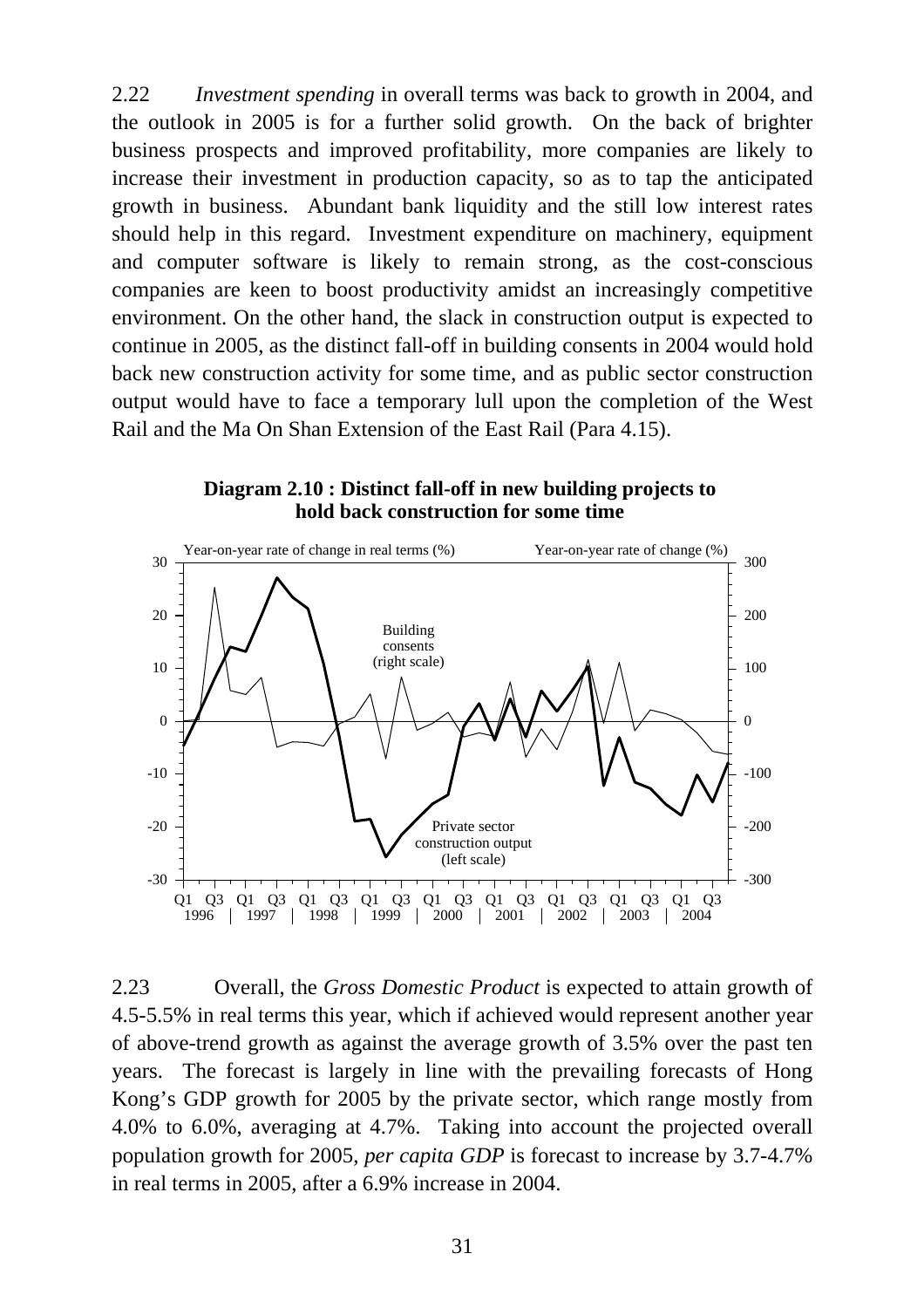



Note :  $(*)$  Mid-point of the range forecast.

2.24 After the end of the 68-month long deflationary spiral in mid-2004, consumer price inflation has been hovering at near zero level over the past few months. The outlook in 2005 is for a modest inflation of 1.5%, marking the first annual increase after six long years of deflation since 1999. On the cost front, the drag from the earlier fall-off in housing rental is waning, and given the typical 2-year period of leasing contract the drag should pass out fully by around the second quarter of 2005. By that time the rebound in property rental in 2004 should begin to show up to lift the housing cost component within the CPI. Rentals for office space and shopping space are moving up, which would also pass through to the retail price level, now that consumers' spending power has improved in tandem with the economic upturn. Also, the downward pressures on wages and labour earnings are likely to recede further; labour earnings at the upper end of the job hierarchy are expected to come under upward pressure in 2005. Externally, world commodity prices, which were sustained at high levels throughout 2004, will continue to contribute to local inflation in 2005. The weakening of the US dollar towards late 2004 would also lead to some further firming of import prices in the near term.

2.25 Taking these factors together, consumer price inflation in terms of the year-on-year rate of increase in the *Composite CPI* is likely to edge up progressively over the course of the year. Yet for 2005 as whole, inflation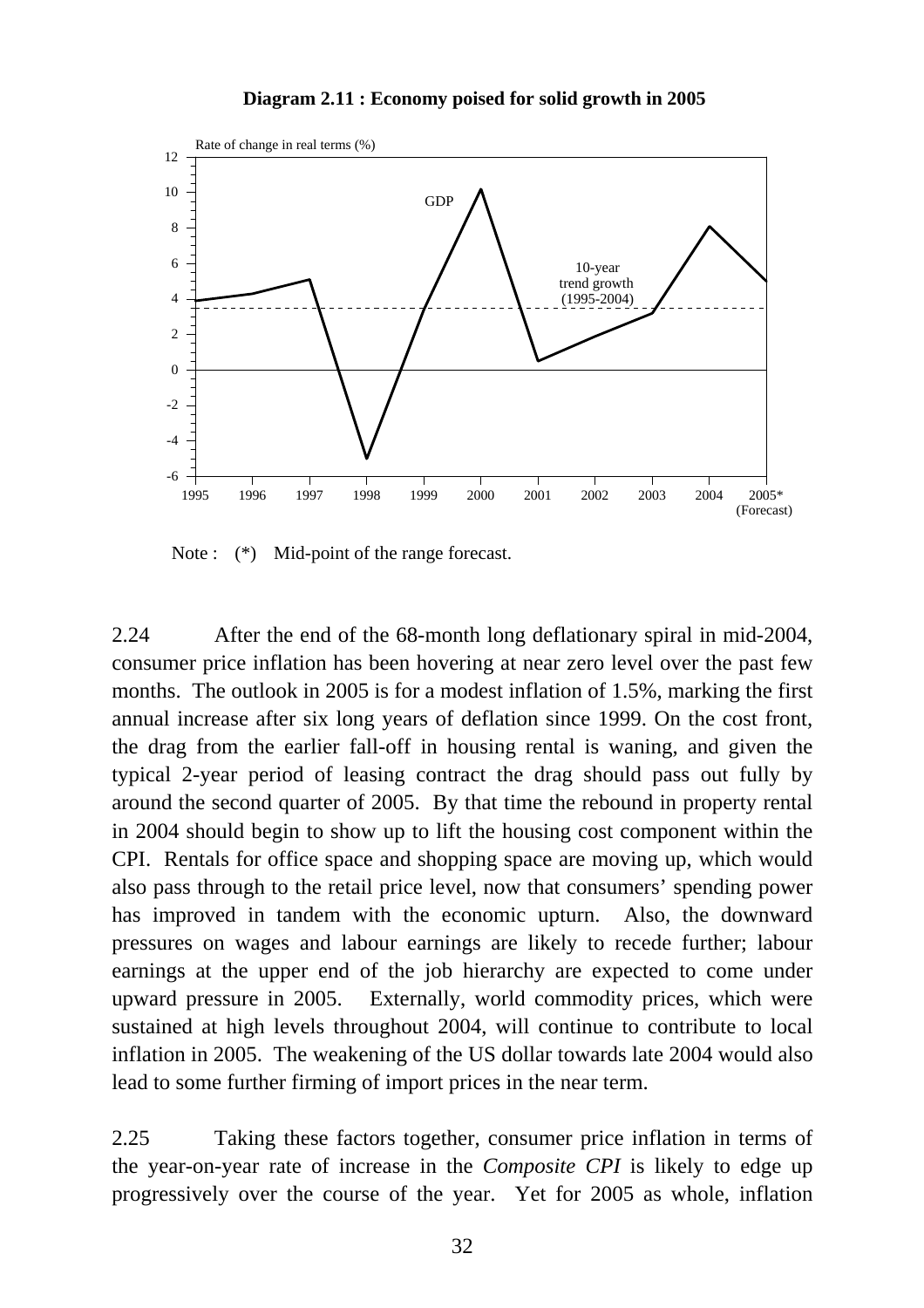would still be very mild, mainly on account that the CPI in the near term will continue to be kept down by the earlier rental fall-off and that wage pressures in overall terms would still be mild through the year.

2.26 The pace of upturn in the *GDP deflator* is however likely to be visibly slower than that of the Composite CPI, as the deflator in the near term would still be dragged by lower terms of trade stemming from the further weakening of the US dollar towards late 2004. Also worth-noting is the fact that the GDP deflator still had a fairly notable decline of 2.1% in the fourth quarter of 2004, and it is quite unlikely that the deflator will turn around shortly. However, as and when the terms of trade effect reverses, the GDP deflator is poised for an upturn, though probably still slower than that of the Composite CPI. For 2005 as a whole, the GDP deflator is thus forecast to edge down by 1%, which nevertheless represents a distinct tapering from the 2.8% fall in 2004. The 1% decline expected for 2005 merely reflects the fact that it would take time for the terms of trade effect to pass out. In fact, the deflators for other individual demand components are all expected to rise further in 2005.





2.27 Taking the forecast growth in real GDP and the change in the GDP deflator, *nominal GDP* is forecast to grow further by 3.5-4.5% in 2005, following a 5.1% increase in 2004. The *per capita GDP* at current market prices is forecast at HK\$191,400 – 193,300 or US\$24,500 – 24,800.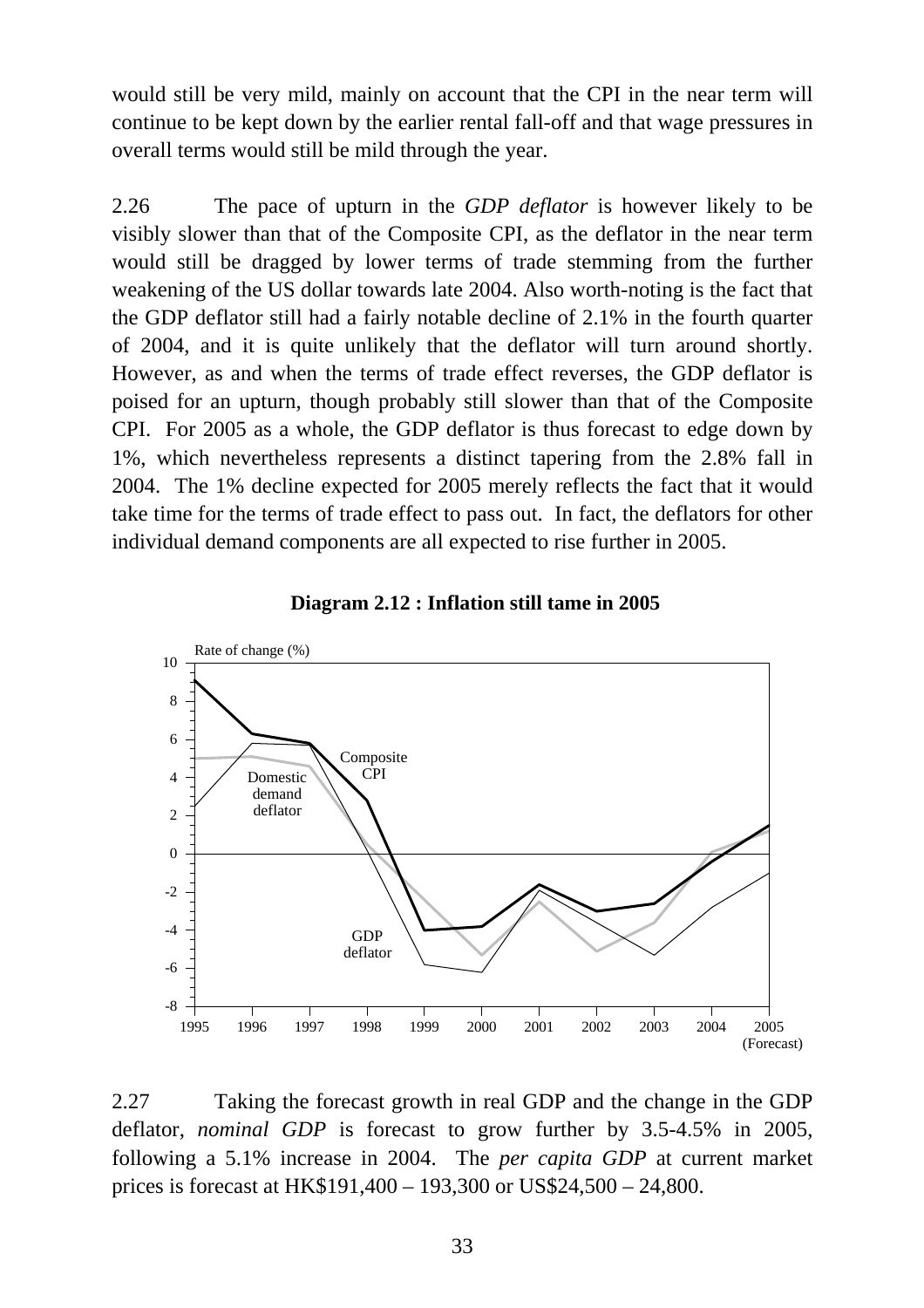The forecasts for the key economic indicators are summarised in the table below:

## **Forecast rate of change in 2005 (%)**

## **Gross Domestic Product (GDP)**

| Real GDP<br><b>Nominal GDP</b>                                           | $4.5 - 5.5$<br>$3.5 - 4.5$                                 |
|--------------------------------------------------------------------------|------------------------------------------------------------|
| Per capita GDP, in real terms<br>Per capita GDP at current market prices | $3.7 - 4.7$<br>HK\$191,400-193,300<br>$(US$24,500-24,800)$ |
| <b>Composite Consumer Price Index</b>                                    | 1.5                                                        |
| <b>GDP Deflator</b>                                                      |                                                            |
|                                                                          |                                                            |

## **Medium-term outlook for the Hong Kong economy**

2.28 The medium-term prospect for the Hong Kong economy is bright, as Hong Kong continues to reinforce its existing strengths and identify new areas for development. This, coupled with envisaged benefits derived from further integration and co-ordination with the Mainland economy, will help Hong Kong speed up the process of economic restructuring towards higher value-added services and knowledge-based economy in the coming years.

2.29 Hong Kong possesses many strengths as a business hub and financial centre in Asia – first-class port and airport infrastructure; creativity and entrepreneurship of our businessmen; high degree of internationalism with extensive business networking with the rest of the world; and sound legal system and financial regulatory framework. But there is no room for complacency. Hong Kong will strive to be an international financial centre through enhancing infrastructure of the financial markets. On the logistics front, Hong Kong looks set to benefit from the vibrant trade flows in the region, aided further by enhancement of Hong Kong's competitiveness as a regional trade and services hub. Tourism will remain a bright spot of the Hong Kong economy over the next few years, thanks to further extension of the Individual Visit Scheme and additions of key tourist attractions.

2.30 The Hong Kong SAR Government will, as always, strive to maintain the rule of law, a level playing field, corruption-free government, free flow of information and simple tax regime, these institutional strengths being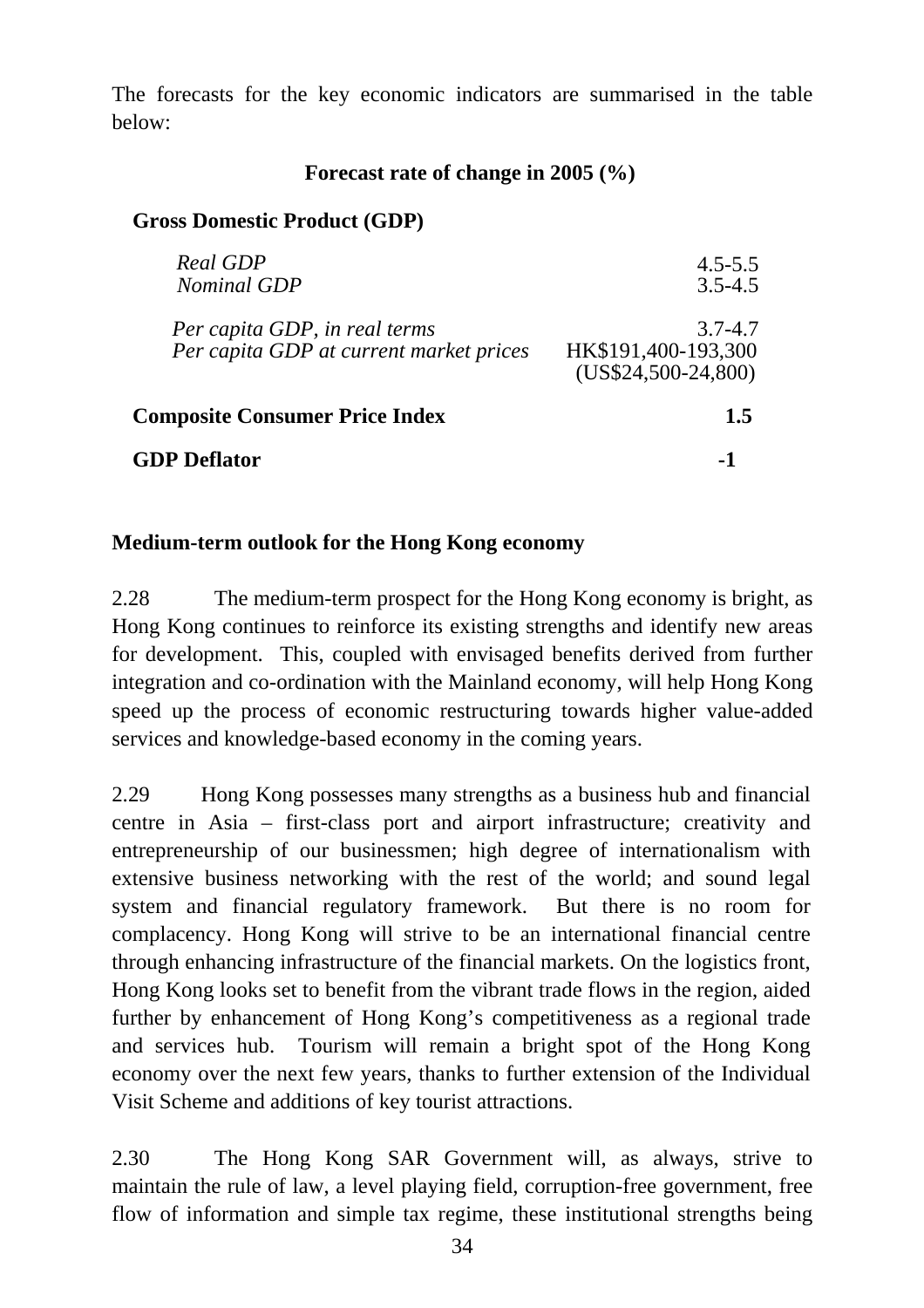the key aspects of Hong Kong's competitiveness. Furthermore, in order to win the war for talents, the Government will continue to invest substantially in education for upgrading the skills of the local workforce. At the same time, the Government will engage a more flexible population policy to attract Mainland and overseas talents to increase the overall economic vitality and to create more jobs. This is imperative if Hong Kong is to go up the value chain and meet the challenges of a knowledge-based economy.



Note : (\*) Forecast.

2.31 Furthermore, co-operation among Hong Kong and other Mainland provinces and cities in the Pan-Pearl River Delta will enhance Hong Kong's role as an intermediary for external economic co-operation over the medium term. On top of this, the "going global" development strategy and measures formulated by the Central Government presents much opportunities for Hong Kong to attract Mainland enterprises to set up businesses here.

2.32 All in all, the future of Hong Kong hinges on whether the economy could go up the value chain and stay competitive, and on how best Hong Kong could leverage on the enormous business opportunities in the fast growing Mainland economy. The strategy of the Hong Kong SAR Government to stay competitive is to foster the development of high value-added sectors, to upgrade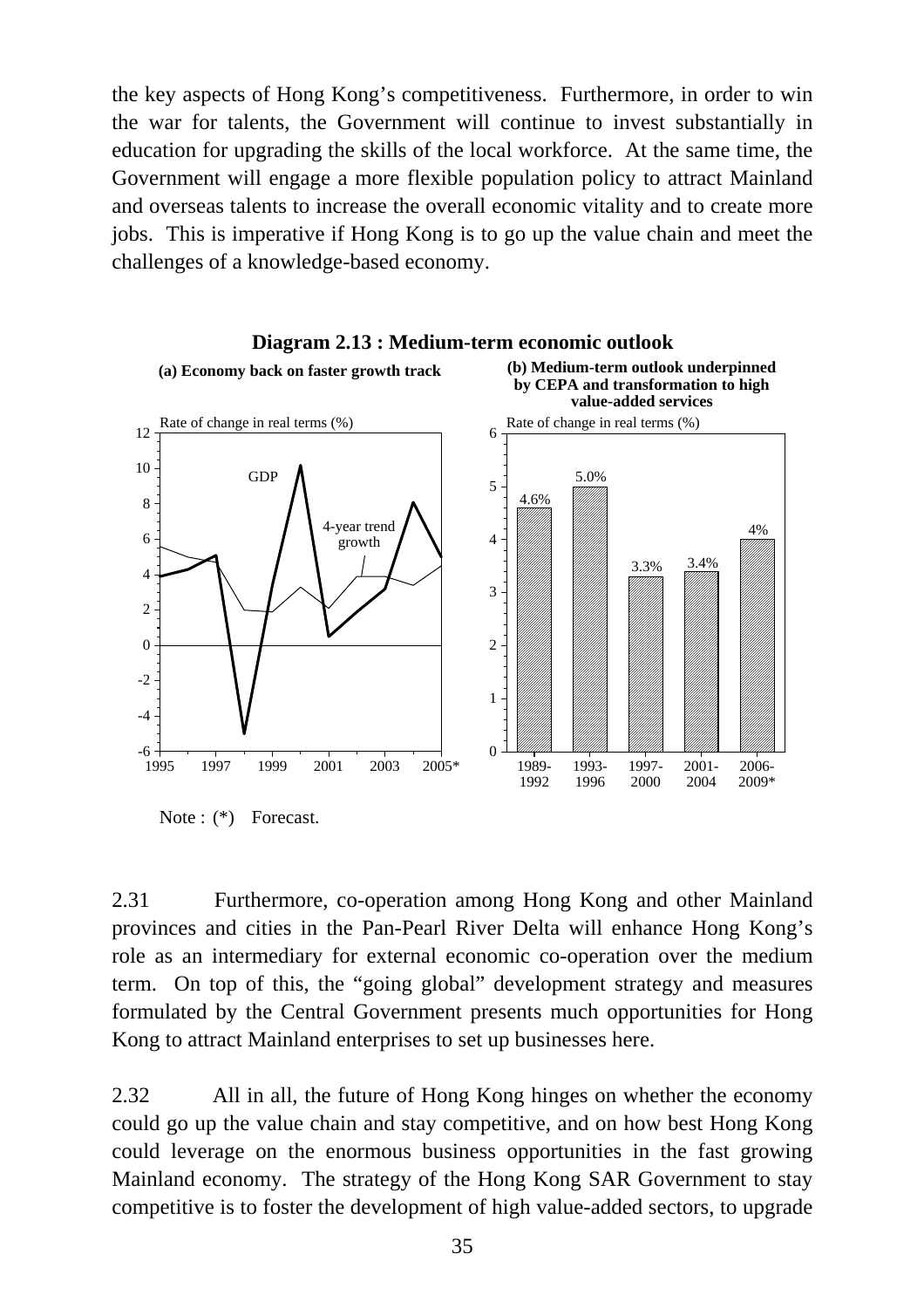the quality of its workforce, and to facilitate even closer economic collaboration with the Mainland. With various measures put in place over the past two years and the launch of CEPA II, coupled with a highly flexible labour market and the vitality of Hong Kong's business sector, Hong Kong will continue to shift towards higher value-added services and knowledge-based economy. The productivity growth achieved in the process will help the economy attain a 4% trend GDP growth over the next four years 2006-2009.

### **Notes :**

- (1) The economic forecasts for Hong Kong's major markets cited in this report are mainly for the purpose of illustration and are not purported to be exhaustive. Economic forecasts from a variety of sources, including the central banks and government departments in the respective economies and certain private sector forecasting agencies, have been taken into account in deriving the forecasts for Hong Kong's exports.
- (2) Offshore trade comprises mainly merchanting and merchandising services. In both cases, the goods involved do not pass through Hong Kong. For the former, the service providers take ownership of the goods involved, while for the latter, the service providers as agents or brokers do not take ownership of the goods involved. In 2002, around 60% of goods involved in merchanting were sourced from the Mainland, and more than one-third of goods involved in merchanting destined for the Mainland market.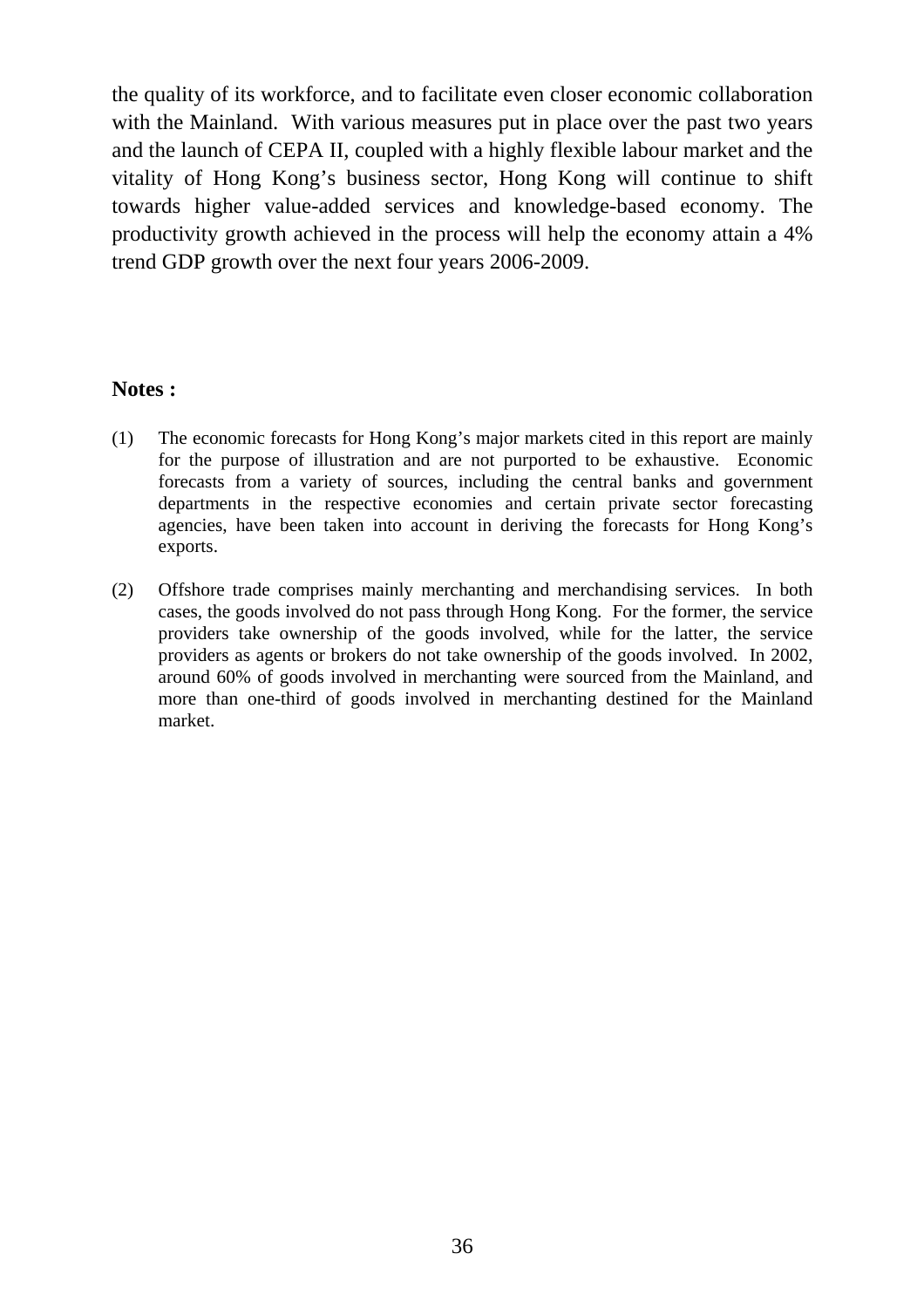# **CHAPTER 3 : THE EXTERNAL SECTOR IN 2004**

# *Summary*

- y *Hong Kong's external sector, having attained a remarkable growth in 2003, was even more vibrant in 2004, thanks to buoyant global demand and enhanced external price competitiveness brought about by sustained weakness in the US dollar.*
- *Total exports of goods leaped by 15.3% in real terms in 2004, up further from the already robust growth of 14.0% in 2003. This also marked the second consecutive year of double-digit export growth. Exports to both the East Asian and European markets maintained strong growth. Exports to the United States reverted to increase in the year, albeit still lagging behind other markets under the impact of structural shift to offshore trade.*
- *Exports of services were also robust throughout 2004, on the back of thriving offshore trade, strong bounce-back in transportation services, as well as vibrant inbound tourism.*
- Although the surge in oil prices, the launch of macroeconomic adjustment in *the Mainland, and successive interest rate hikes in the US have inflicted much uncertainties during the course of the year, up till now their impacts on Hong Kong's external trade had been very limited.*

# **Visible trade**

# *Total exports of goods*

3.1 Hong Kong's external trade had another year of impressive performance in 2004. Apart from buoyant global and regional demand, continued weakness of the US dollar rendered a further boost to Hong Kong's external competitiveness. *Total exports of goods* (comprising re-exports and domestic exports) leaped by 15.3% in real terms<sup>(1)</sup> in 2004, up even further from the already strong growth of 14.0% in 2003. There were double-digit increases in all four quarters of the year, and by the fourth quarter of 2004, total exports had sustained double-digit growth for ten straight quarters. On a seasonally adjusted quarter-to-quarter comparison, total exports of goods expanded continuously throughout the four quarters of 2004, rounding off an uninterrupted trend of expansion over the past three years.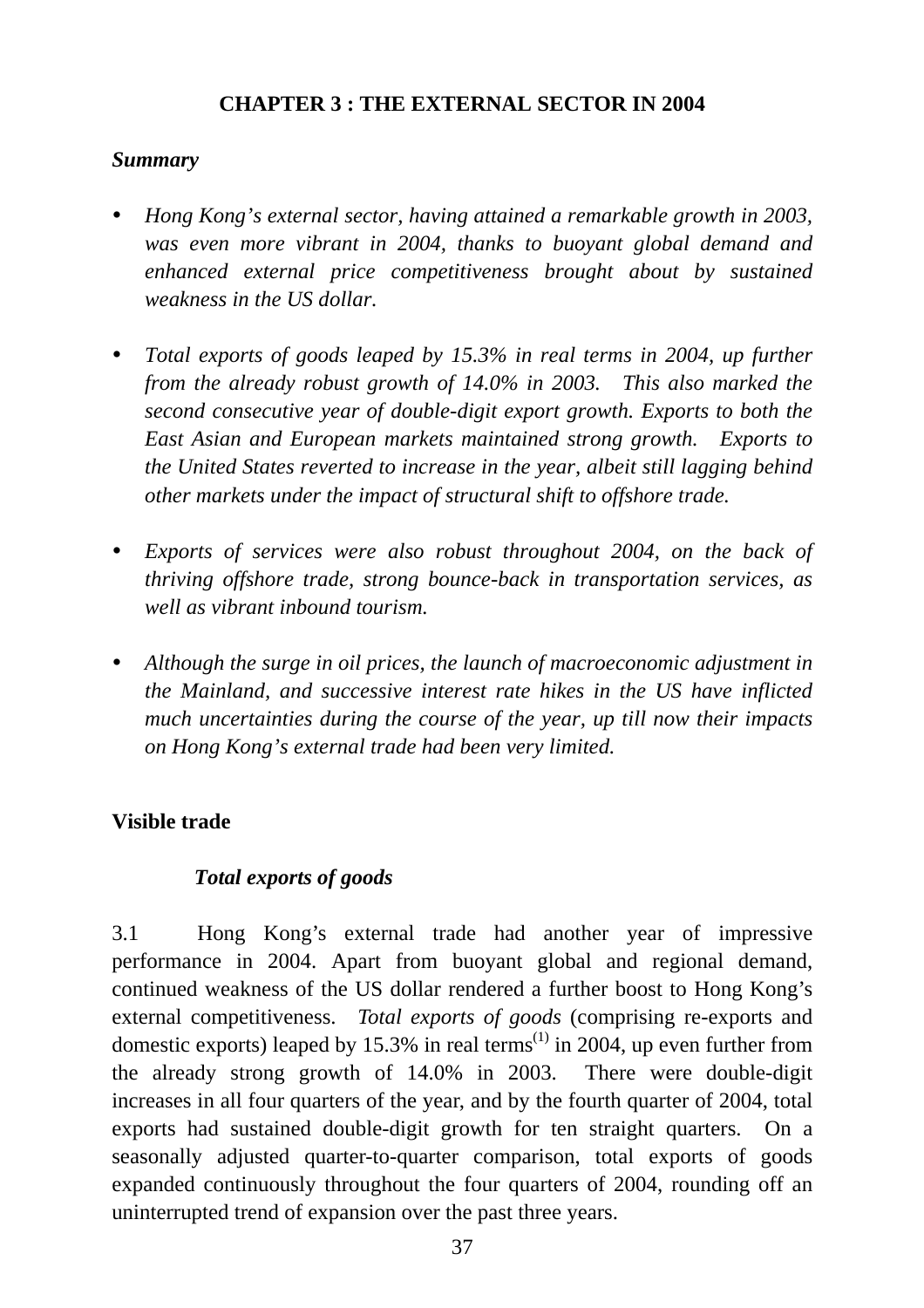#### **Diagram 3.1 : Hong Kong's total exports of goods, total import demand in Hong Kong's major markets, and exchange rate movements (year-on-year rate of change)**



Notes : Total exports of goods as depicted refer to the year-on-year rate of change in real terms, while total import demand in Hong Kong's major markets as depicted refers to the year-on-year rate of change in US dollar terms in the aggregate import demand in East Asia, the United States and the European Union taken together.

 (\*) For ease of comparison with the rate of change in Hong Kong's total exports of goods, the scale for the Real EERI is presented here upside down, so that positive changes denoting real appreciation of the Hong Kong dollar appear at the lower part and negative changes denoting real depreciation at the upper part of the diagram.

3.2 *Re-exports(2)* continued to outperform overall export growth, surging by a further 16.3% in 2004, following a 16.1% increase in 2003. Benefitting from the Mainland's buoyant trade flows in the year, and also reflecting Hong Kong's prominent role as the trade conduit between the Mainland and the rest of the world, Hong Kong's re-export trade involving the Mainland was vivid throughout 2004.

3.3 Despite the continuing drag from structural shift to re-exports and offshore trade(3), *domestic exports* bounced up to a modest 2.4% increase in 2004, the first time since 2000. The rebound was underpinned by highly distinct increases in domestic exports to many East Asian markets. Domestic exports to the Mainland in particular saw a sharp turnaround towards the year-end, conceivably as the boost from CEPA progressively showed up.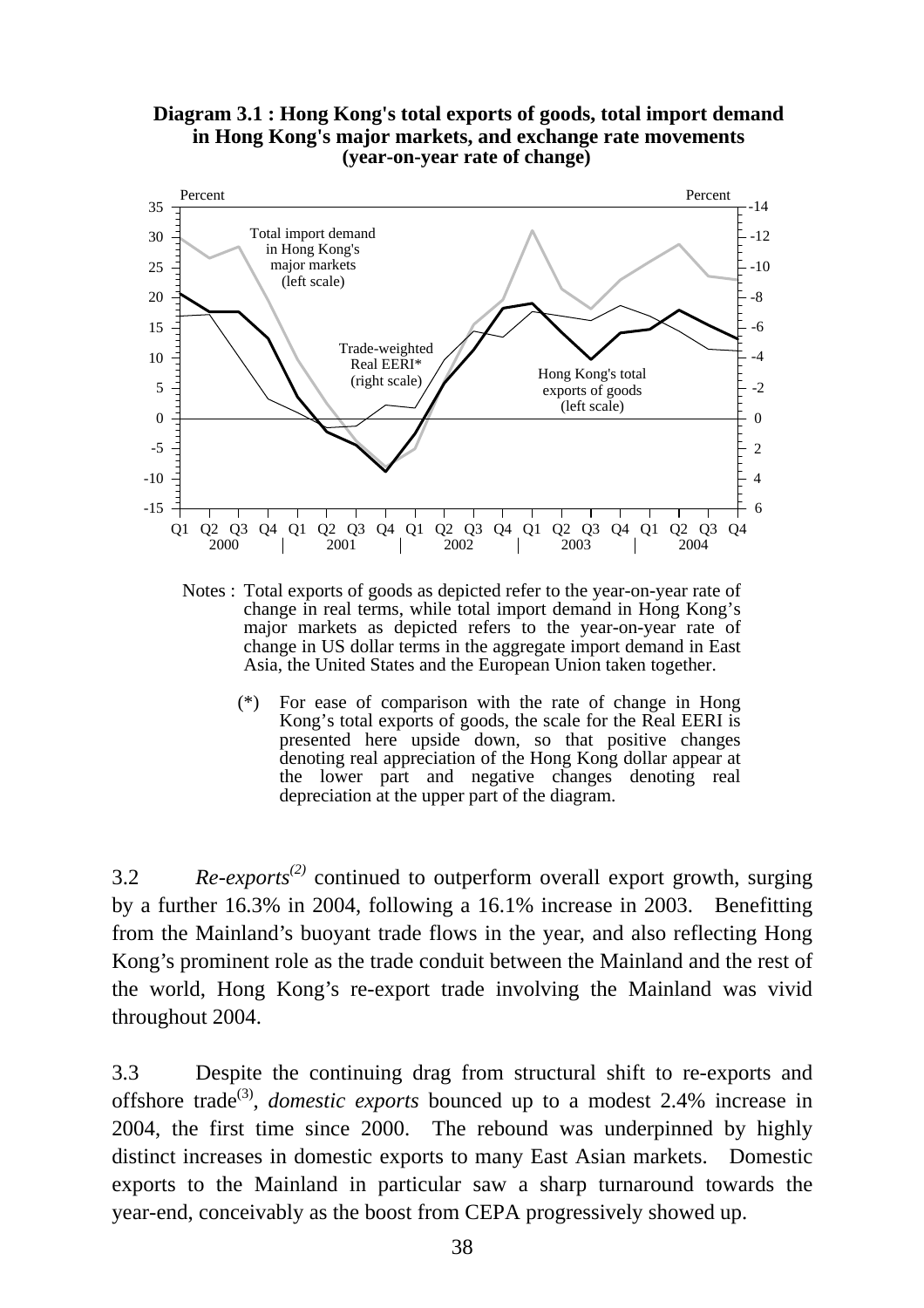|                  | Total exports of goods |                       |           |                                  | Re-exports       |                     | Domestic exports  |                        |                     |
|------------------|------------------------|-----------------------|-----------|----------------------------------|------------------|---------------------|-------------------|------------------------|---------------------|
|                  | In value<br>terms      | In real<br>terms      | in prices | Change In value In real<br>terms | terms            | Change<br>in prices | In value<br>terms | In real<br>terms       | Change<br>in prices |
| 2003 Annual 11.7 |                        | 14.0                  | 1.4       | 13.4                             | 16.1             | $-1.5$              | $-7.1$            | $-7.4$                 | 0.2                 |
| Q <sub>1</sub>   | 17.6                   | 19.1(2.6)             | $-0.9$    | 20.3                             | $22.3(3.1) -1.1$ |                     | $-10.4$           | $-12.0$ $(-2.8)$ 0.8   |                     |
| Q2               | 12.2                   | $14.3$ $(2.0)$ $-1.4$ |           | 14.4                             | $17.0(2.3) -1.6$ |                     | $-11.4$           | $-12.6$ $(-1.6)$ 0.7   |                     |
| Q <sub>3</sub>   | 7.1                    | $9.8(2.6) -1.8$       |           | 8.2                              | $11.3(2.3) -2.0$ |                     | $-5.4$            | $-5.4$ (6.0) 0.3       |                     |
| Q <sub>4</sub>   | 11.4                   | $14.2(6.0) -1.5$      |           | 12.4                             | $15.4(6.6) -1.5$ |                     | $-1.7$            | $-0.4$ $(-2.0)$ $-0.8$ |                     |
| 2004 Annual 15.9 |                        | 15.3                  | 1.2       | 16.8                             | 16.3             | 1.1                 | 3.5               | 2.4                    | 1.5                 |
| Q <sub>1</sub>   | 13.0                   | 14.8 $(3.0)$          | $-0.7$    | 14.0                             | $15.9(3.3) -0.8$ |                     | $-0.6$            | $0.7$ (-1.6) -0.6      |                     |
| Q2               | 17.8                   | 18.0(5.4)             | 0.5       | 18.7                             | 19.0(5.6)        | 0.5                 | 4.9               |                        | $5.1$ $(2.7)$ $0.2$ |
| Q <sub>3</sub>   | 17.2                   | 15.5(1.1)             | 1.9       | 18.5                             | 16.8(1.1)        | 2.0                 | 0.8               | $-0.5$ $(0.8)$ 1.8     |                     |
| Q4               | 15.3                   | 13.2(2.9)             | 2.6       | 15.7                             | 13.8(3.0)        | 2.5                 | 8.6               | 4.8 $(2.5)$            | 4.2                 |

### **Table 3.1 : Total exports of goods, re-exports and domestic exports (year-on-year rate of change (%))**

Note : Figures in brackets are the seasonally adjusted quarter-to-quarter rates of change.



#### **Diagram 3.2 : Total exports of goods, re-exports and domestic exports**

### *Total exports of goods by major market*

3.4 Around 60% of the value of Hong Kong's total exports of goods were destined to East  $Asia^{(4)}$  in 2004. Such intra-regional trade continued to flourish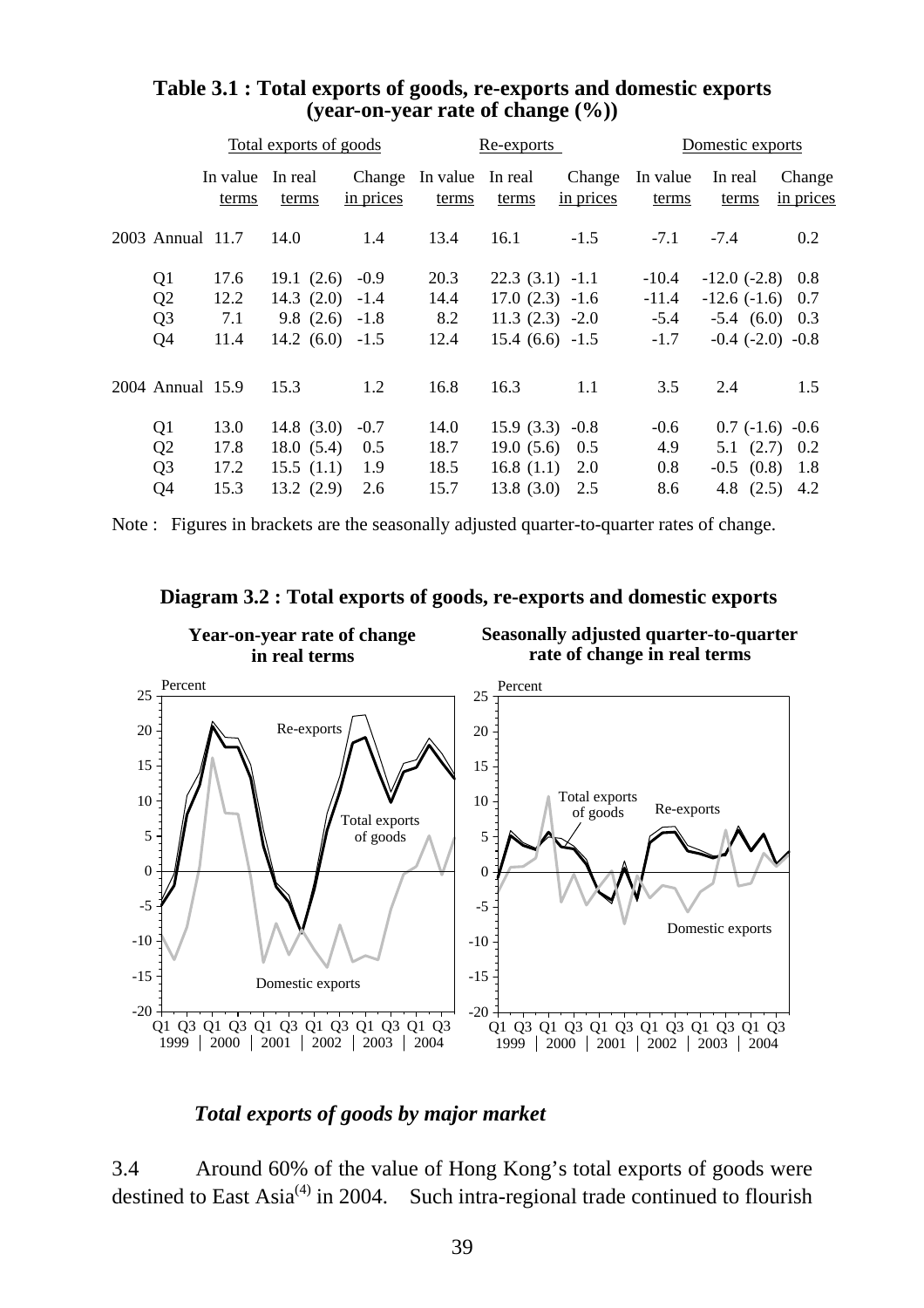in 2004, as can be seen from a further distinct double-digit growth in exports to the region as a whole. Amongst the constituent economies, total exports of goods to the Mainland continued with a sharp uptrend in 2004, attaining growth of 17.8% in real terms. Exports of raw materials and semi-manufactures in particular picked up further to a highly distinct growth, in tandem with soaring exports in the Mainland. Exports of capital goods to this market also had a notable rise, though moderated from that in 2003. Exports to Japan had seen a pick-up across all major end-use categories in the year. Exports to the other East Asian markets in general also attained remarkable growth in 2004, again led mainly by exports of raw materials and semi-manufactures in tandem with the regional trade boom.

3.5 Exports to the European Union<sup> $(5)$ </sup> were robust all through, recording a double-digit growth in 2004 for the second straight year. The uptrend coincided well with the sustained strength of the euro, as well as the steady improvement in demand there. Moreover, increased penetration of the Mainland products in the EU markets also helped boost Hong Kong's exports to this region. Exports to both Germany and the United Kingdom attained further strong growth in 2004, with exports of raw materials and semi-manufactures and of capital goods exhibiting the sharpest increases. By contrast, exports to the United States persistently lagged behind other major markets and also US' own import demand throughout the year. This was conceivably due to the accelerating shift to offshore trade, as US-bound cargoes were increasingly shipped out directly from South China instead of going through Hong Kong as re-exports. Nevertheless, as compared with the negative growth in 2003, exports to US still had relative improvement in 2004.



**Diagram 3.3 : Total exports of goods by major market in 2004**

*Total exports of goods in 2004 : \$2,019.1 billion*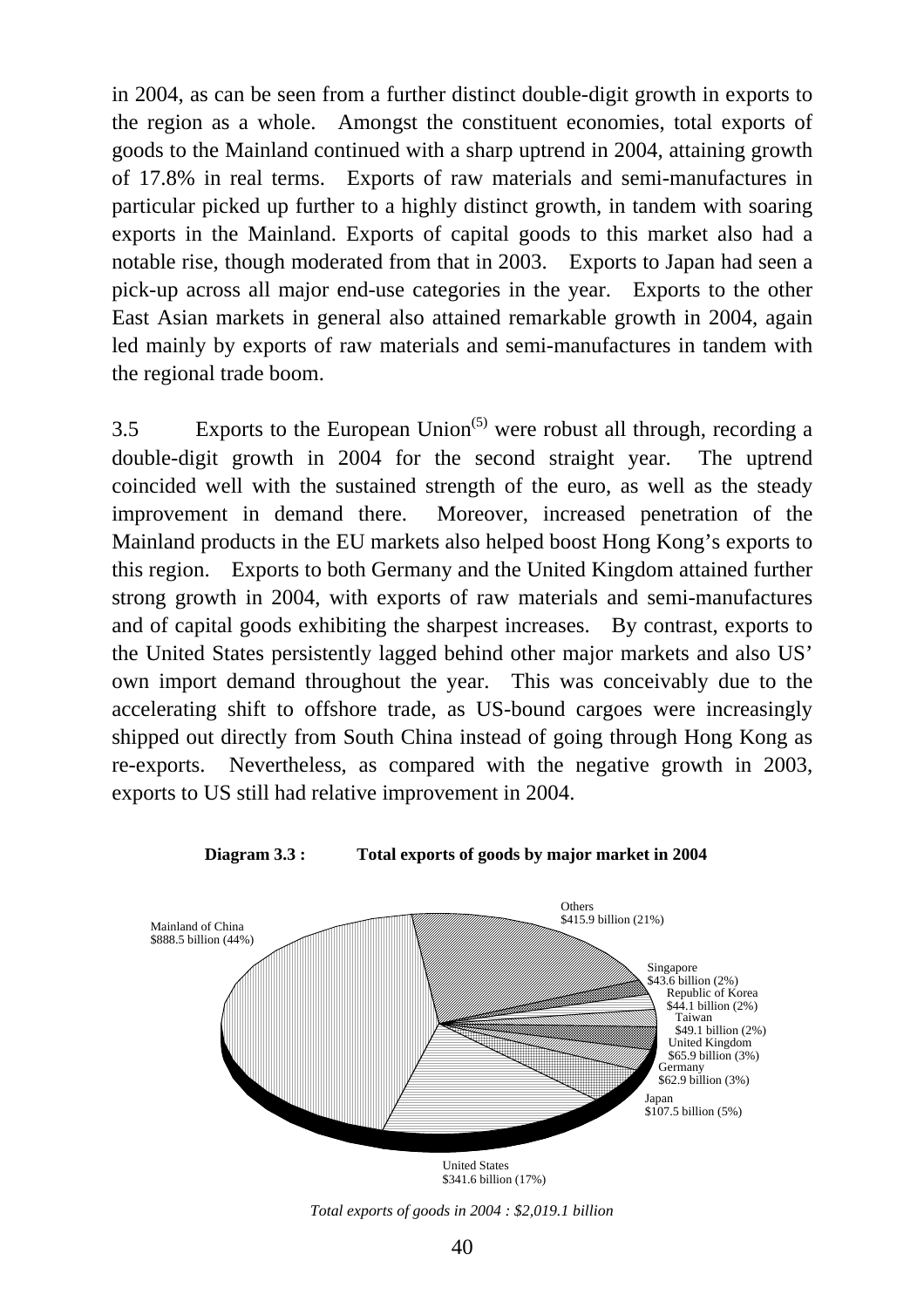|      |                | Mainland<br>of China | United<br><b>States</b> | <u>Japan</u> | United<br>Kingdom | Germany | Taiwan | Singapore | Republic<br>of Korea |
|------|----------------|----------------------|-------------------------|--------------|-------------------|---------|--------|-----------|----------------------|
| 2003 | Annual         | 23.1                 | $-1.4$                  | 14.2         | 8.1               | 18.6    | 25.4   | 16.4      | 20.7                 |
|      | Q1             | 27.5                 | 9.4                     | 15.0         | 8.5               | 26.5    | 26.9   | 7.4       | 12.4                 |
|      | Q <sub>2</sub> | 22.5                 | $-3.7$                  | 18.6         | 8.9               | 25.8    | 19.7   | 12.3      | 27.7                 |
|      | Q <sub>3</sub> | 19.6                 | $-6.3$                  | 13.5         | 6.9               | 14.0    | 19.1   | 22.5      | 22.5                 |
|      | Q4             | 23.7                 | $-1.3$                  | 10.6         | 8.5               | 12.0    | 35.9   | 21.9      | 20.5                 |
| 2004 | Annual         | 17.8                 | 5.3                     | 14.2         | 14.8              | 12.0    | 17.9   | 24.0      | 25.1                 |
|      | Q1             | 17.0                 | 4.6                     | 10.9         | 13.8              | 7.9     | 26.2   | 31.1      | 33.2                 |
|      | Q <sub>2</sub> | 21.4                 | 7.2                     | 17.4         | 13.3              | 16.9    | 27.0   | 30.1      | 27.5                 |
|      | Q3             | 19.9                 | 4.1                     | 13.6         | 14.5              | 12.0    | 14.3   | 20.9      | 23.1                 |
|      | Q4             | 13.4                 | 5.6                     | 14.9         | 17.1              | 11.4    | 7.1    | 16.8      | 18.1                 |

### **Table 3.2 : Total exports of goods by major market (year-on-year rate of change in real terms (%))**

### *Imports of goods*

3.6 Mirroring closely the expansion in re-export trade, and also with a notable growth in import intake for local use, *imports of goods* likewise flourished, surging by 14.1% in real terms for 2004 as a whole. Imports of goods sourced from the East Asian markets performed particularly well, with imports from the Mainland – the largest source of Hong Kong's imports – attaining an even more marked growth in 2004.

|      |                      |                              | Imports of goods                                           |                                      |                                 | Retained imports <sup>(a)</sup>                             |                                   |
|------|----------------------|------------------------------|------------------------------------------------------------|--------------------------------------|---------------------------------|-------------------------------------------------------------|-----------------------------------|
|      |                      | In value<br>terms            | In real<br>terms                                           | Change<br>in prices                  | In value<br>terms               | In real<br>terms                                            | Change<br>in prices               |
| 2003 | Annual               | 11.5                         | 12.8                                                       | $-0.4$                               | 2.6                             | 5.8                                                         | $-1.1$                            |
|      | Q1<br>Q2<br>Q3<br>Q4 | 17.8<br>9.6<br>6.1<br>13.8   | 18.7(3.3)<br>$10.6(-0.7)$<br>7.9<br>(3.7)<br>15.0<br>(7.5) | $-0.1$<br>$-0.3$<br>$-0.9$<br>$-0.2$ | 7.7<br>$-5.5$<br>$-3.5$<br>12.9 | 11.5(3.9)<br>$-1.9(-7.3)$<br>0.6(7.2)<br>14.1(9.5)          | $-1.9$<br>$-1.4$<br>$-1.6$<br>0.1 |
| 2004 | Annual               | 16.9                         | 14.1                                                       | 2.9                                  | 17.2                            | 8.9                                                         | 8.2                               |
|      | Q1<br>Q2<br>Q3<br>Q4 | 15.7<br>22.1<br>18.4<br>11.9 | 15.5(3.6)<br>19.8 $(3.7)$<br>$14.2(-0.5)$<br>7.8<br>(0.8)  | 0.7<br>2.3<br>4.0<br>4.3             | 20.3<br>32.0<br>18.1<br>1.5     | 14.8 $(4.1)$<br>$21.8(-0.4)$<br>$7.8(-4.5)$<br>$-6.0(-4.5)$ | 4.6<br>7.4<br>10.8<br>10.6        |

### **Table 3.3 : Imports of goods and retained imports (year-on-year rate of change (%))**

Notes : Figures in brackets are the seasonally adjusted quarter-to-quarter rates of change.

 (a) Based on the results of the Annual Survey of Re-export Trade conducted by the Census and Statistics Department, re-export margins by individual end-use category are estimated and adopted for deriving the value of imports retained for use in Hong Kong.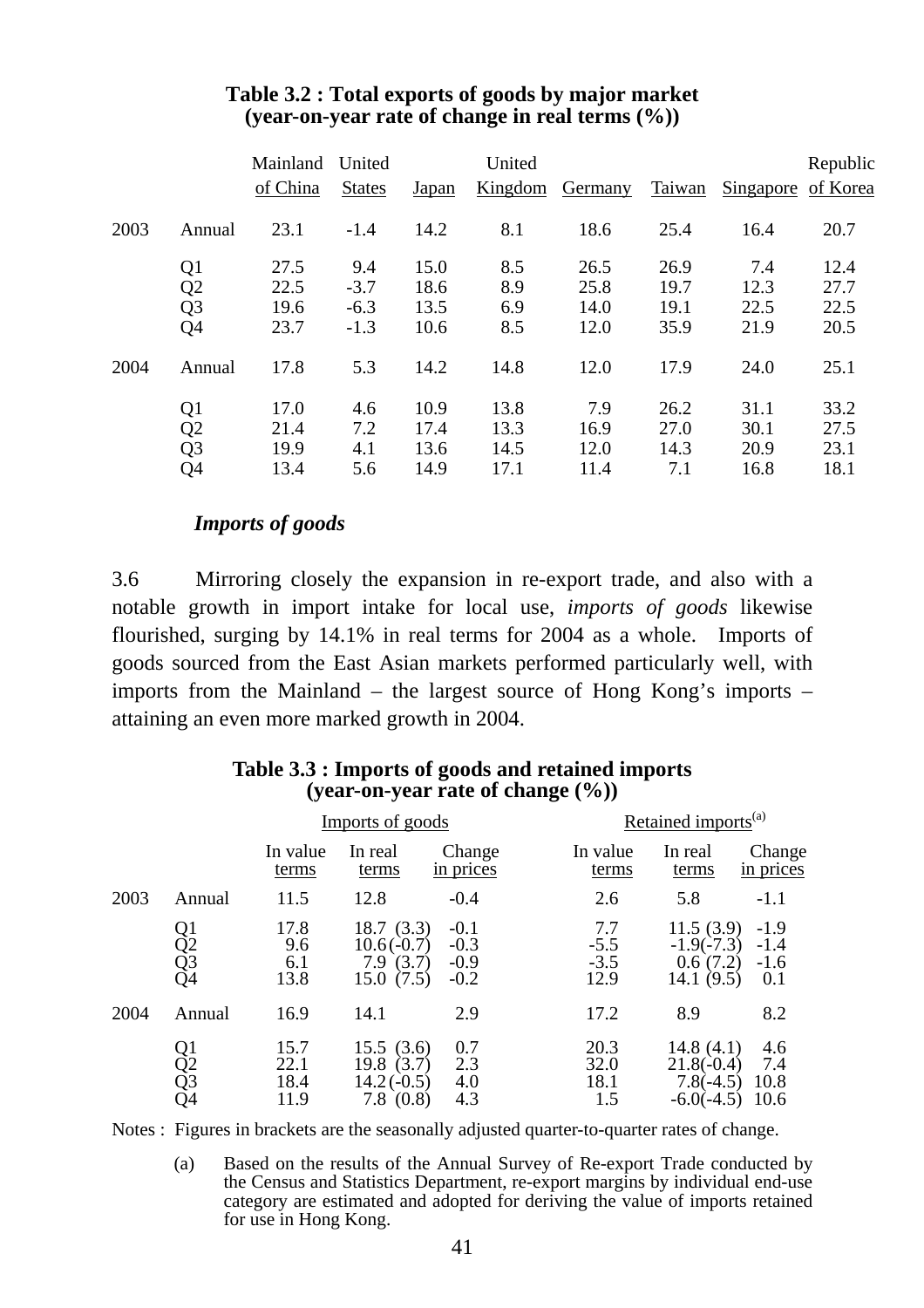

**Diagram 3.4 : Imports of goods and retained imports**

3.7 Within total imports of goods, *retained imports* rose by 8.9% in 2004, as import intake for local use and also for production thrived along with the economic recovery. This was further up from the 5.8% growth in 2003. Over the four quarters, the pick-up in retained imports of goods was particularly remarkable in the first and second quarters, with the increase in the second quarter magnified by the low base caused by the SARS outbreak.

3.8 Analysed by *end-use category*, retained imports of capital goods picked up visibly in 2004, as investment sentiment turned more sanguine and as the more established economic recovery necessitated further expansion in production capacity to meet increased demand. Within retained imports of capital goods, intake of industrial machinery for manufacturing use and of telecommunications equipment were the main driver of the overall growth. Imports of construction machinery, however, remained weak in overall terms. As to the other end-use categories, retained imports of raw materials and semi-manufactures attained notable growth in 2004, consistent with the bounce-back in industrial production and also the broad-based upturn in economic activity. In tandem with thriving retail business, retained imports of both foodstuffs and consumer goods had a faster growth in 2004, though easing back towards the end of the year. Retained imports of fuels turned up to a notable growth in 2004, conceivably due to a continued build-up in oil stock in face of the general uptrend in oil prices.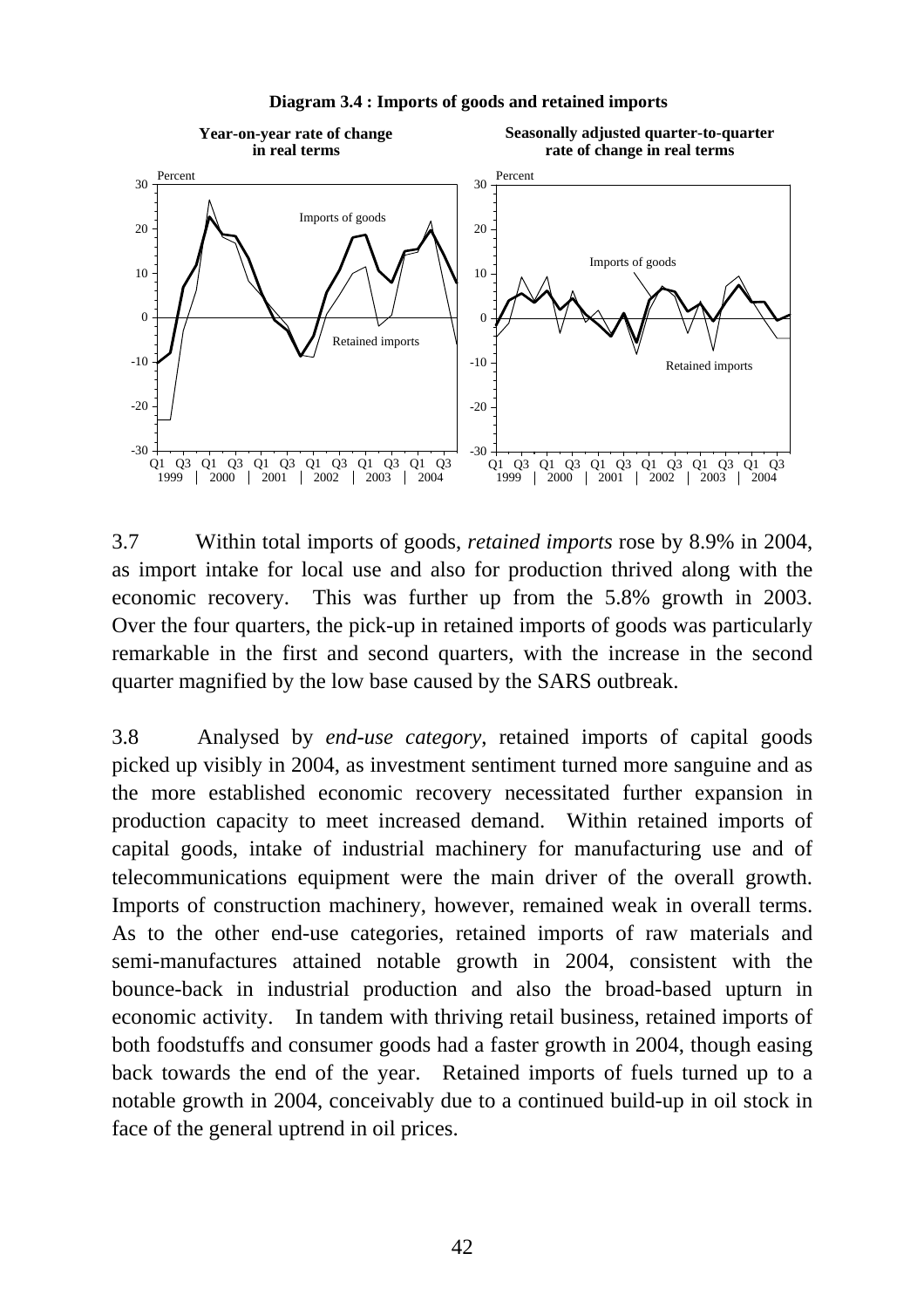|      |                            | Consumer<br>goods               | Foodstuffs                      | Capital<br>$\frac{goods}{}$    | Raw<br>materials and<br>semi-manufactures | Fuels                           |
|------|----------------------------|---------------------------------|---------------------------------|--------------------------------|-------------------------------------------|---------------------------------|
| 2003 | Annual                     | 1.5                             | 1.7                             | 6.0                            | 8.5                                       | $-1.4$                          |
|      | Q1<br>Q2<br>Q3<br>Q4       | 7.7<br>$-10.3$<br>3.2<br>6.7    | $-4.6$<br>$-6.2$<br>1.5<br>15.4 | 10.6<br>$-2.8$<br>5.1<br>11.1  | 18.0<br>5.9<br>$-6.7$<br>19.6             | 9.1<br>$-12.8$<br>0.6<br>$-1.2$ |
| 2004 | Annual                     | 3.0                             | 5.8                             | 13.1                           | 8.0                                       | 8.3                             |
|      | Q1<br>Q2<br>Q3<br>S4<br>Q4 | 2.2<br>21.6<br>$-1.1$<br>$-8.5$ | 7.1<br>19.6<br>5.0<br>$-4.7$    | 17.8<br>25.6<br>14.8<br>$-2.5$ | 22.1<br>15.6<br>6.9<br>$-9.5$             | 9.1<br>23.7<br>4.7              |

### **Table 3.4 : Retained imports by end-use category (year-on-year rate of change in real terms (%))**

### **Table 3.5 : Retained imports of capital goods by broad type (year-on-year rate of change in real terms (%))**

|      |                      | Industrial<br>machinery for<br>manufacturing use | Construction<br>machinery               | Office<br>equipment               | Tele-<br>communications<br>equipment | Other<br>capital<br>goods        |
|------|----------------------|--------------------------------------------------|-----------------------------------------|-----------------------------------|--------------------------------------|----------------------------------|
| 2003 | Annual               | $-7.3$                                           | $-19.1$                                 | 6.5                               | 12.4                                 | 19.8                             |
|      | Q1<br>Q2<br>Q3<br>Q4 | 3.9<br>$-7.6$<br>$-7.9$<br>$-15.4$               | $-9.4$<br>$-21.6$<br>$-28.6$<br>$-14.1$ | 52.9<br>$-2.0$<br>2.9<br>$-9.0$   | $-12.9$<br>1.1<br>29.3<br>29.5       | 16.0<br>2.1<br>$-5.0$<br>68.4    |
| 2004 | Annual               | 20.0                                             | $-11.3$                                 | 2.2                               | 30.8                                 | $-2.6$                           |
|      | Q1<br>Q2<br>Q3<br>Q4 | 17.7<br>11.8<br>32.6<br>18.2                     | 1.5<br>10.7<br>$-23.0$<br>$-38.6$       | 13.4<br>19.4<br>$-0.1$<br>$-22.3$ | 37.8<br>76.0<br>0.6<br>28.9          | 1.6<br>$-6.7$<br>49.3<br>$-34.2$ |

# **Invisible trade**

### *Exports of services*

3.9 *Exports of services* sustained strong growth momentum in 2004, with the setback caused by SARS now well behind. For 2004 as a whole, there was a 14.9% leap in real terms, much faster than the 5.7% increase in 2003. The pick-up in exports of services was across-the-board, marked by highly distinct growth throughout the four quarters of 2004. The growth in 2004 was remarkable, even after allowing for the distortion caused by SARS in the second quarter of 2003.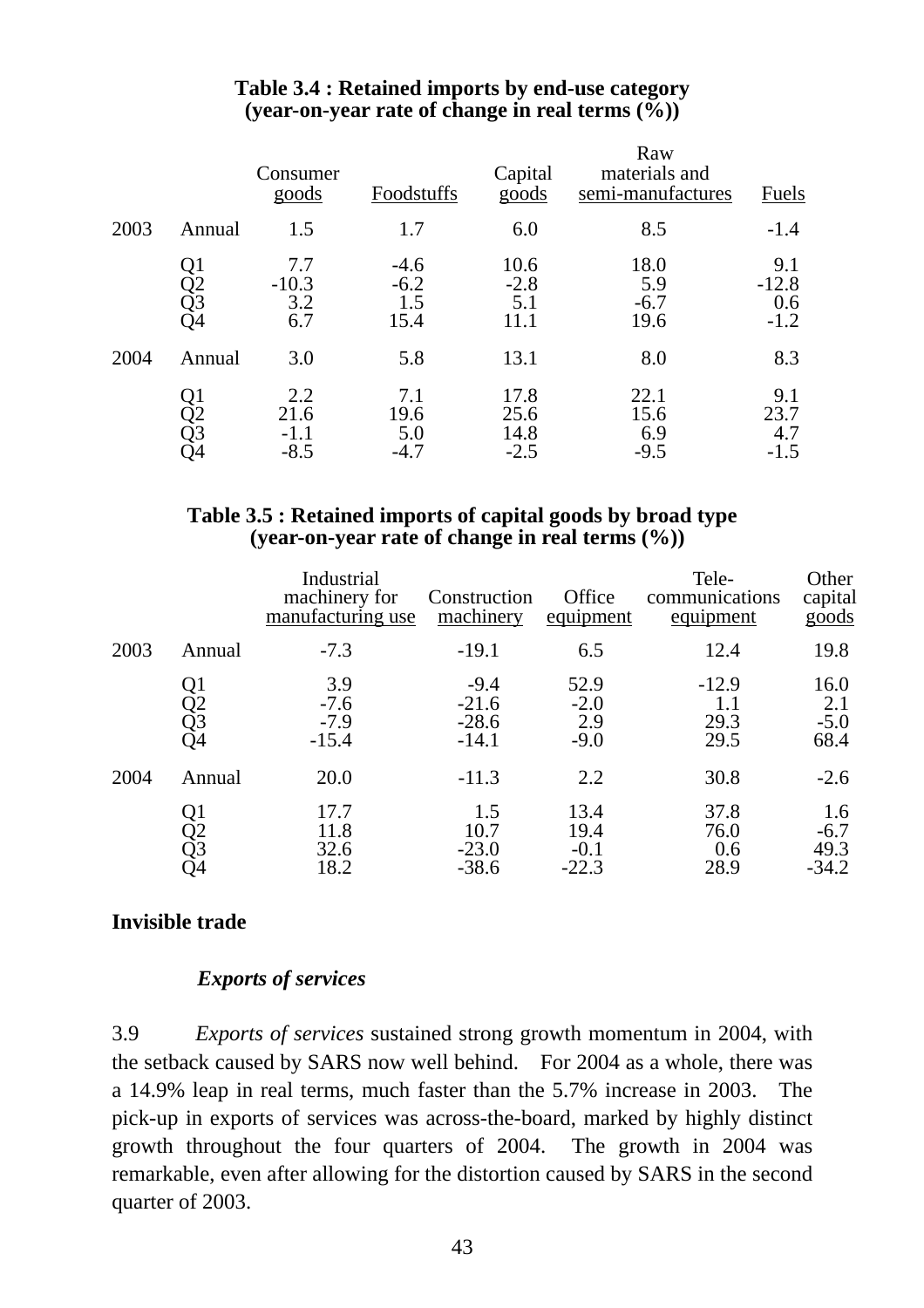

#### **Diagram 3.5 : Exports of services by major service group in 2004**

**Diagram 3.6 : Exports of services**

3.10 The robustness of exports of services in 2004 owed in large part to the further surge in trade-related services, the largest component within exports of services. The region-wide trade boom, and more importantly, surging trade flows involving the Mainland, underpinned the fast growth in offshore trade. Exports of transportation services, the second largest component, also picked up strongly in 2004, as passenger services were buoyed by strong influx of incoming visitors, while cargo services thrived upon the vivid external trade.

3.11 Exports of travel services rebounded strongly in 2004, with record-breaking numbers of visitor arrivals during the year. Not only did the number of visitors from the Mainland surge to a record-high in the year, those from most other sources also surpassed the pre-SARS levels well before the year-end. Nonetheless, growth in overall tourist spending was much less than that of the number of visitors, as per capita spending tapered in 2004 after the initial spending spree in the latter part of 2003. Meanwhile, exports of finance, business and other services picked up to a notable growth in 2004.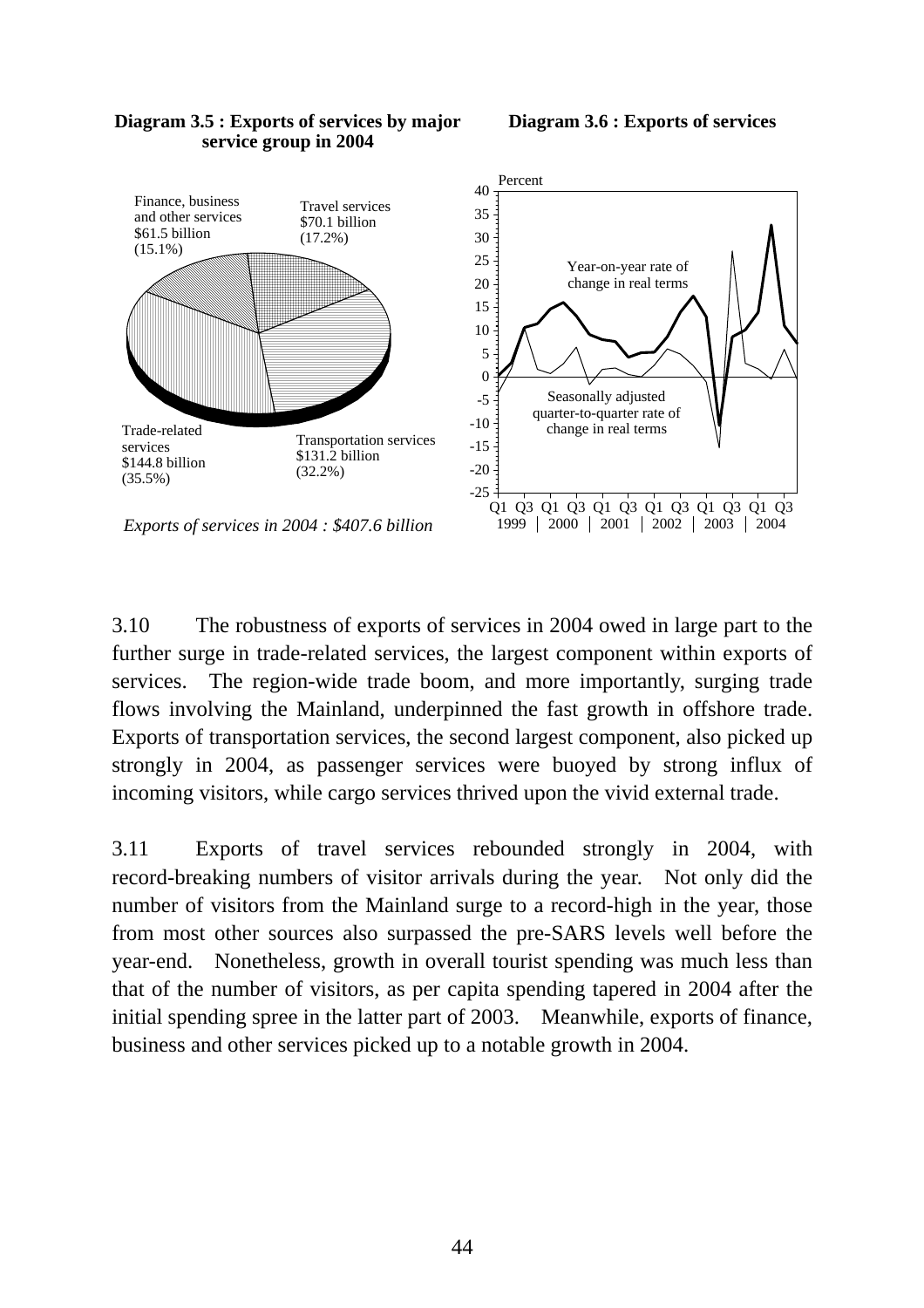|      |                      |                                                                               | $\sigma$ which :             |                                                 |                                |                                               |
|------|----------------------|-------------------------------------------------------------------------------|------------------------------|-------------------------------------------------|--------------------------------|-----------------------------------------------|
|      |                      | <b>Exports</b><br>of services                                                 | $s$ ervices <sup>(a)</sup>   | Trade-related Transportation Travel<br>services | $s$ ervices <sup>(b)</sup>     | Finance,<br>business<br>and other<br>services |
| 2003 | Annual               | 5.7                                                                           | 16.7                         | $\ast$                                          | $-3.4$                         | 2.4                                           |
|      | Q1<br>Q2<br>Q3<br>Q4 | $13.0 \left(-1.0\right)$<br>$-10.4(-15.2)$<br>8.7(27.2)<br>$10.2 \quad (3.0)$ | 20.1<br>16.0<br>14.1<br>17.5 | 8.0<br>$-12.6$<br>$-0.9$<br>5.7                 | 25.0<br>$-57.9$<br>19.3<br>5.6 | 0.8<br>$-1.5$<br>4.3<br>5.9                   |
| 2004 | Annual               | 14.9                                                                          | 15.0                         | 16.9                                            | 19.4                           | 7.2                                           |
|      | Q1<br>Q2<br>Q3<br>Q4 | 14.0<br>(1.8)<br>32.8<br>$(-0.4)$<br>(6.0)<br>11.1<br>7.3<br>$(-0.5)$         | 18.6<br>19.9<br>12.6<br>11.6 | 13.4<br>31.4<br>16.2<br>9.4                     | 11.3<br>152.3<br>3.5<br>$-4.3$ | 8.9<br>8.5<br>6.2<br>5.4                      |

### **Table 3.6 : Exports of services by major service group (year-on-year rate of change in real terms (%))**

 $OC \rightarrow \cdots$ 

Notes : Figures in brackets are the seasonally adjusted quarter-to-quarter rates of change.

- (a) Comprising mainly offshore trade.
- (b) Comprising mainly inbound tourism receipts. Figures for 2004 have been revised following the release of enhanced estimates on tourism expenditure by Mainland visitors by the Hong Kong Tourism Board. Estimates for 2002 and 2003 were revised accordingly to enable comparability of the data series.
	- (\*) Change of less than 0.05%.

#### *Imports of services*

3.12 *Imports of services* reverted to a remarkable 10.5% leap in real terms in 2004, after the setback caused by SARS leading to a 4.6% decline in 2003. As with exports of services, imports of services had a quarterly profile distorted by the SARS outbreak in 2003, with a much magnified increase attained in the second quarter of 2004 but still solid increases in the other three quarters. Imports of travel services, the largest component within imports of services, rose back distinctly in 2004 after the plunge in 2003. Imports of transportation services also benefitted from the rebound in residents' spending abroad, boosted further by a sharp rise in incoming cargoes. Imports of trade-related services had another year of distinct growth on the back of soaring offshore trade. Imports of finance, business and other services also strengthened up amidst the activity upturn, attaining a solid growth in 2004.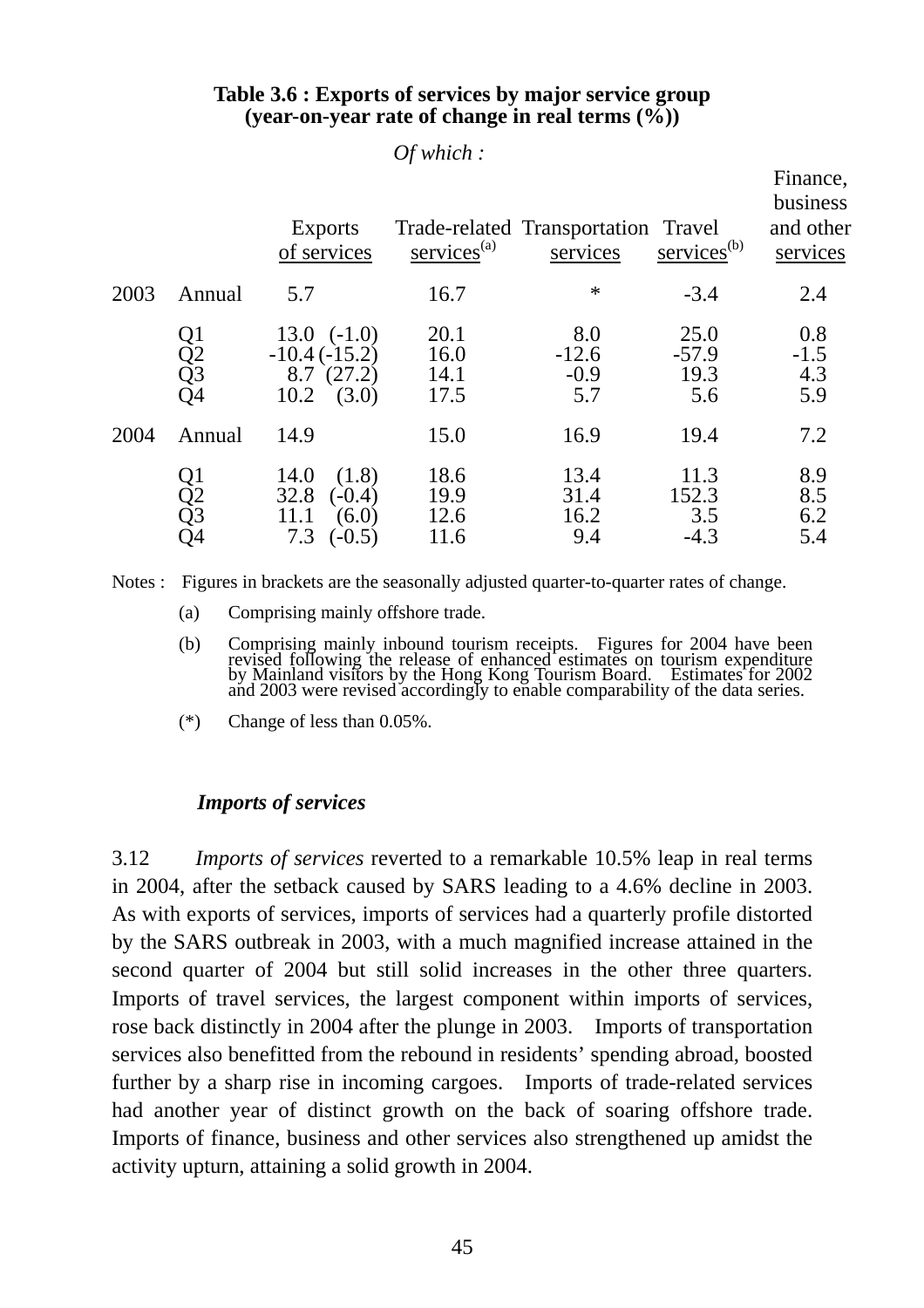#### **Diagram 3.8 : Imports of services**



#### **Diagram 3.7 : Imports of services by major service group in 2004**

*Imports of services in 2004 : \$225.0 billion*

#### **Table 3.7 : Imports of services by major service group (year-on-year rate of change in real terms (%))**

|      |                      |                                                                      | Of which:                              |                                                 |                              | Finance,<br>business           |
|------|----------------------|----------------------------------------------------------------------|----------------------------------------|-------------------------------------------------|------------------------------|--------------------------------|
|      |                      | Imports<br>of services                                               | Travel<br>$s$ ervices $(a)$            | <b>Transportation Trade-related</b><br>services | services                     | and other<br>services          |
| 2003 | Annual               | $-4.6$                                                               | $-10.6$                                | $-3.0$                                          | 15.1                         | 0.3                            |
|      | Q1<br>Q2<br>Q3<br>Q4 | $-5.4$ $(-5.5)$<br>$-16.8(-15.4)$<br>$-0.3$ $(25.3)$<br>3.1<br>(2.4) | $-12.5$<br>$-26.6$<br>$-1.5$<br>$-2.6$ | 0.9<br>$-17.6$<br>$-3.0$<br>7.7                 | 18.4<br>14.4<br>12.5<br>15.9 | $-1.1$<br>$-3.0$<br>0.8<br>4.1 |
| 2004 | Annual 10.5          |                                                                      | 9.7                                    | 16.4                                            | 13.3                         | 4.1                            |
|      | Q1<br>Q2<br>Q3<br>Q4 | $(-3.7)$<br>4.1<br>(5.1)<br>30.3<br>6.1<br>(2.4)<br>6.0<br>(1.6)     | $-0.7$<br>43.0<br>2.2<br>4.2           | 11.4<br>37.3<br>12.5<br>9.2                     | 16.9<br>18.2<br>11.0<br>10.0 | 2.6<br>5.1<br>5.2<br>3.7       |

Notes : Figures in brackets are the seasonally adjusted quarter-to-quarter rates of change.

(a) Comprising mainly outbound travel spending.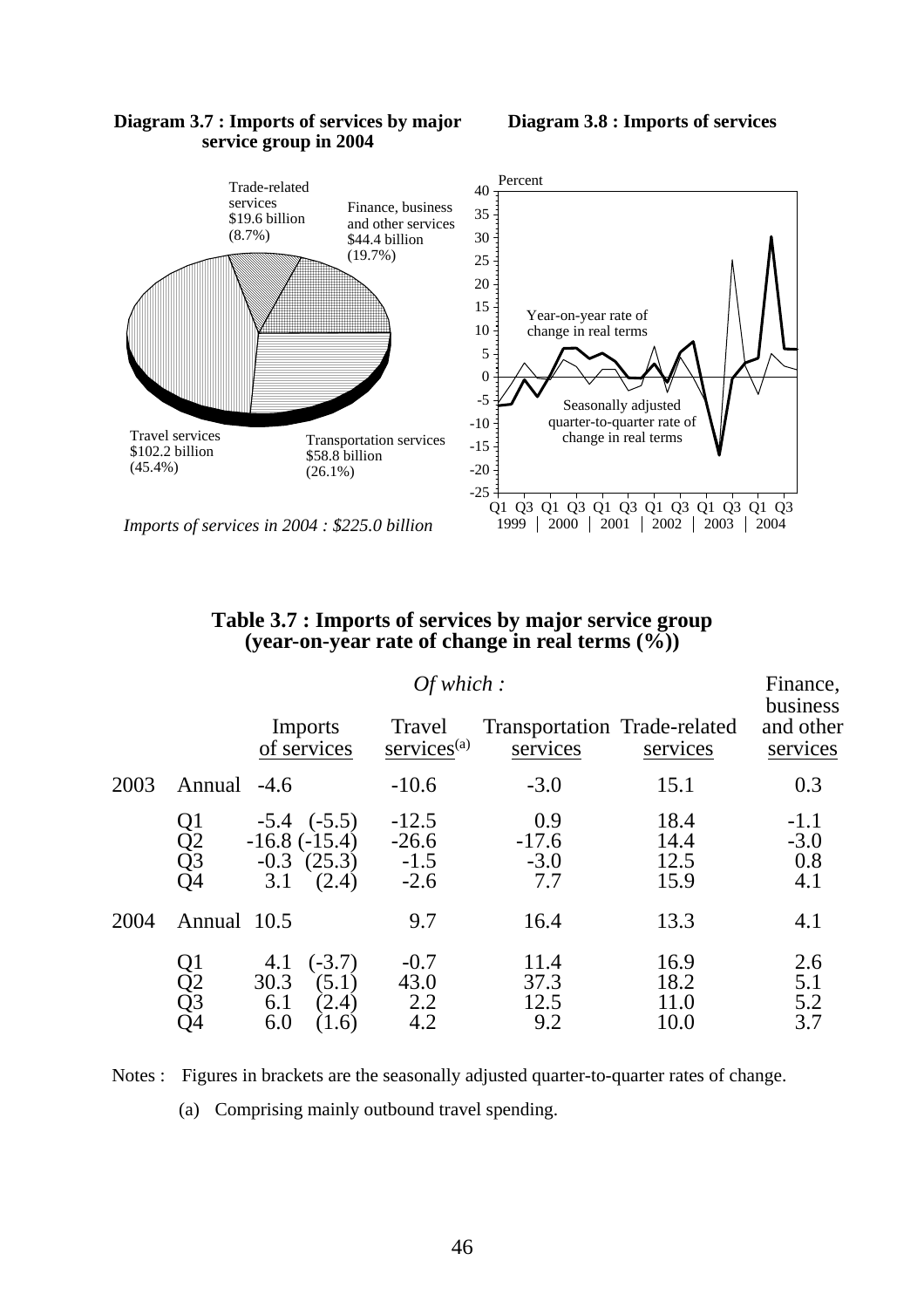# **Visible and invisible trade balances**

3.13 As import intake picked up along with the economic recovery, the *visible trade deficit*<sup>(6)</sup> widened to \$72.5 billion in 2004, equivalent to 3.5% of the value of imports of goods. These compared with \$45.0 billion or 2.5% in 2003.

3.14 But the *invisible trade surplus*<sup>(7)</sup> also expanded even more in 2004, thanks to vibrant offshore trade and transportation services. For the year as a whole, the surplus enlarged to \$182.6 billion, equivalent to 81.1% of the value of imports of services, up from \$151.4 billion or 77.2% in 2003.

3.15 With the invisible trade surplus more than enough to offset the visible trade deficit, there was a sizeable combined surplus of \$110.0 billion in 2004, up from that of \$106.4 billion in 2003.

|      |                                                |                                  | Total exports                  |                                  | <b>Imports</b>               | Trade balance                          |                              |                              |  |
|------|------------------------------------------------|----------------------------------|--------------------------------|----------------------------------|------------------------------|----------------------------------------|------------------------------|------------------------------|--|
|      |                                                | Goods                            | Services                       | Goods                            | Services                     | Goods                                  | Services                     | Combined                     |  |
| 2003 | Annual                                         | 1,749.1                          | 347.4                          | 1,794.1                          | 196.1                        | $-45.0$                                | 151.4                        | 106.4                        |  |
|      | Q1<br>Q2<br>Q3<br>Q4                           | 383.4<br>419.3<br>467.5<br>478.8 | 82.0<br>67.3<br>95.3<br>102.8  | 399.4<br>429.1<br>468.9<br>496.6 | 47.8<br>39.9<br>54.2<br>54.2 | $-16.0$<br>$-9.8$<br>$-1.4$<br>$-17.8$ | 34.2<br>27.4<br>41.0<br>48.7 | 18.2<br>17.6<br>39.7<br>30.9 |  |
| 2004 | Annual                                         | 2,027.0                          | 407.6                          | 2,099.5                          | 225.0                        | $-72.5$                                | 182.6                        | 110.0                        |  |
|      | Q1<br>$\overline{Q}2$<br>$\overline{Q}3$<br>Q4 | 434.4<br>497.9<br>546.7<br>548.0 | 93.4<br>92.2<br>108.7<br>113.2 | 467.2<br>527.3<br>555.2<br>549.7 | 51.4<br>53.7<br>60.2<br>59.6 | $-32.8$<br>$-29.4$<br>$-8.5$<br>$-1.8$ | 42.0<br>38.5<br>48.5<br>53.5 | 9.2<br>9.1<br>40.0<br>51.8   |  |

### **Table 3.8 : Visible and invisible trade balance (\$ billion at current market prices)**

Note : Figures may not add up exactly to the total due to rounding.

### **Trade policy and measures conducive to external trade**

3.16 The Government of Hong Kong SAR sees its task as facilitating commerce and industry within the framework of a free-market. In regard to trade, Hong Kong maintains no tariffs and no regulatory measures impinging on international trade other than those required to discharge the international obligations or to protect health, the environment and access to high technology.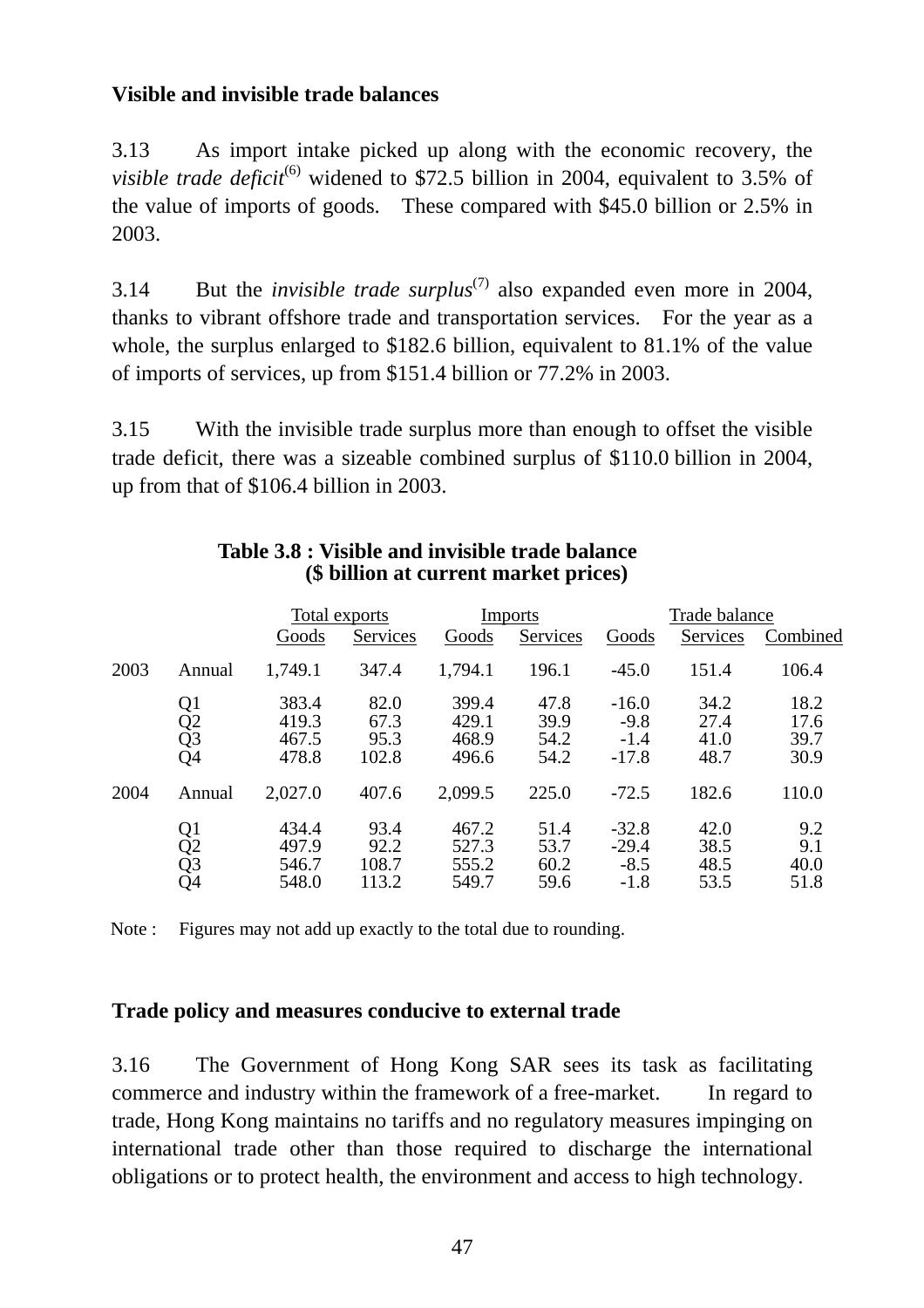# *Mainland and Hong Kong Closer Economic Partnership Arrangement*

3.17 The HKSAR Government and the Central People's Government (CPG) signed the main text of the Mainland and Hong Kong Closer Economic Partnership Arrangement (CEPA) on June 29, 2003, and concluded the six Annexes on September 29, 2003. CEPA is the first free trade agreement ever concluded by the Mainland and Hong Kong, eyeing the benefit of expanding business opportunities between the two places by enlarging the scope for trade, services and investment. Also, it will help upgrade Hong Kong's manufacturing industry, by attracting investment in such niche areas as high value-added products, brand names, and high IP content products/processes. CEPA has three main parts, namely (1) zero-tariff treatment for exports from Hong Kong meeting the rules of origin requirement, with the first batch covering 374 Mainland product codes taking effect as from 1 January 2004; (2) liberalisation of market access in 18 services sectors<sup>(8)</sup> in the Mainland; and (3) promotion of co-operation in seven areas of trade and investment facilitation, such as customs clearance, small and medium-sized enterprises, Chinese medicine and medical products, and e-commerce. This apart, it also embraces mutual recognition of professional qualifications in certain professional service fields. CEPA came into full operation on January 1, 2004.

3.18 CEPA adopts a building block approach wherein more measures will be added as necessary in the future. The signing of CEPA II on 27 August 2004 provides further liberalisation measures to be implemented from 1 January 2005. Under the second phase of CEPA, 529 goods items with current production and 184 items with planned production will be granted zero tariff respectively from 1 January 2005 and 1 January of the year after the products have come into production. These goods items include aqua-marine products, food and beverages, chemical products, pharmaceutical products, plastic and rubber products, leather and fur products, textiles and clothing, metal products, mechanical, electrical and electronics products etc. Moreover, for the 18 services sectors to which preferential treatments have already been provided under CEPA, the liberalisation is to be broadened for 11 of them under CEPA II. In addition, new liberalisation measures are to be granted to 8 new service areas, namely the airport services; information technology services; patent agency services; trademark agency services; job referral agencies; cultural and entertainment services; job intermediaries; and professional and technical qualification examinations. CEPA II will further broaden the scope for Hong Kong products to penetrate into the Mainland market. Moreover, more Hong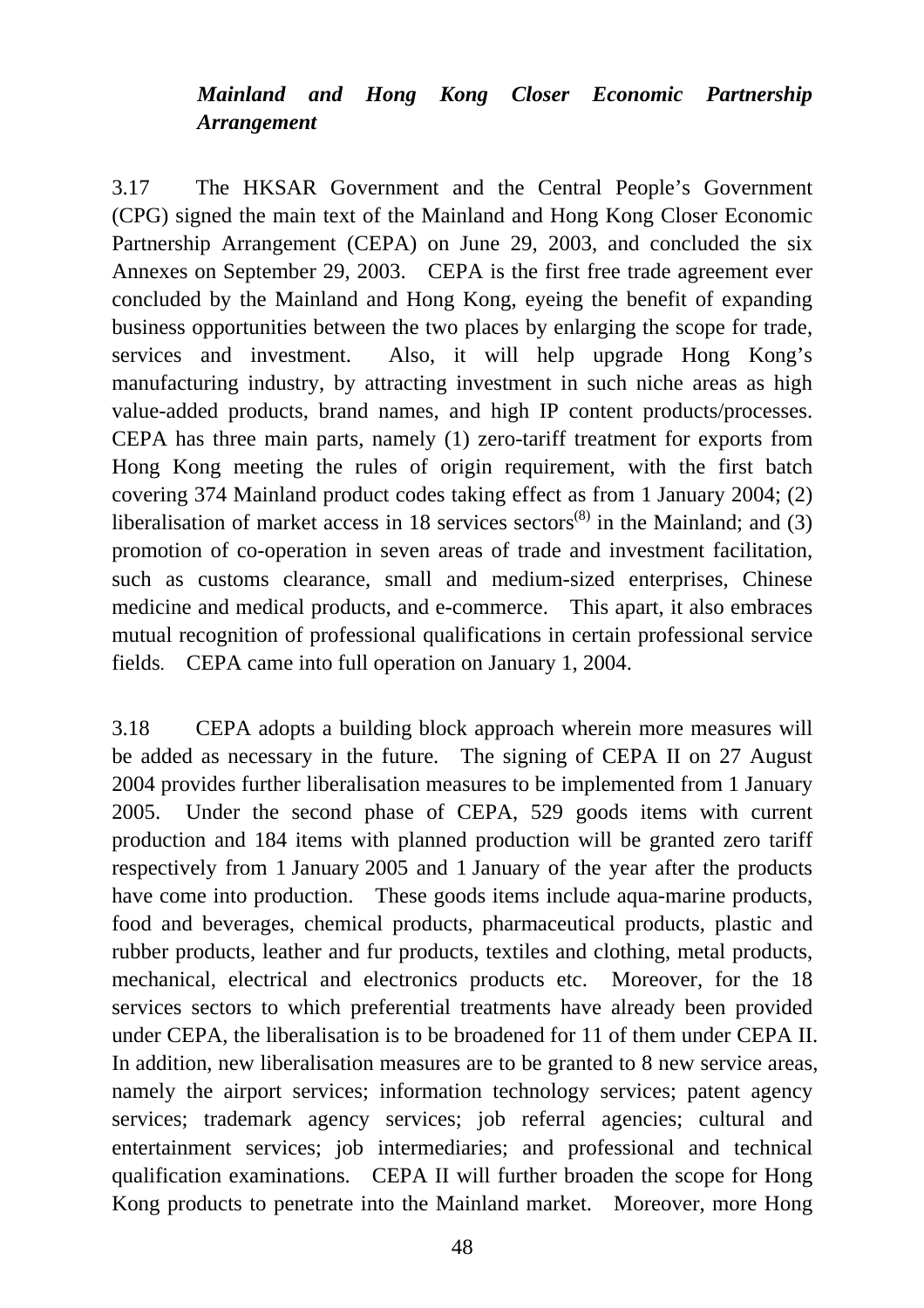Kong companies would enjoy the "first mover" advantage in venturing into the services sector in the Mainland.

3.19 As at 31 December, the Trade and Industry (TID) of the HKSAR government has issued 668 certificates of Hong Kong service supplier to Hong Kong companies, most of which provide transport, logistics and distribution services. TID also issued 3 008 certificates of Hong Kong origin (CEPA) to goods produced in Hong Kong, involving a total of \$1.1 billion of goods, many of which are textiles, clothing and pharmaceutical products. Upon obtaining the former type of certificate, the Hong Kong companies can proceed to apply for setting up business operations in the Mainland. Goods produced in Hong Kong with the latter type of certificate can be exported to the Mainland tariff-free.

# *Increasing connectivity between Mainland and Hong Kong*

3.20 Increased connectivity between Hong Kong and Pearl River Delta should help enhance the flows of people and goods further. On facilitation of flow of passengers, vehicles and goods, 24-hour passenger clearance goes into effect at Lok Ma Chau/Huanggang as from 27 January 2003. Mainland business people can come to Hong Kong more easily with simplified visa application procedures, while travel convenience to the Mainland has been enhanced for foreign residents living in Hong Kong. In addition, new links between Hong Kong and the Mainland will be constructed. The Shenzhen Western Corridor linking up Shekou in Shenzhen and Hong Kong is scheduled for completion by end-2005. For the longer term, construction of a bridge linking Hong Kong, Macau and the western part of the PRD is now under active consideration.

3.21 On 8 September, the HKSAR Government and the Central Government concluded the latest review of the Air Services Arrangement. The two sides agreed to increase substantially the passenger and cargo capacities between Hong Kong and the Mainland, by 30% to 1 600 flights per week and 100% to 42 frequencies per week respectively. In addition, the new arrangement allows Hong Kong airlines to combine two Mainland points in one service. Furthermore, the arrangement provides expanded through-running rights for Mainland airlines to operate services to overseas destinations via Hong Kong. The new arrangement could enhance the competitiveness of the Hong Kong International Airport and strengthen Hong Kong's status as an international aviation centre.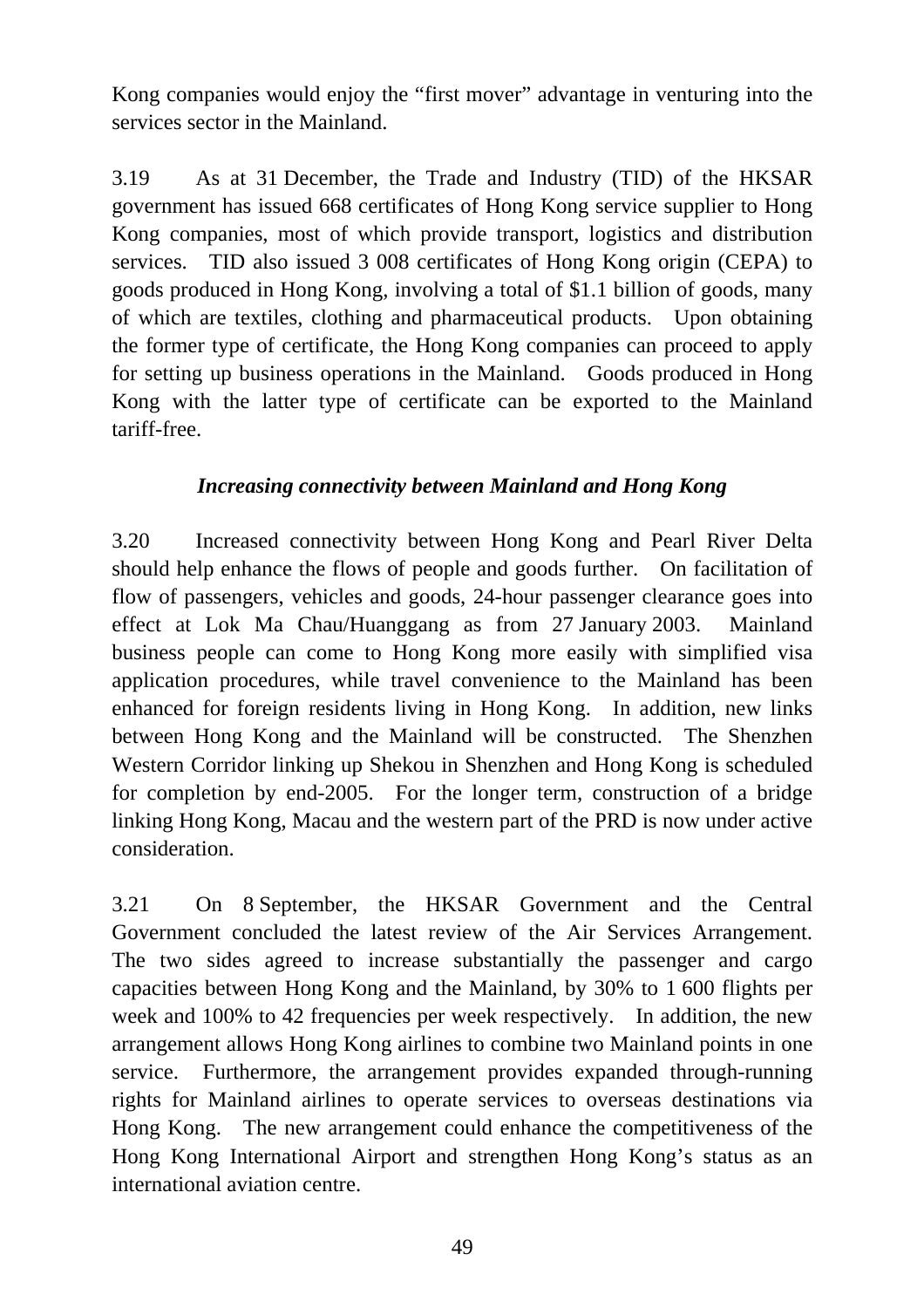### *Pan-PRD co-operation*

3.22 The promotion of the pan-PRD co-operation among Guangdong and the eight neighbouring provinces together with Hong Kong and Macau in 2004 will further expand the geographical reach of Hong Kong in terms of economic co-operation. It will enhance the competitiveness of the Greater PRD region by expanding its productive capacity and market potential in the long term.

#### **Notes :**

- (1) Estimates of price changes for the trade aggregates are based on changes in unit values, which do not take into account changes in the composition or quality of the goods traded, except for some selected commodities for which specific price indices are available. Changes in real terms are derived by discounting the effect of price changes from changes in the value of the trade aggregates.
- (2) Re-exports are those goods which have previously been imported into Hong Kong and are subsequently exported without having undergone in Hong Kong any manufacturing processes which change permanently the shape, nature, form or utility of the goods.
- (3) Offshore trade is covered in exports of trade-related services within the broader component of exports of services in the Gross Domestic Product. It covers the services of both "merchanting" and "merchandising for offshore transactions". Merchanting is defined as the services associated with trading of goods which are purchased from a party outside Hong Kong and then sold to another party outside Hong Kong, without the goods ever entering and leaving Hong Kong. Merchandising for offshore transactions is defined as the services of arranging on behalf of buyers/sellers outside Hong Kong the purchase/sale of goods according to their specifications. Earnings from offshore trade include the gross margin from merchanting and the commission from merchandising for offshore transactions.
- (4) East Asia here covers nine major markets in the region, namely the mainland of China, Japan, Taiwan, Singapore, the Republic of Korea, the Philippines, Thailand, Malaysia and Indonesia.
- (5) The European Union here covers twenty five member countries, namely the United Kingdom, Germany, the Netherlands, France, Sweden, Italy, Denmark, Spain, Finland, Belgium, Luxembourg, Ireland, Austria, Greece, Portugal, Cyprus, the Czech Republic, Estonia, Hungary, Latvia, Lithuania, Malta, Poland, Slovakia and Slovenia.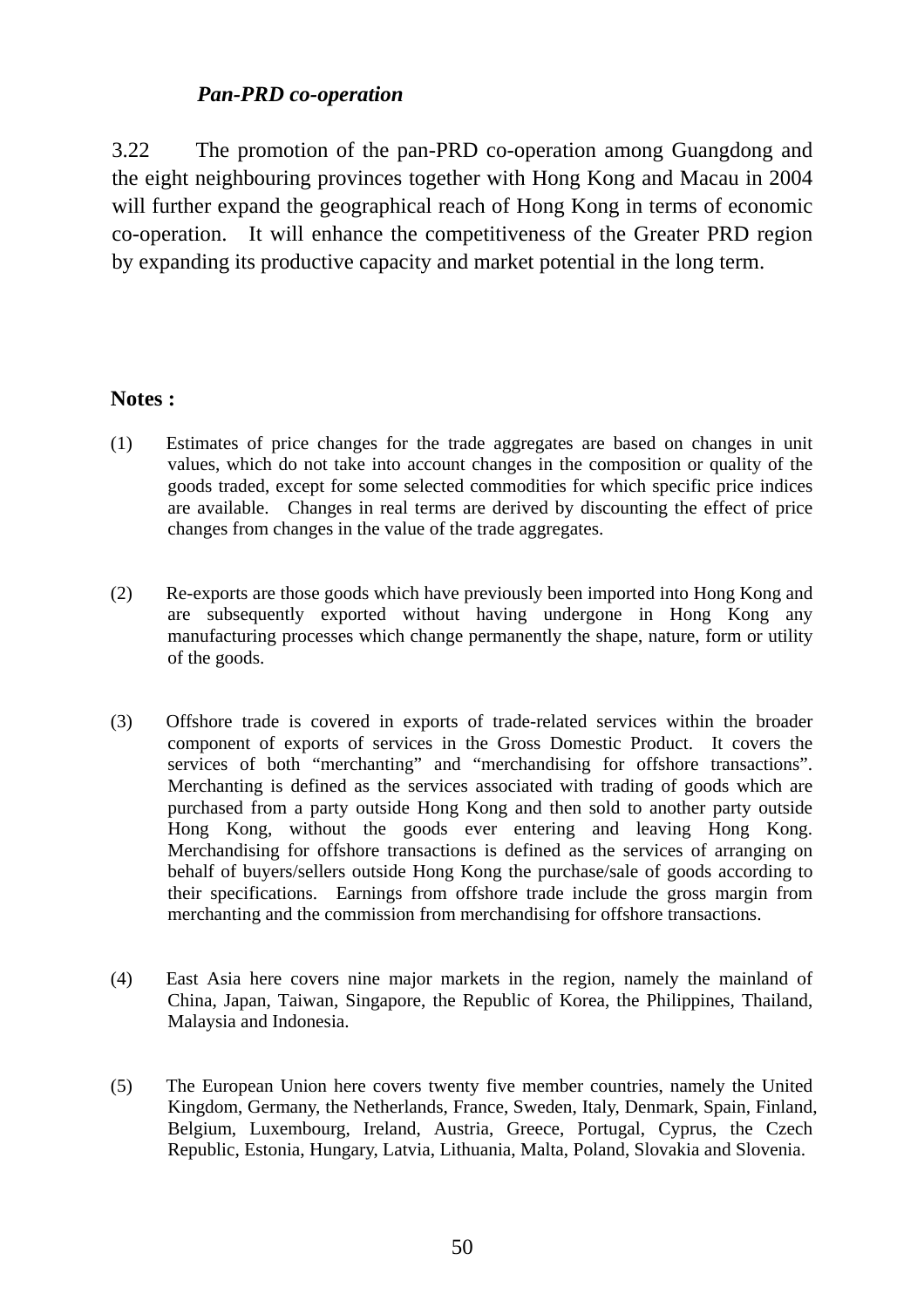- (6) Here imports of goods are valued on free-on-board (f.o.b.) basis, which is different from the practice for merchandise trade statistics where imports are valued on cost, insurance and freight (c.i.f.) basis. The insurance and freight costs related to merchandise imports are entered as imports of services.
- (7) Exports of financial and banking services in the GDP account include commissions and fees for rendering financial and related ancillary services to non-residents. However, these do not include interest receipts from non-residents, which account for a major part of the external receipts of financial intermediaries in Hong Kong. Interest receipts from non-residents are correctly classified as investment income from abroad under GNP. The same situation applies, in an opposite direction, to interest payments to non-residents. Hence the trade in services component and the invisible trade surplus of Hong Kong would have been larger if such interest receipts and payments were classified to the services account.
- (8) These include management consulting, convention and exhibition, advertising, accounting, real estate and construction, medical and dental, distribution, logistics, freight forwarding, storage and warehousing, transport, tourism, audiovisual, legal, banking, securities, insurance and telecommunications services.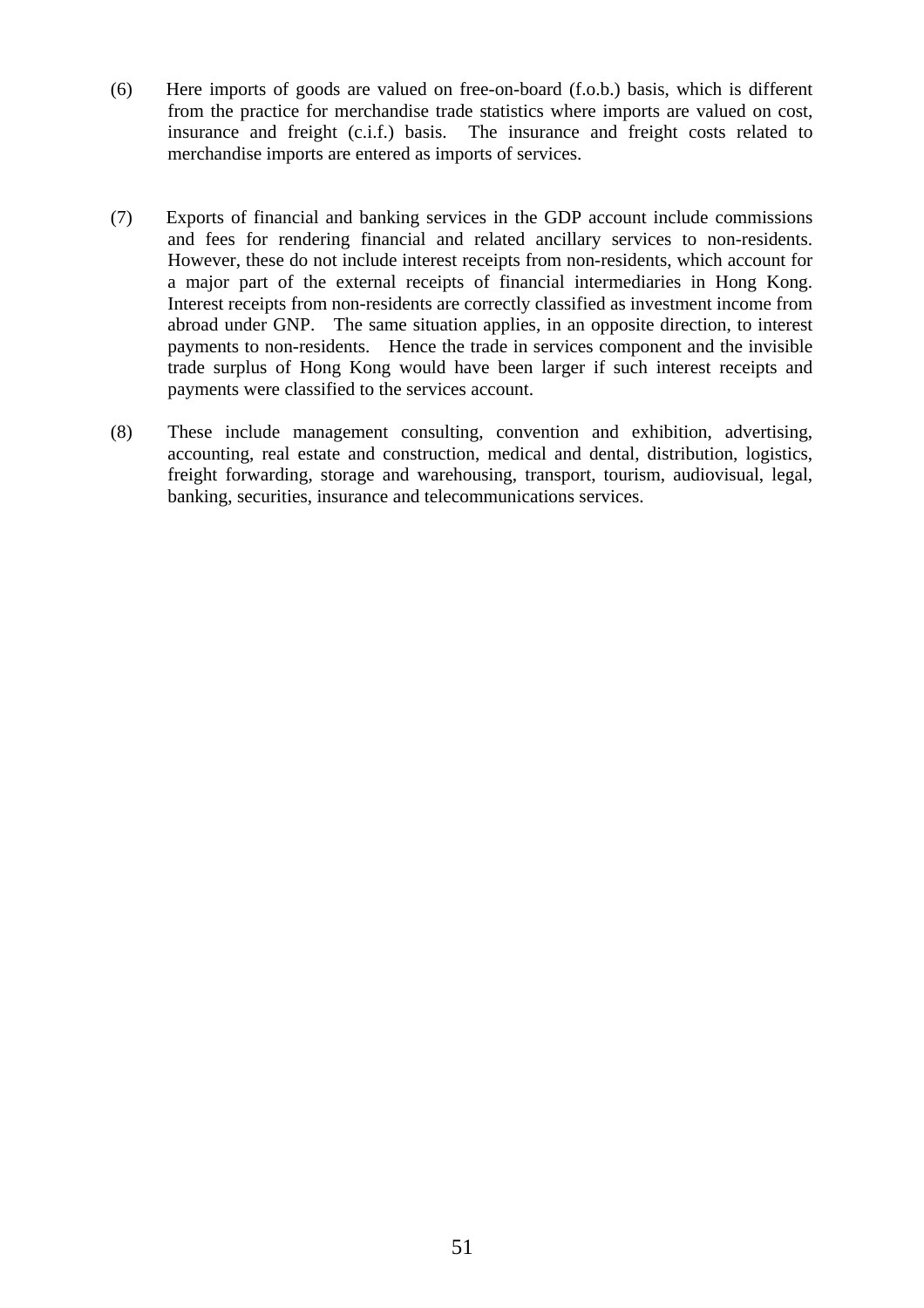# **CHAPTER 4 : DEVELOPMENTS IN SELECTED SECTORS IN 2004**

# *Summary*

- *The pick-up in net output growth for the services sector since the latter part of 2003 gained further momentum in the first three quarters of 2004, thanks to the sustained recovery in local consumer demand, robust trade performance, as well as vibrant inbound tourism.*
- The property market picked up strongly further during 2004, with prices for *residential, commercial and industrial properties all registering double-digit increases. Underlying this was the improved market sentiment along with the distinct upturn in the overall economy and the end of the deflation era.*
- **•** Building and construction activity remained generally slack in 2004. *While private sector building activity was dampened by the earlier sluggishness in the property market, public sector output was dragged down by the further shrinkage in works under the Public Housing Programme and the completion of several priority railway projects.*
- Inbound tourism showed a spectacular performance in 2004, with *substantial increases seen in all major sources of incoming visitors. While further extension of the Individual Visit Scheme boosted visitor arrivals from the Mainland, the relatively strong global economy and the intensive promotion campaigns conducted by the industry and the Government also helped lift the number of visitors from other major sources.*
- **•** Buoyed by the strong growth in merchandise trade flows, cargo throughputs *handled at the airport and port picked up further in 2004. The Hong Kong International Airport remained the world's busiest airport in terms of international cargo movements in 2004, and the Hong Kong Port also retained its top position in the world.*

# **Net output or value added by major economic sector**

4.1 The upturn in the Hong Kong economy was underpinned largely by the revival in the services sector. Net output or value added in the *service sectors* as a whole<sup>(1)</sup> attained a further notable growth of 7.4% in real terms in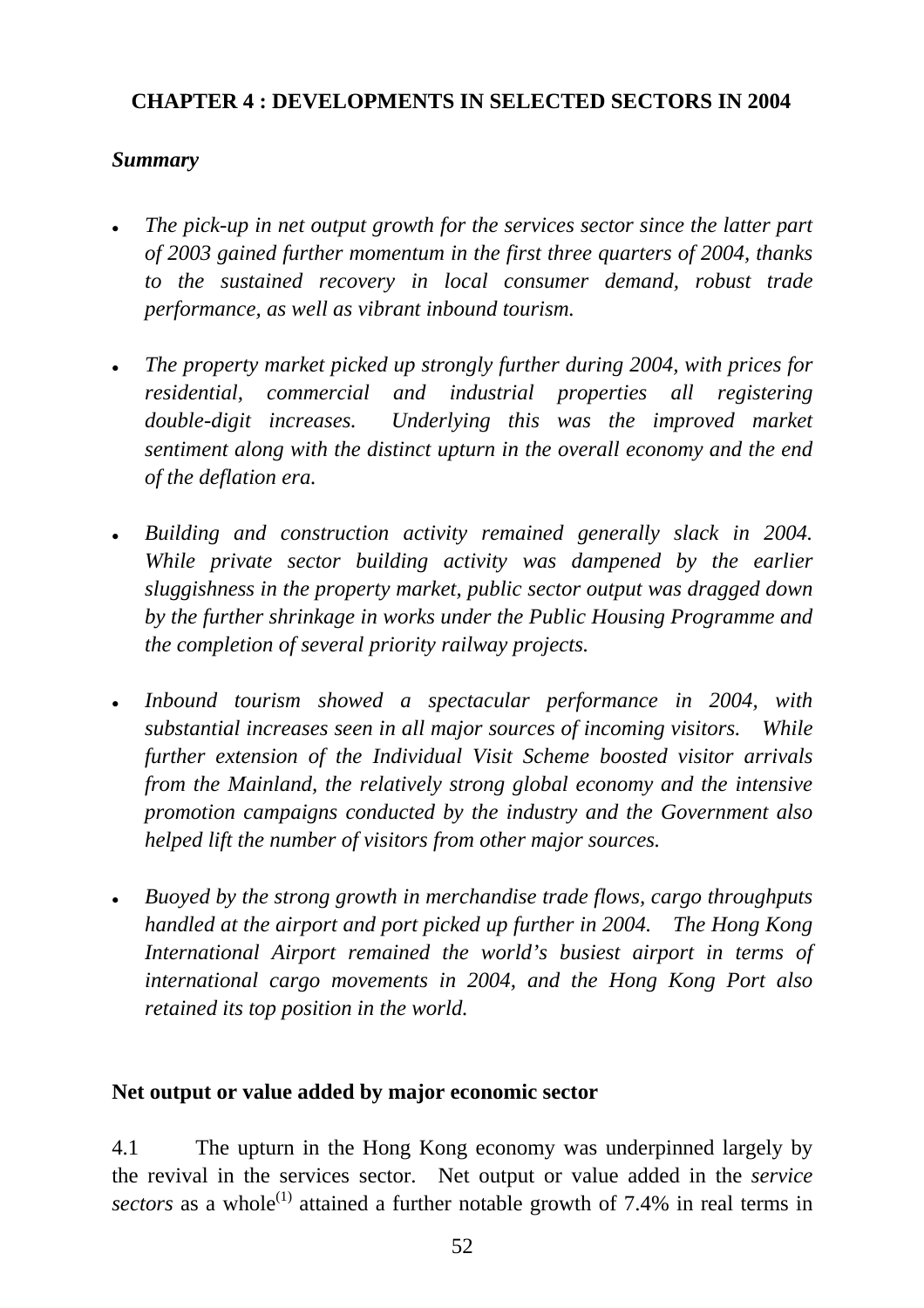the third quarter of 2004 over a year earlier, having risen by 8.6% and 12.8% in the first two quarters (the leap in the second quarter was partly inflated by a very low base of comparison caused by SARS in 2003). For the first three quarters of 2004 taken together, there was a marked growth of 9.5%, distinctly up from the 4.3% increase in 2003.

4.2 Amongst constituent service sectors, net output in transport, storage and communications rose most sharply, by 17.8% in the first three quarters of 2004 over a year earlier, backed by a surge in merchandise trade flows amidst vibrant global demand and by a continued proliferation of the telecommunications industry particularly of the mobile phone and the international telephone services. Over the same period, net output in the wholesale, retail and import/export trades, restaurants and hotels also registered a robust growth, at 14.8%. Continued recovery in local consumer demand, remarkable trade performance, and resurgence in inbound tourism all contributed. Meanwhile, net output in finance, insurance, real estate and business services picked up to an 8.8% increase, led mainly by the distinctly improved performance of the banking sector. Fees and commissions earned by the banks showed particularly strong growth, along with the rapid development in various personal banking services and fund management. Net output in community, social and personal services firmed up to a 4.3% growth, with a particularly distinct rebound in recreation and entertainment services, in line with better consumer sentiment and improved labour market conditions.

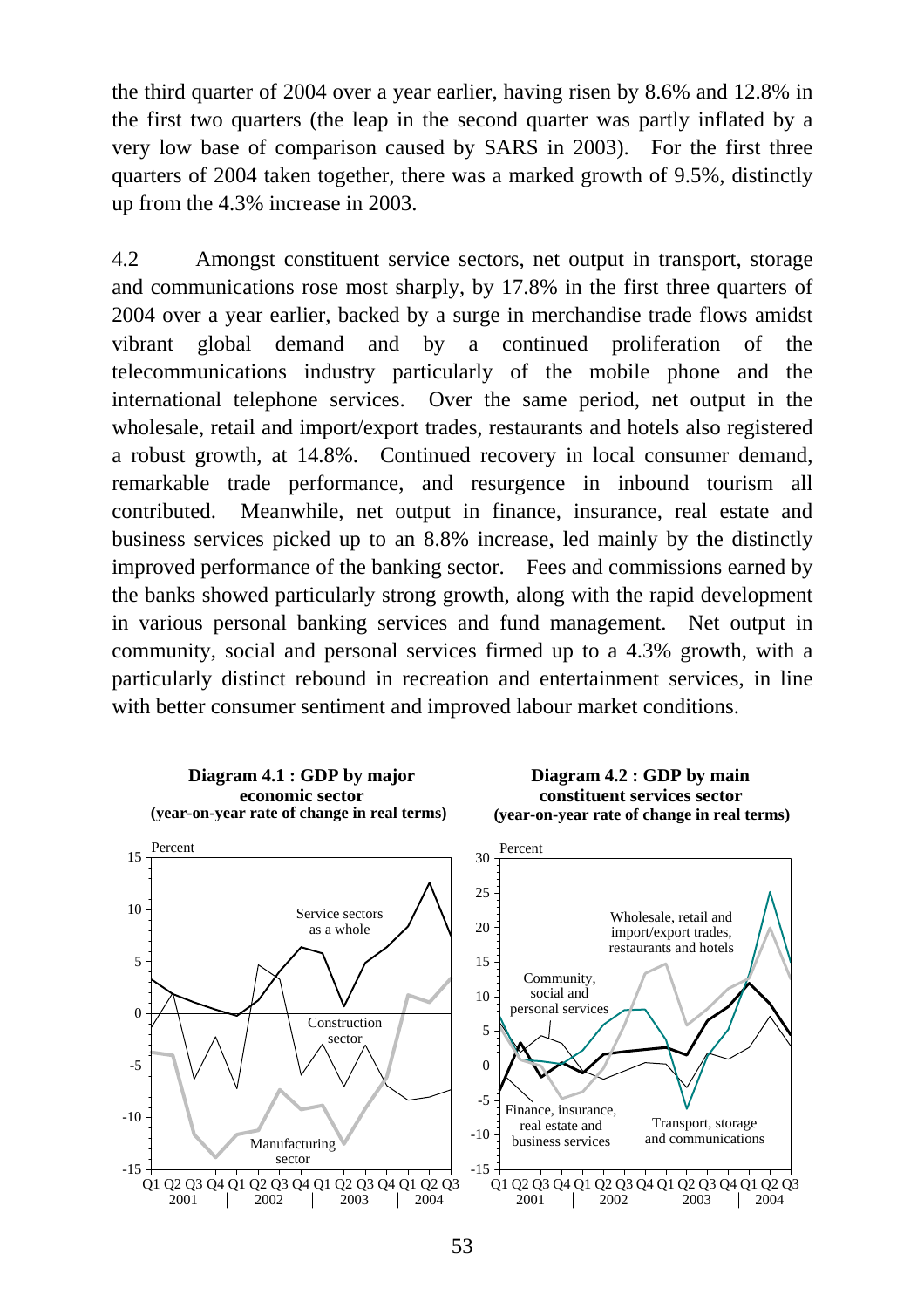4.3 For the *manufacturing sector*, under the support of a highly favourable trading environment, net output resumed a 2.1% growth in real terms in the first three quarters of 2004 over a year earlier, as against a 9.1% drop in 2003. To promote wider use of design and innovation in industries so as to help them move up the value chain, and ultimately turn Hong Kong into a focal point of design excellence in the region, the Government set up the DesignSmart Initiative<sup>(2)</sup> in June 2004, which included a Design Support Programme and the setting up of an InnoCentre. As to the *construction sector*, overall construction activity remained slack, with net output in this sector falling by 9.2% in the first three quarters of 2004 as a whole, after a 5.0% decline in 2003. The fall-off throughout the first three quarters of last year was the combined result of the completion of some prominent private sector building projects, a further drop in output under the Public Housing Programme, and the completion or winding down of works on several priority railway projects.

4.4 The structure of the economy continued to shift away from manufacturing to services over the past years. Between 1998 and 2003, net output in the manufacturing sector shrank by an average of 8.0% per annum in value terms, while net output in the service sectors as a whole rose by an average of 0.4% per annum. The contribution of the service sectors as a whole to GDP thus enlarged from 84.9% in 1998 to 88.5% in 2003, contrasted with the reduction in the contribution of the local manufacturing sector to GDP from 6.0% to 4.1% over the same period. Within the total for the service sectors in 2003, the wholesale, retail and import/export trades, restaurants and hotels remained the largest contributor to GDP, with a share of 27.3%. Financing, insurance, real estate and business services came next (with a share of 23.1%), followed by community, social and personal services (22.4%), and transport, storage and communications (10.5%). As to the construction sector, net output dropped by an average of 8.2% per annum in value terms from 1998 to 2003, and correspondingly its contribution to GDP declined from 5.9% to 3.9% over the same period.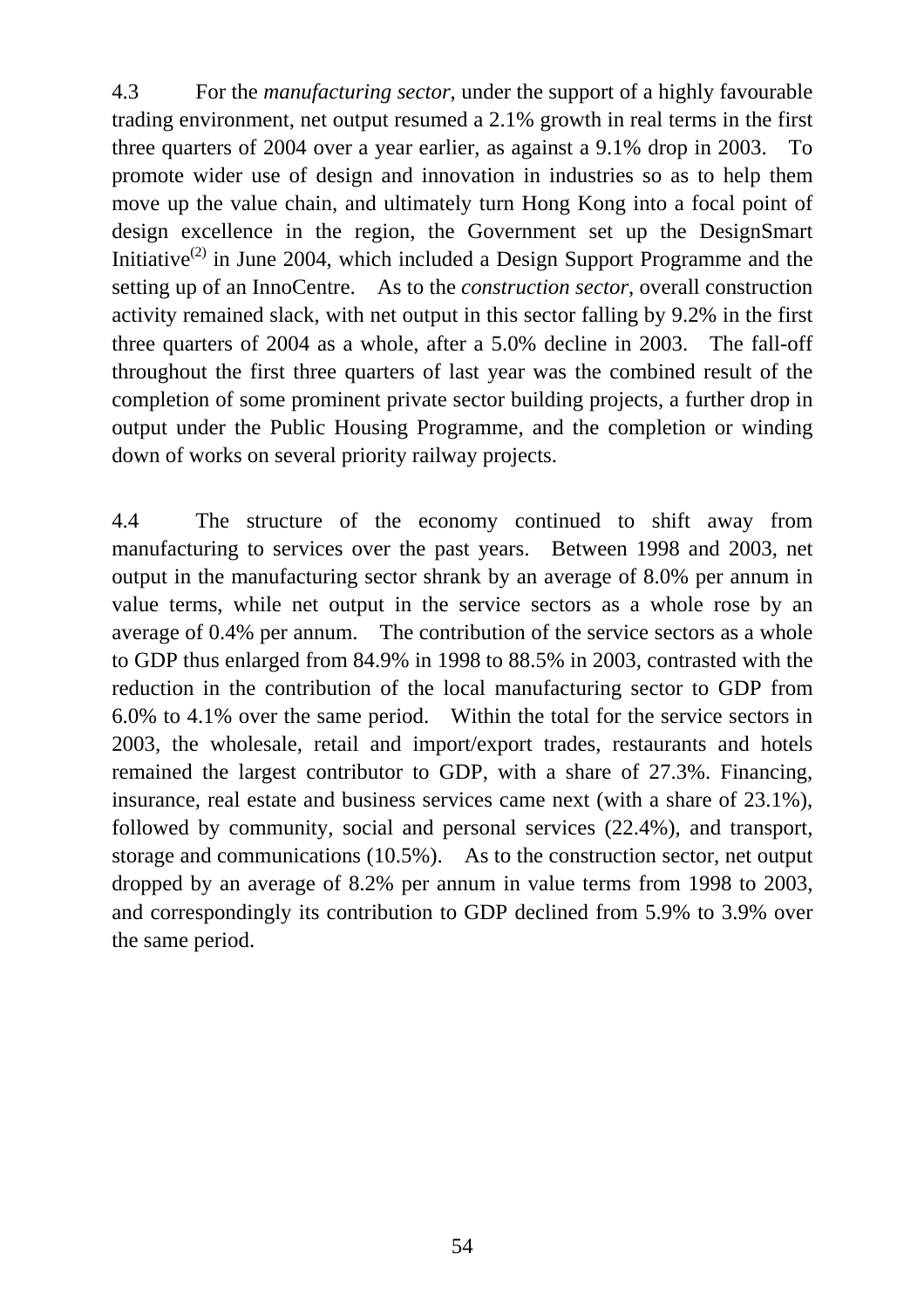

#### **Diagram 4.3 : Gross Domestic Product by economic sector**

4.5 The sectoral composition of employment showed a broadly similar shift as the sectoral contributions to GDP over the past few years. For the service sectors as a whole, the share in total employment<sup>(3)</sup> expanded visibly from 81.7% in 1999 to an average of 85.6% in the first three quarters of 2004. On the other hand, the share for the manufacturing sector dropped from 8.0% to 5.2% over the same period, while that for the construction sector also fell from 9.4% to 8.4%.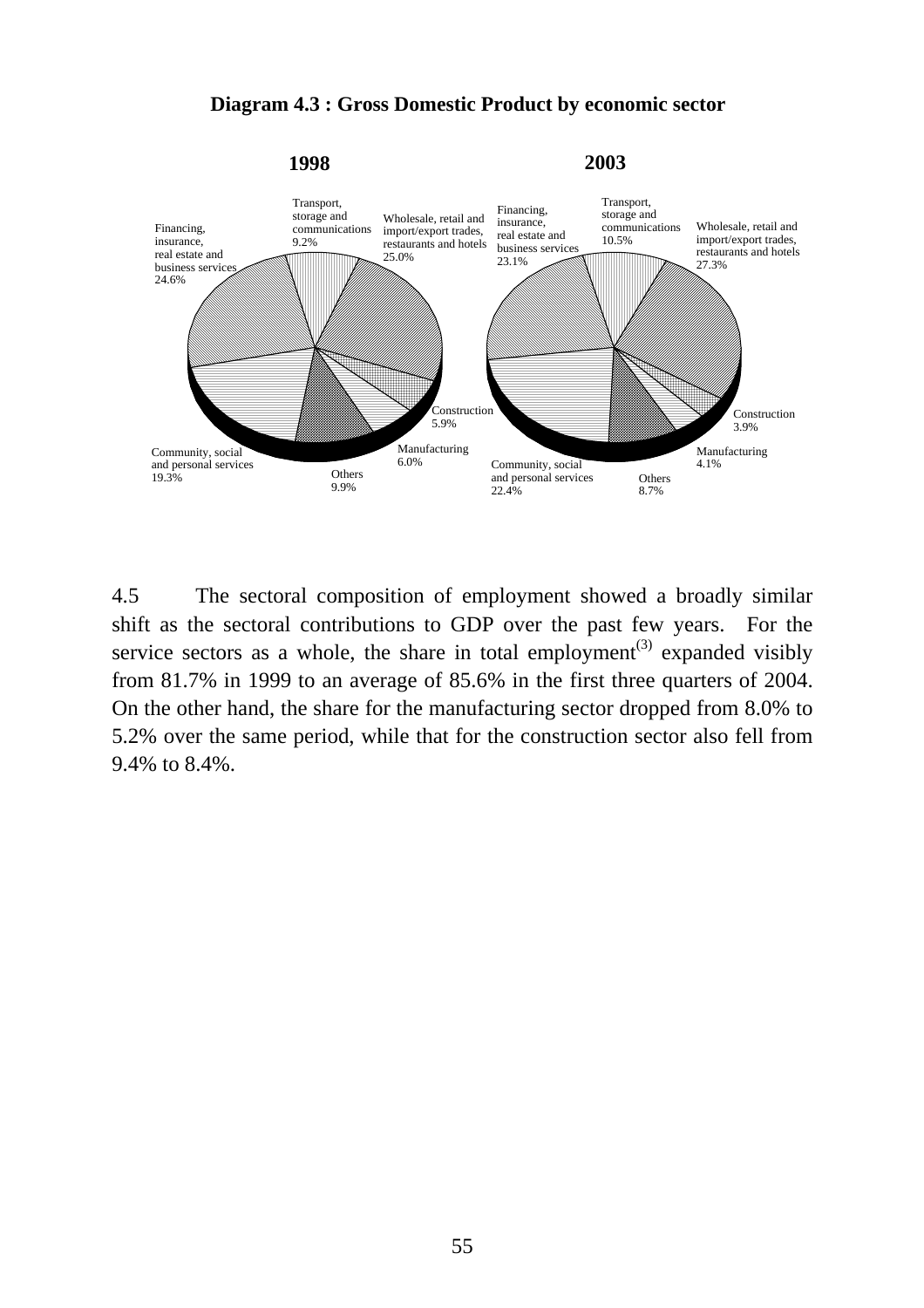#### **Diagram 4.4 : Employment by economic sector\***



Note : (\*) These are the composite employment estimates, as derived from the basic data of the General Household Survey and the Quarterly Survey of Employment and Vacancies on business establishments. Figures for 1999 refer to the annual average, while figures for 2004 refer to the average for the first three quarters of the year.

### **Property**

4.6 The property market as a whole picked up markedly further in early 2004 in terms of both prices and trading activity, as market sentiment continued to improve amidst the distinct economic upturn. The low interest rate environment amidst keen competition in the mortgage loan market rendered further support to the property market. Following a brief consolidation in mid-year caused by concerns over the return of interest rate up-cycle, the economic tightening measures in the Mainland and the oil price upsurge, the property market activated again in the latter part of the year as local economic fundamentals continued to strengthen and as the deflation era came to an end. In particular, the sales market for residential property was reportedly stimulated by the favourable land auction results in June and by the removal of the security of tenure provisions for domestic tenancies in early  $July^{(4)}$ . The expansion of the Mortgage Insurance Programme in several aspects between late July and the year-end<sup>(5)</sup> also helped lift end-user demand.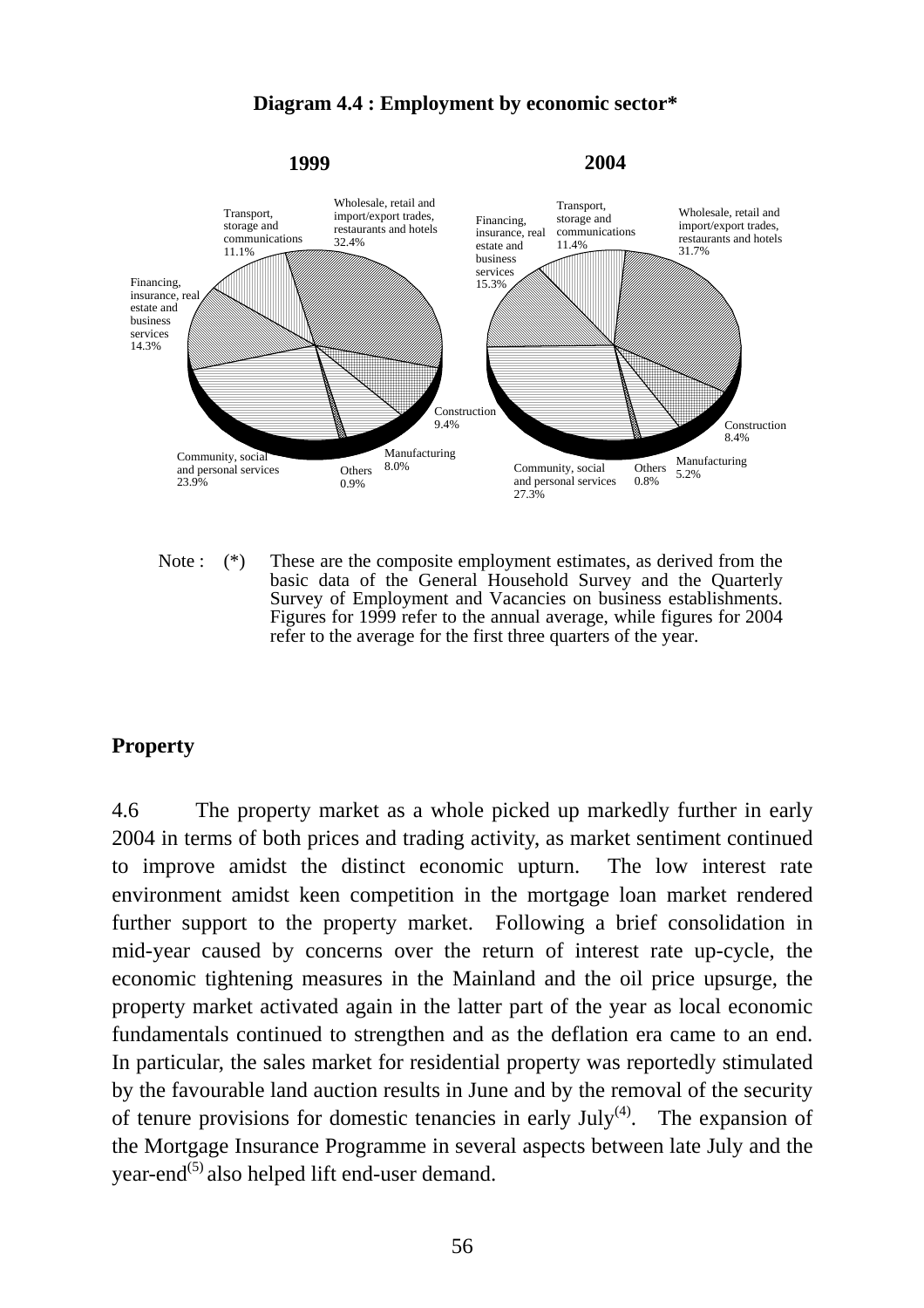4.7 The sales market for *residential property* was buoyant for 2004 as a whole, with particularly hectic trading activity in the secondary market. Flat prices in both the mass market and the luxury end of the market rose markedly during the year, with particularly pronounced increase in the latter market. On a quarter-to-quarter comparison, flat prices in the first quarter of 2004 registered the first double-digit increase in the past seven years, followed by modest rises in the ensuing three quarters. By the fourth quarter of 2004, overall flat prices soared by an average of 29% over the same quarter in 2003, the highest price level since the fourth quarter of 2000. As to the rental market, flat rentals picked up steadily throughout the four quarters of 2004, and were 11% higher in the fourth quarter of 2004 than a year earlier. Yet compared with their peaks in the third quarter of 1997, flat prices and rentals in the fourth quarter of 2004 were still substantially lower, on average by 51% and 42% respectively.



Note : See footnotes to Table 14 of the Statistical Appendix.

4.8 On *commercial property*, bolstered by keen investor interest amidst sanguine business outlook, the sales market for office space picked up sharply in the first quarter of 2004 and stayed buoyant in the second quarter. It then went through a brief consolidation in the third quarter owing to uncertainties in the external environment, but bounced back swiftly in the fourth quarter as local business activity continued to prosper. By the fourth quarter of 2004, prices for office space on average surged by 61% from a year earlier. As to the rental market, rentals for office space picked up during most of 2004, with rentals for Grade A office space registering the strongest increase. There was on-going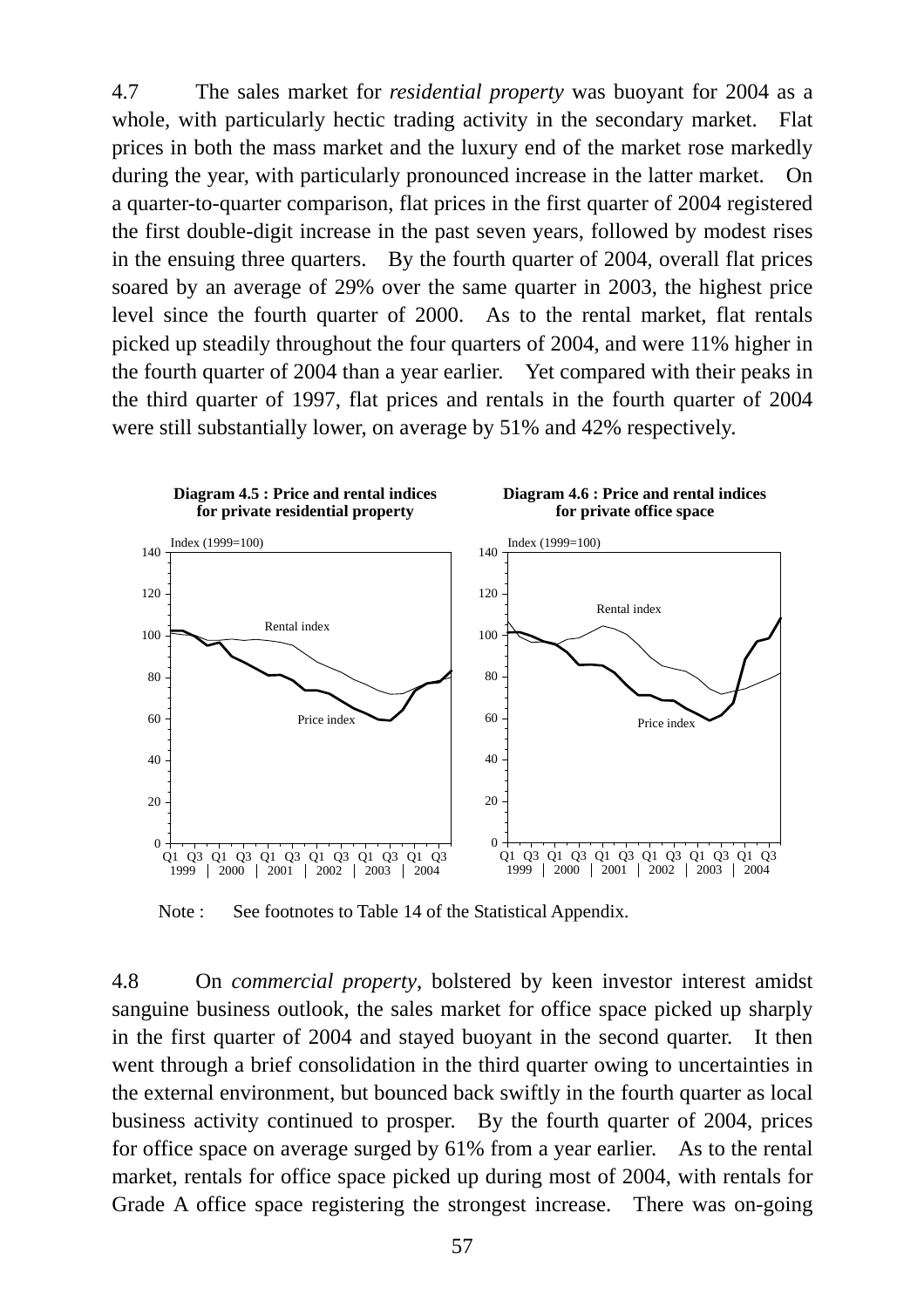upgrading and relocation of office space from the fringe areas to quality office premises in the prime locations, as rentals for Grade A office space had fallen to an attractive level and as business activity saw further growth. By the fourth quarter of 2004, office rentals went up by an average of 12% over a year earlier. Against their respective peak levels in 1994, prices and rentals for office space in the fourth quarter of 2004 were lower by an average of 55% and 57% respectively.

4.9 The sales and rental markets for *shopping space* were generally supported by the vigorous retail business amidst continued revival in local consumer demand and buoyant inbound tourism in 2004. Retail premises in popular locations and in better-managed shopping malls had particularly strong demand. By the fourth quarter of 2004, prices and rentals for shopping space rose on average by 40% and 9% respectively over the fourth quarter of 2003, but were on average 31% and 23% lower than their respective peaks in the third quarter of 1997.



Note : See footnotes to Table 14 of the Statistical Appendix.

4.10 On *industrial property*, with end-user demand strengthened amidst buoyant export growth and investor sentiment reportedly lifted by the implementation of CEPA, prices for flatted factory space registered appreciable increases throughout the four quarters of 2004. By the fourth quarter of 2004, prices for flatted factory space rose distinctly by 31% over a year earlier.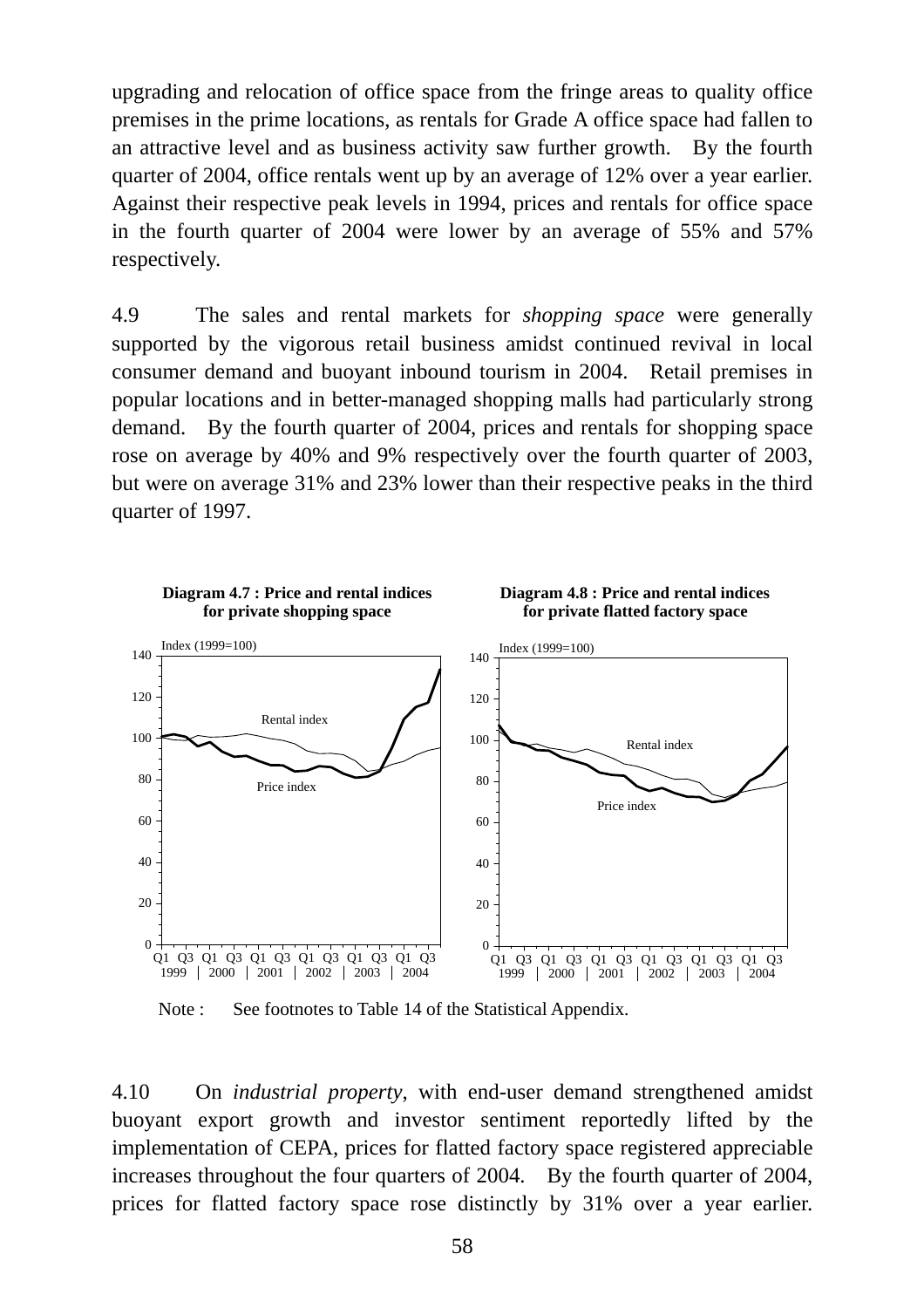Concurrently, rentals of industrial space also picked up, albeit at a much slower pace, by 7% over the same period. Compared with their respective peaks in 1994, prices and rentals for industrial space in the fourth quarter of 2004 were still significantly lower, by an average of 57% and 47% respectively.

4.11 *Property transactions*, as measured by agreements for sale and purchase of property registered with the Land Registry, leaped by 41% in number and 86% in value in 2004, much faster than the modest 2% increase in both number and total value in 2003. While the upsurge reflected the marked revival in the property market over the course of 2004, it was also partly attributable to a distinctly low base of comparison for the early part of the year due to the SARS impact in 2003. Within the total, transactions in residential property soared by 41% in number and 80% in value in 2004, while the respective increases for non-residential property were even stronger, at 45% and 109%. Meanwhile, property transfer assignments expanded by 23% in number and 47% in value in 2004, as against an 8% decline in number and a 5% rise in value in 2003. As to mortgage arrangements, their number jumped by 21% in 2004 over 2003.

|      |                |                         |         | Number                      |        |            |                |       |                         |      | Total value (\$Bn)          |       |         |
|------|----------------|-------------------------|---------|-----------------------------|--------|------------|----------------|-------|-------------------------|------|-----------------------------|-------|---------|
|      |                | Residential<br>Property |         | Non-residential<br>property |        | Total      |                |       | Residential<br>Property |      | Non-residential<br>property |       | Total   |
| 2003 | Annual         | 71 576                  | $(-2)$  | 15 7 33                     | (22)   | 87 309     | (2)            | 153.6 | $(*)$                   | 35.8 | (15)                        | 189.4 | (2)     |
|      | Q <sub>1</sub> | 14 3 8 6                | $(-24)$ | 3 3 2 9                     | $(-7)$ | 17715      | $(-21)$        | 29.9  | $(-28)$                 | 7.0  | (14)                        | 36.9  | $(-23)$ |
|      | Q <sub>2</sub> | 14 3 36                 | $(-35)$ | 3 1 4 9                     | $(-5)$ | 17485      | $(-31)$        | 27.0  | $(-44)$                 | 6.8  | $(-19)$                     | 33.8  | $(-40)$ |
|      | Q <sub>3</sub> | 18 7 16                 | (16)    | 3 7 5 5                     | (15)   | 22 4 7 1   | (16)           | 35.9  | (11)                    | 9.9  | $(-17)$                     | 45.9  | (4)     |
|      | Q4             | 24 138                  | (51)    | 5 5 0 0                     | (97)   | 29 638     | (58)           | 60.7  | (89)                    | 12.2 | (155)                       | 72.9  | (98)    |
| 2004 | Annual         | 100 630                 | (41)    | 22 850                      | (45)   | 123<br>480 | (41)           | 276.7 | (80)                    | 75.1 | (109)                       | 351.8 | (86)    |
|      | Q <sub>1</sub> | 28 624                  | (99)    | 5 7 3 5                     | (72)   | 34 35 9    | (94)           | 77.3  | (158)                   | 16.7 | (140)                       | 94.0  | (155)   |
|      | Q <sub>2</sub> | 23 7 36                 | (66)    | 5 7 1 8                     | (82)   | 29 4 54    | (68)           | 64.3  | (138)                   | 19.0 | (180)                       | 83.3  | (147)   |
|      | Q <sub>3</sub> | 20 012                  | (7)     | 4 5 2 9                     | (21)   | 24 541     | (9)            | 49.6  | (38)                    | 12.6 | (27)                        | 62.2  | (36)    |
|      | Q4             | 28 25 8                 | (17)    | 6868                        | (25)   | 35 1 26    | (19)           | 85.4  | (41)                    | 26.8 | (120)                       | 112.2 | (54)    |
|      |                |                         | <41>    |                             | <152>  |            | $<\!\!43\!\!>$ |       | <72>                    |      | <113>                       |       | $<$ 80> |

**Table 4.1 : Agreements for sale and purchase of property** 

Notes : Figures may not add up exactly to the total due to rounding.

( ) % change over a year earlier.

 $\langle \rangle$  % change over the preceding quarter.

(\*) Change of less than 0.5%.

Source : Land Registry.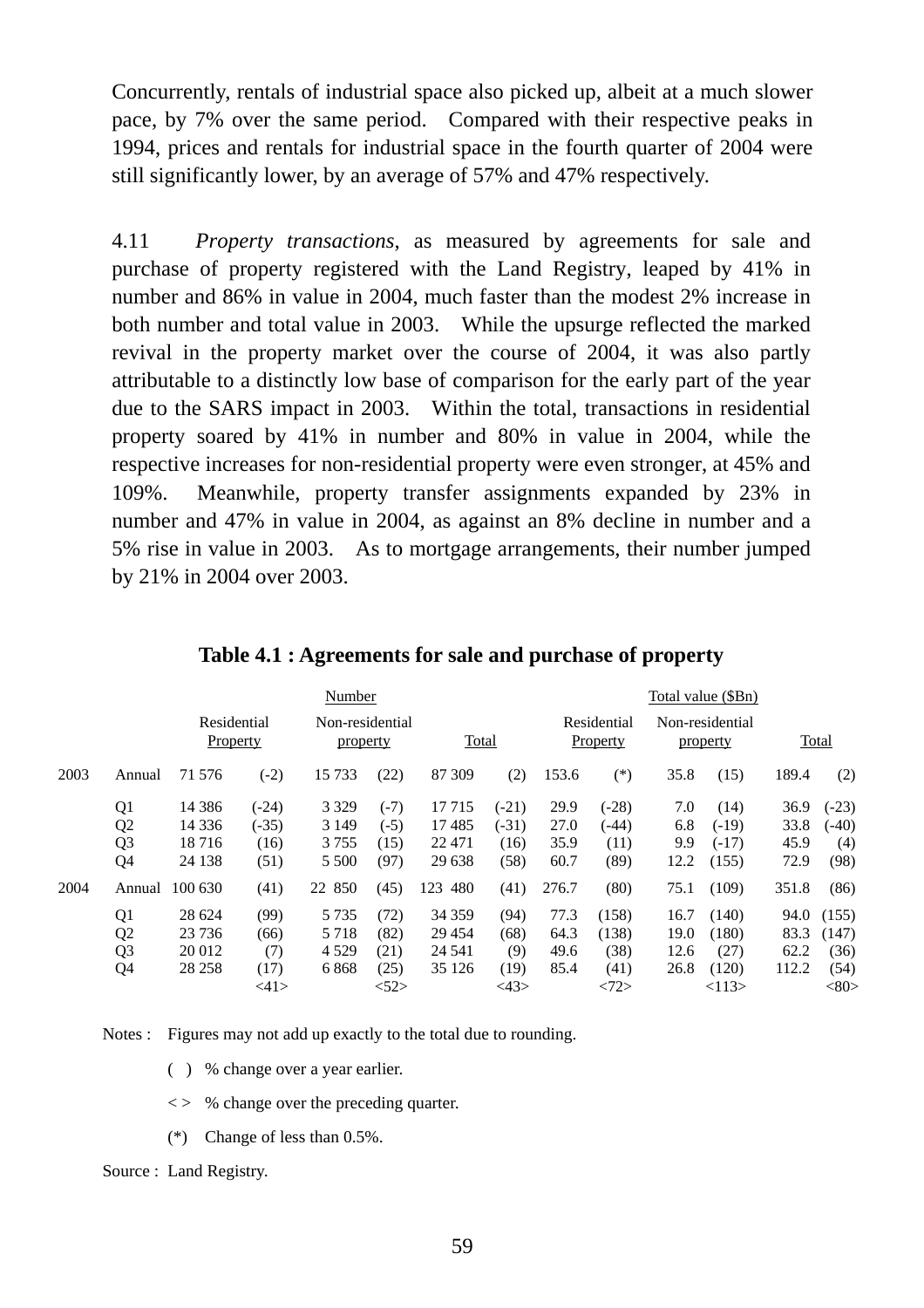|      |                                              |                                        | <b>Assignments</b>                     | Property transfer<br>(a)     |                                       | Mortgages other than<br>building mortgages | (b)                                       |  |
|------|----------------------------------------------|----------------------------------------|----------------------------------------|------------------------------|---------------------------------------|--------------------------------------------|-------------------------------------------|--|
|      |                                              | Number                                 |                                        |                              | Total value (\$Bn)                    | Number                                     |                                           |  |
| 2003 | Annual                                       | 110 052                                | $(-8)$                                 | 207.3                        | (5)                                   | 102 210                                    | $(-16)$                                   |  |
|      | Q1<br>Q <sub>2</sub><br>Q3<br>Q <sub>4</sub> | 28 5 5 7<br>23 618<br>24 638<br>33 239 | $(-9)$<br>$(-21)$<br>$(-21)$<br>(21)   | 45.0<br>42.3<br>49.9<br>70.1 | $(-7)$<br>$(-19)$<br>(2)<br>(44)      | 26 941<br>22 757<br>22 080<br>30 4 32      | $(-20)$<br>$(-26)$<br>$(-28)$<br>(14)     |  |
| 2004 | Annual                                       | 135 106                                | (23)                                   | 305.7                        | (47)                                  | 124 183                                    | (21)                                      |  |
|      | Q1<br>Q2<br>Q3<br>Q4                         | 31 060<br>38 801<br>27 802<br>37 443   | (9)<br>(64)<br>(13)<br>(13)<br>$<$ 35> | 61.9<br>89.6<br>69.7<br>84.4 | (38)<br>(112)<br>(40)<br>(20)<br><21> | 25 7 12<br>34 646<br>28 606<br>35 219      | $(-5)$<br>(52)<br>(30)<br>(16)<br>$<$ 23> |  |

# **Table 4.2 : Property transfer assignments and mortgage arrangements**

- Notes : (a) Figures on property transfer assignments do not necessarily tally with those on agreements for sale and purchase of property, for various reasons. These include possibly long time lag between the two documents, cancellation of transaction before its completion, and waiver of the agreement for sale and purchase of property subject to consent by the parties concerned.
	- (b) Most of these mortgages are related to the purchase of residential flats or of other premises. Building mortgages, on the other hand, are related to the financing of building projects under construction.

 Figures on the total value of mortgage arrangements are not shown, as they are likely to be incomplete. This is because in many of the mortgage arrangements lodged for registration, the value of the mortgage loan is not stated in the mortgage deed but instead is separately notified by the bank to the mortgagor.

- ( ) % change over a year earlier.
- $\langle \rangle$  % change over the preceding quarter.

Source : Land Registry.

4.12 Regarding supply of new property, *completions* of private residential flats declined by 1% in 2004 to 26 000 units, lesser than the 15% drop in 2003. On the other hand, completions of office space fell back by 6% in terms of internal floor area in 2004, having surged by 80% in 2003. Completions of other commercial premises likewise declined, by 23% in 2004, further to a 15% fall in 2003. Completions of conventional flatted factory space in 2004 was only 800 m<sup>2</sup>, after nil completions in 2003. There were nil completions of industrial-cum-office space in 2004, following completions of  $14\,800\,\mathrm{m}^2$  in 2003. With an across-the-board rise in new take-ups, *vacancy rates* for almost all types of property in the private sector lowered, at 6.2% for residential flats, 12.7% for office space, 10.8% for shopping space, 8.7% for conventional flatted factory space, and 11.1% for industrial-cum-office space at end-2004.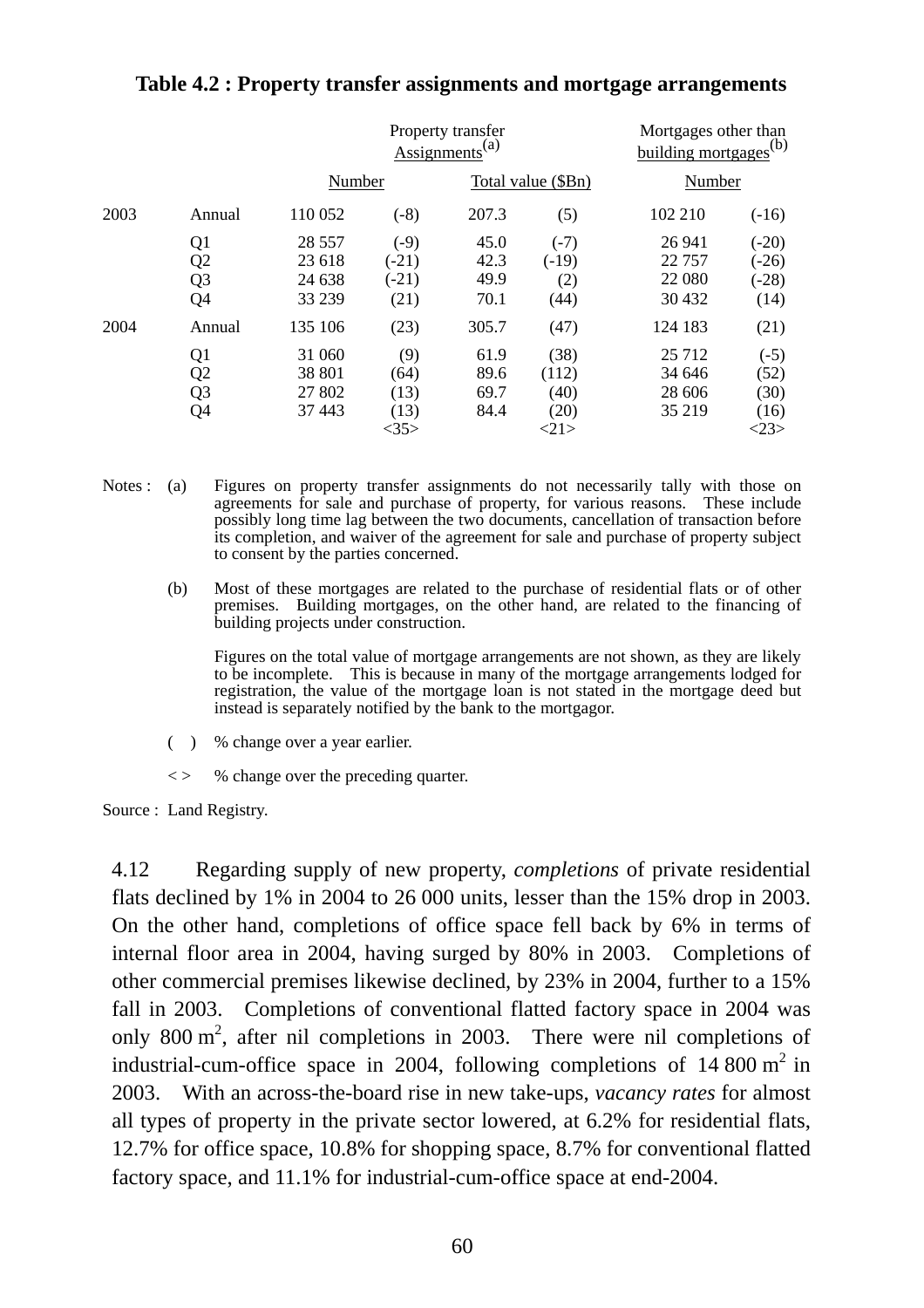|      |                | Residential<br>property <sup>(a)</sup><br>(in units) |                 | Commercial<br>property                         |                | Industrial<br>property <sup>(c)</sup>    |                                       |                                           |                            |
|------|----------------|------------------------------------------------------|-----------------|------------------------------------------------|----------------|------------------------------------------|---------------------------------------|-------------------------------------------|----------------------------|
|      |                |                                                      | Office<br>space | Other<br>commercial<br>premises <sup>(b)</sup> | Sub-<br>total  | Conventional<br>flatted factory<br>space | Storage<br>premises <sup>(d)</sup>    | Industrial-<br>cum-<br>office<br>premises | Sub-total                  |
| 2003 | Annual         | 26 397<br>$(-15)$                                    | 299<br>(80)     | 118<br>$(-15)$                                 | 417<br>(37)    | $\overline{0}$<br>$(-100)$               | $\overline{0}$<br>$(-100)$            | 15<br>$(-)$                               | 15<br>$(-50)$              |
|      | Q <sub>1</sub> | 4 3 3 7<br>(62)                                      | 32<br>$(-38)$   | 48<br>(174)                                    | 79<br>(15)     | $\boldsymbol{0}$<br>$(-100)$             | $\boldsymbol{0}$<br>$(-)$             | 15<br>$(-)$                               | 15<br>(447)                |
|      | Q2             | 5 8 9 9<br>(3)                                       | 159<br>(199)    | 27<br>(21)                                     | 186<br>(146)   | $\boldsymbol{0}$<br>$(-)$                | $\theta$<br>$(-)$                     | $\boldsymbol{0}$<br>$(-)$                 | $\overline{0}$<br>$(-)$    |
|      | Q <sub>3</sub> | 9099<br>$(-27)$                                      | 28<br>(225)     | 13<br>$(-68)$                                  | 41<br>$(-17)$  | $\overline{0}$<br>$(-)$                  | $\boldsymbol{0}$<br>$(-)$             | $\boldsymbol{0}$<br>$(-)$                 | $\overline{0}$<br>$(-)$    |
|      | Q4             | 7062<br>$(-30)$                                      | 80<br>(54)      | 30<br>$(-48)$                                  | 110<br>$(*)$   | $\boldsymbol{0}$<br>$(-)$                | $\overline{0}$<br>$(-100)$            | $\boldsymbol{0}$<br>$(-)$                 | $\overline{0}$<br>$(-100)$ |
| 2004 | Annual^        | 26 036<br>$(-1)$                                     | 279<br>$(-6)$   | 91<br>$(-23)$                                  | 371<br>$(-11)$ | $\mathbf{1}$<br>$(-)$                    | $\boldsymbol{0}$<br>$(-)$             | $\boldsymbol{0}$<br>$(-100)$              | $(-95)$                    |
|      | $Q1^{\wedge}$  | 4 4 2 7<br>(2)                                       | 10<br>$(-70)$   | 1<br>$(-98)$                                   | 10<br>$(-87)$  | $\overline{0}$<br>$(-)$                  | $\overline{0}$<br>$(-)$               | $\boldsymbol{0}$<br>$(-100)$              | $\overline{0}$<br>$(-100)$ |
|      | $Q2^{\wedge}$  | 7974<br>(35)                                         | 60<br>$(-62)$   | $\overline{4}$<br>$(-85)$                      | 64<br>$(-66)$  | $\theta$<br>$(-)$                        | $\boldsymbol{0}$<br>$(-)$             | $\boldsymbol{0}$<br>$(-)$                 | $\overline{0}$<br>$(-)$    |
|      | $Q3^{\wedge}$  | 6 6 9 7<br>$(-26)$                                   | 197<br>(604)    | 77<br>(499)                                    | 274<br>(570)   | $(-)$                                    | $\boldsymbol{0}$<br>$(-)$             | $\boldsymbol{0}$<br>$(-)$                 | 1<br>$(-)$                 |
|      | Q4^            | 6938<br>$(-2)$                                       | 14<br>$(-83)$   | 9<br>$(-70)$                                   | 23<br>$(-79)$  | $\overline{0}$<br>$(-)$                  | $\boldsymbol{0}$<br>$\left( -\right)$ | $\boldsymbol{0}$<br>$(-)$                 | $\overline{0}$<br>$(-)$    |

#### **Table 4.3 : Completions of new property by the private sector ('000m2 of internal floor area)**

Notes : Figures may not add up to the corresponding total due to rounding.

 (a) The figures shown are the number of private residential units, excluding units built under the Private Sector Participation, Home Ownership, Buy or Rent Option, Mortgage Subsidy, Sandwich Class Housing, Urban Improvement and Flat-for-Sale Schemes. Also excluded are village-type housing units.

 These include all completed residential premises to which full Occupation Permits have been granted. Property developments subject to a Consent Scheme will need a Certificate of Compliance or Consent to Assign in addition to an Occupation Permit before the premises can be individually assigned. 2004 completions include those private flats converted from subsidised flats during the year.

- (b) These include retail premises and other premises designed or adapted for commercial use, with the exception of purpose-built offices. Car-parking space and commercial premises built by the Hong Kong Housing Authority and the Hong Kong Housing Society are excluded.
- (c) Including industrial-cum-office premises, but excluding specialised factory buildings which are developed mainly for own use.
- (d) Including storage premises at the container terminals and the airport.
- ( ) % change over a year earlier.
- (^) Provisional figures.
- (\*) Change of less than 0.5%.
- (--) Not applicable.
- Source : Rating and Valuation Department.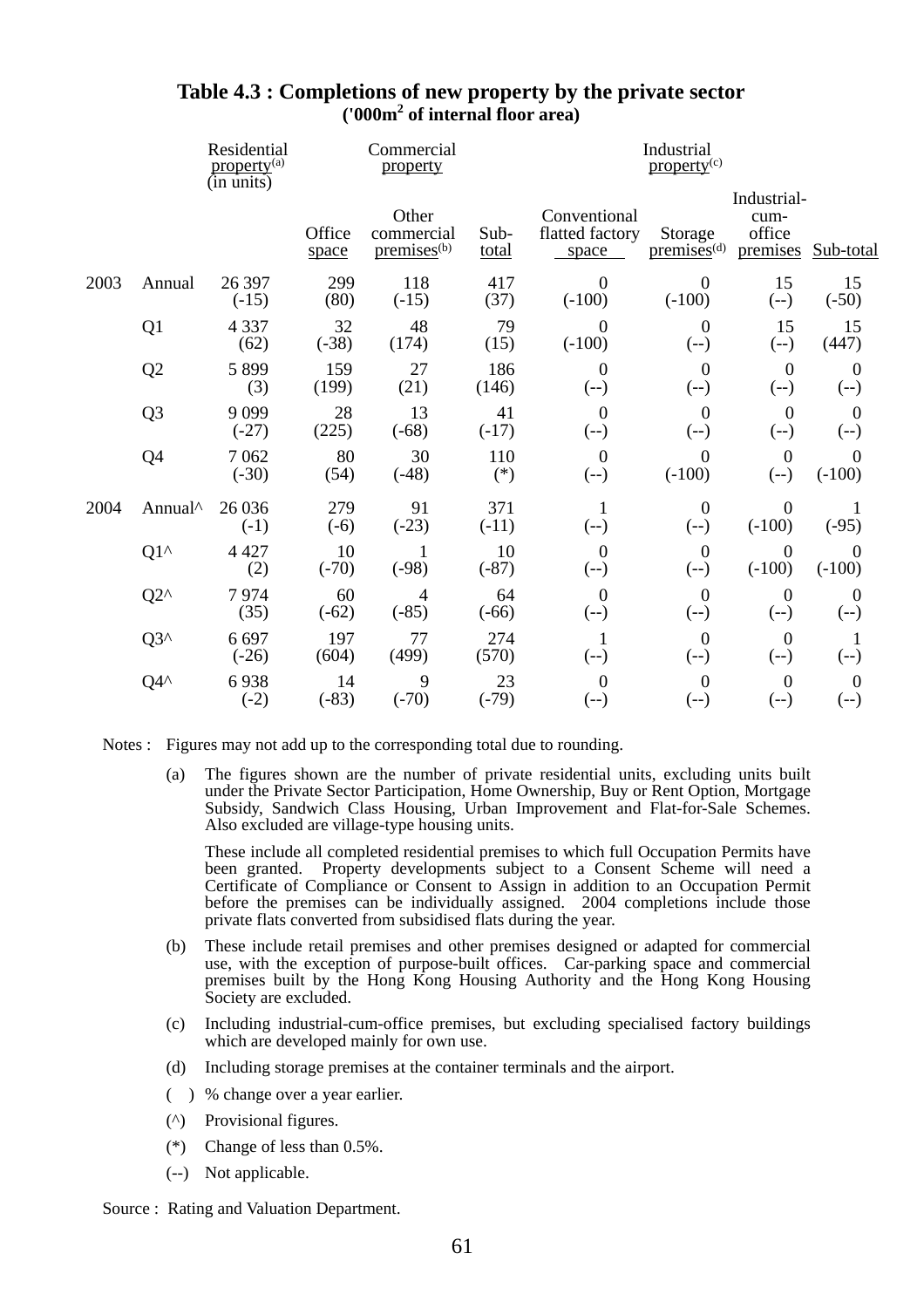4.13 *Planned developments* of all types of property in the private sector, as indicated by the total usable floor area on building plans with consent to commence work, shrank by 34% in 2004, following a 23% surge in 2003. Within the total in 2004, planned developments of private residential property fell by 49% in terms of total usable floor area and 52% in terms of units. Planned developments of commercial property fell by 19%, while planned developments of industrial property surged by 19 times against an extremely low base of comparison in 2003. Meanwhile, planned developments of property in the "others" category declined by 8%.



#### **Diagram 4.9 : Building plans with consent to commence work in the private sector by major category**

- Notes : Developers are required to re-apply for issue of consent to commence work on every major revision of their development projects. The figures reported here may include re-application cases and hence may contain a degree of double-counting. In 2004, for building plans with consent to commence work in respect of private residential property, 38% in terms of units or 37% in terms of total usable floor area were re-application cases.
	- (a) Here the classification of residential property includes developments under the Urban Improvement Scheme of the Housing Society, but excludes developments under the Home Ownership Scheme and the Private Sector Participation Scheme of the Housing Authority.
	- (b) Including multi-purpose industrial premises designed also for office use.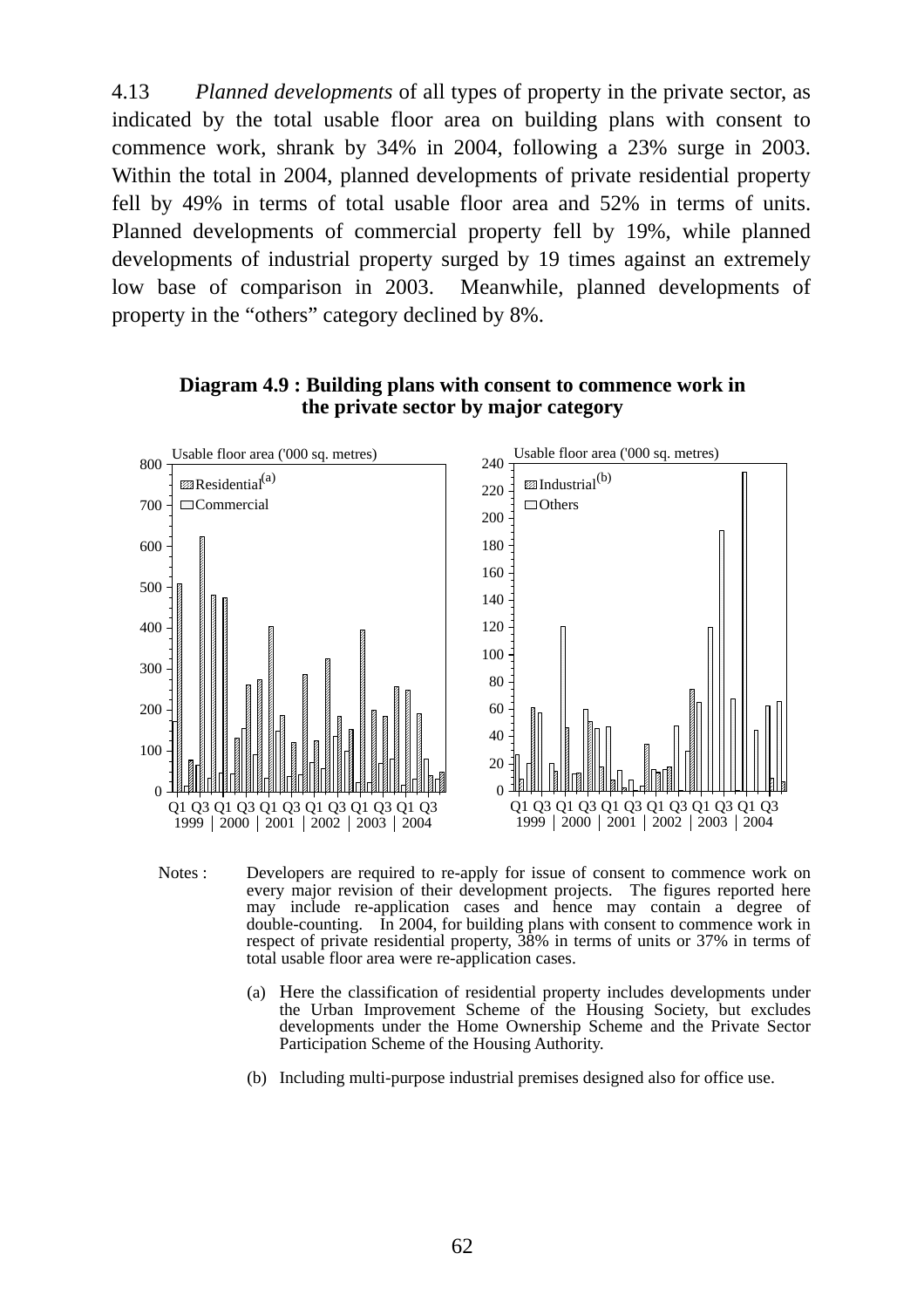4.14 On *Government-subsidised flats*, the Housing Authority endorsed the sales plan of Phase 6A under the Tenants Purchase Scheme (TPS) in June 2004. Four housing estates, namely Cheung Wah Estate, Lei Tung Estate, Shan King Estate and Po Lam Estate, were then offered for sale under this plan. The sale of TPS flats would cease after the launch of Phase 6B, under which five public housing estates would be offered for sale. On home ownership loans, the Housing Authority announced the termination of the Home Assistance Loan Scheme in July 2004, following a thorough review of the Scheme. This enabled the Housing Authority to concentrate its limited resources on providing public rental housing to those in need.

## **Building and construction**

4.15 Building and construction activity remained generally slack in 2004, with overall expenditure on building and construction dropping by 10% in real terms, following a 7% decline in 2003. Expenditure on building and construction in both private and public sectors fell in 2004, by 13% and 5% respectively. While private sector building activity was dampened by the earlier sluggishness in the property market, public sector output was dragged down by the further shrinkage in works under the Public Housing Programme and the completion and commission of several priority railway projects, namely the West Rail in December 2003, KCRC East Rail extension to Tsim Sha Tsui in October 2004, and the Ma On Shan Rail in December 2004. These far more than offset the increased output in some civil engineering projects, including Route 8, the Deep Bay Link and the Hong Kong Section of Hong Kong-Shenzhen Western Corridor.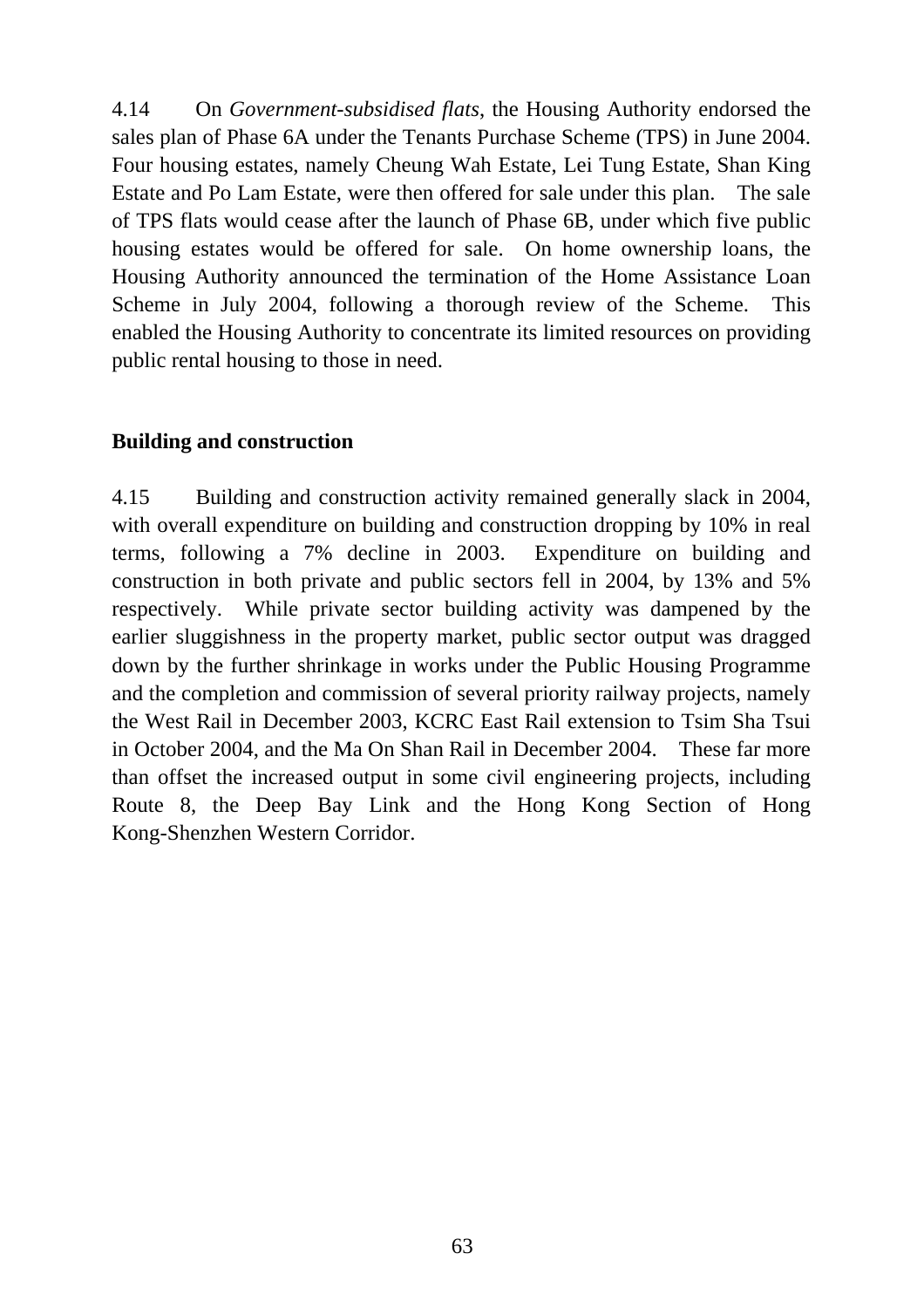### **Diagram 4.10 : Expenditure on building and construction (year-on-year rate of change in real terms)**



Note : (\*) Provisional figures.

# **Land**

4.16 Following suspension of the Application List System in  $2003^{(6)}$ , the Government announced resumption of land sales through auction in early January 2004 with the 2004/05 Application List<sup>(7)</sup> released for applications from developers. Three land auctions were then held during 2004, with five residential sites totalling 5.9 hectares being sold. Reflecting developers' confidence in the outlook for the property market, responses to all these auctions were highly favourable. In particular, two residential sites totalling 3.0 hectares were sold through auction in October, with the prices fetched being well above market expectations. As to land sales through tender, two batches of petrol filling station sites totalling 1.4 hectares were sold in 2004.

4.17 On modification of lease on existing developed and developable land in the private sector domain<sup>(8)</sup>, 72 applications were approved by the Government in 2004. Of this total, 34 applications were for residential development, 13 for residential-cum-commercial development, six for commercial development, six for education and community facilities, two for industrial development, and the remaining 11 for other purposes.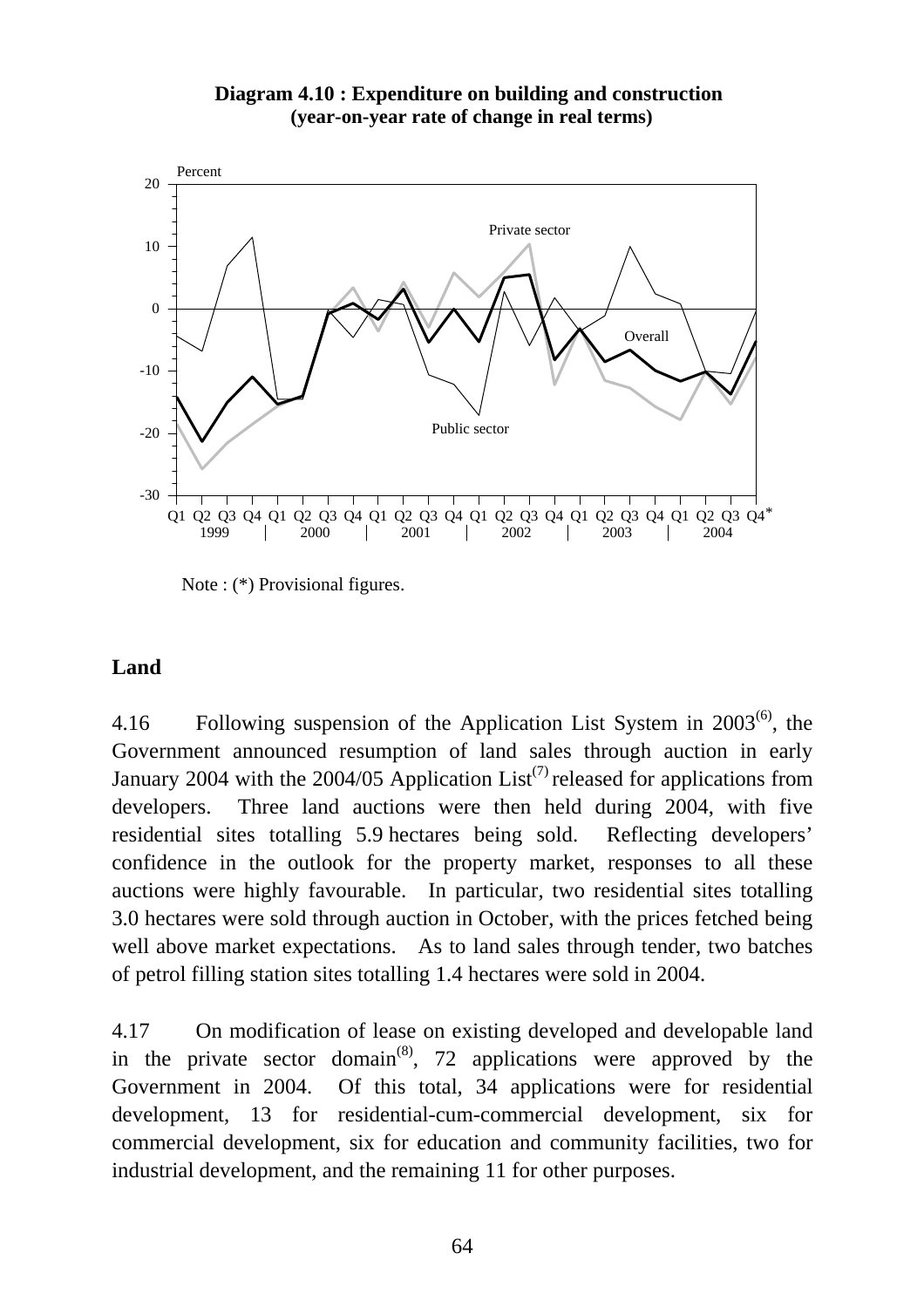4.18 On the industrial estates, there were three sites with an area of 1.39 hectares being taken up in the Yuen Long Industrial Estate in 2004, while the Tai Po Industrial Estate had one site with an area of 1.17 hectares being taken up. The Tseung Kwan O Industrial Estate had no new take-up during last year. With no surrender of site over the course of 2004, the take-up rates of the industrial estates in Yuen Long and Tai Po rose to 90.2% and 94.5% respectively as at end-2004, while the take-up rate in the Tseung Kwan O Industrial Estate remained stable, at 47.9%. As to the Science Park, Phase 1 was completed in October 2004. As at end-2004, 73 companies were approved for admission. Construction work for Science Park Phase 2 is underway.

# **Tourism**

4.19 Inbound tourism exhibited a spectacular performance in 2004, with the total number of *incoming visitors* hitting a record high of 21.8 million, 40% up from 2003. Apart from the continued surge in visitors from the Mainland bolstered by further extension of the Individual Visit Scheme<sup>(9)</sup>, visitors from all other major sources likewise rebounded promptly from the earlier setback to double-digit increases in 2004. The relatively strong global economy and the intensive promotion campaigns conducted by the industry and the Government<sup> $(10)$ </sup> were the main driving factors. In line with the buoyancy in inbound tourism, the *average hotel room occupancy rate* rose to 92% in the fourth quarter of 2004, from 88% in the same quarter in 2003. As at end-2004, there were 44 362 *hotel and guesthouse rooms* in Hong Kong, 3% up from a year earlier $(11)$ .

4.20 In 2004, the Mainland continued to be the largest source of visitors to Hong Kong, with its share in total ascending further to 56%. Other major sources of visitors included South and Southeast Asia (with a share of 10%), Taiwan (10%), Japan (5%) and the United States (5%).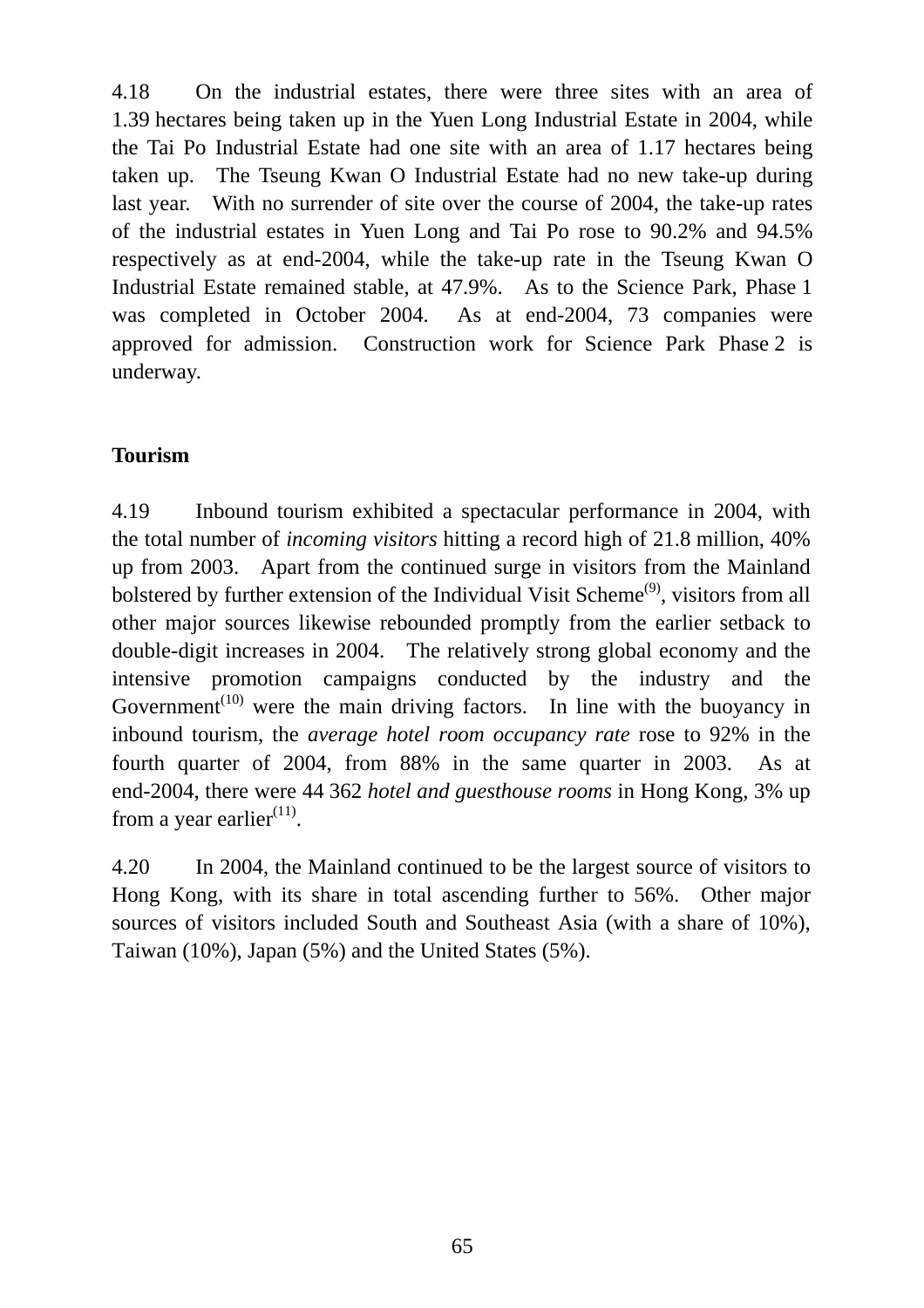

**Diagram 4.11 : Number of incoming visitors by source** 

4.21 As to *Hong Kong residents travelling abroad*, the total number of resident departures rose back distinctly by 13% to 68.9 million in 2004, after a 6% decline in 2003. The turnaround in outbound tourism was mainly attributable to sustained recovery in the local economy.

4.22 Analysed by major destination, the Mainland remained the most popular destination for Hong Kong resident departures, taking up a predominant share of 87% of the total outbound trips. Most of these trips were destined for the Guangdong Province. Macao was the next most popular destination for Hong Kong resident departures (with a share of 6%), followed by South and Southeast Asia (4%).

4.23 With regard to the major *tourism-related construction projects*, construction of the Hong Kong Disneyland had been progressing well during 2004, and was targeted to be opened in September 2005. Construction of MTRC's Disneyland Resort Line was on schedule, and was targeted for completion in July 2005. Construction works on the Tung Chung Cable Car System, targeted for completion in February 2006, were likewise in intensive progress in 2004. These infrastructures would render added boost to the already buoyant inbound tourism upon completion.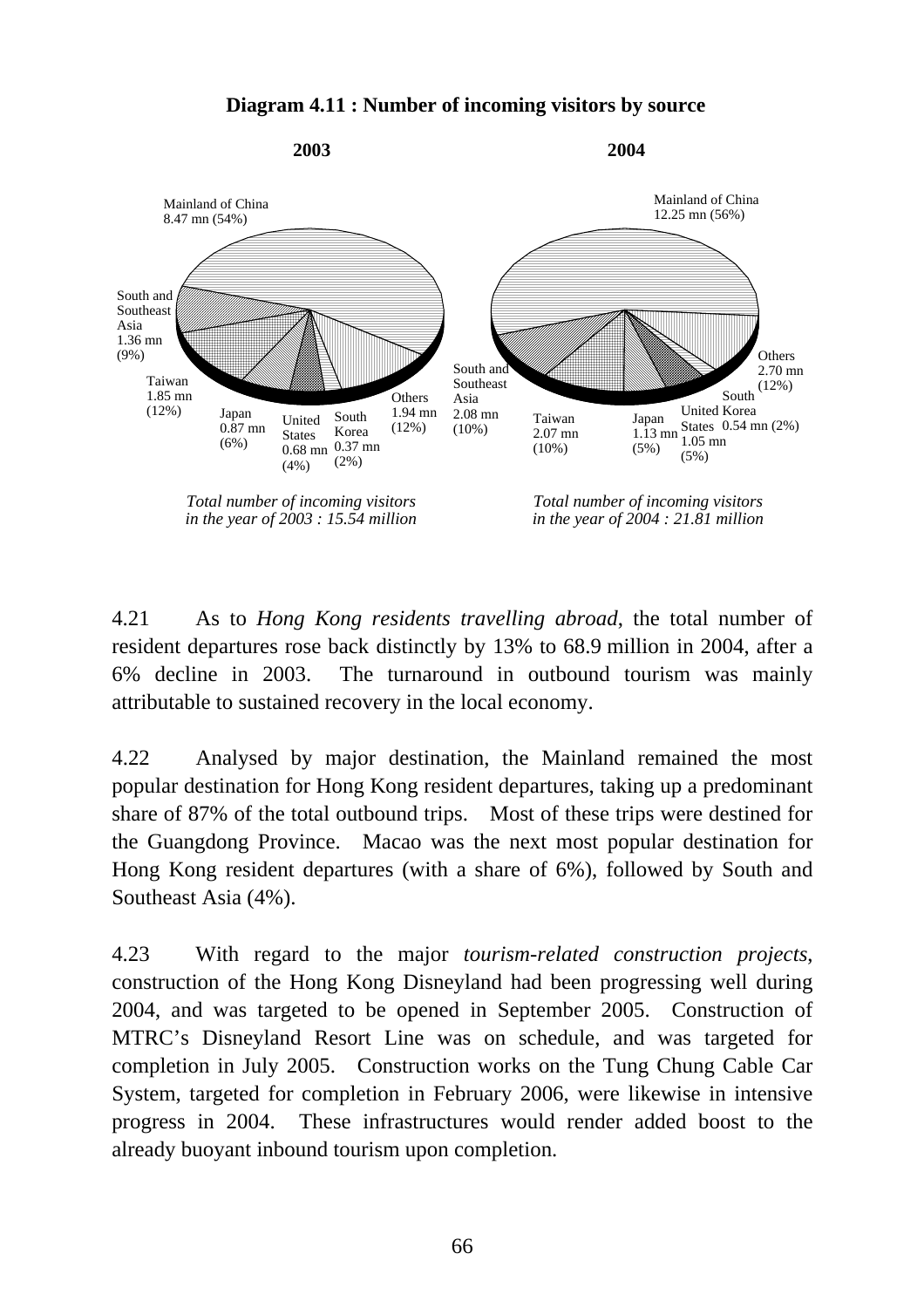#### **Diagram 4.12 : Number of Hong Kong resident departures by destination**



*Total number of resident departures in the year of 2003 : 60.94 million*

*Total number of resident departures in the year of 2004 : 68.90 million*

# **Logistics**

4.24 On the *major developments* in the logistics industry, the Government accorded priority to improving the handling capacity of cross boundary facilities, and several infrastructure projects were underway in 2004 to ease congestion at the control points. These included the two new boundary bridges at Lok Ma Chau and Sha Tau Kok and the improvement works at the Lo Wu Cross-boundary Footbridge. They were completed and opened for use in January 2005, and served to smoothen the flow of passengers and vehicles crossing the boundary. The Hong Kong-Shenzhen Western Corridor was also under intensive construction in 2004. Upon commissioning in the second half of 2006, it would provide a fourth road crossing between Hong Kong and Shenzhen. The advance work for the Hong Kong-Zhuhai-Macao Bridge (HZMB), a proposed land transport link between Hong Kong and the west bank of Pearl River Delta (PRD), was proceeding at full steam in 2004.

4.25 The implementation of CEPA since January 2004 had provided added impetus to Hong Kong's logistics development by opening up new and unprecedented opportunities for Hong Kong logistics companies. As at end-2004, logistics services suppliers accounted for 46% of the total number of Certificate of Hong Kong Service Supplier approved under CEPA.

4.26 To enhance Hong Kong's capability in providing one-stop integrated logistics services, the Government identified a site at Siu Ho Wan, North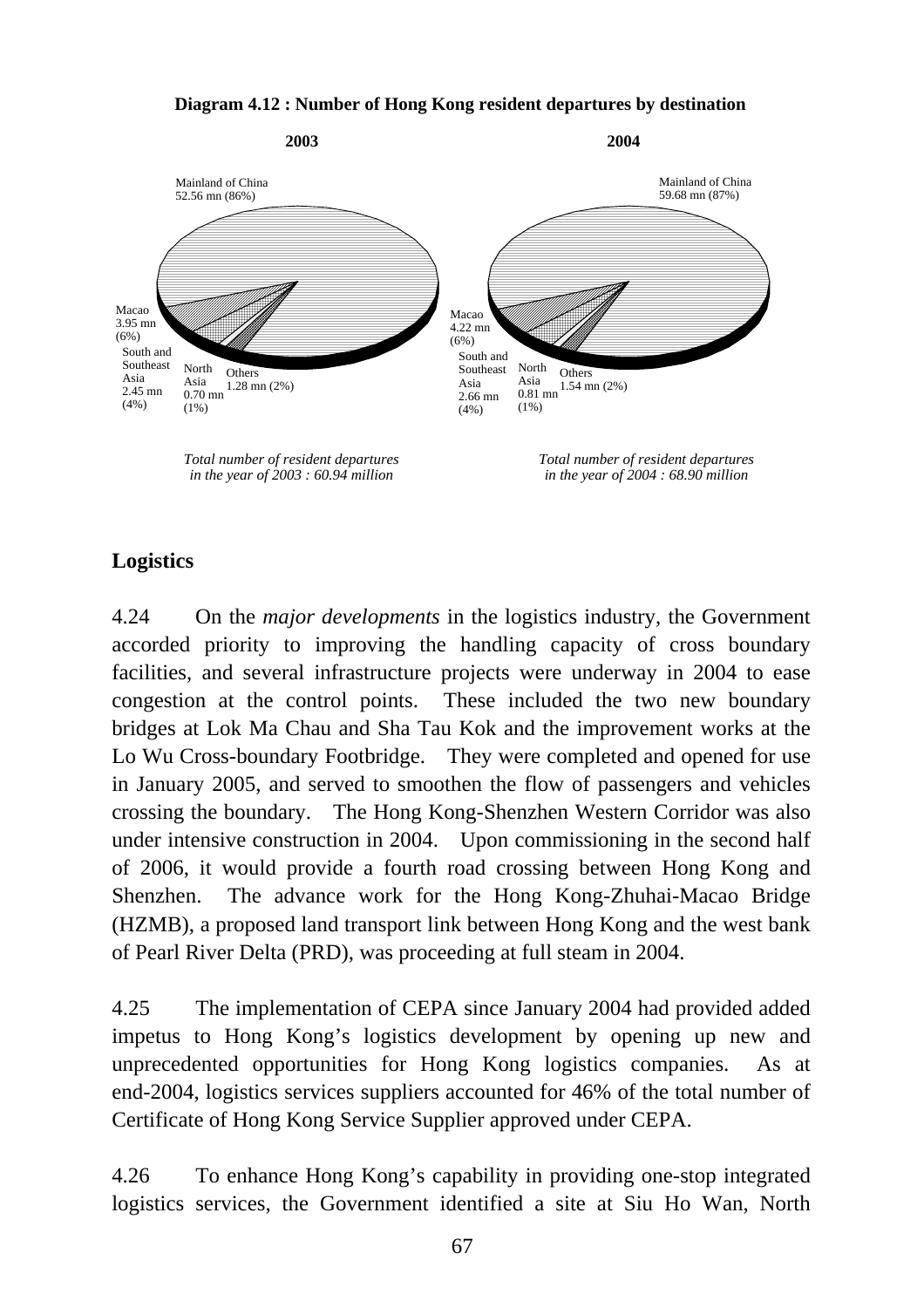Lantau for developing a Lantau Logistics Park (LLP). Its strategic location close to the airport, the container port and the Hong Kong landing point of HZMB will enable the LLP to take advantage of the opportunities presented by links to the PRD. Separately, the Government aims to launch the Digital Trade and Transportation Network System within 2005 to provide a secure, neutral and open e-platform for logistics players to exchange information and data in an efficient, reliable and low-cost manner, thus strengthening Hong Kong's role as the prime logistics information conduit.

4.27 In November 2004, the Government completed a consultancy study "Hong Kong Port - Master Plan 2020", with a view to formulating a competitive and sustainable strategy and master plan for Hong Kong's port development to the year of 2020 and beyond<sup> $(12)$ </sup>.

4.28 On *air transport*, total *air passenger movements* surged by 29% to a record high of 24.2 million in 2004, contrasted with a 20% plunge in 2003 owing to the SARS impact. Within the total for 2004, air passenger arrivals soared by 30% to 12.4 million. Apart from the continued surge in air passengers coming from the Mainland, air passengers from other sources as a whole had also surpassed the pre-SARS level. Concurrently, air passenger departures rose back by 27% to 11.9 million in 2004, as outbound tourism recovered from the earlier SARS impact. Likewise, *aircraft movements* (including both passenger and cargo flights) bounced back sharply by 26% to an all-time high of 237 200 in 2004, after a 9% decrease in 2003.



**Diagram 4.13 : Number of air passenger movements**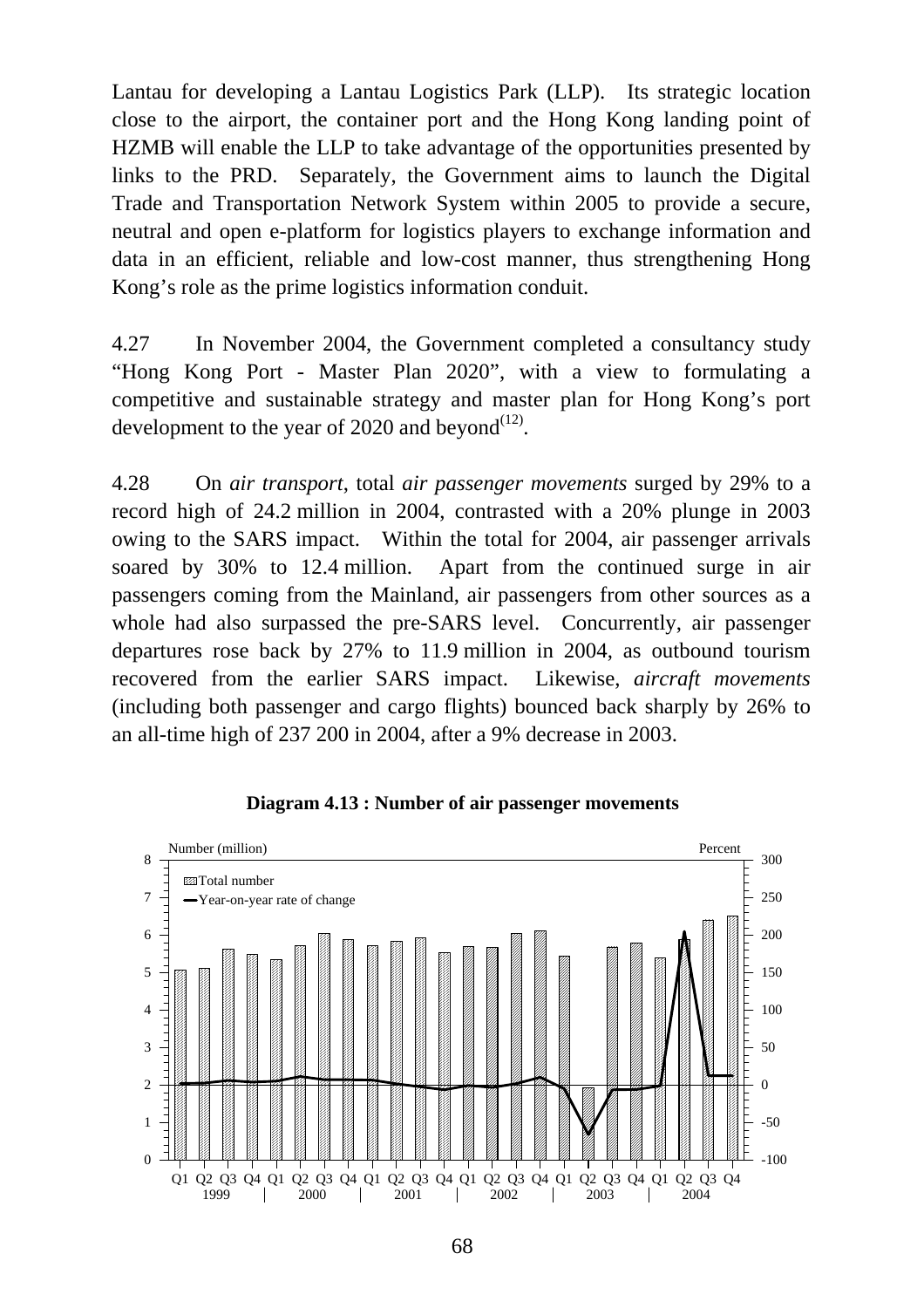4.29 As to *air cargo movements*, in tandem with the robust trade performance, both inward and outward air cargo registered sharp rises in 2004, by 12% and 20% respectively. Taken together, total air cargo movements expanded by 17% to a record high of 3.1 million tonnes in 2004, up from the 7% increase in 2003. Consequently, the Hong Kong International Airport remained the world's busiest airport in terms of international cargo movements for the seventh consecutive year since its opening in 1998.



**Diagram 4.14 : Cargo carried by air**

Note : (\*) Provisional figures.

4.30 On *ocean transport*, total *ocean cargo movements* rose by 7% in 2004 over 2003 to 158.6 million tonnes, same as the increase in 2003. The growth momentum of transhipment cargo was particularly strong, surging by 14% in 2004. This compared with a 2% growth in direct shipment cargo. Within total ocean cargo movements, inward and outward ocean cargo rose by 5% and 10% respectively in 2004 to 104.6 million tonnes and 54.0 million tonnes, as compared to the corresponding increases of 6% and 10% in 2003.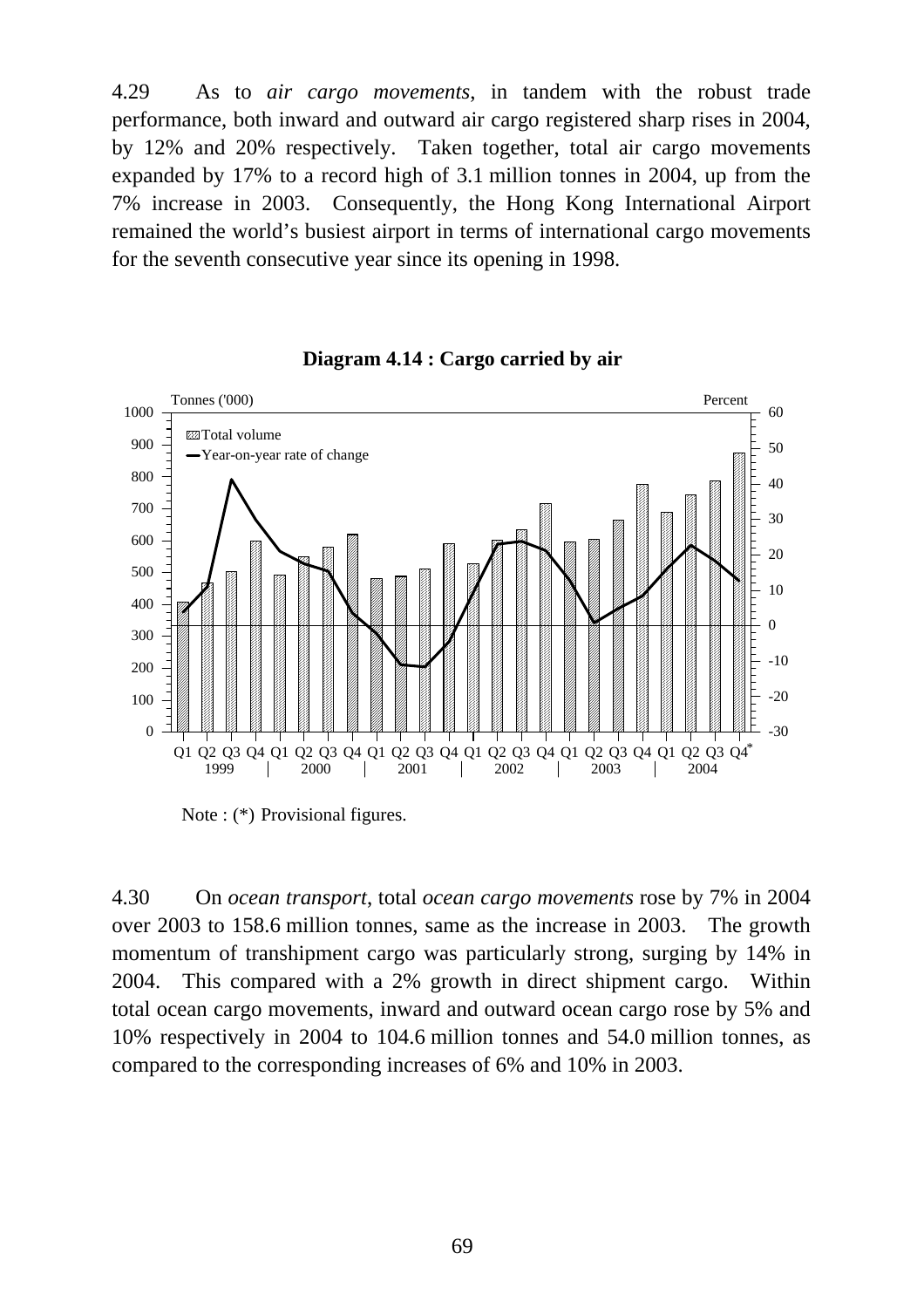

**Diagram 4.15 : Cargo carried by sea**

4.31 Regarding *container traffic* handled by the Hong Kong Port, total container throughput in terms of Twenty-foot Equivalent Units (TEUs) expanded by 8% to 22.0 million TEUs in 2004, as against a 7% increase in 2003. Within the total for 2004, inward and outward container throughput went up by 9% and 6% respectively. However, reflecting the on-going trend of relatively more manufactured goods being shipped directly through the Mainland ports rather than indirectly through the Hong Kong Port, container throughput of ports in Shenzhen surged by 28% in 2004, after a 40% leap in 2003. Yet Hong Kong was still the world's busiest container port in 2004, retaining the title for the  $12<sup>th</sup>$  year out of the past 13 years.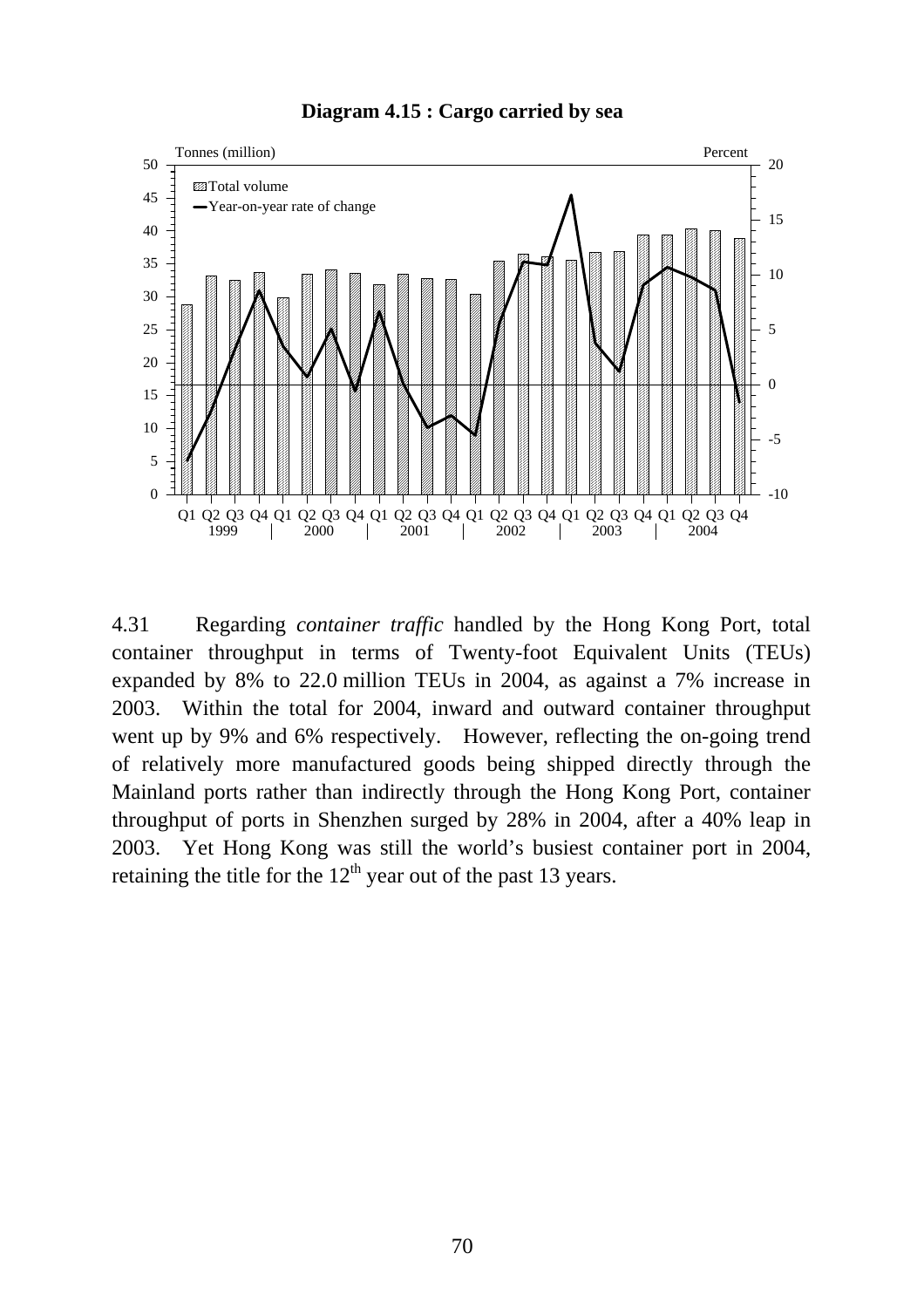#### **Diagram 4.16 : Container throughput**



#### **Notes :**

- (1) The service sectors comprise the wholesale, retail and import/export trades, restaurants and hotels; transport, storage and communications; finance, insurance, real estate and business services; and community, social and personal services. In respect of contribution to GDP, the service sectors also include ownership of premises, which is analytically a service activity. Fees for financial intermediation services are however deducted.
- (2) There are four funding schemes under the Design Support Programme launched in 2004 to support design/business collaboration, design research, design professional continuing education as well as fostering the culture of design. As to the InnoCentre, it aims to create a design cluster and will provide one-stop-shop services including incubation services for design ventures; professional education and training; design-related exhibition, seminars and workshops; design-related resource centre such as design library; and events and activities for networking among design professionals and user industries. Located in Kowloon Tong, the InnoCentre is targeted to open in the second half of 2005.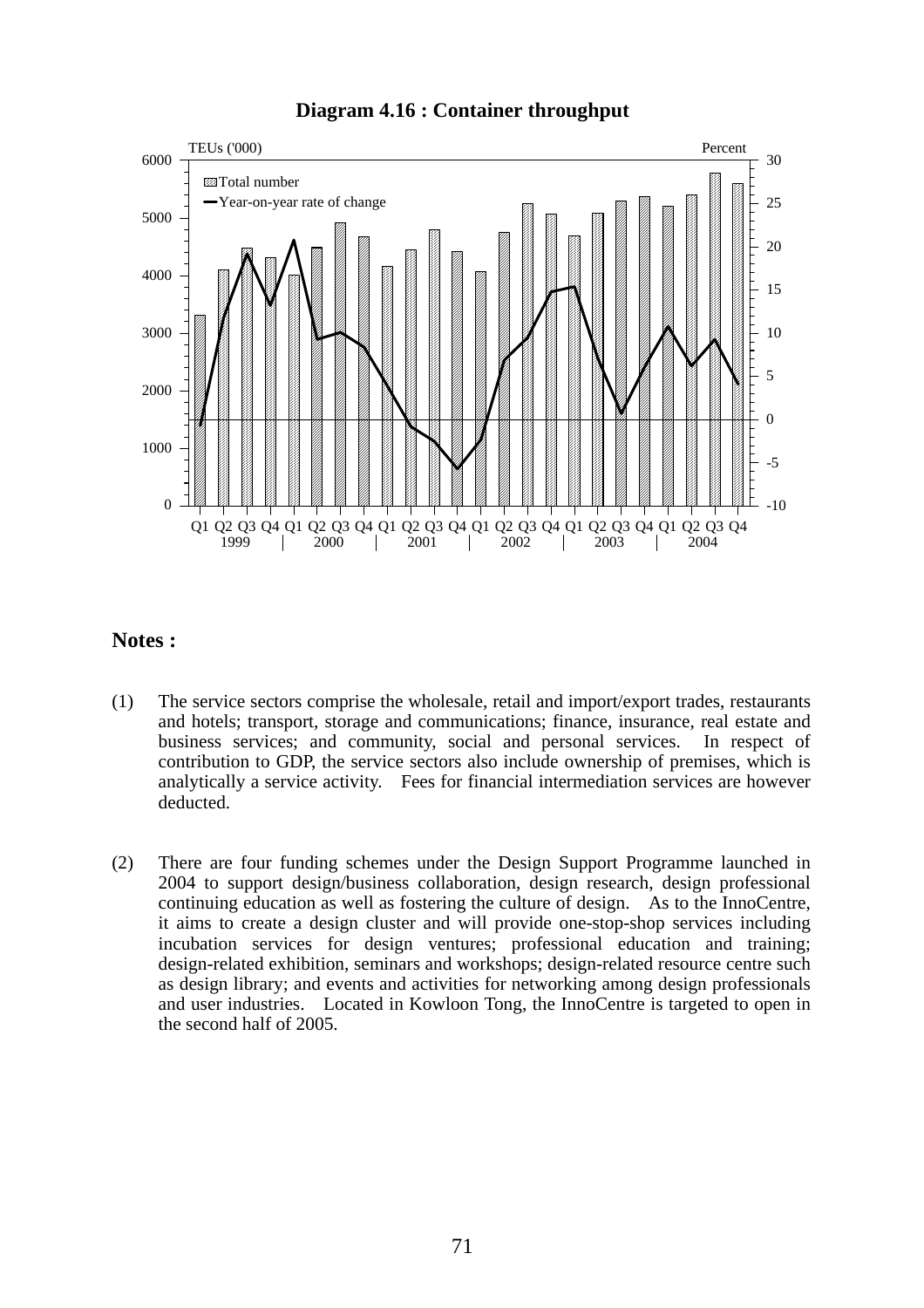(3) In order to provide a more accurate picture of the distribution of employment by economic sector, a set of composite employment estimates is derived by the Census and Statistics Department by reconciling under an integrated statistical framework the employment figures obtained from the General Household Survey and the Quarterly Survey of Employment and Vacancies on business establishments. Accordingly, the shares of persons engaged in the various economic sectors against the total employed population in the economy are based on these composite employment estimates.

The composite employment estimates as from 1996 are based on the "resident population" definition, with the results of the 2001 Population Census incorporated.

- (4) The Landlord and Tenant (Consolidation) (Amendment) Ordinance 2004 took effect on 9 July 2004. Under the new ordinance, the security of tenure provisions for domestic tenancies was removed. A fixed term tenancy will end upon expiry while a periodic tenancy can be terminated by a notice to quit served by either party in accordance with the common law. This means that landlords and tenants are free to negotiate and enter into agreement for fresh letting or renewal of tenancies, and helps restore the free operation of private rental market.
- (5) On 28 July 2004, the Hong Kong Mortgage Corporation (HKMC) approved an increase in the maximum loan-to-value (LTV) ratio under the Mortgage Insurance Programme (MIP) from 90% to 95%. Mortgage loans on both completed properties and properties under construction are eligible for coverage up to a LTV ratio of 95%. On 19 November, the HKMC announced an increase in the maximum loan size for mortgages with a LTV ratio of 95% under the MIP from \$5 million to \$8 million, and on 6 December, the HKMC announced an expansion of the MIP to cover cash-out refinancing mortgages with a maximum LTV ratio of 85% and a maximum loan size of \$5 million. On 14 December, the HKMC approved the expansion of the MIP to facilitate mortgage financing for old-aged properties. The expanded MIP covers mortgage loans with a combined age of property and loan tenor of up to a maximum of 55 to 60 years, instead of 50 years, and a maximum LTV ratio of 85% to 95%.
- (6) The Government operates an Application List System since April 1999, under which sites available for sale are put on an Application List for open application by property developers. Provided that the minimum price offered by the applicant is acceptable to the Government, the site involved can be released from the Application List for open auction or tender.

 In November 2002, the Government announced its decision to stop the scheduled land auctions and to suspend the Application List until December 2003, as part of the measures to stabilise the housing market. There was thus no land sales during 2003.

(7) The 2004/05 Application List consists of 17 sites, comprising 14 residential sites totalling about 10.4 hectares and three commercial/business sites totalling about 2.6 hectares. The residential sites are of different sizes and are modest in terms of resultant flat supply.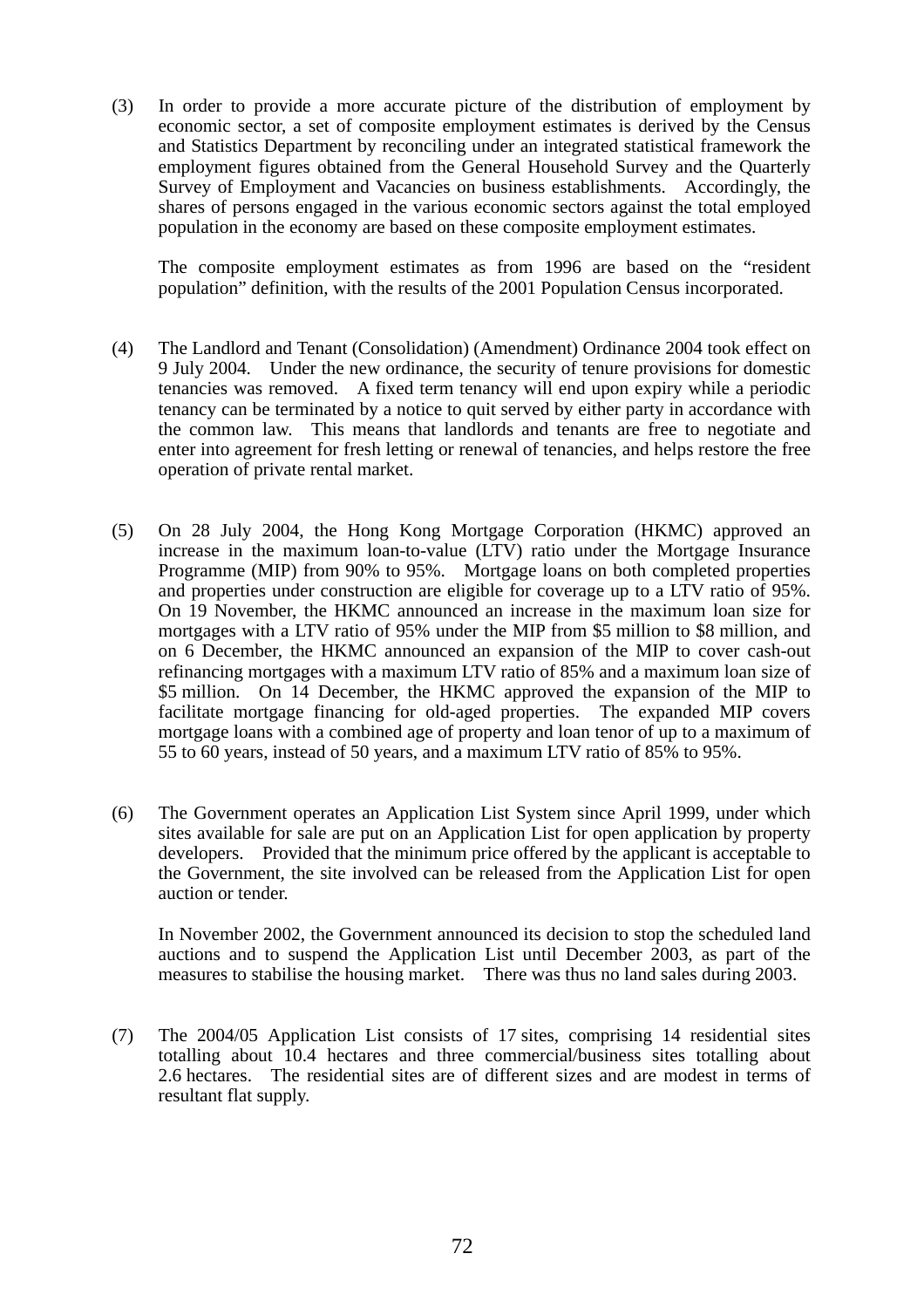(8) Virtually all the land in Hong Kong is held on a leasehold basis. A predominant part of the existing developed and developable land is already in the private sector domain. In order to facilitate redevelopment in line with the town planning and urban renewal objectives, modification of usage (including modification by way of land exchange) may be granted by the Government to old leases of land upon application from the landlords. A land premium, equivalent to the enhancement difference in land value between the "before" and "after" situation, is normally required for granting of the modification.

 The figures reported here may include re-application cases and hence may contain a degree of double-counting. Moreover, they are provisional figures subject to later revisions.

- (9) For details about the Individual Visit Scheme for Mainland residents coming to Hong Kong, see paragraph 1.18 and Note (5) in Chapter 1.
- (10) In 2004, the Hong Kong Tourism Board (HKTB) staged a series of themed mega-events to attract more visitors, extend their duration of stay and increase their spending in Hong Kong. Some key tourism events organised by HKTB included the International Chinese New Year Parade in February, the Hong Kong Shopping Festival from late June to end-August, the Best of the Best Culinary Awards for the fourth consecutive year in October, and Hong Kong WinterFest for the third year in December.
- (11) According to the latest projections by the Hong Kong Tourism Board, there would be 24 new hotels with some 10 300 new rooms available in 2005.
- (12) The immediate initiatives recommended by the Study on Hong Kong Port Master Plan 2020 include implementation of measures to improve boundary crossing and review of licensing and registration fees including those levied by the Guangdong authorities to reduce inland transport costs to the Hong Kong Port (HKP). The longer-term initiatives include, inter alia, creation of a formal process of communicating HKP interests in the relevant stakeholder forums; aiming at improving efficiency, avoiding excess capacity and keeping tariffs at a level that delivers regional economic benefits; and enhancing port productivity of existing operations of the Kwai Chung Container Port with the Government creating an enabling framework for operators to capture efficiency gains.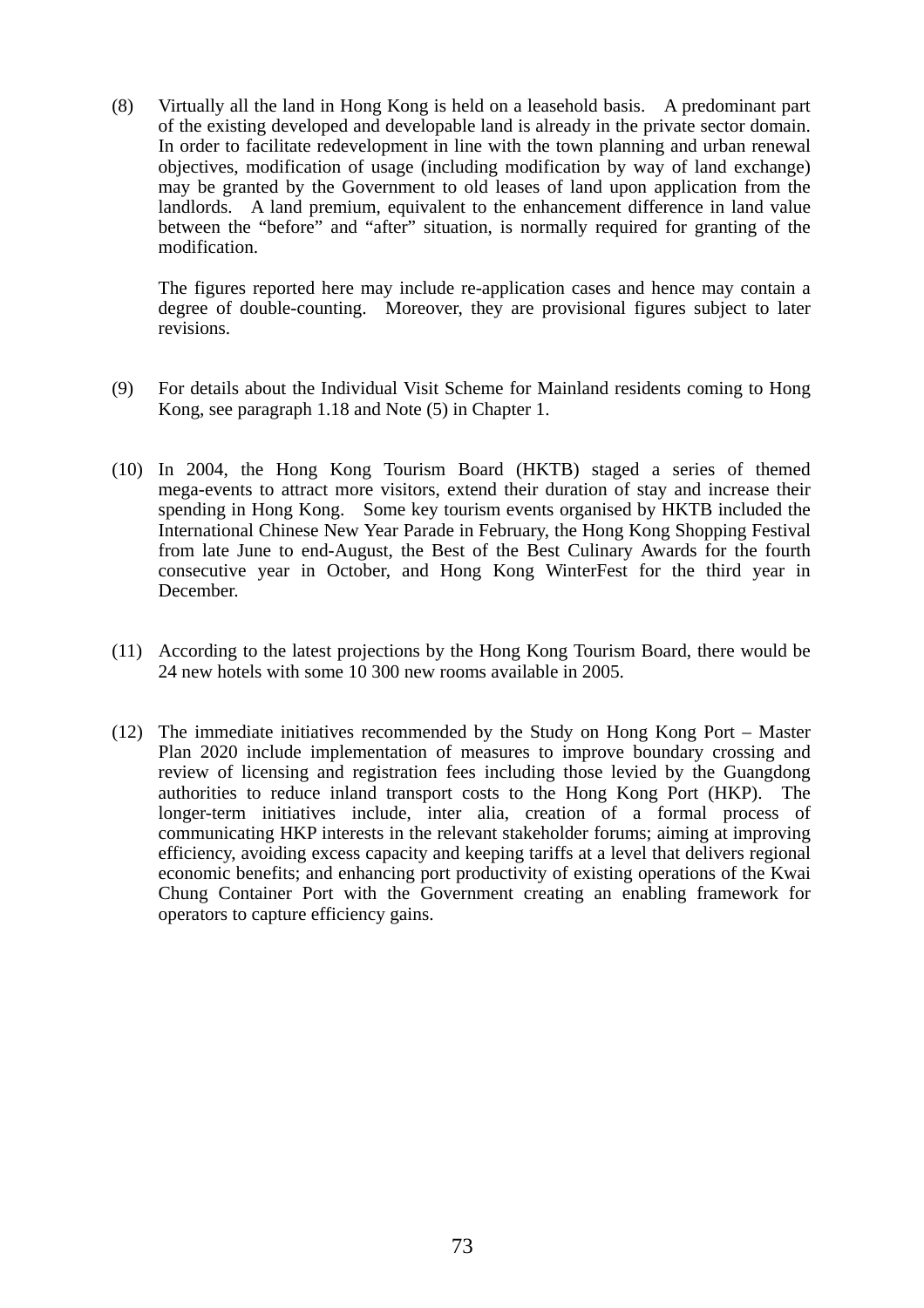# **CHAPTER 5 : THE FINANCIAL SECTOR IN 2004#**

### *Summary*

- *In 2004, the Hong Kong dollar exchange and money markets were broadly stable. During the year, the Hong Kong dollar spot rate was mostly close to, or else slightly stronger than, the Linked Rate, while the Hong Kong dollar forward rates stayed at a considerable discount to the spot rate.*
- *Hong Kong dollar interest rates generally edged up during the first three quarters of 2004, in tandem with the uptrend in US dollar interest rates. Yet these two rates showed diverse trends in the fourth quarter, with the former easing back amid ample market liquidity.*
- *Hong Kong dollar broad money continued to grow in 2004, underpinned partly by increased domestic credit demand alongside the revival in economic activity.*
- *The local stock market weakened in the early months of 2004, but staged a strong rebound in the remainder of the year. At end-2004, the Hang Seng Index closed at 14 230, 13.2% higher than a year earlier.*

### **Exchange rates**

5.1 In 2004, the exchange and money markets held broadly stable, despite a marked depreciation in the exchange value of the US dollar against most other currencies. In the first four months of 2004, the Hong Kong dollar exchange rate edged down towards the Linked Rate (at \$7.80 per US dollar), as the upward pressure arising from the inflow of funds in late 2003 gradually subsided. During the period up to the third quarter, the Hong Kong dollar mostly stayed close to the Linked Rate. But it strengthened again during the fourth quarter, against the backdrop of the generally weak sentiment towards the US dollar, rampant speculation of an imminent revaluation of the renminbi, and stronger economic growth in Hong Kong. The Hong Kong Monetary Authority (HKMA) sold a total of \$12.6 billion Hong Kong dollars in that quarter, in response to bank bids. This led to a rise in the Aggregate Balance to \$15.8 billion by the year-end, under the Currency Board arrangements. Meanwhile, Hong Kong dollar forward rates remained at a substantial discount

**\_\_\_\_\_\_\_\_\_** 

**<sup>(#)</sup> This chapter is jointly prepared by the Hong Kong Monetary Authority and the Economic Analysis Division.**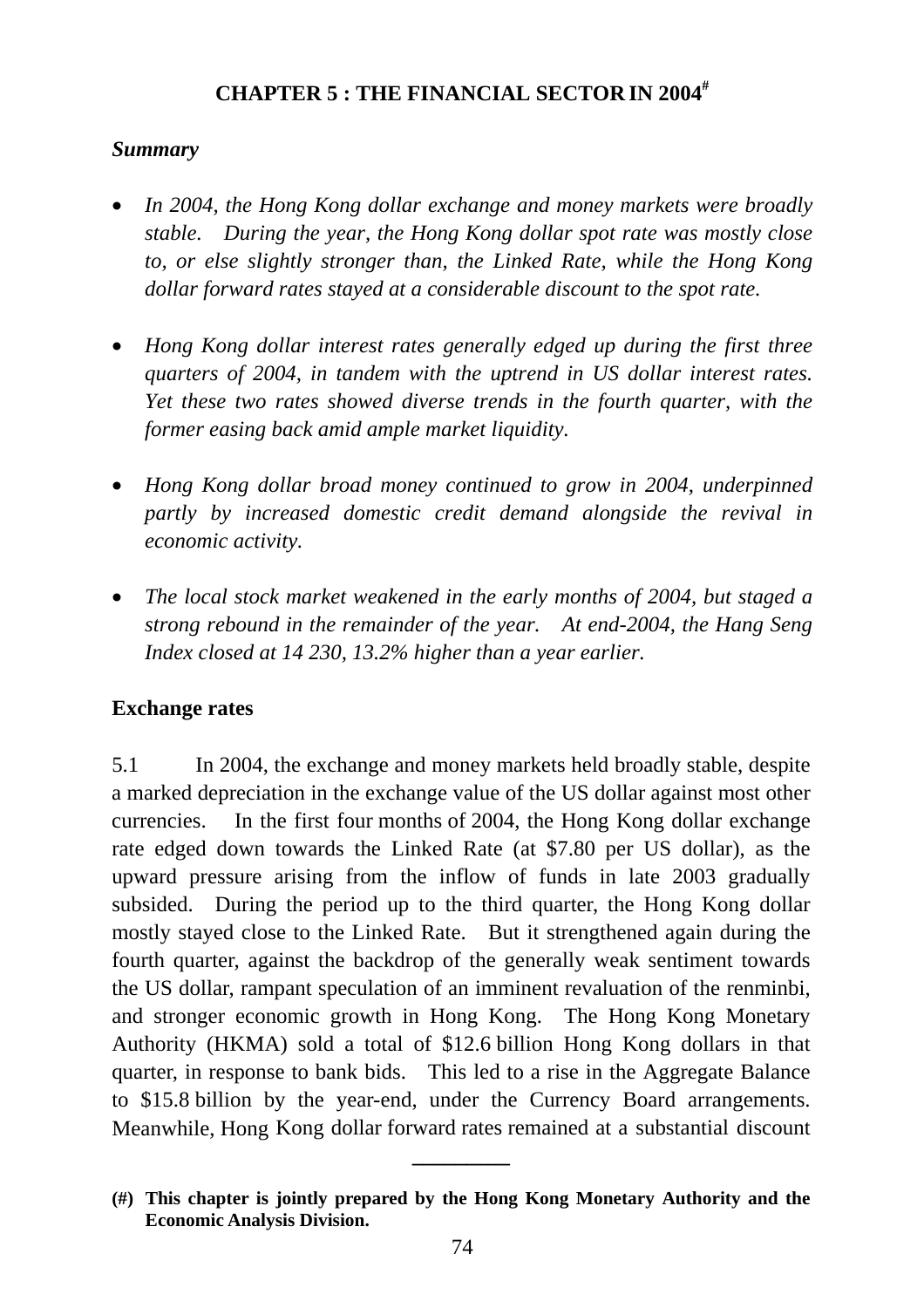to the spot rate. In particular, the twelve-month forward discount rate, having been traded at a small discount over the spot rate in the first nine months of 2004, saw a marked widening in the discount subsequently, to close at 1 625 pips (each pip equivalent to HK\$0.0001) at end-2004, as against that of 595 pips at end-2003.

5.2 Under the Linked Exchange Rate system<sup>(1)</sup>, movements in the exchange rates of the Hong Kong dollar against other major currencies follow closely those in the US dollar. During 2004, the US dollar weakened against other major currencies (except the Hong Kong dollar and the renminbi), amid worries about the sustainability of large US current account and fiscal deficits. As a result, the trade-weighted Nominal Effective Exchange Rate Index<sup>(2)</sup> of the Hong Kong dollar fell by 2.6% over the year to 96.4 in December 2004. After adjusting for changes in consumer prices, the corresponding Real Effective Exchange Rate Index<sup>(3)</sup> declined more by 4.7% to 82.4.



#### **Interest rates**

5.3 Hong Kong dollar interest rates moved up during most of the first nine months of 2004, in step with the uptrend in the US dollar interest rates. But the former rates eased abruptly in the fourth quarter upon increased market liquidity, which was clearly at variance with the sustained rise in the latter rates.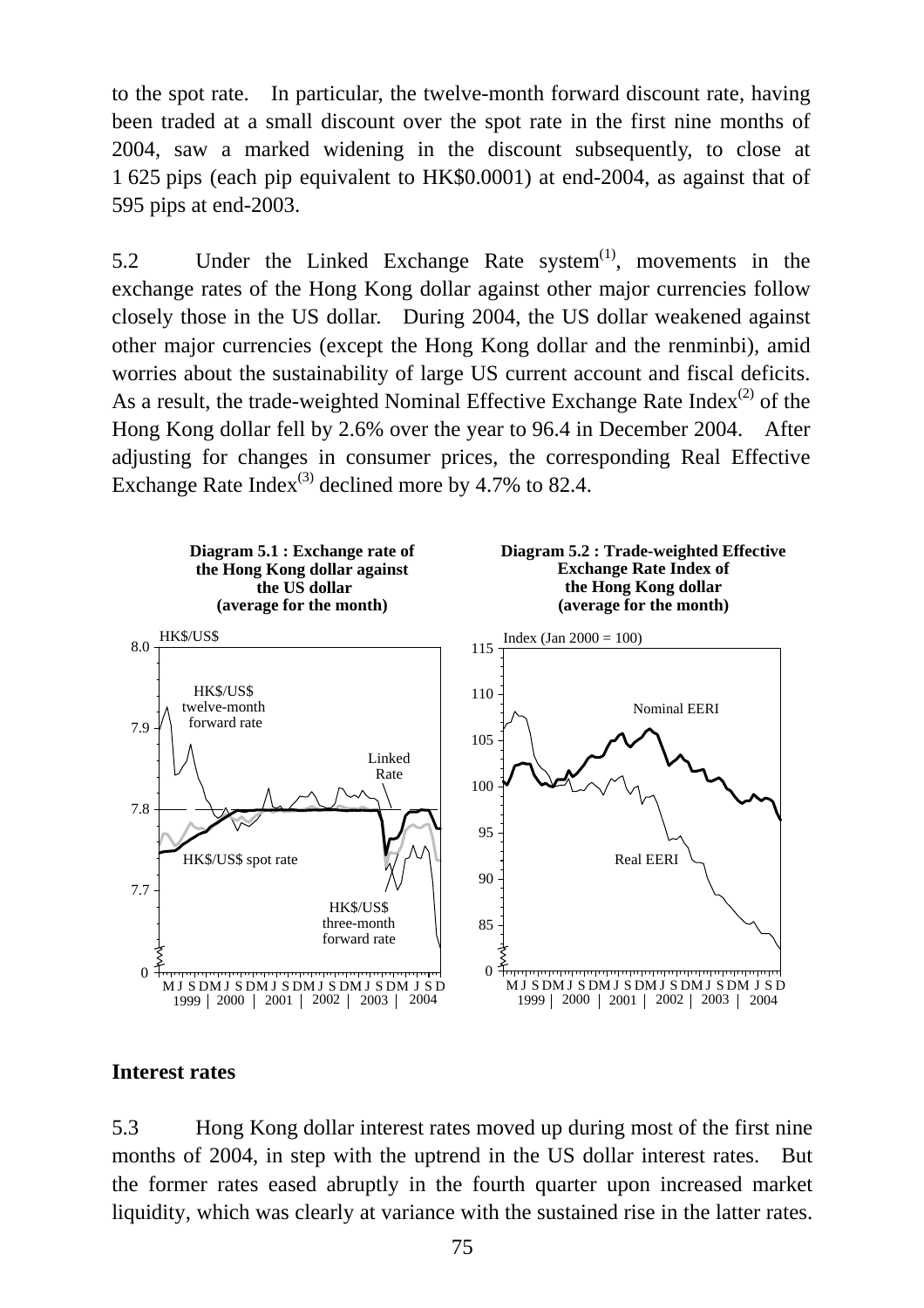Specifically, the three-month HIBOR, having risen to a high of 1.1% in early October, fell back to 0.3% at end-2004, which was 227 basis points below the corresponding euro-dollar deposit rate.



**Diagram 5.3 : Interest rates**

5.4 The Base Rate under the Discount Window operated by the HKMA was static in the first half of 2004, but was adjusted upward cumulatively by 125 basis points in the second half to 3.75%, in line with the rise in the US Fed Funds target rate. However, reflecting ample liquidity and a moderate expansion in local credit demand, the best lending rate offered by the major banks was virtually intact at 5.0% at end-2004, unchanged from a year ago. The spread of the best lending rate over the three-month time deposit rate was likewise broadly stable, at 4.98 percentage points at the end of the year.

5.5 Meanwhile, competition among banks for residential mortgage business remained intense. The proportion of new mortgage loans granted at more than 2.25 percentage points below the best lending rate increased significantly, from 87.5% at end-2003 to 93.2% at end-2004<sup> $(4)$ </sup>.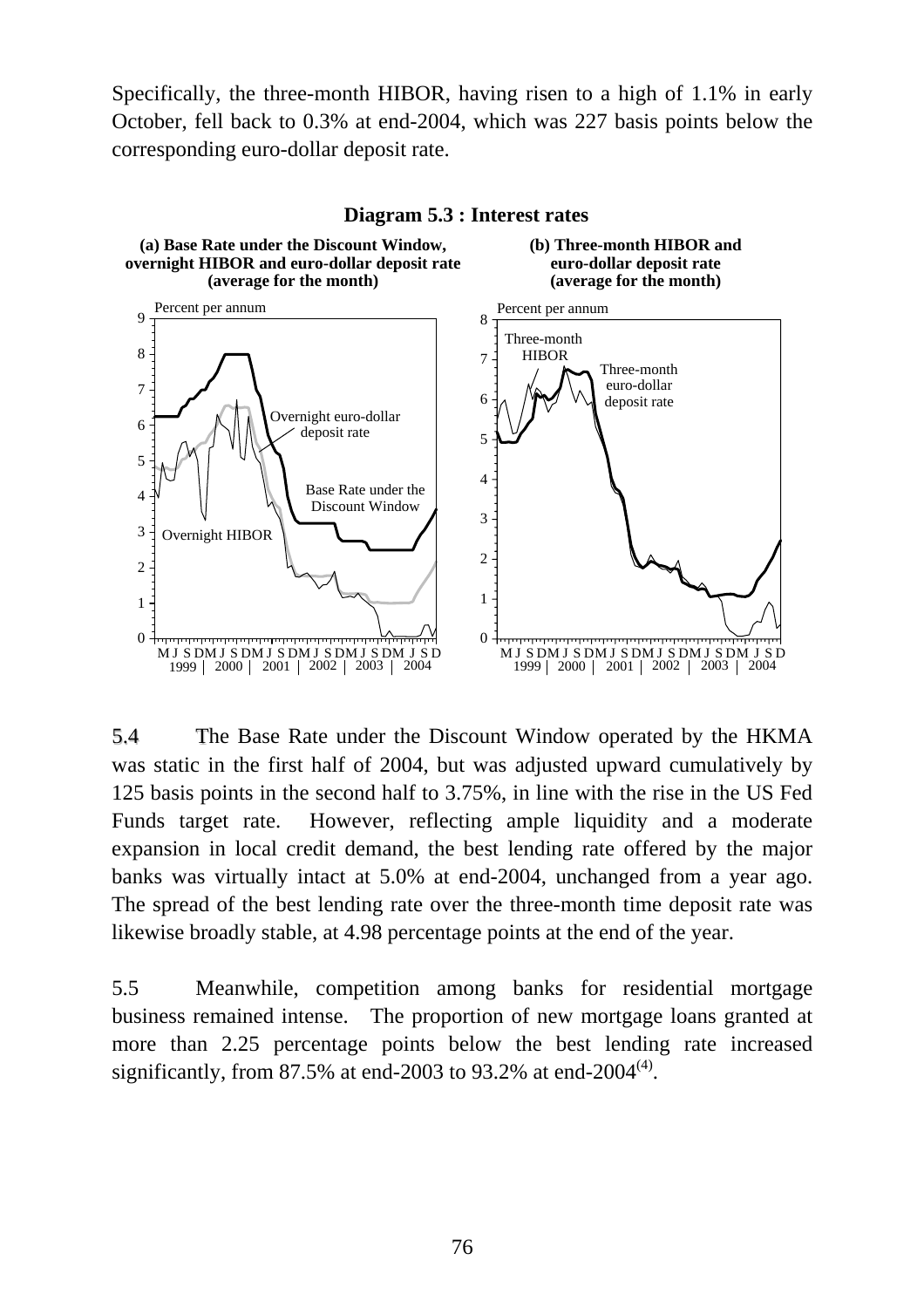# **Money supply and deposits**

5.6 Monetary conditions remained generally favourable in 2004. Growth in HK\$M1<sup>(5)</sup> (seasonally adjusted)<sup>(6)</sup>, as a measure of narrow money supply, held strong in the first quarter. This was followed by a slowdown in the second and third quarters, attributable to moderated growth in demand deposits along with reduced turnover in the equity market. Yet in the fourth quarter, HK\$M1 staged a visible rebound upon increased inflow of funds into the Hong Kong dollar. At end-2004, HK\$M1 amounted to \$413 billion, up notably by 16.3% over a year earlier, although this was smaller than the 36.8% surge in 2003. Part of this growth was due to the low opportunity cost involved in holding liquid monetary assets.

5.7 As to broad monetary aggregates, partly affected by the movements in narrow money, growth in HK\$M3 also slackened in the second and third quarters of 2004, and then picked up appreciably in the fourth quarter. At end-2004, HK\$M3 amounted to \$2,220 billion, representing an increase of 4.6% over a year earlier. This was rather similar to the 5.9% rise in 2003, and also broadly in line with the nominal GDP growth in 2004.

|                                           |                                                          |                              | M1                                  |                             |                                | M2                          | M <sub>3</sub>               |                             |
|-------------------------------------------|----------------------------------------------------------|------------------------------|-------------------------------------|-----------------------------|--------------------------------|-----------------------------|------------------------------|-----------------------------|
| % change during<br>the quarter            |                                                          |                              | HK\$                                | Total                       | $HKS^{(a)}$                    | Total                       | $HKS^{(a)}$                  | Total                       |
| 2003                                      | Q <sub>1</sub><br>Q2<br>Q <sub>3</sub><br>Q4             | 0.4<br>6.4<br>7.9<br>18.6    | (2.6)<br>(9.1)<br>(8.4)<br>(12.3)   | 1.4<br>7.1<br>8.7<br>18.4   | $-0.8$<br>2.2<br>2.2<br>2.5    | $-0.3$<br>2.2<br>2.4<br>3.9 | $-0.8$<br>2.1<br>2.0<br>2.4  | $-0.4$<br>2.2<br>2.4<br>3.9 |
| 2004                                      | Q <sub>1</sub><br>Q <sub>2</sub><br>Q <sub>3</sub><br>Q4 | 6.1<br>2.3<br>$-3.6$<br>11.2 | (8.6)<br>(5.0)<br>$(-3.0)$<br>(4.9) | 5.5<br>2.6<br>$-0.6$<br>8.9 | $-1.8$<br>$-0.1$<br>0.1<br>6.7 | ∗<br>0.4<br>2.1<br>6.6      | $-1.8$<br>$-0.1$<br>*<br>6.5 | $\ast$<br>0.4<br>1.9<br>6.1 |
| Total amount<br>at the end of<br>(HK\$Bn) | December 2004                                            | 413                          | (397)                               | 485                         | 2,209                          | 4,167                       | 2,220                        | 4,190                       |
| a year earlier                            | % change over                                            | 16.3                         | (16.0)                              | 17.2                        | 4.8                            | 9.3                         | 4.6                          | 8.6                         |

**Table 5.1 : Hong Kong dollar money supply and total money supply** 

Notes : (a) Adjusted to include foreign currency swap deposits.

- ( ) Figures in brackets represent percentage changes on the basis of the seasonally adjusted series of HK\$M1. Seasonality is not apparent for the other monetary aggregates.
- (\*) Change of less than 0.05%.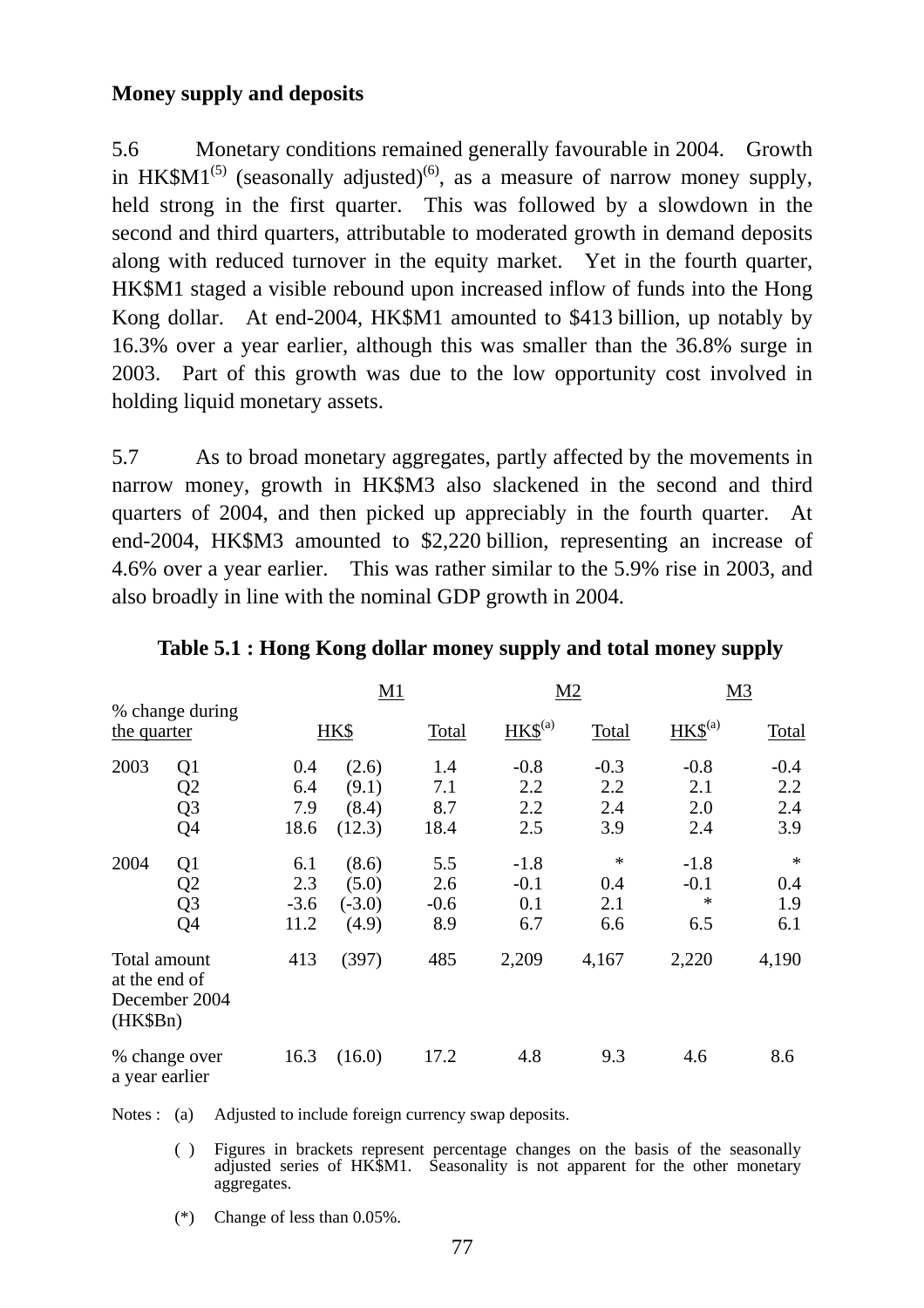#### **Diagram 5.4 : Hong Kong dollar money supply (rate of change at period end)**



Notes: (\*) Percentage changes are compiled based on the seasonally adjusted series of HK\$M1. (#) Adjusted to include foreign currency swap deposits.

5.8 Total deposits with authorized institutions went up by 8.4% in 2004 $(7)$ , further to a 7.5% growth in 2003. Of this total, Hong Kong dollar deposits (adjusted to include foreign currency swap deposits)<sup>(8)</sup>, as a key component of the money supply, rose by 4.5%. This was attributable entirely to the increase in demand and savings deposits, more than offsetting a reduction in time deposits. By comparison, foreign currency deposits (adjusted to exclude foreign currency swap deposits) maintained a faster expansion by 13.0%, within which US dollar deposits had a larger growth than non-US dollar deposits, by 18.0% as against 2.3%, notwithstanding the weakness of the US currency. As the increase in foreign currency deposits continued to outpace that in Hong Kong dollar deposits, the share of Hong Kong dollar deposits in total deposits declined further to 52.2% at end-2004, from 54.1% at end-2003.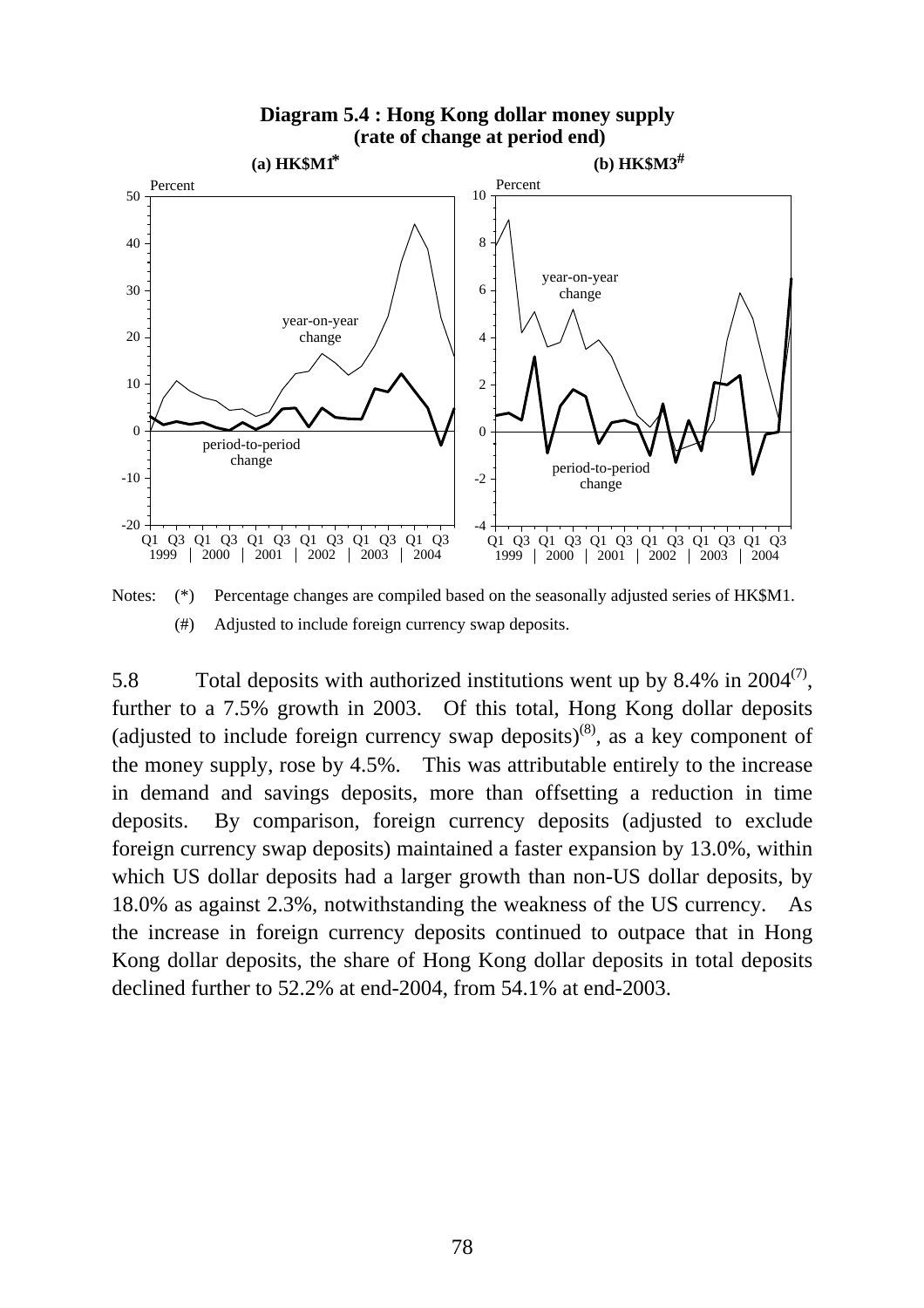# **Table 5.2 : Total deposits**

|                                                            |                 |                    |                     |                             |                                     | Total<br>foreign             |                   |
|------------------------------------------------------------|-----------------|--------------------|---------------------|-----------------------------|-------------------------------------|------------------------------|-------------------|
| the quarter                                                | % change during | Demand<br>deposits | Savings<br>deposits | Time<br>$deposits^{(a)(b)}$ | Total<br>$\frac{deposits^{(a)}}{h}$ | currency<br>$deposits^{(c)}$ | Total<br>deposits |
| 2003                                                       | Q1              | $-2.9$             | 2.2                 | $-3.2$                      | $-1.2$                              | $-0.9$                       | $-1.0$            |
|                                                            | Q2              | 10.7               | 6.6                 | $-2.3$                      | 2.1                                 | 1.9                          | 2.0               |
|                                                            | Q <sub>3</sub>  | 12.0               | 5.4                 | $-1.6$                      | 2.4                                 | 2.6                          | 2.5               |
|                                                            | Q4              | 28.9               | 20.9                | $-17.9$                     | 2.4                                 | 5.7                          | 3.9               |
| 2004                                                       | Q <sub>1</sub>  | 7.1                | 3.4                 | $-11.9$                     | $-2.3$                              | 2.0                          | $-0.3$            |
|                                                            | Q2              | 2.8                | $-1.7$              | 0.9                         | $-0.2$                              | 1.0                          | 0.4               |
|                                                            | Q <sub>3</sub>  | $-6.9$             | $-2.9$              | 6.2                         | $-0.1$                              | 3.9                          | 1.8               |
|                                                            | Q4              | 17.0               | 11.8                | $-1.6$                      | 7.3                                 | 5.5                          | 6.4               |
| Total amount<br>at the end of<br>December 2004<br>(HK\$Bn) |                 | 272                | 1,033               | 713                         | 2,018                               | 1,848                        | 3,866             |
| % change over<br>a year earlier                            |                 | 19.8               | 10.4                | $-7.2$                      | 4.5                                 | 13.0                         | 8.4               |

#### Hong Kong dollar deposits

Notes: (a) Adjusted to include foreign currency swap deposits.

- (b) Time deposits with licensed banks plus deposits with restricted licence banks and deposit-taking companies.
- (c) Adjusted to exclude foreign currency swap deposits.

#### **Loans and advances**

5.9 Total loans and advances reverted to positive growth in 2004, for the first time in seven years. Analysed by place of usage, loans for use in Hong Kong rose by 6.3% during 2004, as the sustained upturn in economic activity stimulated increased appetite for bank credit. Concurrently, loans for use outside Hong Kong were up by 3.0%.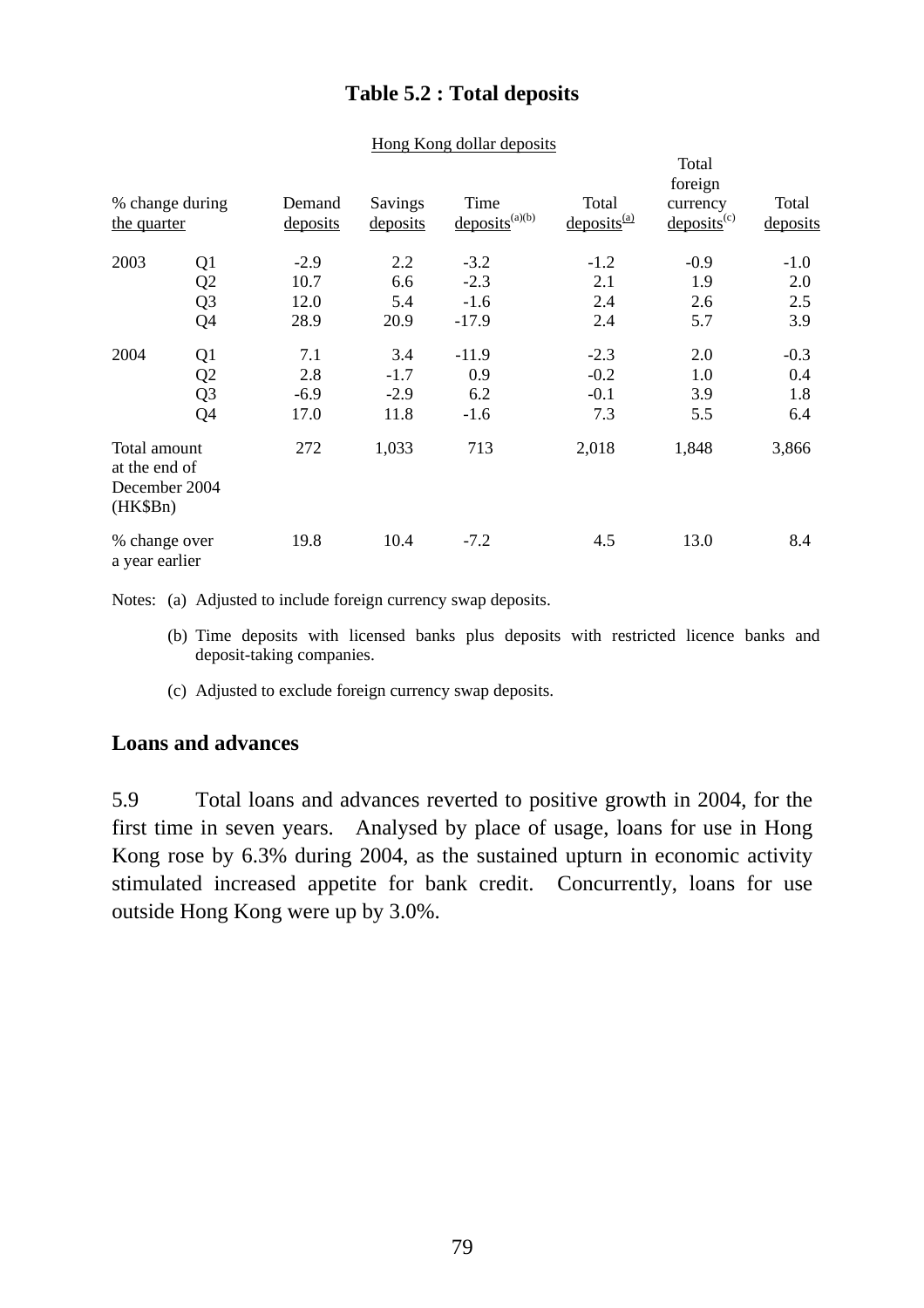| % change during<br>the quarter                             |                | Loans for use<br>in Hong $Kong(a)$ | Loans for use<br>outside Hong Kong | Total loans<br>and advances |
|------------------------------------------------------------|----------------|------------------------------------|------------------------------------|-----------------------------|
| 2003                                                       | Q <sub>1</sub> | $-0.5$                             | $-3.4$                             | $-0.8$                      |
|                                                            | Q2             | $-0.3$                             | $-0.2$                             | $-0.3$                      |
|                                                            | Q <sub>3</sub> | $-1.5$                             | $-3.5$                             | $-1.7$                      |
|                                                            | Q4             | 0.9                                | 0.4                                | 0.8                         |
| 2004                                                       | Q <sub>1</sub> | 0.3                                | 0.2                                | 0.3                         |
|                                                            | Q2             | 1.9                                | $-0.6$                             | 1.7                         |
|                                                            | Q <sub>3</sub> | 0.8                                | $-4.6$                             | 0.2                         |
|                                                            | Q4             | 3.2                                | 8.4                                | 3.7                         |
| Total amount<br>at the end of<br>December 2004<br>(HK\$Bn) |                | 1,923                              | 233                                | 2,156                       |
| % change over<br>a year earlier                            |                | 6.3                                | 3.0                                | 5.9                         |

### **Table 5.3: Loans and advances by location of uses**

Note: (a) Including trade financing.

5.10 Analysed by major usage, domestic loans went up across many of the major economic sectors in 2004. Comparing end-2004 with a year earlier, trade financing and loans to the manufacturing sector, financial concerns, and the wholesale and retail trade registered notable increases. The outstanding stock of mortgage loans declined slightly by 0.9%, as an upsurge in new mortgage lending was offset by repayments on existing mortgages.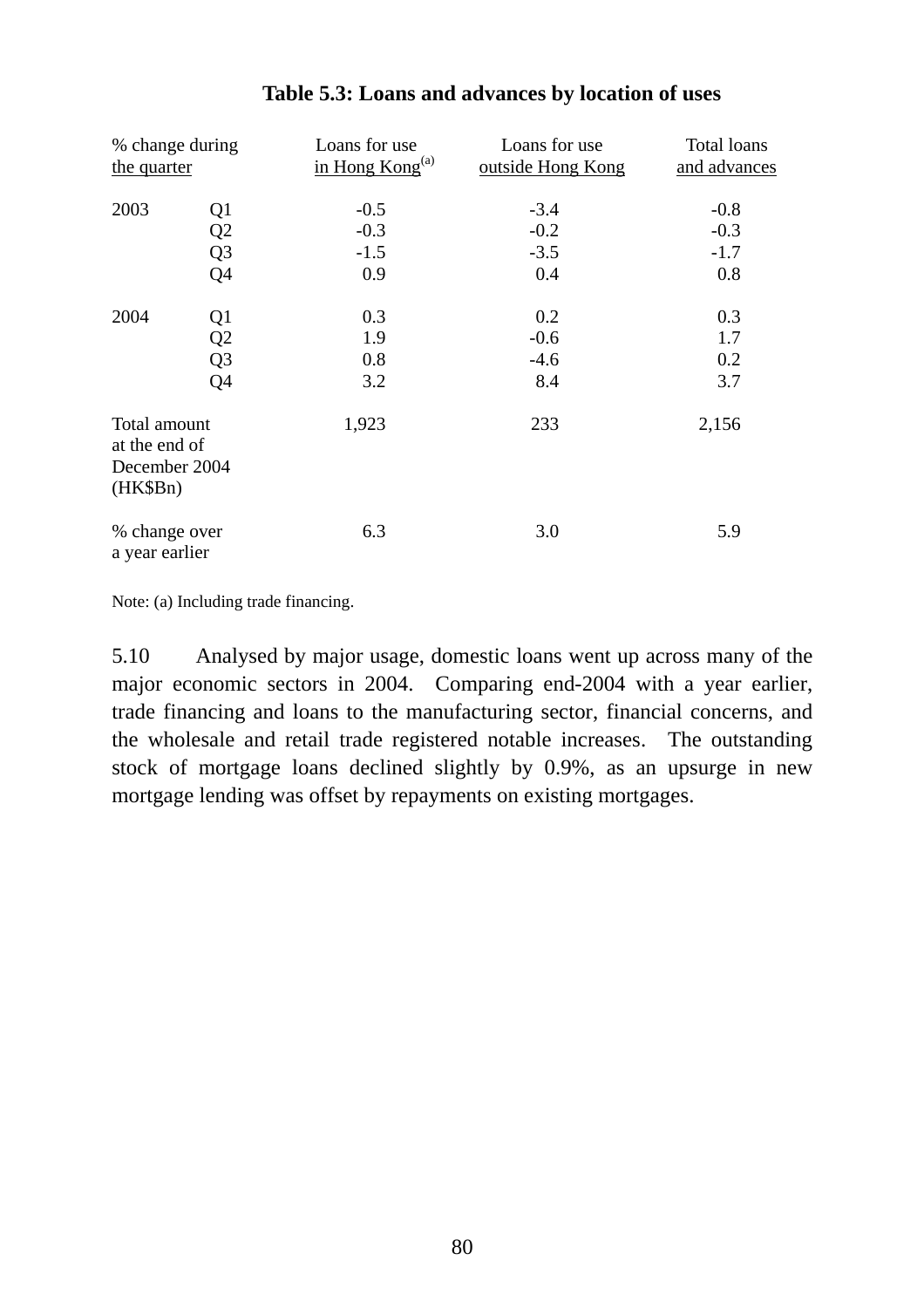|                         |                                                | Loans to: |           | Whole-      | Building,<br>construction,<br>property |                         |           |         |               |
|-------------------------|------------------------------------------------|-----------|-----------|-------------|----------------------------------------|-------------------------|-----------|---------|---------------|
| % change                |                                                | Finance   | Manu-     | sale<br>and | develop-<br>ment and                   | Purchase                |           |         |               |
| during                  |                                                | visible   | facturing | retail      | property                               | residential             | Financial | Stock-  |               |
| the quarter             |                                                | trade     | sector    | trade       | investment                             | property <sup>(b)</sup> | concerns  | brokers | <b>Others</b> |
| 2003                    | Q1                                             | 2.2       | 1.7       | 2.3         | $-0.3$                                 | $-1.3$                  | 0.1       | 4.2     | $-1.2$        |
|                         | Q2                                             | 6.2       | 4.9       | $-0.5$      | $-1.3$                                 | $-1.4$                  | 2.8       | $-5.5$  | $-1.0$        |
|                         | Q <sub>3</sub>                                 | $-1.5$    | 3.1       | $-5.4$      | $-2.2$                                 | $-1.0$                  | 7.3       | 10.0    | $-4.4$        |
|                         | Q4                                             | 3.0       | 3.1       | $-3.1$      | $-1.1$                                 | $-0.3$                  | 5.8       | 12.3    | 2.7           |
| 2004                    | Q1                                             | 6.4       | 5.4       | 2.5         | $-1.5$                                 | 0.1                     | 4.3       | 6.0     | $-2.3$        |
|                         | Q2                                             | 14.7      | 8.7       | 0.2         | 1.5                                    | $-0.7$                  | 2.1       | $-5.9$  | 2.1           |
|                         | Q <sub>3</sub>                                 | 5.5       | 4.9       | 5.8         | $-0.3$                                 | $-0.5$                  | 0.8       | $-8.8$  | 2.4           |
|                         | Q4                                             | 1.0       | 6.4       | 0.4         | 7.6                                    | 0.2                     | 6.5       | 5.7     | 2.9           |
| (HK\$Bn)                | Total amount<br>at the end of<br>December 2004 | 130       | 99        | 99          | 386                                    | 611                     | 168       | 10      | 419           |
| % change<br>over a year |                                                | 30.0      | 27.8      | 9.2         | 7.2                                    | $-0.9$                  | 14.2      | $-3.8$  | 5.2           |

# **Table 5.4 : Loans and advances for use in Hong Kong by major usage(a)**

Notes : (a) Figures in this table are revised on a regular basis to incorporate subsequent amendments and loan re-classifications made by the authorized institutions concerned. The rates of change for the earlier quarters have been adjusted for the revisions known up to the latest reference quarter.

 (b) Including loans for the purchase of flats under the Home Ownership Scheme, Private Sector Participation Scheme and Tenants Purchase Scheme.

5.11 Owing to the faster growth in Hong Kong dollar loans than in Hong Kong dollar deposits, the Hong Kong dollar loan-to-deposit ratio moved up from 81.5% at end-2003 to 82.6% at end-2004.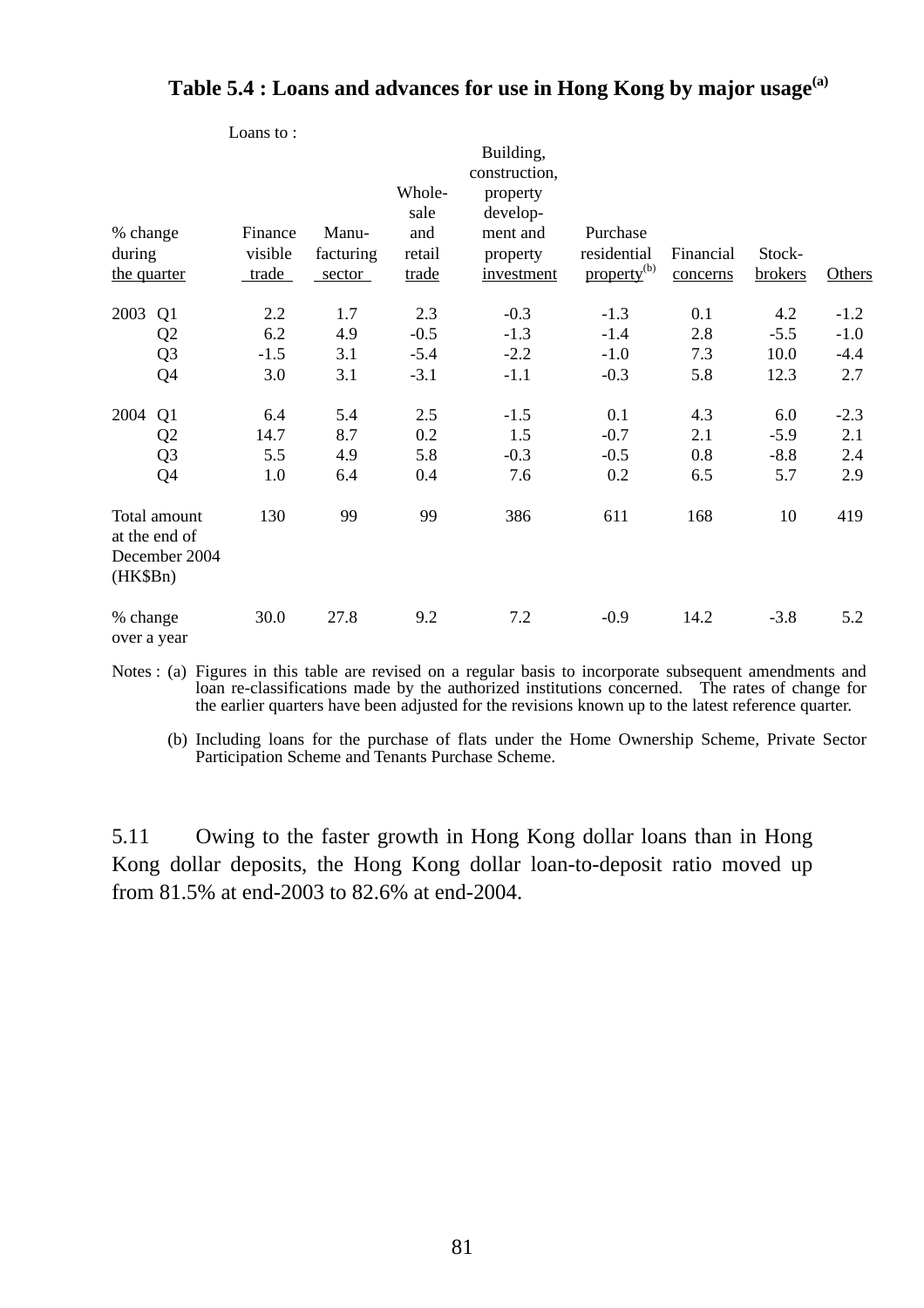

Note : (\*) Hong Kong dollar deposits have been adjusted to include foreign currency swap deposits.

#### **Banking**

5.12 The quality of assets held by the local banking sector showed a noticeable improvement in 2004, aided by the recovery in economic activity generally and the asset markets in particular. The ratio of classified loans to total loans of retail banks was reduced from 3.94% at end-2003 to 2.67% at end-September 2004. Analysed by type of loan, the delinquency ratio for residential mortgage loans declined from 0.86% to 0.47%, as did arrears for over three months in credit card repayment from 0.92% to 0.55%. For all the local banks taken together, their consolidated capital adequacy ratio averaged 15.9% at end-September, still well above the minimum international standard of 8% set by the Bank for International Settlements.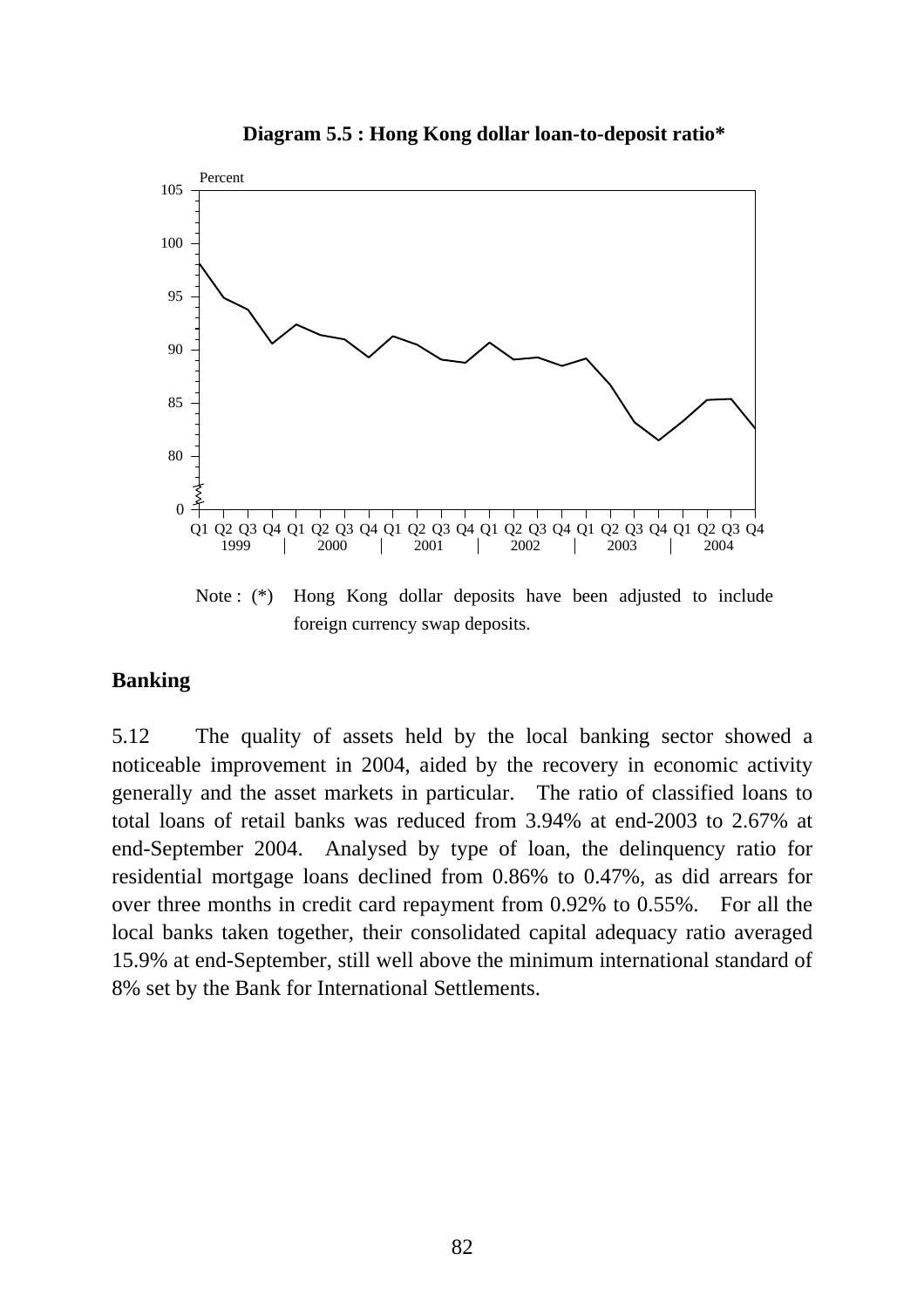### **Table 5.5 : Asset quality of retail banks**(a)

(as % of total loans)

|                          |                |       | As at the end of |          |         |  |  |  |
|--------------------------|----------------|-------|------------------|----------|---------|--|--|--|
|                          |                | 2003  |                  | 2004     |         |  |  |  |
|                          | Q <sub>3</sub> | Q4    | Q1               | $\Omega$ | $Q_2^2$ |  |  |  |
| Pass loans               | 88.39          | 89.53 | 90.07            | 91.41    | 92.35   |  |  |  |
| Special mention loans    | 7.01           | 6.53  | 6.26             | 5.59     | 4.98    |  |  |  |
| Classified loans (gross) | 4.59           | 3.94  | 3.66             | 3.00     | 2.67    |  |  |  |

Notes : (a) Period-end figures relate to Hong Kong offices and overseas branches. Loans and advances are classified into the following categories: Pass, Special Mention, Substandard, Doubtful and Loss. Loans in the substandard, doubtful and loss categories are collectively known as "classified loans".

Due to rounding, the figures in this table may not add up to 100.

5.13 On the management of credit risk by authorized institutions, the Commercial Credit Reference Agency (CCRA), established under the initiative of the Hong Kong Association of Banks and the DTC Association, came into operation in November 2004. The CCRA collates credit information about small and medium-sized enterprises and makes the information available to authorized institutions. It helps strengthen the credit risk management of authorized institutions and facilitate the enterprises concerned with good credit history to obtain bank financing.

5.14 Hong Kong has benefited further from financial liberalisation of the Mainland. Under CEPA, a number of banks have established or applied for establishing branches in the Mainland. Furthermore, Mainland branches of Hong Kong banks are allowed to conduct insurance agents business after obtaining approval with effect from 1 November 2004. In Hong Kong, Mainland debit/credit cards are allowed to be used locally as from 18 January 2004, and banks have started to issue renminbi cards to Hong Kong residents for use in the Mainland since the end of April. Since 25 February, banks in Hong Kong have introduced renminbi deposit-taking, exchange and remittance services to customers. At end-December 2004, a total of 38 licensed banks were engaged in these business activities. Renminbi deposits with authorized institutions totalled RMB12.1 billion, of which 44.7% (RMB5.4 billion) were savings deposits and 55.3% (RMB6.7 billion) were time deposits. According to a survey by the HKMA, interest rates on renminbi savings deposits averaged 0.46% and those on three-month time deposits averaged 0.60% in December 2004.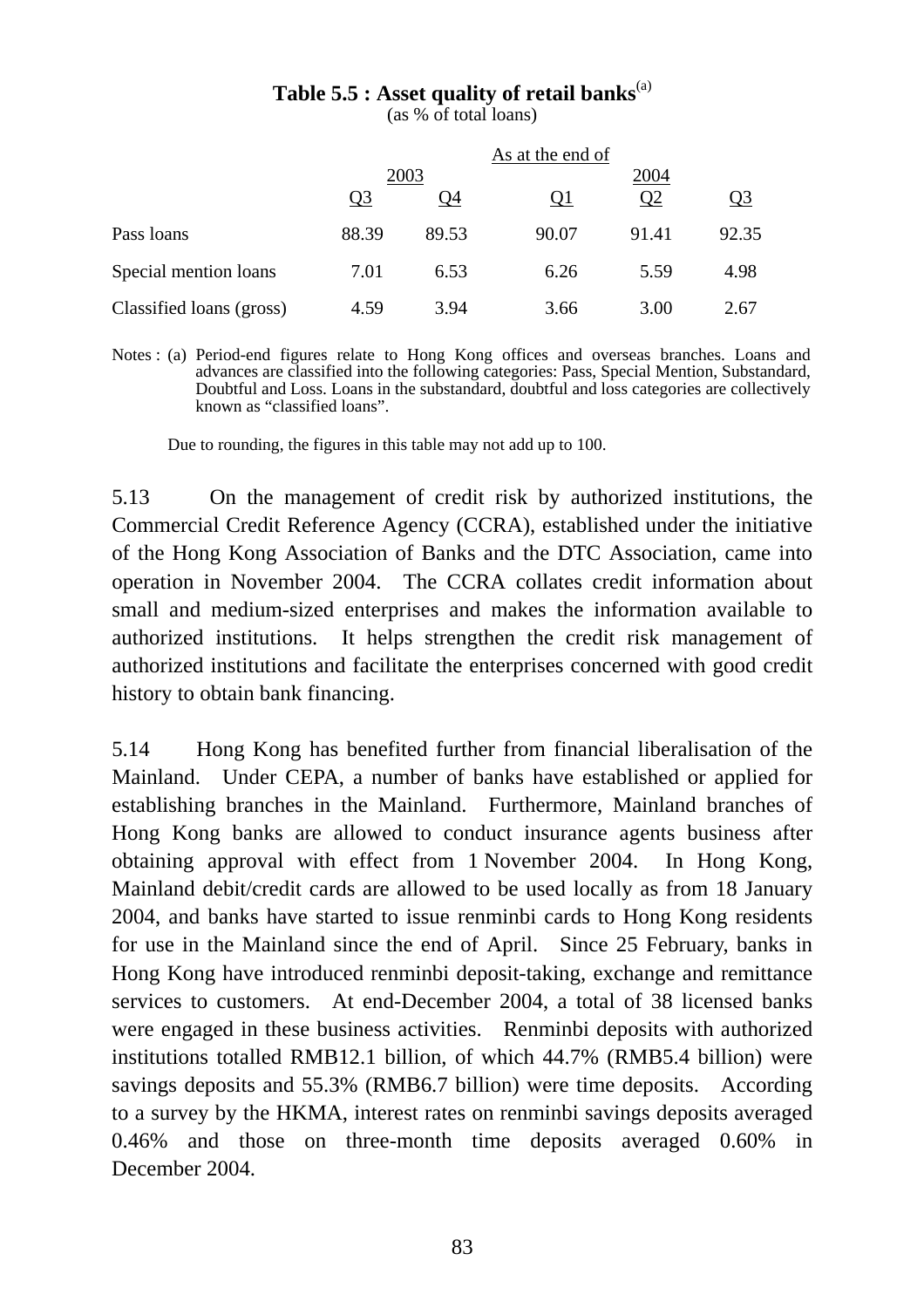5.15 On enhancing deposit protection, the Deposit Protection Scheme Ordinance was enacted by the Legislative Council on 5 May 2004. The Hong Kong Deposit Protection Board was subsequently formed on 1 July to implement the Scheme. Given the time needed for preparatory work, the scheme is expected to start providing deposit protection in 2006.

# **Insurance**

5.16 The total value of business receipts for the insurance industry showed a further robust growth, by 15.7% in the third quarter of 2004 over a year earlier. For the first three quarters of the year as whole, there was a surge of 24.2%. The principal source of growth continued to come from the life insurance business $^{(9)}$ .

5.17 The CEPA involving the insurance sector came into operation on 1 January 2004. Separately, in the light of international regulatory trends and developments of the insurance industry, the Government is reviewing the institutional set-up of the Office of the Commissioner of Insurance. The review entails a study on turning that office into a regulatory agency independent of the Government.

# **The debt market**

5.18 In 2004, a total of 113 issues of Exchange Fund Bills and Notes were launched by the HKMA for replacing the earlier issues upon maturity<sup>(10)</sup>. The total market value of Exchange Fund paper outstanding rose by 2.0% over a year earlier to \$122.6 billion at end-2004. Trading in Exchange Fund paper remained active, with the daily turnover averaging \$16.7 billion in 2004, though less than that of \$20.8 billion in 2003. The yield of the five-year Exchange Fund Notes was 95 basis points below that of the corresponding US Treasuries at end-2004, as against 6 basis points below at end-2003.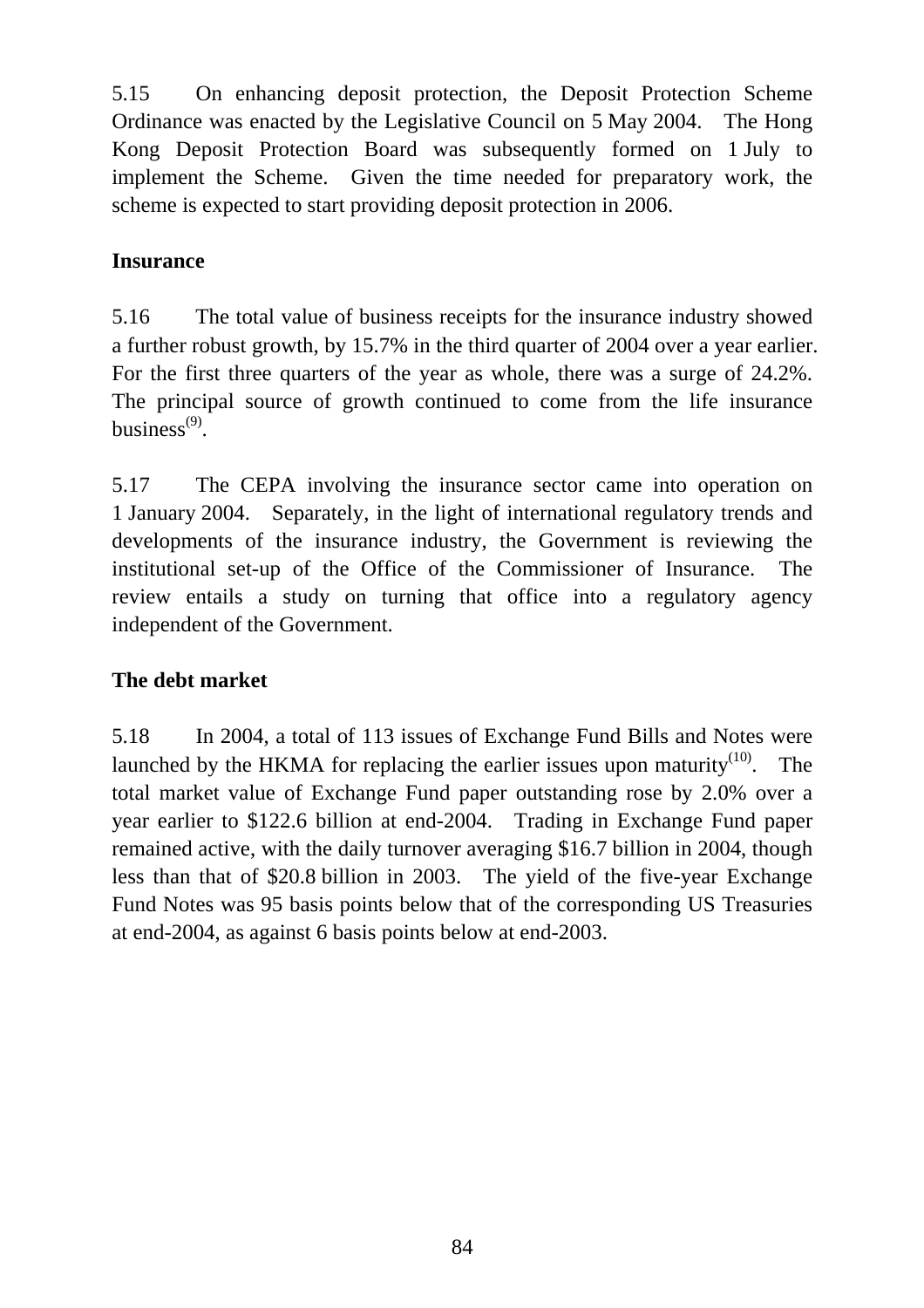**Diagram 5.6 : Hong Kong dollar and US dollar yield curves (as at the end of December 2004)**



5.19 The Hong Kong Mortgage Corporation (HKMC) continued to be one of the active issuers of debt securities in Hong Kong. In 2004, \$11.3 billion worth of HKMC debt paper was launched. At end-2004, the total outstanding value of debt securities issued by HKMC under its Note Issuance Programme amounted to \$1.0 billion, and that under its Debt Issuance Programme amounted to \$27.4 billion. In addition, retail bonds were issued by the HKMC, with the outstanding value totalling \$7.2 billion at end-2004. Among the retail issues in 2004, HKMC sold for the first time in Hong Kong and Asia the \$0.9 billion worth of mortgage-backed securities to retail investors in October. The retail portion received applications amounting to \$1.1 billion.

5.20 The Government was also active in the local bond market in 2004. In order to fund infrastructural and other investment projects and to promote the development of local bond market, the Government launched its landmark \$6 billion securitisation bonds in May and completed a \$20 billion global bond offering in July. The \$6 billion securitisation bonds, being the first and largest secruitisation bond offering in Hong Kong, were backed by toll revenues from government-owned tunnels and bridge. As for the \$20 billion global bond offering, it included Hong Kong dollar and US dollar tranches of different maturity. These two bond issues were both well received by institutional and retail investors. The net proceeds therefrom were credited to the Capital Works Reserves Fund to finance capital works projects.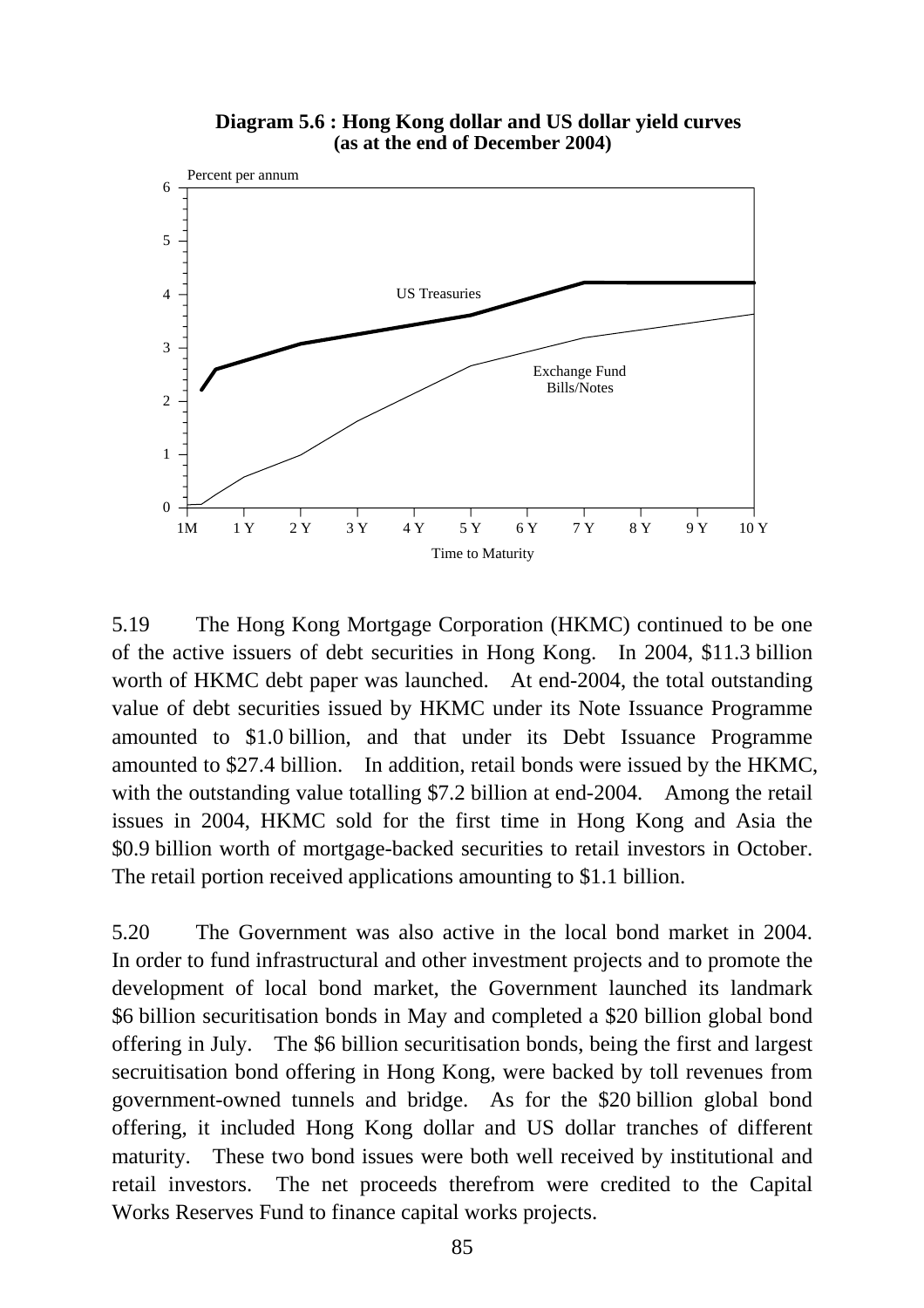5.21 On Hong Kong dollar private-sector debt, the gross issuance declined further to \$139.2 billion in 2004, from \$151.8 billion in 2003. Analysed by type of issuer, debt issuance activity by authorized institutions (AIs) and overseas borrowers other than Multilateral Development Banks (non-MDB overseas borrowers) moderated over the past year. The slowdown in debt issuance by AIs could be partly due to ample liquidity in the banking sector. As to non-MDB overseas borrowers, while the gross issuance has also slowed, its share of outstanding debt rose to 54% of the total private-sector debt at end-2004, from 51% at end-2003. Since 2003, non-MDB overseas borrowers have been the largest debtor in the Hong Kong dollar private-sector bond market. The value of outstanding Hong Kong dollar private-sector debt nevertheless increased further to \$390.1 billion at end-2004, from \$353 billion at end-2003, as total new issues continued to exceed maturing securities. At end-2004, private-sector debt accounted for 64% of the total Hong Kong dollar debt outstanding, unchanged from that at end-2003. As regards new issues of Hong Kong dollar debt by Multilateral Development Banks (MDBs), they amounted to \$3.5 billion in 2004, as compared to \$2.6 billion in 2003.

5.22 Partly due to the low interest rate environment, fixed-rate debt issues continued to exceed floating-rate ones in the private sector. New issues of fixed-rate private debt grew to \$106.2 billion in 2004, as against the floating rate issues of \$33 billion. New issues of fixed-rate debt accounted for 76% of the gross issuance in the private sector, compared to 70% in 2003. At end-2004, the total value of outstanding Hong Kong dollar fixed-rate bonds and floating rate notes issued by the private sector amounted to \$262.6 billion and \$127.5 billion respectively.

5.23 Taking the public and private sector issues together, the total value of Hong Kong dollar debt paper outstanding amounted to \$607.9 billion at end-2004 $(11)$ , up from \$557.8 billion at end-2003. The size of the Hong Kong dollar debt market was equivalent to 27.4% of HK\$M3, or 21% of the Hong Kong dollar-denominated assets of the entire banking sector.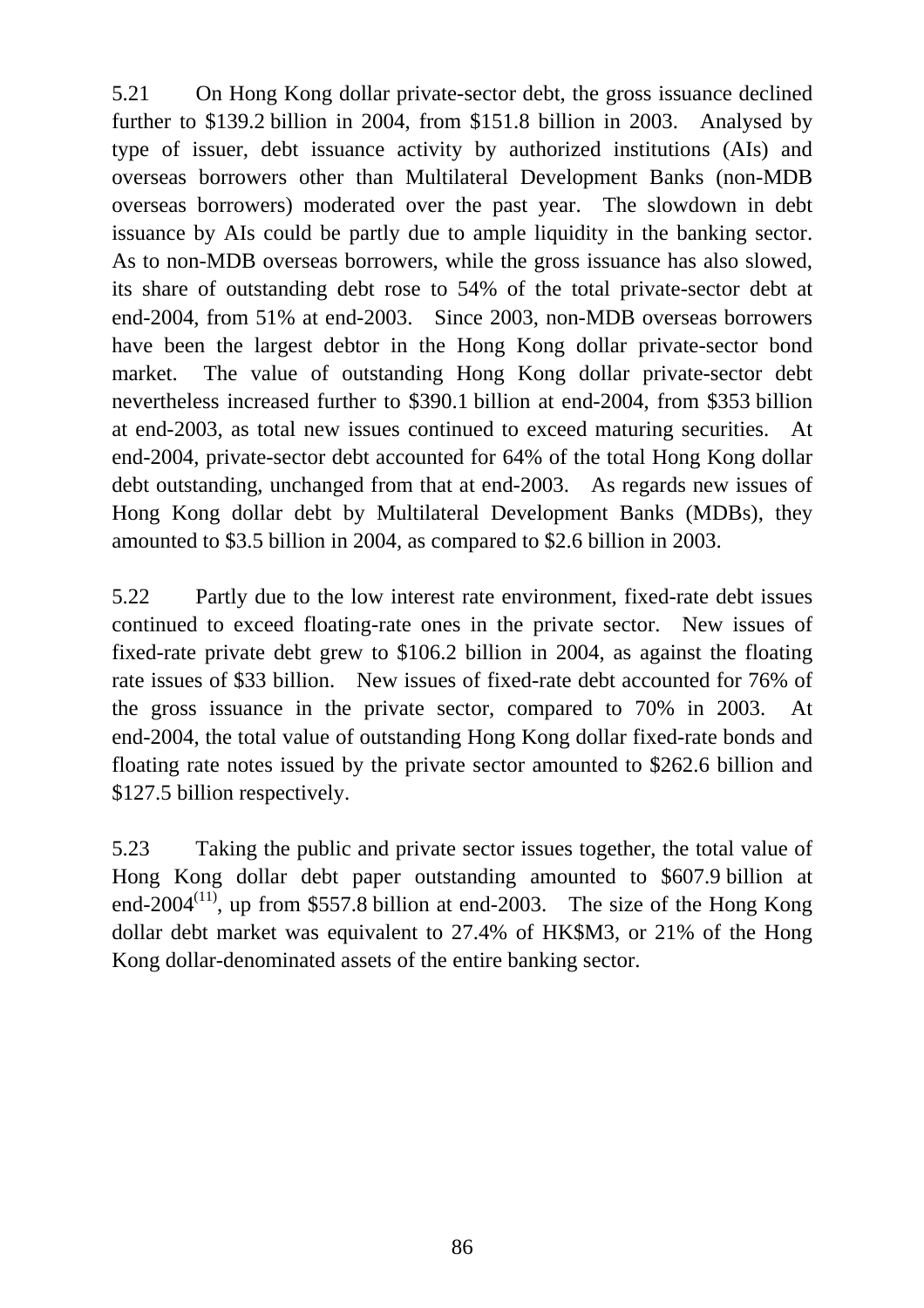|                |                        | Statutory<br>bodies/govern         |                              |             |      |                     | Non-MDB               |       |                                                      |                                  |
|----------------|------------------------|------------------------------------|------------------------------|-------------|------|---------------------|-----------------------|-------|------------------------------------------------------|----------------------------------|
|                | Exchange<br>Fund paper | ment-owned Govern-<br>corporations | ment                         | <b>MDBs</b> | AIs  | Local<br>corporates | overseas<br>borrowers | Total | <b>Public</b><br>$\mathbf{\underline{sector}}^{(a)}$ | Private<br>sector <sup>(b)</sup> |
| 2003 Annual    | 213.3                  | 16.0                               | $\qquad \qquad -$            | 2.6         | 60.9 | 5.5                 | 85.5                  | 383.7 | 229.3                                                | 151.8                            |
| Q1             | 51.9                   | 4.1                                | $\overline{\phantom{a}}$     | 1.6         | 11.1 | 0.7                 | 24.5                  | 93.9  | 56.0                                                 | 36.4                             |
| Q <sub>2</sub> | 53.4                   | 5.4                                | $\qquad \qquad \blacksquare$ |             | 19.0 | 2.4                 | 21.8                  | 102.2 | 58.9                                                 | 43.3                             |
| Q <sub>3</sub> | 53.0                   | 1.3                                | $\overline{\phantom{a}}$     | 0.9         | 13.7 | 0.6                 | 21.5                  | 90.9  | 54.3                                                 | 35.8                             |
| Q4             | 54.9                   | 5.2                                | $\overline{\phantom{a}}$     | 0.2         | 17.0 | 1.7                 | 17.7                  | 96.7  | 60.1                                                 | 36.4                             |
| 2004 Annual    | 206.0                  | 17.8                               | 10.3                         | 3.5         | 53.6 | 9.1                 | 76.5                  | 376.8 | 234.1                                                | 139.2                            |
| Q1             | 51.6                   | 4.4                                | $\overline{\phantom{a}}$     | 1.4         | 8.9  | 3.1                 | 24.9                  | 94.3  | 56.0                                                 | 36.9                             |
| Q <sub>2</sub> | 52.1                   | 10.1                               | $\overline{\phantom{a}}$     | 2.0         | 13.1 | 0.1                 | 17.9                  | 95.4  | 62.3                                                 | 31.2                             |
| Q <sub>3</sub> | 51.2                   | 0.8                                | 10.3                         | 0.1         | 13.6 | 0.6                 | 15.6                  | 92.1  | 62.3                                                 | 29.8                             |
| Q4             | 51.1                   | 2.5                                | $\qquad \qquad \blacksquare$ |             | 18.0 | 5.3                 | 18.1                  | 95.0  | 53.6                                                 | 41.4                             |

### **Table 5.6 : New HK\$ Debt Securities Issued (HK\$Bn)**

Notes: (a) Public-sector debt includes Exchange Fund paper and debt securities issued by the government and statutory bodies/government-owned corporations.

 (b) Private-sector debt includes debt securities issued by AIs, local corporates and non-MDB overseas borrowers.

### **Table 5.7 : HK\$ Debt Securities Outstanding (HK\$**B**n)**

| End of<br>period | Exchange<br>Fund paper | <b>Statutory</b><br>bodies/govern<br>ment-owned Govern-<br>corporations | ment                         | <b>MDBs</b> | <b>AIs</b> | Local<br>corporates | Non-MDB<br>overseas<br>borrowers | <b>Total</b> | <b>Public</b><br>$\mathbf{\underline{sector}}^{(\mathrm{a})}$ | <b>Private</b><br>$Sector^{(b)}$ |
|------------------|------------------------|-------------------------------------------------------------------------|------------------------------|-------------|------------|---------------------|----------------------------------|--------------|---------------------------------------------------------------|----------------------------------|
| 2003 Q1          | 118.2                  | 52.1                                                                    | $\overline{\phantom{a}}$     | 35.3        | 148.7      | 35.7                | 154.2                            | 544.3        | 170.3                                                         | 338.6                            |
| Q <sub>2</sub>   | 119.0                  | 55.0                                                                    | $\overline{\phantom{a}}$     | 30.4        | 148.0      | 36.8                | 163.8                            | 552.9        | 174.0                                                         | 348.5                            |
| Q <sub>3</sub>   | 119.7                  | 55.0                                                                    | $\qquad \qquad \blacksquare$ | 29.7        | 142.2      | 35.6                | 173.7                            | 555.9        | 174.7                                                         | 351.6                            |
| Q4               | 120.2                  | 56.8                                                                    | $\qquad \qquad \blacksquare$ | 27.9        | 138.0      | 33.5                | 181.5                            | 557.8        | 176.9                                                         | 353.0                            |
| 2004 Q1          | 120.6                  | 53.8                                                                    | $\overline{\phantom{a}}$     | 24.9        | 137.9      | 35.7                | 196.0                            | 568.9        | 174.4                                                         | 369.6                            |
| Q <sub>2</sub>   | 121.2                  | 60.3                                                                    | $\blacksquare$               | 25.1        | 139.2      | 32.7                | 203.4                            | 582.0        | 181.5                                                         | 375.3                            |
| Q <sub>3</sub>   | 121.9                  | 58.5                                                                    | 10.3                         | 24.7        | 141.4      | 31.0                | 207.8                            | 595.6        | 190.7                                                         | 380.2                            |
| Q4               | 122.6                  | 60.2                                                                    | 10.3                         | 24.7        | 144.3      | 34.6                | 211.2                            | 607.9        | 193.1                                                         | 390.1                            |

Notes: (a) Public-sector debt includes Exchange Fund paper and debt securities issued by the government and statutory bodies/government-owned corporations.

 (b) Private-sector debt includes debt securities issued by AIs, local corporates and non-MDB overseas borrowers.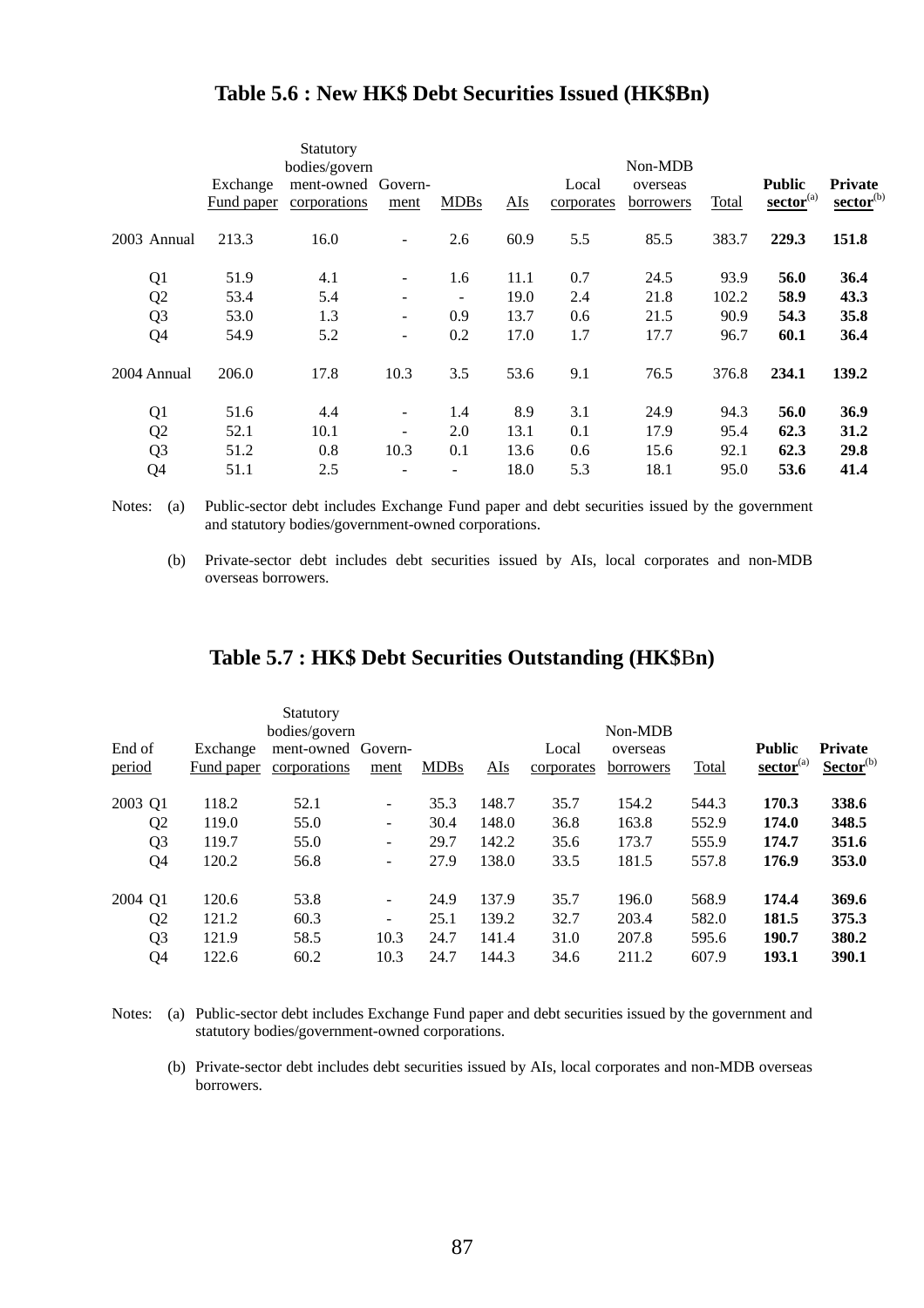### **The stock, futures and gold markets**

5.24 The local stock market started the year on a firm note, but this was soon followed by a downturn amid growing expectations of US interest rate hike and worries about the upsurge in international oil prices. The macroeconomic adjustment measures introduced in the Mainland and the weakness of major bourses overseas added to the local market woes. The Hang Seng Index sank to an eight-month low of 10 968 on 17 May. Market sentiment subsequently improved, underpinned by renewed softening in international oil prices, mild increase in the US interest rates and favourable local land auction results. Also boosting investors' confidence were the strong rebound in property prices, optimistic short-term economic outlook for Hong Kong, increased inflow of funds and the growing prospects of soft landing in the Mainland economy. The Hang Seng Index surged to a 45-month high of 14 266 on 29 December, before closing the year at 14 230, 13.2% above the end-2003 level.

|                                                     |                | Hang<br>Seng<br><b>Index</b> | New York<br>Dow<br>Jones<br>Industrial<br>Average | Tokyo<br>Nikkei<br><u>Average</u> | London<br><b>FTSE 100</b><br>Index | Frankfurt<br><b>DAX 30</b><br>Index | Paris<br>CAC <sub>40</sub><br>Index | Sydney<br>All<br>Ordinaries<br>Index | Singapore<br><b>Straits</b><br><b>Times</b><br>Index |
|-----------------------------------------------------|----------------|------------------------------|---------------------------------------------------|-----------------------------------|------------------------------------|-------------------------------------|-------------------------------------|--------------------------------------|------------------------------------------------------|
| 2003                                                | Q1             | 8 6 3 4                      | 7992                                              | 7973                              | 3 6 1 3                            | 2 4 2 4                             | 2618                                | 2849                                 | 1 2 6 8                                              |
|                                                     | Q <sub>2</sub> | 9577                         | 8 9 8 5                                           | 9 0 8 3                           | 4 0 31                             | 3 2 2 1                             | 3 0 8 4                             | 3 000                                | 1 4 4 8                                              |
|                                                     | Q <sub>3</sub> | 11 230                       | 9 2 7 5                                           | 10 219                            | 4 0 9 1                            | 3 2 5 7                             | 3 1 3 5                             | 3 1 7 6                              | 1 631                                                |
|                                                     | Q <sub>4</sub> | 12 576                       | 10454                                             | 10 677                            | 4 4 7 7                            | 3 9 6 5                             | 3 5 5 8                             | 3 3 0 6                              | 1765                                                 |
| 2004                                                | Q1             | 12 682                       | 10 358                                            | 11 7 15                           | 4 3 8 6                            | 3857                                | 3 6 25                              | 3416                                 | 1859                                                 |
|                                                     | Q <sub>2</sub> | 12 2 8 6                     | 10 4 35                                           | 11859                             | 4 4 6 4                            | 4 0 5 3                             | 3733                                | 3 5 3 0                              | 1838                                                 |
|                                                     | Q <sub>3</sub> | 13 120                       | 10 080                                            | 10 824                            | 4 5 7 1                            | 3893                                | 3 641                               | 3675                                 | 1985                                                 |
|                                                     | Q4             | 14 230                       | 10783                                             | 11 489                            | 4814                               | 4 2 5 6                             | 3821                                | 4 0 5 3                              | 2066                                                 |
| % change<br>during the<br>fourth quarter<br>of 2004 |                | 8.5                          | 7.0                                               | 6.1                               | 5.3                                | 9.3                                 | 5.0                                 | 10.3                                 | 4.1                                                  |
| % change<br>during 2004                             |                | 13.2                         | 3.1                                               | 7.6                               | 7.5                                | 7.3                                 | 7.4                                 | 22.6                                 | 17.1                                                 |

#### **Table 5.8 : Movements in the Hang Seng Index and in the share price indices in selected stock markets overseas (index as at the last trading day of the quarter)**

5.25 Total stock market capitalisation, covering both the Main Board and the Growth Enterprise Market  $(GEM)^{(12)}$ , amounted to \$6,696 billion at end-2004, up by 20.7% over a year earlier. The daily turnover averaged \$16.0 billion in 2004, up even more by 53.2%. These were the highest levels ever recorded for the local stock market.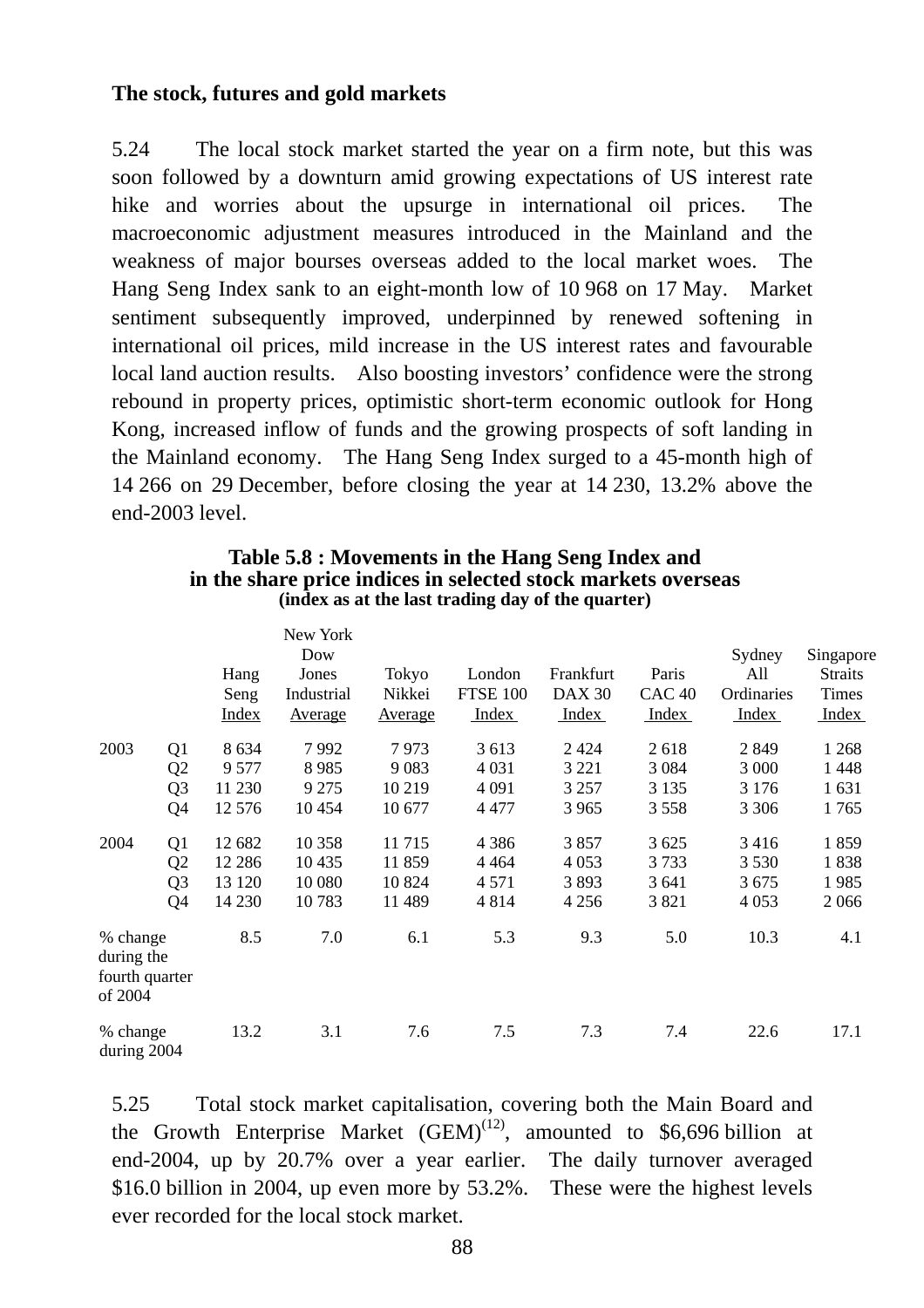|      |                |               | Average daily turnover<br>in the quarter<br>(HK\$Bn) |       | Total market capitalisation<br>as at the end of the quarter<br>(HK\$Bn) |                                |       |  |  |
|------|----------------|---------------|------------------------------------------------------|-------|-------------------------------------------------------------------------|--------------------------------|-------|--|--|
|      |                | Main<br>Board | Growth<br>Enterprise<br>Market                       | Total | Main<br>Board                                                           | Growth<br>Enterprise<br>Market | Total |  |  |
| 2003 | Q <sub>1</sub> | 6.0           | 0.1                                                  | 6.1   | 3,378                                                                   | 51                             | 3,429 |  |  |
|      | Q <sub>2</sub> | 7.9           | 0.1                                                  | 8.1   | 3,907                                                                   | 61                             | 3,968 |  |  |
|      | Q <sub>3</sub> | 11.8          | 0.2                                                  | 12.0  | 4,708                                                                   | 68                             | 4,776 |  |  |
|      | Q4             | 15.1          | 0.2                                                  | 15.3  | 5,478                                                                   | 70                             | 5,548 |  |  |
| 2004 | Q <sub>1</sub> | 19.5          | 0.2                                                  | 19.7  | 5,691                                                                   | 79                             | 5,769 |  |  |
|      | Q <sub>2</sub> | 13.8          | 0.1                                                  | 13.8  | 5,483                                                                   | 73                             | 5,555 |  |  |
|      | Q <sub>3</sub> | 12.2          | $\ast$                                               | 12.3  | 5,898                                                                   | 62                             | 5,961 |  |  |
|      | Q4             | 17.9          | 0.1                                                  | 18.0  | 6,629                                                                   | 67                             | 6,696 |  |  |

### **Table 5.9 : Average daily turnover and total market capitalisation of the Hong Kong stock market**

Note : (\*) Less than HK\$0.5 billion.





5.26 In 2004, 70 new share flotations were launched on the local stock market, raising a total equity capital of \$97.2 billion. Of these new issues, 49 were listed on the Main Board raising equity capital of \$94.5 billion, and the remaining 21 on GEM raising \$2.7 billion. Among the new issues pertained to H shares, eight of them were listed on the Main Board and nine on GEM, raising equity capital of \$40.0 billion and \$0.7 billion respectively. In addition,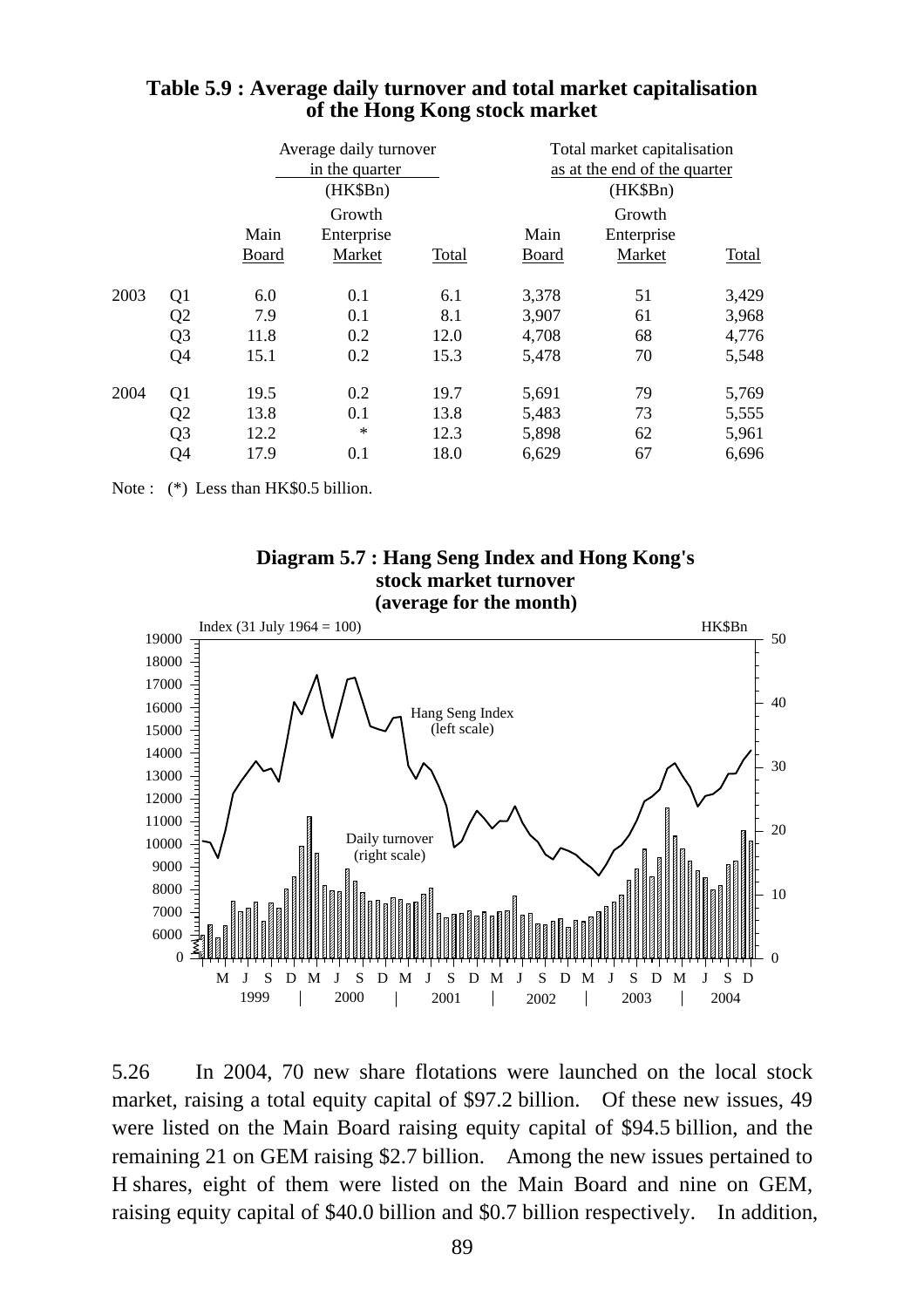\$45.7 billion was raised through private placements by 171 companies, and \$8.1 billion through rights issues by 33 companies.

5.27 As to trading in derivatives at the Hong Kong Exchanges and Clearing Limited, the average daily turnover of the Hang Seng Index options contracts fell by 4.4% to an average of 8 215 contracts in 2004, whereas the Hang Seng Index futures contracts increased by 26.2% to 34 824 contracts. The H-shares Index futures contracts, which were launched in December 2003, had an average daily turnover of 7 060 contracts. As to the H-shares Index options contracts launched on 14 June 2004, an average daily turnover of 566 contracts was attained in the second half of the year.

5.28 At end-2004, there were 37 classes of stock options contracts. Their average daily turnover amounted to 22 720 contracts in the year, 32.7% more than in 2003. Concurrently, the average daily turnover of the stock futures contracts fell by 7.9% to 70 contracts. There were 36 classes of such contracts at the year-end.

5.29 On the gold market, the low interest rate and weak US dollar environment continued to support the demand for gold as an alternative investment instrument in 2004. Concerns about terrorism and tension in the Middle East added to the demand for bullion as a safe haven. Thus, apart from the occasional setbacks during the first half of the year, gold prices followed a general uptrend for most of 2004. Towards the end of the year, heightened concern about the large US twin deficits gave further strength to the rally. The price of loco-London gold reached a 16-year high of US\$455.8 per troy ounce on 2 December, before ending the year at US\$437.5 per troy ounce, 4.9% higher than the end-2003 level. Gold price at the Chinese Gold and Silver Exchange Society likewise moved higher, by 5.4% during the year to \$4,053 per tael at end-2004. Turnover on the Exchange totalled 3.0 million taels in 2004, as compared to that of 3.4 million taels in 2003.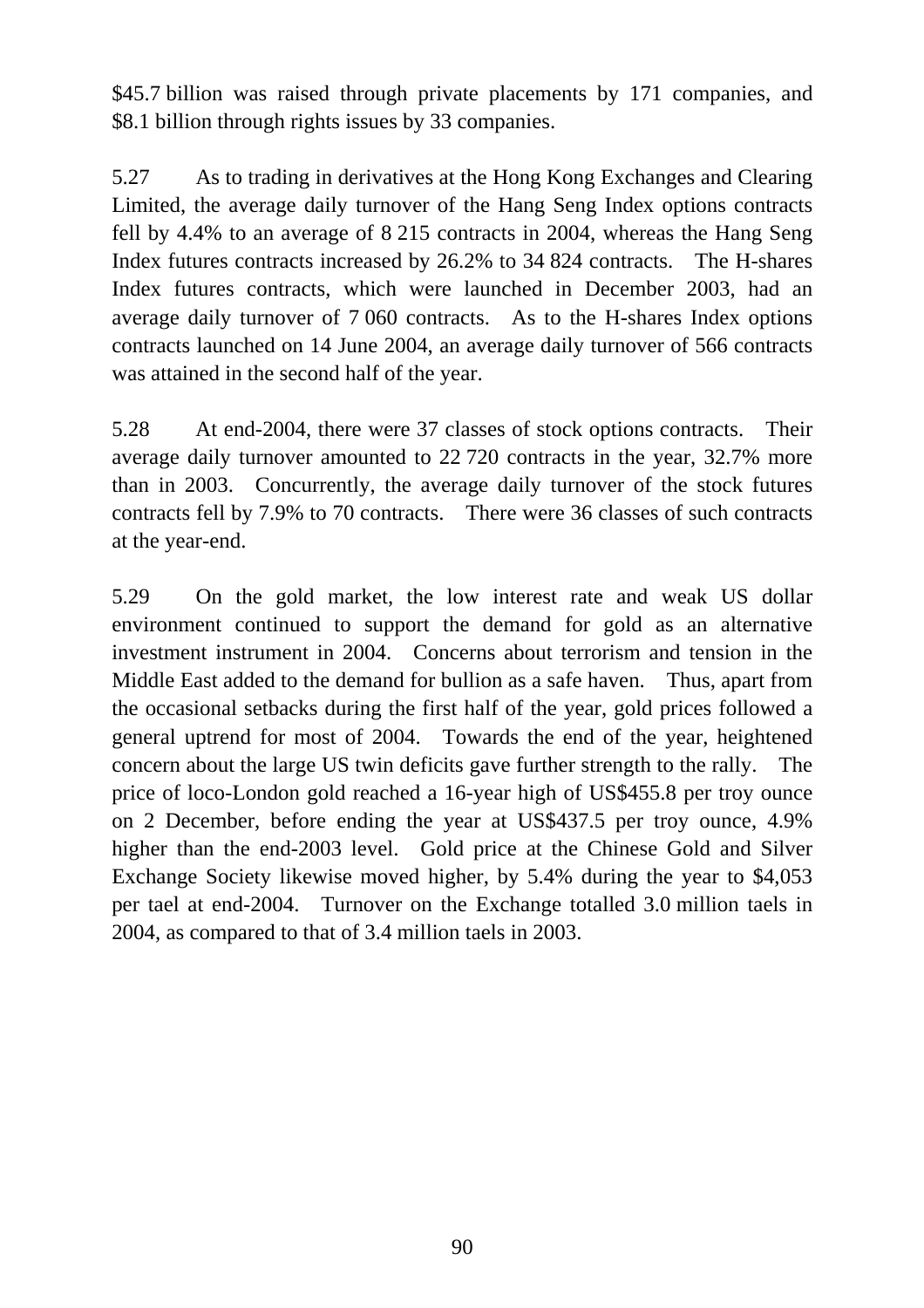# $500 -$ US\$ per troy ounce 450 Municipal 400 350 300 250 200  $\overline{\phantom{0}}$ M J S D M J S D M J S D 2002 2003 2004

#### **Diagram 5.8 : Price of loco-London gold**

### **Unit trusts and mutual funds**

5.30 The total number of unit trusts and mutual funds (including sub-funds and umbrella funds) in Hong Kong stood at 1 013 at end-2004, up from 963 at end-2003. Gross sales of mutual funds amounted to US\$20.3 billion in 2004, 4.3% more than a year earlier. Yet after deducting redemptions, net sales declined by 18.5% to US\$2.6 billion. Among the various types of mutual funds, equity funds continued to take up the largest proportion, at 62.2% of the total value of funds at end-2004. This was followed by fixed income/bond funds, asset allocation funds, money market funds and other funds, with respective shares of  $26.7\%$ ,  $6.2\%$ ,  $3.9\%$  and  $1.0\%$ <sup>(13)</sup>.

5.31 At end-2004, the aggregate net asset value of the approved constituent funds of MPF schemes<sup> $(14)$ </sup> stood at \$120.2 billion, up from \$89.4 billion at end-2003. Apart from continued contributions from the enrolled population, this also reflected higher value of the investment portfolio in these funds. There were 19 approved trustees at the year-end. On MPF products, 43 master trust schemes, two industry schemes and two employer sponsored schemes, comprising altogether 323 constituent funds, were approved by the Mandatory Provident Fund Schemes Authority. Around 223 400 employers, 1.84 million employees and 293 900 self-employed persons had been enrolled in MPF schemes, with the compliance rates for employers, relevant employees and self-employed persons reaching 97.9%, 96.2% and 79.6% respectively.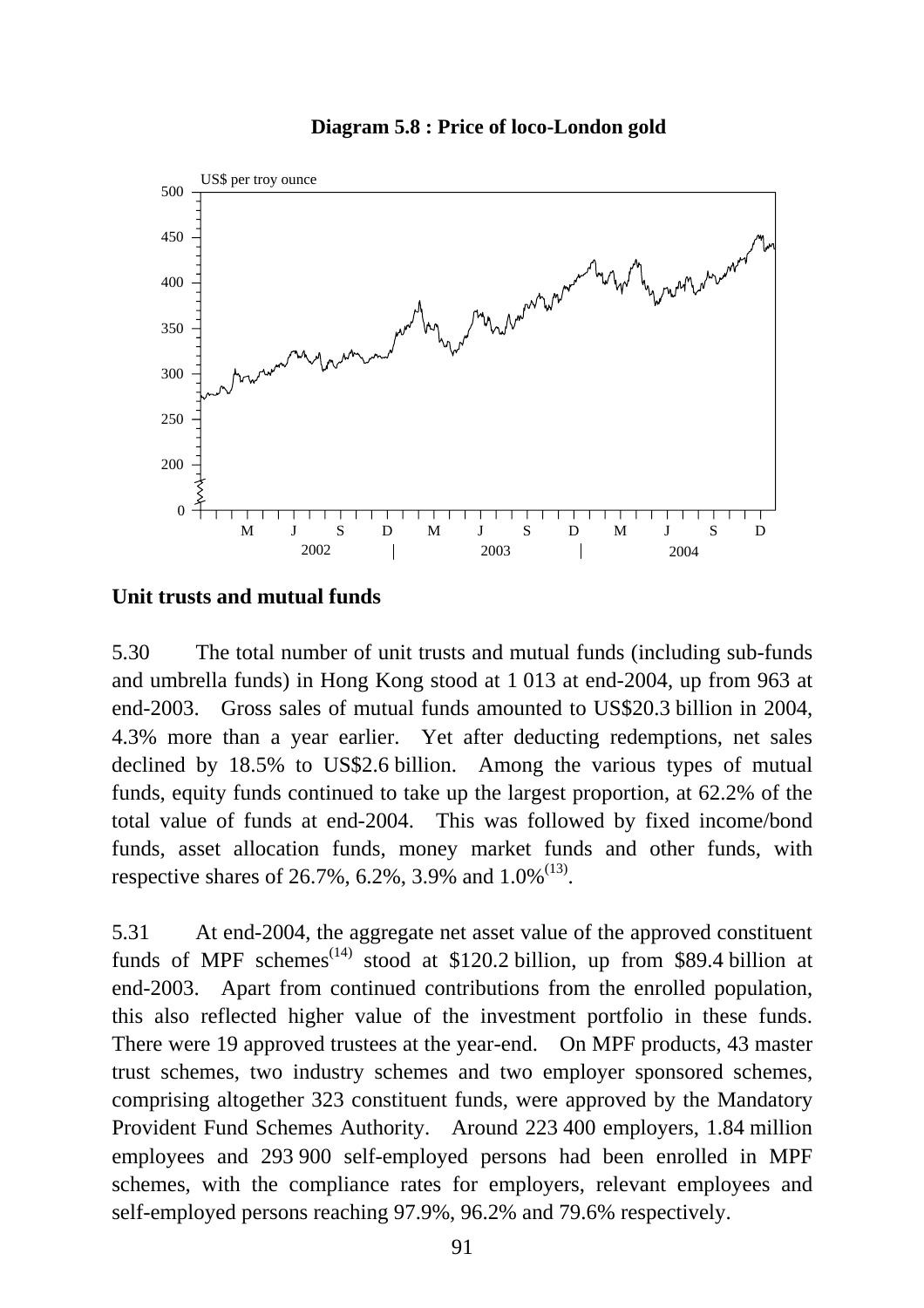### **Notes :**

- (1) Under the Linked Exchange Rate system established in October 1983, the note-issuing commercial banks are required to pay US dollar to the Hong Kong Monetary Authority (HKMA) for the account of the Exchange Fund at the fixed rate of HK\$7.8 to US\$1.0 in return for non-interest-bearing Certificates of Indebtedness, as backing for the issue of their Hong Kong dollar banknotes. As from 7 September 1998, HKMA also provides an explicit undertaking to convert the Hong Kong dollar balances held in the clearing accounts maintained by the banks with HKMA at the Convertibility Undertaking Rate. This was set at the then market exchange rate of 7.750 when the convertibility undertaking was introduced. From 1 April 1999, the Convertibility Undertaking Rate for the Aggregate Balance was raised from 7.750 by 1 pip per calendar day, reaching 7.800 on 12 August 2000, where it has stayed.
- (2) The trade-weighted Nominal Effective Exchange Rate Index (EERI) is an indicator of the overall exchange value of the Hong Kong dollar against a fixed basket of other currencies. Specifically, it is a weighted average of the exchange rates of the Hong Kong dollar against the currencies of its major trading partners, with the weights adopted being the respective shares of these trading partners in the total value of merchandise trade for Hong Kong.

 As from 2 January 2002, a new series of Nominal EERI replaces the old series. The weights adopted for the new EERI series are based on the average pattern of Hong Kong's merchandise trade during 1999 and 2000, as against that during 1991 to 1993 for the old series. The currency basket for the new series has also been updated to include the euro and the Philippine peso, and to exclude the five currencies pertaining to the participating countries of the euro. Thus the currency basket for the new series contains 14 currencies, instead of 17 currencies for the old series. The base period is changed from October 1983 to January 2000.

 It is important to note that the EERI thus compiled adopt constant weights on the respective currencies, while the pattern of merchandise trade changes over time. In particular, Hong Kong's trade with the Mainland has shifted more towards re-exports, from domestic exports and retained imports. Also, with the Mainland being the largest source of Hong Kong's re-exports, movements in the exchange rate of the renminbi could have somewhat different implications for Hong Kong's export competitiveness, as against movements in the other currencies.

- (3) The Real EERI of the Hong Kong dollar is obtained by adjusting the Nominal EERI for relative movements in the seasonally adjusted consumer price indices of the respective trading partners.
- (4) In the light of the changing market shares of individual authorized institutions (AIs) in the residential mortgage business, the coverage of the Monthly Survey on Residential Mortgage Lending conducted by HKMA has been expanded as from May 2001, in order to increase the proportion of business covered by the survey. Altogether 38 AIs were so included immediately after the coverage expansion. The number of AIs has since fallen to 24 due to banking sector consolidation. The AIs currently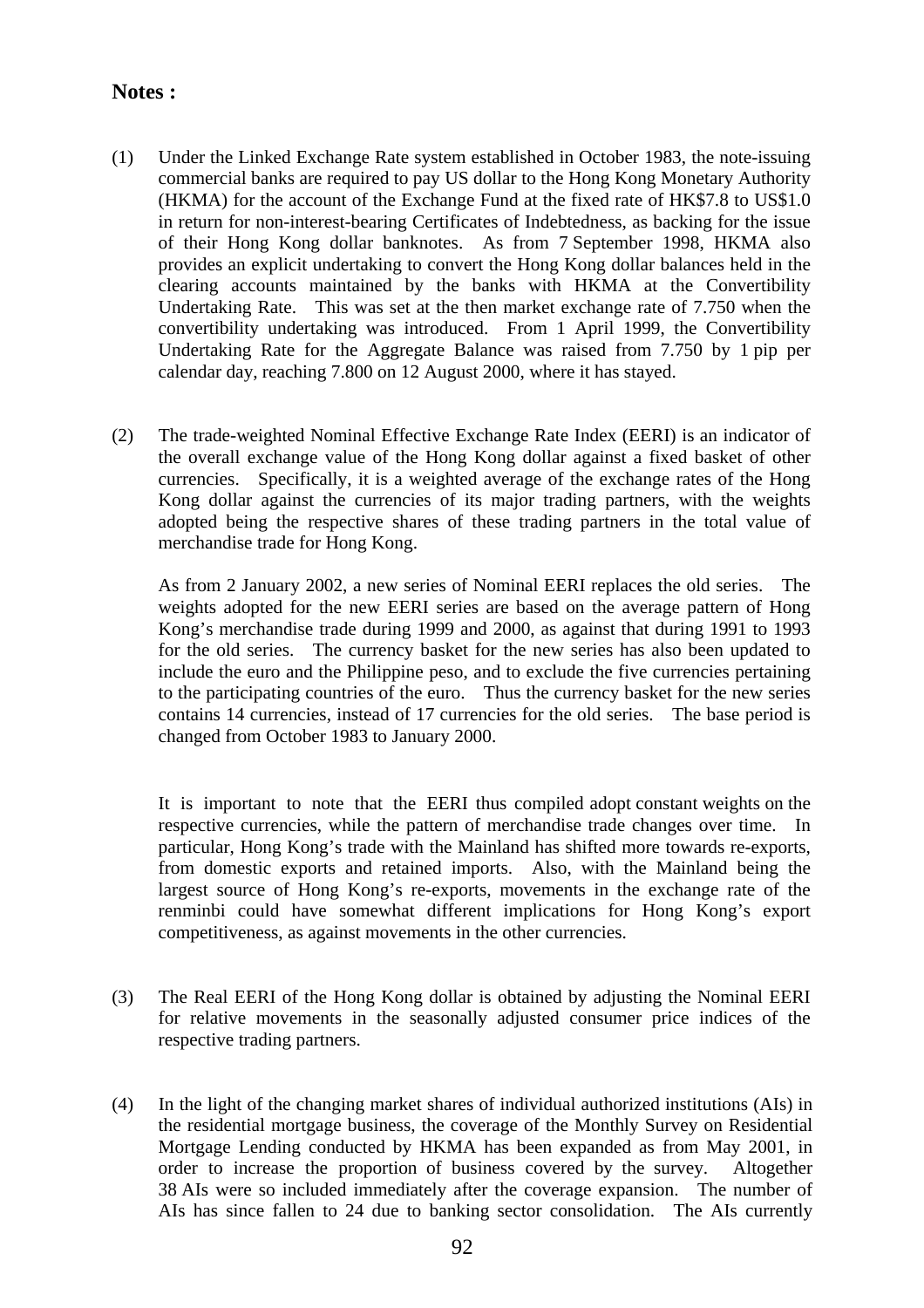covered together account for around 99% of the total business, as compared to 92% for the 32 AIs formerly covered.

(5) The various definitions of the money supply are as follows:

M1 : notes and coins with the public, plus customers' demand deposits with licensed banks.

M2 : M1 plus customers' savings and time deposits with licensed banks, plus negotiable certificates of deposit (NCDs) issued by licensed banks and held outside the monetary sector.

 As from June 2002, short-term Exchange Fund placements of less than one month are included under time deposits as part of the monetary aggregates. The data series on time deposits and M2 are backdated to April 1997 using this revised definition.

M3 : M2 plus customers' deposits with restricted licence banks and deposit-taking companies, plus NCDs issued by such institutions and held outside the monetary sector.

- (6) Among the various monetary aggregates, more apparent seasonal patterns are found in HK\$M1, currency held by the public, and demand deposits. Seasonally adjusted data on these three series backdated to January 1990 have been compiled. The deseasonalised data facilitate analysis of the underlying trends. For details, see the November 2000 issue of the HKMA Quarterly Bulletin.
- (7) Authorized institutions include licensed banks, restricted licence banks and deposit-taking companies. The number of licensed banks stood at 133 at end-December 2004, and restricted licence banks and deposit-taking companies were at 40 and 35 respectively. Altogether, 208 authorized institutions (excluding representative offices) from 32 countries and territories had a presence in Hong Kong. Their total assets amounted to \$7,137 billion at end-December 2004, up by 10.0% from a year earlier.
- (8) Foreign currency swap deposits are deposits involving customers buying foreign currencies in the spot market and placing them as deposits with authorized institutions, whilst at the same time entering into a contract to sell such foreign currencies (principal plus interest) forward in line with the maturity of such deposits. For most analytical purposes, they should be regarded as Hong Kong dollar deposits.
- (9) The number of authorized insurers in Hong Kong declined from 188 at end-2003 to 180 at end-2004. Within this total, 45 were engaged in long-term insurance business, 116 in general insurance business, and 19 in composite insurance business. Taken together, authorized insurers from 23 countries and territories (including Hong Kong) maintained a presence in Hong Kong.
- (10) As from 1 April 1999, interest payments on Exchange Fund paper are allowed for expanding the stock of outstanding Exchange Fund paper.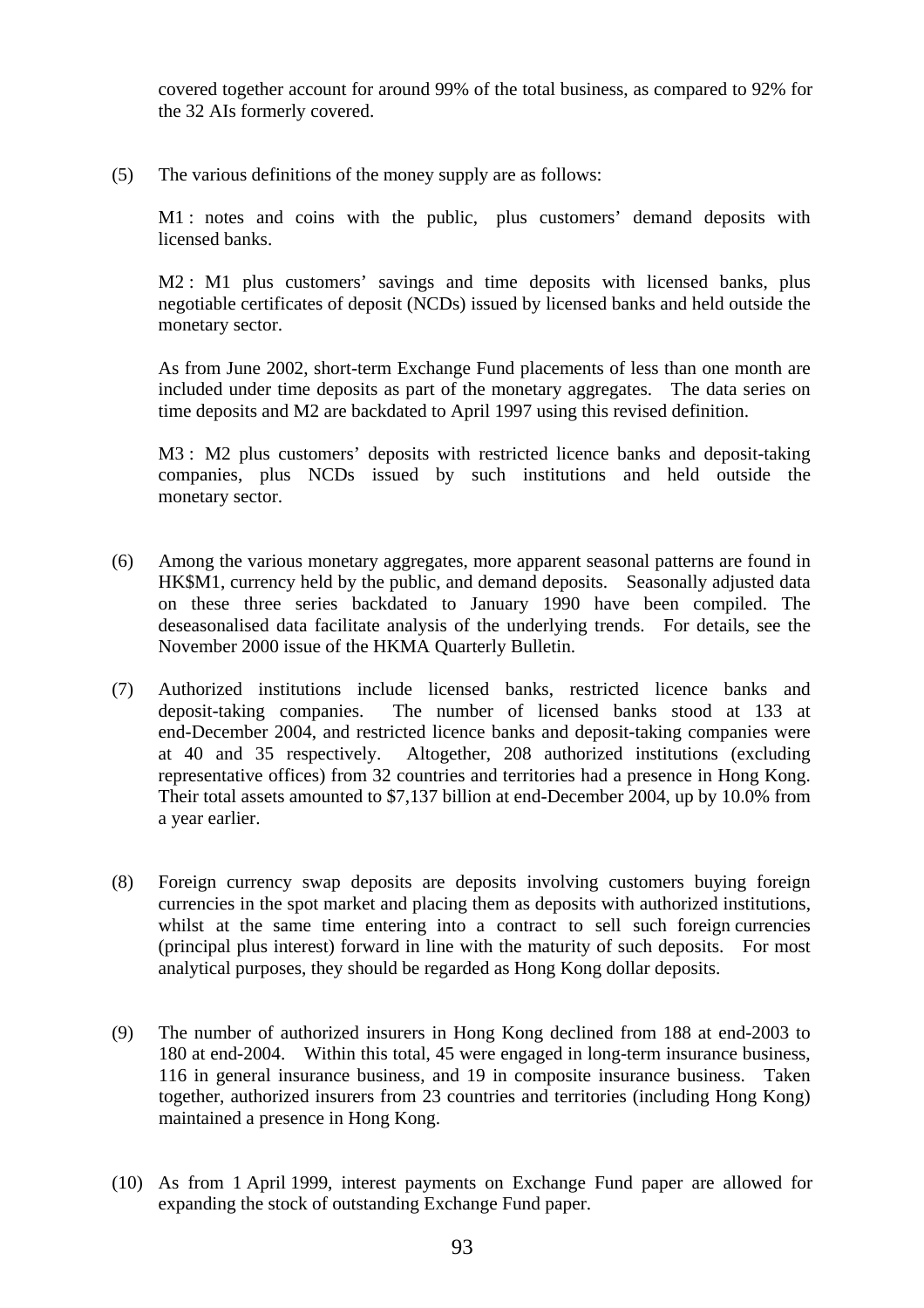- (11) These figures may not represent a full coverage of all the Hong Kong dollar debt paper issued by the private sector.
- (12) The Growth Enterprise Market was launched by the Hong Kong stock market in November 1999 as an alternative market to the Main Board, in order to give emerging growth companies easier access to the funds of the investing public. Though open to companies in all industries and of all sizes, the market provides an efficient venue for fund raising especially by small to medium-sized enterprises.
- (13) These figures are sourced from the Sales and Redemptions and Performance Survey conducted by the Hong Kong Investment Funds Association on their members, and as such cover only the active authorized funds that have responded to the survey.
- (14) An MPF scheme may consist of one or more constituent funds each with its own investment policy. A constituent fund may maintain a portfolio of direct investment in equities, bonds or other debt instruments, or may invest in approved pooled investment funds which may be in the form of unit trusts authorized by the Securities and Futures Commission or insurance policies issued by authorized insurers. Both constituent funds and pooled investment funds have to be approved by MPFA, and be subject to investment standards applicable to MPF investment funds. Following a more recent legislative amendment, a constituent fund may also invest in some other types of financial products, such as index-tracking collective investment schemes, subject to MPFA's prior approval.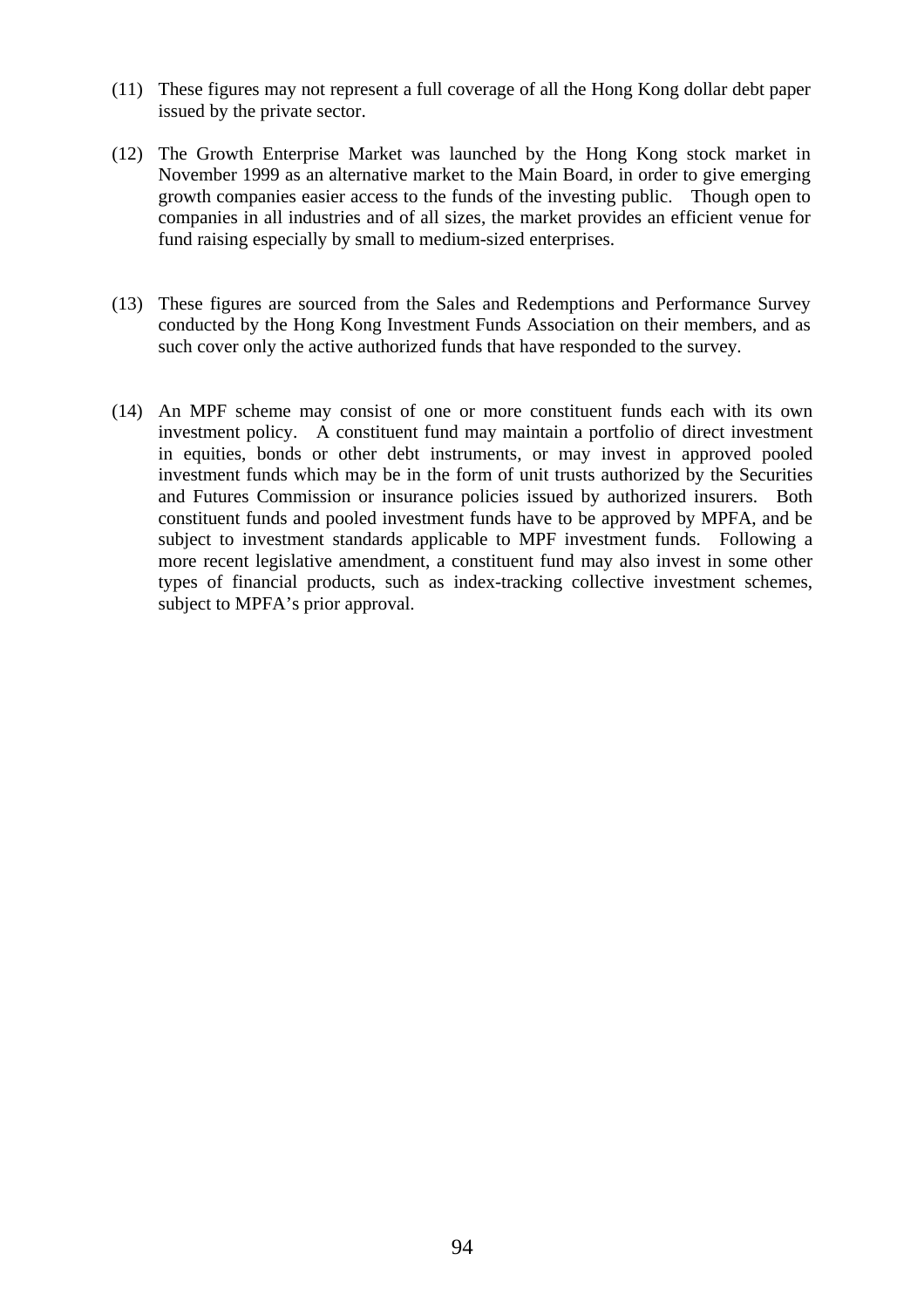# **CHAPTER 6 : THE LABOUR SECTOR IN 2004**

### *Summary*

- *The seasonally adjusted unemployment rate followed a steady downtrend over the course of 2004, reaching a 35-month low of 6.5% at the year-end. The decrease was widespread across many economic sectors, occupation categories and educational attainment levels.*
- *Concurrently, the underemployment rate edged lower to 3.1%, with the employment composition shifting from part-time and temporary workers to full-time workers alongside the sustained revival in economic activity partly contributed.*
- *The number of employed persons rose to a new high of 3.33 million at end-2004, up distinctly by 4.4% or 139 400 from the trough in mid-2003.*
- *The improved labour demand helped alleviate the downward pressure on wages and earnings. While overall labour wages and earnings were slightly down in the third quarter of 2004, modest increases were observed in a few economic sectors.*

# **Overall labour market situation**

6.1 The labour market improved progressively on a broad front throughout 2004, as the economic growth gathered momentum and extended scope. The *seasonally adjusted unemployment rate*<sup>(1)</sup> and the numbers unemployed both fell over the course of the year, to 6.5% and 226 900 respectively in the fourth quarter. These represented the lowest levels recorded since November 2001 – January 2002. For 2004 as a whole, the unemployment rate and numbers unemployed averaged 6.8% and 241 400 respectively. Though still high by historical standards, they were lower than those of 7.9% and 277 200 in 2003. This decrease, whilst occurring extensively across many economic sectors, was most apparent in construction and in the tourism and consumption-related sectors. Furthermore, the median duration of unemployment shortened from 109 days at end-2003 to 99 days at end-2004. (In November 2004 – January 2005, the seasonally adjusted unemployment rate and the number of unemployed persons were 6.4% and 214 000 respectively.)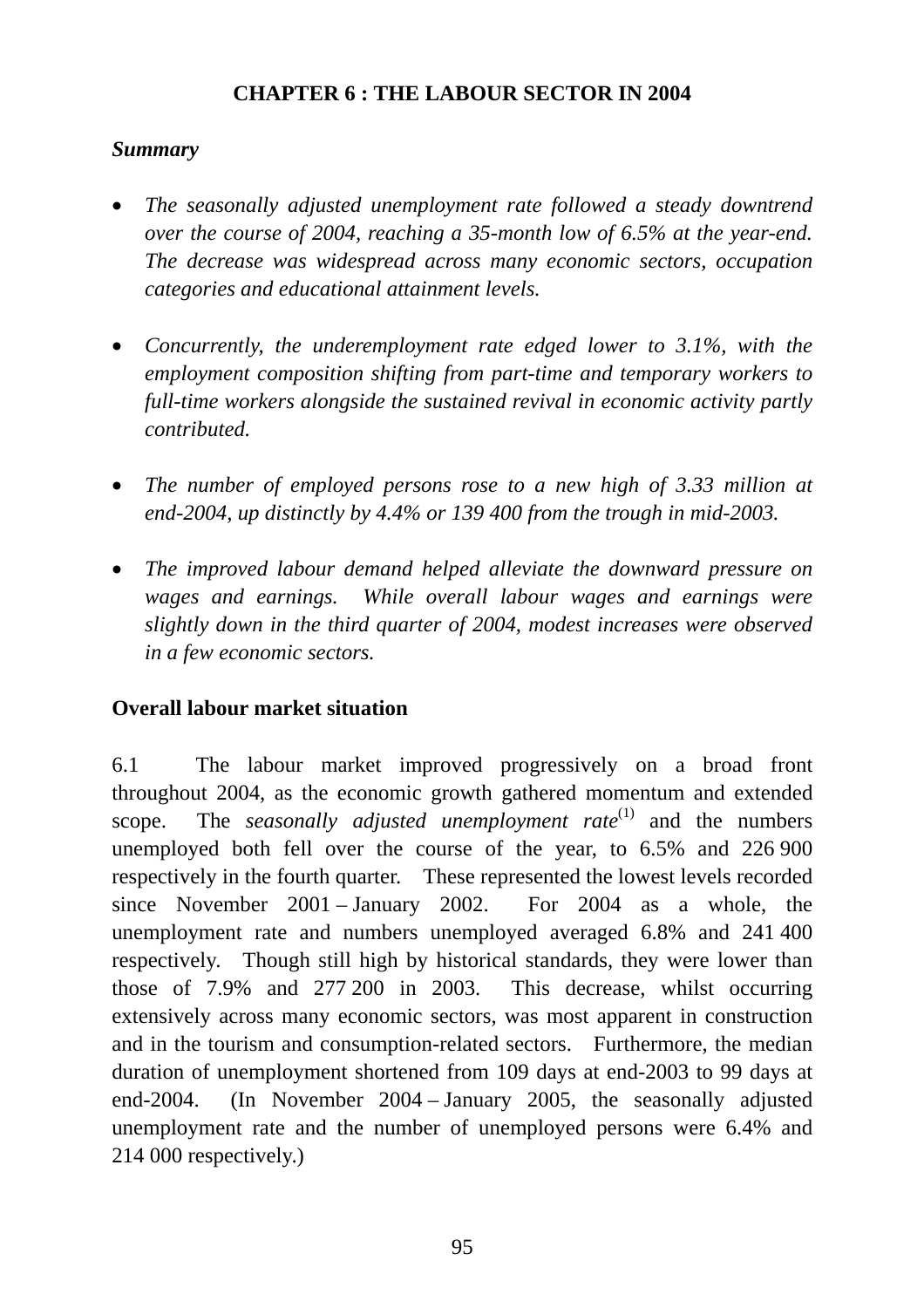6.2 The *underemployment rate*(2) also came down during 2004, albeit less visibly, to 3.1%. So did the numbers underemployed, to 110 800. For 2004 as a whole, the underemployment rate and the numbers underemployed averaged 3.3% and 116 200 respectively, below those of 3.5% and 123 300 in 2003. The decrease was concentrated in the restaurants, hotels and transport sectors. This was partly due to a shift in employment composition from part-time and temporary workers to full-time workers, as more full-time jobs became available amid continued upturn in business activity. (In November 2004 - January 2005, the underemployment rate and the number of underemployed persons were 3.1% and 111 000 respectively.)



**Diagram 6.1 : Unemployment and underemployment rates**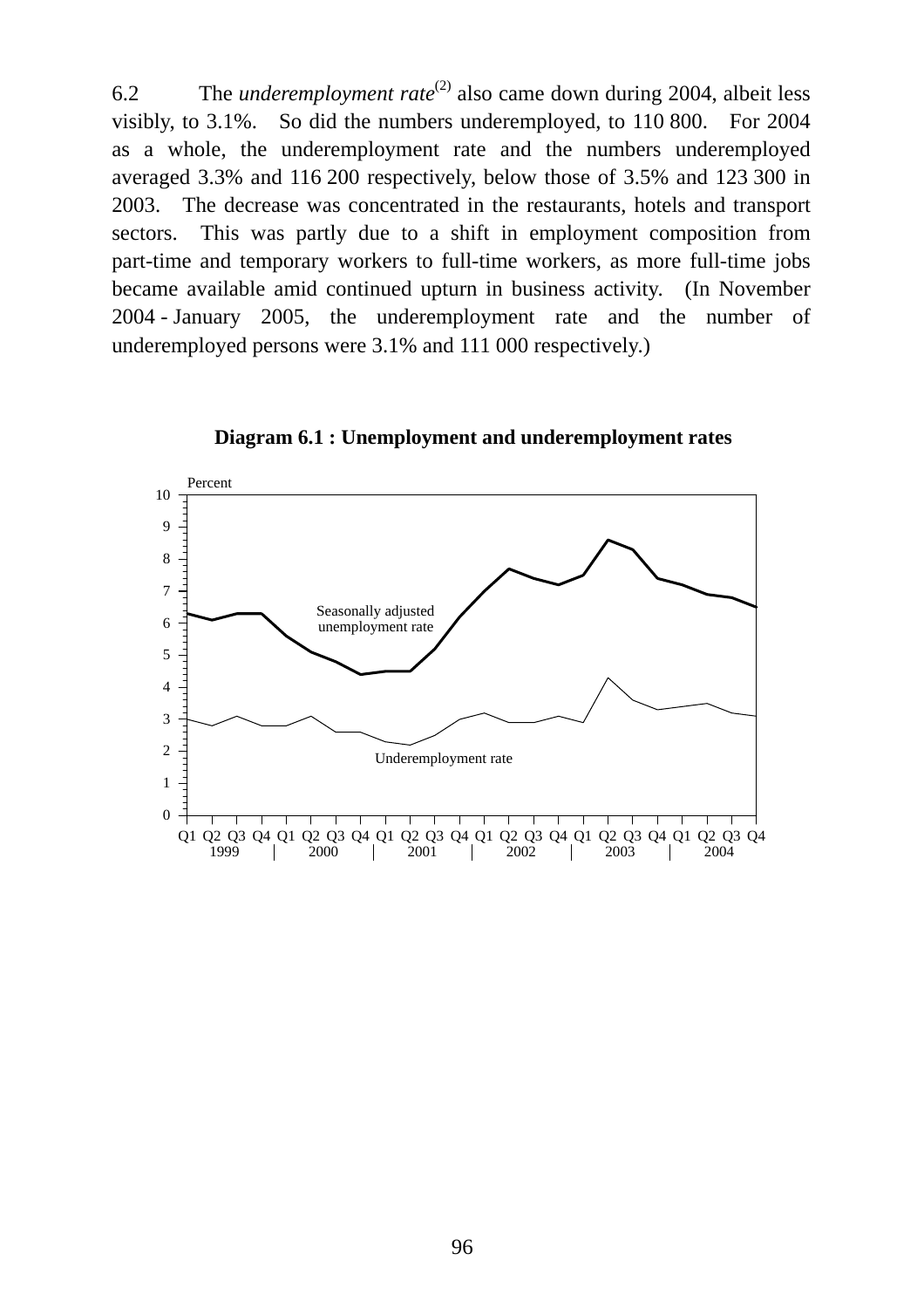|      |                                                                       | Seasonally adjusted<br>unemployment rate | Underemployment rate |
|------|-----------------------------------------------------------------------|------------------------------------------|----------------------|
|      |                                                                       | (% )                                     | (% )                 |
| 2003 | Annual                                                                | 7.9                                      | 3.5                  |
|      | Q <sub>1</sub>                                                        | 7.5                                      | 2.9                  |
|      |                                                                       | 8.6                                      | 4.3                  |
|      |                                                                       | 8.3                                      | 3.6                  |
|      | $\begin{array}{c} \tilde{Q2} \\ \tilde{Q3} \\ \tilde{Q4} \end{array}$ | 7.4                                      | 3.3                  |
| 2004 | Annual                                                                | 6.8                                      | 3.3                  |
|      | Q1                                                                    | 7.2                                      | 3.4                  |
|      | Q2                                                                    | 6.9                                      | 3.5                  |
|      | $\bar{\rm Q3}$                                                        | 6.8                                      | 3.2                  |
|      | Q4                                                                    | 6.5                                      | 3.1                  |

# **Table 6.1 : Unemployment and underemployment rates**

Source : General Household Survey, Census and Statistics Department.

# **Table 6.2 : The labour force, and persons employed, unemployed and underemployed**

|                | Labour force  |          | Persons employed |          | Persons<br>unemploved <sup>(a)</sup> | Persons<br>underemployed |
|----------------|---------------|----------|------------------|----------|--------------------------------------|--------------------------|
| 2003 Annual    | 3 496 200     | (0.3)    | 3 2 1 9 1 0 0    | $(-0.4)$ | 277 200                              | 123 300                  |
| Q <sub>1</sub> | 3 488 600     | (0.9)    | 3 229 900        | (0.3)    | 258 700                              | 100 300                  |
| Q2             | 3 496 200     | (0.9)    | 3 198 200        | $(-0.2)$ | 298 100                              | 150 200                  |
| Q <sub>3</sub> | 3 495 700     | $(-0.6)$ | 3 197 900        | $(-1.6)$ | 297 800                              | 126 600                  |
| Q4             | 3 504 500     | $(-0.1)$ | 3 250 400        | $(-0.2)$ | 254 200                              | 116 100                  |
| 2004 Annual    | 3 529 000     | (0.9)    | 3 287 600        | (2.1)    | 241 400                              | 116 200                  |
| Q <sub>1</sub> | 3 506 400     | (0.5)    | 3 256 900        | (0.8)    | 249 500                              | 118 700                  |
| Q <sub>2</sub> | 3 522 700     | (0.8)    | 3 282 400        | (2.6)    | 240 200                              | 122 400                  |
| Q <sub>3</sub> | 3 5 3 1 5 0 0 | (1.0)    | 3 2 8 2 6 0 0    | (2.7)    | 248 900                              | 112 900                  |
| Q4             | 3 555 400     | (1.5)    | 3 3 28 5 00      | (2.4)    | 226 900                              | 110 800                  |
|                |               | <0.7>    |                  | <1.4>    |                                      |                          |

Notes : (a) These include first-time job-seekers and re-entrants into the labour force.

( ) % change over a year earlier.

< > % change over the preceding quarter.

Source : General Household Survey, Census and Statistics Department.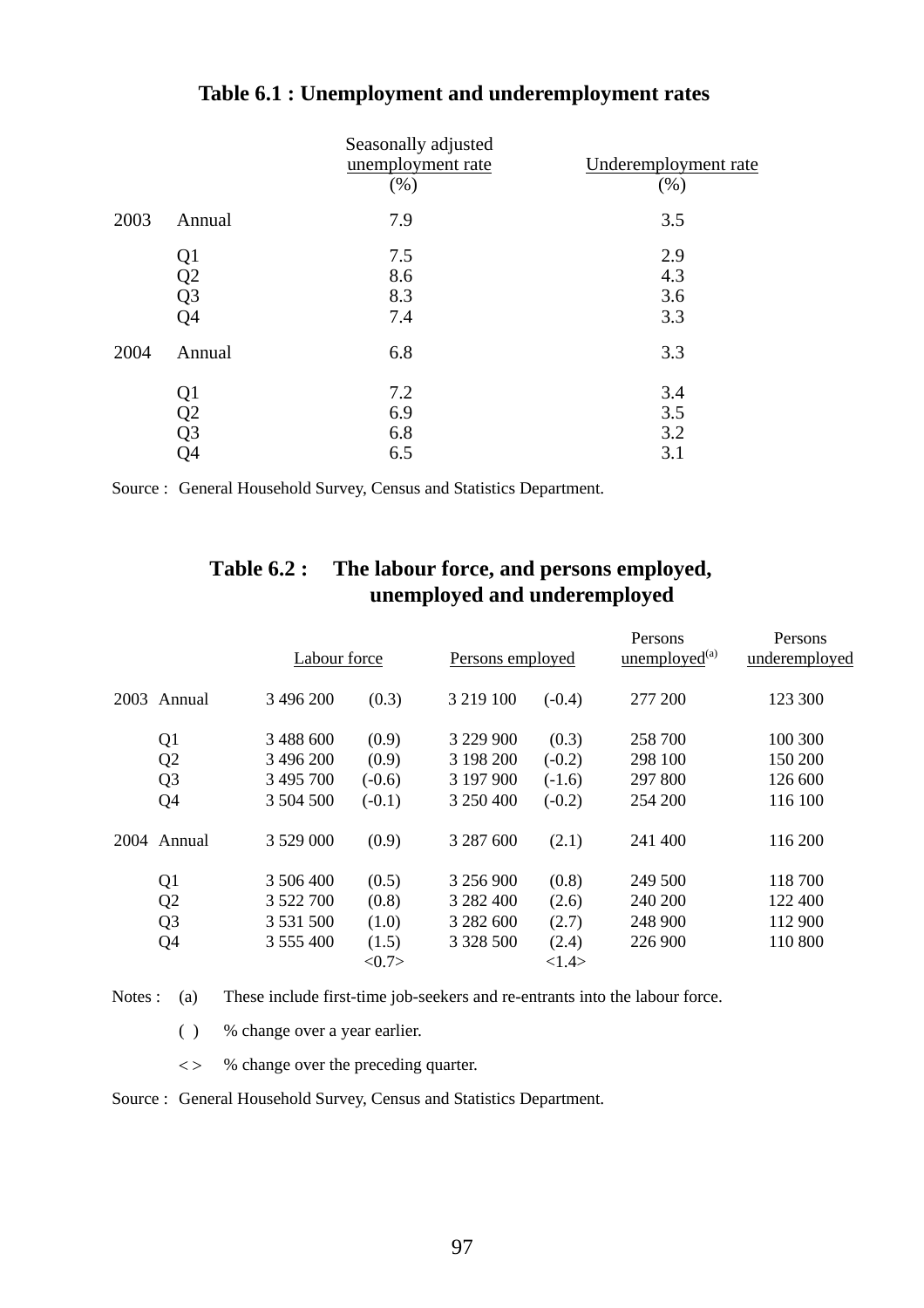### **Profile of unemployment**

6.3 Analysed by *economic sector*, the unemployment rates in the service sectors, averaging between 3.4% and 6.6% in 2004, were clearly below those in the manufacturing and construction sectors, at 7.1% and 16.0% respectively. This was in line with increased service orientation of the economy. Most of these rates followed a declining trend over the course of 2004, though to varying degrees, reflecting the different labour supply and demand conditions prevailing in the relevant sectors. Insofar as the latest period was concerned, the unemployment rate fell most distinctly in restaurants, hotels, amusement and recreational services, decoration and maintenance, transport and real estate.

|                                                                          |        | 2003     |      |       |       |        | 2004 |      |       |                       |  |
|--------------------------------------------------------------------------|--------|----------|------|-------|-------|--------|------|------|-------|-----------------------|--|
|                                                                          | Annual | $\Omega$ | Q2   | $Q_3$ | $Q_4$ | Annual | Q1   | Q2   | $Q_3$ | $\Omega$ <sup>4</sup> |  |
| Wholesale, retail and<br>import/export trades,<br>restaurants and hotels | 8.2    | 7.9      | 9.1  | 8.8   | 7.0   | 6.6    | 7.0  | 6.8  | 6.5   | 6.1                   |  |
| Transport, storage and<br>communications                                 | 6.5    | 6.1      | 7.6  | 6.2   | 6.1   | 5.3    | 6.1  | 5.2  | 5.2   | 4.6                   |  |
| Financing, insurance,<br>real estate and<br>business services            | 5.2    | 4.5      | 5.6  | 5.4   | 5.2   | 4.5    | 4.9  | 4.8  | 4.4   | 4.1                   |  |
| Community, social and<br>Personal services                               | 3.5    | 2.9      | 3.7  | 3.7   | 3.5   | 3.4    | 3.5  | 3.4  | 3.3   | 3.3                   |  |
| Manufacturing                                                            | 7.6    | 7.3      | 8.4  | 7.3   | 7.4   | 7.1    | 7.1  | 6.2  | 7.4   | 7.6                   |  |
| Construction <sup>(b)</sup>                                              | 19.0   | 18.9     | 19.7 | 19.6  | 17.7  | 16.0   | 17.9 | 15.8 | 15.4  | 14.9                  |  |

### **Table 6.3 : Unemployment rates by major economic sector (%)(a)**

Notes : (a) Not seasonally adjusted, and not including first-time job-seekers and re-entrants into the labour force.

(b) Including both site and non-site workers.

Source : General Household Survey, Census and Statistics Department.

6.4 Analysed by *occupation category*, managers and administrators, professionals and associate professionals had distinctly lower unemployment rates of 1.9 - 3.5% in 2004. The unemployment rate for clerks was also moderate, at 4.5%. But the unemployment rates for the other categories, comprising mostly the lower-end jobs, were considerably higher, at  $6.1 - 13.3\%$ . This was attributable to lesser demand for lower-skilled workers, amid the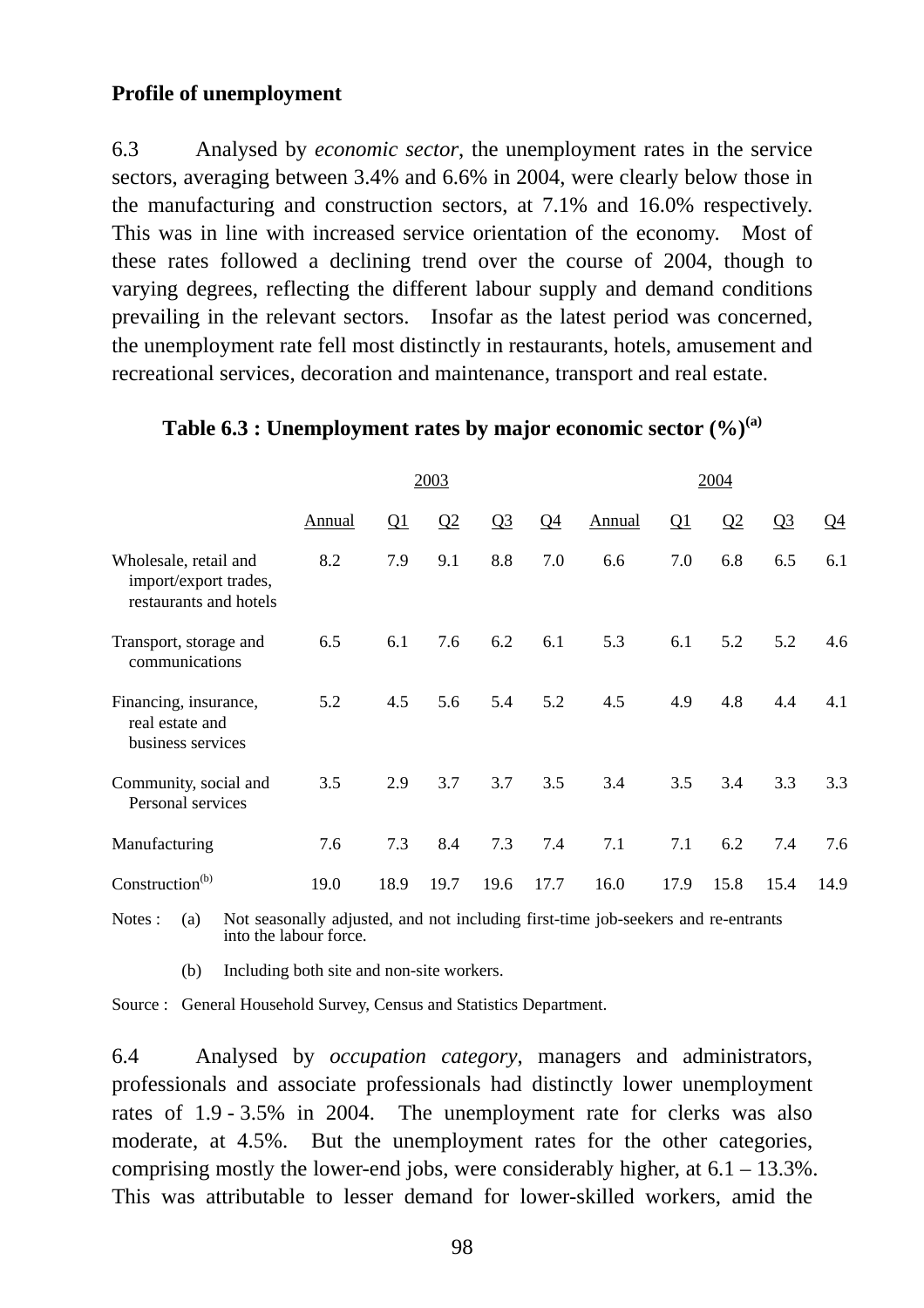ongoing economic restructuring towards knowledge-based and higher value-added activities. Nevertheless, during the past year or so, all these rates were generally on the decrease. Between the third and fourth quarters of 2004, more visible declines were actually observed among workers at the lower segment, including in particular service workers and shop sales workers, and craft and related workers, as well as associate professionals at the upper segment.

|                                               | 2003          |          |          |       |                | 2004   |          |                |                |                |
|-----------------------------------------------|---------------|----------|----------|-------|----------------|--------|----------|----------------|----------------|----------------|
|                                               | <b>Annual</b> | $\Omega$ | $\Omega$ | $Q_3$ | Q <sub>4</sub> | Annual | $\Omega$ | Q <sub>2</sub> | Q <sub>3</sub> | Q <sub>4</sub> |
| Managers and<br>administrators                | 2.4           | 2.1      | 2.2      | 2.2   | 3.0            | 1.9    | 2.0      | 1.6            | 1.9            | 2.0            |
| Professionals                                 | 2.4           | 2.2      | 2.8      | 2.8   | 1.8            | 2.1    | 2.1      | 2.5            | 2.2            | 1.8            |
| Associate professionals <sup>(b)</sup>        | 4.4           | 4.3      | 4.9      | 4.6   | 3.6            | 3.5    | 3.6      | 3.4            | 3.9            | 3.2            |
| Clerks                                        | 5.4           | 5.0      | 5.5      | 5.8   | 5.2            | 4.5    | 4.6      | 4.6            | 4.2            | 4.5            |
| Service workers and shop<br>sales workers     | 10.3          | 9.4      | 12.3     | 10.8  | 8.7            | 8.4    | 9.0      | 8.8            | 8.3            | 7.3            |
| Craft and related workers                     | 16.0          | 16.2     | 16.4     | 16.1  | 15.3           | 13.3   | 15.2     | 13.2           | 13.0           | 12.0           |
| Plant and machine operators<br>and assemblers | 7.0           | 6.8      | 7.3      | 7.1   | 6.7            | 6.1    | 6.7      | 5.9            | 6.1            | 5.7            |
| Elementary occupations                        | 8.7           | 8.0      | 9.6      | 8.9   | 8.1            | 8.2    | 8.7      | 8.1            | 7.8            | 8.3            |

### **Table 6.4 : Unemployment rates by major occupation category (%)(a)**

Notes : (a) Not seasonally adjusted, and not including first-time job-seekers and re-entrants into the labour force.

(b) Including technicians and supervisors.

Source : General Household Survey, Census and Statistics Department.

6.5 Analysed by *educational attainment*, the unemployment rate for workers with lower secondary education or below, averaging 10.3 – 10.8% in 2004, was much higher than that for workers with upper secondary education or above, averaging  $3.0 - 6.3\%$ . This largely reflected the skills mismatch brought about by structural transformation in the economy. Yet a broad-based decline in unemployment rate occurred across many educational attainment levels over the past year. As for the fourth quarter of 2004, the decrease was most apparent among those better-educated workers with matriculation level or above, and also those with no schooling/kindergarten education.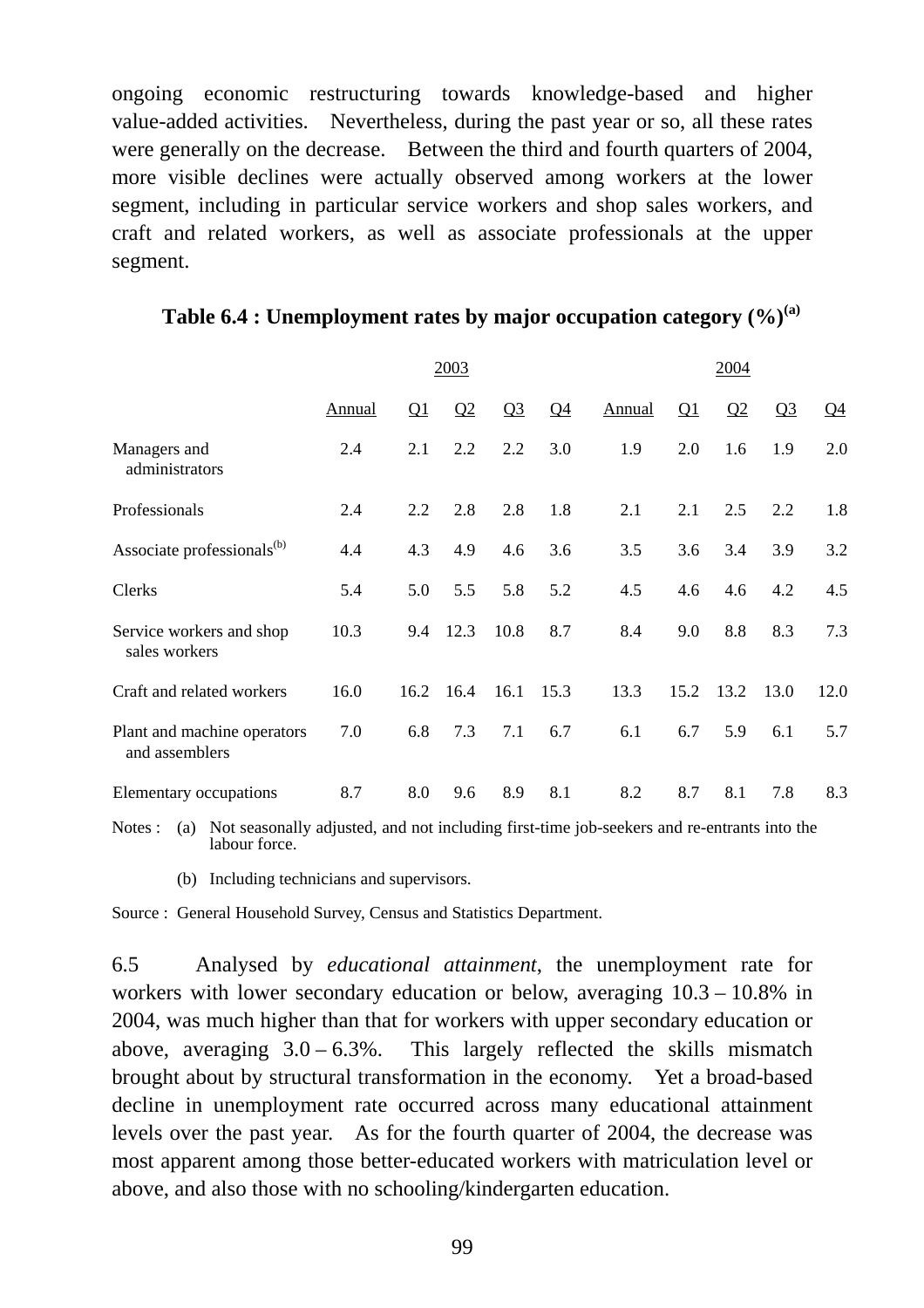

(#) Including craft courses.

6.6 Analysed by *age group*, there continued to be a significant gap between the unemployment rates for younger workers and older workers. Specifically, workers aged  $15 - 19$  and  $20 - 24$  had unemployment rates averaging 26.2% and 9.2% respectively in 2004, as against those of  $4.9 - 8.7\%$ for workers aged 25 or above. An across-the-board reduction was likewise seen among all the age groups during the past year. Yet in the most recent period, workers aged 15 – 24 were the ones benefiting more from the improved unemployment situation.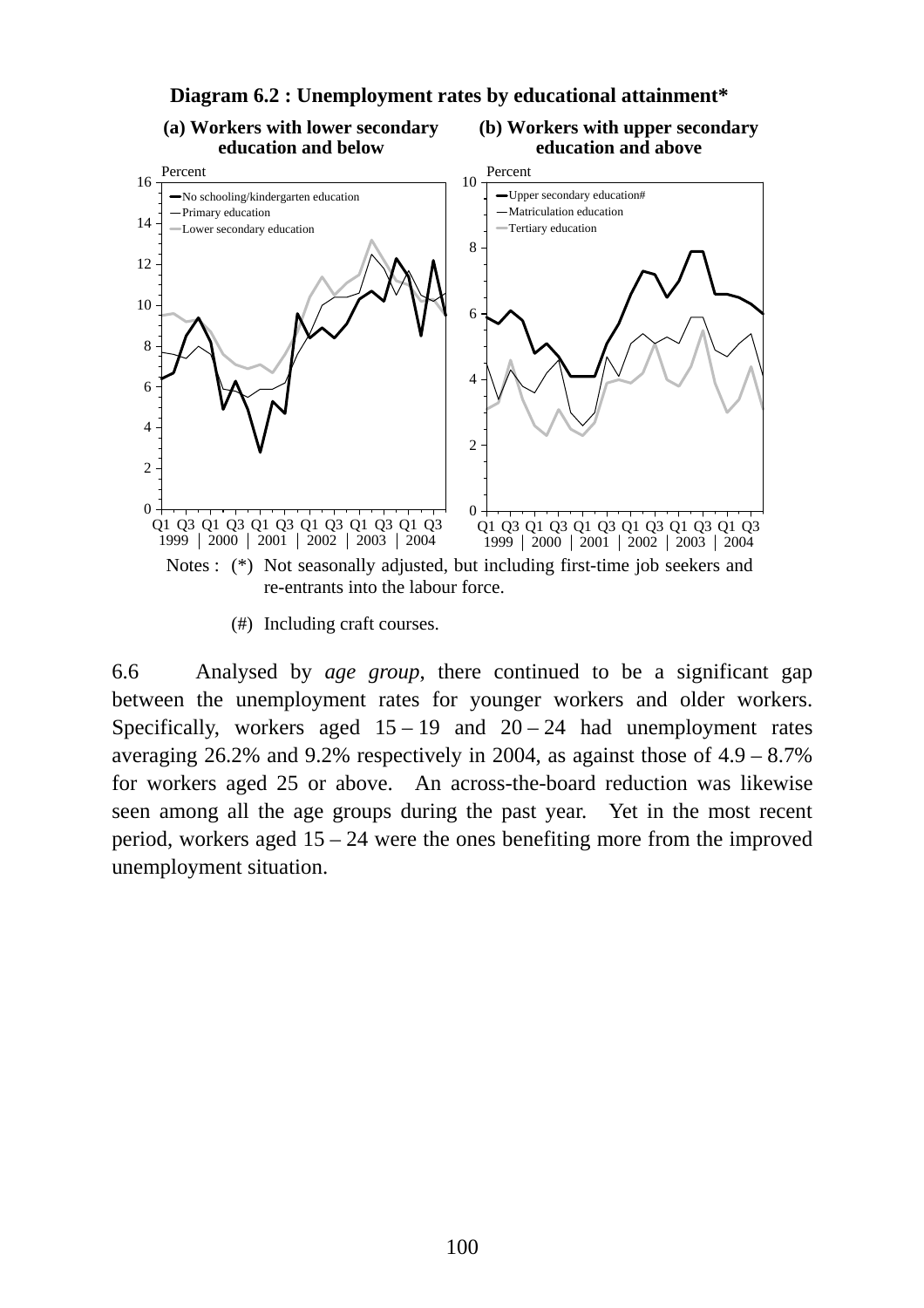

Note :  $(*)$  See the first note to Diagram 6.2.

# **Profile of underemployment**

6.7 Workers with better skills and higher educational attainment were again the group experiencing relatively lower underemployment. Yet between the third and fourth quarters of 2004, the underemployment rate fell most visibly among those workers engaged as craft and related workers, those with primary or lower secondary education, and those working in the foundation and superstructure construction, restaurants, storage and communications, and miscellaneous personal services sectors.

# **Total labour supply and employment**

6.8 *Total labour force*(3) stayed on a steady growth path, expanding by 0.3% in 2003 and further by 0.9% in 2004. The latest increase was attributable entirely to an expansion in the population of working age by 1.1%, more than offsetting the decline in the labour force participation rate<sup> $(4)$ </sup> especially for male workers aged 15-24 and 50-59.

6.9 By comparison, overall labour demand showed a more notable increase in 2004. This was manifested not only by a more intensive utilisation of existing manpower resources, but also by increased job openings and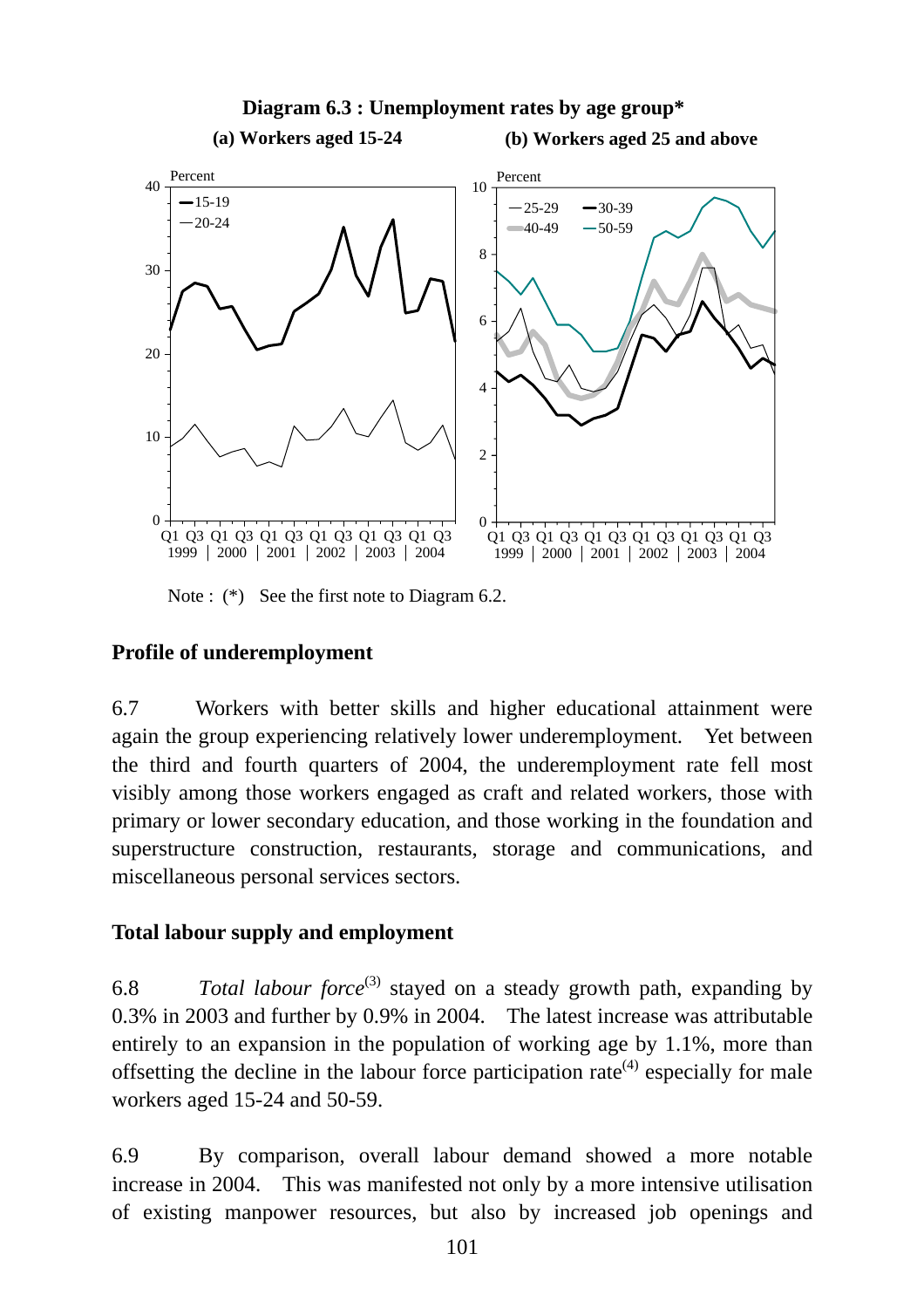employment of additional staff. As an indicator, *total employment*<sup>(5)</sup> as enumerated from households rose by 2.1% in 2004, reversing the 0.4% fall in 2003. Growth was modest in the first quarter, but picked up momentum for rest of the year. At end-2004, total employment reached an all-time high of 3.33 million. Compared with the trough in mid-2003, this represented a visible gain of 139 400 or 4.4%. Much of the growth occurred among the higher skilled workers engaged in the import/export trade, financing and education services, as well as among the lower skilled ones including service workers and shop sales workers engaged in the wholesale/retail trade, restaurants and miscellaneous personal services sectors, craft and related workers engaged in the construction sector, and workers in elementary occupations in the transport and real estate sectors. Also, the more experienced workers aged  $40 - 59$  seemed to have benefited more from the better employment situation.

#### **Diagram 6.4 : Total labour force and total employment**



### **Profile of employment**

6.10 Total employment as enumerated from private sector establishments also went up appreciably by 2.7% in September 2004 over a year earlier. This was attributable entirely to a 3.6% increase in the *service sectors*<sup>(6)</sup>, within which the growth impetus came primarily from employment gains in the wholesale, retail and import/export trades, restaurants and hotels, water transport, air transport and services allied to transport, and financing, insurance,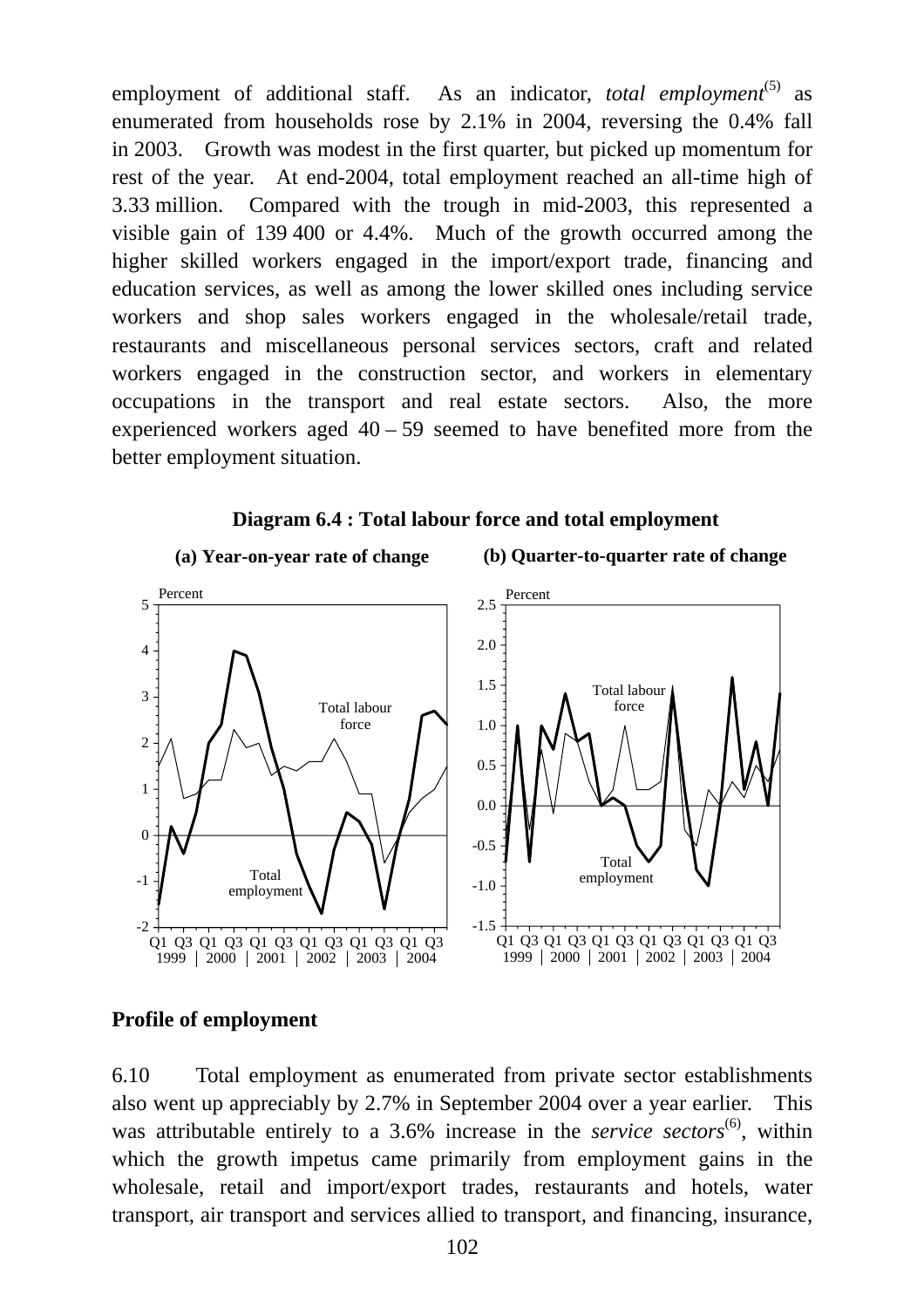real estate and business services. For the first nine months of 2004 as a whole, total employment in the private sector was 2.1% higher than a year earlier. The corresponding growth rate for the service sectors was 2.9%.

6.11 Yet outside of the service sectors, the local *manufacturing sector* still registered a reduction in employment by 2.8% in September 2004 from a year earlier, owing to continued relocation of production process across the boundary. Employment of manual workers at *building and construction sites* likewise shrank, by 8.1% over the same period<sup>(7)</sup>, consequential to the scale-back in the Public Housing Programme and winding down or completion of several major civil engineering projects. For the first nine months of 2004 taken together, employment in these two non-service sectors fell by 3.4% and 4.9% respectively over a year earlier.

6.12 Meanwhile, the civil service underwent further downsizing through natural wastage and staff departure under the second Voluntary Retirement (VR) Scheme, on top of the general recruitment freeze implemented since 1 April 2003. By the end of July 2004, most of the some 5 300 VR takers had left the civil service under the second VR Scheme. Together with those left earlier under the first VR Scheme, a total of about 15 000 civil servants had retired voluntarily from the service. At end-September 2004, the total number of civil service employees was down by 3.8% from a year earlier.

6.13 On employment of foreign professionals in Hong Kong, the number of employment visas granted surged by  $21\%$  to  $19\,200^{(8)}$  in 2004, reversing the decline seen in the preceding three years. As to the Mainland professionals admitted under the Admission Scheme for Mainland Talents and Professionals<sup>(9)</sup>, the number soared by 153% to 3 900 in 2004, making Mainlanders the largest single source of non-local professionals. In order to enhance the competitiveness of the Hong Kong economy and to maintain good economic growth, it is vital to have a quality workforce. Currently, the unemployment rate for skilled workers, at below 3.5%, is way below the overall unemployment rate of over 6%. If the employment of higher-skilled workers could increase further, apart from their direct contribution to the economy, it would also generate additional job opportunities for the lesser skilled workers.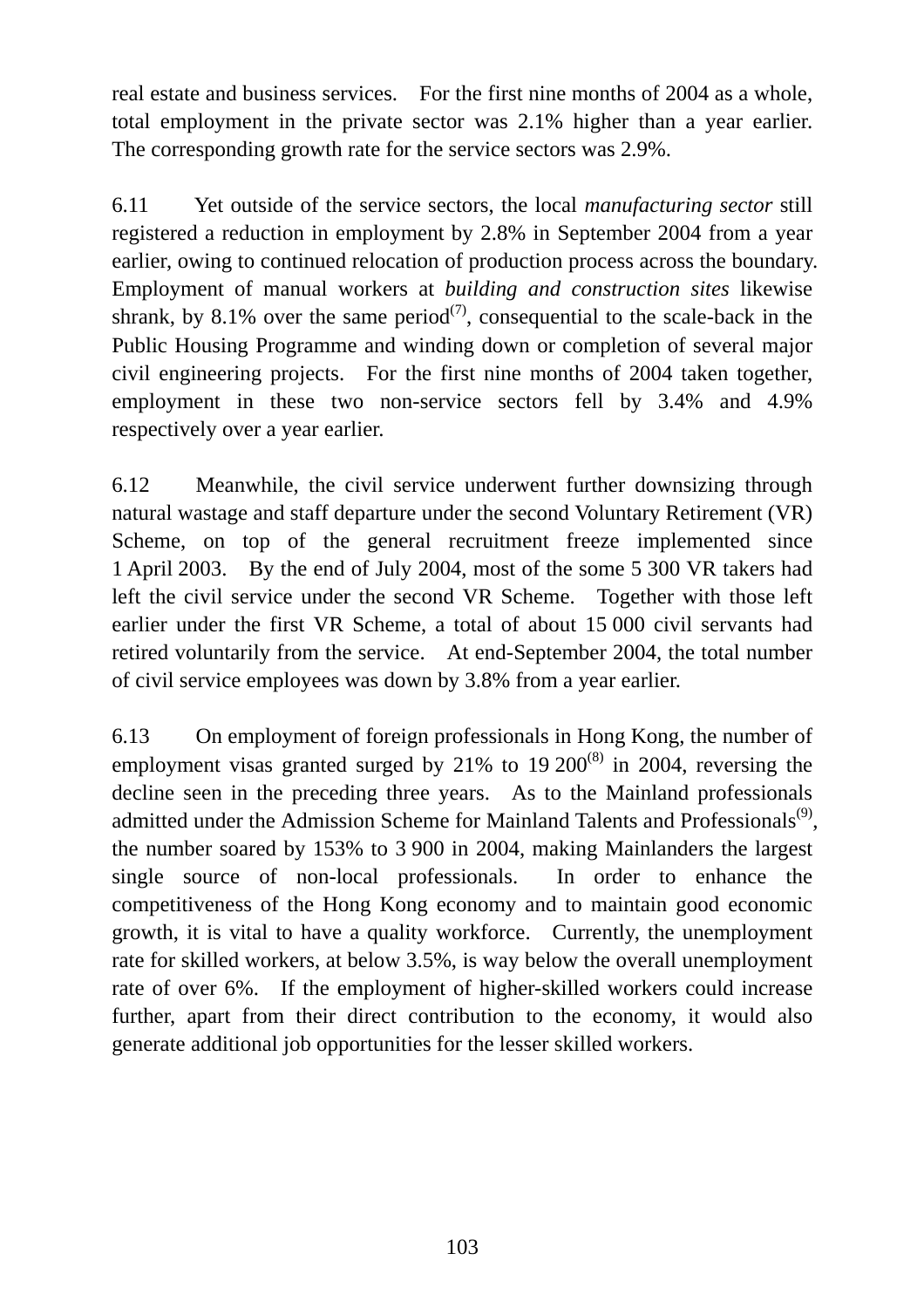## **Table 6.5 : Employment by major economic sector**

|                                                                          | 2003                  |                                                 |                                                 |                                |                                | 2004                        |                             |                                  |  |
|--------------------------------------------------------------------------|-----------------------|-------------------------------------------------|-------------------------------------------------|--------------------------------|--------------------------------|-----------------------------|-----------------------------|----------------------------------|--|
|                                                                          | Annual<br>Average     | Mar                                             | Jun                                             | <b>Sep</b>                     | Dec                            | Mar                         | Jun                         | Sep                              |  |
| Wholesale and<br>import/export<br>trades                                 | 558 300<br>$(-1.5)$   | 563 900<br>$(-0.4)$                             | 558 200<br>(0.4)                                | 555 700<br>$(-4.3)$            | 555 400<br>$(-1.8)$            | 556 600<br>$(-1.3)$         | 563 100<br>(0.9)            | 577 000<br>(3.8)                 |  |
| Retail trade                                                             | 210 700<br>$(-2.8)$   | 209 700<br>$(-3.1)$                             | 209 000<br>$(-4.3)$                             | 207 100<br>$(-6.4)$            | 217 100<br>(2.9)               | 214 600<br>(2.3)            | 216 500<br>(3.6)            | 219 400<br>(6.0)                 |  |
| Restaurants and<br>hotels                                                | 196 100<br>$(-7.3)$   | 198 200<br>$(-7.2)$                             | 191 100<br>$(-10.6)$                            | 193 900<br>$(-8.7)$            | 201 400<br>$(-2.5)$            | 204 600<br>(3.2)            | 209 500<br>(9.7)            | 206 600<br>(6.6)                 |  |
| Water transport,<br>air transport and<br>services allied to<br>transport | 98 000<br>$(-3.1)$    | 100 200<br>$(-0.6)$                             | 96 100<br>$(-6.1)$                              | 96 600<br>$(-4.4)$             | 99 000<br>$(-1.0)$             | 101 600<br>(1.4)            | 104 500<br>(8.7)            | 104 800<br>(8.5)                 |  |
| Storage and<br>communications                                            | 35 100<br>$(-12.5)$   | 33 300<br>$(-19.5)$                             | 35 300<br>$(-15.1)$                             | 35 200<br>$(-13.0)$            | 36 500<br>$(-1.1)$             | 35 900<br>(8.0)             | 36 100<br>(2.2)             | 35 300<br>(0.1)                  |  |
| Financing,<br>insurance, real<br>estate and<br>business services         | 421 900<br>$(-1.9)$   | 422 500<br>$(-0.2)$                             | 419 000<br>$(-2.6)$                             | 422 300<br>$(-0.5)$            | 423 800<br>$(-4.0)$            | 428 600<br>(1.4)            | 434 200<br>(3.6)            | 437 800<br>(3.7)                 |  |
| Community, social<br>and personal<br>services                            | 407 300<br>(2.9)      | 398 100<br>(1.5)                                | 400 600<br>(2.5)                                | 414 100<br>(3.9)               | 416 500<br>(3.5)               | 412 000<br>(3.5)            | 418 100<br>(4.4)            | 415 700<br>(0.4)                 |  |
| Manufacturing                                                            | 173 100<br>$(-10.3)$  | 178 900<br>$(-9.4)$                             | 172 500<br>$(-13.8)$                            | 172 800<br>$(-9.1)$            | 168 300<br>$(-8.8)$            | 168 900<br>$(-5.6)$         | 169 600<br>$(-1.7)$         | 168 000<br>$(-2.8)$              |  |
| Building and<br>construction<br>sites $(a)$                              | 67 600<br>$(-7.7)$    | 69 900<br>$(-9.1)$                              | 67 300<br>$(-15.1)$                             | 68 000<br>$(-3.4)$             | 65 100<br>$(-2.0)$             | 66 100<br>$(-5.5)$          | 66 600<br>$(-1.0)$          | 62 500<br>$(-8.1)$               |  |
| All establishments<br>surveyed in the<br>private sector <sup>(b)</sup>   | 2 215 800<br>$(-2.6)$ | 2 222 200<br>$(-2.3)$<br>$\langle -1.5 \rangle$ | 2 197 000<br>$(-3.6)$<br>$\langle -1.5 \rangle$ | 2 213 500<br>$(-3.2)$<br><0.3> | 2 230 400<br>$(-1.4)$<br><1.2> | 2 236 000<br>(0.6)<br><0.6> | 2 265 000<br>(3.1)<br><0.9> | 2 2 7 3<br>600<br>(2.7)<br>$(*)$ |  |
| Civil service $(c)$                                                      | 167 100<br>$(-2.4)$   | 169 100<br>$(-2.3)$                             | 168 200<br>$(-2.0)$                             | 166 500<br>$(-2.3)$            | 164 700<br>$(-2.9)$            | 163 000<br>$(-3.6)$         | 161 700<br>$(-3.9)$         | 160 100<br>$(-3.8)$              |  |

Notes : Employment figures enumerated from business establishments, as obtained from the Quarterly Survey of Employment and Vacancies, are somewhat different from those enumerated from households, as obtained from the General Household Survey. This is mainly due to difference in sectoral coverage: while the former survey covers selected major sectors, the latter survey covers all sectors in the economy.

(a) Due to an expansion in survey coverage as from March 2003, the employment figures for manual workers at building and construction sites in 2003 have been revised accordingly to facilitate comparison.

(b) The total figures on private sector employment cover also employment in mining and quarrying and in electricity and gas supply, besides employment in the major sectors indicated above.

(c) These figures cover only those employed on civil service terms of appointment. Judicial officers, ICAC officers, locally engaged staff working in overseas Hong Kong Economic and Trade Offices, and other Government empl

- ( ) % change over a year earlier.
- < > Seasonally adjusted quarter-to-quarter % change.
- (\*) Change of less than 0.05%.

Source : Quarterly Survey of Employment and Vacancies, Census and Statistics Department.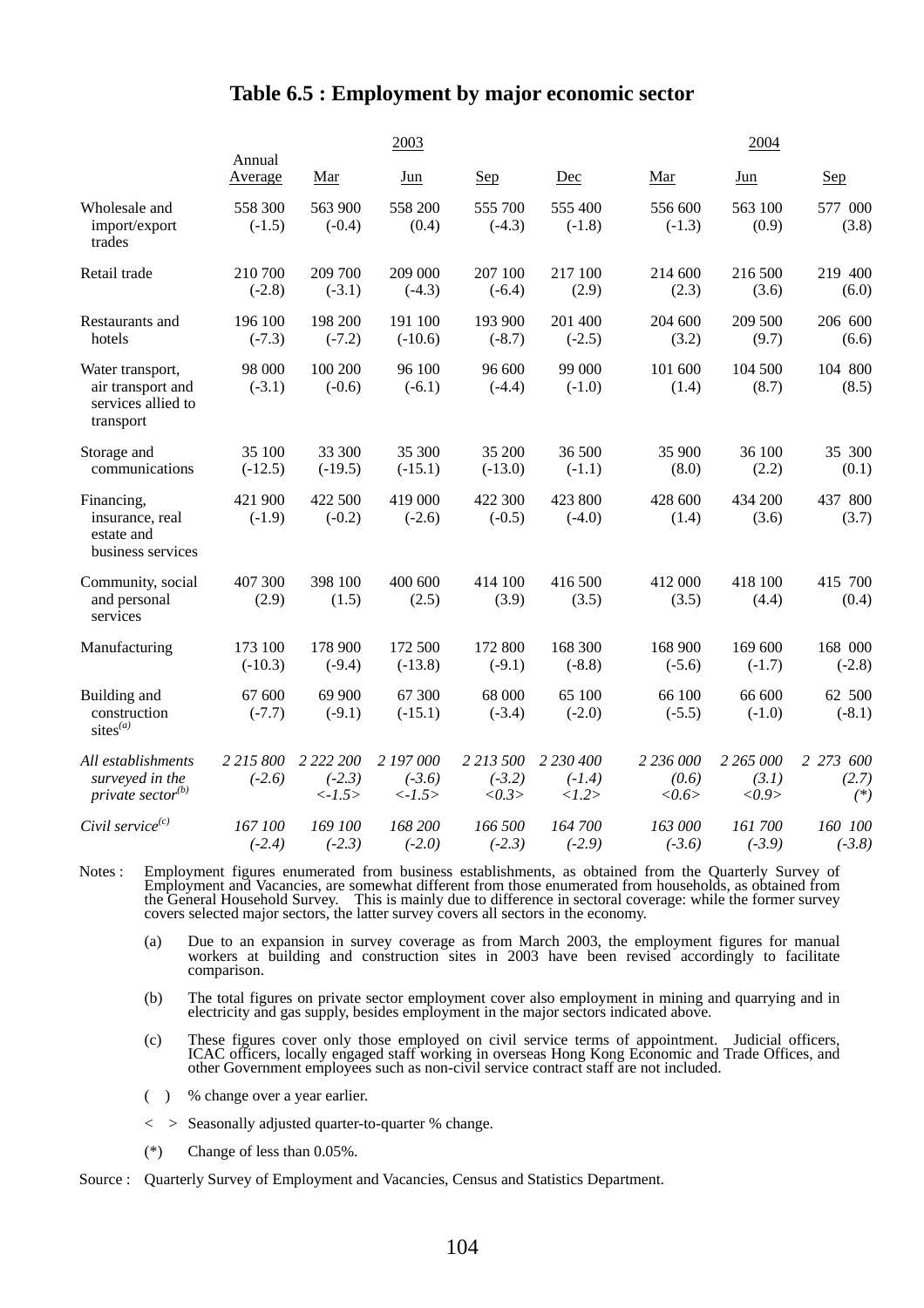# **Vacancies**

6.14 Job vacancies in the private sector had reverted to an uptrend since the latter part of 2003. In September 2004, the total number of private sector vacancies jumped by 55.3% over a year earlier. For the first nine months of the year as a whole, the increase was equally impressive, at 61.6%.

6.15 Growth over the past year was broadly based, whether analysed by *economic sector* or by *occupational category*. Vacancies in the service sector, in the manufacturing sector and for manual workers at construction sites all went up significantly by 54.8%, 67.0% and 69.2% respectively. Meanwhile, sharp gains were also observed across various occupational categories. More specifically, vacancies at the lower and upper segments leaped by 36.8 – 109.4% and 53.7 – 93.8% respectively in September 2004 over a year earlier.

6.16 Vacancies in the *civil service* likewise went up, by 13.3% in September 2004 over a year earlier, mainly attributable to increased job openings for disciplinary staff. This contrasted with the 1.9% decrease in June. The target is to reduce the size of the civil service to around 160 000 by 2006/07 and hence the recruitment freeze imposed since 1 April 2003. Exemption would only be granted when there are genuine needs to recruit from outside the civil service.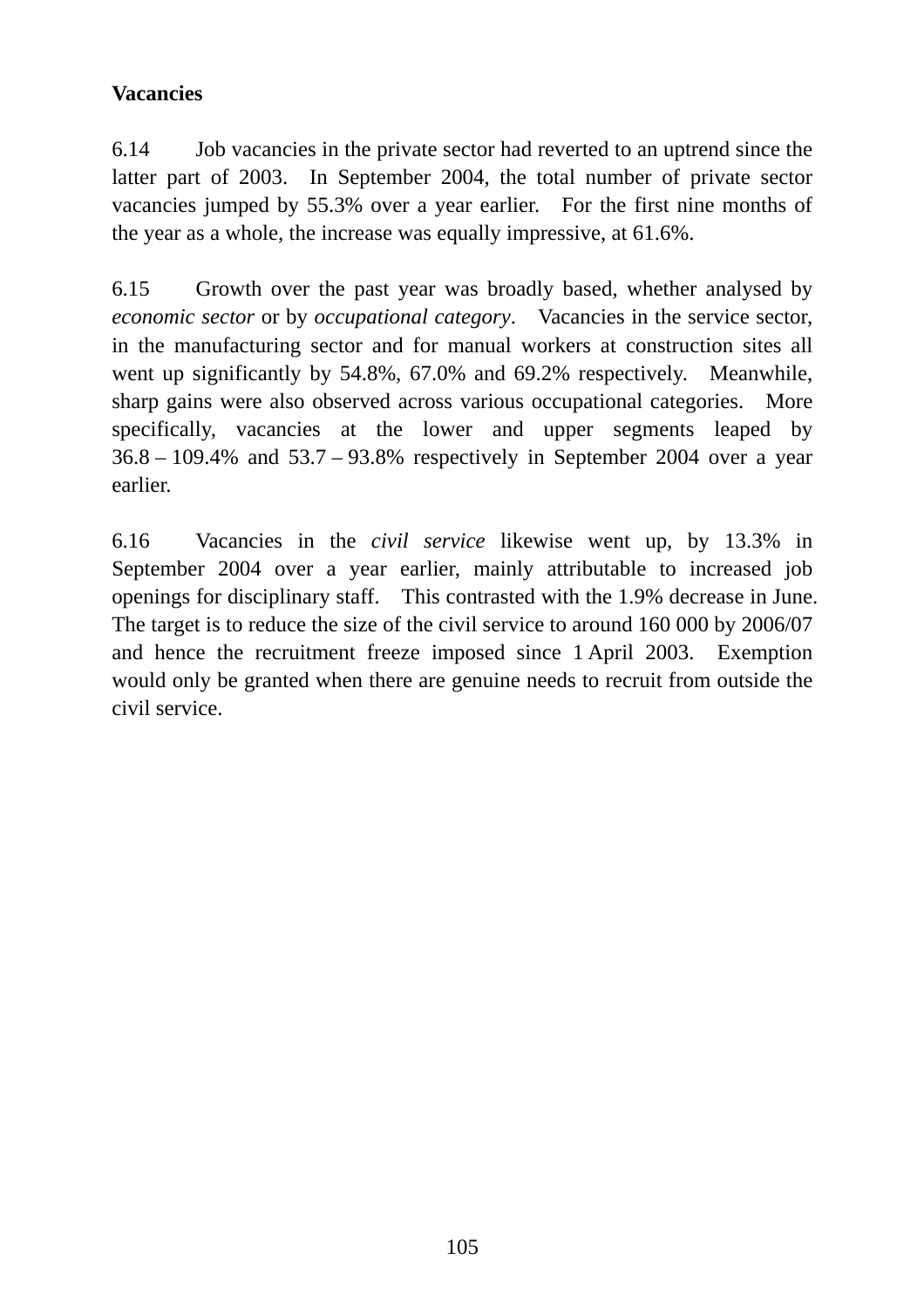

**Diagram 6.5 : Vacancies by major occupation category**

6.17 Latest statistics from the Labour Department indicated a further increase in vacancies towards the end of 2004. Specifically, the number of vacancies received by the Department continued to surge, by 40.4% year-on-year in the fourth quarter. For 2004 as a whole, the increase was 34.6%, and the number of vacancies received, at 303 000, was the highest level ever recorded. As for the number of placement achieved, the corresponding growth rates for the fourth quarter of 2004 and for the year as a whole were also encouraging, at 26.9% and 30.5%.

#### **(b) Workers at the lower segment**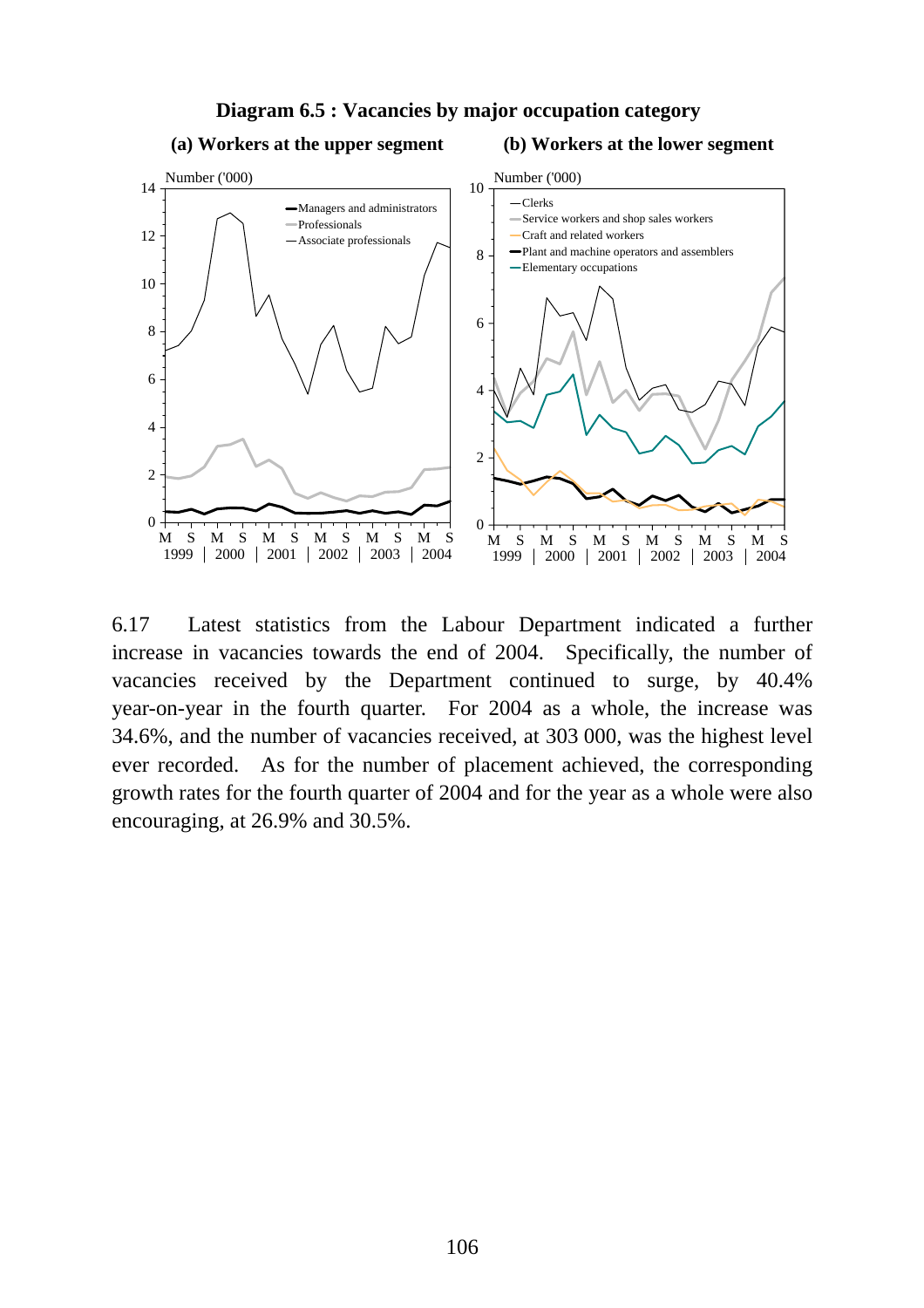## **Table 6.6 : Vacancies by major economic sector**

|                                                                          | No. of vacancies   |                                   |                              |                            |                            |                            |                           |                            |                                     |  |  |
|--------------------------------------------------------------------------|--------------------|-----------------------------------|------------------------------|----------------------------|----------------------------|----------------------------|---------------------------|----------------------------|-------------------------------------|--|--|
|                                                                          |                    |                                   | 2003                         |                            |                            |                            | 2004                      |                            |                                     |  |  |
|                                                                          | Annual<br>average  | Mar                               | $_{\text{Jun}}$              | <u>Sep</u>                 | Dec                        | Mar                        | $_{\text{Jun}}$           | <u>Sep</u>                 | Vacancy rate<br>in Sep 2004<br>(% ) |  |  |
| Wholesale and<br>import/export<br>trades                                 | 4 800<br>(10.0)    | 4 4 0 0<br>$(-12.2)$              | 4 9 0 0<br>$(-1.9)$          | 5 300<br>(26.1)            | 4 800<br>(39.8)            | 7 200<br>(64.7)            | 8700<br>(77.5)            | 8 000<br>(51.7)            | 1.4                                 |  |  |
| Retail trade                                                             | 1700<br>$(-8.1)$   | 1 100<br>$(-35.1)$                | 1500<br>$(-37.8)$            | 1700<br>(2.9)              | 2 400<br>(60.5)            | 2 300<br>(108.2)           | 2 4 0 0<br>(55.2)         | 3 300<br>(97.3)            | 1.5                                 |  |  |
| Restaurants and<br>hotels                                                | 1 300<br>$(-2.4)$  | 800<br>$(-47.0)$                  | 1 100<br>$(-22.3)$           | 1700<br>(23.3)             | 1700<br>(56.0)             | 1 800<br>(113.1)           | 2 2 0 0<br>(100.6)        | 2 500<br>(50.1)            | 1.2                                 |  |  |
| Water transport, air<br>transport and<br>services allied<br>to transport | 500<br>$(-5.7)$    | 400<br>$(-9.7)$                   | 500<br>$(-17.7)$             | 500<br>$(-1.1)$            | 500<br>(9.4)               | 900<br>(102.3)             | 1 300<br>(161.0)          | 1 300<br>(192.8)           | 1.3                                 |  |  |
| Storage and<br>communications                                            | 400<br>$(-6.9)$    | 300<br>$(-25.6)$                  | 400<br>(14.3)                | 500<br>(1.3)               | 300<br>$(-18.8)$           | 600<br>(83.8)              | 400<br>$(-3.3)$           | 800<br>(83.7)              | 2.3                                 |  |  |
| Financing,<br>insurance, real<br>estate and<br>business services         | 5 600<br>(8.0)     | 4 200<br>$(-22.1)$                | 6 200<br>(3.2)               | 5 700<br>(18.8)            | 6 300<br>(38.7)            | 8 600<br>(106.0)           | 9 0 0 0<br>(45.4)         | 9 300<br>(62.2)            | 2.1                                 |  |  |
| Community, social<br>and personal<br>services                            | 4 200<br>(1.3)     | 3 3 0 0<br>$(-23.8)$              | 4 600<br>(11.0)              | 4 800<br>(14.6)            | 3 900<br>(4.9)             | 5 200<br>(56.5)            | 6 200<br>(34.2)           | 5 800<br>(20.7)            | 1.4                                 |  |  |
| Manufacturing                                                            | 1 000<br>$(-21.5)$ | 1 100<br>$(-23.5)$                | 1 200<br>$(-16.4)$           | 900<br>$(-34.7)$           | 800<br>$(-6.4)$            | 1500<br>(37.5)             | 1 600<br>(30.2)           | 1 500<br>(67.0)            | 0.9                                 |  |  |
| Building and<br>construction sites                                       | #<br>$(-60.1)$     | #<br>$(-81.7)$                    | #<br>$(-52.6)$               | $\#$<br>$(-57.4)$          | #<br>(28.6)                | #<br>(57.7)                | 100<br>(118.5)            | #<br>(69.2)                | 0.1                                 |  |  |
| All establishments<br>surveyed in the<br>private sector $^{(a)}$         | 19700<br>(1.4)     | 15 900<br>$(-23.4)$<br>$< -18.2>$ | 20 800<br>$(-4.9)$<br><25.2> | 21 100<br>(12.5)<br><10.3> | 20 900<br>(28.9)<br><14.2> | 28 400<br>(78.7)<br><13.7> | 32 200<br>(55.0)<br><8.2> | 32 800<br>(55.3)<br><10.0> | 1.4                                 |  |  |
| Civil service <sup>(b)</sup>                                             | 1500<br>$(-14.8)$  | 1600<br>$(-3.8)$                  | 1700<br>$(-13.5)$            | 1600<br>$(-9.9)$           | 1 200<br>$(-32.1)$         | 1300<br>$(-21.7)$          | 1600<br>$(-1.9)$          | $1\,$ 800<br>(13.3)        | 1.1                                 |  |  |

Notes : Vacancy rate refers to the ratio of vacancies to total employment opportunities (actual employment plus vacancies).

(a) The total figures on private sector vacancies cover also vacancies in mining and quarrying and in electricity and gas supply, besides vacancies in the major sectors indicated above.

(b) These figures cover only vacancies for those staff to be employed on civil service terms of appointment. They have been adjusted by deducting the vacant posts emerging from the Voluntary Retirement Schemes.

- ( ) % change over a year earlier.
- < > Seasonally adjusted quarter-to-quarter % change.
- (#) Less than 50.

Source : Quarterly Survey of Employment and Vacancies, Census and Statistics Department.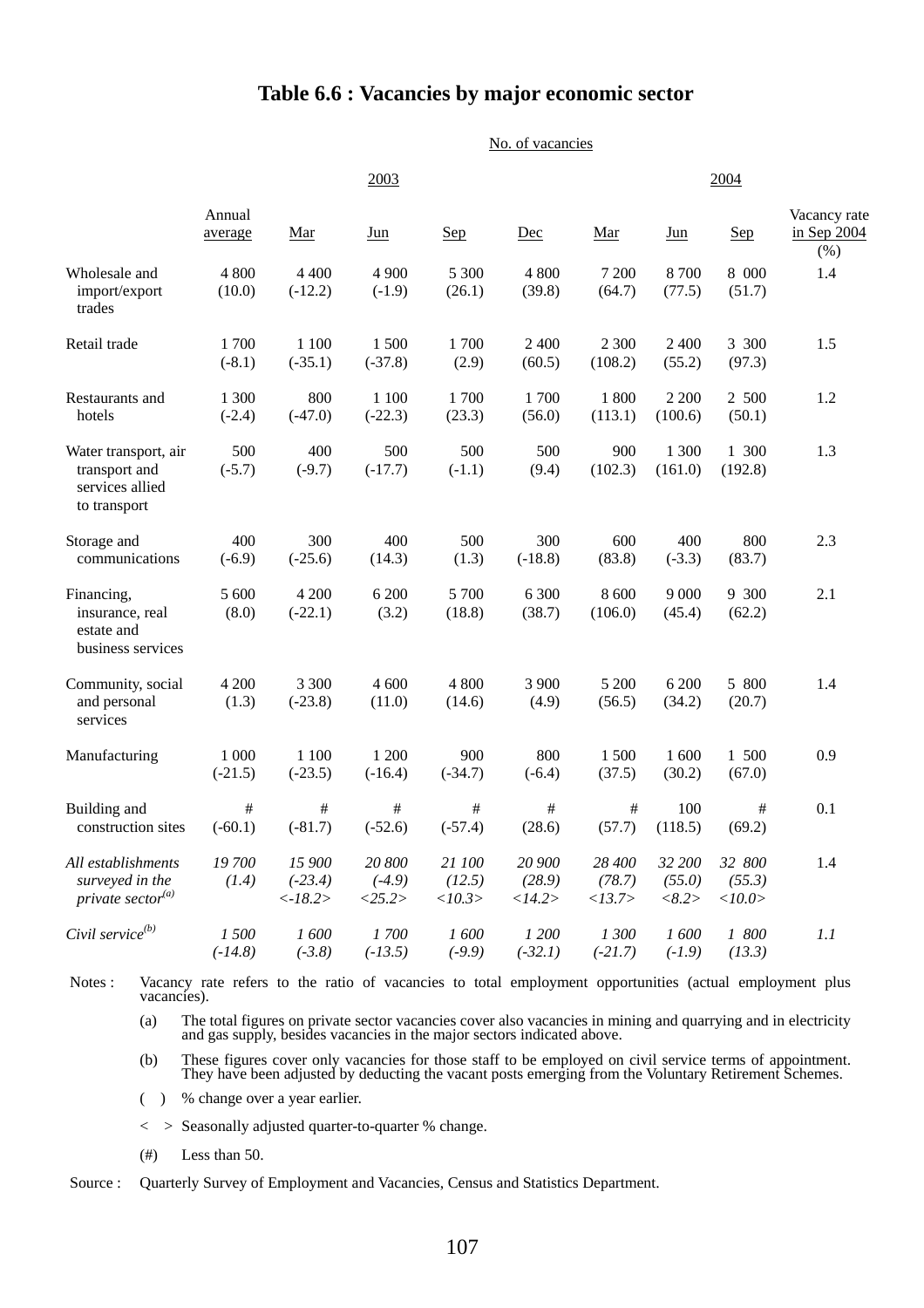## **Earnings and wages**

6.18 Labour income, as a lagging indicator, continued on a downtrend in money terms, but the decrease was of a smaller magnitude in 2004 than in 2003. Specifically, overall *labour earnings*<sup>(10)</sup> in the private sector, as measured by payroll per person engaged, edged lower by 0.5% year-on-year in money terms in the third quarter of 2004 and by 0.7% in the first three quarters taken together. In real terms, there was a decrease of 1.3% in the third quarter, but virtually nil change for the first three quarters as a whole $^{(11)}$ .

6.19 Analysed by *economic sector*, labour earnings in the *service sectors* exhibited divergent movements. While year-on-year increases in money terms were observed for the wholesale and retail trades, restaurants and hotels, and water and air transport in the third quarter of 2004, these were more than offset by the declines seen in the other sectors such as the import/export trade, land transport and business services. For all the service sectors taken together, labour earnings were modestly down by 0.3% in money terms or 1.1% in real terms. Over the same period, labour earnings in the *manufacturing sector* fell more, by 1.8% in money terms or 2.5% in real terms.

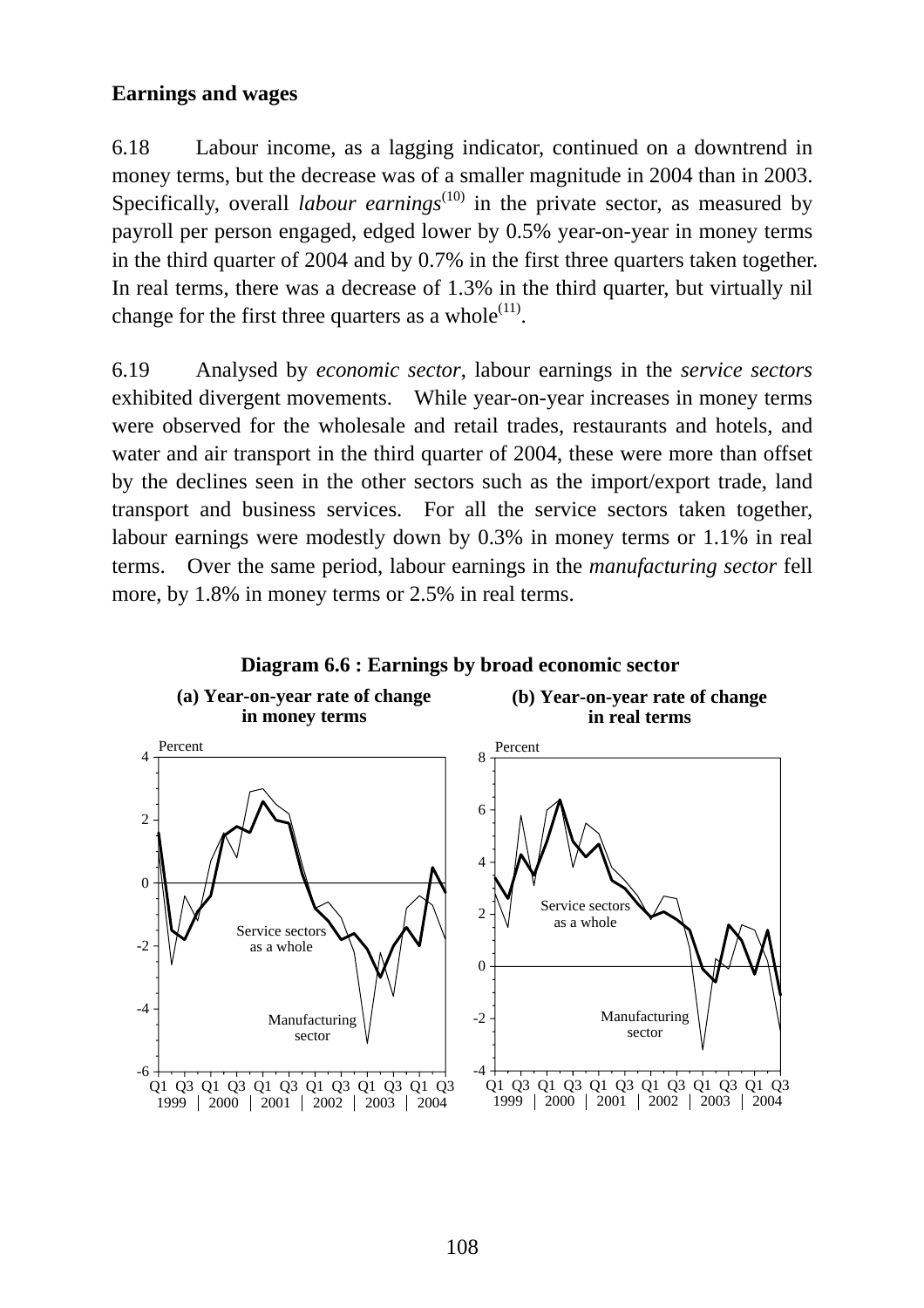6.20 Overall *labour wages*<sup> $(12)$ </sup> in the private sector, excluding the irregular payment items, also edged lower, by 1.3% in money terms or 2.5% in real terms in September 2004 from a year earlier. For the first nine months of 2004 as a whole, the corresponding decreases were 1.1% and 1.0%.

6.21 Analysed by *economic sector*, wages in the *service sectors* were adjusted downwards by 0.3 - 2.0% in money terms in September 2004 from a year earlier, save for those in personal services which were lifted by 3.3% attributable to pay hikes at barber and beauty shops. In real terms, there were wage decreases of 1.5 - 3.1% for most service sectors, but a 2.1% rise for personal services. As for wages in the local *manufacturing* and *construction sectors,* they were down by 1.1% and 2.6% respectively in money terms, corresponding to decreases of 2.3% and 3.9% in real terms.

6.22 Following the enactment of the Public Officers Pay Adjustments (2004/2005) Ordinance in December 2003, the civil service pay was reduced on two occasions by broadly equal magnitude on 1 January 2004 and 1 January 2005. After these reductions, all civil service pay points have been restored to the levels, in dollar terms, as at 30 June 1997.

6.23 In November 2004, the Government presented the proposals on the pay level survey methodology and application of the survey results for extensive consultation. The two-month consultation ended in January 2005. The Government shall give careful consideration to all the views received during the consultation in deciding on the way forward. The aim is to commence the survey field work in the first quarter of 2005, with a view to covering the pay adjustments in the private sector up to 1 April 2005.

# **The Government's recent employment and training measures**

6.24 In recent years, the Government has implemented a series of measures to enhance the employability of youths. In May 2004, the Youth Self-employment Support Scheme was launched as a new initiative to train and assist young people aged 18 to 24 with educational attainment below degree level and assessed to have motivation to become self-employed. A total of 36 projects providing 1 500 training places in areas with business prospects have been approved. By the end of the year, the trainees have conducted 1 420 business transactions, with gross profits of about \$940,000 recorded. As to the ongoing measures, these included the Youth Pre-employment Training Programme (YPTP) launched in 1999 for school leavers aged 15 to 19, and the Youth Work Experience and Training Scheme (YWETS) launched in 2002 for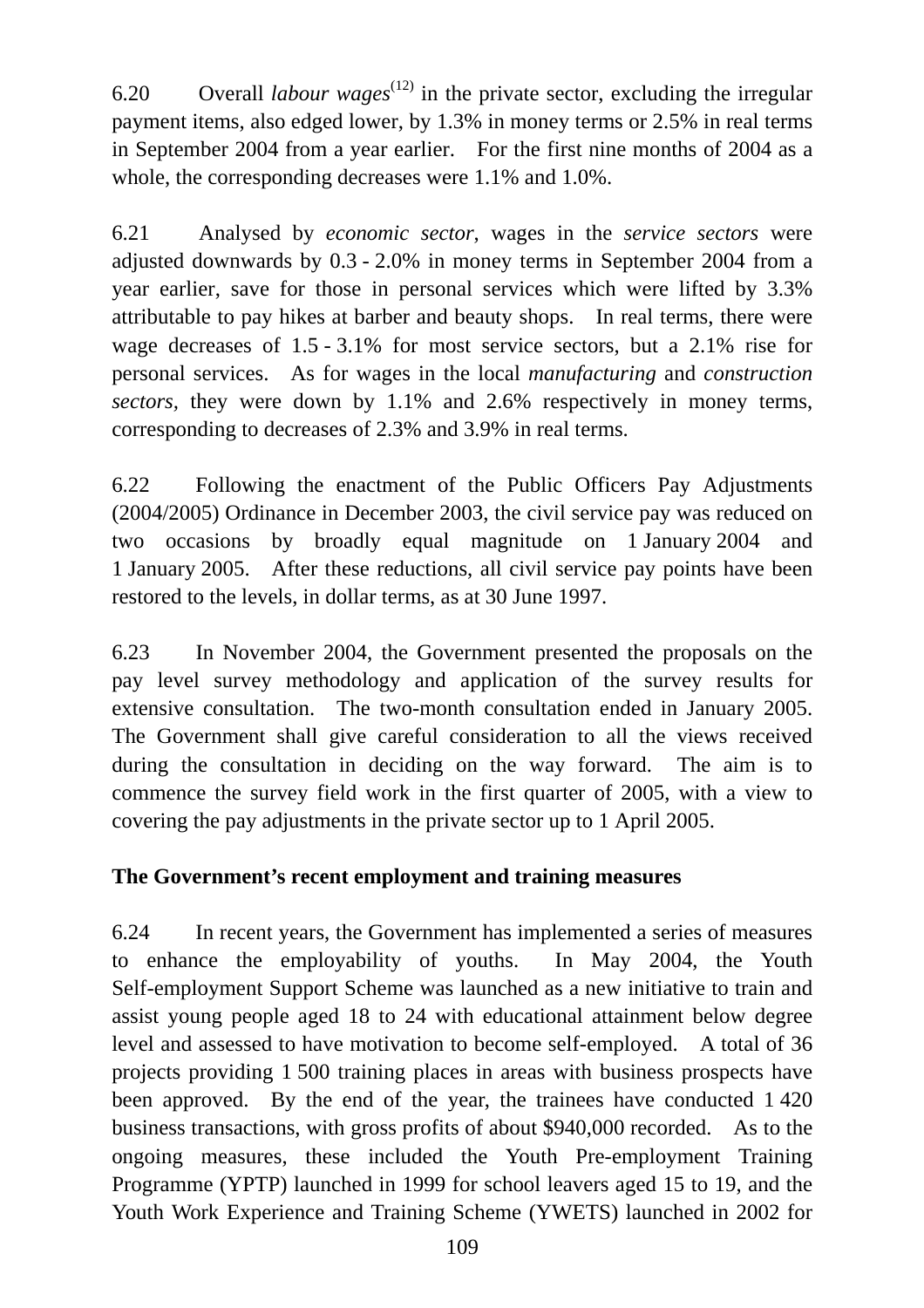young people aged 15 to 24 with educational attainment below degree level. By end-2004, some 57 000 youngsters have been trained under YPTP and about 28 000 trainees have found employment under YWETS.

6.25 In addition, the Government has launched the Re-employment Training Programme for the Middle-aged (RTP) in 2003. It is aimed at assisting unemployed workers aged 40 or above to secure employment through the provision of a training allowance to employers hiring them. By end-2004, the programme has achieved about 8 600 job placements. Besides, a special incentive allowance scheme for local domestic helpers (LDHs) has also been introduced in 2003, under which qualified LDHs who work in a district different from the one in which they reside or during unsocial hours (i.e. 5 pm to 9 am) may apply for a daily allowance of \$50 per day, with an overall cap of \$7,200 per year. Its aims are to promote the market for LDHs on the one hand, and to facilitate employment of the middle-aged low-skilled workers on the other. As of end-2004, some 3 700 applications have been approved.

6.26 Furthermore, in order to enhance employability of the lower-skill workers amid structural change in the economy, the Employees Retraining Board was set up in 1992 primarily to provide training to unemployed persons aged 30 or above with lower secondary education or below. The target is to assist them to take on new or enhanced skills so that they can be better adapted to the evolving job requirements. Around 110 000 retraining places are offered each year through various full-time and part-time courses, and so far over 824 000 retrainees have benefited from the programmes. There is also the Skills Upgrading Scheme, launched in 2001, for providing skills-upgrading training to in-service workers with secondary education or below. The Scheme has so far launched 5 200 classes and benefited over 110 000 workers in 22 industries since its inception.

6.27 On job creation, the Government has created a number of temporary jobs in the public sector since 2000, which cover a wide range of services including cleansing, health, welfare, leisure and tourism. In the 2005 Policy Address announced on 12 January, it proposed to further extend some 10 000 temporary jobs. Additionally, the municipal works projects, and the initiatives in urban renewal and redevelopment, greening, decking of nullahs and promotion of the environmental industry are all implemented with the provision of employment opportunities being one of the key considerations.

6.28 Besides, the Government will introduce two new employment initiatives in the second quarter of 2005 : the Work Trial Scheme (WST) and the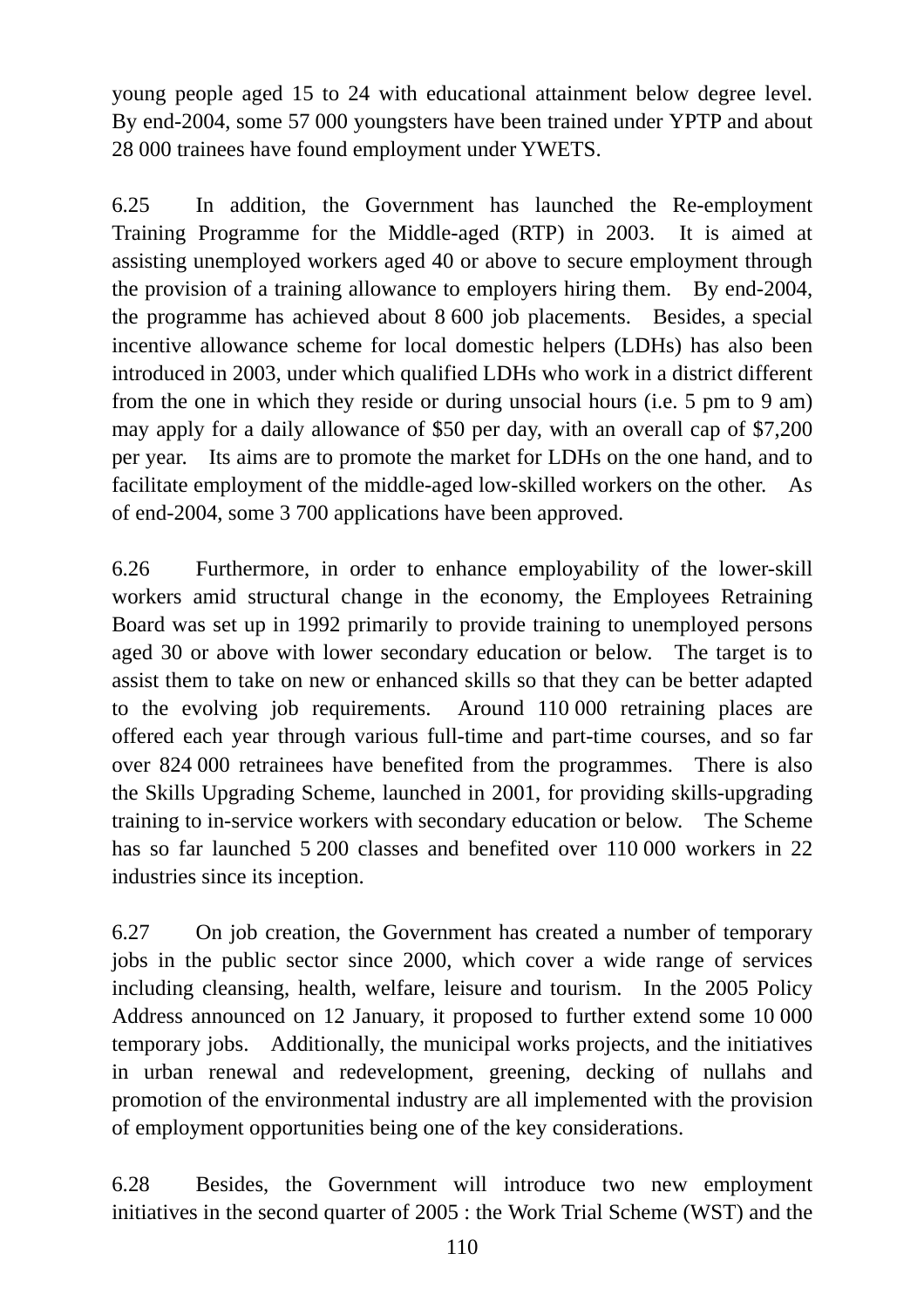Work Orientation and Placement Scheme (WOPS). Under the WTS, 2 000 job-seekers with special difficulty in securing employment will be arranged to undergo a one-month work trial in a participating company with a view to the offer of long-term employment after satisfactory completion of the work trial. Participants will be paid an allowance after the trial. To encourage employers to engage people with disabilities, the WOPS will be implemented to provide pre-employment training and job placements for 1 000 disabled job-seekers.

#### **Notes :**

(1) For a person aged 15 or above to be classified as unemployed, he or she should: (a) not have a job and not be performing any work for pay or profit during the reference period (i.e. seven days before enumeration); and (b) be available for work during the reference period; and (c) be seeking work during the 30 days before enumeration.

 Notwithstanding the above, the following types of persons are also considered as unemployed: (a) persons without a job, having sought work but not available for work because of temporary sickness; (b) persons without a job, available for work but not having sought work because they will take up new jobs or start business at a subsequent date, or expect to return to their original jobs; and (c) discouraged workers not having sought work because they believe work is not available to them.

 Even at full employment, some frictional unemployment is bound to exist as workers move between jobs in order to obtain better terms of employment. The precise level of unemployment which can be described as purely frictional varies amongst economies, depending on the structure and characteristics of their labour markets.

 In April 2001, the Census and Statistics Department put out a revised series of seasonally adjusted unemployment rate compiled by reference to the X-11 ARIMA method, which adjusts for all seasonal variations in employment and unemployment (i.e. the changes due to holiday effects, seasonally ups and downs in economic activity, seasonal variations in first-time job-seekers, etc). This replaces the former series which adjusts only for seasonal variations in the proportion of first-time job-seekers in the labour force. For more details, see Note (3) at the end of Chapter 5 of the Half-yearly Economic Report 2001.

(2) The main criteria for an employed person aged 15 or above to be classified as underemployed are: involuntarily working less than 35 hours during the reference period (i.e. seven days before enumeration), and either available for additional work during the reference period or seeking additional work during the 30 days before enumeration.

 Following these criteria, employed persons taking no-pay leave due to slack work during the reference period are also classified as underemployed if they had worked less than 35 hours or were on leave for the entire reference period.

(3) The labour force, or the economically active population, is defined to include all persons aged 15 or above who either were engaged in productive work during the reference period (i.e. seven days before enumeration) or would otherwise have been engaged in productive work but were unemployed.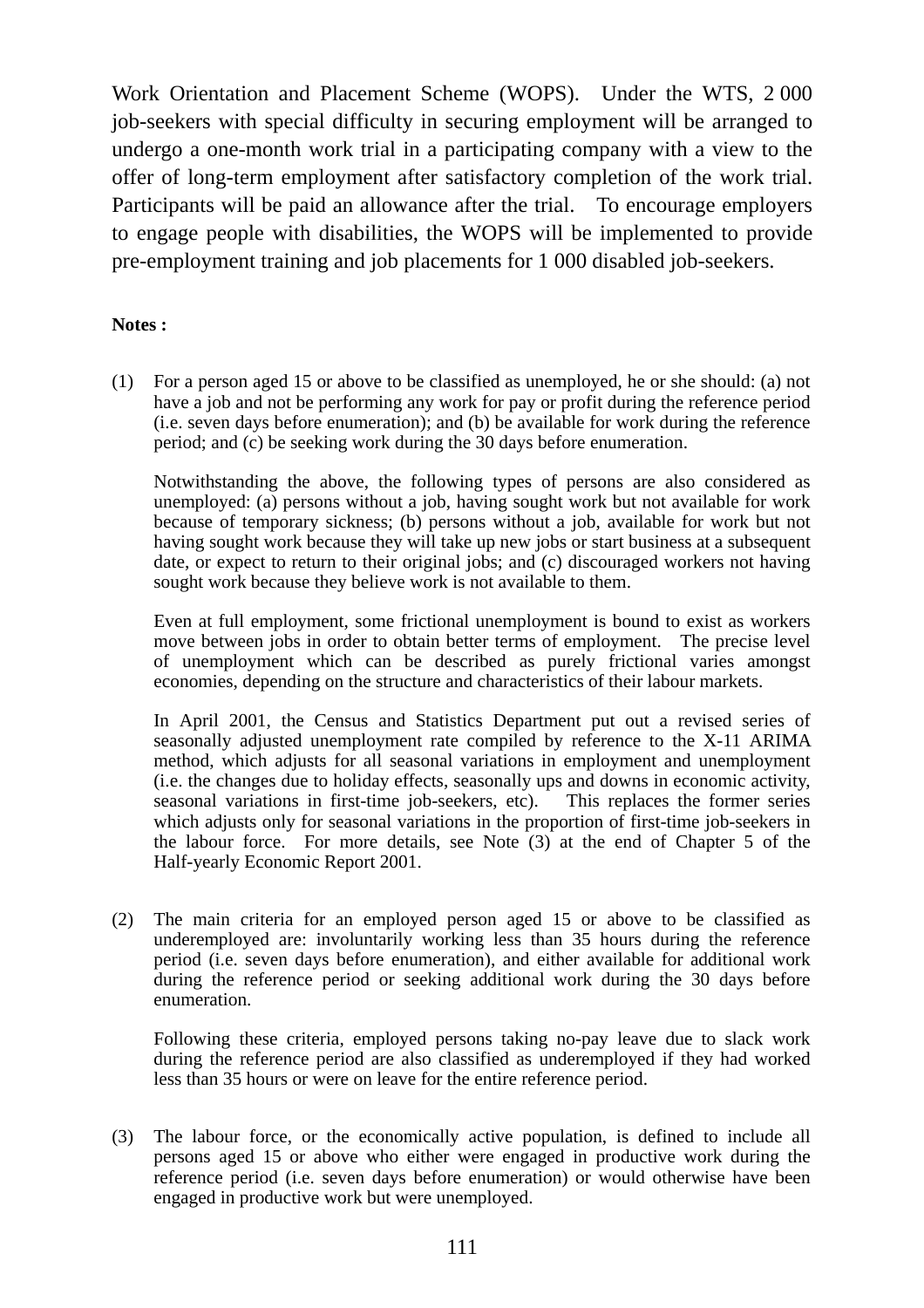- (4) The labour force participation rate is defined as the proportion of economically active population (i.e. those working or unemployed) in the population aged 15 or above.
- (5) The employed population refers to those persons aged 15 or above who performed work for pay or profit or had a formal job attachment during the reference period (i.e. seven days before enumeration).
- (6) The service sectors cover the wholesale, retail and import/export trades, restaurants and hotels; transport, storage and communications; financing, insurance, real estate and business services; and community, social and personal services.
- (7) Yet taking into account off-site workers and related professional and support staff, employment in the entire building and construction sector increased by 2.0% in the third quarter of 2004, although there was still a decrease of 0.8% for the first three quarters as a whole.

 Employment for the construction sector as a whole is enumerated from the General Household Survey carried out by the Census and Statistics Department. Apart from site workers, it also includes non-site workers engaged in minor alteration and addition, repair, maintenance and interior decoration work on existing buildings. In addition, it includes professional, administrative and other support personnel engaged in that sector, such as engineers, architects, surveyors and contract managers, as well as general clerical staff.

- (8) This refers to the employment visas issued for the admission of professionals, specialists, businessmen, managers and administrators, for whom there is no quota. It does not cover the admission of Mainland residents and overseas Chinese, foreign domestic helpers, trainees, as well as employment under the Supplementary Labour Scheme and the Admission Scheme for Mainland Talents and Professionals.
- (9) The Admission Scheme for Mainland Talents and Professionals was implemented on 15 July 2003 to attract qualified Mainland talents and professionals to work in Hong Kong. It replaced the Admission of Talents Scheme and the Admission of Mainland Professionals Scheme introduced in 1999 and 2001 respectively, which were more restrictive in their purview. The new Scheme caters for the entry of Mainland talents and professionals in all sectors including arts, culture and sports as well as those in the culinary profession so as to enhance Hong Kong's status as an Asian world city. The Mainland professionals must be employed with remuneration comparable to the local market level and be able to contribute to the operation of the firms concerned with a view to facilitating economic development in Hong Kong.
- (10) In addition to wages, which include all regular payments like basic pay and stipulated bonuses and allowances, earnings also cover overtime pay and other non-guaranteed or irregular bonuses and allowances, except severance pay and long service payment. Because of this difference, as well as the difference in sectoral and occupational coverage, the movements in average earnings, as measured by payroll per person engaged, do not necessarily match closely with those in wage rates.
- (11) Different consumer price indices are used for compiling the real indices of labour earnings and wages, taking into account their relevance to the respective occupation coverage. Specifically, the Composite CPI, being an indicator of overall consumer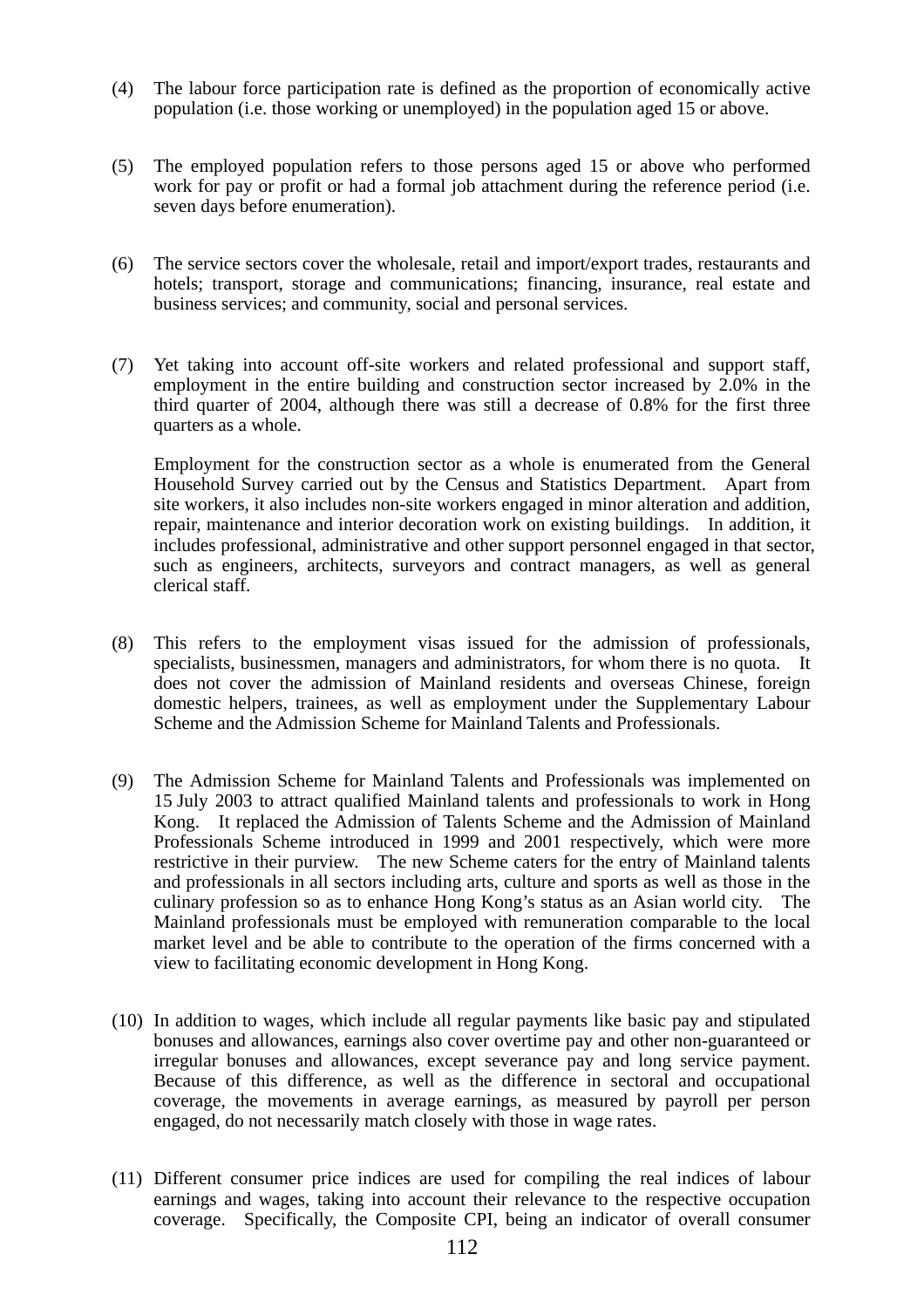prices, is taken as the price deflator for earnings received by employees at all levels of the occupational hierarchy. The CPI(A), being an indicator of consumer prices for the middle to lower income groups, is taken as the price deflator for wages in respect of workers on occupations up to the supervisory level, and also in respect of manual workers engaged in the construction sector.

(12) The wage data as collected have a more limited coverage than the corresponding earnings data. More specifically, the coverage of the service sectors in the wage data is far from complete, and the coverage of occupation categories in the wage data is only up to the supervisory and technical level.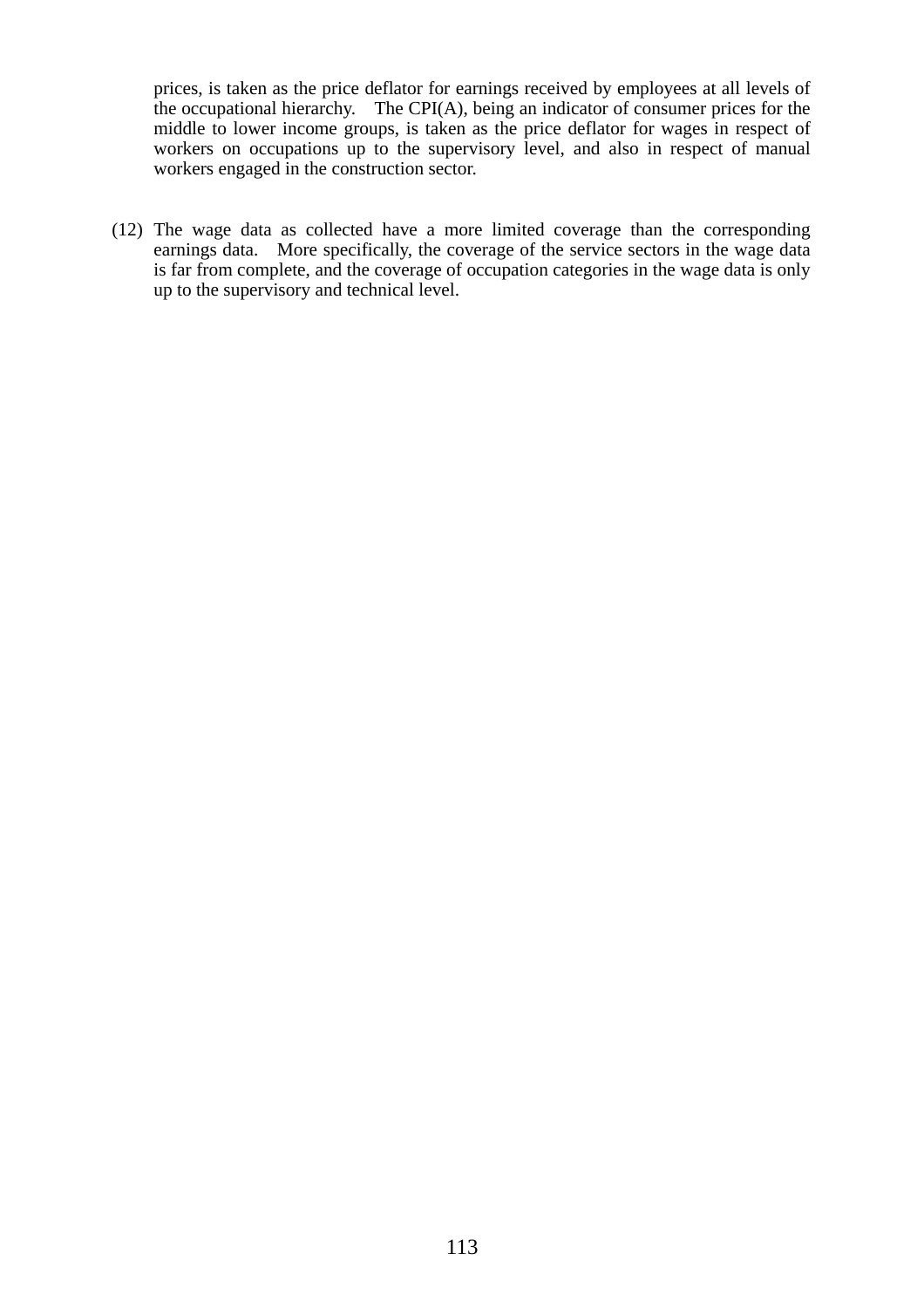# **CHAPTER 7 : PRICES IN 2004**

## *Summary*

- *The deflationary trend that started in November 1998 finally gave way to inflation by mid-2004. Amidst a brisk local consumer demand and vibrant inbound tourism, 2004 has seen a progressive return of pricing power of local retailers. Also, on the cost front, downward pressures on local wages were receding, albeit only slowly; property rentals have rebounded from the trough in 2003; the rise in import prices stemming from a weak US dollar was more readily passed through to the retail price level.*
- *But in overall terms, consumer price inflation was still very modest up to the end of 2004, indicating that price pressures from domestic sources were on the whole still scant.*
- *The year-on-year decline in the GDP deflator, as a broad measure of price movements of local output produced by the Hong Kong economy, tapered visibly over the course of 2004, along with the rebound in consumer prices and a pick-up in the price deflator for construction investment. The pace of upturn in the GDP deflator was nevertheless considerably slower than that of Composite CPI, due to the drag from worsened terms of trade caused by a sagging US dollar.*

# **Consumer prices**

7.1 2004 was a remarkable year for the Hong Kong economy, as the deflationary trend that started in November 1998 finally gave way to inflation by the middle of the year. A number of factors on the domestic and external fronts have contributed to this. First and foremost was the return of pricing power of local retailers as the economic recovery became more established. Indeed, prices of a wide range of local goods and services have been rising on a year-on-year basis after early 2004, thanks to brisk consumer demand and vibrant inbound tourism. Secondly, on the cost front, the downward pressures on wages, which were still very pronounced in 2003, have abated somewhat in 2004, in tandem with steadily improving labour market conditions. Office and shop rentals have gone up further during the year, even though it would take some time for the rental increases to feed through fully to the retail price level. Thirdly, on the external front, there were also more price pressures stemming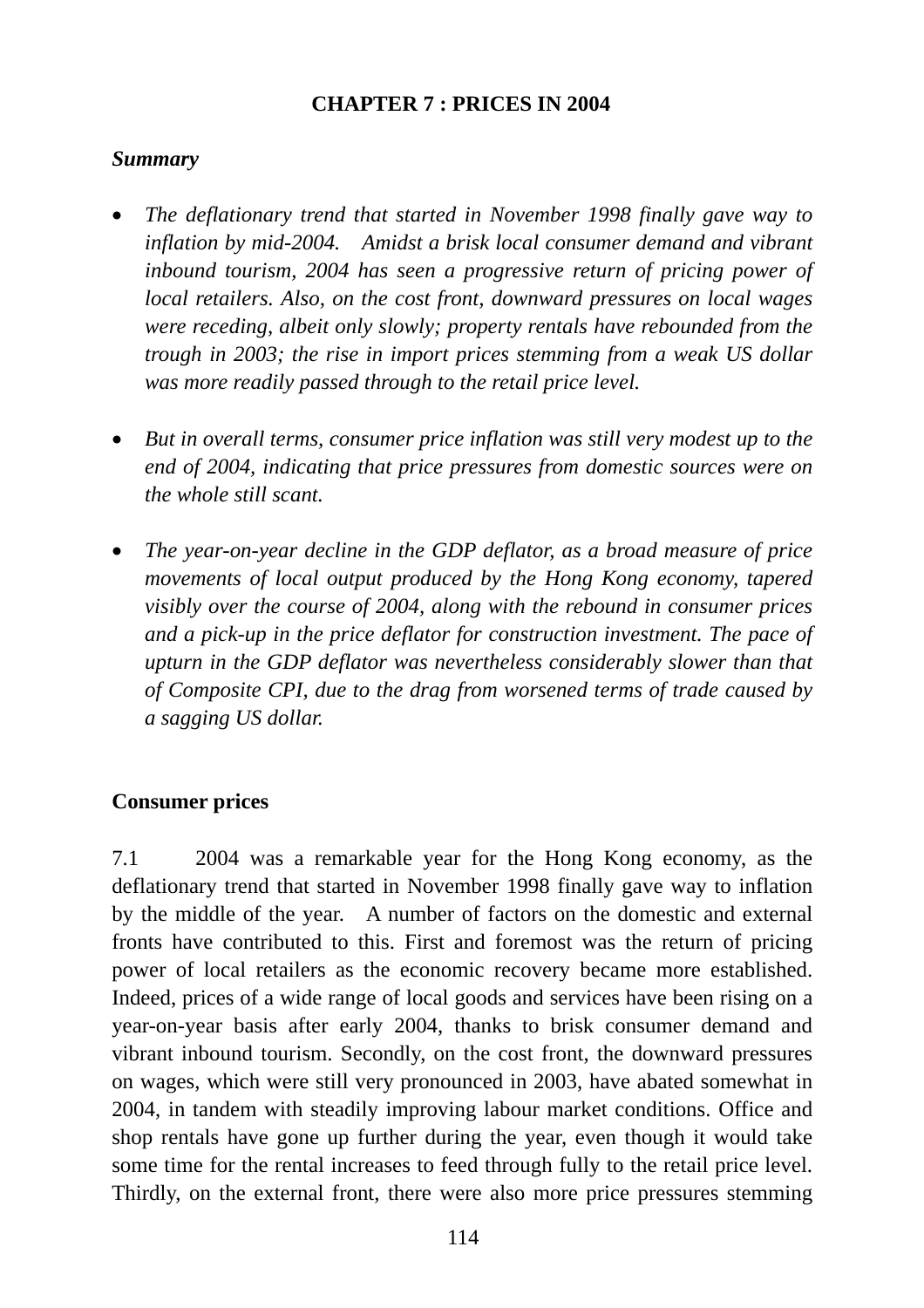from rising import prices, owing to a weak US dollar and higher world commodity prices, notably oil prices. With the progressive return of pricing power of local retailers, there was thus a more ready pass-through of the externally induced cost pressures onto the retail price level.

7.2 Reflecting the progressive dissipation of deflationary pressures as the economy gathered pace, the year-on-year decline in the *Composite Consumer Price Index*  $(CPI)^{(1)}$  *tapered successively during the first half of 2004, from* 1.8% in the first quarter to 0.9% in the second quarter, and just 0.1% by June. The Composite CPI then reverted to increase as from July, averaging at 0.8% in the third quarter and 0.2% in the fourth quarter. The somewhat larger year-on-year increase in the third quarter was largely attributable to a low base brought about by the Government's rates concession<sup> $(2)$ </sup> implemented in the same quarter of 2003. In general, consumer price inflation was very modest up to the end of the year, being kept down by the marked fall-off in private housing rentals in  $2003^{(3)}$ . For 2004 as a whole, the decline in the Composite CPI was merely 0.4%, distinctly smaller than that of 2.6% in 2003.

|      |                | Composite CPI       | CPI(A)             | CPI(B)             | CPI(C)              |
|------|----------------|---------------------|--------------------|--------------------|---------------------|
| 2003 | Annual         | $-2.6$              | $-2.1$             | $-2.7$             | $-2.9$              |
|      | H1             | $-2.2$              | $-1.8$             | $-2.3$             | $-2.3$              |
|      | H2             | $-3.0$              | $-2.5$             | $-3.1$             | $-3.5$              |
|      | Q <sub>1</sub> | $(-0.2)$<br>$-2.0$  | $(-0.2)$<br>$-1.8$ | $(-0.4)$<br>$-2.1$ | $-1.7$ $(-0.3)$     |
|      | Q2             | $-2.5$<br>$(-1.1)$  | $-1.8$<br>$(-0.4)$ | $-2.6$<br>$(-1.1)$ | $-2.9$<br>$(-1.6)$  |
|      | Q <sub>3</sub> | $-3.6$<br>$(-1.8)$  | $(-2.2)$<br>$-3.3$ | $-3.7$<br>$(-1.8)$ | $-4.1$<br>$(-1.6)$  |
|      | Q4             | (0.8)<br>$-2.3$     | (1.1)<br>$-1.7$    | $-2.4$<br>(0.8)    | $-2.9$<br>(0.5)     |
| 2004 | Annual         | $-0.4$              | $\ast$             | $-0.5$             | $-0.9$              |
|      | H1             | $-1.3$              | $-1.0$             | $-1.4$             | $-1.8$              |
|      | H2             | 0.5                 | 0.9                | 0.4                | 0.1                 |
|      | Q <sub>1</sub> | $-1.8$<br>(0.3)     | (0.3)<br>$-1.2$    | (0.2)<br>$-2.0$    | (0.2)<br>$-2.4$     |
|      | Q2             | $(-0.1)$<br>$-0.9$  | (0.1)<br>$-0.7$    | $-0.9$<br>$(-0.1)$ | $-1.1$<br>$(-0.1)$  |
|      | Q <sub>3</sub> | $(-0.2)$<br>$0.8\,$ | $(-0.1)$<br>1.4    | 0.7<br>$(-0.2)$    | $0.2\,$<br>$(-0.3)$ |
|      | Q4             | (0.3)<br>0.2        | 0.5<br>(0.3)       | 0.2<br>(0.2)       | $-0.1$<br>(0.1)     |

#### **Table 7.1 : Consumer Price Indices (year-on-year rate of change (%))**

Notes : ( ) Figures in parentheses denote seasonally adjusted quarter-to-quarter rates of change.

(\*) Change of less than 0.05%.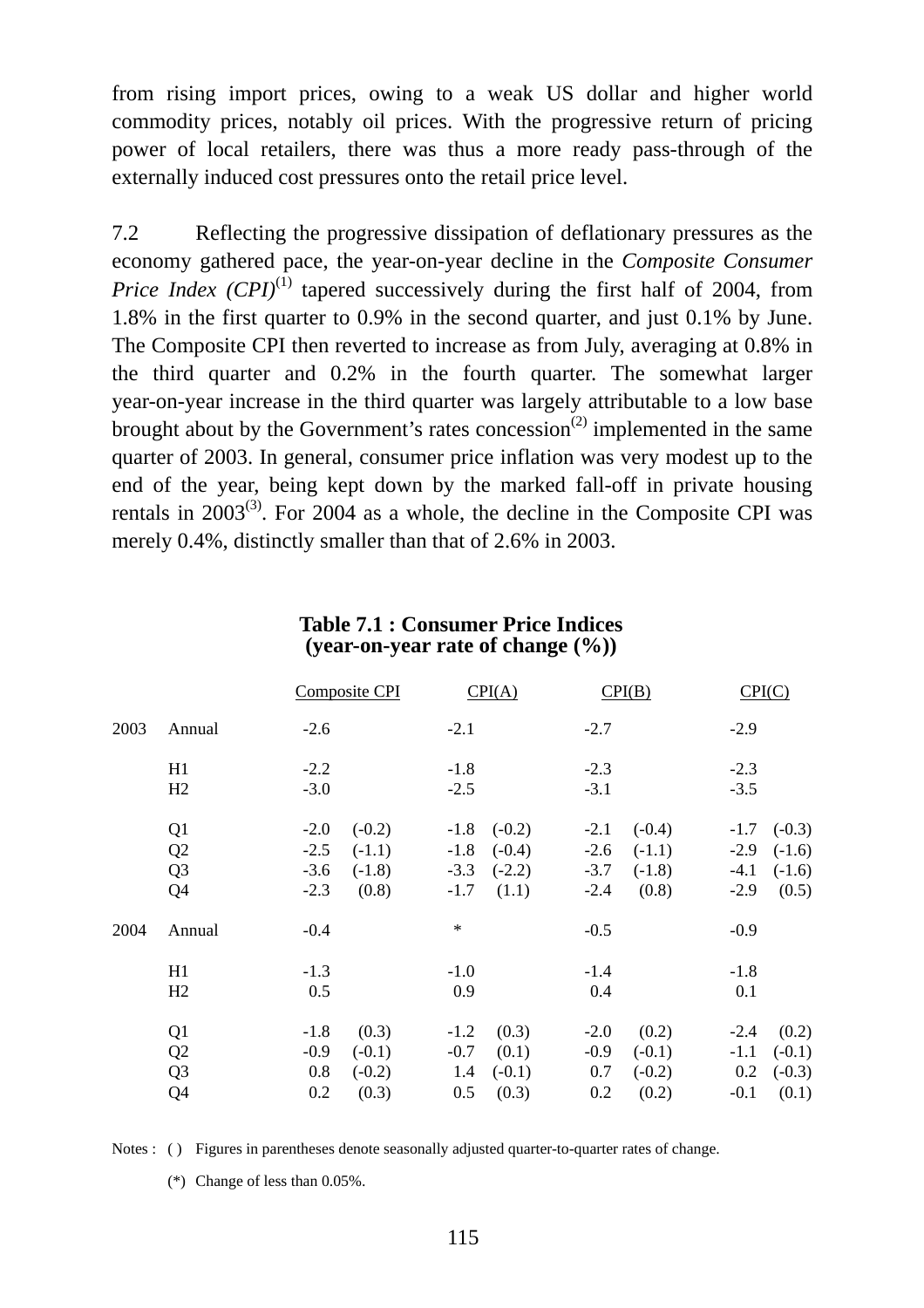

7.3 All the sub-indices exhibited broadly similar profile of movements during 2004, with tapering year-on-year declines in the first half of 2004 followed by mild increases in the second half. For 2004 as a whole, the CPI(A) registered virtually no change, whereas CPI(B) and CPI(C) still had marginal declines at 0.5% and 0.9% respectively. As rates, water and sewage charges constituted a relatively larger weight in the CPI(A) than the other two sub-indices, the former index was lifted upwards more in the latter part of 2004 due to dissipation of the low base effect induced by government's relief measures adopted in 2003.

7.4 On a seasonally adjusted quarter-to-quarter comparison, the Composite CPI rose by 0.3% in the first quarter of 2004, upon a rebound in food prices and with water and sewage charges returning to normal level upon the end of the waiver period in August - November 2003. The seasonally adjusted Composite CPI then fell back by 0.1% in the second quarter and 0.2% in the third quarter, due to the heavy drag from the fall-off in private housing cost, which outweighed the increases of prices of other goods and services. Also contributed was the ease-back in prices of durable goods in the third quarter. But as the effect of the earlier rental decline waned as leasing contracts were progressively renewed at a higher rental level, coupled with higher cost pressures from imported foodstuffs and also from imported fuel, the seasonally adjusted Composite CPI reverted to a 0.3% increase in the fourth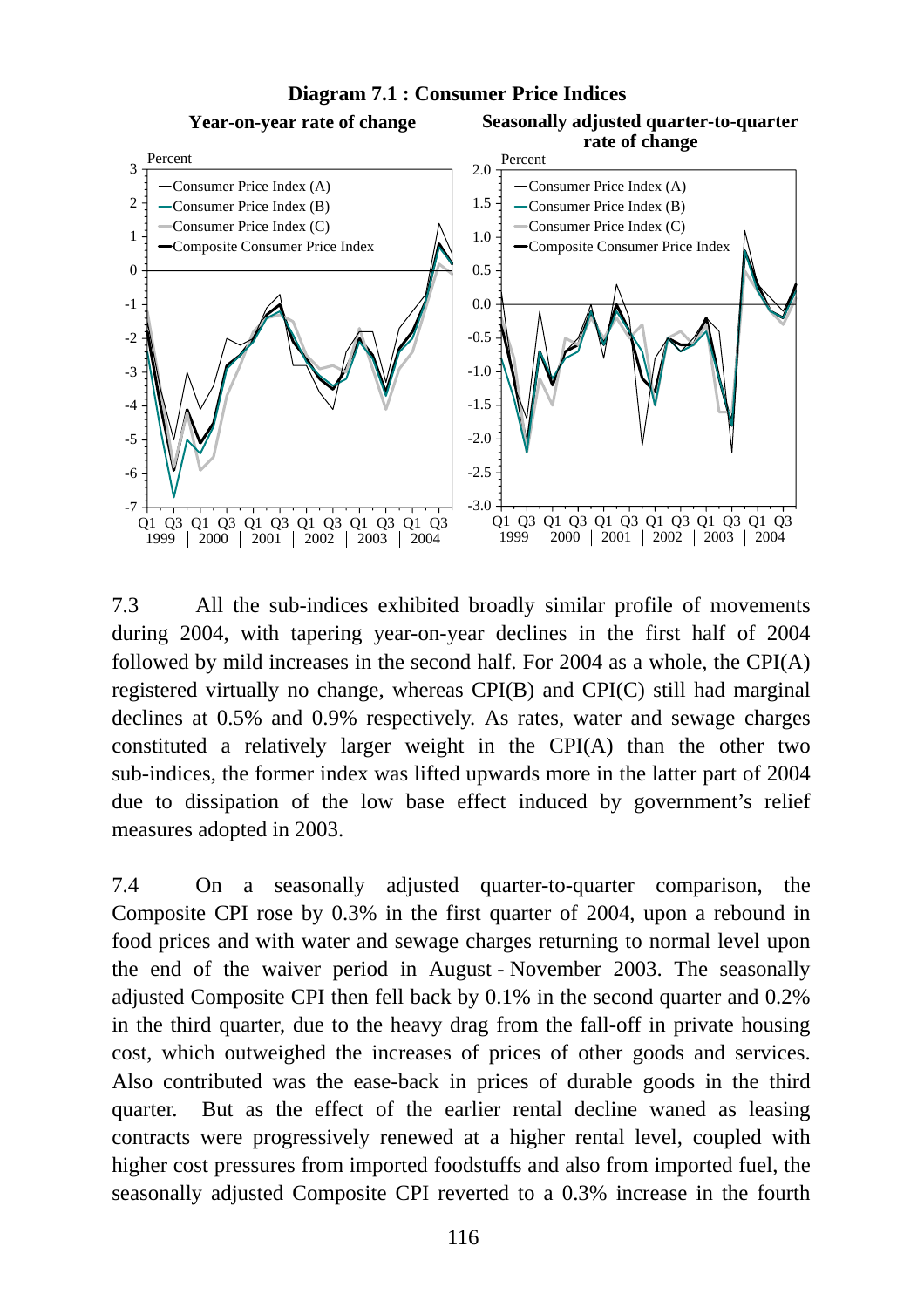quarter. Yet on the whole, the quarterly rise in the CPI was very modest in the fourth quarter, suggesting that overall price pressures were still scant up till the end of 2004.

|                                       |               |               |               |               | 2004          |                |                |
|---------------------------------------|---------------|---------------|---------------|---------------|---------------|----------------|----------------|
| <b>Expenditure component</b>          | Weighting     | 2003          | 2004          | $\Omega$      | Q2            | $Q_3$          | Q <sub>4</sub> |
| Food                                  | 26.67         | $-1.5$        | 1.0           | 0.1           | 1.0           | 1.4            | 1.7            |
| Meals bought                          | 16.39         | $-1.5$        | 0.2           | $-0.5$        | 0.3           | 0.5            | 0.5            |
| away from home<br>Other foodstuffs    | 10.28         | $-1.7$        | 2.5           | 1.1           | 2.3           | 2.8            | 3.6            |
| Housing $(a)$                         | 29.91         | $-4.8$        | $-5.2$        | $-7.7$        | $-6.7$        | $-2.3$         | $-3.9$         |
| Private dwellings<br>Public dwellings | 24.59<br>2.07 | $-6.3$<br>9.1 | $-6.6$<br>2.5 | $-9.3$<br>0.1 | $-8.2$<br>0.1 | $-3.8$<br>10.3 | $-4.9$<br>0.1  |
| Electricity, gas and<br>water         | 2.98          | 1.4           | 11.4          | 21.8          | 3.0           | 12.7           | 9.8            |
| Alcoholic drinks and<br>tobacco       | 0.94          | 0.1           | $\ast$        | $-0.1$        | 0.4           | $-0.1$         | $-0.3$         |
| Clothing and footwear                 | 4.13          | $-2.7$        | 6.4           | 6.1           | 9.2           | 6.7            | 4.0            |
| Durable goods                         | 6.24          | $-6.4$        | $-2.2$        | $-3.6$        | $-1.4$        | $-1.9$         | $-2.1$         |
| Miscellaneous goods                   | 5.70          | 2.3           | 3.6           | 3.8           | 4.4           | 3.6            | 2.5            |
| Transport                             | 9.01          | $-0.4$        | 0.4           | $-0.4$        | 0.4           | 0.7            | 0.8            |
| Miscellaneous services                | 14.42         | $-3.2$        | $-0.2$        | $-3.4$        | $\ast$        | 1.2            | 1.2            |
| All items                             | 100.00        | $-2.6$        | $-0.4$        | $-1.8$        | $-0.9$        | 0.8            | 0.2            |

# **Table 7.2 : Composite Consumer Price Index by component (year-on-year rate of change (%))**

Notes : (a) The housing component covers rents, rates, Government rent, maintenance costs and other housing charges. Its sub-components on private and public dwellings as presented here, however, cover rents, rates and Government rent only. Hence, the combined weighting of private and public dwellings is slightly less than the weighting of the entire housing component.

(\*) Change of less than 0.05%.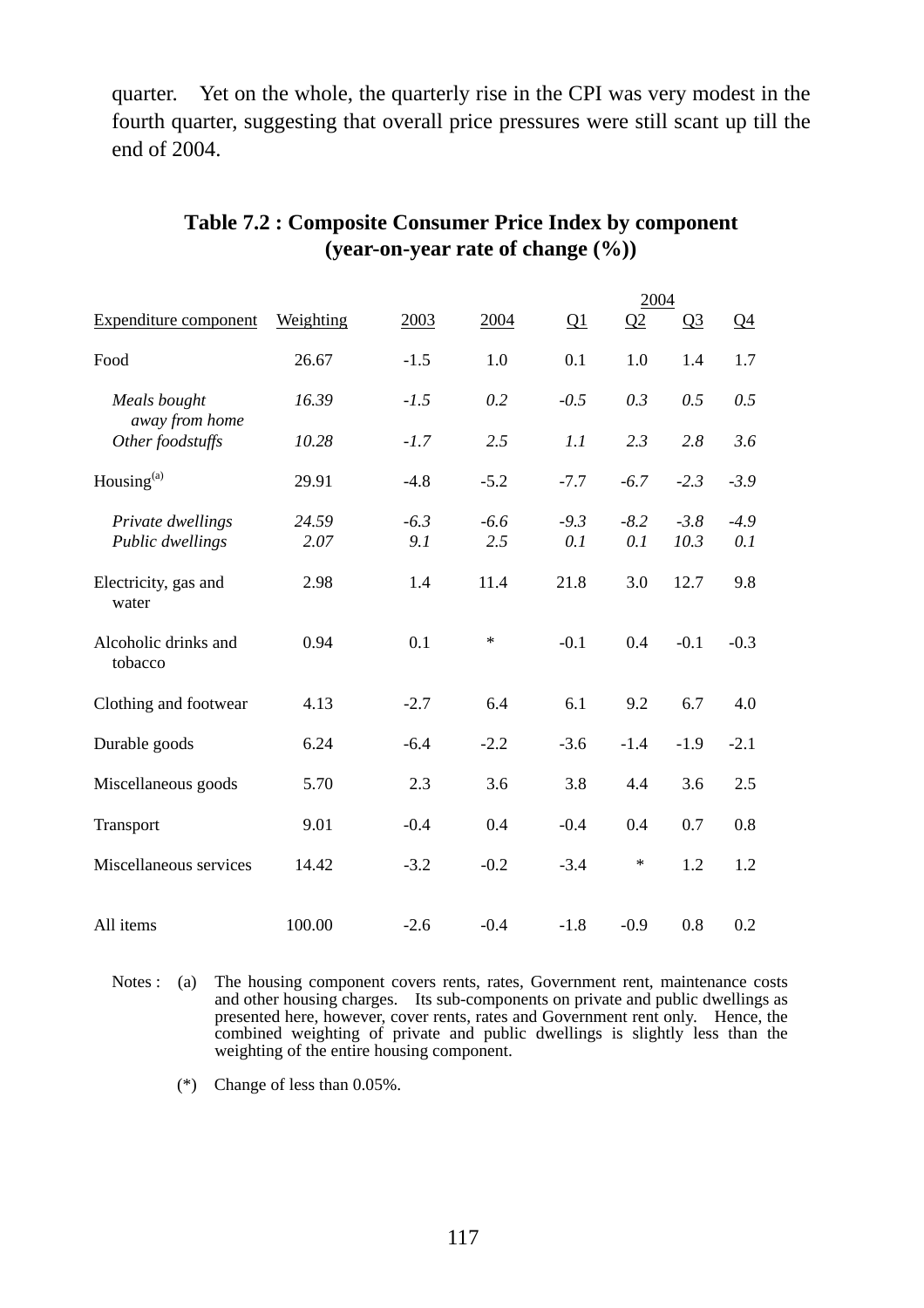



7.5 Analysed by main component of the Composite CPI, price increases were seen extensively across many of the consumer items in 2004. Charges for electricity, gas and water had the most distinct increase, by 11.4%, mainly due to a distinctly low base caused by the waiver of water and sewage charges and the two rounds of rebate of electricity charges by a power company in 2003. Also contributed was the surge in gas charges upon higher oil prices in the latter part of the year. Prices of clothing and footwear went up visibly, by 6.4% in 2004, reflecting mainly brisk retail business as well as the pass-through of higher import prices. The prices of miscellaneous goods also rose, by 3.6%. The prices of basic foodstuffs went up by 2.5%, reflecting mainly rising food prices from the Mainland. Transport cost and charges for meals at restaurants were more stable, with marginal increases at 0.4% and 0.2% respectively. But private housing cost fell further in 2004, by 6.6%, mainly dragged down by the pronounced declines in private housing rentals in 2003. The prices of durable goods fell further by 2.2% in 2004, due to the continued fall-off in the prices of computer and telecommunications equipment amidst keen business competition. As to the charges of miscellaneous services, they still recorded a marginal decline of 0.2% for 2004 as a whole, notwithstanding a rebound in the second half of the year, predominantly in the charges for outbound package tours.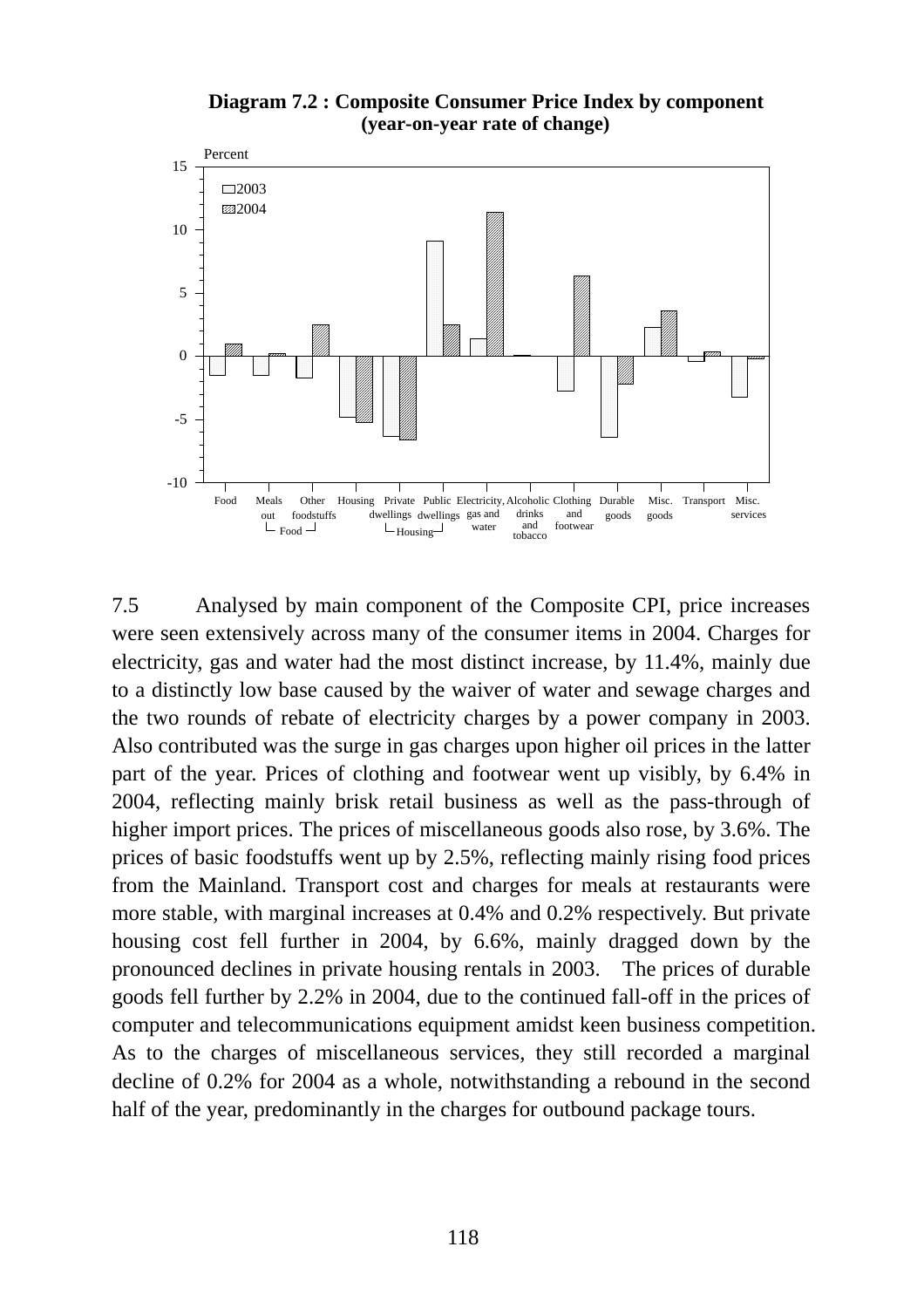# **Import prices**

7.6 Reflecting the build-up of externally induced cost pressure stemming from a weak US dollar and rising commodity prices in the year, the prices of imports of goods accelerated progressively during 2004, giving an annual increase at 2.9%, in contrast to a 0.4% fall in 2003. Analysed by major source, the increase in the prices of imported goods was across-the-board, with more distinct increases in the prices of goods imported from Japan and Taiwan, which conceivably were lifted in part by the appreciation of Japanese yen and New Taiwan dollar in the year. Prices of imports from the Mainland also firmed up more visibly in the second half of 2004, largely due to a steeper rise in the prices of foodstuffs imported from there.

|      |                | Mainland<br>of China | <b>Japan</b> | Taiwan | <b>United States</b> | All sources |
|------|----------------|----------------------|--------------|--------|----------------------|-------------|
| 2003 | Annual         | $-0.2$               | 2.4          | $-0.6$ | $-0.9$               | $-0.4$      |
|      | H1             | $-0.4$               | 3.1          | 0.3    | $-2.0$               | $-0.2$      |
|      | H2             | $\ast$               | 1.8          | $-1.3$ | 0.1                  | $-0.5$      |
|      | Q1             | $-1.0$               | 3.3          | 1.1    | $-2.6$               | $-0.1$      |
|      | Q <sub>2</sub> | 0.1                  | 2.9          | $-0.3$ | $-1.4$               | $-0.3$      |
|      | Q <sub>3</sub> | $-0.1$               | 0.9          | $-1.3$ | $-1.1$               | $-0.9$      |
|      | Q4             | $\ast$               | 2.7          | $-1.3$ | 1.1                  | $-0.2$      |
| 2004 | Annual         | 1.4                  | 2.8          | 3.8    | 1.6                  | 2.9         |
|      | H1             | 0.7                  | 2.4          | 1.5    | 1.3                  | 1.5         |
|      | H2             | 1.9                  | 3.2          | 6.0    | 1.9                  | 4.1         |
|      | Q1             | 0.5                  | 2.3          | 0.4    | 1.1                  | 0.7         |
|      | Q2             | 0.9                  | 2.4          | 2.4    | 1.5                  | 2.3         |
|      | Q <sub>3</sub> | 1.9                  | 3.4          | 4.9    | 2.4                  | 4.0         |
|      | Q4             | 2.0                  | 3.1          | 7.3    | 1.4                  | 4.3         |

#### **Table 7.3 : Unit value indices of imports of goods by major source (year-on-year rate of change (%))**

Note :  $(*)$  Change of less than 0.05%.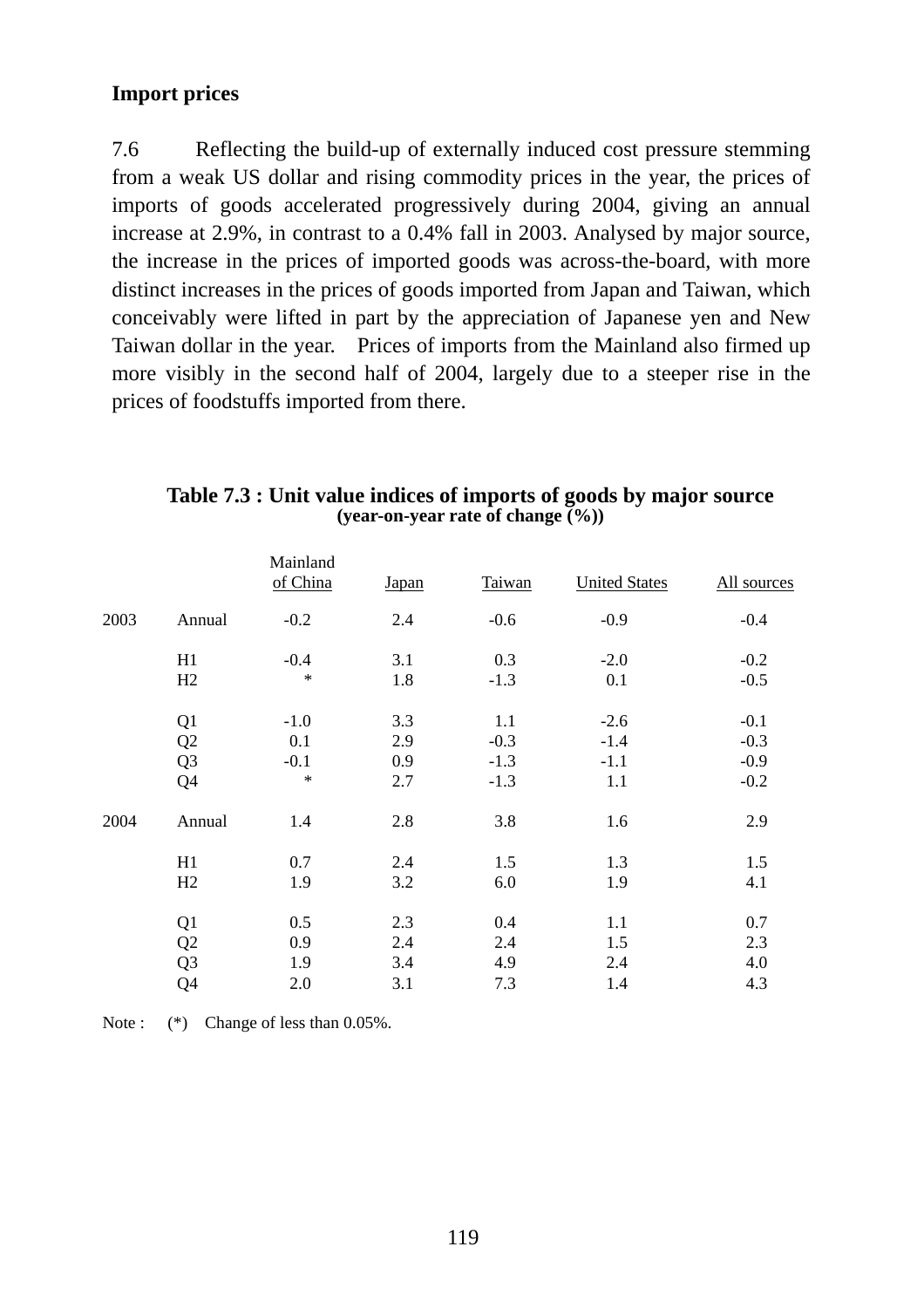

**Diagram 7.3 : World commodity prices (year-on-year rate of change)** 

**Diagram 7.4 : Spot price of crude oil\***

Note : (\*) Month-end figures.

**Diagram 7.5 : Consumer prices in the major supplier economies (year-on-year rate of change)**

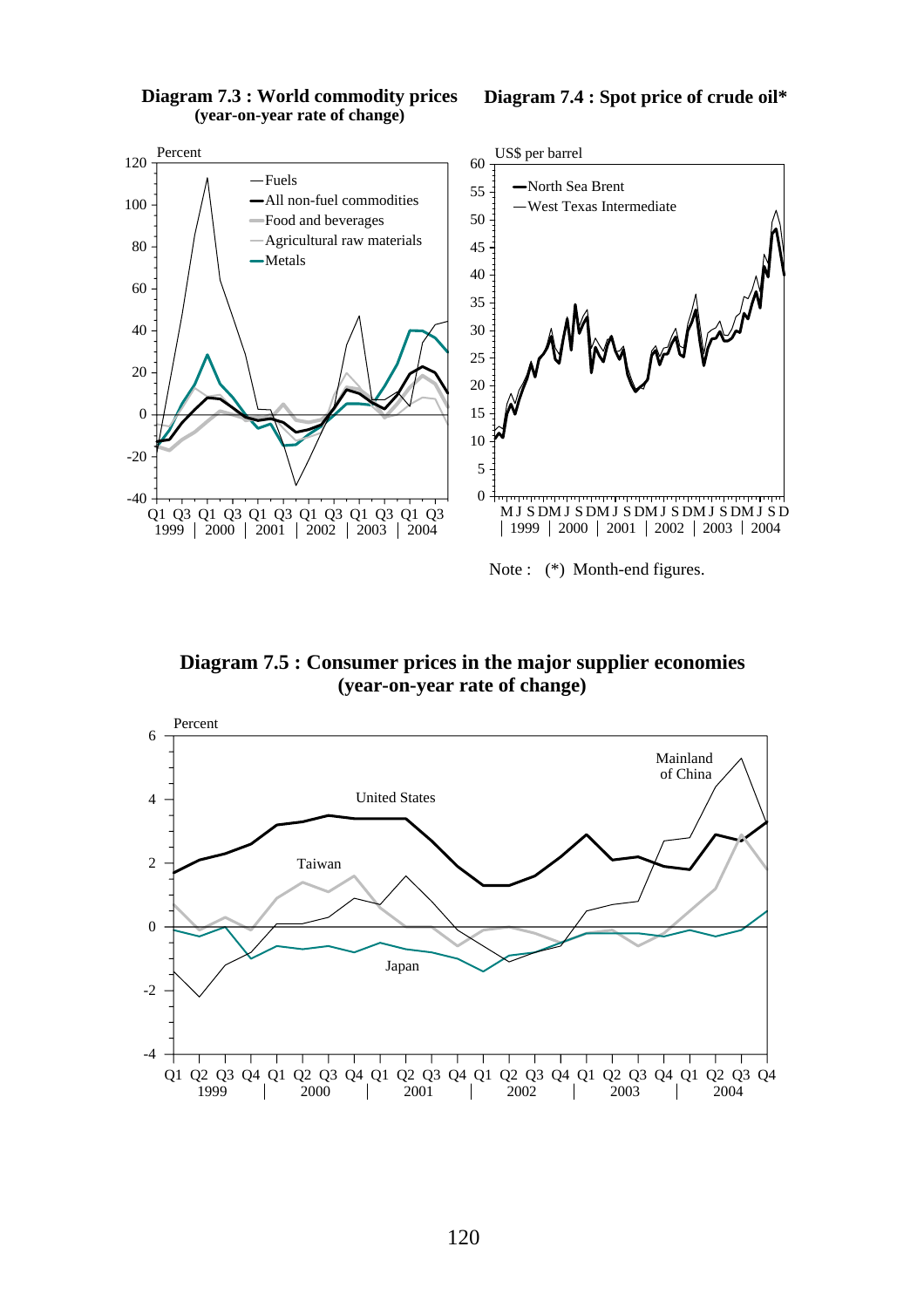## **Cost of factor inputs and domestic output prices**

7.7 On the local cost front, *rentals* for office space, shopping space and conventional flatted factory all picked up visibly during 2004 amidst improved business conditions. By the fourth quarter of 2004, they were 12.0%, 9.2% and 7.3% respectively higher than a year earlier, translating to annual increases of 4.6%, 7.2% and 3.5% over 2003. Downward pressures on *labour cost* also seemed to be receding, though only slowly, with the decline in labour wages tapering to 1.1% in nominal terms in the first three quarters of 2004, as against a 1.9% decline in 2003. The decline in labour earnings narrowed more distinctly, to 0.7% in the first three quarters of 2004, as against 1.8% in 2003.





7.8 Along with the end of deflation signifying lesser margin squeeze on the producers, and also with the cost-push from higher material costs, domestic output prices generally rose back in 2004. The *prices of local manufacturing output*, as measured by the Producer Price Index<sup>(4)</sup>, rebounded to a  $2.5\%$ increase in the first three quarters of 2004 over a year earlier, from a 0.3% decline in 2003, the first increase in four years. As to the *prices of output in selected service sectors*, they registered a rather broad-based increase in the first three quarters of 2004, with a particularly distinct increase in the output prices for hotels and boarding houses amidst robust pick-up in inbound tourism. Yet the output prices for telecommunications stayed on a decline amidst keen competition in the industry.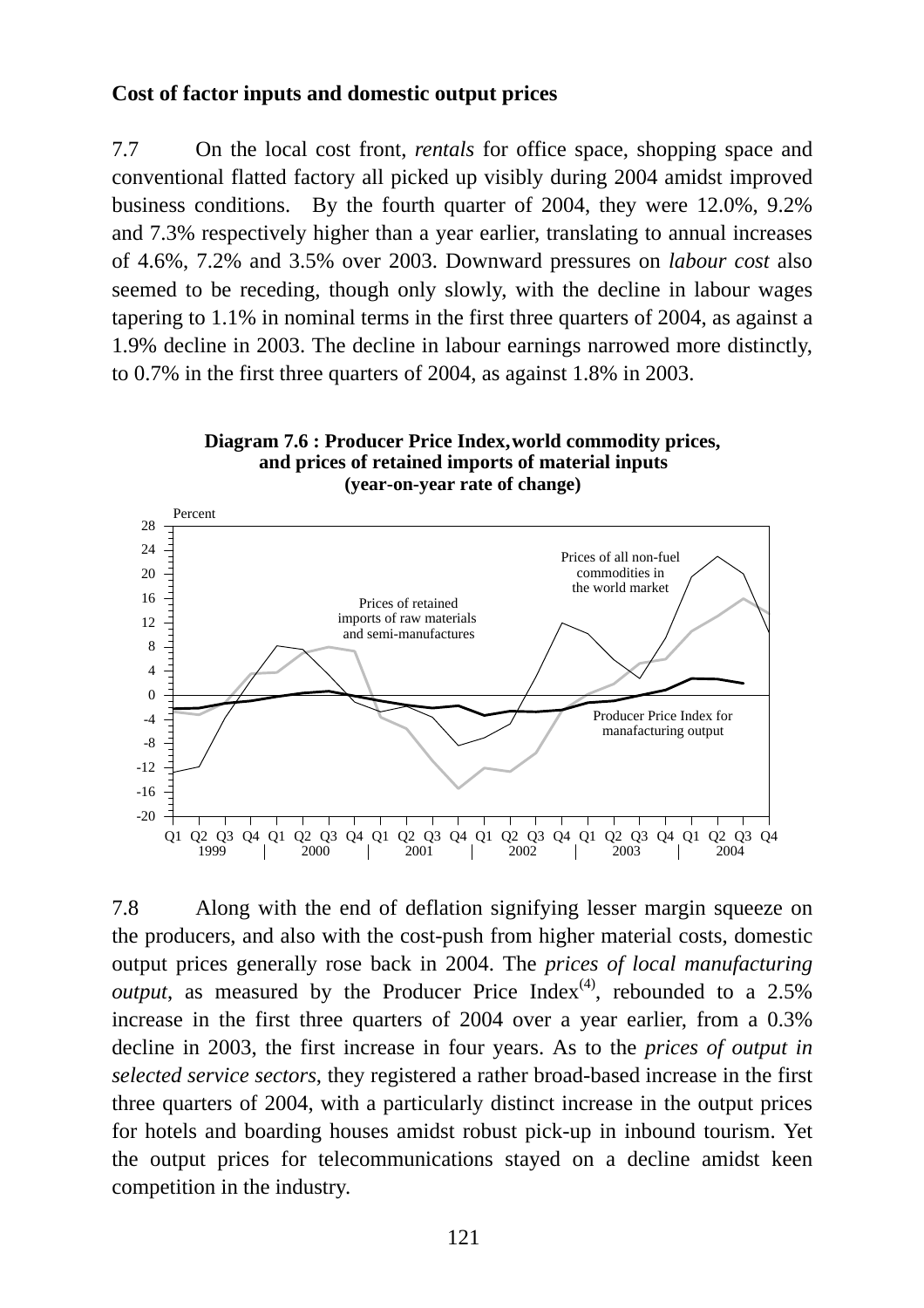#### **Table 7.4 : Producer Price Index for the local manufacturing sector and selected service sectors (year-on-year rate of change (%))**

|                                                |               |        | 2003    |         |                |         | 2004    |        |                |
|------------------------------------------------|---------------|--------|---------|---------|----------------|---------|---------|--------|----------------|
| Industry group                                 | <b>Annual</b> | Q1     | Q2      | $Q_3$   | Q <sub>4</sub> | $Q1-Q3$ | Q1      | Q2     | Q <sub>3</sub> |
| Overall manufacturing                          | $-0.3$        | $-1.2$ | $-0.9$  | $\ast$  | 0.9            | 2.5     | 2.8     | 2.7    | 2.0            |
| within which:                                  |               |        |         |         |                |         |         |        |                |
| Wearing apparel                                | $-0.2$        | $-0.8$ | 0.1     | 0.2     | $-0.2$         | $-1.4$  | $-0.4$  | $-0.1$ | $-3.7$         |
| <b>Textiles</b>                                | $-0.1$        | $-0.6$ | $-0.5$  | $-0.2$  | 1.0            | 0.9     | 1.4     | 1.0    | 0.2            |
| Plastic products                               | 2.6           | 0.1    | 2.5     | 2.6     | 5.1            | 5.4     | 4.7     | 3.1    | 8.4            |
| Consumer electrical and<br>electronic products | $-1.7$        | $-1.7$ | $-0.8$  | $-2.3$  | $-2.1$         | $-6.4$  | $-4.5$  | $-5.8$ | $-9.1$         |
| Machinery and equipment                        | $-1.3$        | $-3.1$ | 0.1     | 0.5     | $-2.7$         | 2.3     | 3.1     | 1.7    | 2.1            |
| Fabricated metal products                      | $-2.9$        | $-3.0$ | $-3.9$  | $-3.3$  | $-1.3$         | 0.8     | 0.2     | 1.1    | 1.1            |
| Paper products and<br>Printing                 | $-1.7$        | $-2.0$ | $-2.3$  | $-1.7$  | $-0.7$         | $-0.2$  | $-0.4$  | $\ast$ | $-0.4$         |
| Selected services sector <sup>(#)</sup>        |               |        |         |         |                |         |         |        |                |
| Hotels and boarding houses                     | $-4.9$        | 1.6    | $-10.5$ | $-4.2$  | $-6.3$         | 10.7    | 2.9     | 17.7   | 12.4           |
| Land transport                                 | $-1.6$        | $-0.7$ | $-1.9$  | $-2.7$  | $-1.1$         | $-0.1$  | $-1.9$  | 0.4    | 1.2            |
| Maritime transport                             | 7.2           | 5.5    | 7.6     | 6.2     | 9.5            | 1.7     | 2.7     | 0.8    | 1.7            |
| Air transport                                  | 0.4           | 1.8    | $-0.6$  | $-0.4$  | 0.9            | 3.3     | 1.2     | 4.9    | 3.8            |
| Telecommunications                             | $-10.7$       | $-7.7$ | $-12.0$ | $-10.1$ | $-13.2$        | $-10.6$ | $-13.6$ | $-7.9$ | $-10.2$        |
| Miscellaneous<br>communications services       | 3.9           | 7.1    | 6.9     | 3.1     | $-1.1$         | 2.6     | 2.9     | 2.8    | 2.0            |

Notes : (#) Producer Price Indices for the other service sectors are not available, due to the difficulties involved in defining and delineating the various types of services and hence in measuring their respective price changes. This is particularly so for such sectors as banking and insurance, where the producers often do not charge their customers explicitly.

(\*) Change of less than 0.05%.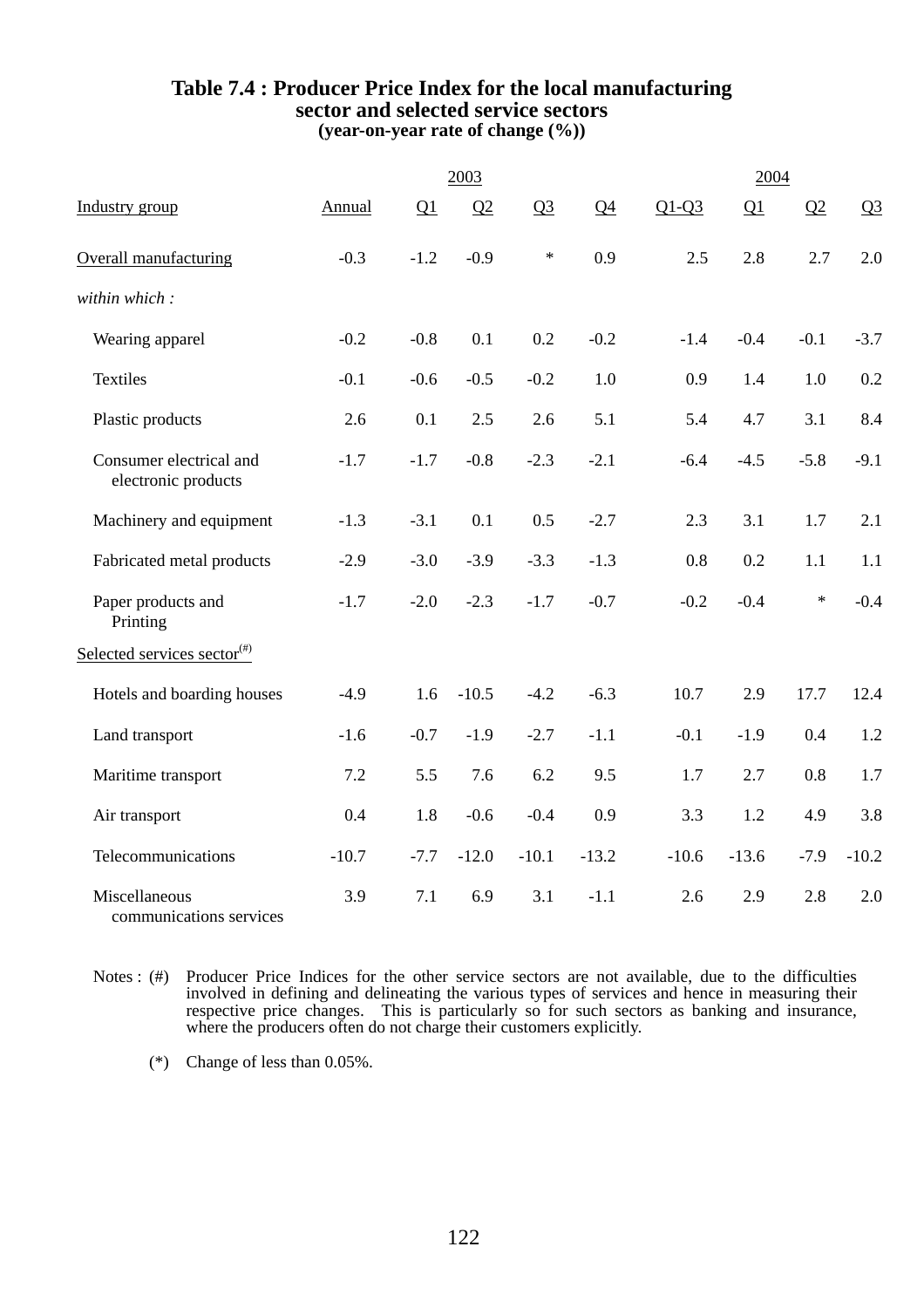# **Export prices**

7.9 In tandem with the rise-back in manufacturing output prices, the *prices of total exports of goods* bounced up after the first quarter of 2004. For 2004 as a whole, the unit value index of total exports of goods rebounded to a 1.2% increase, after the 1.4% decline in 2003 and arresting the downtrend since 1996. Analysed by major market, the increase in the prices of total exports of goods was across-the-board in the second half of 2004.

7.10 As the prices of total exports of goods rose less rapidly than the prices of imports of goods, the *terms of trade in goods*<sup>(5)</sup> for Hong Kong fell further by 1.7% in 2004, after the 1.0% decline in 2003.

|      |                | United<br><b>States</b> | Mainland<br>of China | Germany | United<br>Kingdom | <b>Japan</b> | Singapore | All<br>markets |
|------|----------------|-------------------------|----------------------|---------|-------------------|--------------|-----------|----------------|
| 2003 | Annual         | $-0.8$                  | $-0.9$               | $-2.5$  | $-1.7$            | $-1.4$       | $-3.4$    | $-1.4$         |
|      | H1             | $-0.9$                  | $-0.5$               | $-2.6$  | $-1.4$            | $-1.1$       | $-2.4$    | $-1.1$         |
|      | H2             | $-0.7$                  | $-1.2$               | $-2.5$  | $-1.9$            | $-1.7$       | $-4.0$    | $-1.6$         |
|      | Q <sub>1</sub> | $-1.3$                  | 0.1                  | $-2.3$  | $-1.0$            | $-1.1$       | $-1.6$    | $-0.9$         |
|      | Q2             | $-0.6$                  | $-1.0$               | $-2.9$  | $-1.7$            | $-1.2$       | $-3.1$    | $-1.4$         |
|      | Q <sub>3</sub> | $-0.3$                  | $-1.7$               | $-2.9$  | $-2.1$            | $-2.1$       | $-4.5$    | $-1.8$         |
|      | Q4             | $-1.1$                  | $-0.6$               | $-2.1$  | $-1.6$            | $-1.3$       | $-3.6$    | $-1.5$         |
| 2004 | Annual         | 0.2                     | 2.7                  | $\ast$  | 0.6               | 0.6          | $-1.3$    | 1.2            |
|      | H1             | $-0.5$                  | 1.1                  | $-0.4$  | $-0.3$            | $-0.3$       | $-3.2$    | $-0.1$         |
|      | H2             | 0.8                     | 4.1                  | 0.4     | 1.2               | 1.3          | 0.3       | 2.3            |
|      | Q1             | $-0.6$                  | 0.2                  | $-0.9$  | $-0.7$            | $-0.6$       | $-4.2$    | $-0.7$         |
|      | Q2             | $-0.4$                  | 1.9                  | $\ast$  | 0.1               | 0.1          | $-2.3$    | 0.5            |
|      | Q <sub>3</sub> | 0.4                     | 3.8                  | 0.5     | 1.0               | 1.2          | 0.3       | 1.9            |
|      | Q4             | 1.3                     | 4.8                  | 0.3     | 1.4               | 1.4          | 0.3       | 2.6            |

## **Table 7.5 : Unit value indices of total exports of goods by major market (year-on-year rate of change (%))**

Note :  $(*)$  Change of less than 0.05%.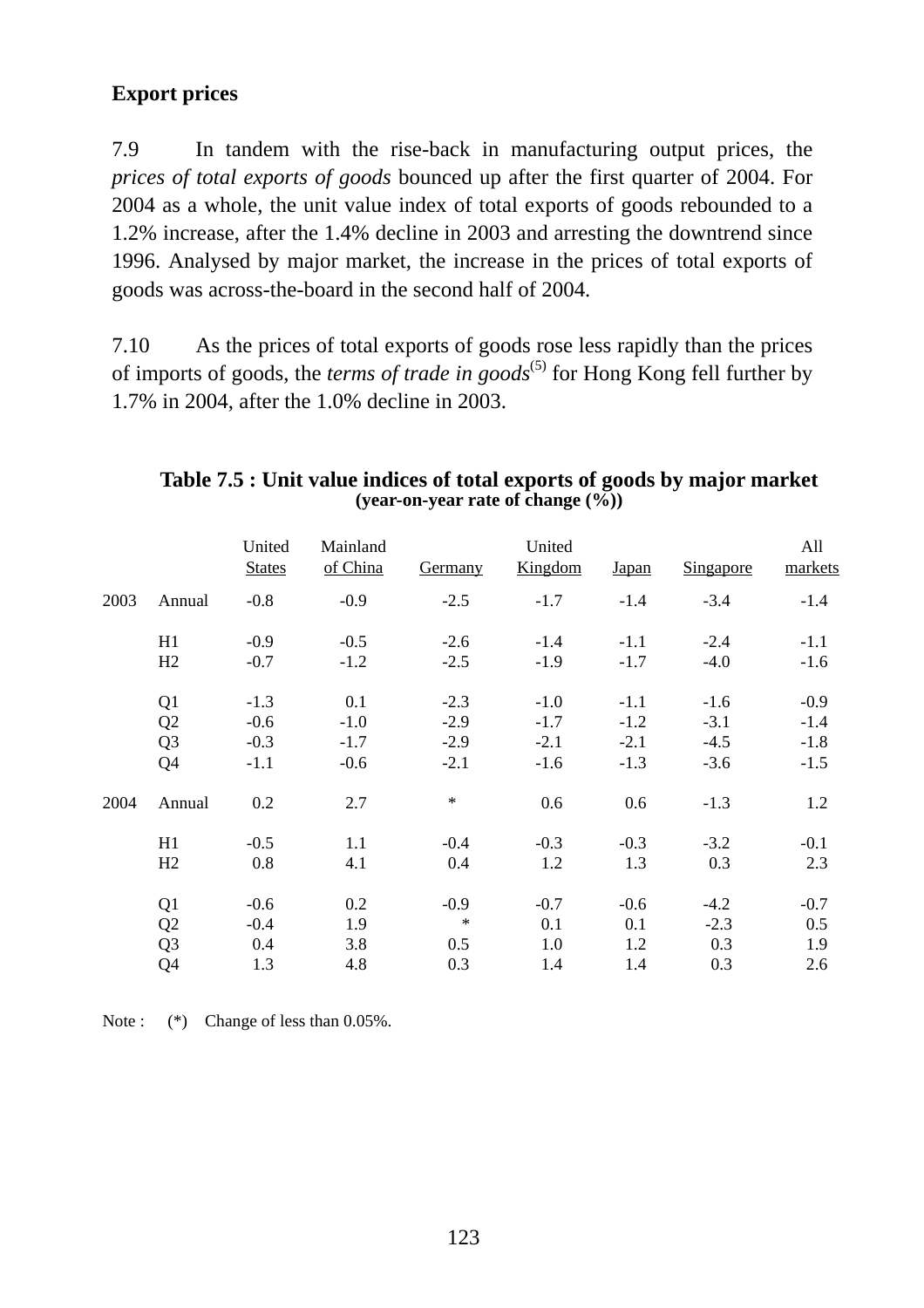

#### **Diagram 7.7 : Prices of total exports of goods and imports of goods (year-on-year rate of change)**

#### **Diagram 7.8 : Terms of trade in goods**

### **GDP deflator**

7.11 On a year-on-year basis, the decline in the *GDP deflator*<sup>(6)</sup>, as a broad measure of overall price change in the economy, tapered successively over the course of 2004, from 4.0% in the first quarter to 2.7%, 2.5% and 2.1% in the ensuing three quarters. For the year as a whole, the average decrease was 2.8%, notably smaller than that of 5.3% in 2003. To a large extent, the relative improvement in 2004 was helped by the end of consumer price deflation during the year, and also by a visible pick-up in the prices of investment spending on private residential buildings as property prices rebounded. Also worth-noting was the rebound in prices of exports of both goods and services in 2004, after several years of continual fall-off amidst immense market competition. But with imports of goods and services both rising faster than their export counterparts amidst a weaker US dollar, the resultant deterioration in the terms of trade had posed a severe drag on the overall GDP deflator throughout 2004. Excluding the terms of trade effect, which is particularly prominent in the case of Hong Kong owing to the size of the external sector, both the *domestic demand deflator* and the *total final demand deflator* had actually bottomed out after the first quarter of 2004, to register increases at 0.1% and 0.7% for the year as a whole. These were the first annual increases since 1998, again a manifestation of the end of the deflationary trend in the local economy along with the activity pick-up.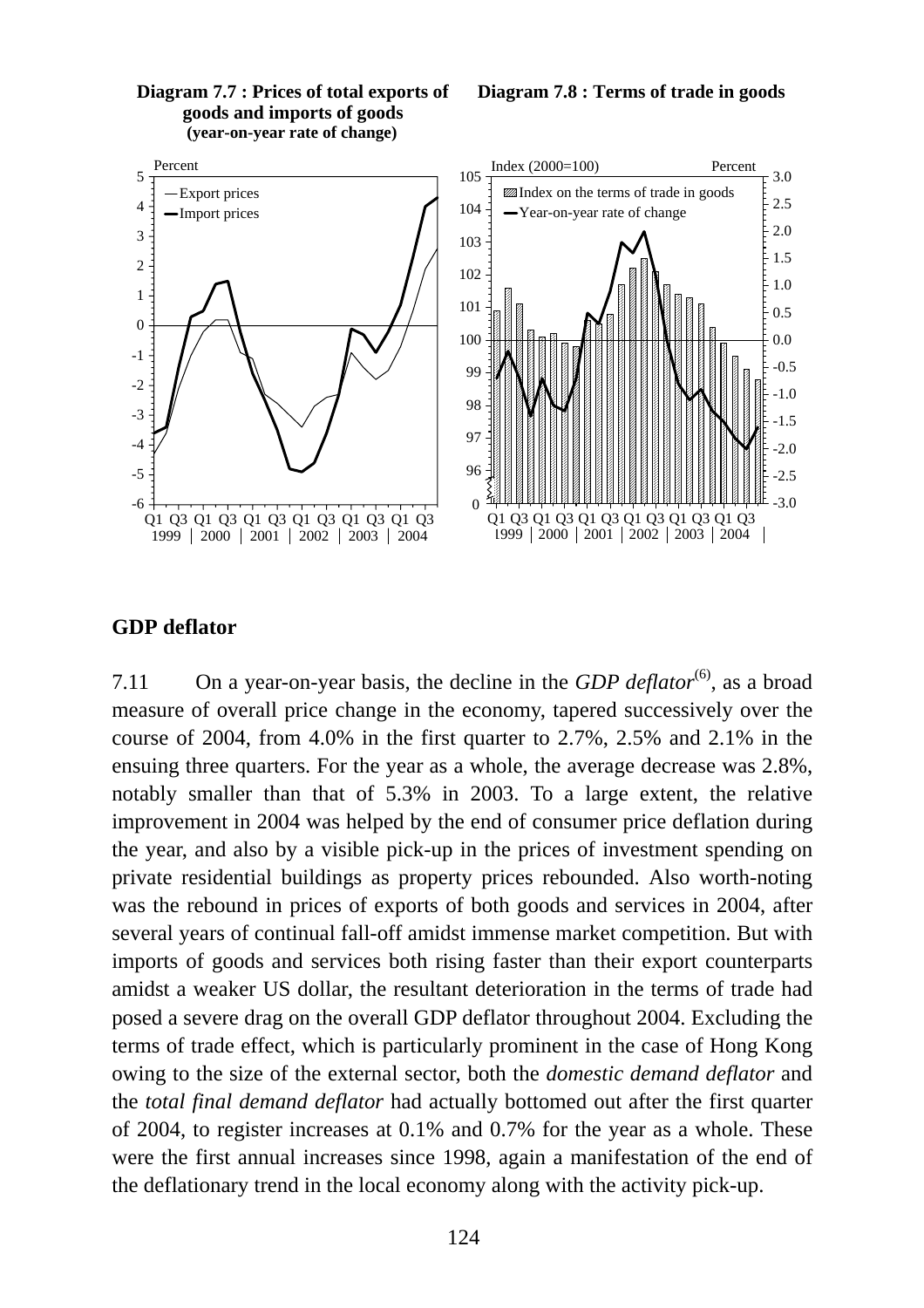

**Table 7.6 : GDP deflator and the main expenditure component deflators (year-on-year rate of change (%))** 

|                                           | 2003             |                 |                     |                 | 2004               |                     |            |                          |                     |                    |
|-------------------------------------------|------------------|-----------------|---------------------|-----------------|--------------------|---------------------|------------|--------------------------|---------------------|--------------------|
|                                           | ${\rm Annual}^*$ | $\Omega^*$      | $Q2^*$              | $\Omega^*$      | $Q4^{\#}$          | Annual <sup>+</sup> | $\Omega^*$ | $\Omega^*$               | $\Omega^*$          | $Q4$ <sup>+</sup>  |
| Private consumption<br>expenditure        | $-2.9$           | $-2.1$          | $-3.3$              | $-4.0$          | $-2.3$             | $-0.2$              | $-1.9$     | $-0.3$                   | 1.0                 | 0.3                |
| Government consumption<br>expenditure     | $-2.7$           | $-2.6$          | $-3.7$              | $-3.5$          | $-1.4$             | $-3.0$              | $-3.4$     | $-2.9$                   | $-2.6$              | $-2.6$             |
| Gross domestic fixed<br>capital formation | $-6.0$           | $-7.0$          | $-6.0$              | $-7.7$          | $-3.5$             | 2.3                 | 2.0        | 3.0                      | 2.2                 | 2.1                |
| Total exports of goods                    | $-2.0$           | $-1.3$          | $-1.8$              | $-2.3$          | $-2.2$             | 0.5                 | $-1.5$     | 0.1                      | 1.3                 | 1.6                |
| Imports of goods                          | $-0.9$           | $-0.8$          | $-0.8$              | $-1.6$          | $-0.8$             | 2.5                 | 0.5        | 2.2                      | 3.7                 | 3.5                |
| Exports of services                       | $-1.9$           | $-1.0$          | $-3.6$              | $-2.5$          | $-1.2$             | 2.1                 | $\ast$     | 3.2                      | 2.7                 | 2.6                |
| Imports of services                       | 2.8              | 3.8             | 2.7                 | 1.2             | 3.8                | 3.8                 | 3.3        | 3.3                      | 4.6                 | 3.9                |
| <b>Gross Domestic Product</b>             | $-5.3$           | $-4.4$<br><1.1> | $-5.7$<br>$< -2.2>$ | $-6.1$<br><1.1> | $-4.8$<br>$<-0.6>$ | $-2.8$              | $-4.0$     | $-2.7$<br>$<-0.3><-0.7>$ | $-2.5$<br>$< -0.8>$ | $-2.1$<br>$<-0.3>$ |
| Total final demand                        | $-2.6$           | $-2.0$          | $-2.7$              | $-3.1$          | $-2.0$             | 0.7                 | $-1.1$     | 0.5                      | 1.5                 | 1.4                |
| Domestic demand                           | $-3.6$           | $-3.5$          | $-4.0$              | $-4.8$          | $-2.3$             | 0.1                 | $-0.9$     | 0.4                      | 0.9                 | 0.2                |

- Notes : (#) Revised figures.
	- (+) Preliminary figures.
	- $\langle \rangle$  Seasonally adjusted quarter-to-quarter % change.
	- (\*) Change of less than 0.05%.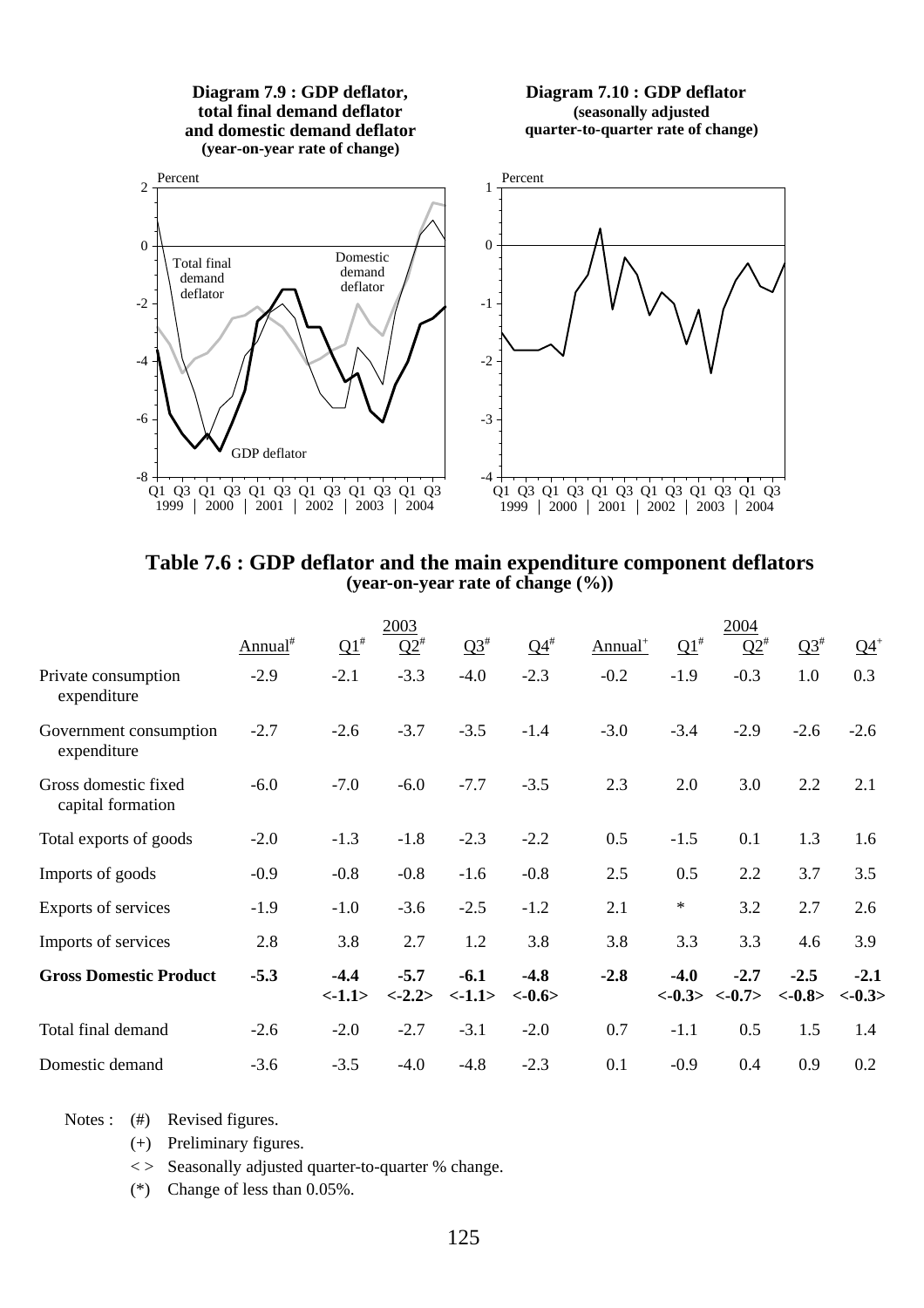### **Notes :**

(1) The Consumer Price Indices (A), (B) and (C) are compiled by reference to the average expenditure patterns for different groups of households as enumerated from the Household Expenditure Survey. Then, by aggregating the expenditure patterns of all the households covered by these three indices, a Composite CPI is compiled.

 The expenditure ranges of the households covered in the 1999/2000-based CPIs are shown below:

|        | Approximate proportion of<br>households covered | Monthly expenditure range<br>(at 1999/2000 prices) |
|--------|-------------------------------------------------|----------------------------------------------------|
|        | $(\%)$                                          |                                                    |
| CPI(A) | 50                                              | 4,500 to 18,499                                    |
| CPI(B) | 30                                              | 18,500 to 32,499                                   |
| CPI(C) | 10                                              | 32,500 to 65,999                                   |

The weightings of the various components in the 1999/2000-based CPIs are as follows:

| Expenditure          |                      |                   |        |                                     |
|----------------------|----------------------|-------------------|--------|-------------------------------------|
| <u>Component</u>     | <b>Composite CPI</b> | $\mathbb{C}PI(A)$ | CPI(B) | $\mathbb{C}\mathrm{PI}(\mathrm{C})$ |
|                      | (%)                  | (%)               | (%)    | (% )                                |
| Food                 | 26.67                | 31.88             | 25.94  | 21.38                               |
| Meals bought         | 16.39                | 17.94             | 17.20  | 13.28                               |
| away from home       |                      |                   |        |                                     |
| Other foodstuffs     | 10.28                | 13.94             | 8.74   | 8.10                                |
| Housing              | 29.91                | 29.13             | 29.68  | 31.22                               |
| Private dwellings    | 24.59                | 21.76             | 25.48  | 26.67                               |
| Public dwellings     | 2.07                 | 5.08              | 1.03   |                                     |
| Maintenance costs    | 3.25                 | 2.29              | 3.17   | 4.55                                |
| and other            |                      |                   |        |                                     |
| housing charges      |                      |                   |        |                                     |
| Electricity, gas and | 2.98                 | 3.99              | 2.81   | 2.02                                |
| water                |                      |                   |        |                                     |
| Alcoholic drinks and | 0.94                 | 1.50              | 0.86   | 0.39                                |
| tobacco              |                      |                   |        |                                     |
| Clothing and         | 4.13                 | 3.36              | 4.47   | 4.55                                |
| footwear             |                      |                   |        |                                     |
| Durable goods        | 6.24                 | 4.96              | 6.93   | 6.73                                |
| Miscellaneous goods  | 5.70                 | 5.25              | 5.58   | 6.43                                |
| <b>Transport</b>     | 9.01                 | 8.23              | 9.05   | 9.94                                |
| Miscellaneous        | 14.42                | 11.70             | 14.68  | 17.34                               |
| services             |                      |                   |        |                                     |
| All items            | 100.00               | 100.00            | 100.00 | 100.00                              |
|                      |                      |                   |        |                                     |

(2) On 23 April 2003, the Government announced a package of relief measures to help the community tide over the difficulties caused by the outbreak of SARS in Hong Kong. For households, it included a rates concession of up to \$1,250 per tenement for the period July to September 2003, as well as a waiver of water and sewage charges of up to \$267 and \$67 respectively per household for the period August to November 2003. These two measures were estimated to have the effect of lowering the Composite CPI by around 0.8 and 0.2 of a percentage point respectively during their implementation periods. For 2003 as a whole, they were estimated to have the effect of lowering the Composite CPI by around 0.2 and 0.1 of a percentage point respectively, or combined by around 0.3 of a percentage point.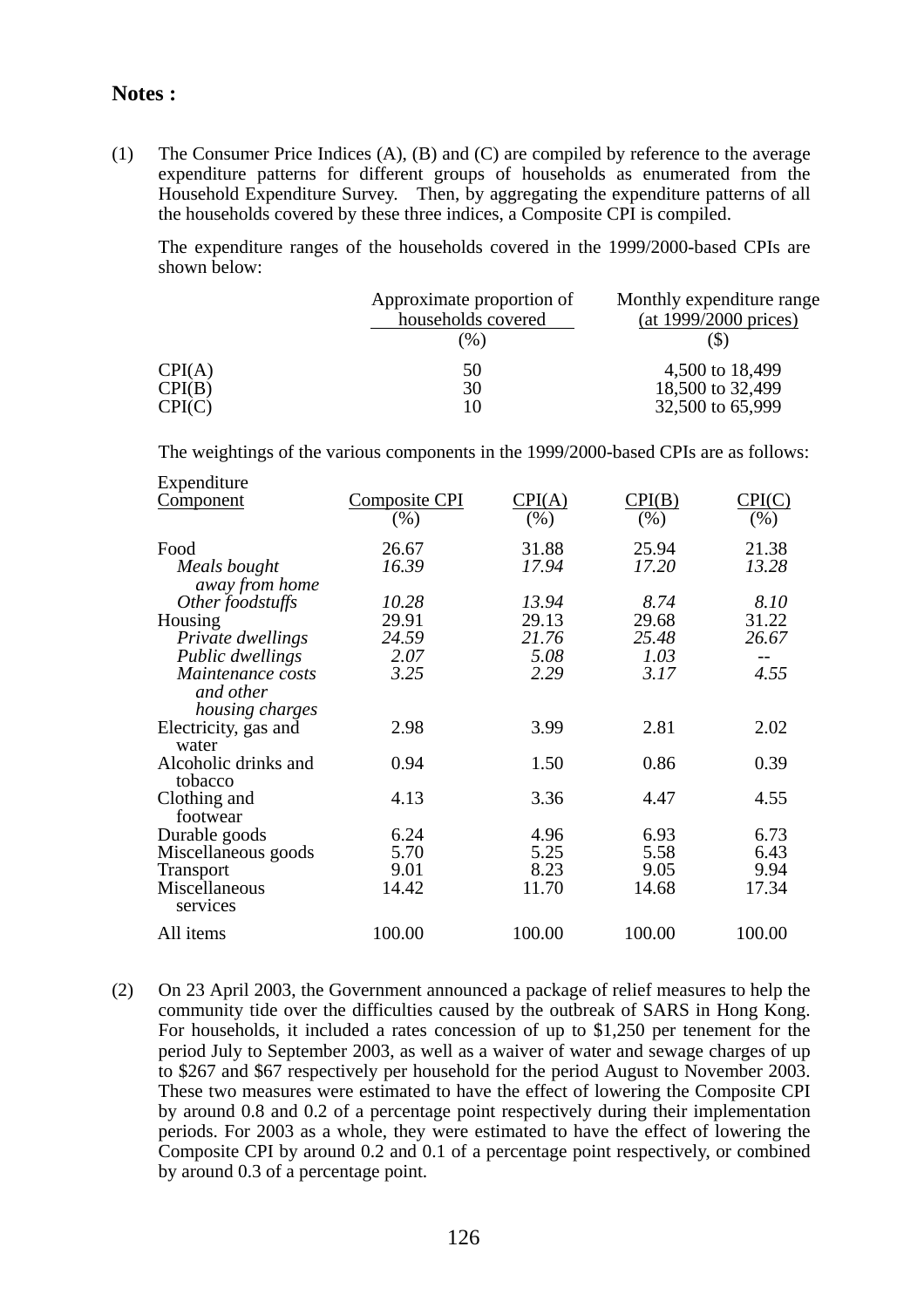- (3) According to the Rating and Valuation Department, rentals for new lettings were on average 5.6% higher in 2004 than in 2003, in stark contrast to the distinct declines of 12.6% in 2002 and 11.8% in 2003. However, it should be noted that, in any particular period, only a small proportion of the tenancies of private dwellings are new lettings for which rentals are freshly determined, and lease renewals upon which rentals are revised. The majority of the tenancies are existing leases with rentals fixed until their expiry. Upon aggregation, the movements in private housing cost, as indicated in the various CPIs, thus tend to be less responsive than the corresponding movements in market rentals, as reflected in the Rating and Valuation Department's rental index for private residential flats.
- (4) The Producer Price Index is designed to reflect changes in the prices of goods and services received by local producers. Producer prices refer to the transacted prices, net of any discounts or rebates allowed to the buyers. Transportation and other incidental charges are not included.
- (5) The terms of trade in goods is defined as the ratio of the prices of total exports of goods to the prices of imports of goods.
- (6) The implicit price deflators of GDP and its main expenditure components are derived by dividing GDP at current prices by the corresponding constant price figures. In compiling the constant price GDP at the finer sub-component level, a standard deflation approach is adopted whereby an appropriate price index is used to deflate each of the sub-components of GDP at current prices. Summing up the individually deflated sub-components gives the main expenditure components of GDP at constant prices. These are further aggregated to arrive at the overall GDP at constant prices. Then, by dividing the current price GDP with the corresponding constant price GDP at the overall level, the GDP deflator is implicitly obtained. Similarly, by dividing each of the main expenditure components of GDP at current prices with each of the corresponding measures at constant prices, the respective price deflators at the main expenditure component level are implicitly obtained. Hence as it stands, the implicit price deflators of GDP and its main expenditure components are not used as input for compiling the corresponding constant price measures. By the same token, the growth rates in real terms of GDP and its main expenditure components are not derived from their corresponding growth rates in money terms using the rates of change in the respective implicit prices deflators. Rather, the growth rates in real terms are calculated directly by comparing the constant price measures over two periods.

 The rate of change in the GDP deflator may differ substantially from that in the Composite CPI over the same time span. The Composite CPI covers consumer price inflation in particular. Yet the GDP deflator is a much broader measure of inflation for the entire economy, and takes into account all the price changes related to consumption, investment, exports and imports. Also, as total final demand in the economy is equated to GDP plus imports, the rate of change in the GDP deflator may differ appreciably from that in the total final demand deflator, depending on the movement in the prices of imports. Likewise, as domestic demand in the economy is equated to GDP plus imports and less exports, the rate of change in the GDP deflator may differ appreciably from that in the domestic demand deflator, depending on the movement in the prices of imports and exports.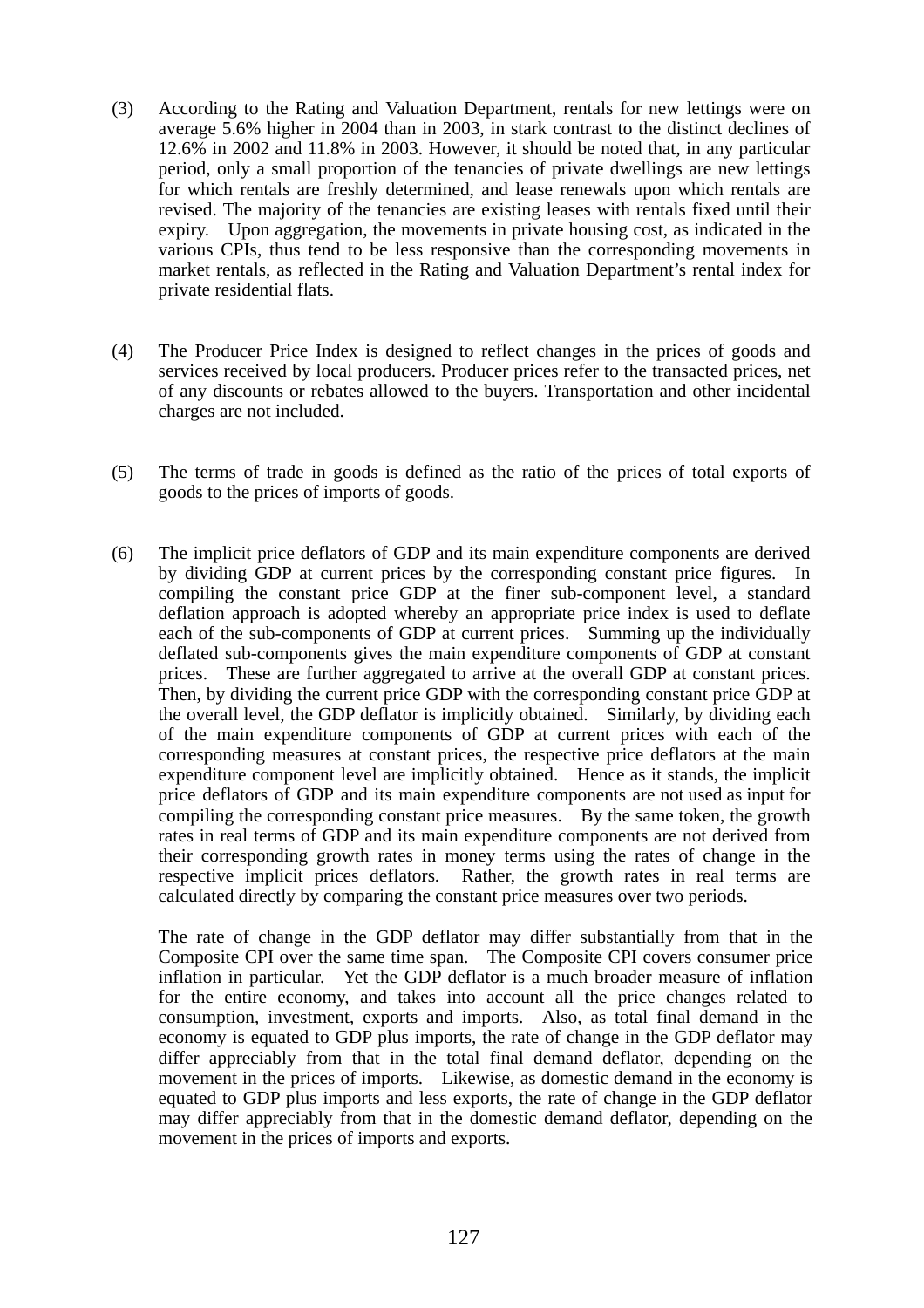## **Calendar of Events of Significance for the Hong Kong Economy in 2004**

1 Jan The initial phase of Closer Economic Partnership Arrangement (CEPA) between the Mainland and Hong Kong came into effect. Under the CEPA framework, exports from Hong Kong meeting the rules of origin requirement covering 374 Mainland product codes enjoyed zero-tariff treatment upon entry into the Mainland, while Hong Kong service suppliers in 18 service sectors enjoyed preferential market access treatment in the Mainland.

> The Individual Visit Scheme (IVS) for Mainland visitors was further extended to residents of six more cities in Guangdong, namely Shantou, Chaozhou, Meizhou, Zhaoqing, Qingyuan and Yunfu.

> Import tariffs in the Mainland were further reduced from an average of 11% in 2003 to 10.4% in 2004, in compliance with China's commitments to the World Trade Organisation (WTO).

> The first phase of pay adjustments for civil servants specified in the Public Officers Pay Adjustments (2004/2005) Ordinance came into effect. The dollar value of all Civil Service pay points below Directorate Pay Scale Point 3 or equivalent would be restored back to the levels as at 30 June 1997, upon implementation of the second phase of pay adjustments to be effective on 1 January 2005.

- 7 Jan The Chief Executive (CE) delivered the 2004 Policy Address. He pledged that the Government would seize the opportunities to entrench economic revival after Severe Acute Respiratory Syndrome (SARS) and to expedite economic restructuring. Apart from consolidating the four core industries, there was an imperative to promote new growth industries such as creative industries, education and health care industries, international asset management, etc.
- 9 Jan Hong Kong was ranked as the freest economy in the world for the tenth consecutive year in 2004, according to the ranking results of the Heritage Foundation and the Wall Street Journal.

The Government announced the 2004-05 Application List for sale of government land. For 2004 as a whole, a total of five lots were successfully released for sale upon application from developers.

12 Jan The Government announced the establishment of the Steering Committee on Innovation and Technology for coordinating the formulation and implementation of innovation and technology policy and ensuring greater synergy among the stakeholders. The Steering Committee was chaired by the Secretary for Commerce, Industry and Technology (SCIT) and comprised representatives from relevant Government bureaux, innovation and technology organisations, academia and industry.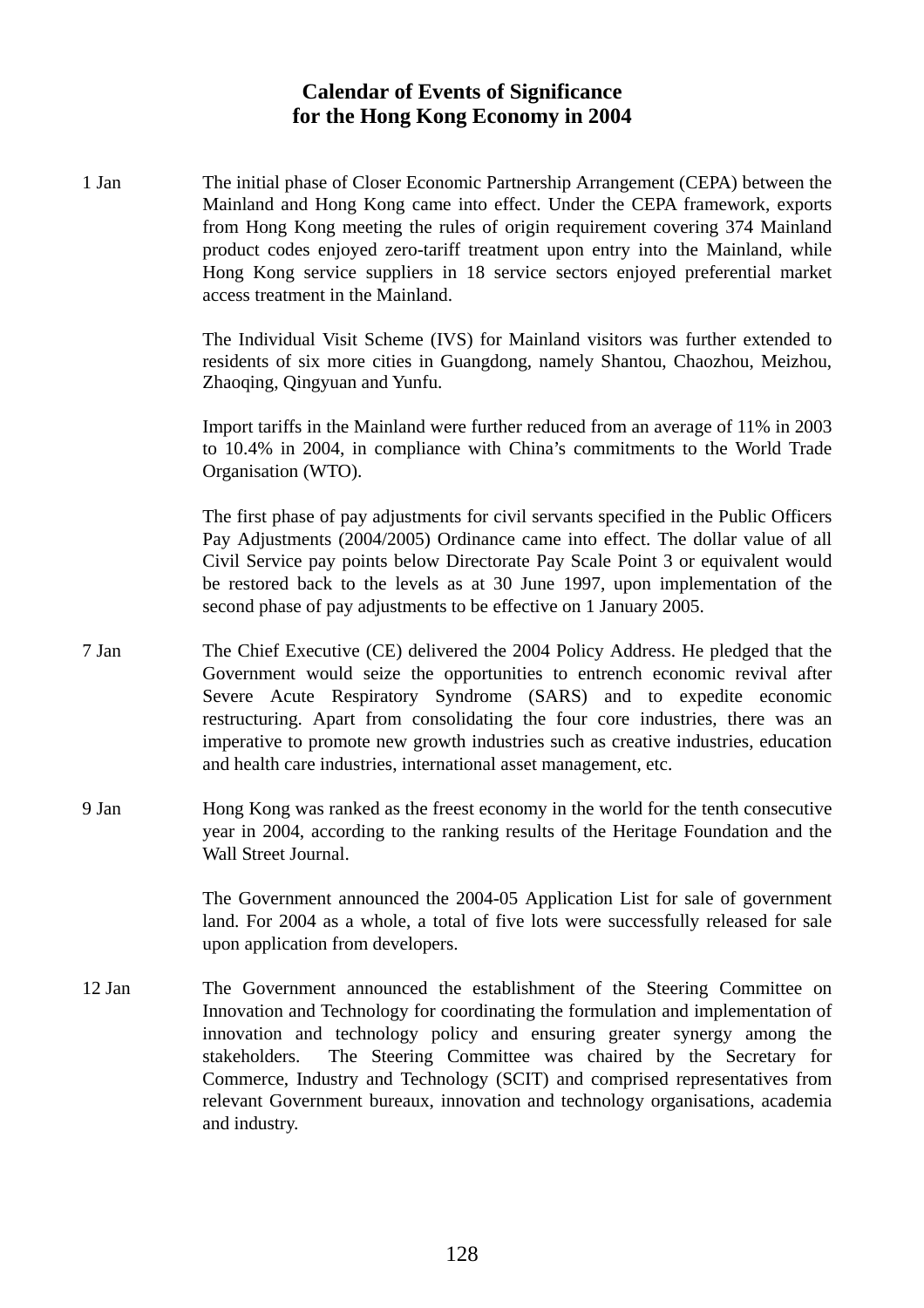- 15 Jan The Hong Kong Monetary Authority (HKMA) announced the investment performance of the Exchange Fund for the year 2003. The Exchange Fund recorded an investment income of HK\$89.6 billion in 2003 and an investment return of 10.2%, which was 70 basis points above benchmark set for it by the Exchange Fund Advisory Committee.
- 18 Jan The first phase of personal renminbi business was introduced, whereby shops and ATM machines in Hong Kong began to accept renminbi debit and credit cards issued by Mainland banks.

The reimbursable courses of the Continuing Education Fund for eligible applicants was extended to "creative industries", covering courses in advertising, digital entertainment, films, television and video production.

- 20 Jan The Standing Committee on Company Law Reform issued its Final Recommendations arising from the Corporate Governance Review Phase II, which sought to further enhance Hong Kong's corporate governance regime.
- 27 Jan The third generation ("3G") telecommunications service was launched in Hong Kong for the first time, providing a brand new experience in high-speed multi-media mobile services to the public.
- 30 Jan The University Grants Committee (UGC) released the strategic document on "Hong Kong higher education: to make a difference, to move with the times". It took a strategic approach to develop a role-driven, deeply collaborative but interlocking system of higher education where each institution would fulfill a unique role. UGC would continue to promote the international competitiveness of the higher education sector, reinforcing Hong Kong's position as Asia's World City and regional education hub.

The Government suspended the importation of live birds and poultry meat from the Mainland, following outbreak of avian influenza in many Asian countries, including the Mainland.

- 4 Feb A new and user-friendly business portal, business.gov.hk, was launched to provide investors with essential information on how to start or expand a business in Hong Kong. The portal was a government-to-business (G2B) gateway, providing a single point of entry to up-to-date and comprehensive content and services.
- 9 Feb Construction of the Cable Car System linking up Tung Chung and Ngong Ping commenced. The System was scheduled for completion in early 2006.
- 10-16 Feb The Second Session of the Tenth Provincial People's Congress of Guangdong was held. The provincial government would take advantage of CEPA to push forward a new round of co-operation among Guangdong, Hong Kong and Macao. The co-operation would emphasise the complementary roles of the three places.
- 14 Feb The Intellectual Property Department re-launched the "No Fakes" Pledge to promote public awareness of intellectual property right.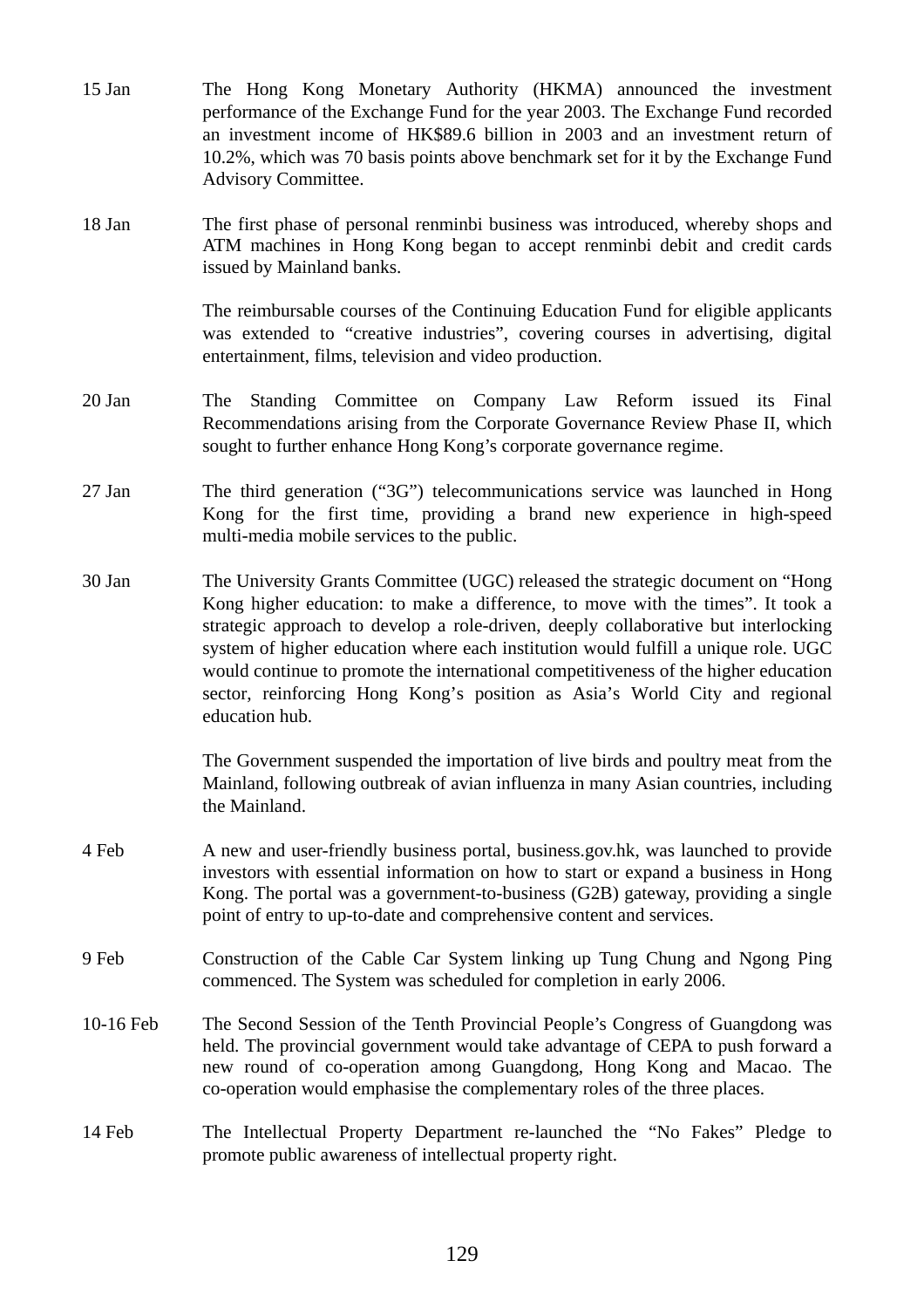17 Feb The Financial Secretary (FS) and the Vice Minister of the Ministry of Commerce of the Central People's Government (CPG) jointly chaired the CEPA Higher Level Conference on Professional Services in Beijing. Notable achievements were made on mutual recognition of qualification.

> The Hong Kong resident population was provisionally estimated at 6.81 million at end-2003, up by 0.4% over a year earlier.

- 20 Feb The Finance Committee of the Legislative Council (LegCo) approved to extend some 11 700 temporary jobs in the public sector, to meet operational needs of government departments and to provide short-term relief to lower-skill workers.
- 23 Feb The Hong Kong Zhuhai Macao Bridge Advance Work Co-ordination Group commissioned a consultant to study the feasibility of the Bridge.

Pursuant to the initiatives of CE's 2004 Policy Address, the first meeting of the Economic and Employment Council (EEC) was convened. EEC was chaired by FS and comprised members from academic, business and labour sectors and policy secretaries from seven bureaux. EEC was a high-level forum to advise FS on the development and implementation of policies and initiatives to promote economic activities, encourage inward investment, facilitate business, and engender employment opportunities.

- 24 Feb The Government invited the Mass Transit Railway Corporation (MTRC) Limited and the Kowloon-Canton Railway Corporation (KCRC) to commence negotiation on a possible merger based on a framework of parameters set by the Government.
- 25 Feb The second phase of personal renminbi business commenced. Banks in Hong Kong introduced renminbi deposit-taking, currency exchange and remittance services to customers.
- 26 Feb The Government announced the setting up of the Greater Pearl River Delta (PRD) Business Council under the chairmanship of Dr Victor Fung Kwok-king. The Council aimed to foster closer economic co-operation within the Greater PRD Region, with a mission to come up with new business ideas for facilitating value-added operations and sustainable development across the boundary, thus promoting bilateral trade and investment.
- 27 Feb The Finance Committee of the LegCo approved to launch a pilot Youth Self-employment Support Scheme. Under the scheme, 1 000 youngsters aged 18 to 24 would be trained to become self-employed in such areas as information technology and multimedia applications, personal care and public performances.
- 28 Feb The Skills Upgrading Scheme was extended to television, film and entertainment, sports and recreation industries, providing about 5 600 training places.
- 4 Mar The 2004 Digital 21 Strategy**,** the blueprint for the development of information and communications technology (ICT) in Hong Kong, was published. The updated 2004 Strategy aimed to sustain the momentum built up over the past five years and to continue to harness the benefits of ICT for businesses and the community, and to strengthen Hong Kong's position as a leading digital city in the world.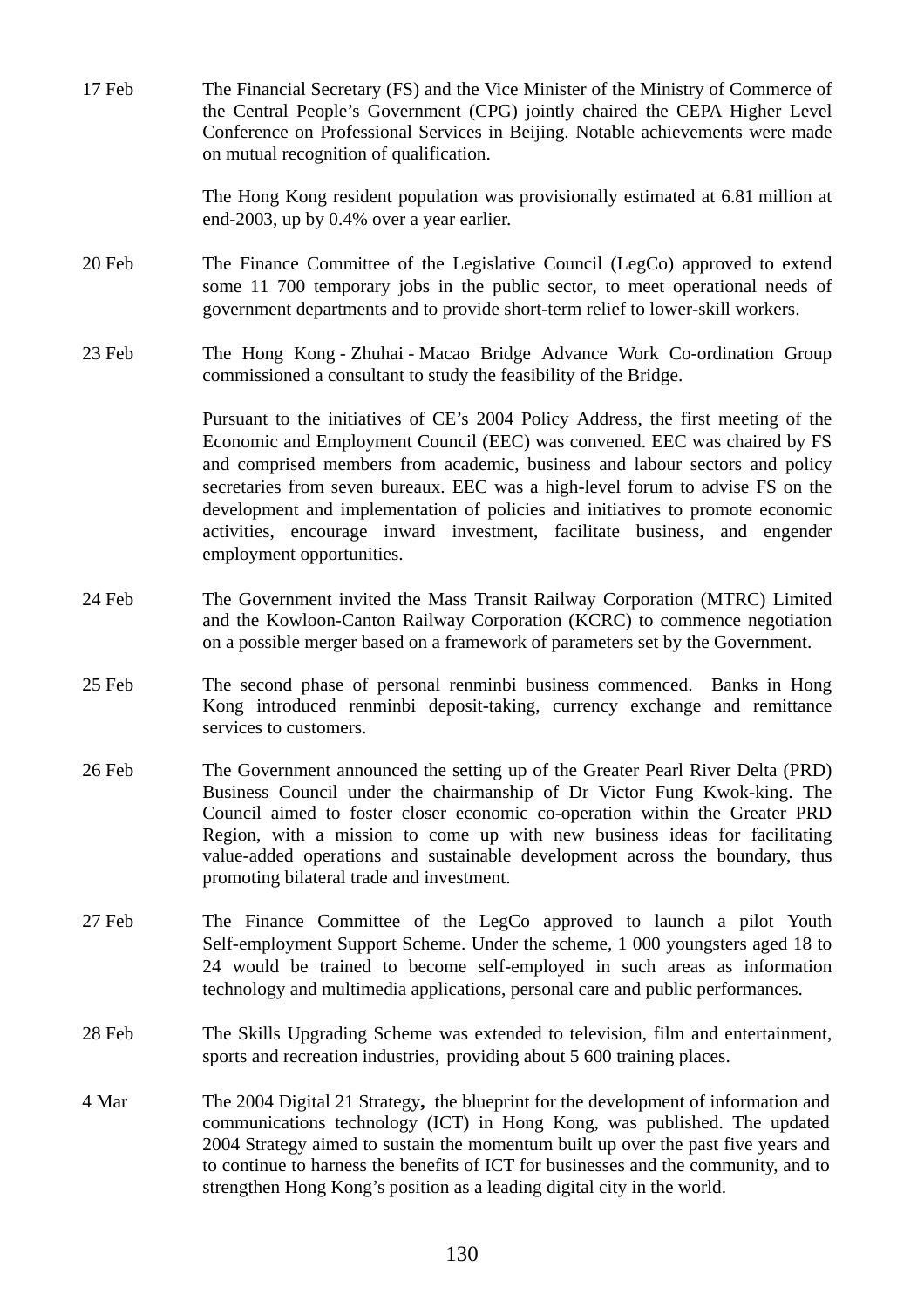- 5-14 Mar The Second Session of the Tenth National People's Congress (NPC) was convened. The "Three Represents" were written into the Constitution as guiding principles. A new clause was added to stipulate that a sound social security system compatible with the stage of economic development should be established.
- 10 Mar FS presented the Budget for the financial year 2004-05 to the LegCo.

Based on the premise of "allowing the community to take a respite and build up its strength", the Budget strived to strike a balance between restoring fiscal balance, safeguarding people's livelihood and maintaining the momentum of economic recovery. To manage public finance prudently, the Budget had set specific expenditure guidelines for reducing operating expenditure to \$200 billion by 2008-09 with a view to restoring fiscal balance in the Operating and Consolidated Accounts by the same year. In line with the principle of "big market, small government", public expenditure would be lowered to 20% of GDP or below by 2008-09.

The Budget also announced that an internal committee would be set up to conduct a detailed and comprehensive study on the implementation of a Goods and Services Tax in Hong Kong. A report would be submitted to FS by end-2004.

The 2003 Economic Background and 2004 Economic Prospects were published along with the 2004-05 Budget. On Hong Kong's economic outlook for 2004, the Gross Domestic Product (GDP) was forecast to grow by 6% in real terms, while the Composite Consumer Price Index (CPI) was forecast to decline by 1%.

11 Mar In accordance with the established mechanism, the Housing Authority (HA) moderately adjusted the income and asset limits for public rental housing (PRH) applicants, taking account of the downward adjustments in private rentals and consumer prices. The revised income and asset limits, with effect from 1 April 2004, were lowered by an average of 4.3% and 8.9% respectively. For four-person households, the income limit went down from \$14,600 to \$14,000 whereas the asset limit from \$380,000 to \$350,000.

> The Government resumed the processing of applications for the importation of chilled and frozen poultry meat from the Mainland, upon waning concerns over avian influenza.

- 15 Mar The HKMA and the Guangzhou Branch of the People's Bank of China (PBOC) introduced the Hong Kong dollar and US dollar RTGS links between Hong Kong and Guangdong province. The service facilitated instant cross-border electronic payments in Hong Kong dollars and US dollars between banks in Hong Kong and Guangdong province.
- 19 Mar The Government resumed the processing of applications for the importation of live birds from countries or places unaffected by avian influenza.
- 24 Mar LegCo passed a resolution to extend the ULSD concession (duty rate at \$1.11 per litre) to end-2004.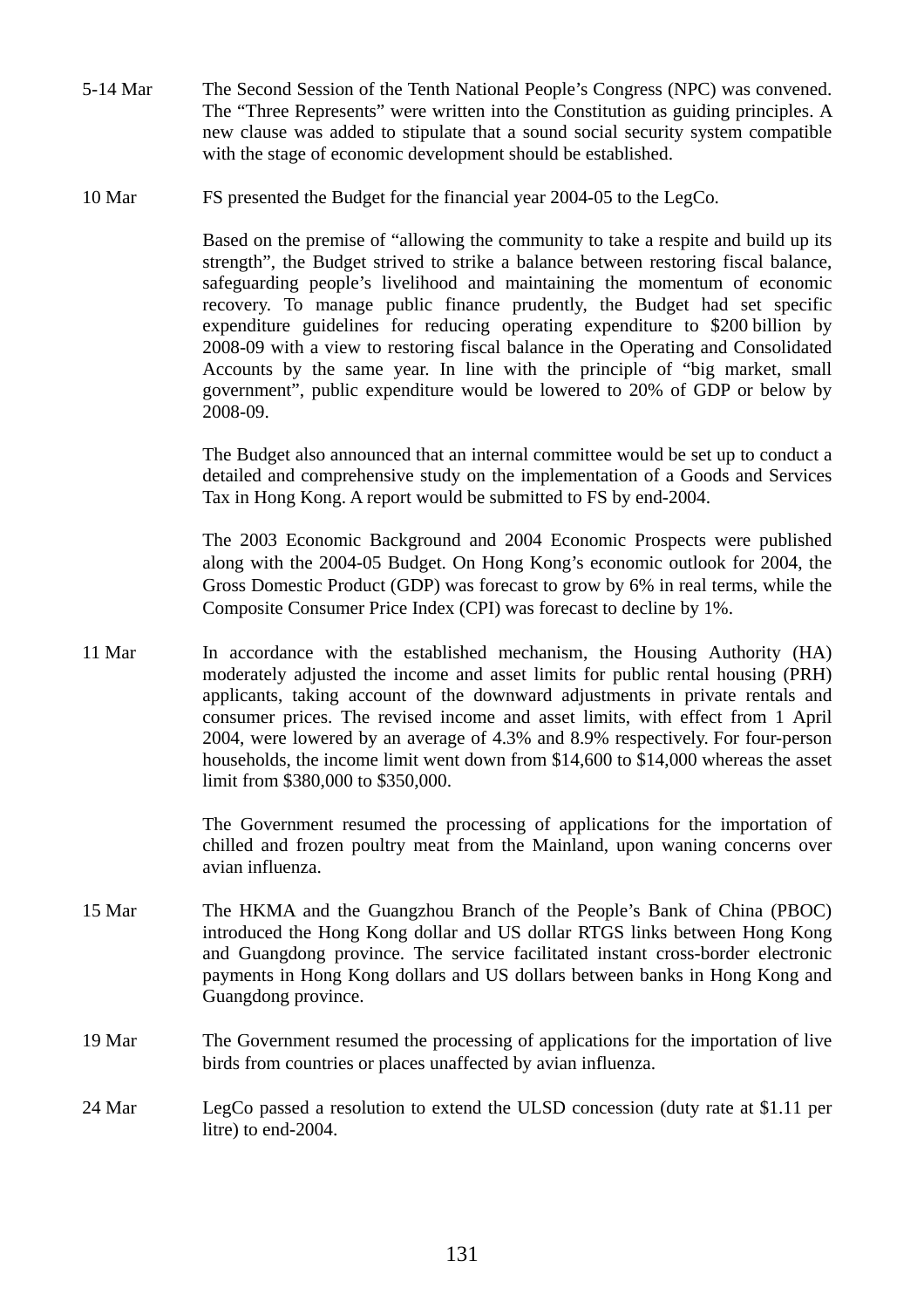25 Mar PBOC raised refinancing rate on loans to financial institutions by 0.63 of a percentage point 3.33% (20-day refinancing rate) and rediscount rate by 0.27 of a percentage point to 3.24%.

> KCRC's Kowloon Southern Link was gazetted. The 3.8km long strategic passenger railway would link up the West Rail and the East Rail.

> The Government announced measures to improve the regulation of listing to enhance market quality, after a consultation exercise conducted in 2002. The Consultation Conclusions recommended codifying in the statute the more important listing requirements, i.e. financial reporting and other periodic disclosure, disclosure of price-sensitive information and shareholders' approval for notifiable transactions.

- 29 Mar The Digital Media Centre (DMC) of the Hong Kong Cyberport was opened to provide high-end post-production facilities and technical support to companies, especially small and medium-sized enterprises, engaged in digital content creation.
- 30 Mar The Treasury Markets Forum of Hong Kong (TMF) was established. The TMF aimed to bring together the industry associations and professionals in the treasury markets, with a view to promoting co-operation and synergy to raise the professionalism of practitioners and the overall competitiveness of the treasury markets in Hong Kong.
- 1 Apr The Office of the US Trade Representative released the 2004 National Trade Estimate Report on Foreign Trade Barriers. The report gave recognition to Hong Kong's strong legal and banking system, world-class infrastructure, rigorously enforced anti-corruption regime and continued efforts in intellectual rights protection. It also commented that Hong Kong was well-positioned to continue to benefit from the growth in trade resulting from China's WTO accession.

The US State Department published its seventh report on Hong Kong after Hong Kong's reunification with the Mainland. The report gave an overall positive assessment of the developments in Hong Kong in the 12-month period ending March 2004. It recognised that Hong Kong remained an international city and one of the world's most open and freest economies. It affirmed Hong Kong's autonomy, rule of law, respect for freedom and civil liberties, as well as praised Hong Kong's contribution to issues of interests to the US. It also gave recognition to Hong Kong's strong support for global anti-terrorism efforts.

- 6 Apr The Standing Committee of the NPC passed amendments to the "Law on Foreign Trade", which further liberalised the trading rights in the Mainland. With effect from 1 July 2004, individuals would be granted trading rights upon registration with the relevant authorities in the Mainland.
- 7 Apr An Air Services Agreement (ASA) was signed between the Governments of the HKSAR and Kuwait.
- 13 Apr Hong Kong International Airport (HKIA) was voted for the fourth consecutive year as the world's best airport in 2004, based on a large scale annual survey undertaken by Skytrax Research in London involving over 4.8 million nominations from travellers around the world.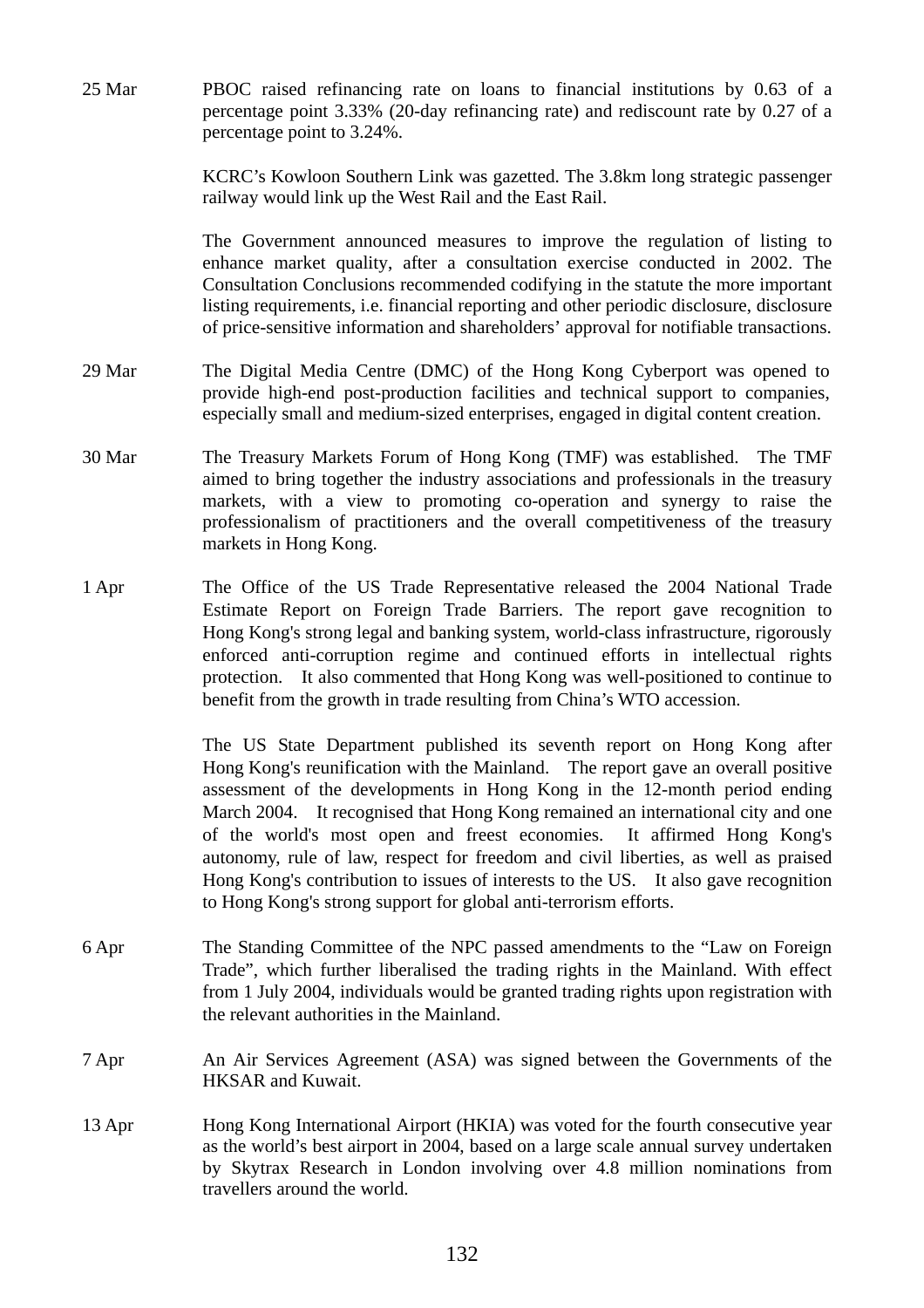- 15 Apr HKMA, together with other member central banks and monetary authorities of the EMEAP (Executives' Meeting of East Asia-Pacific Central Banks) Group, announced the preliminary structure of the second stage of the Asian Bond Fund (ABF2). The ABF2 would invest in domestic currency bonds issued by sovereign and quasi-sovereign issuers in EMEAP economies.
- 16 Apr The Ministry of Commerce of CPG promulgated the "Measures for the Administration on Foreign Investment in Commercial Fields". The measures would substantially lower the entry threshold for foreign investment in the Mainland's distribution services sector and allowed the establishment of wholly foreign owned enterprises.
- 18 Apr The 11th and 12th pairs of Guangzhou-Kowloon Through Train commenced operation.
- 19 Apr The Government launched the \$6 billion securitisation of revenues from tolled tunnels and bridges. It was the largest securitisation bond offering ever launched in Hong Kong and the first made available to retail investors. It was also amongst the largest offer of this kind in the region.
- 20 Apr The importation of Mainland live chickens was resumed on a pilot basis. 6,000 chickens were imported on the day of resumption.
- 23 Apr The 1<sup>st</sup> Digital Entertainment Leadership Forum was held, with distinguished Hollywood and local experts in digital entertainment sharing their experience and insights with over 200 local participants.
- 25 Apr PBOC raised the reserve ratio requirement for most commercial banks by half of a percentage point to 7.5%, and that for smaller banks with lower asset quality by one percentage point to 8%.
- 27 Apr The State Council of CPG raised the minimum capital requirements for projects in steel, aluminum, cement and real estates, in a move to step up efforts to curb over-investment in those sectors with signs of overheating.

Construction of the Stonecutters Bridge commenced. The Bridge would provide a new east-west strategic route linking the eastern part of the New Territories to the airport on the one hand, and provide direct access to Container Terminals 8 and 9 in Kwai Chung on the other. On its completion scheduled for mid-2008, the Stonecutters Bridge with a main span of 1018 meters would be one of the longest cable-stayed bridges in the world, a new landmark in Hong Kong. This new highway would further enhance Hong Kong as an important international logistics and transportation hub.

28 Apr The one-way direct link from the China Government Depository Trust & Clearing Co. Ltd (CDC) to the Central Moneymarkets Unit (CMU) of the HKMA commenced live operation. The link allowed CDC Members that were authorised to invest in foreign debt securities to clear, settle and hold Hong Kong and foreign debt securities through the CDC's account with the CMU.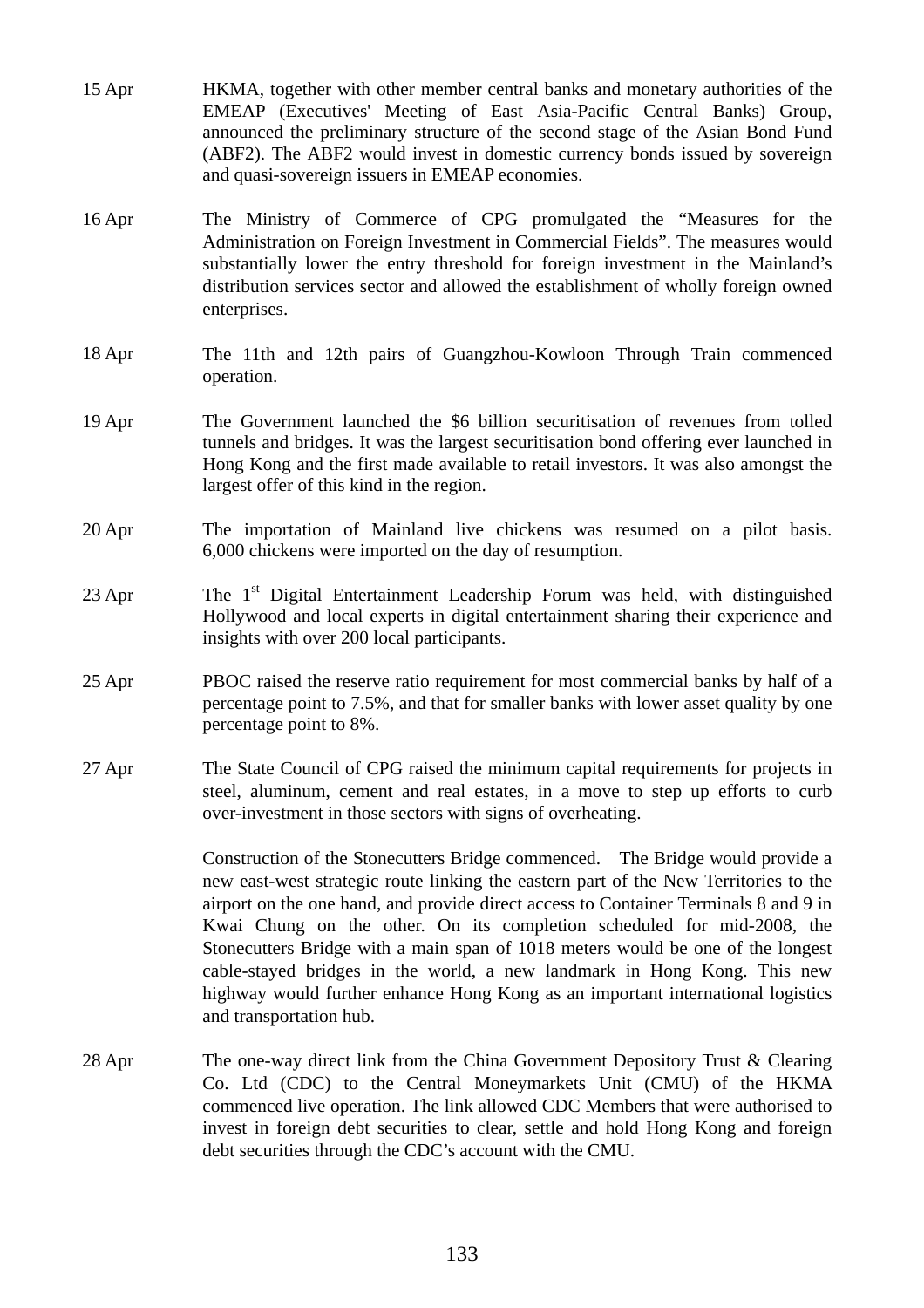- 28 Apr 1 May The Chief Secretary for Administration led a business mission to Zhanjiang and Yangjiang with a view to highlighting the development potential of the western part of Guangdong, promoting Hong Kong as a service platform for mainland enterprises to set foot in the international market. It was the first of a series of missions to expand Hong Kong/Guangdong economic co-operation to the eastern, western and northern parts of Guangdong. Two more business missions were launched in 2004, covering Shaoguan and Qingyuan during 20-22 June, and Shantou and Meizhou during 1-3 December.
- 30 Apr The third phase of personal renminbi business started. Banks in Hong Kong began to offer the issue of renminbi debit and credit cards to Hong Kong residents for use in the Mainland.
- 1 May The IVS was further extended to cover the remaining seven cities in the Guangdong Province, including Zhanjiang, Shaoguan, Heyuan, Maoming, Yangjiang, Jieyang, and Shanwei, bringing the total number of IVS cities to 23.

The Harbour-front Enhancement Committee was formally established. The Committee would advise the Government on planning, land uses and developments along the existing and new harbour-front of the Victoria Harbour, with a view to protecting the Harbour; improving the accessibility, utilisation and vibrancy of the harbour-front areas; and safeguarding public enjoyment of the Harbour through a balanced, effective and public participation approach, in line with the principle of sustainable development.

The European Union was expanded to cover a total of 25 member states, upon admission of ten new members in the Eastern and Central Europe (i.e. Cyprus, the Czech Republic, Estonia, Hungary, Latvia, Lithuania, Malta, Poland, the Slovak Republic and Slovenia). The new member states, upon accession, adopted the European Union's Common Commercial Policy, including the common customs tariff and trade defence measures like anti-dumping duties, as well as quantitative restrictions for imports of textiles. Hong Kong's exports of restrained textiles and clothing products to the new member states began to be subject to quota control from 1 May to end-2004.

- 4 May The iResource Centre of the Hong Kong Cyberport was opened to provide a wide range of IT and multimedia resources to the local developers of digital content and entertainment services.
- 5 May The Deposit Protection Scheme Ordinance, which provided for the establishment of a deposit protection scheme in Hong Kong, was enacted by the LegCo. The Hong Kong Deposit Protection Board was subsequently formed in July 2004 to plan for the implementation of the scheme.
- 7 May The Intellectual Property (Miscellaneous Amendments) Ordinance 2001 came into operation to facilitate electronic filing and publication of patents and designs.

 Another low cost carrier started daily services out of the Hong Kong International Airport to Singapore, extending our extensive aviation network and consolidating Hong Kong's position as a premier regional aviation hub.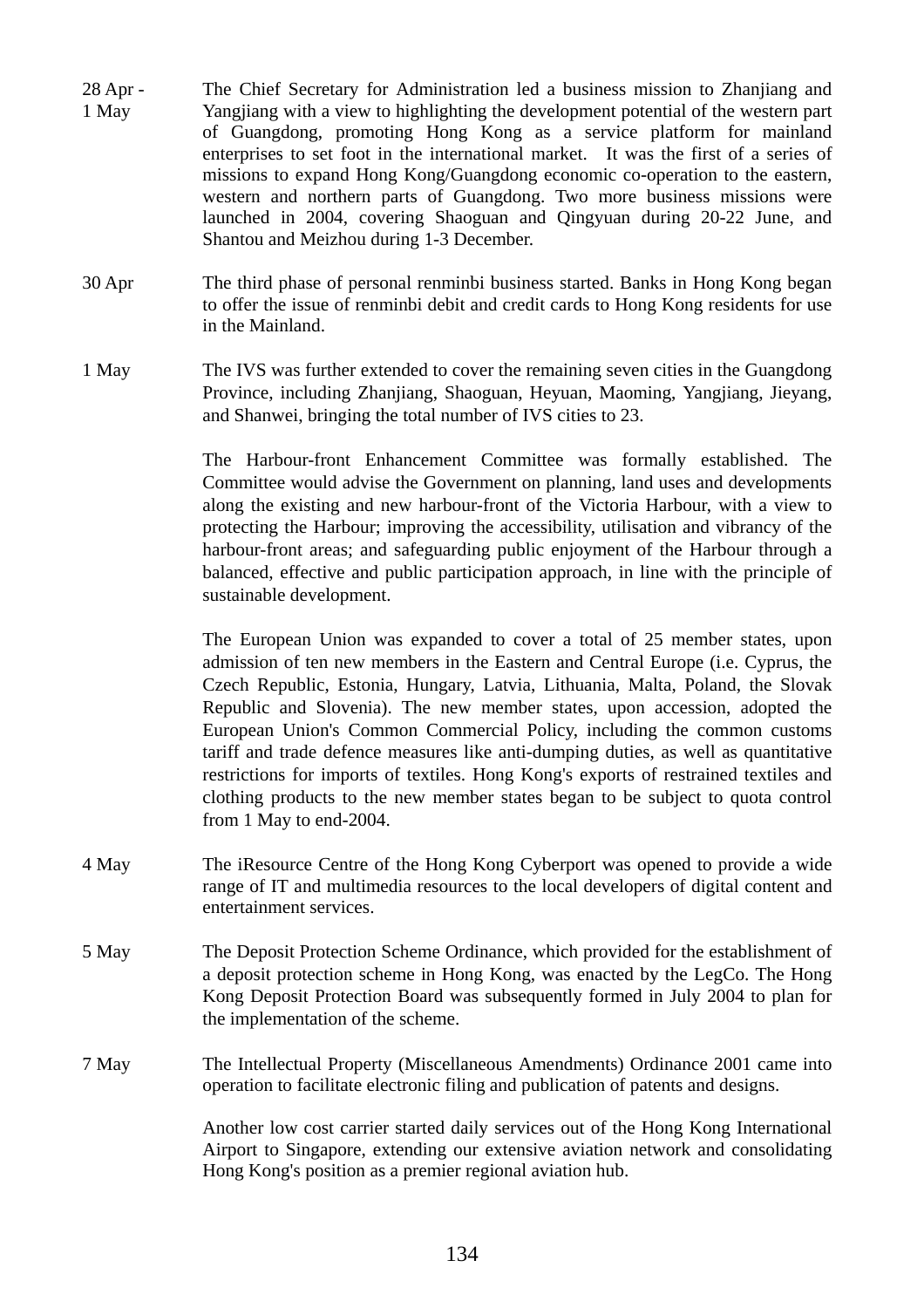12 May The Revenue Bill 2004, which implemented the Budget proposals announced on 10 March, was passed by the LegCo.

> Crude oil prices hit a 13-year high of US\$38 (Brent) per barrel, spurred by brisk global oil demand as well as looming supply concerns after a cut in OPEC's oil production on 1 April and continuing terrorist attacks on oil facilities in the Middle East.

- 17 May SCIT and Vice Minister of the Ministry of Science and Technology of the CPG signed the Agreement on the Establishment of the Mainland and Hong Kong Science and Technology Cooperation Committee. The Cooperation Committee was responsible for organising and coordinating technology exchange and cooperation activities between Hong Kong and the Mainland.
- 18-20 May The Hong Kong Logistics Development Council sponsored the "Logistics Hong Kong" International Conference and Exhibition in Hong Kong to showcase Hong Kong's logistics strengths and its unique role as the gateway to China. The event attracted more than 2 200 participants from around the world.
- 19 May The HA sold 4 304 surplus Home Ownership Scheme flats to the Government for reprovisioning aged staff quarters and transferred 2 920 flats to public rental housing, effectively reducing the number of flats awaiting disposal in a market friendly manner to 3 040 flats.
- 21 May An ASA was signed between the Governments of the HKSAR and Kenya.
- 25 May Government held the first land auction since September 2002. Two lots for residential use were sold at the auction and the response was favourable.
- 26 May 1 Jun FS led a Hong Kong delegation to participate in the Chongquing/Hong Kong Week and to sign a Memorandum of Co-operation with the Chongqing Foreign Trade and Economic Relations Commission to further enhance bilateral economic cooperation.
- 28 May The Government published the First Quarter Economic Report 2004. The report pointed out that robust recovery in the Hong Kong economy gathered further momentum in the first quarter of 2004, with GDP leaping by 6.8% in real terms over a year earlier. The robust growth momentum was underpinned by double-digit increase in exports of both goods and services amidst a sanguine global economic environment and vibrant inbound tourism. Locally, consumer spending registered the fastest quarterly growth in 3½ years, bolstered by improved employment conditions and a reviving property market. Investment expenditure also picked up further as business situation improved.

In the May update of the economic forecast for 2004, the forecast growth rate in real terms of GDP was kept at 6%, same as the forecast first released in the Budget. Likewise, the forecast rate of change in the Composite CPI was maintained at -1%.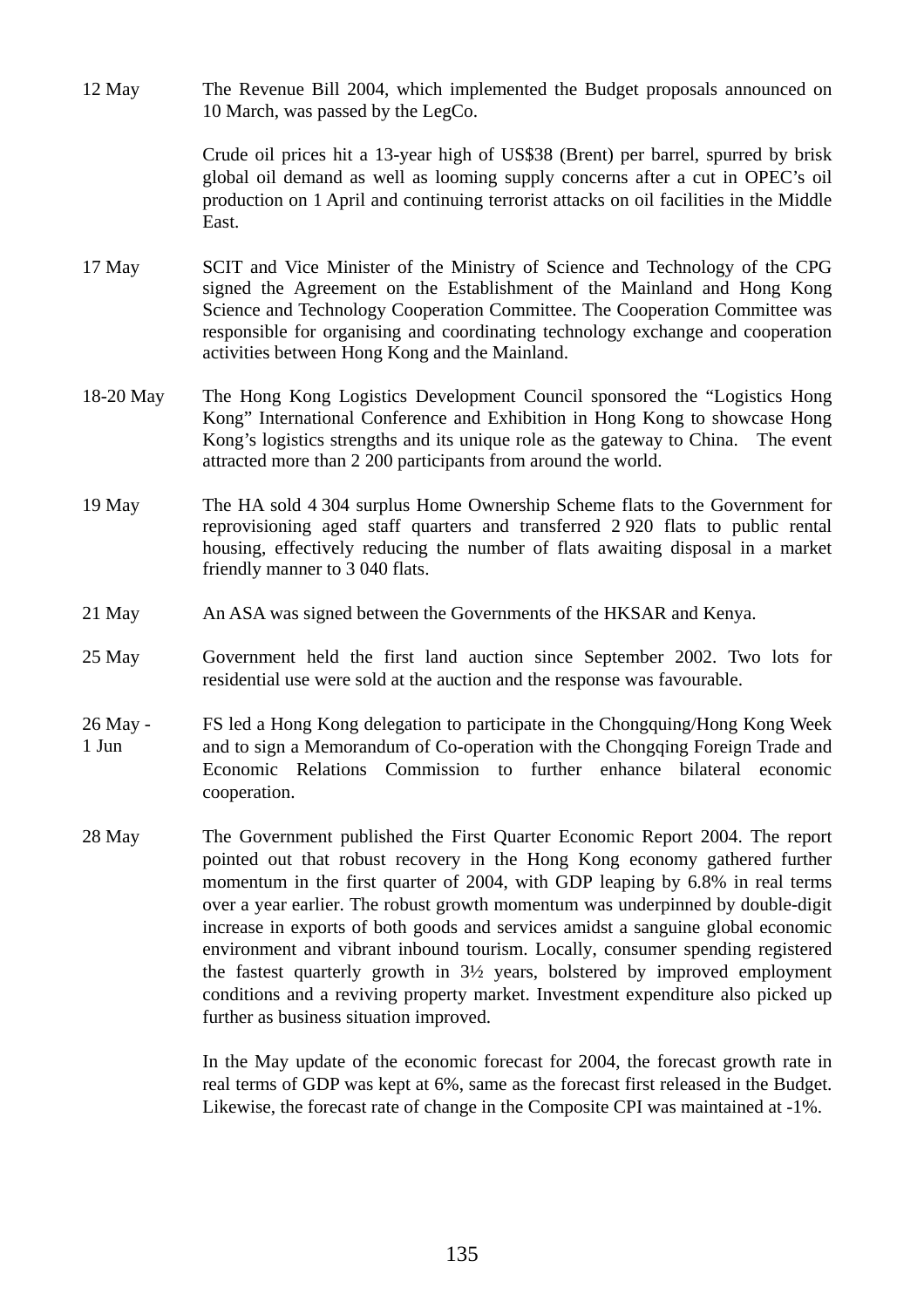- 31 May Hong Kong Exchanges and Clearing Limited (HKEx) published a Consultation Conclusions Paper on proposed operational model for a scripless securities market. The Government was working towards the introduction of a Companies (Amendment) Bill in 2005 to enable the operation of a scripless securities market.
- 1 Jun The Centre for Health Protection was established, in a move to make Hong Kong a healthier place to live and to respond promptly and effectively in the event of an infectious disease outbreak.

The Intellectual Property Department launched their Online Design Search System.

- 1-3 Jun The first "Pan-Pearl River Delta (Pan-PRD) Regional Cooperation and Development Forum" was held in Hong Kong, Macao and Guangdong. The Forum, jointly organised by the People's Governments of Fujian, Jiangxi, Hunan, Guangdong, Guangxi, Hainan, Sichuan, Guizhou and Yunnan Provinces/ Regions, as well as the Governments of the Special Administrative Regions of Hong Kong and Macao, served to strengthen cooperation and enhance overall competitiveness of the Pan-PRD Region through closer partnership. The signing of the "Pan-PRD Regional Cooperation Framework Agreement" on 3 June marked the first regional cooperation of this kind in the country.
- 3 Jun The International Telecommunication Union (ITU) announced that Hong Kong won the bid to host the next ITU Telecom World event, a major telecommunications exhibition cum forum, in December 2006. This would be the first time since the event's inception in 1971 that it was hosted by a city other than Geneva. ITU Telecom World 2006 was expected to bring some 100,000 visitors and \$1.2 billion of economic benefits to Hong Kong.
- 6-12 Jun At the invitation of the Hong Kong and Macao Office, FS led a Hong Kong delegation to Beijing, Dalian, Shenyang, Changchun and Harbin to take part in the "Study Tour to the Northeast for the Industrial, Commercial and Professional sectors from Hong Kong and Macao".
- 8 Jun The HKMA issued a revised "Supplement to the Guideline on Prevention of Money Laundering", aimed at bringing the anti-money laundering (AML) regime in respect of Hong Kong authorized institutions fully in line with the customer due diligence requirements of the Basel Committee on Banking Supervision and the revised Forty Recommendations issued by the Financial Action Task Force on Money Laundering.
- 11 Jun The Finance Committee approved a funding of \$250 million for the setting up of a "DesignSmart Initiative" to strengthen government's support for design and innovation, and to promote wider use of design and innovation in industries to help them move up the value chain.
- 17 Jun The Shenzhen/Hong Kong co-operation meeting, co-chaired by the Chief Secretary for Administration and the Mayor of Shenzhen, was held in Hong Kong. The two sides signed an overarching memorandum on enhancing co-operation and eight co-operation agreements on areas covering legal services, industry and trade, investment promotion, economic and trade exchange, tourism and technology.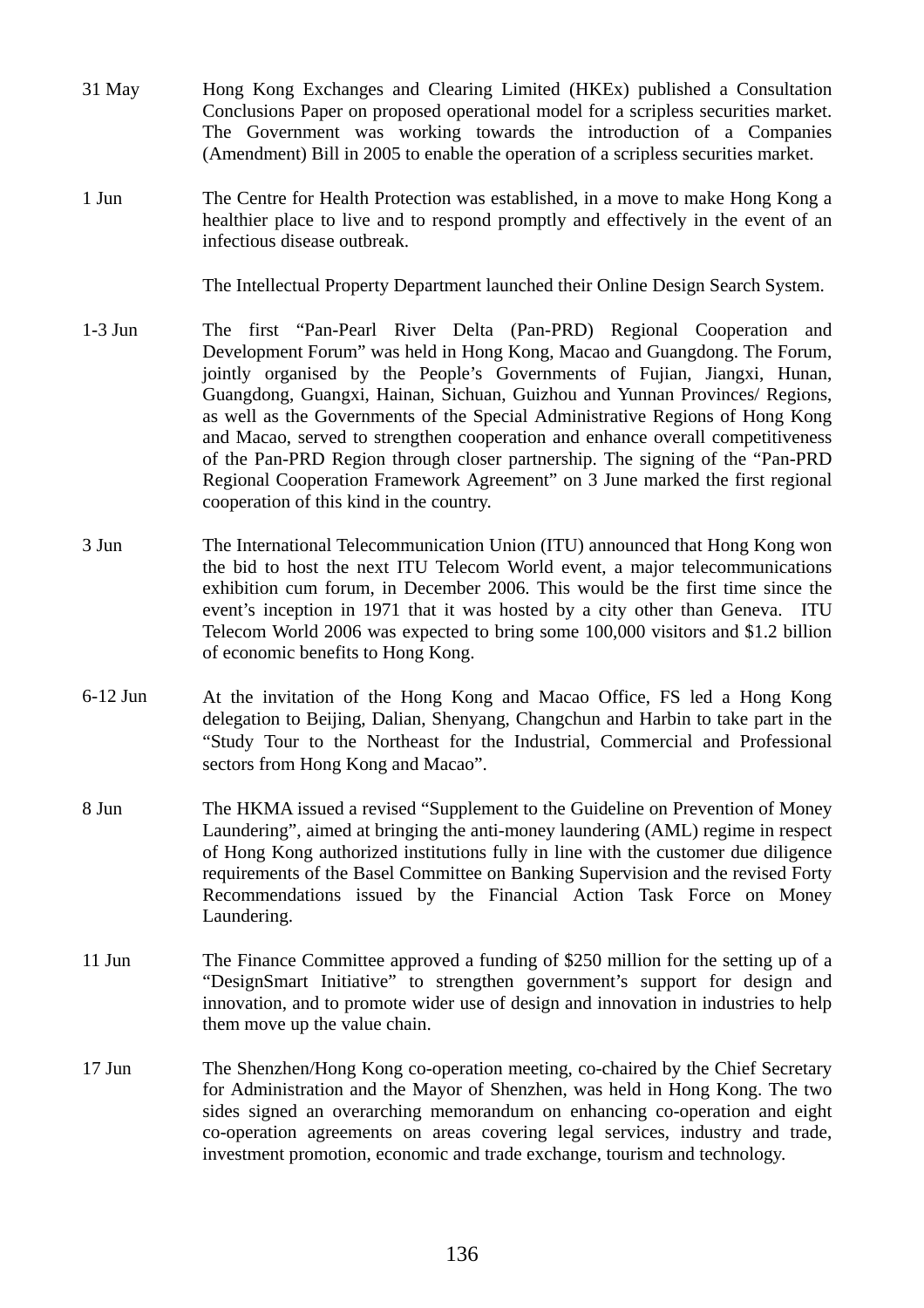The third meeting of the Guangzhou-Shenzhen-Hong Kong Express Rail Link Joint Expert Group took place. The Mainland authorities and the HKSAR Government exchanged their latest thinking on the project to better cater for the town and transport planning on both sides.

 Construction commenced for the traffic control and surveillance system for the Hong Kong - Shenzhen Western Corridor and Deep Bay Link commenced. Construction works was scheduled for completion in January 2006.

 A strategic partnership agreement was signed between the Hong Kong Cyberport and the Shenzhen Hi-Tech Industrial Park (SHIP). This partnership agreement signified a new chapter in the collaboration on IT development between the two places.

The CITB of the HKSARG signed a Memorandum of Co-operation with the Department of Foreign Trade and Economic Cooperation of the Jiangsu Provincial Government to enhance bilateral trade and economic cooperation.

- 25 Jun A Small and Medium-sized Enterprises Board was launched in the Shenzhen Stock Exchange.
- 28 Jun The European Commission published its sixth report on the HKSAR. The report commented, among others, that Hong Kong's economic restructuring started to produce positive effects and that Hong Kong's economic situation improved steadily during the last quarter of 2003. The report also highlighted the good trade relations between the European Union and Hong Kong.
- 30 Jun The Census and Statistics Department announced a new set of population projections, covering the period 2004-2033. The Hong Kong resident population was projected to increase at an average annual rate of 0.7%, from 6.80 million in mid-2003 to 8.38 million in mid-2033. The ageing trend of the population was expected to continue, with the proportion of the population aged 65 and over projected to increase from 12% in 2003 to 27% in 2033. Coupled with a projected decline in the proportion of the population aged under 15 from 16% to 11%, the median age of the population would rise from 38 to 49.

 The Electronic Transactions (Amendment) Ordinance 2004 came into effect. The legislative amendments updated and improved the legal framework for the conduct of electronic transactions, thereby facilitating further development of e-business in Hong Kong.

 The Innovation and Technology Commission (ITC) issued a consultation paper on the new strategy of innovation and technology development. The new strategy emphasised five key elements, namely focus, market relevance, industry participation, leverage on the Mainland, and better coordination among different elements of the innovation and technology programme. The main proposal under the new strategy was to set up research and development (R&D) centres to drive and coordinate applied R&D efforts in selected technology areas where Hong Kong had comparative advantages and the potential for meeting industry needs.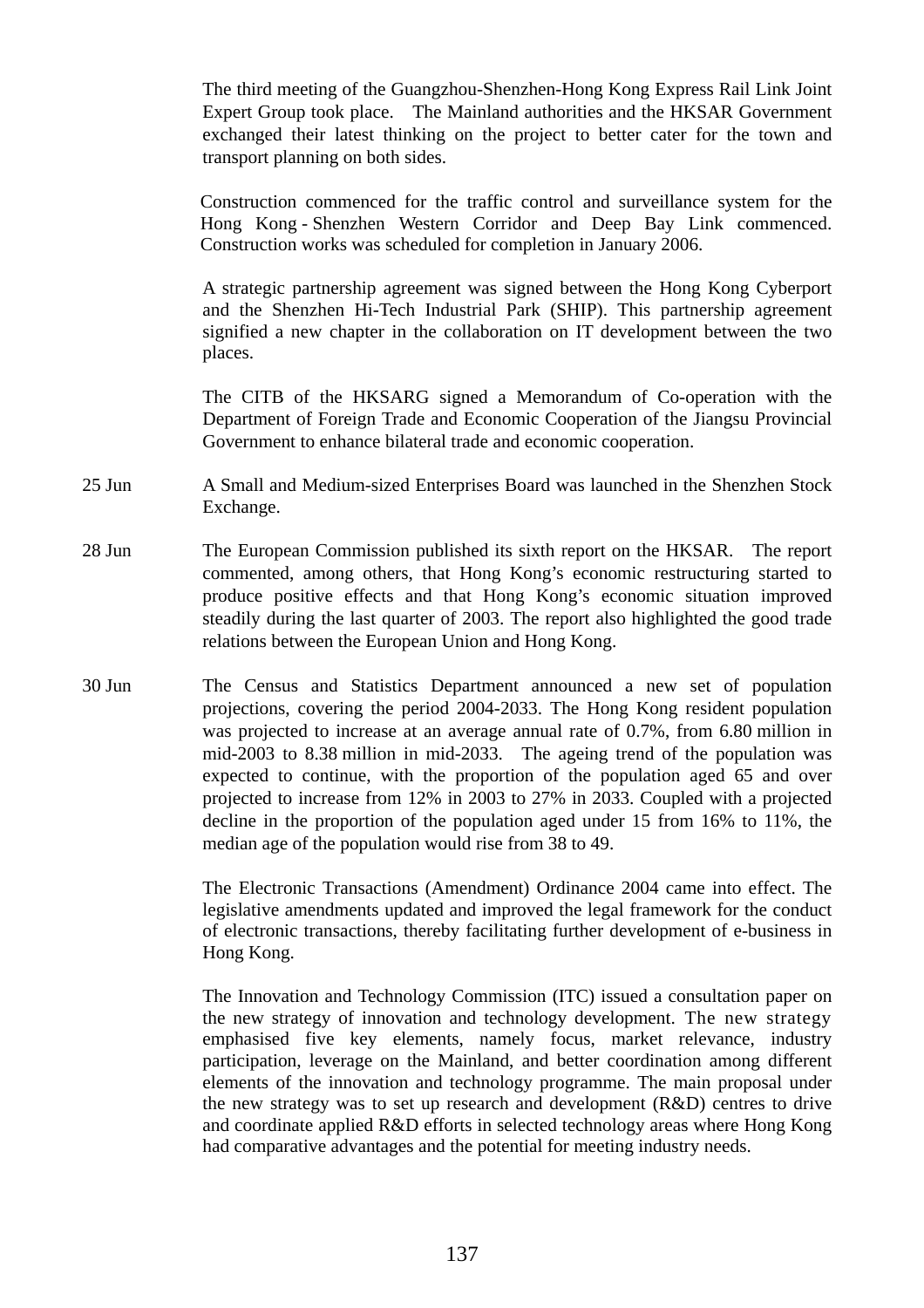US Federal Reserve's Federal Open Market Committee (FOMC) raised the Fed Funds Target Rate for the first time in four years, by 25 basis points from a low of 1.00% to 1.25%, marking the beginning of an US interest rate up-cycle.

1 Jul The IVS was further extended to cover nine cities in the Fujian Province, Jiangsu Province and Zhejiang Province, including Xiamen, Fuzhou, Quanzhou, Suzhou, Wuxi, Nanjing, Hangzhou, Ningbo and Taizhou, bringing the total number of IVS cities to 32.

> The Office of the Government Chief Information Officer (OGCIO) was established under CITB. The new office would lead, coordinate, monitor and ensure the effective implementation of the Digital 21 Strategy, formulate IT policies and strategies, drive e-government development, promote IT adoption by business and the community, foster the development of the local IT industry and champion the development of new applications and services.

2 Jul The Construction Workers Registration Ordinance was enacted for implementation of a mandatory registration system for construction workers.

> The HKMA Base Rate was raised by 25 basis points to 2.75%, following an increase of the US Fed Funds target rate by the same magnitude after the FOMC meeting on 30 June.

> In the face of abundant liquidity in the Hong Kong dollar interbank market, major banks kept the best lending rate and savings deposit rate unchanged.

> The Clearing and Settlement Systems Ordinance was passed by the LegCo. The Ordinance established a statutory regime for the Monetary Authority to designate and oversee clearing and settlement systems which were material to the monetary or financial stability of Hong Kong or to the functioning of Hong Kong as an international financial centre. The Ordinance also provided statutory backing to the settlement finality of those transactions effected through designated systems by protecting the settlement finality from insolvency laws or any other laws.

> The Waste Disposal (Amendment) Ordinance 2004 which enabled the implementation of construction waste disposal charges was passed by the LegCo. Based on the polluter pays principle, the Government was undertaking necessary preparatory work for implementation of the construction waste disposal charging scheme in summer 2005.

- 6 Jul The Government announced the decision that the Type II interconnection for local fixed-line telecommunications services would be fully withdrawn by 30 June 2008 in order to promote investment and consumer choice in high bandwidth customer access networks in telecommunications. In the run up to 30 June 2008, the withdrawal would be implemented progressively on a building-by-building basis and applied to buildings already connected to at least two self-built customer access networks.
- 7 Jul The Government's first Bond Offering of \$20 billion was launched, pursuant to the initiatives in FS's 2004-05 Budget.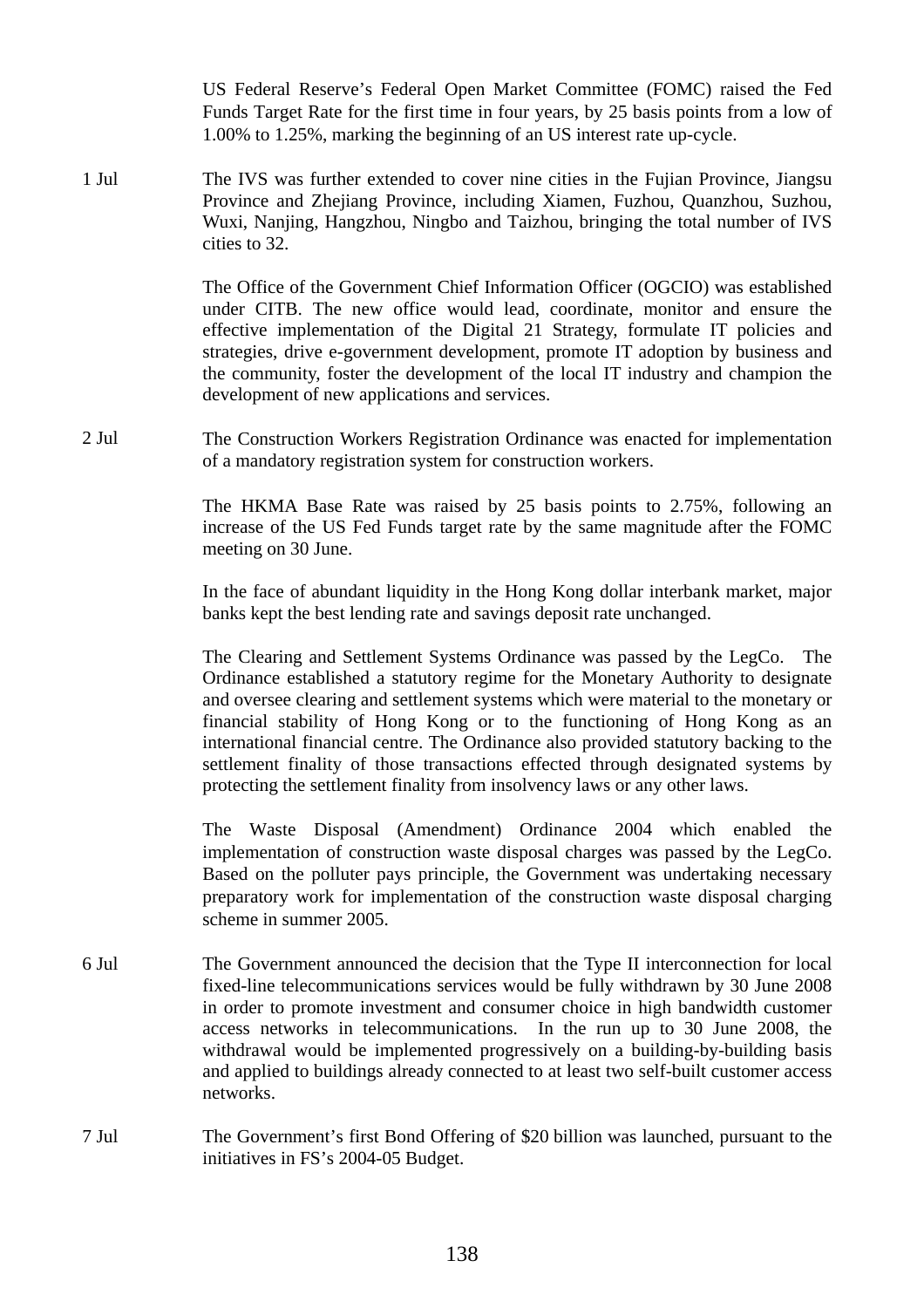The Land Titles Ordinance was enacted for introducing a new land titles registration system (LTRS) to replace the present Deed Registration System. The LTRS represented a significant development in Hong Kong land law that would give greater security to property interest and simplify conveyancing. The Ordinance would commence in stages in respect of new land and existing properties.

 The Town Planning (Amendment) Ordinance 2004 was enacted, with a view to enhancing the transparency of the planning system, streamlining the town planning process and strengthening enforcement control against unauthorised developments in the rural areas. Under the revised system, public participation in the plan-making process would be enhanced and meetings of the Town Planning Board would also be opened to the public. The Amendment Ordinance would come into operation in early 2005 after further consultation with the stakeholders on the implementation details and guidelines on various new procedures.

 The provisions of the Telecommunications Ordinance regulating mergers and acquisitions came into effect.

 The Broadcasting (Amendment) Ordinance came into effect, which tightened control over pirated viewing of licensed pay TV service for both commercial and domestic purposes.

- 8-17 Jul FS visited Beijing, London and New York to promote the inaugural Global Bond Offering of the HKSAR Government.
- 9 Jul The Landlord and Tenant (Consolidation) (Amendment) Ordinance 2004 which removed the security of tenure provisions for domestic tenancies and the statutory minimum notice requirement for terminating non-domestic tenancies took effect.

 The Government announced its decision on the implementation framework for digital terrestrial television broadcasting in Hong Kong. According to this framework, Asia Television Limited and Television Broadcasts Limited were required to commence digital terrestrial television broadcasting by 2007 and achieve 75% of digital coverage by 2008.

 The Companies (Amendment) Ordinance 2004 was enacted to improve the prospectus regime to facilitate market development; enhance corporate governance standards; and modernise the registration regime for overseas companies.

- 11 Jul The Secretary for Education and Manpower of HKSAR Government and the Minister of Education of CPG signed a memorandum in Beijing for the mutual recognition of academic degrees in higher education in Hong Kong and the Mainland.
- 14 Jul The HA terminated the Home Assistance Loan Scheme in line with the repositioned housing policy to minimise market intervention. The HA would focus on the provision of public rental housing to low-income families. Applications already registered in 2003/04 would continue to be processed subject to the availability of quota.

The first Pan-PRG Regional Economic and Trade Co-operation Fair was held in Guangzhou, in which 847 deals involving investment of over 293 billion yuan were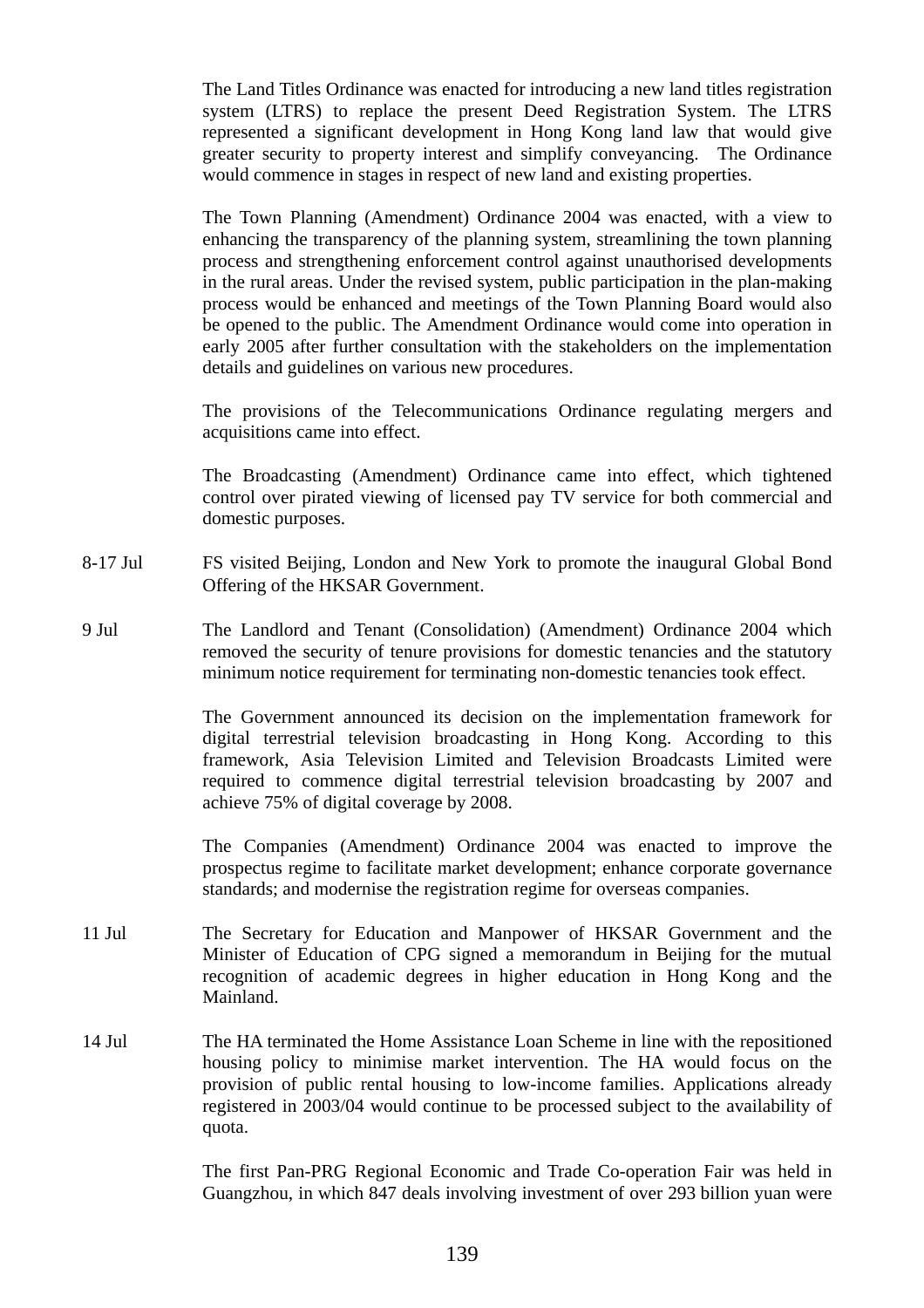signed. Of these, 313 items involving investment amounting to 56 billion yuan were signed with Hong Kong companies.

- 15 Jul Hong Kong was once again ranked the freest economy in the world, according to the 2004 Annual Report on the Economic Freedom of the World jointly released by the Cato Institute of the US, Fraser Institute of Canada and more than 50 other public policy research organisations around the world. Singapore took the second spot, while New Zealand, Switzerland, the United Kingdom and the United States tied for the third.
- 17 Jul Manifests for air and rail cargoes must henceforth be submitted by electronic means.
- 23 Jul With the co-operation of the HKMA and the Shenzhen Central Sub-branch of the PBOC, the two-way joint cheque clearing arrangement between Hong Kong and Shenzhen was extended to include cheques denominated in US dollars in addition to those denominated in Hong Kong dollars. Hong Kong dollar and US dollar cheques issued by banks in Hong Kong or Shenzhen could be presented to banks in both areas, and funds would be made available to the payee on the next business day following the deposit of the cheque into the payee's bank.
- 31 Jul The net asset value of all Mandatory Provident Fund (MPF) schemes passed the \$100 billion mark, totalling \$100.67 billion, three years and eight months after the launch of the MPF System in December 2000.
- 1 Aug The General Council of the WTO adopted a package of framework for further negotiations on major negotiating areas under the Doha Development Agenda, launched negotiations on trade facilitation, and extended the closing date of the new round of negotiations to an open deadline.
- 2 Aug The Intellectual Property Department launched their Online Patent Search System.
- 4 Aug The Seventh Meeting of the Hong Kong/Guangdong Cooperation Joint Conference, co-chaired by the CE and the Governor of Guangdong, was held in Guangzhou. The two governments reached agreement on promoting co-operation in many areas, including economic and trade, implementation of CEPA, tourism, control point co-operation, environmental protection, logistics, technology and education. Both sides also agreed to set up three new expert groups respectively on Pan-PRD regional co-operation, town planning and development, and civil service exchange, thus increasing the number of expert groups under the Hong Kong/Guangdong co-operation framework to a total of 17.

The meeting also discussed new initiatives in supporting Hong Kong enterprises to grow and prosper in the Guangdong province and agreed to continue to encourage more Guangdong enterprises to set up businesses or list in Hong Kong.

The HKMA initiated consultation on "Proposals for the Implementation of the New Basel Capital Adequacy Standards (Basel II)" in Hong Kong, an initiative aimed at enhancing the stability and effective working of the banking sector.

9 Aug An ASA was signed between the Governments of the HKSAR and Iceland.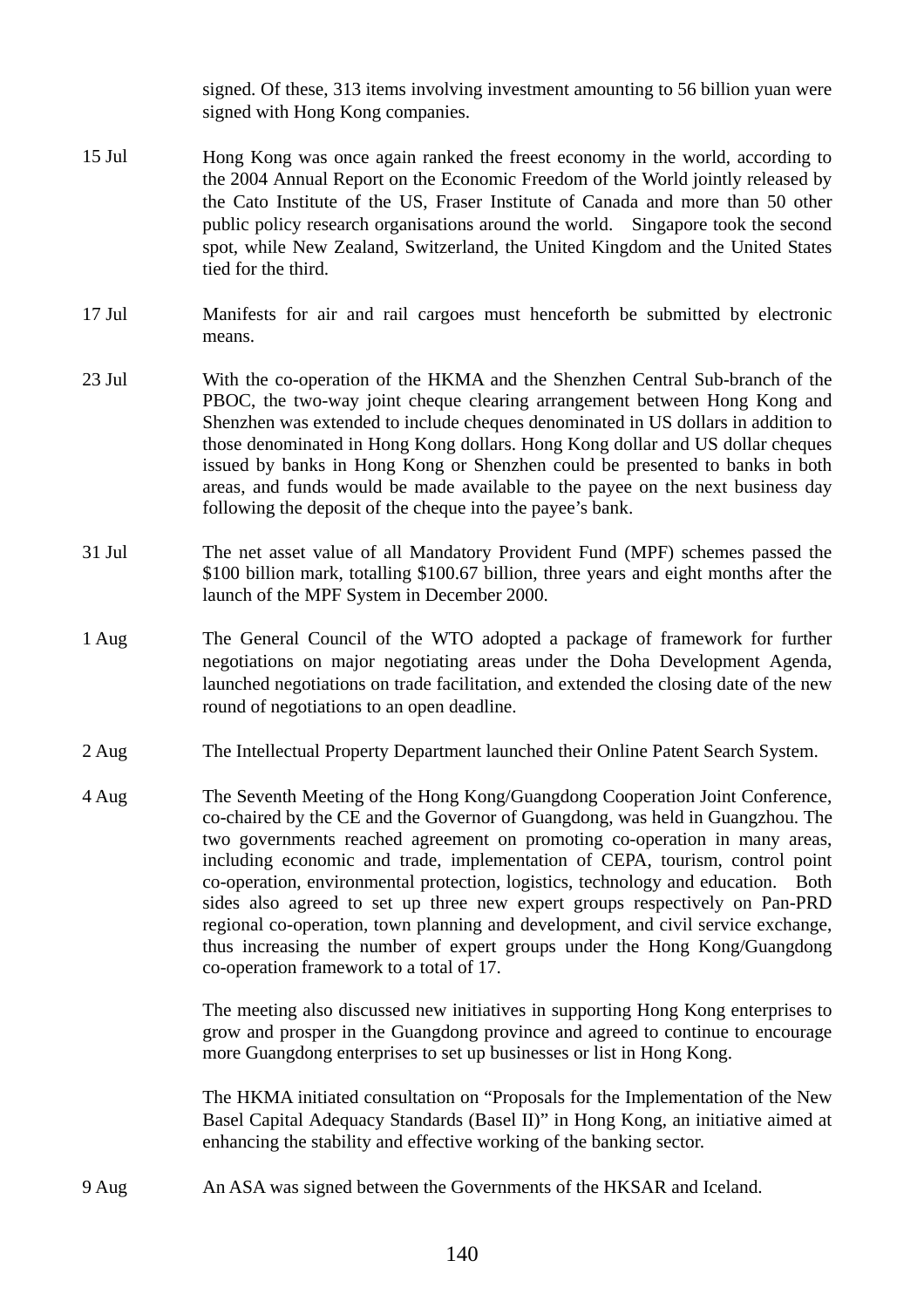11 Aug The Base Rate under the Discount Window operated by the HKMA was raised by 25 basis points to 3%, following an increase of the US Fed Funds target rate by the same magnitude to 1.5% after the FOMC meeting on 10 August.

> Amidst the abundant liquidity in the Hong Kong dollar interbank market, major banks kept the best lending rate unchanged while the savings deposit rate was, on average, raised marginally to 0.01%.

- 19 Aug Crude oil prices surged further to hit a record high of US\$44.9 (Brent) per barrel, upon heightened supply concerns in face of continuing terrorist attacks in oil-producing regions and looming tax disputes between the largest oil producer in Russia, the Yukos, and the Russian government.
- 23 Aug FS chaired the Hong Kong Economic Summit which was an important forum for idea exchange on the positioning of Hong Kong's economy. It explored directions for Hong Kong's economic development, examined ways to build on the city's strengths and enhance the competitiveness of its key industries, and discussed issues relating to human resource development amidst on-going restructuring of the Hong Kong economy.

Statistics released by the Census and Statistics Department indicated that the Composite CPI bounced up to a 0.9% increase in July 2004 over a year earlier, ending the 68-month long deflation era that started in November 1998.

- 26 Aug An amount of \$1.67 billion as the first share of surplus sales proceeds from the Cyberport project was deposited to the Government's General Revenue Account.
- 27 Aug The Government published the Half-yearly Economic Report 2004. The report pointed out that the Hong Kong economy marched into a full-fledged upturn in the second quarter of 2004, with GDP leaping by 12.1% in real terms over a year earlier. Externally, both merchandise and offshore trade accelerated further in growth amidst a generally sanguine global economic environment, while inbound tourism continued to soar upon further extension of IVS for Mainland visitors and the progressive return of visitors from other sources. Locally, domestic demand also gathered further strength upon improved business outlook, falling unemployment, and a steady revival in the property market.

In the August update of the economic forecast for 2004, the forecast growth rate in real terms of GDP was revised upwards to 7.5%, from 6% in the May round. The forecast rate of change in the Composite CPI was likewise revised upwards to zero change in the August update, from -1% in the May round.

 FS of the HKSARG and Vice Minister of the Ministry of Commerce of CPG reached agreement on a package of further liberalisation measures on goods and services trade under the second phase of CEPA (CEPA II), and signed the record of consultations. Together with the first phase of CEPA, goods originating from Hong Kong in over 1 000 Mainland tariff codes could be exported tariff-free to the Mainland as from 1 January 2005. Also, and Hong Kong service suppliers in a total of 26 service sectors would enjoy preferential market access in the Mainland.

28 Aug An ASA was signed between the Governments of the HKSAR and Jordan.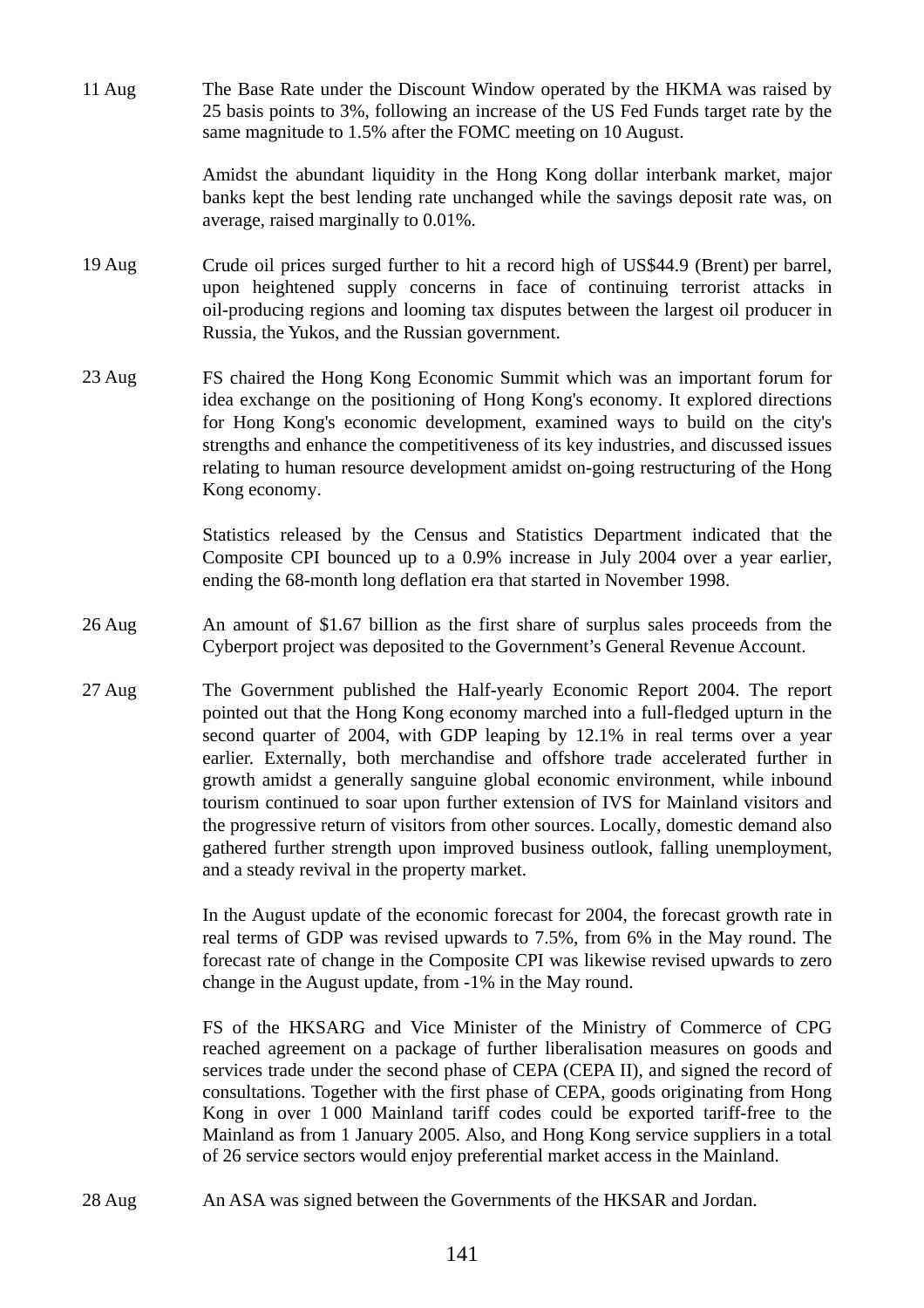| $31$ Aug | The Ministry of Commerce of the CPG launched a new investment facilitation<br>policy for Mainland enterprises to invest in Hong Kong and Macau. The new policy<br>expressly stated that the CPG encouraged and supported Mainland enterprises<br>investing in Hong Kong and Macau. Under the new policy, the procedures for<br>Mainland enterprises applying for investing in Hong Kong and Macau were more<br>transparent, simplified and convenient. |
|----------|--------------------------------------------------------------------------------------------------------------------------------------------------------------------------------------------------------------------------------------------------------------------------------------------------------------------------------------------------------------------------------------------------------------------------------------------------------|
| 1 Sep    | The Copyright (Amendment) Ordinance 2004, which sought to strengthen criminal<br>sanctions against illicit reproduction of printed materials by copyshops, came into<br>operation.                                                                                                                                                                                                                                                                     |
| 2 Sep    | The HKSARG and the Beijing Municipal Government held a high-level meeting<br>cum First Plenary of the "Hong Kong-Beijing Economic and Trade Co-operation<br>Conference" in Hong Kong. The two governments agreed to set up a three-tier<br>co-operation mechanism, and agreed on seven immediate major areas of<br>co-operation.                                                                                                                       |
| 8 Sep    | The HKSAR Government and the CPG concluded the latest review of the Air<br>Services Arrangement.                                                                                                                                                                                                                                                                                                                                                       |
|          | The New Destination Incentive Arrangement was re-introduced by the Airport<br>Authority (AA) to provide landing charge rebate to airlines opening air service<br>between Hong Kong and new destinations.                                                                                                                                                                                                                                               |
| 12 Sep   | AA announced that HKIA handled a record number of 3.5 million passengers in the<br>month of August 2004.                                                                                                                                                                                                                                                                                                                                               |
| 13 Sep   | ITC and the Guangdong Provincial Department of Science and Technology jointly<br>launched a "Guangdong-Hong Kong Technology Cooperation Funding Scheme"<br>which aimed to enhance collaborations among research institutions and technology<br>enterprises in Hong Kong and Guangdong in carrying out applied R&D projects<br>that would facilitate industry upgrading and economic development in the Greater<br>PRD region.                          |
| 20 Sep   | FS led a Hong Kong Services Delegation to Shanghai for exploring the business<br>opportunities arising from the 2010 World Expo.                                                                                                                                                                                                                                                                                                                       |
| 21 Sep   | The handling capacity of the Lo Wu Control Point was further strengthened, upon<br>the opening of 14 additional immigration counters and a new passageway at the<br>departure hall.                                                                                                                                                                                                                                                                    |
|          | Invest Hong Kong co-hosted the 4th Annual Forbes Global CEO Conference.<br>This<br>was the second time that the conference was held in Hong Kong and it attracted<br>over 350 top business executives and government leaders from all over the world.                                                                                                                                                                                                  |
| 22 Sep   | The Base Rate under the Discount Window operated by the HKMA was raised by<br>25 basis points to 3.25%, following an increase of the US Fed Funds target rate by<br>the same magnitude to 1.75% after the FOMC meeting on 21 September.                                                                                                                                                                                                                |
|          | Subsequently, major banks increased the best lending rate by 12.5 basis points to<br>5.125%, and the savings deposit rate by an average 11.8 basis points to 0.128%.                                                                                                                                                                                                                                                                                   |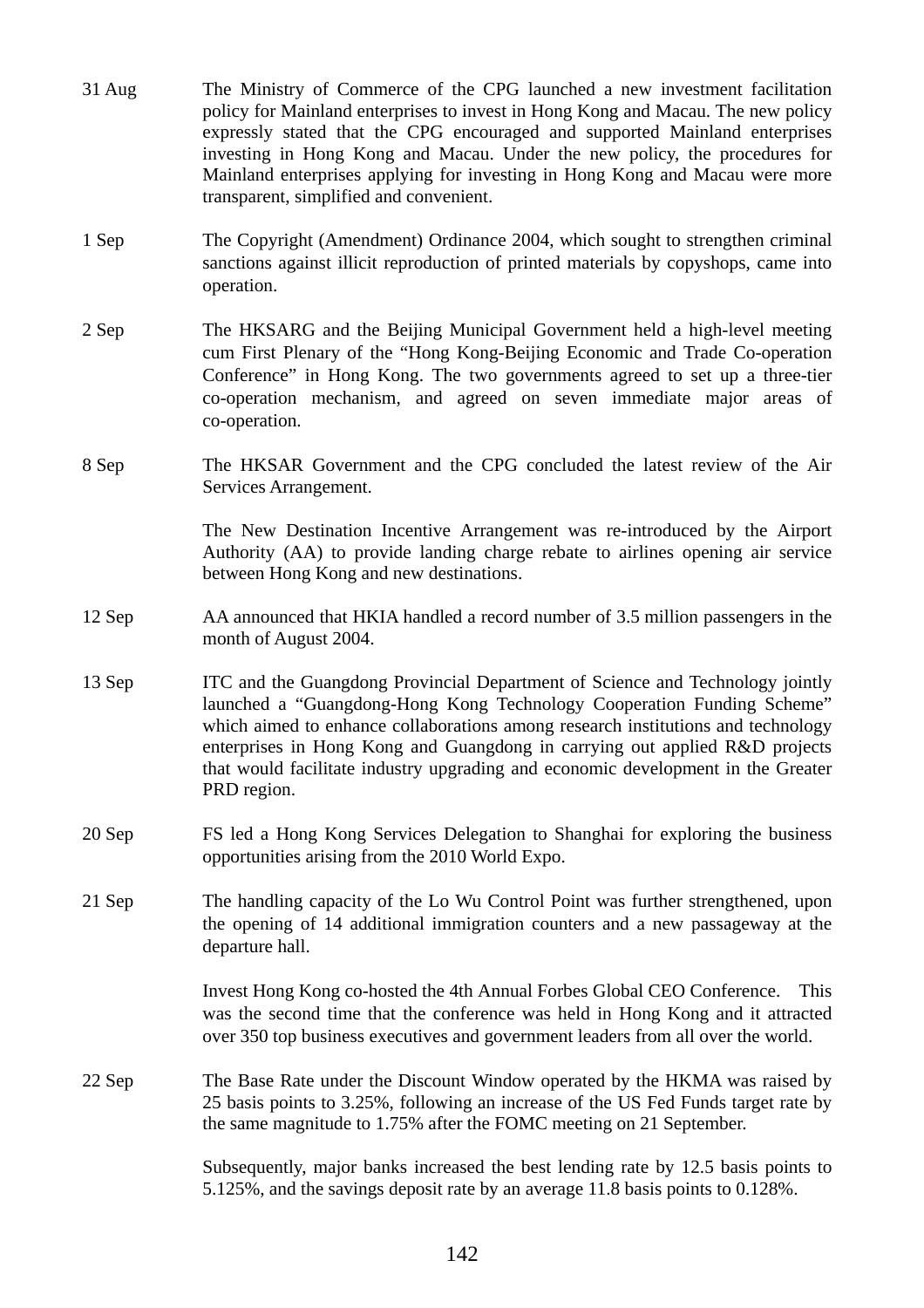28 Sep The Securities and Futures Commission (SFC) released for public consultation proposed measures to strengthen the overall regulatory framework for brokerage firms involved in securities margin financing. They included a set of targeted reforms designed to significantly reduce the existing risks to investors and the market arising from excessive pooling and re-pledging of margin clients' collateral and aggressive lending by securities margin financing providers. The results of public consultation were reported to the Financial Affairs Panel of the LegCo in December 2004.

> According to the Bank for International Settlements triennial survey on the turnover of foreign exchange and derivatives for 2004, Hong Kong advanced one place from the 2001 survey to rank sixth in the global foreign exchange market. It was ranked seventh in the global foreign exchange and OTC derivatives market.

- 1 Oct A new Digital 21 Strategy Advisory Committee (D21SAC) was set up to replace the former Information Infrastructure Advisory Committee (IIAC) as the highest level of advisory body on IT and related matters in Hong Kong. The D21SAC, chaired by SCIT and comprised official and non-official members, advised the Government on the strategies, programmes and measures to attain and further the goals and objectives set out in the Digital 21 Strategy.
- 4 Oct A consultation exercise was launched to invite views on the regulation of Internet Protocol (IP) Telephony. IP Telephony referred to the service offering of voice, fax, data and multimedia services using IP technology.
- 9 Oct The Hong Kong Accreditation Service was accepted into the International Accreditation Forum Multilateral Recognition Arrangement for quality management systems.
- 12 Oct Two lots for residential use were sold by auction and fetched a total premium of \$14.12 billion. This set a new record for the total sum attained in a single auction. Also, the auction had also set the records for "the longest auction time" and "the number of bids received" in a single auction.
- 19 Oct The Stock Exchange of Hong Kong Limited (SEHK) published the amendments to the Listing Rules relating to the regulation of sponsors and independent financial advisers and released the related Consultation Conclusions Report jointly with the SFC. The rule amendments made clear the expectations of the SEHK and the SFC of sponsors, compliance advisers and independent financial advisers.

The Hong Kong Mortgage Corporation announced the launch of a new series of mortgage-backed securities (MBS) under the Bauhinia MBS Limited US\$3 billion Mortgage-Backed Securitisation Programme. The new issue, with a size of HK\$2 billion, consisted of "professional notes" for institutional investors and "retail notes" for retail investors and marked the first retail MBS in Asia.

20 Oct The General Council of the WTO decided to hold the Sixth Ministerial Conference in Hong Kong on 13-18 December 2005.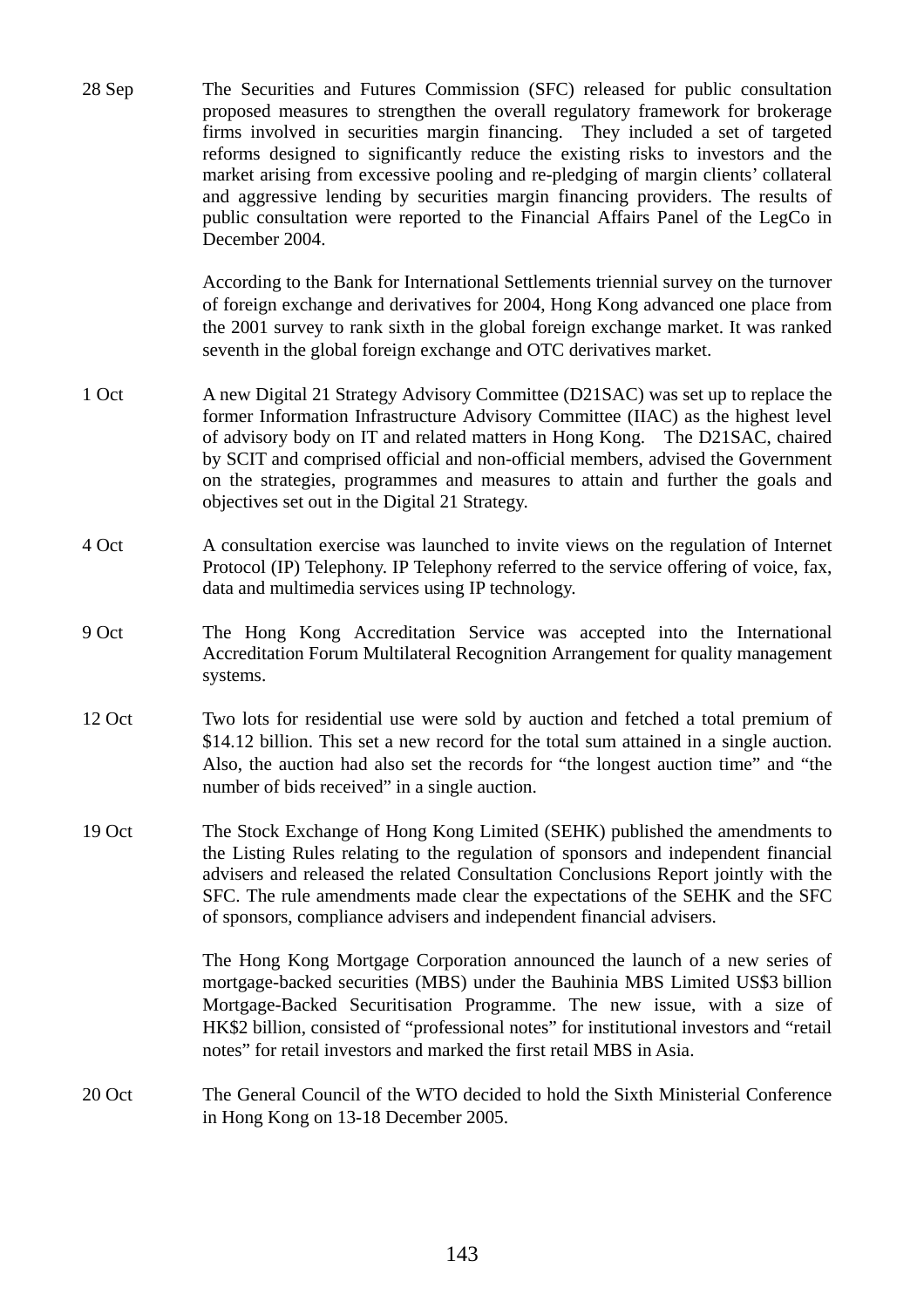- 22 Oct Crude oil prices spiked further to hit an all-time high of US\$52.2 (Brent) per barrel, cumulating to a 74% increase since the beginning of this year, amidst heightened supply concerns over political unrest in Nigeria, disruption in oil production due to hurricanes in the Gulf of Mexico, and seasonal pick-up in oil demand amidst approaching winter in the Northern Hemisphere.
- 24 Oct KCRC's East Rail Tsim Sha Tsui Extension, a 1.1km rail extension from the existing East Rail Hung Hom Station to the new East Tsim Sha Tsui Station, was officially opened.
- 26 Oct The Hong Kong Association of Banks, the DTC Association, the HKMA, and Dun & Bradstreet (HK) Ltd jointly announced the launch of a Commercial Credit Reference Agency (CCRA) in Hong Kong on 1 November 2004. CCRA would collate credit information about small and medium-sized enterprises (SMEs) and make the information available to authorized institutions (AIs). The establishment of the CCRA helped strengthen the credit risk management of AIs and assist SMEs with good credit history to obtain bank financing.
- 27 Oct The Government of the HKSAR and the CPG signed the Supplementary Agreement to CEPA concerning details of the liberalisation measures under CEPA II and related implementation arrangements.
- 27 Oct 3 Nov FS led a delegation to Tianjin to attend the 2004 Tianjin/Hong Kong Week. The two sides pledged to step up efforts to foster closer economic partnership and cooperation.
- 28 Oct PBOC raised the one-year benchmark deposit and lending rates each by 0.7 of a percentage point and removed the upper limit on lending rates charged by commercial banks.
- 29 Oct Construction of the Phase 1 Science Park development at Pak Shek Kok, Shatin was completed. The development provided a total floor area of  $120\,000 \text{ m}^2$  in multi-tenanted buildings for administration and R&D activities.
- 1 Nov Pursuant to CEPA II, Mainland branches of Hong Kong banks were allowed to conduct insurance agents business after obtaining approval.
- 2 Nov US President George W. Bush was re-elected for the second term. The Republicans also gained control of both chambers of the US Congress in the election.
- 3 Nov SFC published the guidelines to address analysts' conflict of interest and the related Consultation Conclusions Paper. The guidelines, which formed part of the Code of Conduct for Persons Licensed by or Registered with SFC, imposed processes on investment banks to prevent, eliminate and disclose conflicts of interest.
- 4 Nov The Clearing and Settlement Systems Ordinance came into effect.

The Civil Service Bureau issued a consultation paper on proposals relating to the methodology of a pay level survey for the civil service and the general approach for the application of the survey results for extensive consultation. The conduct of periodic pay level surveys would form part of an improved civil service pay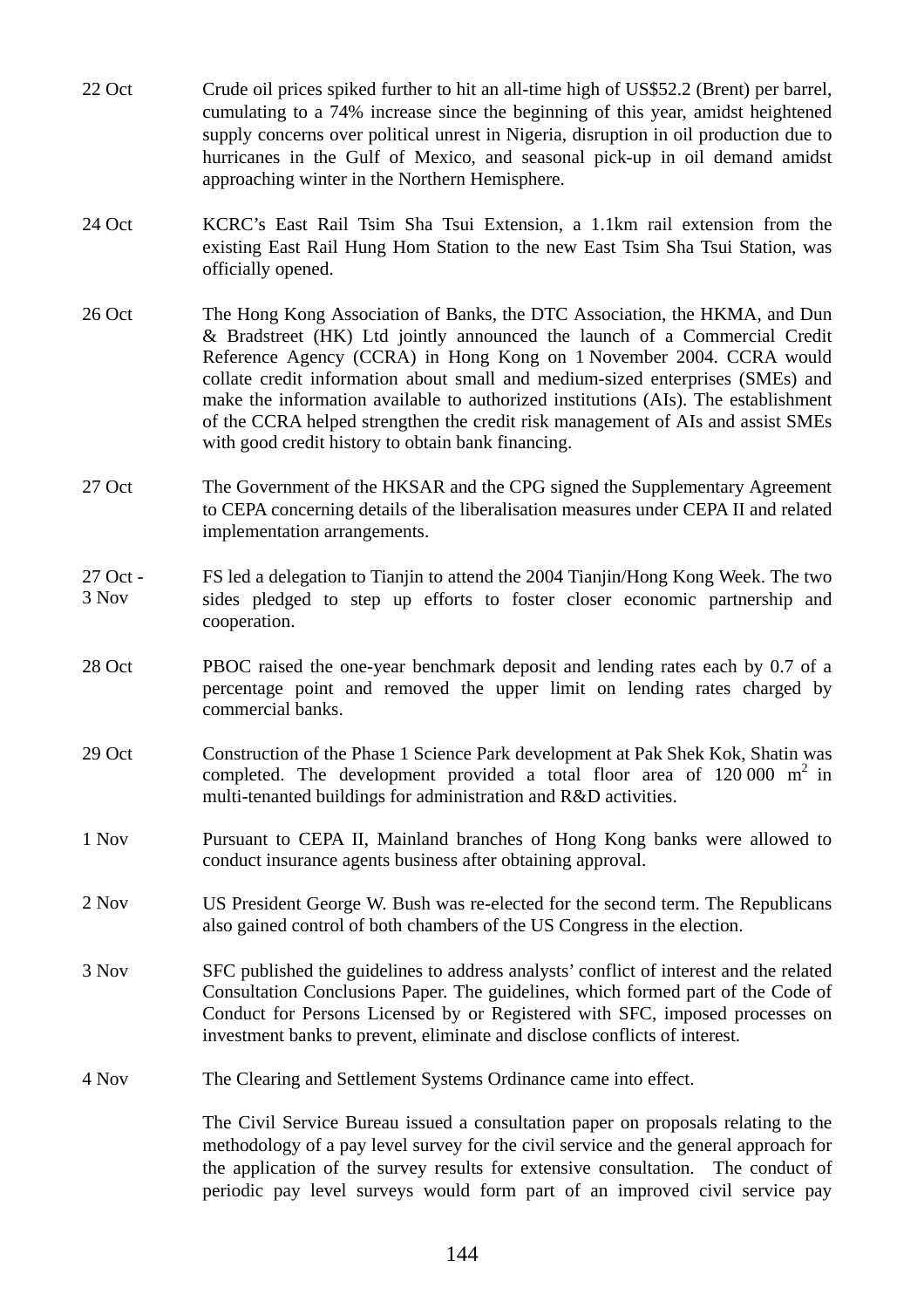|               | adjustment mechanism, which would reflect the civil service pay policy and uphold<br>the principle of maintaining broad comparability between civil service pay and<br>private sector pay.                                                                                                                                                                                               |
|---------------|------------------------------------------------------------------------------------------------------------------------------------------------------------------------------------------------------------------------------------------------------------------------------------------------------------------------------------------------------------------------------------------|
| 5 Nov         | The six-berth Container Terminal 9 at Kwai Chung was completed, boosting the<br>total handling capacity of Kwai Chung container terminals to over 18 million TEUs.                                                                                                                                                                                                                       |
| 9 Nov         | The Hong Kong Shipping Register reached a new record of 25 million gross tonnes,<br>securing its position in the top five shipping registers in the world.                                                                                                                                                                                                                               |
| 11 Nov        | The Base Rate under the Discount Window operated by the HKMA was raised by<br>25 basis points to 3.5%, following an increase of the US Fed Funds target rate by<br>the same magnitude to 2.0% after the FOMC meeting on 10 November.                                                                                                                                                     |
|               | However, owing to abundant liquidity in the Hong Kong dollar interbank market,<br>major banks cut their best lending rates by 12.5 basis points to 5%, and lowered<br>their savings deposit rate, on average, by 11.6 basis points to 0.0125%.                                                                                                                                           |
| 14 Nov        | AA announced that HKIA processed a record-breaking number of 299 000 tonnes of<br>air cargo in the month of October 2004.                                                                                                                                                                                                                                                                |
| 15 Nov        | The Hong Kong Customs and the Mainland Customs jointly launched the Mutually<br>Recognized Seal arrangement with a view to expediting cargo flow across the land<br>boundary. A dedicated "green" customs seal would be affixed on certain types of<br>examined cargoes so as to help minimise duplication of cargo examination by the<br>other side.                                    |
| <b>16 Nov</b> | An International Monetary Fund Staff Mission to Hong Kong supported the<br>Government's efforts to reduce the structural deficit and ensure a credible and<br>lasting fiscal consolidation. The mission made a visit to Hong Kong for an annual<br>Article IV Consultation, which involved a review of Hong Kong's macroeconomic<br>policies, including fiscal and exchange rate issues. |
|               | TDC organised the World SME Expo to foster a strong business network among<br>thousands of local, mainland and overseas SMEs.                                                                                                                                                                                                                                                            |
|               | The HKSARG signed a Memorandum of Co-operation with the Department of<br>Commerce of the Hainan Provincial Government to enhance trade and economic<br>cooperation between Hong Kong and Hainan.                                                                                                                                                                                         |
| 16-18 Nov     | The Institute for International Research organised the 3G World Congress $\&$<br>Exhibition in Hong Kong. The event, which attracted over 1 000 delegates from<br>around the world, promoted the adoption and growth of 3G worldwide.                                                                                                                                                    |
| <b>19 Nov</b> | SEHK announced amendments to the Listing Rules relating to the Code on<br>Corporate Governance Practices and Rules on the Corporate Governance Report<br>and published the related Conclusions Paper. The Code represented a significant<br>move towards adoption of international benchmarks of corporate governance, best<br>practice and disclosure.                                  |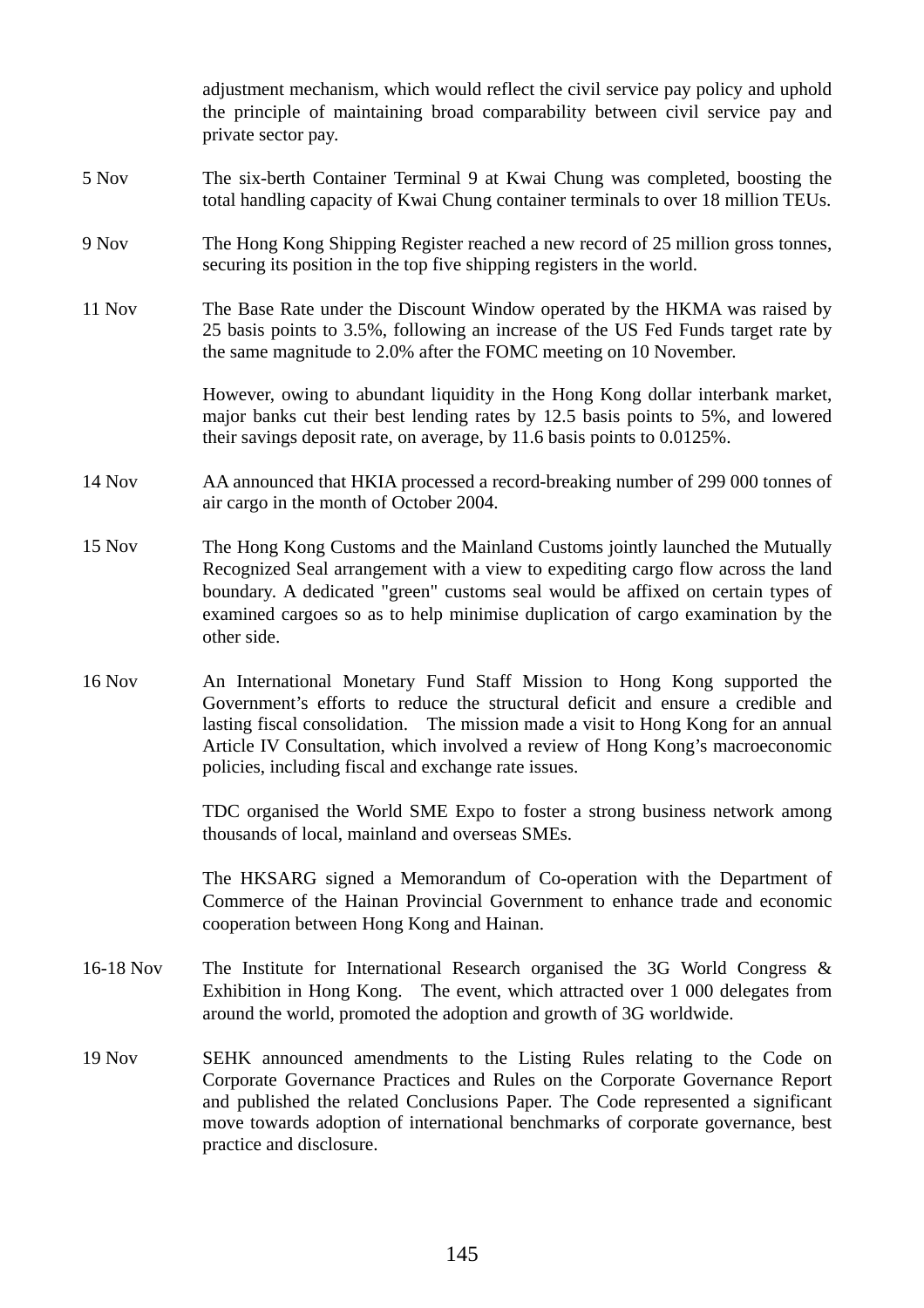The State Administration for Industry and Commerce promulgated the "Guidelines on the Registration Administration of Individually Owned Stores Set up in the Mainland by Hong Kong and Macao Residents". The Guidelines stipulated the registration procedures for Hong Kong permanent residents with Chinese citizenship setting up individually owned stores in the Mainland under the framework of CEPA II to be effective on 1 January 2005.

- 20-21 Nov CE attended the Twelfth Asia-Pacific Economic Cooperation Economic Leaders' Meeting in Santiago, Chile. Leaders agreed to contribute to the WTO negotiations on trade facilitation and to seek substantial results at the Sixth WTO Ministerial Conference to be held in Hong Kong in December 2005.
- 22 Nov The Court of Appeal allowed the appeals by the HA against the Court of First Instance's judgment on the judicial review of HA's decisions to defer the public housing rent review. In brief, the Court of Appeal ruled that the Housing Ordinance did not place a duty on the HA to conduct a rent review every three years or within any time frame. The 10% median rent-to-income ratio requirement only applied if there was a decision to vary rent, and a deferment of rent review did not amount to a determination of variation of rent.

 The Government issued a Consultation Document to seek the community's views on the regulatory and institutional framework pertinent to the proposed partial privatisation of the AA.

The Executive Summary of the "Study on Hong Kong Port - Master Plan 2020" was published for public consultation. The Study formulated a competitive strategy and master plan for port development in Hong Kong in the coming 20 years.

FS and the Hongkong International Theme Parks Limited announced that the opening date of the Hong Kong Disneyland was scheduled for 12 September 2005.

- 24 Nov The HA announced details of the global offering of units of The Link Real Estate Investment Trust (REIT), through which the HA would divest 180 of its retail and car parking facilities.
- 25 Nov The US dollar plummeted to a new record low of US\$1.324 against euro and hovered around more than four-year lows against major Asian currencies, weighed down by looming concerns over the twin deficits in the US economy.
- 25-26 Nov The Financial Services and the Treasury Bureau organised a Forum on Management of Insurance Funds in Beijing. The forum had successfully fostered experience sharing on management of insurance funds between Mainland and Hong Kong representatives. It had also helped improve the Mainland insurance sector's understanding of Hong Kong's edges as the international investment platform for the Mainland.
- 26 Nov The Government published the Third Quarter Economic Report 2004. The report pointed out that the the upturn in the Hong Kong economy extended well into the third quarter as merchandise exports and offshore trade thrived further amidst a favourable external environment. Domestic demand also held firm. GDP attained a further notable growth at 7.2% in real terms in the third quarter over a year earlier.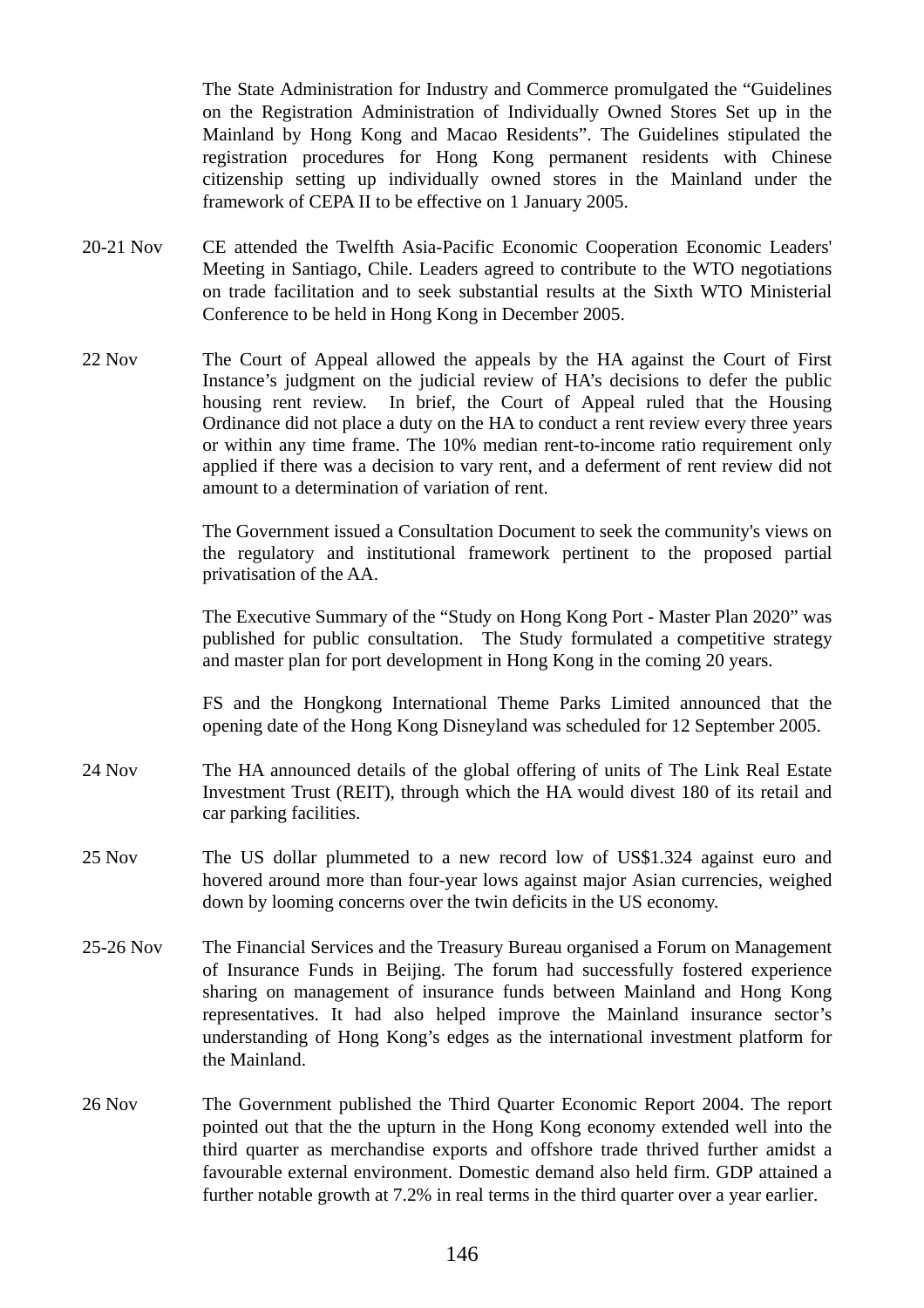In the November update of the economic forecast for 2004, the forecast growth rate in real terms of GDP was maintained at 7.5%, same as the forecast put out in August. The rate of change in the Composite CPI for 2004 as a whole was forecast at -0.3%, as a technical revision from the forecast of zero change put out in August.

The Office of the Commissioner of Insurance and the China Insurance Regulatory Commission signed a Co-operative Arrangement to enhance regulatory co-operation between the two regulators.

29 Nov The Lantau Development Task Force chaired by FS released the Concept Plan for Lantau for public consultation. The proposals set out in the Concept Plan would contribute positively to the development of Hong Kong and create more employment, investment and local business opportunities. The Concept Plan proposals were conceptual in nature for community discussion at this stage.

> OFTA announced the decision to offer the holders of the nine incumbent GSM and PCS licences new Mobile Carrier Licences for a period of 15 years so that they might continue to operate their mobile telecommunication services. The holders of the CDMA and TDMA licences would not be granted new licences, but might continue to operate the services for three more years, with one-third of the originally assigned spectrum, to facilitate customer migration.

- 1 Dec LegCo passed a resolution to extend the ULSD concession (duty rate at \$1.11 per litre) to end-2005.
- 1-2 Dec The International Herald Tribune organised "Luxury 2004: The Lure of Asia" in Hong Kong. The event was the world's most prestigious conference focusing on the business of fashion and luxury. Over 600 CEOs, senior executives and designers from famous world brands attended the conference.
- 2 Dec The 2nd PRD Software Industry Forum, which aimed to promote cooperation between the software industries in the PRD and Hong Kong, was held in Zhuhai. Over 400 government officials and software industry representatives from the Mainland and Hong Kong participated in the event.
- 5 Dec Tourist arrivals for a single year breached the 20 millionth mark for the first time within a year. Tourist arrivals so far in 2004 had already far exceeded the annual record high of 16.6 million attained in 2002.
- 6 Dec The HKMA announced that Hong Kong dollar had been included in the Continuous Linked Settlement (CLS) System, a global clearing and settlement system for cross-border foreign exchange transactions operated by CLS Bank International. The inclusion of the Hong Kong dollar into the CLS System enabled foreign exchange transactions involving the Hong Kong dollar to be settled through the CLS System on a payment-versus-payment basis, thus removing the settlement risk in these transactions.

The Hong Kong Mortgage Corporation Limited announced an expansion in the Mortgage Insurance programme to cover cash-out refinancing mortgages with a maximum loan-to-value ratio of 85% and a maximum loan size of HK\$5 million.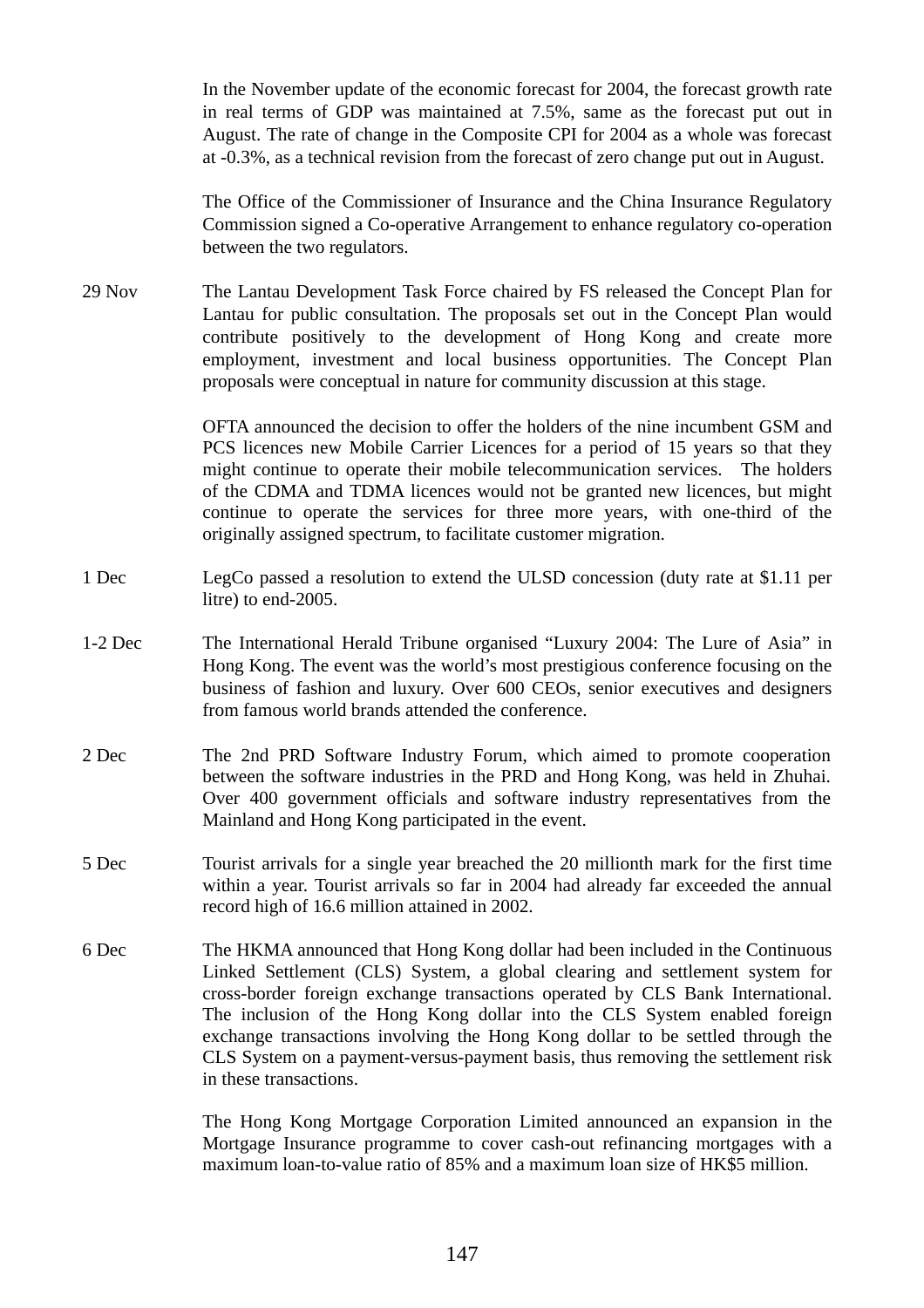8-19 Dec On 8 December, two public housing tenants applied for a judicial review of the HA's decision to divest its retail and car-parking facilities. This application was made one day before the close of the Hong Kong Public Offering of The Link REIT, in which some 510 000 applications were eventually received.

> Despite both the Court of First Instance and the Court of Appeal had ruled in favour of the HA, one of the judicial review applicants retained a right to appeal to the Court of Final Appeal. Owing to such legal uncertainty, the HA announced on 19 December that the listing of The Link REIT would not proceed as scheduled, and that it would prepare for a re-launch of the listing as soon as practicable after the legal uncertainty was removed. All monies due to the 510 000 investors applying for units of The Link REIT were refunded on time.

- 9 Dec The Government released a consultation document on the review of certain provisions of the Copyright Ordinance with a view to soliciting public views on the issues related to end-user criminal liability, copyright exemption and a number of other aspects in the Copyright Ordinance that required a review.
- 10 Dec Hong Kong and the United Kingdom signed the second Memorandum of Understanding (MOU) on co-operation in information and communications technology (ICT).

After considering the submissions on the consultation paper on the new strategy of innovation and technology development and consulting the Steering Committee on Innovation and Technology, ITC announced its plan to set up R&D Centres in four technology areas (i.e. automotive parts and accessory systems, logistics and supply chain management enabling technologies, nanotechnology and advanced materials, and textile and clothing) in 2005. Meanwhile, R&D in five other areas (i.e. communications technologies, consumer electronics, Chinese medicine, integrated circuit design and optoelectronics) would be subsumed under the development plan of the Applied Science and Technology Research Institute.

 The Government launched an Expression of Interest (EOI) exercise to invite views on the operational characteristics and planning parameters of the Lantau Logistics Park to be developed at Siu Ho Wan. The Park would be a designated facility for the provision of one-stop integrated logistics services.

14 Dec The Third Pan-PRD Regional Cooperation IT Department Directors Joint Conference was held in Hainan. IT Department/Office Directors or representatives of Pan-PRD joined together to better the cooperation of IT among the nine provinces and the two SARs.

> The Board of Directors of the Hong Kong Mortgage Corporation Limited approved the expansion of the Mortgage Insurance Programme to facilitate mortgage financing for old-aged properties.

15 Dec The Base Rate under the Discount Window operated by the HKMA was raised by 25 basis points to 3.75%, following an increase of the US Fed Funds target rate by the same magnitude to 2.25% after the FOMC meeting on 14 December.

> Major banks left their best lending rates and savings deposit rates unchanged at 5% and 0.0125% respectively.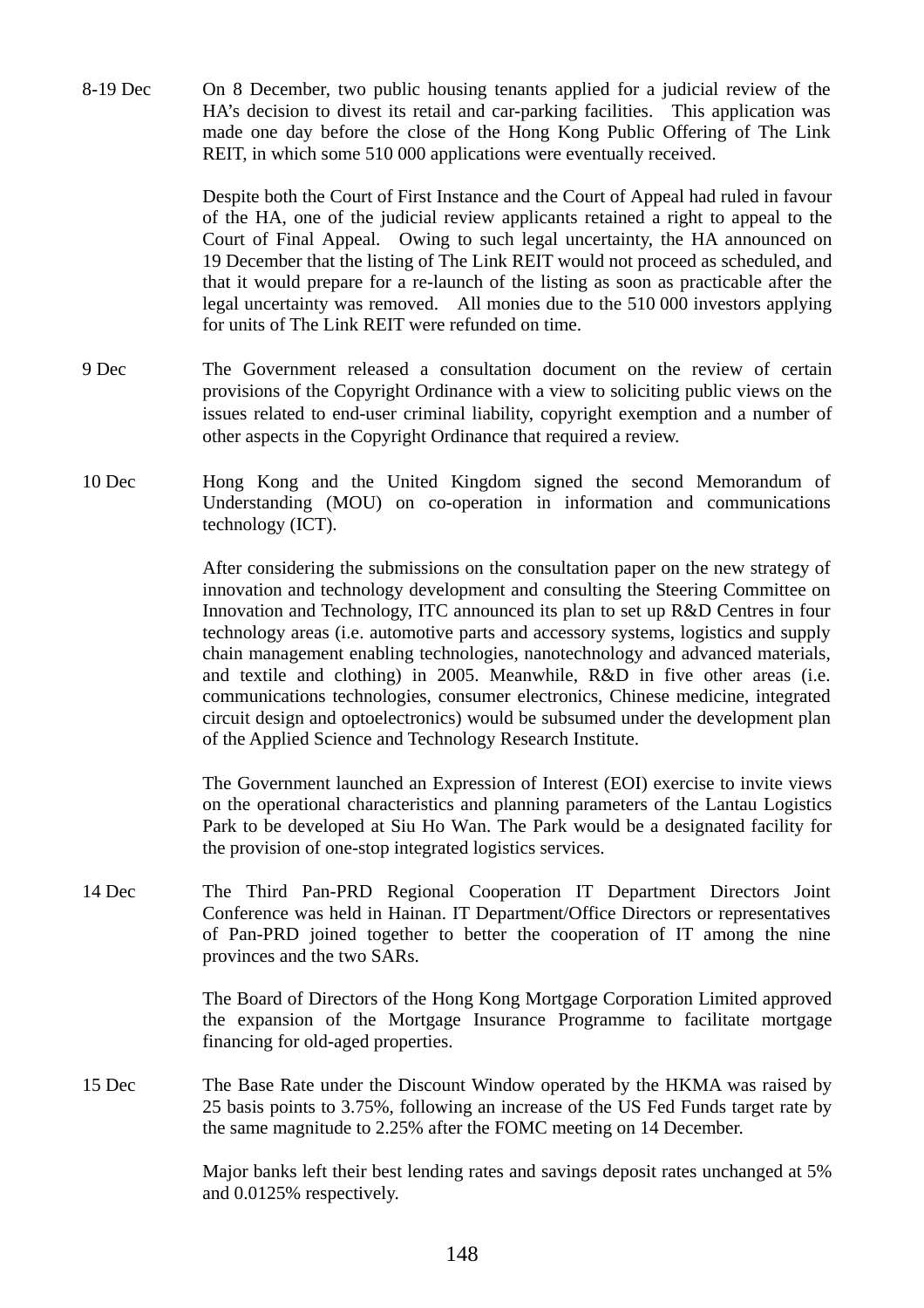16 Dec Public consultation on the proposals for the development of the West Kowloon Cultural District commenced. The three screened-in proposals were on display at a public exhibition and a series of discussion forums were organised.

> Consultation on the draft Banking (Amendment) Bill 2005 was initiated, with a view to amending the Banking Ordinance for the introduction of revised banking supervision standards modelled on "Basel II".

> The HKMA, together with other member central banks and monetary authorities of the EMEAP Group, announced the launch of the ABF2. All 11 members of the EMEAP Group would invest in the ABF2. The ABF2, which would have an initial size of around US\$2 billion, would invest in domestic currency bonds issued by sovereign and quasi-sovereign issuers in all EMEAP economies except Australia, Japan and New Zealand. The ABF2 would bring about significant benefits to the development of bond market in Asia.

> The Immigration Department introduced three automated passenger clearance channels (e-channels) at the departure hall of the Lo Wu Control Point which enabled Hong Kong permanent residents aged 11 or above holding smart identity cards to perform self-service immigration clearance.

17 Dec As one of the liberalisation measures under CEPA II, the HKSARG and the CPG reached an agreement on the transitional arrangements for Hong Kong services suppliers to apply for Computer Information System Integration Qualification Certification in the Mainland. The transitional period would last for one year starting from 1 January 2005.

> The Mainland and Hong Kong Science and Technology Co-operation Committee held its first meeting in Beijing and agreed to strengthen co-operation in four technology areas, namely radio frequency identification technologies, automotive parts and accessory systems, integrated circuit design, and Chinese medicine.

- 19-20 Dec Two more operators launched their 3G mobile services, bringing the number of 3G licensees who had launched their services to three.
- 20 Dec OFTA issued a consultation paper to seek public views on the licensing framework for deployment of broadband wireless access (BWA). BWA referred to access technologies based on the use of high-capacity radio links to deliver telecommunications services, including broadband services. BWA provided a possible alternative to the conventional wireline technologies that a fixed network operator might consider adopting for speedy rollout of a broadband network.
- 21 Dec KCRC's Ma On Shan Rail commenced operation. This 11.4km railway with nine stations linked Ma On Shan with the East Rail at Tai Wai.
- 22 Dec SFC issued the Consultation Paper on the Review of the Level and Funding of the Investor Compensation Fund (ICF), Broker Defaults since 1998 and the Operation of the Investor Compensation Arrangements for public consultation. The consultation paper proposed an automatic levy triggering mechanism, where the current investor compensation levy be suspended once the self-funding level at \$1.4 billion was reached, and be automatically triggered when the fund fell below \$1 billion. Subject to the results of public consultation, the Government would work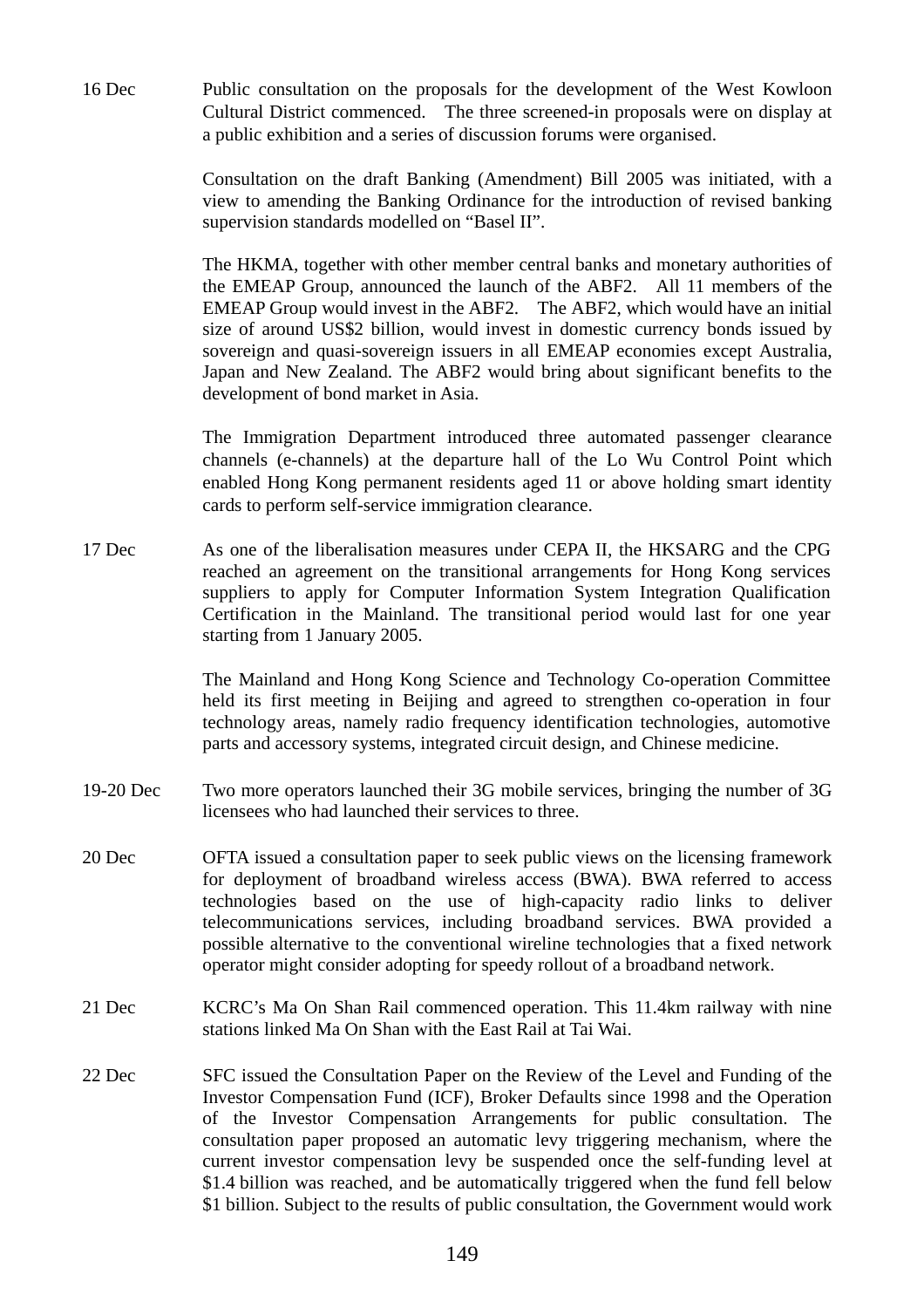with the SFC to put in place the necessary legislative amendments to implement the proposals.

The fifth meeting of the Hong Kong-Guangdong Joint Working Group on Sustainable Development and Environmental Protection was held in Hong Kong to discuss the implementation progress of various air quality management measures in 2004 and to devise the action plan for 2005.

- 26 Dec A tsunami across the Indian Ocean inflicted severe damage to a number of countries in South Asia, reportedly causing more than 280 000 deaths. This was amongst the worst natural disasters in human history.
- 29 Dec The Hang Seng Index surged to a 45-month high to close at 14 266, on the back of abundant liquidity amidst continued fund inflows as well as buoyancy in major overseas stock markets upon easing crude oil prices.
- 30 Dec The US dollar weakened further to an all-time low of US\$1.363 against euro, and hovered around a 6-year low against Singapore dollar and a 7-year low against the Korea won.
- 31 Dec A new boundary bridge between Lok Ma Chau and Huanggang, a joint project of Hong Kong and Shenzhen, was completed for commissioning in early January 2005. The project aimed to improve traffic flow and increase the capacity of the existing boundary bridge.

In accordance with the WTO Agreement on Textiles and Clothing, all quantitative restrictions on textiles and clothing among Members of the WTO (including Hong Kong) would be eliminated on 1 January 2005. Hong Kong's licensing control over textiles imports and exports would be suitably modified to provide greater facilitation to the trade. Legislative changes to the subsidiary legislation of the Import and Export Ordinance and the Trade Descriptions Ordinance to give effect to the new arrangements would commence operation from 1 January 2005.

 Hong Kong's container throughput rose by 8% to reach about 22 million TEUs in 2004. The Hong Kong port retained its position as the busiest container port in the world.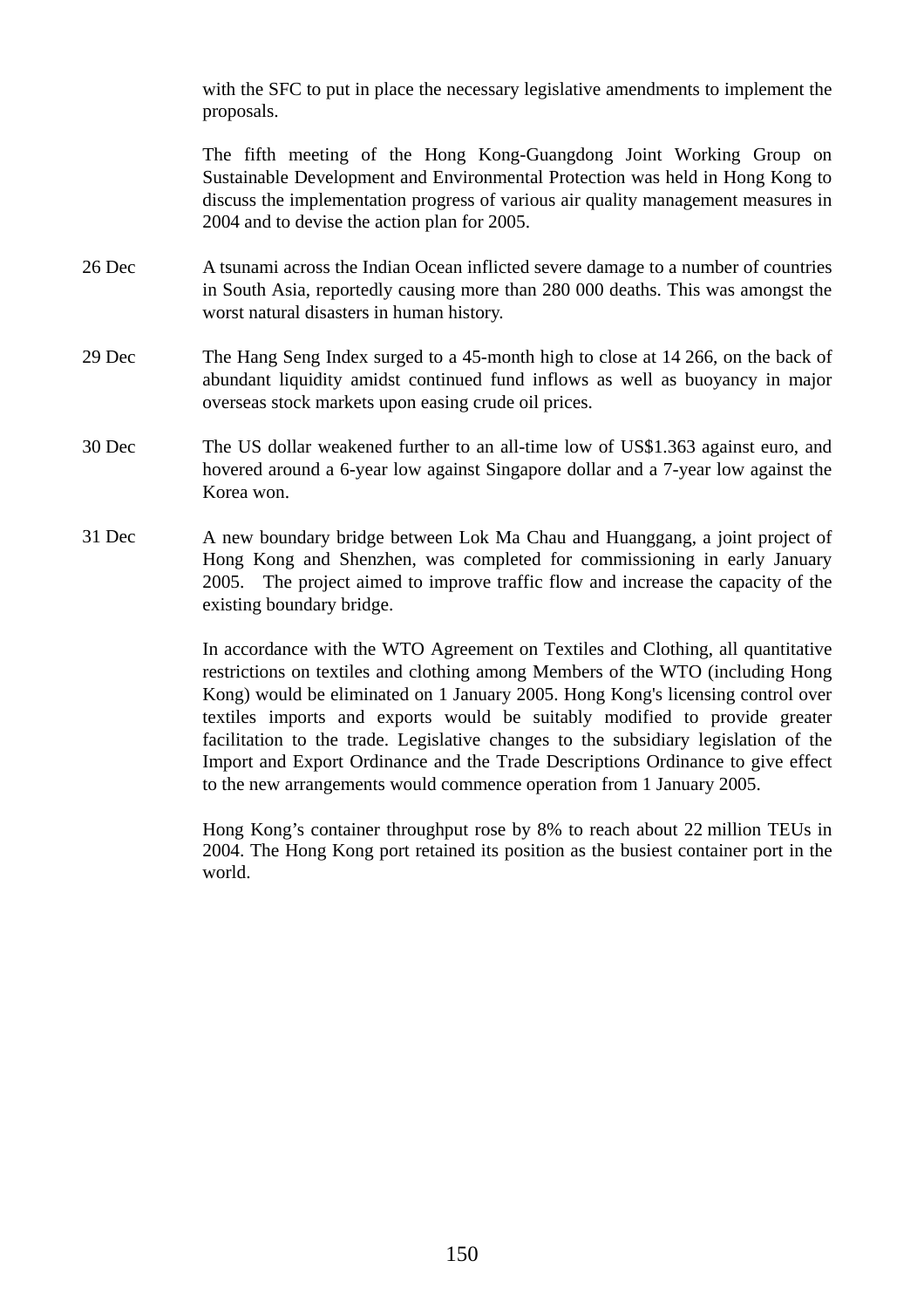# **Statistical Appendix**

|     | <b>Table</b>                                                                              | Page    |
|-----|-------------------------------------------------------------------------------------------|---------|
| 1.  | Gross Domestic Product by expenditure component (at current market prices)                | 152-153 |
| 2.  | Rates of change in Gross Domestic Product by expenditure component (in real terms)        | 154-155 |
| 3.  | Gross Domestic Product by economic activity (at current prices)                           | 156     |
| 4.  | Rates of change in Gross Domestic Product by economic activity (in real terms)            | 157     |
| 5.  | Balance of payments account by major component (at current prices)                        | 158     |
| 6.  | Visible and invisible trade (at current market prices)                                    | 159     |
| 7.  | Total exports of goods by market                                                          | 160     |
| 8.  | Imports of goods by source                                                                | 160     |
| 9.  | Retained imports of goods by end-use category                                             | 161     |
| 10. | Exports and imports of services by component                                              | 161     |
| 11. | Incoming visitors by source                                                               | 162     |
| 12. | Hong Kong residents travelling abroad by destination                                      | 163     |
| 13. | Property market                                                                           | 164-165 |
| 14. | Property prices and rentals                                                               | 166-167 |
| 15. | Money aggregates                                                                          | 168-169 |
| 16. | Rates of change in business receipts indices for service industries/domains               | 170     |
| 17. | Labour force characteristics                                                              | 171     |
| 18. | Employment in selected major economic sectors                                             | 172     |
| 19. | Number of workers engaged at building and construction sites                              | 173     |
| 20. | Average labour earnings by major economic sector                                          | 174     |
| 21. | Rates of change in wage indices by selected major economic sector                         | 175     |
| 22. | Rates of change in prices                                                                 | 176-177 |
| 23. | Rates of change in Composite Consumer Price Index                                         | 178-179 |
| 24  | Rates of change in implicit price deflators of GDP and<br>its main expenditure components | 180-181 |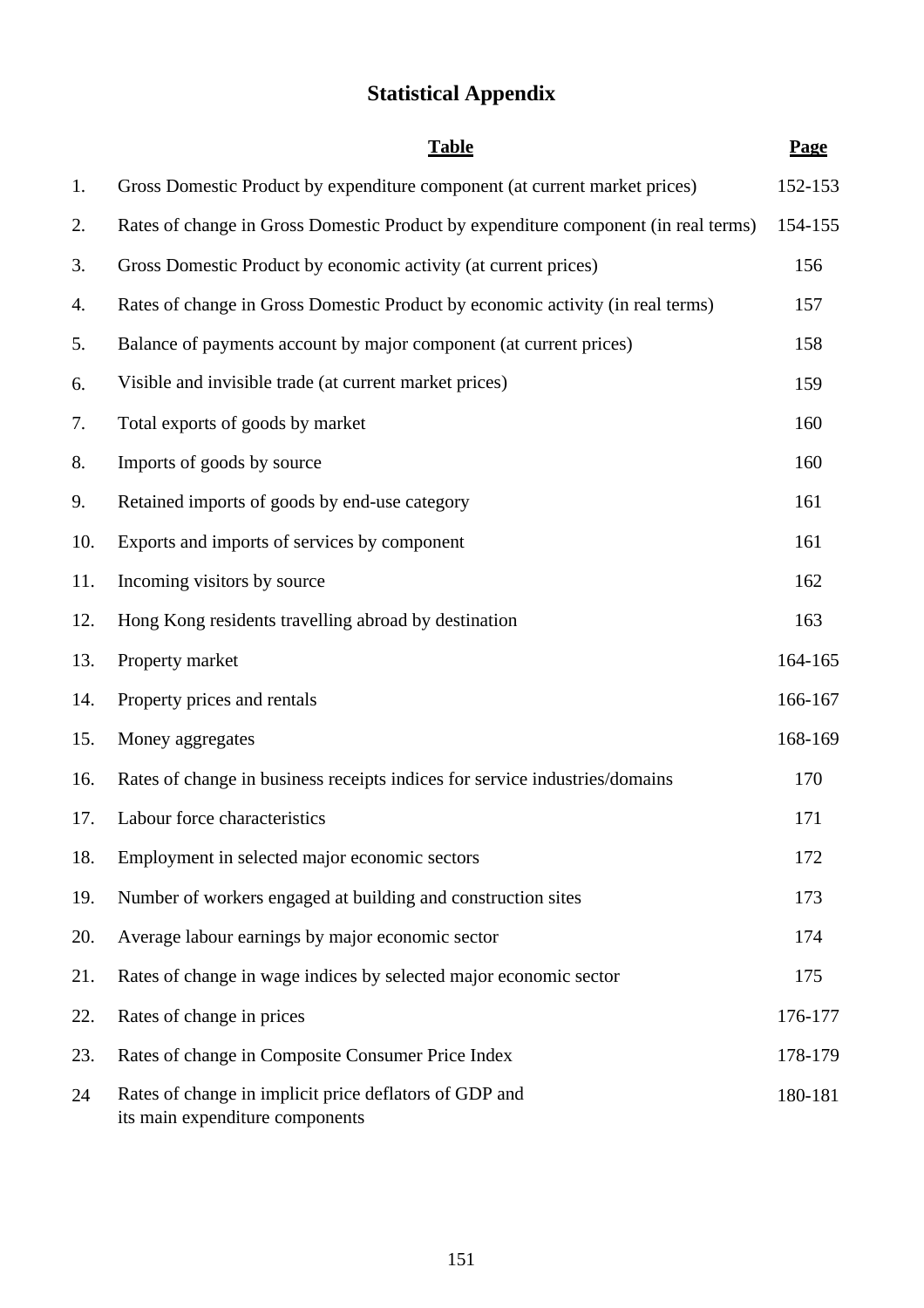|                                                                            |                                   |                                   |                                   |                                   | \$Mn)                             |
|----------------------------------------------------------------------------|-----------------------------------|-----------------------------------|-----------------------------------|-----------------------------------|-----------------------------------|
|                                                                            | 1995                              | 1996                              | 1997                              | 1998                              | 1999                              |
| Private consumption<br>expenditure <sup>(a)</sup>                          | 683,362                           | 748,196                           | 825,130                           | 787,043                           | 754,450                           |
| Government consumption<br>expenditure                                      | 93,608                            | 103,532                           | 112,741                           | 116,539                           | 119,984                           |
| Gross domestic fixed<br>capital formation                                  | 334,363                           | 378,486                           | 451,891                           | 388,731                           | 325,328                           |
| of which:                                                                  |                                   |                                   |                                   |                                   |                                   |
| Building and construction<br>Machinery, equipment and<br>computer software | 158,898<br>161,562                | 185,648<br>170,652                | 223,264<br>190,760                | 208,235<br>165,177                | 171,930<br>141,349                |
| Changes in inventories                                                     | 45,656                            | 9,762                             | 12,313                            | $-15,651$                         | $-10,612$                         |
| Total exports of goods                                                     | 1,344,127                         | 1,397,917                         | 1,455,949                         | 1,347,649                         | 1,349,000                         |
| Domestic exports<br>Re-exports                                             | 231,657<br>1,112,470              | 212,160<br>1,185,758              | 211,410<br>1,244,539              | 188,454<br>1,159,195              | 170,600<br>1,178,400              |
| Imports of goods                                                           | 1,466,759                         | 1,511,365                         | 1,589,876                         | 1,408,317                         | 1,373,500                         |
| Exports of services <sup>(a)</sup>                                         | 240,584                           | 272,183                           | 272,760                           | 257,416                           | 265,536                           |
| Imports of services                                                        | 178,678                           | 187,786                           | 196,362                           | 193,560                           | 184,052                           |
| <b>GDP</b>                                                                 | 1,096,263                         | 1,210,925                         | 1,344,546                         | 1,279,850                         | 1,246,134                         |
| Per capita GDP $(\$)$                                                      | 178,078                           | 188,163                           | 207,194                           | 195,585                           | 188,622                           |
| $\mathbf{GNP}^{(\mathrm{b})}$                                              | 1,116,866                         | 1,211,084                         | 1,354,704                         | 1,308,446                         | 1,280,629                         |
| Per capita GNP $^{(b)}$ (\$)                                               | 181,424                           | 188,188                           | 208,760                           | 199,955                           | 193,844                           |
| Total final demand                                                         | 2,741,700                         | 2,910,076                         | 3,130,784                         | 2,881,727                         | 2,803,686                         |
| Total final demand<br>excluding re-exports $(c)$                           | 1,812,788                         | 1,929,454                         | 2,107,773                         | 1,939,301                         | 1,864,501                         |
| Domestic demand<br>Private<br>Public                                       | 1,156,989<br>1,009,750<br>147,239 | 1,239,976<br>1,071,349<br>168,627 | 1,402,075<br>1,225,108<br>176,967 | 1,276,662<br>1,098,911<br>177,751 | 1,189,150<br>1,003,515<br>185,635 |
| External demand                                                            | 1,584,711                         | 1,670,100                         | 1,728,709                         | 1,605,065                         | 1,614,536                         |

# **Table 1 : Gross Domestic Product by expenditure component (at current market prices)**

#### Definitions of Terms :

| Total final demand             |     | $\equiv$ private consumption expenditure + government consumption expenditure +<br>gross domestic fixed capital formation $+$ changes in inventories $+$ total<br>exports of goods $+$ exports of services |
|--------------------------------|-----|------------------------------------------------------------------------------------------------------------------------------------------------------------------------------------------------------------|
| Private sector domestic demand | $=$ | private consumption expenditure $+$ gross domestic fixed capital formation<br>by the private sector $+$ changes in inventories                                                                             |
| Public sector domestic demand  |     | $\equiv$ government consumption expenditure + gross domestic fixed capital<br>formation by the public sector                                                                                               |
| Domestic demand                |     | $=$ private sector domestic demand + public sector domestic demand                                                                                                                                         |
| External demand                |     | $\equiv$ total exports of goods + exports of services                                                                                                                                                      |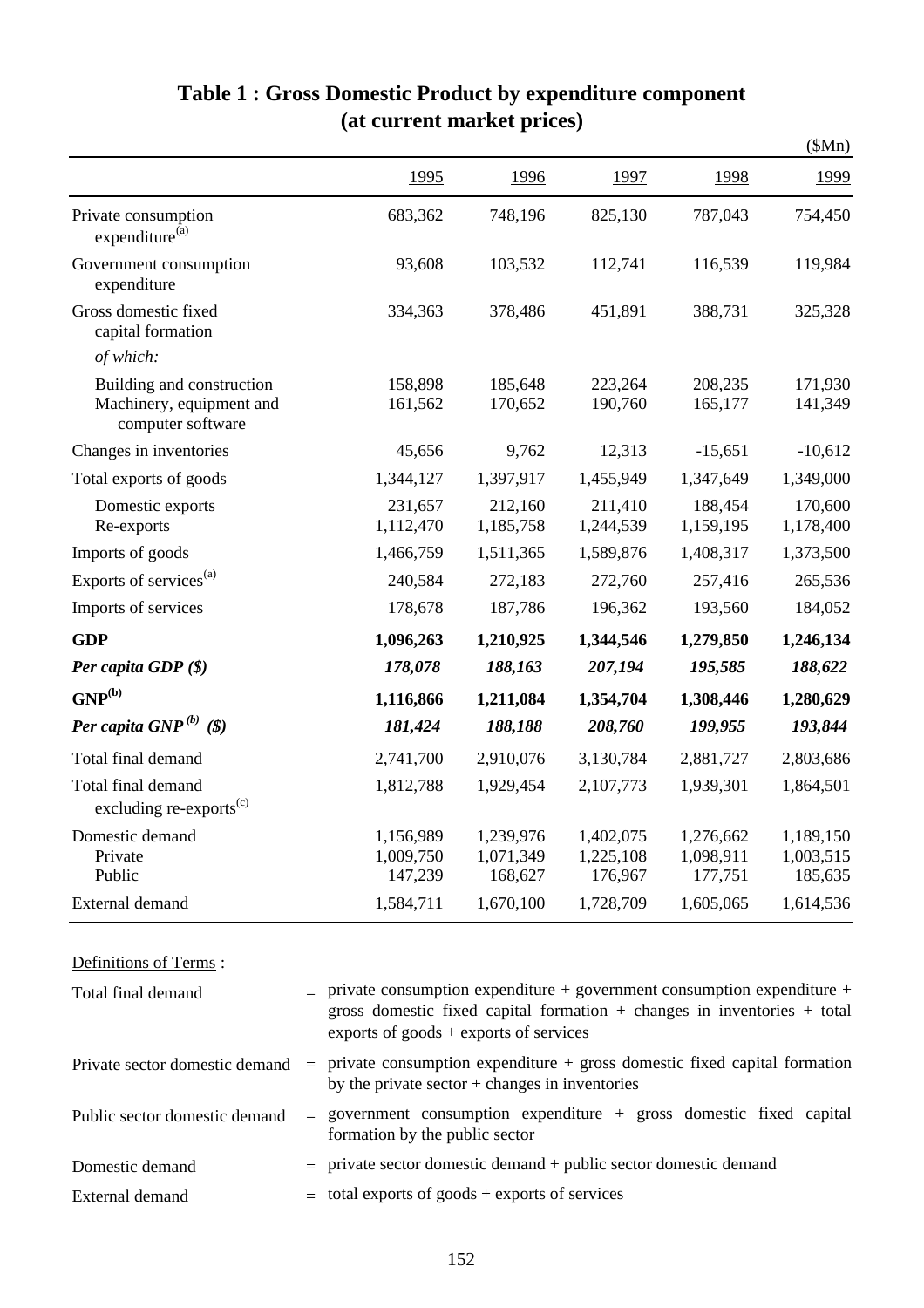|                                                                            |                                   |                                   |                                 |                                 | \$Mn)                           |
|----------------------------------------------------------------------------|-----------------------------------|-----------------------------------|---------------------------------|---------------------------------|---------------------------------|
|                                                                            | 2000                              | 2001                              | $2002^*$                        | $2003^{\text{#}}$               | $2004$ <sup>+</sup>             |
| Private consumption<br>expenditure <sup>(a)</sup>                          | 760,168                           | 765,105                           | 728,719                         | 704,991                         | 750,217                         |
| Government consumption<br>expenditure                                      | 120,148                           | 128,846                           | 131,279                         | 130,067                         | 126,926                         |
| Gross domestic fixed<br>capital formation                                  | 347,375                           | 333,036                           | 286,020                         | 269,127                         | 287,819                         |
| of which:                                                                  |                                   |                                   |                                 |                                 |                                 |
| Building and construction<br>Machinery, equipment and<br>computer software | 155,441<br>180,204                | 142,651<br>180,011                | 131,752<br>144,832              | 116,207<br>144,509              | 109,589<br>161,433              |
| Changes in inventories                                                     | 14,399                            | $-4,060$                          | 5,660                           | 9,471                           | 6,988                           |
| Total exports of goods                                                     | 1,572,689                         | 1,480,987                         | 1,562,121                       | 1,749,089                       | 2,027,031                       |
| Domestic exports<br>Re-exports                                             | 180,967<br>1,391,722              | 153,520<br>1,327,467              | 131,079<br>1,431,041            | 122,126<br>1,626,964            | 126,386<br>1,900,645            |
| Imports of goods                                                           | 1,636,711                         | 1,549,222                         | 1,601,527                       | 1,794,059                       | 2,099,545                       |
| Exports of services <sup>(a)</sup>                                         | 301,813                           | 307,657                           | 335,362                         | 347,432                         | 407,555                         |
| Imports of services                                                        | 191,543                           | 192,453                           | 199,676                         | 196,080                         | 224,992                         |
| <b>GDP</b>                                                                 | 1,288,338                         | 1,269,896                         | 1,247,958                       | 1,220,038                       | 1,281,999                       |
| Per capita GDP (\$)                                                        | 193,299                           | 188,835                           | 183,875                         | 179,336                         | 186,267                         |
| $\mathbf{GNP}^{(\mathrm{b})}$                                              | 1,309,407                         | 1,309,855                         | 1,263,265                       | 1,254,180                       | 1,312,305                       |
| Per capita GNP $^{(b)}$ (\$)                                               | 196,460                           | 194,777                           | 186,130                         | 184,354                         | 190,670                         |
| Total final demand                                                         | 3,116,592                         | 3,011,571                         | 3,049,161                       | 3,210,177                       | 3,606,536                       |
| Total final demand<br>excluding re-exports <sup>(c)</sup>                  | 2,018,523                         | 1,952,252                         | 1,891,449                       | 1,874,440                       | 2,046,106                       |
| Domestic demand<br>Private<br>Public                                       | 1,242,090<br>1,061,542<br>180,548 | 1,222,927<br>1,036,086<br>186,841 | 1,151,678<br>966,854<br>184,824 | 1,113,656<br>932,122<br>181,534 | 1,171,950<br>996,338<br>175,612 |
| External demand                                                            | 1,874,502                         | 1,788,644                         | 1,897,483                       | 2,096,521                       | 2,434,586                       |

#### **Table 1 : Gross Domestic Product by expenditure component (at current market prices) (cont'd)**

- Notes : (a) Figures from 2002 to 2004 have been revised to incorporate the revised data on destination consumption expenditure of incoming visitors and travellers released by the Hong Kong Tourism Board.
	- (b) Figures prior to the fourth quarter of 2004 have been revised with the adoption of an enhanced methodology based on more relevant data available.
	- (c) Re-export margin is nevertheless retained in the total final demand.
	- (#) Revised figures.
	- (+) Preliminary figures.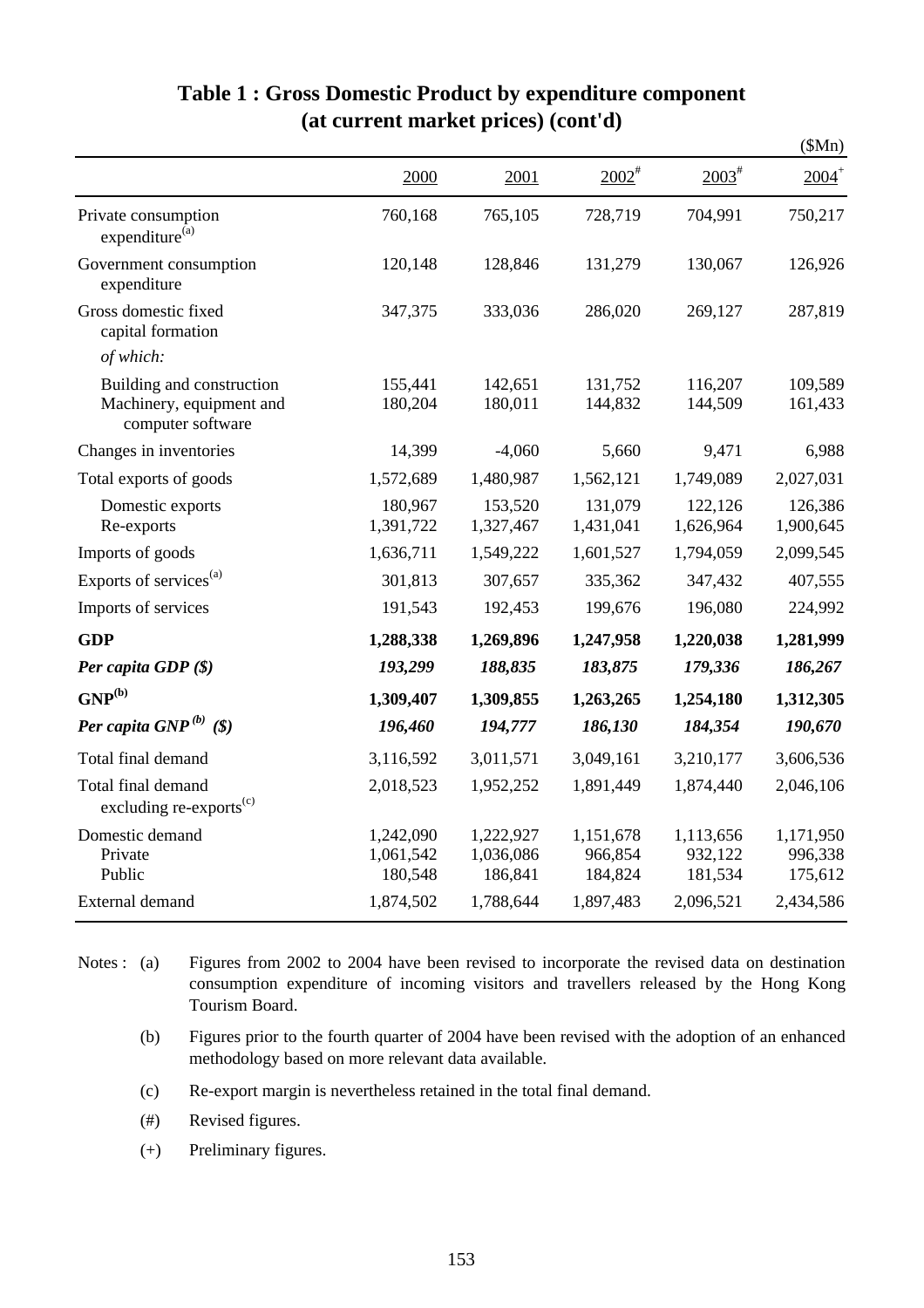|                                                           |      |        |        |         |         | $(\%)$ |
|-----------------------------------------------------------|------|--------|--------|---------|---------|--------|
|                                                           | 1995 | 1996   | 1997   | 1998    | 1999    | 2000   |
|                                                           |      |        |        |         |         |        |
| Private consumption expenditure <sup>(a)</sup>            | 2.0  | 3.8    | 6.1    | $-6.8$  | 1.3     | 5.9    |
| Government consumption<br>expenditure                     | 3.2  | 3.8    | 2.4    | 0.7     | 3.1     | 2.0    |
| Gross domestic fixed<br>capital formation                 | 10.4 | 10.9   | 12.6   | $-7.3$  | $-16.6$ | 11.0   |
| of which:                                                 |      |        |        |         |         |        |
| Building and construction                                 | 1.1  | 7.0    | 10.5   | $-2.4$  | $-15.5$ | $-7.6$ |
| Machinery, equipment and<br>computer software             | 24.1 | 12.0   | 13.1   | $-7.9$  | $-18.2$ | 27.0   |
| Total exports of goods                                    | 12.0 | 4.8    | 6.1    | $-4.3$  | 3.7     | 17.1   |
| Domestic exports                                          | 2.0  | $-8.4$ | 2.1    | $-7.9$  | $-7.2$  | 7.5    |
| Re-exports                                                | 14.3 | 7.5    | 6.8    | $-3.7$  | 5.4     | 18.5   |
| Imports of goods                                          | 13.9 | 4.3    | 7.3    | $-7.3$  | $\ast$  | 18.2   |
| Exports of services <sup>(a)</sup>                        | 2.7  | 11.4   | $-0.5$ | $-0.4$  | 6.7     | 13.1   |
| Imports of services                                       | 1.8  | 5.2    | 4.0    | 1.6     | $-4.1$  | 4.2    |
| <b>GDP</b>                                                | 3.9  | 4.3    | 5.1    | $-5.0$  | 3.4     | 10.2   |
| Per capita GDP $(\$)$                                     | 1.8  | $-0.2$ | 4.2    | $-5.8$  | 2.4     | 9.2    |
| $GNP^{(b)}$                                               | 4.6  | 2.3    | 5.9    | $-3.5$  | 3.9     | 8.9    |
| Per capita GNP $^{(b)}$ (\$)                              | 2.5  | $-2.1$ | 5.0    | $-4.3$  | 2.9     | 8.0    |
| Total final demand                                        | 9.5  | 4.3    | 6.2    | $-5.8$  | 1.1     | 14.5   |
| Total final demand<br>excluding re-exports <sup>(c)</sup> | 6.5  | 2.3    | 5.8    | $-7.3$  | $-2.1$  | 11.5   |
| Domestic demand                                           | 7.2  | 2.0    | 8.1    | $-9.4$  | $-4.5$  | 10.3   |
| Private                                                   | 6.8  | 1.1    | 9.4    | $-10.1$ | $-5.5$  | 12.3   |
| Public                                                    | 10.3 | 9.2    | $-1.0$ | $-3.8$  | 2.1     | $-2.8$ |
| External demand                                           | 10.7 | 5.5    | 5.3    | $-3.8$  | 4.0     | 16.6   |

### **Table 2 : Rates of change in Gross Domestic Product by expenditure component (in real terms)**

- Notes : (a) Figures from 2002 to 2004 have been revised to incorporate the revised data on destination consumption expenditure of incoming visitors and travellers released by the Hong Kong Tourism Board.
	- (b) Figures prior to the fourth quarter of 2004 have been revised with the adoption of an enhanced methodology based on more relevant data available.
	- (c) Re-export margin is nevertheless retained in the total final demand.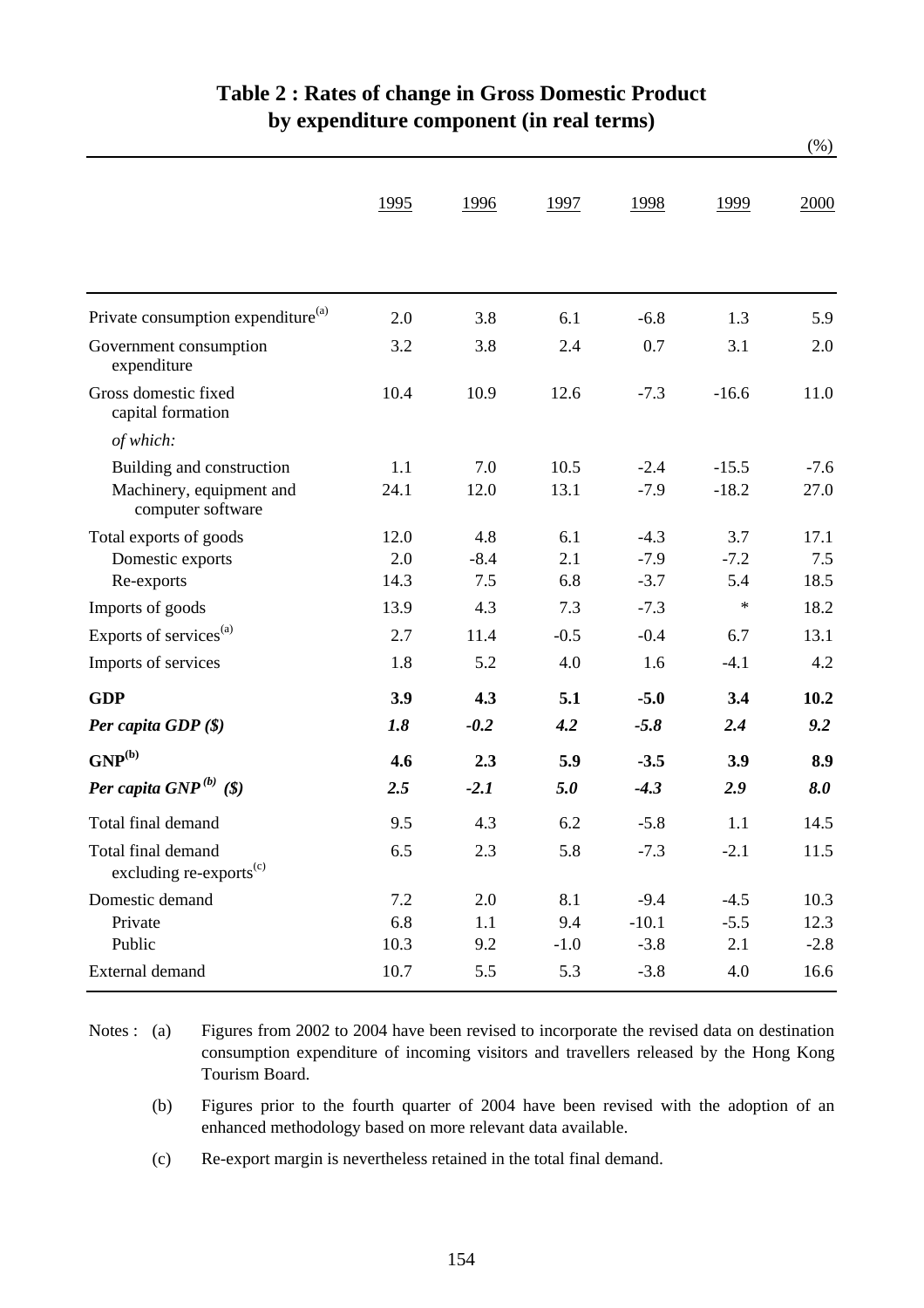|                                                           |         |          |                   |                     |                                            | $(\%)$                                    |  |
|-----------------------------------------------------------|---------|----------|-------------------|---------------------|--------------------------------------------|-------------------------------------------|--|
|                                                           | 2001    | $2002^*$ | $2003^{\text{*}}$ | $2004$ <sup>+</sup> | Average annual<br>rate of change:          |                                           |  |
|                                                           |         |          |                   |                     | 10 years<br>1994 to<br>$2004$ <sup>+</sup> | 5 years<br>1999 to<br>$2004$ <sup>+</sup> |  |
| Private consumption expenditure <sup>(a)</sup>            | 2.0     | $-1.1$   | $-0.3$            | 6.7                 | 1.9                                        | 2.6                                       |  |
| Government consumption<br>expenditure                     | 6.1     | 2.5      | 1.9               | 0.5                 | 2.6                                        | 2.6                                       |  |
| Gross domestic fixed<br>capital formation                 | 2.6     | $-4.5$   | 0.1               | 4.5                 | 1.9                                        | 2.6                                       |  |
| of which:                                                 |         |          |                   |                     |                                            |                                           |  |
| Building and construction                                 | $-1.1$  | $-1.1$   | $-7.0$            | $-10.3$             | $-2.9$                                     | $-5.5$                                    |  |
| Machinery, equipment and<br>computer software             | 6.2     | $-7.6$   | 6.5               | 12.2                | 5.8                                        | 8.3                                       |  |
| Total exports of goods                                    | $-3.3$  | 8.7      | 14.2              | 15.3                | 7.2                                        | 10.1                                      |  |
| Domestic exports                                          | $-10.2$ | $-11.2$  | $-7.3$            | 2.4                 | $-4.0$                                     | $-4.0$                                    |  |
| Re-exports                                                | $-2.4$  | 11.0     | 16.3              | 16.3                | 8.7                                        | 11.7                                      |  |
| Imports of goods                                          | $-1.9$  | 7.9      | 13.1              | 14.1                | 6.7                                        | 10.1                                      |  |
| Exports of services <sup>(a)</sup>                        | 6.2     | 11.7     | 5.7               | 14.9                | 7.0                                        | 10.3                                      |  |
| Imports of services                                       | 2.0     | 3.7      | $-4.6$            | 10.5                | 2.3                                        | 3.0                                       |  |
| <b>GDP</b>                                                | 0.5     | 1.9      | 3.2               | 8.1                 | 3.5                                        | 4.7                                       |  |
| Per capita GDP $(\$)$                                     | $-0.4$  | 1.0      | 2.9               | 6.9                 | 2.1                                        | 3.9                                       |  |
| $GNP^{(b)}$                                               | 2.0     | $\ast$   | 4.7               | 7.6                 | 3.6                                        | 4.6                                       |  |
| Per capita $GNP^{(b)}$ (\$)                               | 1.1     | $-0.9$   | 4.5               | 6.4                 | 2.2                                        | 3.8                                       |  |
| Total final demand                                        | $-0.7$  | 5.2      | 8.0               | 11.6                | 5.2                                        | 7.6                                       |  |
| Total final demand<br>excluding re-exports <sup>(c)</sup> | 0.3     | 2.0      | 3.2               | 8.6                 | 2.9                                        | 5.0                                       |  |
| Domestic demand                                           | 1.0     | $-0.8$   | 0.4               | 5.0                 | 1.8                                        | 3.1                                       |  |
| Private                                                   | 0.6     | $-1.1$   | 0.2               | 6.2                 | 1.8                                        | 3.5                                       |  |
| Public                                                    | 3.3     | 1.2      | 1.4               | $-1.4$              | 1.8                                        | 0.3                                       |  |
| External demand                                           | $-1.8$  | 9.2      | 12.7              | 15.2                | 7.2                                        | 10.2                                      |  |

### **Table 2 : Rates of change in Gross Domestic Product by expenditure component (in real terms) (cont'd)**

Notes (cont'd) : (#) Revised figures.

- 
- (+) Preliminary figures.
- (\*) Change of less than 0.05%.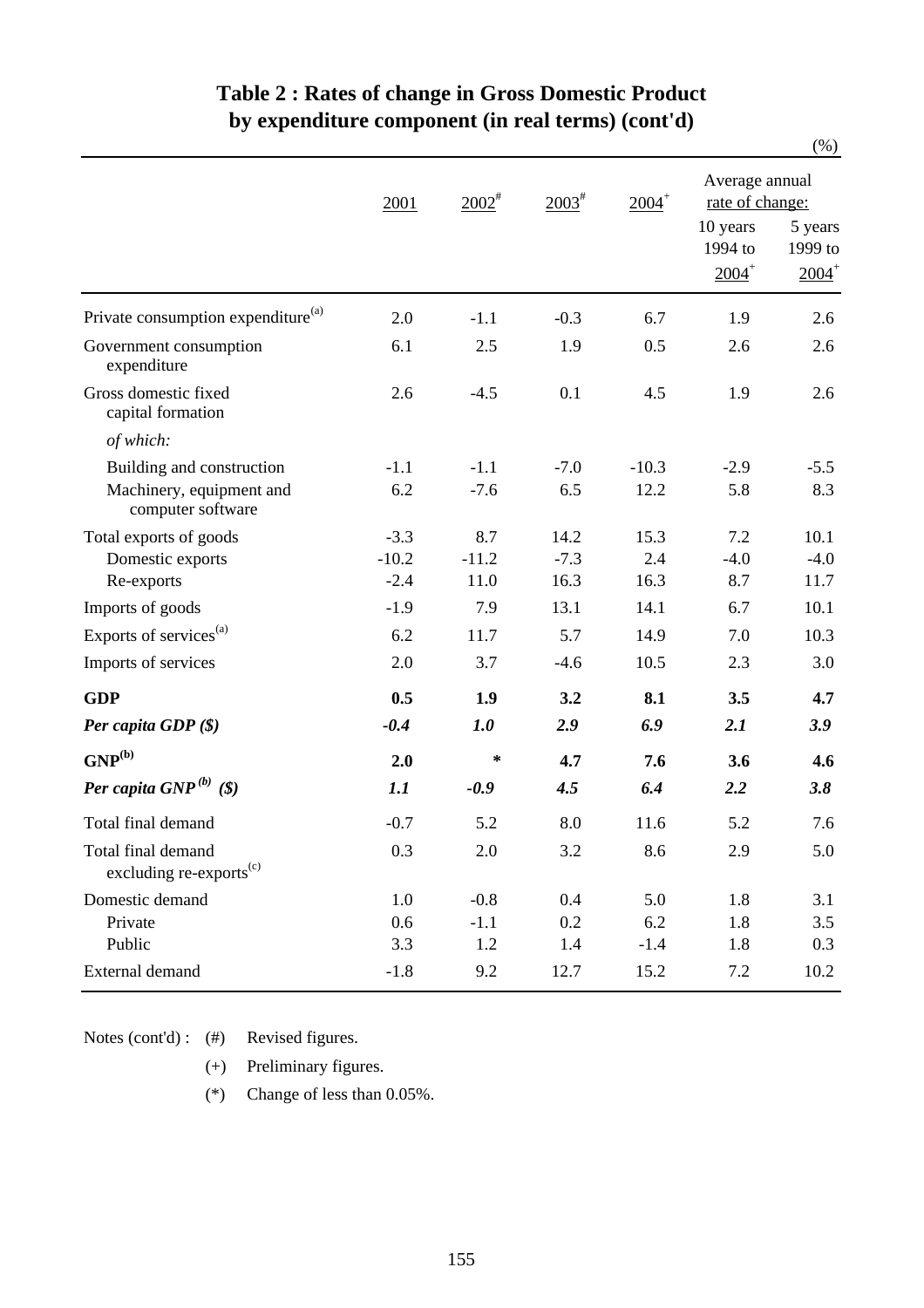|                                                                                       | 1999      | %      | 2000      | $\%$   | 2001<br>$\%$                                                                    |        | $2002$ <sup>#</sup><br>$\%$ |        | $2003^*$  |        | $\%$ |
|---------------------------------------------------------------------------------------|-----------|--------|-----------|--------|---------------------------------------------------------------------------------|--------|-----------------------------|--------|-----------|--------|------|
|                                                                                       | \$Mn      | share  | \$Mn      | share  | \$Mn                                                                            | share  | \$Mn                        | share  | \$Mn      | share  |      |
| Agriculture and fishing                                                               | 1,171     | 0.1    | 920       | 0.1    | 1,003                                                                           | 0.1    | 1,002                       | 0.1    | 824       | 0.1    |      |
| Mining and quarrying                                                                  | 307       | $\ast$ | 241       | $\ast$ | 174                                                                             | $\ast$ | 136                         | $\ast$ | 116       | $\ast$ |      |
| Manufacturing                                                                         | 67,540    | 5.7    | 71,655    | 5.8    | 63,519                                                                          | 5.2    | 54,848                      | 4.5    | 47,895    | 4.1    |      |
| Electricity, gas and water                                                            | 37,211    | 3.2    | 38,853    | 3.2    | 40,126                                                                          | 3.3    | 41,540                      | 3.4    | 40,587    | 3.4    |      |
| Construction                                                                          | 67,232    | 5.7    | 64,026    | 5.2    | 58,971                                                                          | 4.9    | 53,089                      | 4.4    | 46,233    | 3.9    |      |
| Services                                                                              | 1,004,335 | 85.3   | 1,053,202 | 85.7   | 1,051,562                                                                       | 86.5   | 1,055,535                   | 87.5   | 1,042,013 | 88.5   |      |
| Wholesale, retail and<br>import/export trades,<br>restaurants and                     | 296,318   | 25.2   | 324,622   | 26.4   | 324,654                                                                         | 26.7   | 324,131                     | 26.9   | 321,836   | 27.3   |      |
| Transport,<br>storage and<br>communications                                           | 112,667   | 9.6    | 125,724   | 10.2   | 124,260                                                                         | 10.2   | 128,278                     | 10.6   | 123,667   | 10.5   |      |
| Finance, insurance,<br>real estate and<br>business services                           | 281,439   | 23.9   | 291,062   | 23.7   | 274,030                                                                         | 22.5   | 268,208                     | 22.2   | 272,372   | 23.1   |      |
| Community,<br>social and personal<br>services                                         | 246,003   | 20.9   | 252,435   | 20.5   | 265,081                                                                         | 21.8   | 267,659                     | 22.2   | 263,279   | 22.4   |      |
| Ownership of premises                                                                 | 162,488   | 13.8   | 155,303   | 12.6   | 159,118                                                                         | 13.1   | 159,586                     | 13.2   | 148,876   | 12.6   |      |
| less Adjustment for<br>financial<br>intermediation<br>services indirectly<br>measured | 94,580    | 8.0    | 95,945    | 7.8    | 95,582                                                                          | 7.9    | 92,328                      | 7.7    | 88,018    | 7.5    |      |
| GDP at factor cost                                                                    |           |        |           |        | 1,177,796 100.0 1,228,897 100.0 1,215,354 100.0 1,206,150 100.0 1,177,668 100.0 |        |                             |        |           |        |      |
| Taxes on production and<br>imports                                                    | 53,474    |        | 57,908    |        | 53,917                                                                          |        | 43,325                      |        | 48,057    |        |      |
| Statistical discrepancy (%)                                                           | 1.2       |        | 0.1       |        | ∗                                                                               |        | $-0.1$                      |        | $-0.5$    |        |      |
| <b>GDP</b> at current<br>market prices                                                | 1,246,134 |        | 1,288,338 |        | 1,269,896                                                                       |        | 1,247,958                   |        | 1,220,038 |        |      |

# **Table 3 : Gross Domestic Product by economic activity (at current prices)**

Notes : Figures may not add up exactly to the total due to rounding.

- (#) Revised figures.
- (\*) Less than 0.05%.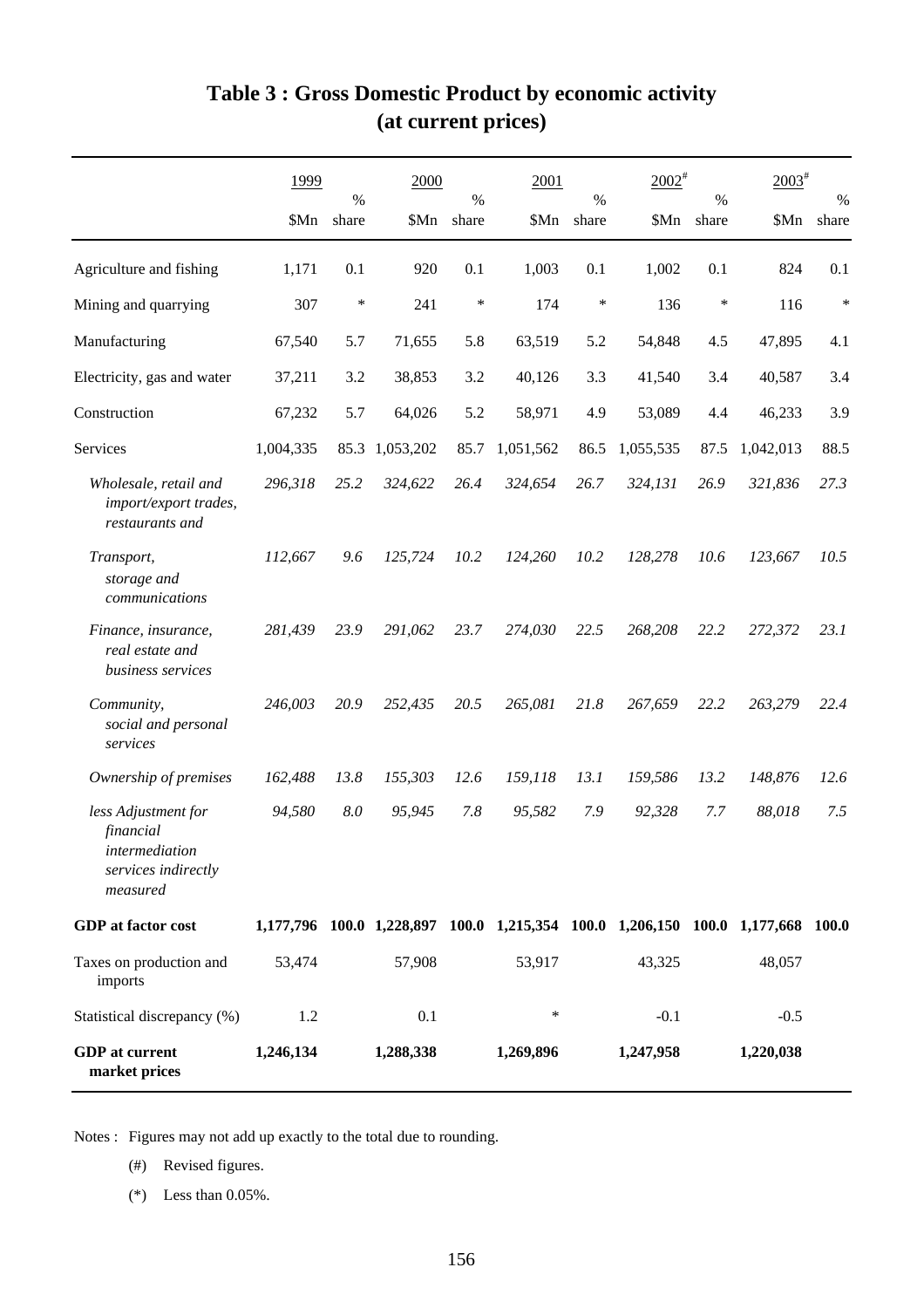|                                                                                 |         |                     |             |                    |           | $(\%)$    |
|---------------------------------------------------------------------------------|---------|---------------------|-------------|--------------------|-----------|-----------|
|                                                                                 | 2001    | $2002$ <sup>#</sup> | $2003^{\#}$ |                    | 2004      |           |
|                                                                                 |         |                     |             | $\mathrm{Q1}^{\#}$ | $Q2^{\#}$ | $Q3^{\#}$ |
| Agriculture and fishing                                                         | 4.1     | $-0.7$              | $-5.6$      | $\ast$             | $-0.4$    | $-1.5$    |
| Mining and quarrying                                                            | $-14.1$ | $-11.1$             | 2.2         | $-17.4$            | $-29.1$   | $-19.6$   |
| Manufacturing                                                                   | $-8.6$  | $-9.8$              | $-9.1$      | 1.8                | 1.1       | 3.4       |
| Electricity, gas and water                                                      | 2.5     | 3.0                 | 1.8         | 2.8                | 1.2       | 1.2       |
| Construction                                                                    | $-2.0$  | $-1.5$              | $-5.0$      | $-8.3$             | $-8.0$    | $-11.3$   |
| Services                                                                        | 1.6     | 3.1                 | 4.3         | 8.6                | 12.8      | 7.4       |
| Wholesale, retail and<br>import/export trades,<br>restaurants and hotels        | 0.2     | 4.2                 | $8.8\,$     | 12.7               | 20.1      | 12.4      |
| Transport, storage and<br>communications                                        | 2.1     | 6.2                 | 1.1         | 13.3               | 25.3      | 15.5      |
| Finance, insurance,<br>real estate and business<br>services                     | $-0.4$  | 1.6                 | 5.1         | 12.8               | 9.8       | 4.3       |
| Community, social and<br>personal services                                      | 3.9     | $-0.7$              | 0.7         | 2.7                | 7.2       | 2.9       |
| Ownership of premises                                                           | 3.8     | 2.5                 | 2.2         | 1.2                | 2.8       | 2.5       |
| less Adjustment for<br>financial intermediation<br>services indirectly measured | 0.7     | $-4.3$              | 4.6         | 14.1               | 11.1      | 9.1       |
| Taxes on production and<br>imports                                              | $-1.1$  | $-0.1$              | 2.9         | 19.8               | 16.7      | 8.2       |
| GDP at constant (2000)<br>market prices                                         | 0.5     | 1.9                 | 3.2         | 7.0                | 12.1      | 6.8       |

### **Table 4 : Rates of change of Gross Domestic Product by economic activity (in real terms)**

(#) Revised figures. Notes :

(\*) Change of less than 0.05%.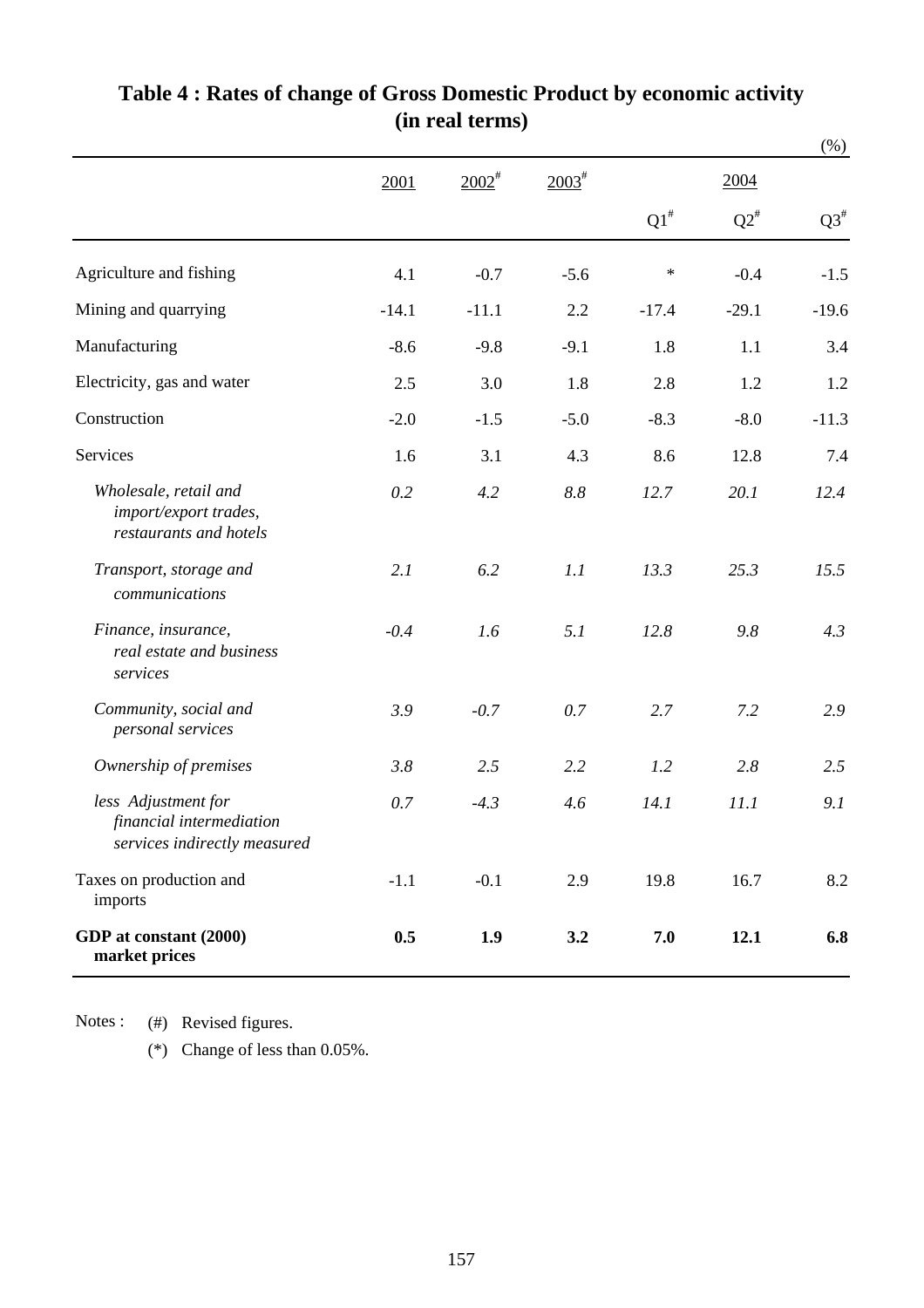|                                                             |            |                     |                     |             |                     |            |                     | \$Mn)          |
|-------------------------------------------------------------|------------|---------------------|---------------------|-------------|---------------------|------------|---------------------|----------------|
|                                                             | $2000^*$   | $2001$ <sup>#</sup> | $2002$ <sup>#</sup> | $2003^{\#}$ | $2004$ <sup>#</sup> |            | $2004$ <sup>#</sup> |                |
|                                                             |            |                     |                     |             | $Q1-Q3$             | Q1         | Q2                  | Q <sub>3</sub> |
| Current account                                             | 54,495     | 76,315              | 96,800              | 126,223     | 74,433              | 15,441     | 7,125               | 51,867         |
| Goods                                                       | $-63,832$  | $-64,970$           | $-39,406$           | $-44,970$   | $-70,757$           | $-32,814$  | $-29,432$           | $-8,511$       |
| Services <sup>(a)</sup>                                     | 110,270    | 115,204             | 135,686             | 151,352     | 129,027             | 42,028     | 38,526              | 48,473         |
| Income <sup>(b)</sup>                                       | 21,069     | 39,959              | 15,307              | 34,142      | 27,493              | 9,983      | 1,570               | 15,940         |
| <b>Current transfers</b>                                    | $-13,013$  | $-13,878$           | $-14,787$           | $-14,301$   | $-11,330$           | $-3,756$   | $-3,539$            | $-4,035$       |
| Capital and financial account                               | $-57,863$  | $-97,359$           | $-151,179$          | $-179,086$  | $-102,157$          | $-33,434$  | $-31,241$           | $-37,482$      |
| Capital and financial<br>non-reserve assets<br>(net change) | 20,459     | $-60,829$           | $-169,720$          | $-171,497$  | $-95,097$           | 2,086      | $-39,210$           | $-57,973$      |
| Capital transfers                                           | $-12,044$  | $-9,155$            | $-15,686$           | $-8,292$    | $-1,352$            | 166        | $-142$              | $-1,376$       |
| Financial non-reserve<br>assets (net change)                | 32,503     | $-51,674$           | $-154,033$          | $-163,205$  | $-93,745$           | 1,920      | $-39,068$           | $-56,597$      |
| Direct investment                                           | 19,976     | 96,948              | $-60,685$           | 63,372      | $-82,097$           | $-103,880$ | 27,326              | $-5,543$       |
| Portfolio investment                                        | 190,782    | $-322,045$          | $-302,484$          | $-264,619$  | $-304,368$          | $-156,355$ | $-106,559$          | $-41,454$      |
| Financial derivatives                                       | 1,661      | 39,640              | 51,563              | 78,288      | 29,768              | 12,130     | 11,191              | 6,447          |
| Other investment                                            | $-179,917$ | 133,783             | 157,573             | $-40,247$   | 262,952             | 250,025    | 28,974              | $-16,046$      |
| Reserve assets (net change) $(c)$                           | $-78,321$  | $-36,530$           | 18,541              | $-7,589$    | $-7,060$            | $-35,520$  | 7,969               | 20,492         |
| Net errors and omissions                                    | 3,368      | 21,044              | 54,379              | 52,863      | 27,723              | 17,992     | 24,116              | $-14,385$      |
| <b>Overall balance of</b><br>payments                       | 78,321     | 36,530              | $-18,541$           | 7,589       | 7,060               | 35,520     | $-7,969$            | $-20,492$      |

#### **Table 5 : Balance of payments account by major component (at current prices)**

Notes: Figures may not add up exactly to the total due to rounding.

- (a) Figures from 2002 to 2004 have been revised to incorporate the revised data on destination consumption expenditure of incoming visitors and travellers released by the Hong Kong Tourism Board.
- (b) Figures prior to the fourth quarter of 2004 have been revised with the adoption of an enhanced methodology based on more relevant data available.
- (c) A negative value for net change in reserve assets represents a net increase, and a positive value represents a net decrease.
- (#) Revised figures.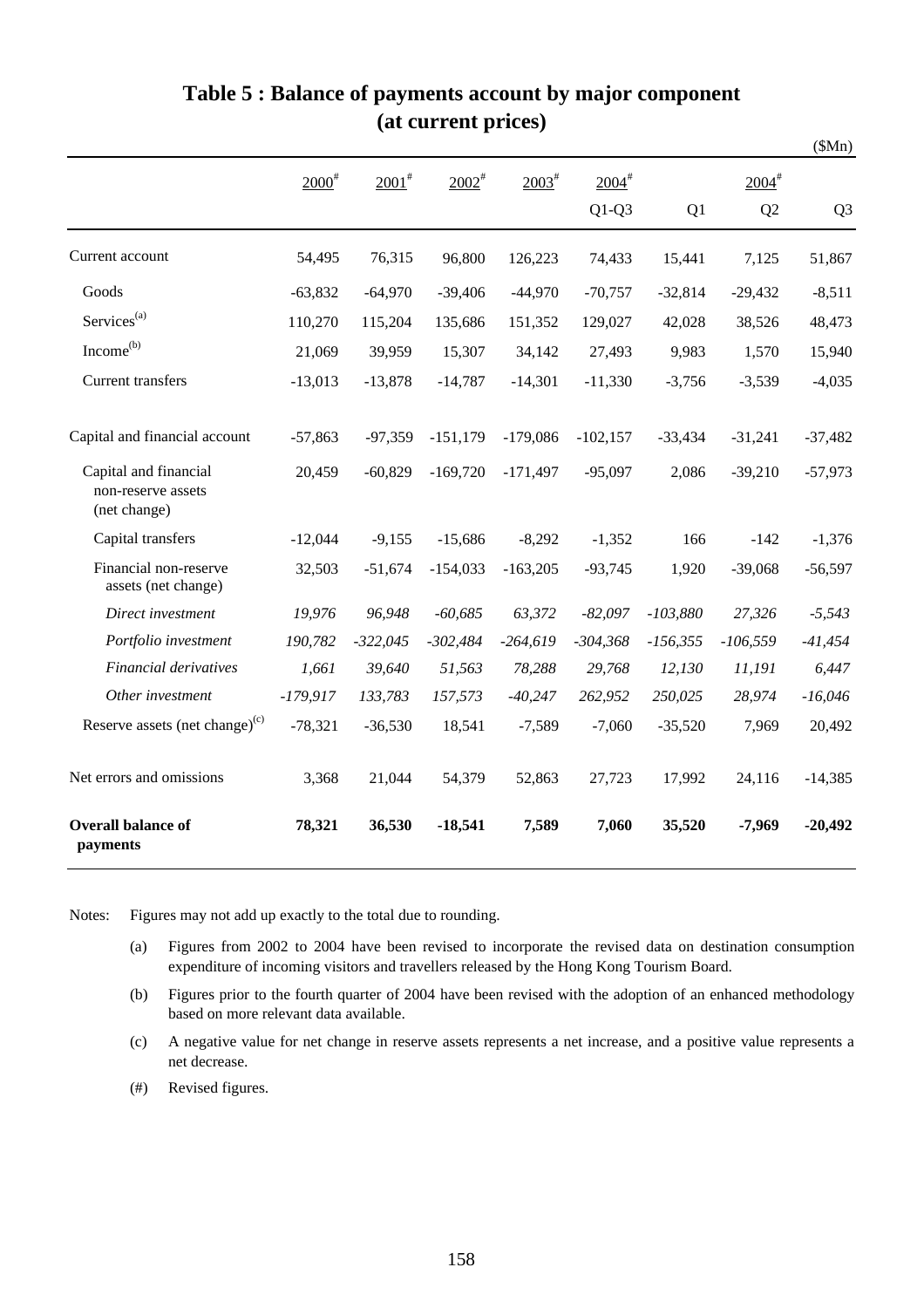|                                                 |           |           |                     |                     |                     |           |           |           | \$Mn)           |
|-------------------------------------------------|-----------|-----------|---------------------|---------------------|---------------------|-----------|-----------|-----------|-----------------|
|                                                 | 2000      | 2001      | $2002$ <sup>#</sup> | $2003$ <sup>#</sup> | $2004$ <sup>+</sup> |           | 2004      |           |                 |
|                                                 |           |           |                     |                     |                     | $Q1^*$    | $Q2^*$    | $Q3^{\#}$ | $Q4^+$          |
| Total exports of goods                          | 1,572,689 | 1,480,987 | 1,562,121           | 1,749,089           | 2,027,031           | 434,433   | 497,894   | 546,732   | 547,972         |
| Imports of goods                                | 1,636,711 | 1,549,222 | 1,601,527           | 1,794,059           | 2,099,545           | 467,247   | 527,326   | 555,243   | 549,729         |
| Visible trade balance                           | $-64,022$ | $-68,235$ | $-39,406$           | $-44,970$           | $-72,514$           | $-32,814$ | $-29,432$ | $-8,511$  | $-1,757$        |
|                                                 | $(-3.9)$  | $(-4.4)$  | $(-2.5)$            | $(-2.5)$            | $(-3.5)$            | $(-7.0)$  | $(-5.6)$  | $(-1.5)$  | $(-0.3)$        |
| Exports of services <sup>(a)</sup>              | 301,813   | 307,657   | 335,362             | 347,432             | 407,555             | 93,443    | 92,245    | 108,697   | 113,170         |
| Imports of services                             | 191,543   | 192,453   | 199,676             | 196,080             | 224,992             | 51,415    | 53,719    | 60,224    | 59,634          |
| Invisible trade balance <sup>(a)</sup>          | 110,270   | 115,204   | 135,686             | 151,352             | 182,563             | 42,028    | 38,526    | 48,473    | 53,536          |
|                                                 | (57.6)    | (59.9)    | (68.0)              | (77.2)              | (81.1)              | (81.7)    | (71.7)    | (80.5)    | (89.8)          |
| Exports of goods and<br>services <sup>(a)</sup> | 1,874,502 | 1,788,644 | 1,897,483           | 2,096,521           | 2,434,586           | 527,876   | 590,139   | 655,429   | 661,142         |
| Imports of goods and<br>services                | 1.828.254 | 1,741,675 | 1,801,203           | 1,990,139           | 2,324,537           | 518,662   | 581,045   | 615,467   | 609,363         |
| <b>Visible and invisible</b>                    | 46,248    | 46,969    | 96,280              | 106,382             | 110,049             | 9,214     | 9,094     | 39,962    | 51,779          |
| trade balance <sup>(a)</sup>                    | <2.5>     | <2.7>     | <5.3>               | < 5.3>              | <4.7>               | <1.8>     | <1.6>     | <6.5>     | $<\!\!8.5\!\!>$ |

#### **Table 6 : Visible and invisible trade (at current market prices)**

Notes : Figures in this table are reckoned on a GDP basis.

- (a) Figures from 2002 to 2004 have been revised to incorporate the revised data on destination consumption expenditure of incoming visitors and travellers released by the Hong Kong Tourism Board.
- (#) Revised figures.
- (+) Preliminary figures.
- ( ) As a percentage of the total value of imports of goods/services.
- $\langle \rangle$  As a percentage of the total value of imports of goods and services.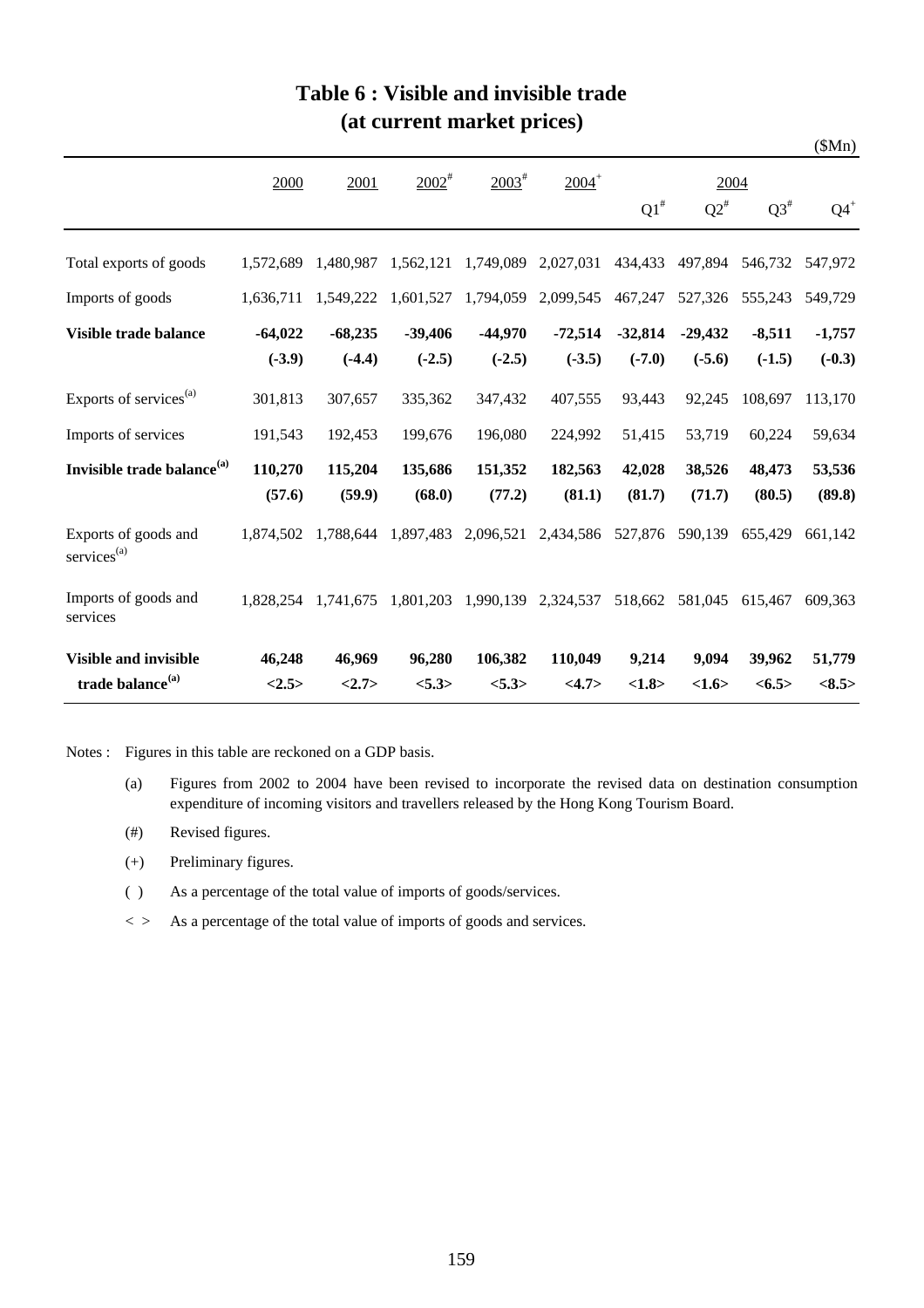|                      | <u>2000</u> | 2001       | 2002   | 2003   | 2004      |                        |             | 2004                           |                |                |
|----------------------|-------------|------------|--------|--------|-----------|------------------------|-------------|--------------------------------|----------------|----------------|
|                      |             |            |        |        |           | $\%$<br>change<br>over | Q1          | Q <sub>2</sub>                 | Q <sub>3</sub> | Q <sub>4</sub> |
|                      |             | (% change) |        |        | \$Mn      | 2003                   |             | (% change over a year earlier) |                |                |
| <b>All markets</b>   | 16.6        | $-5.8$     | 5.4    | 11.7   | 2,019,114 | 15.9                   | <b>13.0</b> | 17.8                           | 17.2           | 15.3           |
| Mainland of China    | 20.8        | 0.6        | 12.3   | 21.1   | 888,543   | 19.7                   | 16.0        | 22.2                           | 23.0           | 17.1           |
| <b>United States</b> | 13.9        | $-9.8$     | 1.0    | $-2.6$ | 341,600   | 5.4                    | 3.7         | 6.6                            | 4.2            | 6.8            |
| Japan                | 19.4        | 0.5        | $-4.5$ | 12.3   | 107,545   | 14.4                   | 9.6         | 17.2                           | 14.3           | 16.3           |
| United Kingdom       | 12.7        | $-12.2$    | $-2.0$ | 5.8    | 65,853    | 14.8                   | 12.4        | 12.2                           | 15.3           | 18.0           |
| Germany              | 13.7        | $-13.9$    | $-5.3$ | 15.1   | 62,900    | 11.9                   | 6.6         | 16.7                           | 12.5           | 11.7           |
| Taiwan               | 20.8        | $-11.1$    | $-2.2$ | 22.2   | 49,112    | 16.2                   | 20.1        | 24.8                           | 14.5           | 7.5            |
| Republic of Korea    | 34.5        | $-9.4$     | 17.2   | 16.9   | 44,069    | 24.0                   | 29.1        | 26.0                           | 23.5           | 18.5           |
| Singapore            | 13.4        | $-19.5$    | 6.8    | 13.0   | 43,577    | 22.0                   | 25.0        | 27.1                           | 20.5           | 17.0           |
| Rest of the world    | 12.4        | $-8.4$     | 3.5    | 7.1    | 415,916   | 17.3                   | 13.3        | 16.9                           | 19.0           | 19.5           |

### **Table 7 : Total exports of goods by market**

Note : Figures may not add up exactly to the total due to rounding.

# **Table 8 : Imports of goods by source**

|                      | 2000        | 2001       | 2002    | 2003 | 2004      |                         |      | 2004 |                                |       |  |  |
|----------------------|-------------|------------|---------|------|-----------|-------------------------|------|------|--------------------------------|-------|--|--|
|                      |             |            |         |      |           |                         | Q1   | Q2   | Q <sub>3</sub>                 | $Q_4$ |  |  |
|                      |             |            |         |      |           | $\frac{0}{0}$<br>change |      |      |                                |       |  |  |
|                      |             |            |         |      |           | over                    |      |      |                                |       |  |  |
|                      |             | (% change) |         |      | \$Mn      | 2003                    |      |      | (% change over a year earlier) |       |  |  |
| <b>All sources</b>   | <b>19.0</b> | $-5.4$     | 3.3     | 11.5 | 2,111,123 | 16.9                    | 15.7 | 22.1 | 18.4                           | 11.9  |  |  |
| Mainland of China    | 17.7        | $-4.6$     | 5.1     | 9.6  | 918,275   | 16.9                    | 13.9 | 18.1 | 18.3                           | 16.7  |  |  |
| Japan                | 22.3        | $-11.2$    | 3.4     | 17.2 | 256,141   | 19.7                    | 20.6 | 28.8 | 22.4                           | 8.7   |  |  |
| Taiwan               | 23.6        | $-13.1$    | 7.4     | 8.0  | 153,812   | 22.8                    | 23.3 | 31.7 | 25.2                           | 12.8  |  |  |
| <b>United States</b> | 14.4        | $-7.0$     | $-12.8$ | 7.9  | 111,994   | 13.4                    | 19.1 | 17.3 | 14.3                           | 5.2   |  |  |
| Singapore            | 25.0        | $-2.8$     | 3.9     | 19.6 | 110,986   | 22.5                    | 17.1 | 34.4 | 23.9                           | 15.7  |  |  |
| Republic of Korea    | 23.2        | $-12.2$    | 7.3     | 15.0 | 100,467   | 15.0                    | 26.3 | 23.0 | 10.8                           | 3.2   |  |  |
| Rest of the world    | 17.9        | 0.5        | 2.2     | 12.1 | 459,448   | 13.6                    | 11.1 | 21.7 | 15.8                           | 6.9   |  |  |

Note : Figures may not add up exactly to the total due to rounding.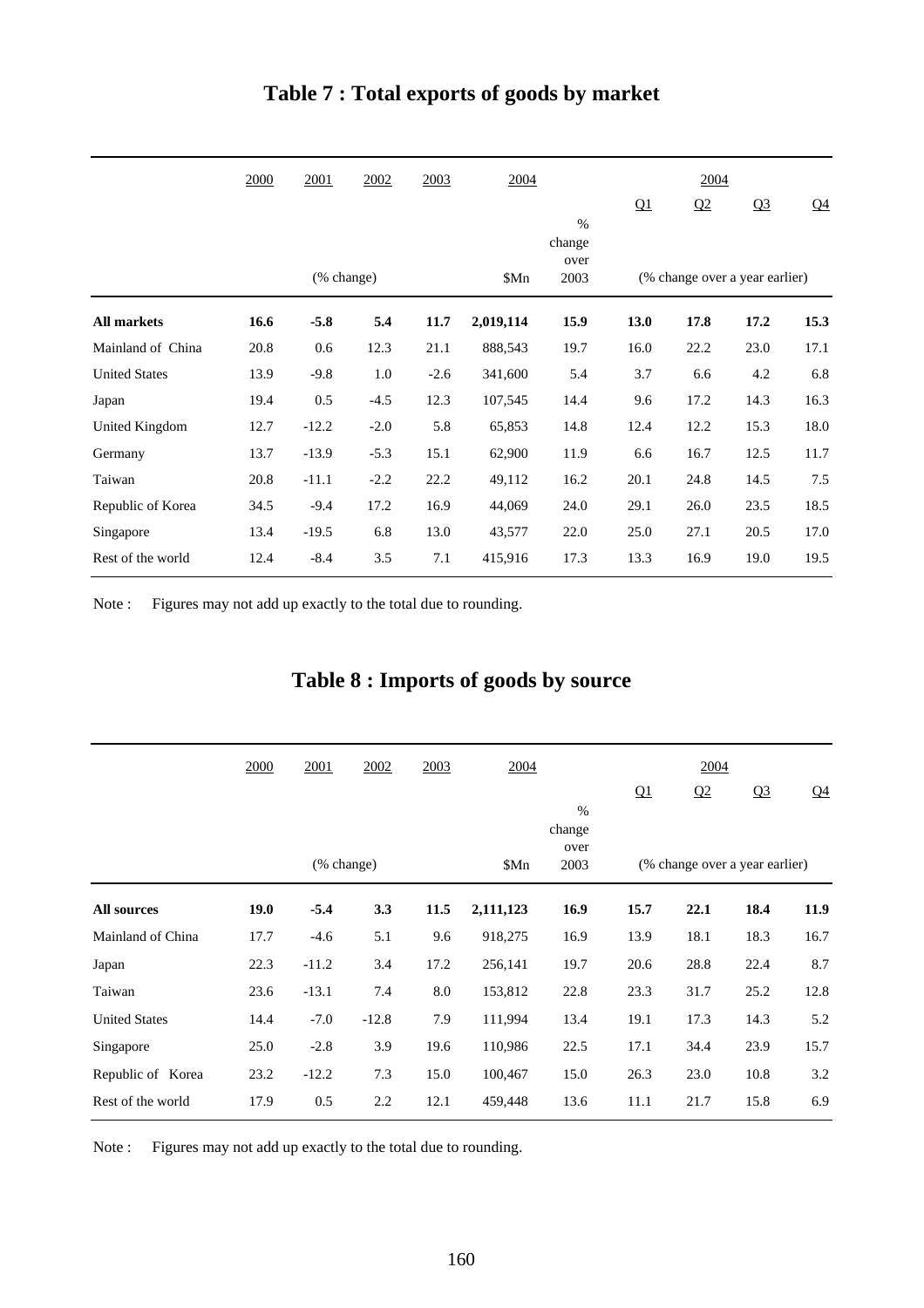|                                        | 2000 | 2001       | 2002    | 2003   | 2004    |                | 2004 |      |                                |                |  |
|----------------------------------------|------|------------|---------|--------|---------|----------------|------|------|--------------------------------|----------------|--|
|                                        |      |            |         |        |         |                | Q1   | Q2   | Q <sub>3</sub>                 | Q <sub>4</sub> |  |
|                                        |      |            |         |        |         | $\%$<br>change |      |      |                                |                |  |
|                                        |      | (% change) |         |        | \$Mn    | over<br>2003   |      |      | (% change over a year earlier) |                |  |
| Overall                                | 23.5 | $-9.1$     | $-9.0$  | 2.6    | 556,862 | 17.2           | 20.3 | 32.0 | 18.1                           | 1.5            |  |
| Foodstuffs                             | 1.8  | $-2.6$     | 0.2     | 1.5    | 49,118  | 8.4            | 7.8  | 20.6 | 8.5                            | $-0.2$         |  |
| Consumer goods                         | 15.5 | 3.9        | $-5.2$  | $-1.8$ | 122,538 | 8.6            | 5.4  | 28.1 | 7.8                            | $-4.6$         |  |
| Fuels                                  | 30.3 | $-10.2$    | 3.9     | 12.9   | 46,154  | 37.6           | 16.3 | 56.8 | 42.8                           | 37.5           |  |
| Raw materials and<br>semi-manufactures | 25.5 | $-22.3$    | $-1.6$  | 10.7   | 211,144 | 19.9           | 33.8 | 29.1 | 20.9                           | $0.8\,$        |  |
| Capital goods                          | 34.0 | $-2.8$     | $-24.9$ | $-6.6$ | 122,034 | 13.8           | 18.5 | 30.0 | 15.2                           | $-4.7$         |  |

#### **Table 9 : Retained imports of goods by end-use category**

Note : Figures may not add up exactly to the total due to rounding.

#### **Table 10 : Exports and imports of services by component**

|                                        | 2000   | 2001   | $2002^*$ | $2003^{\text{#}}$ | $2004^{+}$ |                                |                       | 2004   |                   |        |
|----------------------------------------|--------|--------|----------|-------------------|------------|--------------------------------|-----------------------|--------|-------------------|--------|
|                                        |        |        |          |                   |            |                                | $\Omega$ <sup>#</sup> | $Q2^*$ | $\Omega^{3^{\#}}$ | $Q4^+$ |
|                                        |        |        |          |                   |            | $\%$<br>change                 |                       |        |                   |        |
|                                        |        |        |          |                   |            | over                           |                       |        |                   |        |
| (% change)                             |        |        |          | \$Mn              | 2003       | (% change over a year earlier) |                       |        |                   |        |
| Exports of services <sup>(a)</sup>     | 13.7   | 1.9    | 9.0      | 3.6               | 407,555    | 17.3                           | 14.0                  | 37.0   | 14.1              | 10.1   |
| Transportation                         | 11.5   | $-5.9$ | 10.8     | 1.8               | 131,187    | 24.2                           | 17.3                  | 41.7   | 23.9              | 17.4   |
| Travel <sup>(a)</sup>                  | 7.4    | 0.7    | 25.4     | $-4.4$            | 70,145     | 26.2                           | 15.2                  | 179.3  | 10.5              | 0.8    |
| Trade-related                          | 19.7   | 9.0    | 9.0      | 10.9              | 144,753    | 12.5                           | 13.2                  | 15.8   | 11.3              | 11.1   |
| Other                                  | 12.9   | 4.3    | $-6.0$   | 0.3               | 61,470     | 6.6                            | 8.4                   | 7.4    | 5.8               | 5.1    |
| <b>Imports of services</b>             | 4.1    | 0.5    | 3.8      | $-1.8$            | 224,992    | 14.7                           | 7.6                   | 34.6   | 11.0              | 10.1   |
| Transportation                         | 23.9   | 4.7    | $-4.7$   | 0.6               | 58,765     | 20.4                           | 15.1                  | 41.3   | 17.2              | 12.5   |
| Travel                                 | $-4.4$ | $-1.4$ | 0.8      | $-8.0$            | 102,201    | 14.7                           | 3.4                   | 48.0   | 7.9               | 9.0    |
| Trade-related                          | 6.3    | 5.7    | 24.2     | 14.7              | 19,637     | 16.8                           | 17.8                  | 21.0   | 15.6              | 14.7   |
| Other                                  | 5.9    | $-1.9$ | 17.7     | 4.2               | 44,389     | 7.4                            | 5.4                   | 8.2    | $\!\!\!\!\!8.8$   | 7.2    |
| Net exports of services <sup>(a)</sup> | 35.3   | 4.5    | 17.8     | 11.5              | 182,563    | 20.6                           | 22.9                  | 40.4   | 18.1              | 10.0   |

Notes : Figures may not add up exactly to the total due to rounding.

(a) Figures from 2002 to 2004 have been revised to incorporate the revised data on destination consumption expenditure of incoming visitors and travellers released by the Hong Kong Tourism Board.

(#) Revised figures.

(+) Preliminary figures.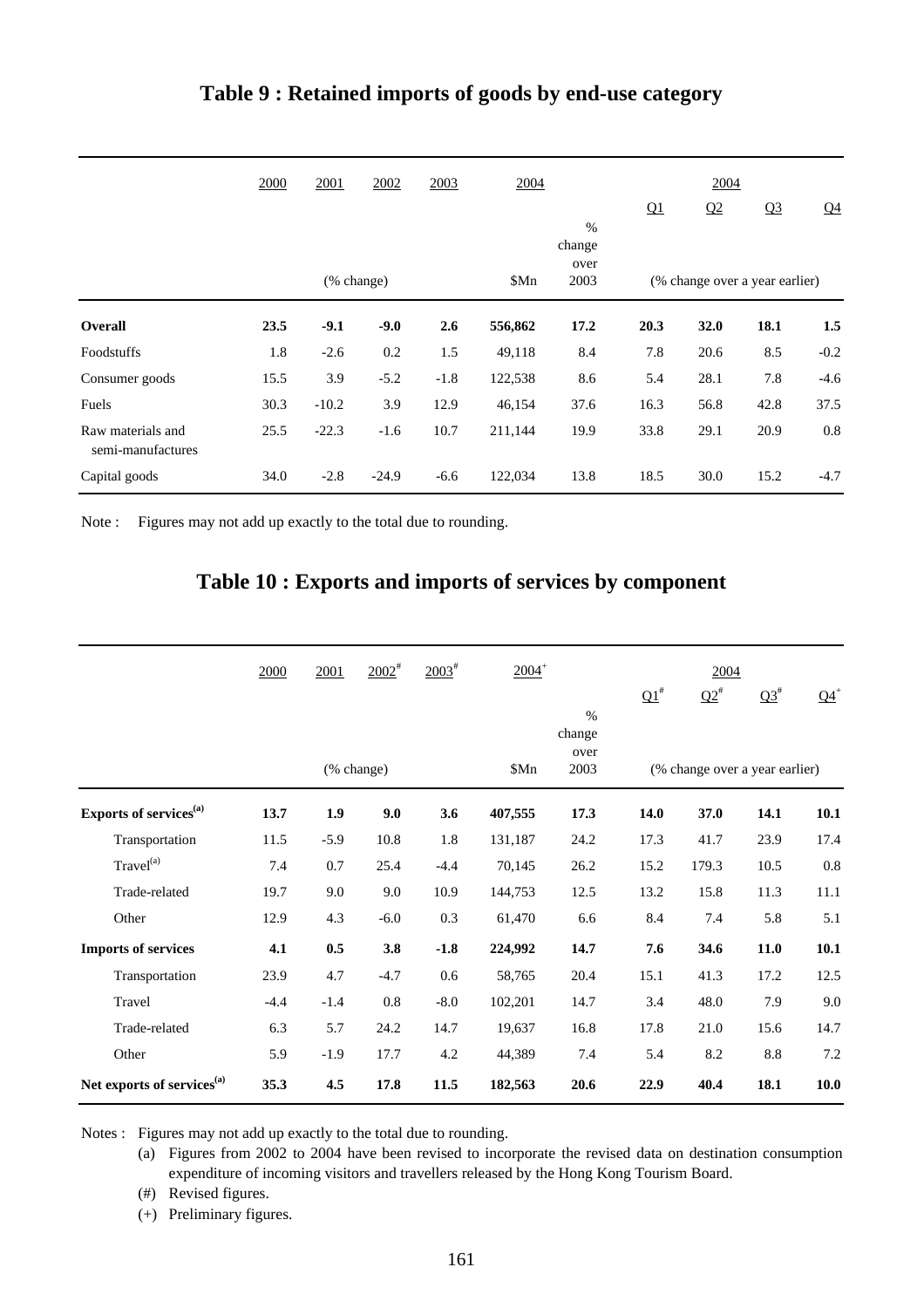|                                       | 2000<br>2002<br>2003<br>2004<br>2001 |             |           | 2004        |            |         |         |                |                |
|---------------------------------------|--------------------------------------|-------------|-----------|-------------|------------|---------|---------|----------------|----------------|
|                                       |                                      |             |           |             |            | Q1      | Q2      | Q <sub>3</sub> | Q <sub>4</sub> |
| (1000)                                |                                      |             |           |             |            |         |         |                |                |
| <b>All sources</b>                    | 13 059.5                             | 13725.3     | 16 566.4  | 15 536.8    | 21 810.6   | 4935.2  | 5 077.4 | 5745.5         | 6 052.5        |
| Mainland of China                     | 3785.8                               | 4 4 4 8 . 6 | 6 825.2   | 8 4 6 7.2   | 12 245.9   | 2919.1  | 2749.0  | 3 3 1 1 . 3    | 3 2 6 6.4      |
| South and Southeast Asia              | 1 747.1                              | 1746.6      | 1905.2    | 1 3 5 9 . 6 | 2077.7     | 376.5   | 533.4   | 500.5          | 667.3          |
| Taiwan                                | 2 3 8 5 .7                           | 2418.8      | 2 4 2 8.8 | 1852.4      | 2 0 7 4.8  | 481.8   | 501.0   | 562.5          | 529.6          |
| Japan                                 | 1 3 8 2.4                            | 1 3 3 6 . 5 | 1 395.0   | 867.2       | 1 1 2 6 .3 | 220.0   | 256.8   | 317.8          | 331.6          |
| Europe                                | 1 0 68.8                             | 1 0 1 9.9   | 1 0 8 3.9 | 780.8       | 1 1 4 2.7  | 261.8   | 267.2   | 260.8          | 352.9          |
| <b>United States</b>                  | 966.0                                | 935.7       | 1 000.8   | 683.8       | 1 0 5 1 .7 | 219.3   | 263.0   | 263.7          | 305.7          |
| Others                                | 1723.5                               | 1819.2      | 1927.4    | 1525.8      | 2 0 9 1.7  | 456.7   | 507.0   | 528.8          | 599.2          |
|                                       |                                      |             |           |             |            |         |         |                |                |
| <u>(% change over a year earlier)</u> |                                      |             |           |             |            |         |         |                |                |
| <b>All sources</b>                    | 15.3                                 | 5.1         | 20.7      | $-6.2$      | 40.4       | 14.7    | 208.4   | 30.1           | 17.0           |
| Mainland of China                     | 18.1                                 | 17.5        | 53.4      | 24.1        | 44.6       | 37.0    | 148.9   | 37.9           | 15.4           |
| South and Southeast Asia              | 15.6                                 | $\ast$      | 9.1       | $-28.6$     | 52.8       | 2.4     | 449.7   | 31.2           | 30.0           |
| Taiwan                                | 15.6                                 | 1.4         | 0.4       | $-23.7$     | 12.0       | $-13.1$ | 220.6   | $-6.0$         | $-2.5$         |
| Japan                                 | 17.7                                 | $-3.3$      | 4.4       | $-37.8$     | 29.9       | $-32.4$ | 440.1   | 36.8           | 26.6           |
| Europe                                | 4.7                                  | $-4.6$      | 6.3       | $-28.0$     | 46.3       | 2.9     | 458.9   | 41.8           | 19.7           |
| <b>United States</b>                  | 12.5                                 | $-3.1$      | 7.0       | $-31.7$     | 53.8       | 3.2     | 521.7   | 39.5           | 27.4           |
| Others                                | 15.4                                 | 5.6         | 5.9       | $-20.8$     | 37.1       | 0.1     | 236.6   | 23.2           | 22.3           |

# **Table 11 : Incoming visitors by source**

Notes : Figures may not add up exactly to the total due to rounding.

(\*) Change of less than 0.05%.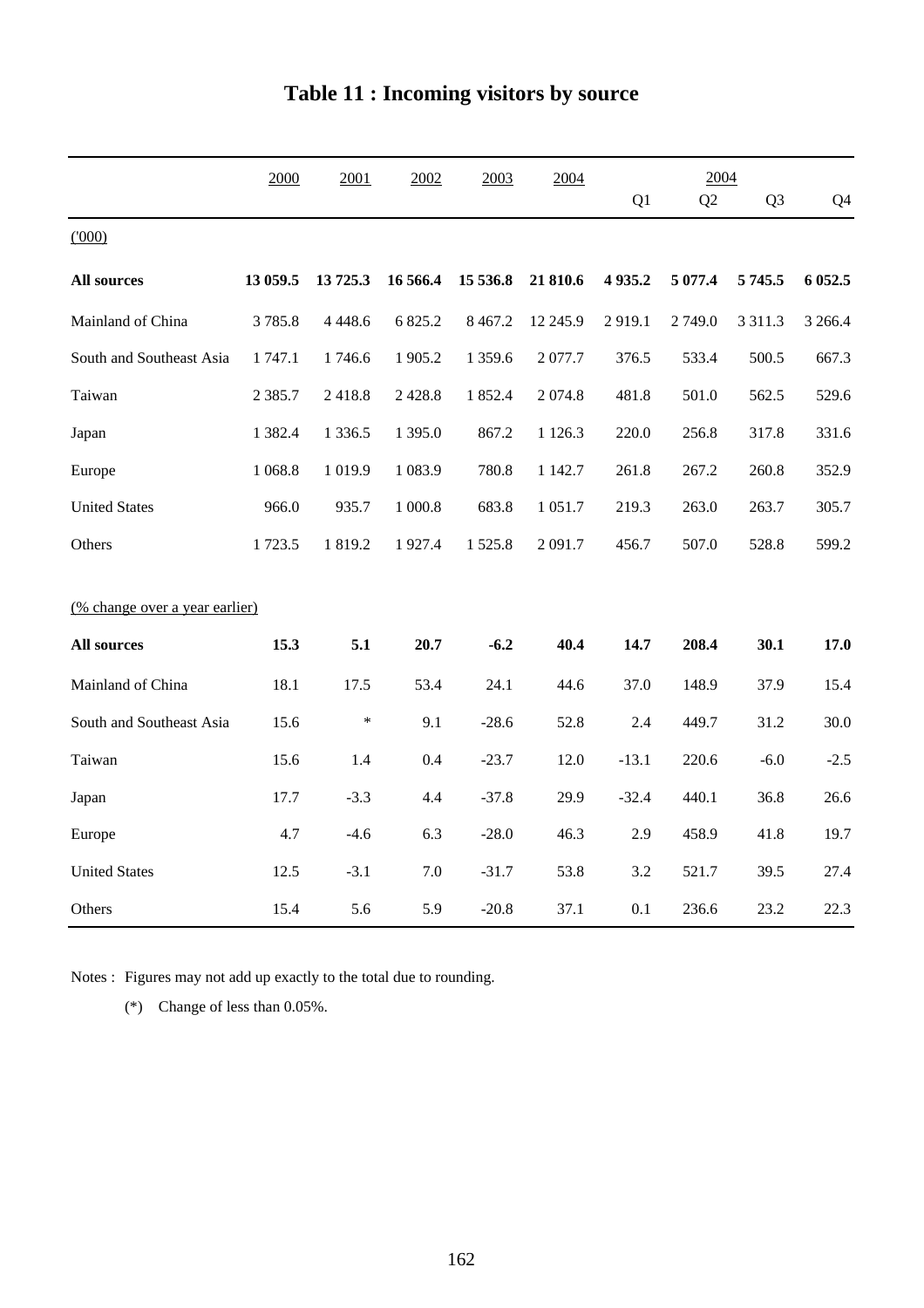|                                | 2000        | 2001      | 2002        | 2003              | 2004                                                           |                    | 2004      |                   |           |
|--------------------------------|-------------|-----------|-------------|-------------------|----------------------------------------------------------------|--------------------|-----------|-------------------|-----------|
|                                |             |           |             |                   |                                                                | Q1                 | Q2        | Q <sub>3</sub>    | Q4        |
| (000)                          |             |           |             |                   |                                                                |                    |           |                   |           |
| <b>All destinations</b>        |             |           |             |                   | 58 901.1 61 095.9 64 540.1 60 936.1 68 903.4 15 805.2 17 450.9 |                    |           | 17 907.5 17 739.8 |           |
| Mainland of China              | 50 083.1    | 52 002.9  | 55 648.4    | 52 555.6 59 675.5 |                                                                | 13 677.2           | 15 15 1.4 | 15 3 13.7         | 15 533.3  |
| Macao                          | 4 206.9     | 4 2 9 3.6 | 4 1 8 2 . 4 | 3 9 5 2.6         | 4 2 2 3 .9                                                     | 968.4              | 1 017.8   | 1 1 8 6.9         | 1 0 5 0.8 |
| South and Southeast Asia       | 2 3 8 9 . 6 | 2 504.6   | 2421.8      | 2 4 4 7 .0        | 2 661.1                                                        | 606.1              | 696.1     | 748.9             | 610.0     |
| North Asia                     | 739.0       | 761.6     | 774.5       | 699.8             | 806.4                                                          | 187.5              | 209.2     | 219.4             | 190.3     |
| Taiwan                         | 468.7       | 525.5     | 538.2       | 414.5             | 536.1                                                          | 120.7              | 140.2     | 144.4             | 130.8     |
| Europe                         | 323.5       | 323.7     | 346.6       | 322.7             | 373.6                                                          | 87.8               | 94.0      | 117.9             | 74.0      |
| Americas <sup>(a)</sup>        | 399.2       | 376.6     | 346.3       | 280.1             | 334.6                                                          | 78.6               | 79.8      | 103.8             | 72.4      |
| Australia and New Zealand      | 231.6       | 237.5     | 223.2       | 207.1             | 222.5                                                          | 63.9               | 47.7      | 51.8              | 59.1      |
| (% change over a year earlier) |             |           |             |                   |                                                                |                    |           |                   |           |
| <b>All destinations</b>        | 10.8        | 3.7       | 5.6         | $-5.6$            | 13.1                                                           | 3.4                | 41.4      | 6.8               | 7.3       |
| Mainland of China              | 10.9        | 3.8       | 7.0         | $-5.6$            | 13.5                                                           | 3.6                | 41.8      | 7.8               | 7.5       |
| Macao                          | 10.9        | 2.1       | $-2.6$      | $-5.5$            | 6.9                                                            | $\mbox{-}1.0$      | 18.9      | 1.5               | 10.7      |
| South and Southeast Asia       | 20.3        | 4.8       | $-3.3$      | 1.0               | 8.7                                                            | $\boldsymbol{8.0}$ | 41.0      | $-3.4$            | $-1.2$    |
| North Asia                     | $-5.0$      | $3.1\,$   | 1.7         | $-9.6$            | 15.2                                                           | $6.0\,$            | 59.4      | $2.1\,$           | $7.7\,$   |
| Taiwan                         | 11.6        | 12.1      | 2.4         | $-23.0$           | 29.3                                                           | $-10.8$            | 388.5     | 17.8              | $2.2\,$   |
| Europe                         | 5.2         | $0.1\,$   | 7.1         | $-6.9$            | 15.8                                                           | 14.3               | 57.9      | $1.6\,$           | 5.2       |
| Americas <sup>(a)</sup>        | 0.2         | $-5.7$    | $-8.1$      | $-19.1$           | 19.5                                                           | $-2.3$             | 112.2     | 14.4              | $1.6\,$   |
| Australia and New Zealand      | $0.5\,$     | 2.6       | $-6.0$      | $-7.2$            | 7.4                                                            | $2.1$              | 18.0      | 5.3               | $7.8\,$   |

# **Table 12 : Hong Kong residents travelling abroad by destination**

Notes : Figures may not add up exactly to the total due to rounding.

(a) This includes the United States, Canada, Central America and South America.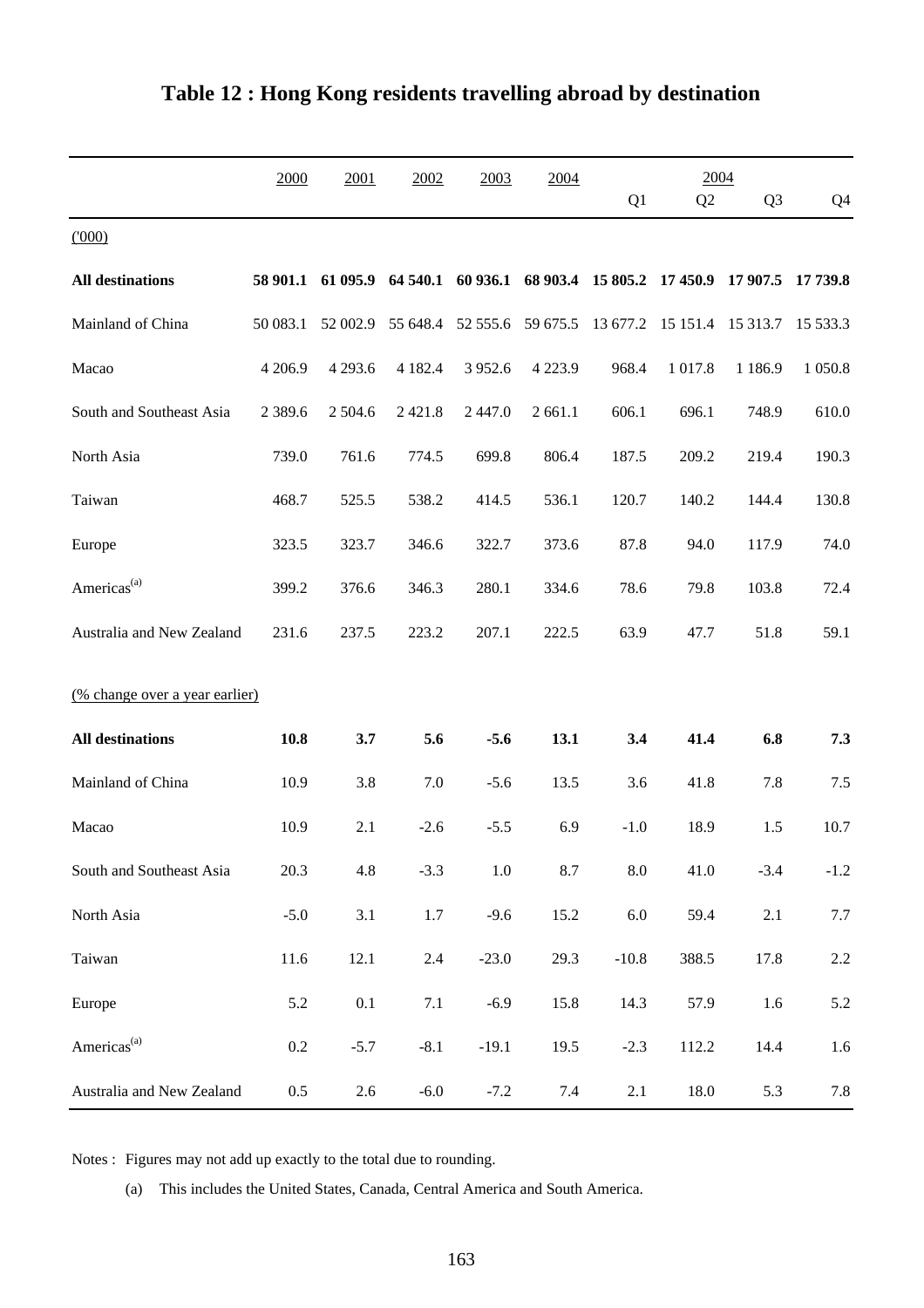|                                                  | 1995   | 1996       | 1997    | 1998       | 1999           | 2000    | 2001             |
|--------------------------------------------------|--------|------------|---------|------------|----------------|---------|------------------|
|                                                  |        |            |         |            |                |         |                  |
| Completion of new property by the private sector |        |            |         |            |                |         |                  |
| ('000 m <sup>2</sup> of internal floor area)     |        |            |         |            |                |         |                  |
| Residential property $^{(a)}$ (in units)         | 22 621 | 19875      | 18 202  | 22 278     | 35 322         | 25 790  | 26 26 2          |
| Commercial property<br>of which:                 | 562    | 390        | 705     | 945        | 634            | 160     | 208              |
| Office space                                     | 355    | 269        | 456     | 737        | 428            | 96      | 76               |
| Other commercial premises <sup>(b)</sup>         | 207    | 121        | 249     | 208        | 206            | 64      | 132              |
| Industrial property <sup>(c)</sup>               | 375    | 440        | 343     | 300        | 191            | 62      | 45               |
| of which:                                        |        |            |         |            |                |         |                  |
| Industrial-cum-office premises                   | 77     | 115        | 72      | 145        | 40             | 37      | 14               |
| Conventional flatted factory space               | 249    | 242        | 181     | 31         | $\overline{4}$ | 19      | 30               |
| Storage premises <sup>(d)</sup>                  | 49     | 83         | 90      | 124        | 147            | 6       | $\boldsymbol{0}$ |
| Production of public housing                     |        |            |         |            |                |         |                  |
| (in units)                                       |        |            |         |            |                |         |                  |
| Rental housing flats <sup>(e)</sup>              | 17 349 | 18 3 5 8   | 16 04 6 | 14 267     | 26 733         | 40 944  | 47 590           |
| Subsidized sales flats <sup>(e)</sup>            | 16 672 | 10725      | 21 5 35 | 21 993     | 26 5 32        | 22 768  | 22 614           |
| Building plans with consent to                   |        |            |         |            |                |         |                  |
| commence work in the private sector              |        |            |         |            |                |         |                  |
| $(000 \text{ m}^2 \text{ of usable floor area})$ |        |            |         |            |                |         |                  |
| Residential property <sup>(f)</sup>              | 688.2  | 1 0 5 8 .2 | 1 631.4 | 1472.0     | 1 692.8        | 1 142.7 | 1 002.5          |
| Commercial property                              | 674.0  | 1 0 0 5 .7 | 599.0   | 395.7      | 287.5          | 337.5   | 265.0            |
| Industrial property <sup>(g)</sup>               | 457.4  | 530.5      | 461.6   | 69.5       | 84.9           | 129.2   | 45.7             |
| Other property                                   | 159.0  | 375.8      | 259.2   | 201.5      | 125.8          | 240.2   | 75.0             |
| Total                                            | 1978.6 | 2970.2     | 2951.2  | 2 1 3 8 .7 | 2 190.9        | 1 849.5 | 1 388.1          |
| Agreements for sale and purchase of property     |        |            |         |            |                |         |                  |
| (Number)                                         |        |            |         |            |                |         |                  |
| Residential property <sup>(h)</sup>              | 76 633 | 129 484    | 172 711 | 85 616     | 77 087         | 65 340  | 69 667           |
| Non-residential property                         | 21 016 | 17939      | 32 750  | 25 873     | 21 379         | 20 40 4 | 18 5 23          |
| Total                                            | 97 649 | 147 423    | 205 461 | 111 489    | 98 4 66        | 85 744  | 88 190           |
| Total value (\$Bn)                               |        |            |         |            |                |         |                  |
| Residential property <sup>(h)</sup>              | 200.3  | 381.7      | 690.3   | 278.5      | 212.0          | 168.4   | 150.9            |
| Non-residential property                         | 65.5   | 92.9       | 177.7   | 62.4       | 44.6           | 54.1    | 41.9             |
| Total                                            | 265.8  | 474.7      | 868.0   | 340.9      | 256.6          | 222.5   | 192.8            |

#### **Table 13 : Property market**

Notes : (a) These include all completed residential premises to which either temporary or full Occupation Permits have been granted, as well as village type houses issued with Letters of Compliance. Property developments subject to a Consent Scheme will need a Certificate of Compliance, Consent to Assign or Consent to Lease in addition to an Occupation Permit before the premises can be individually assigned. 2004 completions include those private flats converted from subsidised flats during the year.

> The figures shown are the number of private residential units, excluding units built under the Private Sector Participation Scheme (PSPS), Home Ownership Scheme (HOS), Buy or Rent Option, Mortgage Subsidy Scheme, Sandwich Class Housing Scheme, Urban Improvement Scheme (UIS) and Flat-for-Sale Scheme.

> Excluding village-type housing units from 2002 and units issued with temporary Occupation Permits from 2004 onwards.

(b) These include retail premises and other premises designed or adapted for commercial use, with the exception of purposebuilt offices. Car-parking space and commercial premises built by the Hong Kong Housing Authority and the Hong Kong Housing Society are excluded.

(c) Including industrial-cum-office premises, but excluding specialised factory buildings which are developed mainly for own use.

(d) Including storage premises at the container terminals and the airport.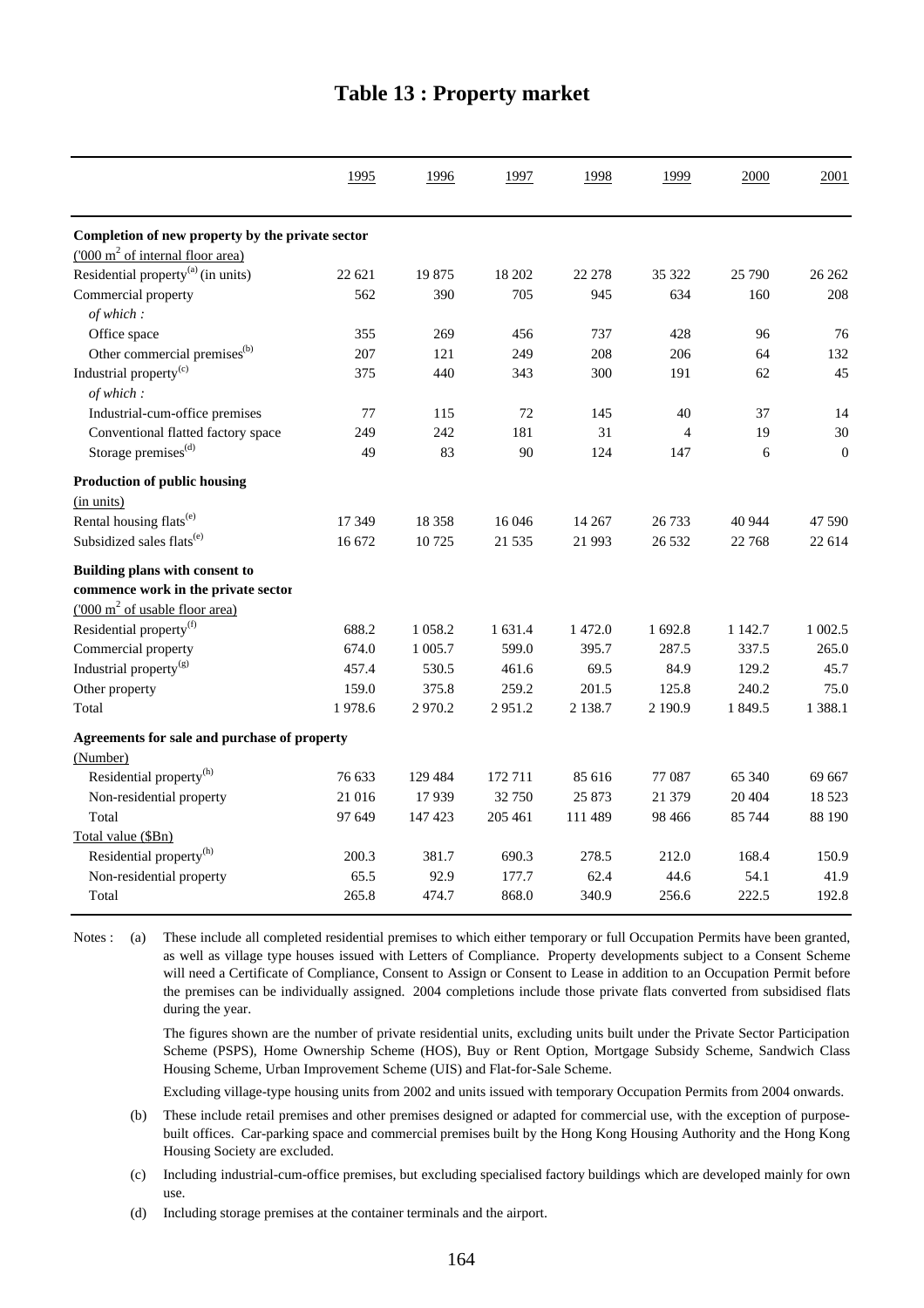|                                                               | 2002             | 2003           | 2004             |                | 2004             |                |                  |
|---------------------------------------------------------------|------------------|----------------|------------------|----------------|------------------|----------------|------------------|
|                                                               |                  |                |                  | Q1             | Q2               | Q <sub>3</sub> | Q <sub>4</sub>   |
| Completion of new property by the private sector <sup>+</sup> |                  |                |                  |                |                  |                |                  |
| ('000 m <sup>2</sup> of internal floor area)                  |                  |                |                  |                |                  |                |                  |
| Residential property $^{(a)}$ (in units)                      | 31 052           | 26 397         | 26 036           | 4 4 2 7        | 7974             | 6 6 9 7        | 6938             |
| Commercial property                                           | 304              | 417            | 371              | 10             | 64               | 274            | 23               |
| of which:                                                     |                  |                |                  |                |                  |                |                  |
| Office space                                                  | 166              | 299            | 279              | 10             | 60               | 197            | 14               |
| Other commercial premises <sup>(b)</sup>                      | 139              | 118            | 91               | $\mathbf{1}$   | $\overline{4}$   | 77             | 9                |
| Industrial property <sup>(c)</sup>                            | 29               | 15             | $\mathbf{1}$     | $\mathbf{0}$   | $\boldsymbol{0}$ | $\mathbf{1}$   | $\boldsymbol{0}$ |
| of which:                                                     |                  |                |                  |                |                  |                |                  |
| Industrial-cum-office premises                                | $\boldsymbol{0}$ | 15             | $\boldsymbol{0}$ | $\mathbf{0}$   | $\mathbf{0}$     | $\theta$       | $\boldsymbol{0}$ |
| Conventional flatted factory space                            | 3                | $\mathbf{0}$   | 1                | $\mathbf{0}$   | $\mathbf{0}$     | 1              | $\boldsymbol{0}$ |
| Storage premises <sup>(d)</sup>                               | 27               | $\overline{0}$ | $\overline{0}$   | $\overline{0}$ | $\overline{0}$   | $\mathbf{0}$   | $\boldsymbol{0}$ |
| Production of public housing                                  |                  |                |                  |                |                  |                |                  |
| (in units)                                                    |                  |                |                  |                |                  |                |                  |
| Rental housing flats <sup>(e)</sup>                           | 20 154           | 13 986         | 20 947           | 5 5 0 3        | 5 6 4 6          | 4 2 4 8        | 5 5 5 0          |
| Subsidized sales flats <sup>(e)</sup>                         | 2 0 0 5          | $\overline{0}$ | $\mathbf{0}$     | $\Omega$       | $\overline{0}$   | $\mathbf{0}$   | $\mathbf{0}$     |
| Building plans with consent to                                |                  |                |                  |                |                  |                |                  |
| commence work in the private sector                           |                  |                |                  |                |                  |                |                  |
| ('000 m <sup>2</sup> of usable floor area)                    |                  |                |                  |                |                  |                |                  |
| Residential property <sup>(f)</sup>                           | 790.0            | 1 0 38.4       | 530.0            | 249.1          | 191.4            | 41.4           | 48.0             |
| Commercial property                                           | 365.3            | 200.0          | 161.3            | 16.7           | 32.3             | 80.4           | 31.9             |
| Industrial property <sup>(g)</sup>                            | 107.1            | 0.8            | 16.4             | 0.0            | 0.0              | 9.3            | 7.1              |
| Other property                                                | 109.3            | 444.2          | 407.1            | 233.9          | 44.7             | 62.8           | 65.7             |
| Total                                                         | 1 371.8          | 1 683.3        | 1 1 1 4 .8       | 499.7          | 268.4            | 193.9          | 152.8            |
| Agreements for sale and purchase of property                  |                  |                |                  |                |                  |                |                  |
| (Number)                                                      |                  |                |                  |                |                  |                |                  |
| Residential property <sup>(h)</sup>                           | 72974            | 71 576         | 100 630          | 28 624         | 23 7 36          | 20 012         | 28 25 8          |
| Non-residential property                                      | 12 947           | 15 7 33        | 22 850           | 5 7 3 5        | 5718             | 4529           | 6868             |
| Total                                                         | 85 921           | 87 309         | 123 480          | 34 35 9        | 29 4 5 4         | 24 5 41        | 35 1 26          |
| Total value (\$Bn)                                            |                  |                |                  |                |                  |                |                  |
| Residential property <sup>(h)</sup>                           | 154.3            | 153.6          | 276.7            | 77.3           | 64.3             | 49.6           | 85.4             |
| Non-residential property                                      | 31.1             | 35.8           | 75.1             | 16.7           | 19.0             | 12.6           | 26.8             |
| Total                                                         | 185.4            | 189.4          | 351.8            | 94.0           | 83.3             | 62.2           | 112.2            |

#### **Table 13 : Property market (cont'd)**

Notes (cont'd) : (e) The Housing Authority housing production figures have been revised from 1998. The revision was to exhaustively cover all housing production and to count projects (including surplus HOS projects) which underwent transfer of usage at the time of disposal and according to their actual usage. Moreover, surplus HOS courts and blocks pending disposal are excluded from production statistics until they are disposed. However, buyback/rescinded flats and individual unsold flats in partially sold blocks are included in HOS/PSPS production. Rental and sales flats projects of the Housing Society are included.

- (f) As from 1995, the classification of residential property has been revised to include developments under the UIS of the Housing Society, but to exclude developments under the HOS and the PSPS of the Housing Authority.
- (g) Including multi-purpose industrial premises designed also for office use.
- (h) It should be noted that primary sales of units under the HOS and the Tenants Purchase Scheme are not covered in this table, as sale and purchase agreements are commonly not required for these transactions. Also sale and purchase agreements for primary sales of units under the PSPS are not included in the row on residential property, yet they are included in the row on non-residential property, and thus also in the row for the total.
- (+) Figures for 2004 are provisional figures.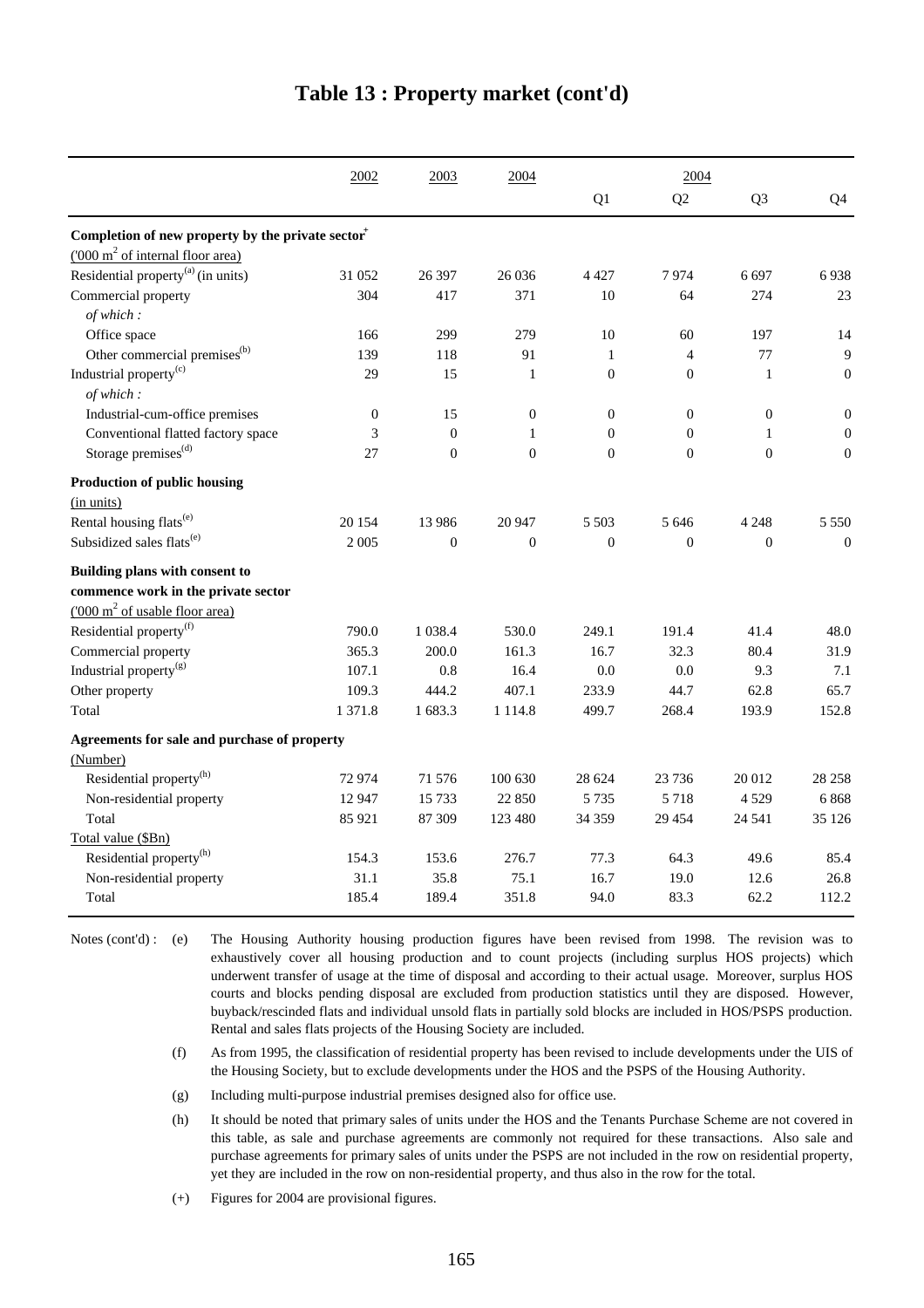|                                        | 1995    | 1996    | 1997   | 1998    | 1999    | 2000    | 2001    |
|----------------------------------------|---------|---------|--------|---------|---------|---------|---------|
| $(Index (1999=100))$                   |         |         |        |         |         |         |         |
| Property price indices :               |         |         |        |         |         |         |         |
| Residential flats <sup>(a)</sup>       | 107.3   | 116.9   | 163.1  | 117.1   | 100.0   | 89.6    | 78.7    |
| Office space <sup>(b)</sup>            | 194.6   | 188.4   | 213.1  | 134.5   | 100.0   | 89.9    | 78.7    |
| Shopping space                         | 129.7   | 134.0   | 177.3  | 128.3   | 100.0   | 93.6    | 86.8    |
| Flatted factory space                  | 198.7   | 171.4   | 168.9  | 131.8   | 100.0   | 91.2    | 82.0    |
| Property rental indices <sup>(c)</sup> |         |         |        |         |         |         |         |
| <b>Residential flats</b>               | 120.7   | 119.0   | 134.5  | 112.6   | 100.0   | 98.1    | 95.4    |
| Office space <sup>(b)</sup>            | 178.6   | 152.3   | 156.8  | 135.9   | 100.0   | 98.5    | 101.0   |
| Shopping space                         | 117.8   | 117.8   | 123.5  | 111.2   | 100.0   | 101.3   | 99.4    |
| Flatted factory space                  | 146.9   | 132.4   | 132.5  | 118.1   | 100.0   | 95.4    | 90.3    |
| (% change)                             |         |         |        |         |         |         |         |
| Property price indices :               |         |         |        |         |         |         |         |
| Residential flats <sup>(a)</sup>       | $-6.6$  | 8.9     | 39.5   | $-28.2$ | $-14.6$ | $-10.4$ | $-12.2$ |
| Office space <sup>(b)</sup>            | $-15.5$ | $-3.2$  | 13.1   | $-36.9$ | $-25.7$ | $-10.1$ | $-12.5$ |
| Shopping space                         | $-2.8$  | 3.3     | 32.3   | $-27.6$ | $-22.1$ | $-6.4$  | $-7.3$  |
| Flatted factory space                  | $-11.2$ | $-13.7$ | $-1.5$ | $-22.0$ | $-24.1$ | $-8.8$  | $-10.1$ |
| Property rental indices <sup>(c)</sup> |         |         |        |         |         |         |         |
| Residential flats                      | 2.2     | $-1.4$  | 13.0   | $-16.3$ | $-11.2$ | $-1.9$  | $-2.8$  |
| Office space <sup>(b)</sup>            | $-1.8$  | $-14.7$ | 3.0    | $-13.3$ | $-26.4$ | $-1.5$  | 2.5     |
| Shopping space                         | 1.1     | $\ast$  | 4.8    | $-10.0$ | $-10.1$ | 1.3     | $-1.9$  |
| Flatted factory space                  | $-1.7$  | $-9.9$  | 0.1    | $-10.9$ | $-15.3$ | $-4.6$  | $-5.3$  |

#### **Table 14 : Property prices and rentals**

Notes : (a) Figures refer to prices of existing flats traded in the secondary market, but not new flats sold in the primary market.

- (b) Since 2000, price and rental indices for office space in the private sector have been recompiled according to the revised grading criteria for office space. Hence, the figures from 2000 onwards are not strictly comparable to those in the earlier years.
- (c) All rental indices shown in this table have been adjusted for concessionary leasing terms such as provision of refurbishment, granting of rent-free periods, and waiver of miscellaneous charges, if known.

For residential property, their changes in rentals cover only new tenancies for which rentals are freshly determined. For non-residential property, their changes in rentals cover also lease renewals upon which rentals may be revised.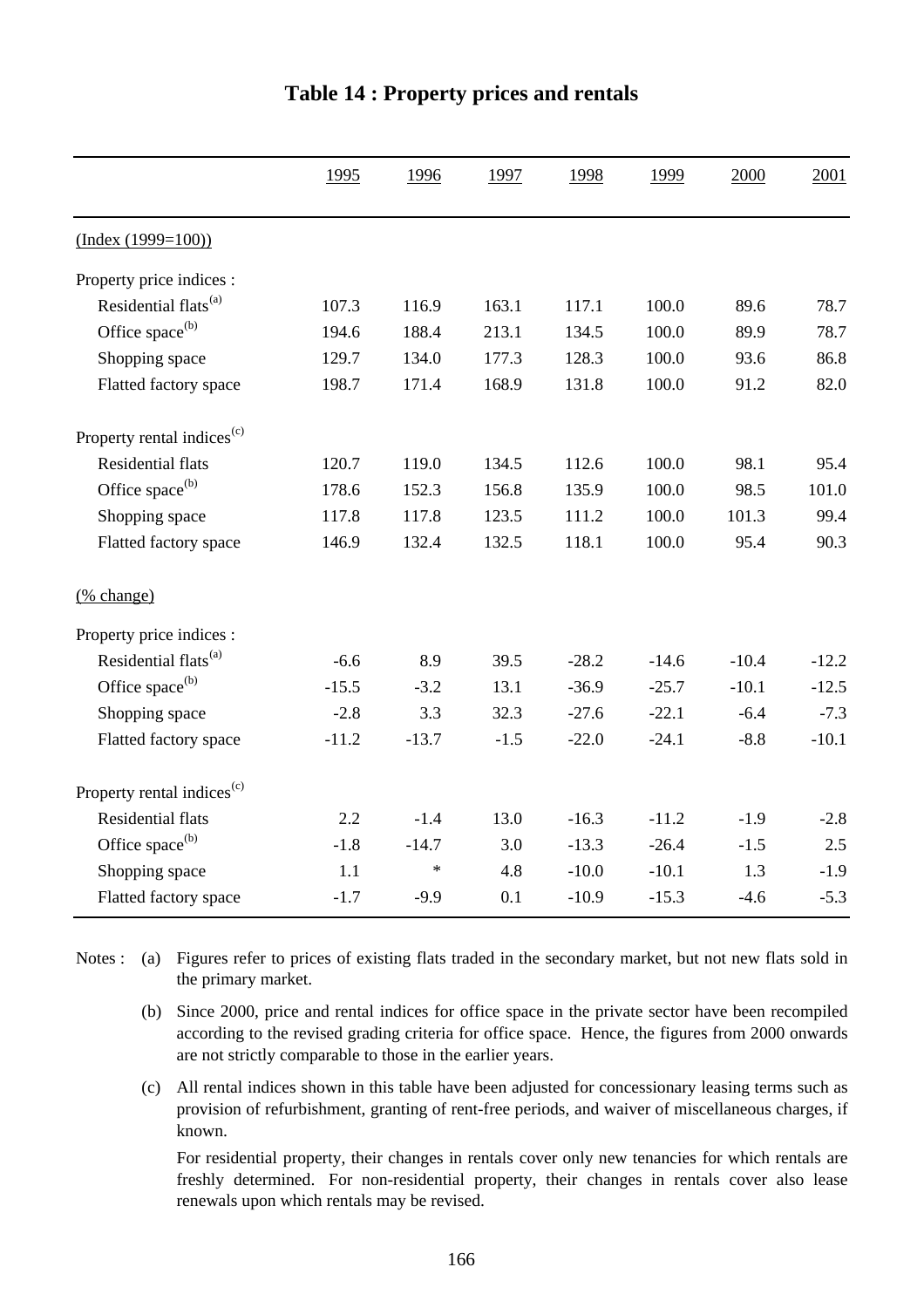|                                        | $2004^+$<br>2002<br>2003 |         |       | 2004   |                |                    |                 |
|----------------------------------------|--------------------------|---------|-------|--------|----------------|--------------------|-----------------|
|                                        |                          |         |       | Q1     | Q <sub>2</sub> | $\mathrm{Q3}^{\#}$ | $\mathbf{Q4}^+$ |
| $(Index (1999=100))$                   |                          |         |       |        |                |                    |                 |
| Property price indices :               |                          |         |       |        |                |                    |                 |
| Residential flats <sup>(a)</sup>       | 69.9                     | 61.6    | 77.9  | 73.6   | 77.2           | 77.8               | 83.2            |
| Office space <sup>(b)</sup>            | 68.4                     | 62.5    | 98.2  | 88.6   | 97.2           | 98.6               | 108.4           |
| Shopping space                         | 85.0                     | 85.5    | 118.8 | 109.3  | 115.2          | 117.3              | 133.5           |
| Flatted factory space                  | 74.8                     | 71.7    | 87.7  | 80.4   | 83.5           | 90.1               | 96.9            |
| Property rental indices <sup>(c)</sup> |                          |         |       |        |                |                    |                 |
| <b>Residential flats</b>               | 83.4                     | 73.6    | 77.7  | 74.8   | 77.4           | 78.6               | 80.1            |
| Office space <sup>(b)</sup>            | 85.4                     | 74.6    | 78.0  | 74.3   | 76.8           | 79.1               | 81.9            |
| Shopping space                         | 92.9                     | 86.4    | 92.6  | 88.9   | 92.0           | 94.2               | 95.4            |
| Flatted factory space                  | 82.7                     | 74.9    | 77.5  | 75.7   | 76.8           | 77.6               | 79.7            |
| (% change over a year earlier)         |                          |         |       |        |                |                    |                 |
| Property price indices :               |                          |         |       |        |                |                    |                 |
| Residential flats <sup>(a)</sup>       | $-11.2$                  | $-11.9$ | 26.5  | 17.4   | 29.1           | 31.2               | 29.2            |
| Office space <sup>(b)</sup>            | $-13.1$                  | $-8.6$  | 57.1  | 42.7   | 64.7           | 60.1               | 60.6            |
| Shopping space                         | $-2.1$                   | 0.6     | 38.9  | 34.9   | 41.3           | 39.5               | 40.1            |
| Flatted factory space                  | $-8.8$                   | $-4.1$  | 22.3  | 10.9   | 19.3           | 27.4               | 31.5            |
| Property rental indices <sup>(c)</sup> |                          |         |       |        |                |                    |                 |
| Residential flats                      | $-12.6$                  | $-11.8$ | 5.6   | $-2.3$ | 5.0            | 9.3                | 10.9            |
| Office space <sup>(b)</sup>            | $-15.4$                  | $-12.6$ | 4.6   | $-6.4$ | 3.4            | 10.3               | 12.0            |
| Shopping space                         | $-6.5$                   | $-7.0$  | 7.2   | $-0.2$ | 9.4            | 11.0               | 9.2             |
| Flatted factory space                  | $-8.4$                   | $-9.4$  | 3.5   | $-4.7$ | 4.1            | 7.5                | 7.3             |

# **Table 14 : Property prices and rentals (cont'd)**

Notes (cont'd) : (#) Figures for non-residential property are provisional.

(+) Provisional figures.

(\*) Change of less than 0.05%.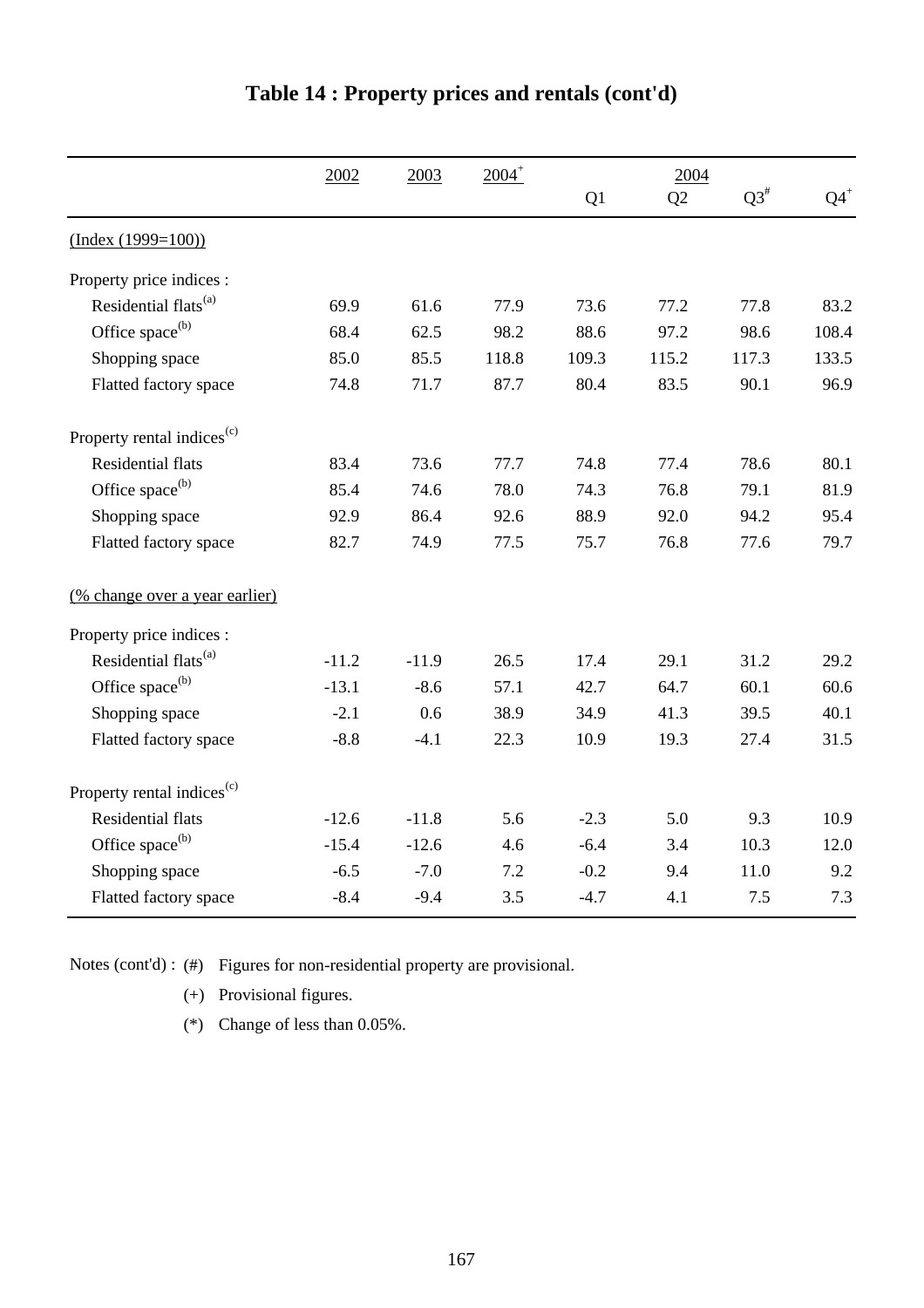|                                                              | 1995        | 1996         | 1997                                                 | 1998           | 1999        | 2000       | 2001             |
|--------------------------------------------------------------|-------------|--------------|------------------------------------------------------|----------------|-------------|------------|------------------|
|                                                              |             |              |                                                      |                |             |            |                  |
| (as at end of year)                                          |             |              |                                                      |                |             |            |                  |
| Hong Kong dollar money supply (\$Mn):<br>M1                  | 171,642     | 198,311      | 188,135                                              | 178,260        | 205,339     | 203,966    | 229,841          |
| $M2^{(a)}$                                                   |             |              |                                                      |                |             |            |                  |
|                                                              | 1,260,427   | 1,503,603    | 1,666,419                                            | 1,828,691      | 1,923,481   | 1,987,963  | 1,998,774        |
| $M3^{(a)}$                                                   | 1,278,288   | 1,520,461    | 1,684,325                                            | 1,840,824      | 1,935,471   | 2,002,358  | 2,016,635        |
| Total money supply (\$Mn)                                    |             |              |                                                      |                |             |            |                  |
| M1                                                           | 190,471     | 217,460      | 208,093                                              | 197,666        | 225,156     | 243,847    | 258,056          |
| M <sub>2</sub>                                               | 2,282,849   | 2,532,236    | 2,788,808                                            | 3,111,942      | 3,386,196   | 3,649,492  | 3,550,060        |
| M3                                                           | 2,363,963   | 2,611,636    | 2,871,425                                            | 3,168,199      | 3,434,467   | 3,692,753  | 3,594,130        |
| Deposit $^{(b)}$ (\$Mn)                                      |             |              |                                                      |                |             |            |                  |
| HK\$                                                         | 1,171,627   | 1,400,077    | 1,551,555                                            | 1,699,726      | 1,773,169   | 1,851,177  | 1,854,651        |
| Foreign currency                                             | 1,054,612   | 1,058,180    | 1,158,728                                            | 1,300,302      | 1,477,448   | 1,676,670  | 1,551,852        |
| Total                                                        | 2,226,238   | 2,458,256    | 2,710,282                                            | 3,000,027      | 3,250,617   | 3,527,847  | 3,406,502        |
| Loans and advances (\$Mn)                                    |             |              |                                                      |                |             |            |                  |
| HK\$                                                         | 1,237,330   | 1,447,844    | 1,742,481                                            | 1,695,027      | 1,607,126   | 1,652,191  | 1,647,684        |
| Foreign currency                                             | 2,501,228   | 2,467,045    | 2,379,189                                            | 1,609,400      | 1,205,784   | 809,259    | 537,301          |
| Total                                                        | 3,738,558   | 3,914,890    | 4,121,670                                            | 3,304,427      | 2,812,910   | 2,461,450  | 2,184,986        |
| Nominal Effective Exchange Rate Indices                      |             |              |                                                      |                |             |            |                  |
| (Jan 2000 = 100) <sup>(c)(d)</sup>                           |             |              |                                                      |                |             |            |                  |
| Trade-weighted                                               | 91.6        | 94.0         | 98.0                                                 | 103.4          | 100.9       | 101.7      | 104.7            |
| Import-weighted                                              | 89.6        | 93.0         | 97.9                                                 | 105.5          | 101.4       | 101.5      | 105.1            |
| Export-weighted                                              | 93.7        | 95.1         | 98.1                                                 | 101.3          | 100.4       | 101.9      | 104.3            |
| (% change)                                                   |             |              |                                                      |                |             |            |                  |
| Hong Kong dollar money supply:                               |             |              |                                                      |                |             |            |                  |
| M1                                                           | 2.2         | 15.5         | $-5.1$                                               | $-5.2$         | 15.2        | $-0.7$     | 12.7             |
| $M2^{(a)}$                                                   | 15.1        | 19.3         | $-\, -$                                              | 9.7            | 5.2         | 3.4        | 0.5              |
| $M3^{(a)}$                                                   | 14.9        | 18.9         | $-\, -$                                              | 9.3            | 5.1         | 3.5        | 0.7              |
|                                                              |             |              |                                                      |                |             |            |                  |
| Total money supply:                                          |             |              |                                                      |                |             |            |                  |
| M1<br>M <sub>2</sub>                                         | 2.8<br>14.6 | 14.2<br>10.9 | $-4.3$                                               | $-5.0$<br>11.6 | 13.9<br>8.8 | 8.3<br>7.8 | 5.8              |
| M <sub>3</sub>                                               | 14.2        | 10.5         | $\overline{\phantom{a}}$<br>$\overline{\phantom{a}}$ | 10.3           | 8.4         | 7.5        | $-2.7$<br>$-2.7$ |
|                                                              |             |              |                                                      |                |             |            |                  |
| $Deposit^{(b)}$                                              |             |              |                                                      |                |             |            |                  |
| HK\$                                                         | 15.3        | 19.5         |                                                      | 9.5            | 4.3         | 4.4        | 0.2              |
| Foreign currency                                             | 13.5        | 0.3          |                                                      | 12.2           | 13.6        | 13.5       | $-7.4$           |
| Total                                                        | 14.4        | 10.4         |                                                      | 10.7           | 8.4         | 8.5        | $-3.4$           |
| Loans and advances                                           |             |              |                                                      |                |             |            |                  |
| HK\$                                                         | 10.5        | 17.0         | 20.4                                                 | $-2.7$         | $-5.2$      | $2.8\,$    | $-0.3$           |
| Foreign currency                                             | 16.6        | $-1.4$       | $-3.6$                                               | $-32.4$        | $-25.1$     | $-32.9$    | $-33.6$          |
| Total                                                        | 14.5        | 4.7          | 5.3                                                  | $-19.8$        | $-14.9$     | $-12.5$    | $-11.2$          |
| Nominal Effective Exchange Rate Indices ${}^{\text{(c)(d)}}$ |             |              |                                                      |                |             |            |                  |
| Trade-weighted                                               | $-4.0$      | $2.6\,$      | 4.3                                                  | 5.5            | $-2.4$      | $0.8\,$    | 2.9              |
| Import-weighted                                              | $-4.3$      | 3.8          | 5.3                                                  | 7.8            | $-3.9$      | 0.1        | 3.5              |
| Export-weighted                                              | $-3.6$      | 1.5          | $3.2\,$                                              | 3.3            | $-0.9$      | 1.5        | 2.4              |

#### **Table 15 : Monetary aggregates**

Definition of Terms :

The Hong Kong Dollar Money Supply is the Hong Kong dollar component of the respective monetary aggregate. Starting from April 1997, money supply definition has been revised to include short-term Exchange Fund placement of less than one month in the monetary aggregates. As such, figures after 1997 cannot be compared with those in the previous period.

Total Money Supply:

M1: Legal tender notes and coins with the public, plus customers' demand deposits with licensed banks.

 $M2$ : M1 plus customers' savings and time deposits with licensed banks, plus negotiable certificates of deposit issued by licensed banks and held outside the monetary sector.

M3: M2 plus customers' deposits with restricted licence banks and deposit-taking companies, plus negotiable certificates of deposit issued by such institutions and held outside the monetary sector.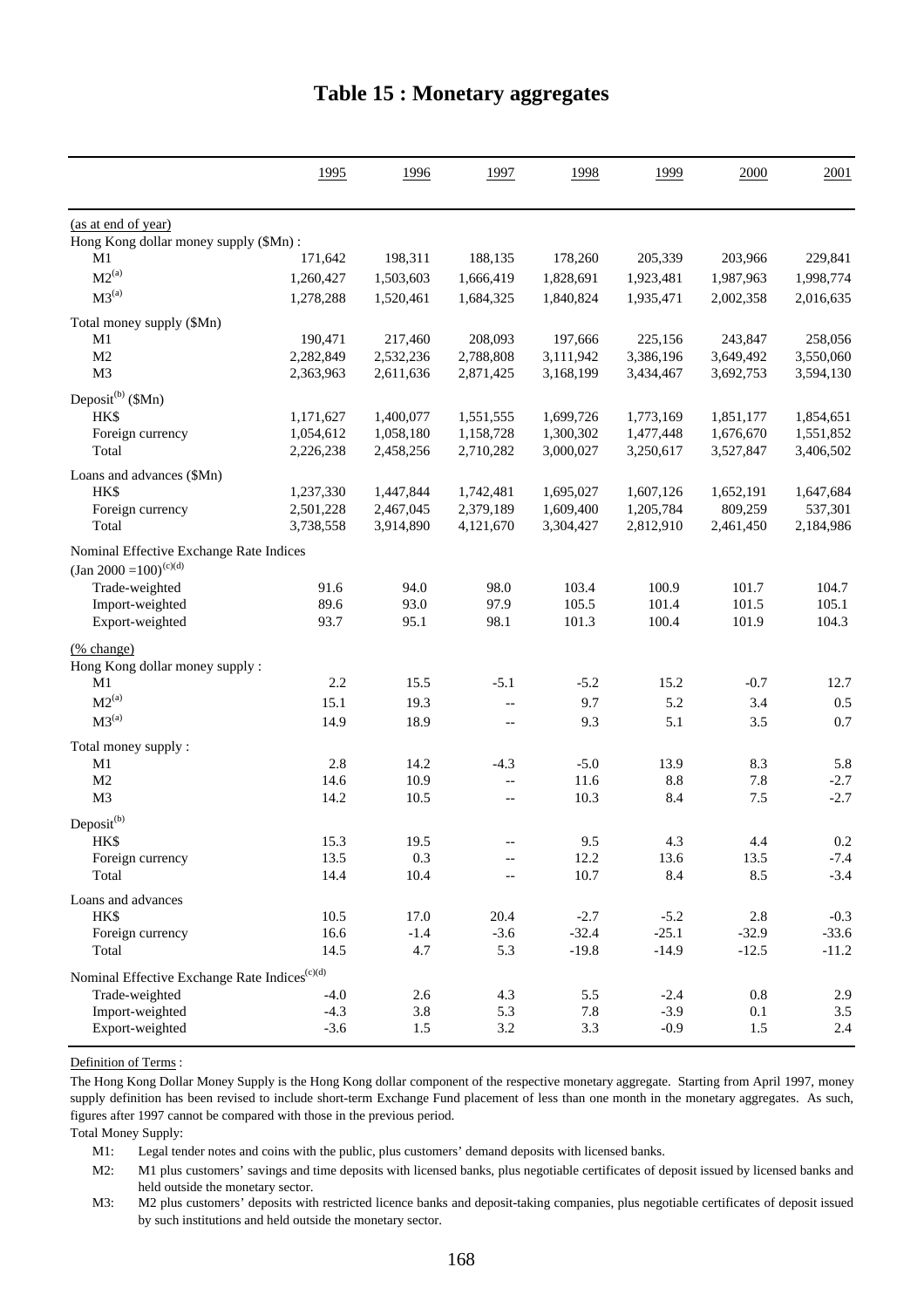|                                                              | 2002      | 2003      | 2004      |           | 2004      |                |           |
|--------------------------------------------------------------|-----------|-----------|-----------|-----------|-----------|----------------|-----------|
|                                                              |           |           |           | Q1        | Q2        | Q <sub>3</sub> | Q4        |
| (as at end of year)                                          |           |           |           |           |           |                |           |
| Hong Kong dollar money supply (\$Mn):                        |           |           |           |           |           |                |           |
| M1                                                           | 259,411   | 354,752   | 412,629   | 376,267   | 385,100   | 371,163        | 412,629   |
| $M2^{(a)}$                                                   | 1,984,049 | 2,107,269 | 2,208,590 | 2,069,412 | 2,067,979 | 2,070,191      | 2,208,590 |
| $M3^{(a)}$                                                   | 2,004,225 | 2,122,861 | 2,219,523 | 2,084,930 | 2,083,144 | 2,084,012      | 2,219,523 |
| Total money supply (\$Mn)                                    |           |           |           |           |           |                |           |
| M1                                                           | 295,650   | 413,423   | 484,494   | 436,345   | 447,638   | 445,001        | 484,494   |
| M2                                                           | 3,518,326 | 3,813,442 | 4,166,706 | 3,812,041 | 3,827,314 | 3,908,156      | 4,166,706 |
| M3                                                           | 3,561,852 | 3,858,044 | 4,189,511 | 3,858,504 | 3,875,750 | 3,948,801      | 4,189,511 |
| Deposit <sup>(b)</sup> (\$Mn)                                |           |           |           |           |           |                |           |
| HK\$                                                         | 1,824,911 | 1,930,790 | 2,017,878 | 1,887,172 | 1,883,625 | 1,881,039      | 2,017,878 |
| Foreign currency                                             | 1,492,631 | 1,636,227 | 1,848,145 | 1,668,959 | 1,685,935 | 1,751,226      | 1,848,145 |
| Total                                                        | 3,317,542 | 3,567,018 | 3,866,023 | 3,556,131 | 3,569,560 | 3,632,265      | 3,866,023 |
| Loans and advances (\$Mn)                                    |           |           |           |           |           |                |           |
| HK\$                                                         | 1,615,667 | 1,573,079 | 1,666,773 | 1,571,119 | 1,606,403 | 1,605,858      | 1,666,773 |
| Foreign currency                                             | 460,659   | 462,000   | 488,997   | 470,255   | 468,779   | 472,911        | 488,997   |
| Total                                                        | 2,076,325 | 2,035,079 | 2,155,770 | 2,041,374 | 2,075,182 | 2,078,769      | 2,155,770 |
| Nominal Effective Exchange Rate Indices                      |           |           |           |           |           |                |           |
| $\left(\text{Jan } 2000\right) = 100\right)^{(c)(d)}$        |           |           |           |           |           |                |           |
| Trade-weighted                                               | 104.0     | 100.7     | 98.3      | 98.4      | 98.8      | 98.7           | 97.3      |
| Import-weighted                                              | 104.7     | 101.6     | 99.2      | 99.4      | 99.7      | 99.7           | 98.2      |
| Export-weighted                                              | 103.3     | 99.8      | 97.3      | 97.4      | 97.9      | 97.7           | 96.4      |
| (% change over a year earlier)                               |           |           |           |           |           |                |           |
| Hong Kong dollar money supply:                               |           |           |           |           |           |                |           |
| M1                                                           | 12.9      | 36.8      | 16.3      | 44.5      | 39.0      | 24.1           | 16.3      |
| $M2^{(a)}$                                                   | $-0.7$    | 6.2       | 4.8       | 5.1       | 2.8       | 0.7            | 4.8       |
| $M3^{(a)}$                                                   | $-0.6$    | 5.9       | 4.6       | 4.8       | 2.6       | 0.6            | 4.6       |
| Total money supply :                                         |           |           |           |           |           |                |           |
| M1                                                           | 14.6      | 39.8      | 17.2      | 45.5      | 39.3      | 27.4           | 17.2      |
| M <sub>2</sub>                                               | $-0.9$    | 8.4       | 9.3       | 8.7       | 6.8       | 6.5            | 9.3       |
| M3                                                           | $-0.9$    | 8.3       | 8.6       | 8.7       | 6.9       | 6.4            | 8.6       |
| Deposit <sup>(b)</sup>                                       |           |           |           |           |           |                |           |
| HK\$                                                         | $-1.6$    | 5.8       | 4.5       | 4.6       | $2.3\,$   | $-0.3$         | 4.5       |
| Foreign currency                                             | $-3.8$    | 9.6       | 13.0      | 12.8      | 11.8      | 13.2           | 13.0      |
| Total                                                        | $-2.6$    | 7.5       | 8.4       | 8.3       | 6.5       | 5.8            | 8.4       |
| Loans and advances                                           |           |           |           |           |           |                |           |
| HK\$                                                         | $-1.9$    | $-2.6$    | $6.0\,$   | $-2.4$    | 0.6       | 2.4            | 6.0       |
| Foreign currency                                             | $-14.3$   | 0.3       | 5.8       | 4.5       | $2.8\,$   | 5.2            | 5.8       |
| Total                                                        | $-5.0$    | $-2.0$    | 5.9       | $-0.9$    | 1.1       | 3.0            | 5.9       |
| Nominal Effective Exchange Rate Indices ${}^{\text{(c)(d)}}$ |           |           |           |           |           |                |           |
| Trade-weighted                                               | $-0.7$    | $-3.2$    | $-2.4$    | $-3.2$    | $-2.2$    | $-2.1$         | $-2.2$    |
| Import-weighted                                              | $-0.4$    | $-3.0$    | $-2.4$    | $-3.0$    | $-2.4$    | $-2.0$         | $-2.1$    |
| Export-weighted                                              | $-1.0$    | $-3.4$    | $-2.5$    | $-3.5$    | $-2.0$    | $-2.2$         | $-2.2$    |

#### **Table 15 : Monetary aggregates (cont'd)**

Notes : (a) Adjusted to include foreign currency swap deposits.

(b) Starting from April 1997, deposits include short-term Exchange Fund placements of less than one month. As such, figures after 1997 cannot be compared with those in the previous period.

(c) Period average.

(d) The Effective Exchange Rate Indices (EERIs) from January 2000 onwards are compiled on the basis of the average merchandise trade pattern from 1999 to 2000. The EERIs for the earlier periods are compiled on the basis of the average merchandise trade pattern in a much earlier period from 1991 to 1993, and have been re-scaled to the new base period for linking up with the new index series.

(--) Not applicable.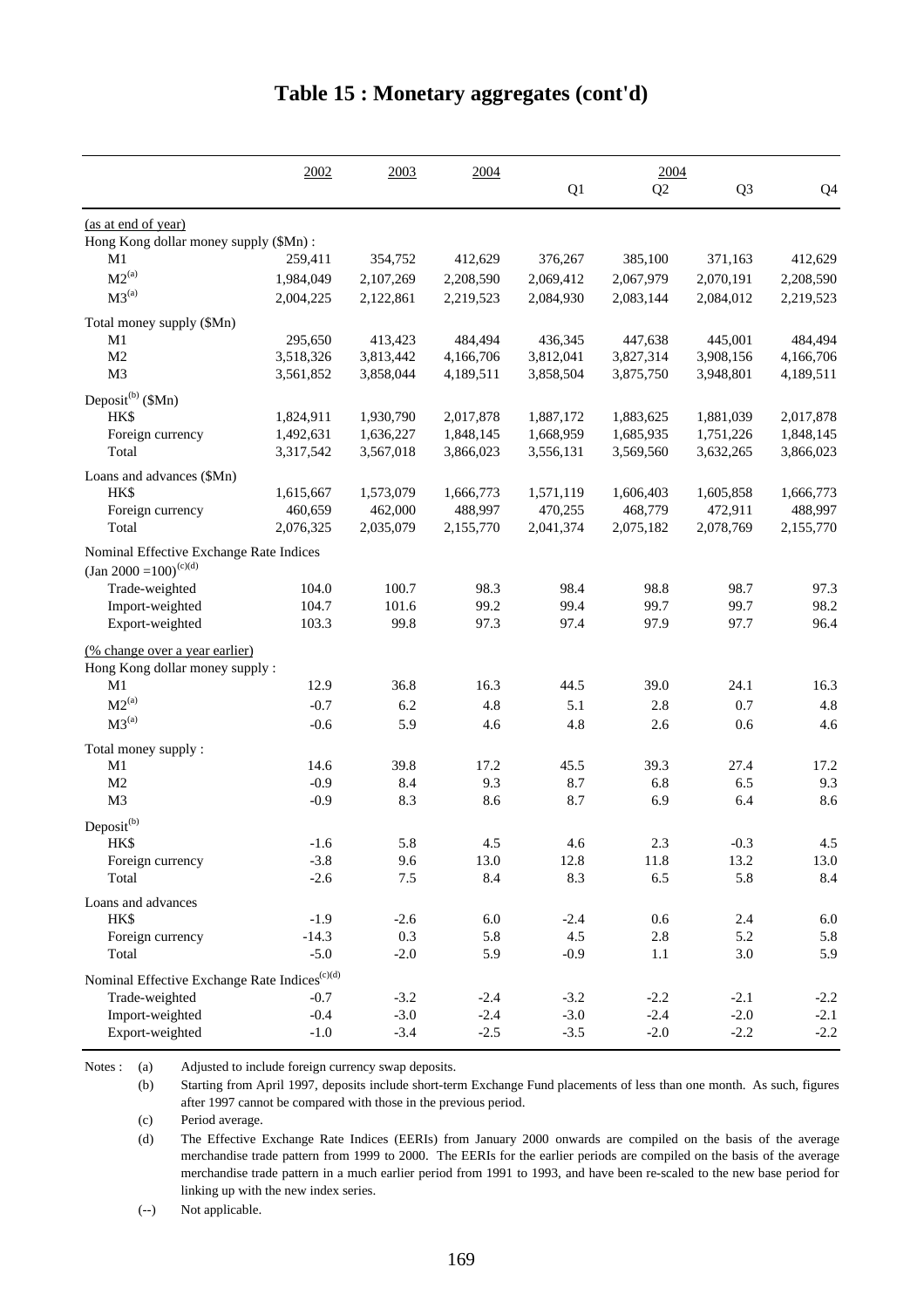|                                                |        |         |         |         |                 |        |            | $(\%)$         |
|------------------------------------------------|--------|---------|---------|---------|-----------------|--------|------------|----------------|
|                                                | 2000   | 2001    | 2002    | 2003    | 2004<br>$Q1-Q3$ | Q1     | 2004<br>Q2 | Q <sub>3</sub> |
| Wholesale trade                                | 3.6    | $-12.0$ | $-10.7$ | $-5.0$  | 6.1             | 5.7    | 9.6        | 3.3            |
| Retail trade                                   | 3.8    | $-1.2$  | $-4.1$  | $-2.3$  | 11.7            | 8.4    | 19.0       | 8.5            |
| Import/export trade                            | 12.0   | $-14.1$ | $-2.8$  | 6.5     | 13.7            | 14.3   | 15.6       | 11.6           |
| Restaurants                                    | 2.1    | $-2.5$  | $-5.4$  | $-9.7$  | 10.5            | 3.7    | 21.4       | 8.2            |
| Hotels                                         | 16.7   | $-7.6$  | $-2.3$  | $-19.7$ | 48.7            | 13.0   | 190.4      | 26.9           |
| Transport <sup>(a)</sup>                       | 20.8   | $-2.4$  | 2.3     | 0.5     | 24.1            | 13.4   | 36.5       | 23.5           |
| Storage                                        | 2.0    | $-14.9$ | $-19.6$ | $-4.5$  | 19.4            | 17.6   | 24.5       | 16.5           |
| Communications                                 | 8.7    | $-13.2$ | $-2.6$  | $-2.4$  | 0.2             | $-3.7$ | 1.7        | 2.8            |
| Banking                                        | 0.8    | 2.7     | $-0.8$  | $\ast$  | 2.9             | 13.8   | $-1.4$     | $-2.7$         |
| Finance (other than banking)                   | 40.6   | $-12.6$ | $-14.3$ | 17.3    | 40.3            | 76.0   | 38.5       | 15.1           |
| Insurance                                      | 13.1   | 14.2    | 10.3    | 19.1    | 24.2            | 29.1   | 28.6       | 15.7           |
| Real estate                                    | $-0.1$ | $-16.9$ | $-2.5$  | 6.2     | 12.5            | 25.0   | 5.8        | 7.6            |
| <b>Business services</b>                       | 2.4    | $-9.6$  | $-5.8$  | 0.5     | 8.1             | 7.6    | 10.1       | 6.6            |
| Film entertainment                             | 14.4   | 15.2    | $-9.1$  | 2.3     | 6.5             | 4.2    | 14.5       | 2.0            |
| Tourism, convention and<br>exhibition services | 13.7   | $-3.8$  | 11.5    | $-12.4$ | 34.9            | 8.6    | 142.0      | 14.5           |
| Computer and information<br>services           | 24.5   | $-11.6$ | 5.7     | 5.7     | 21.3            | 23.0   | 18.4       | 22.6           |

### **Table 16 : Rates of change in business receipts indices for service industries/domains**

Notes : (a) Including business receipts from the Airport Authority Hong Kong.

(\*) Change of less than 0.05%.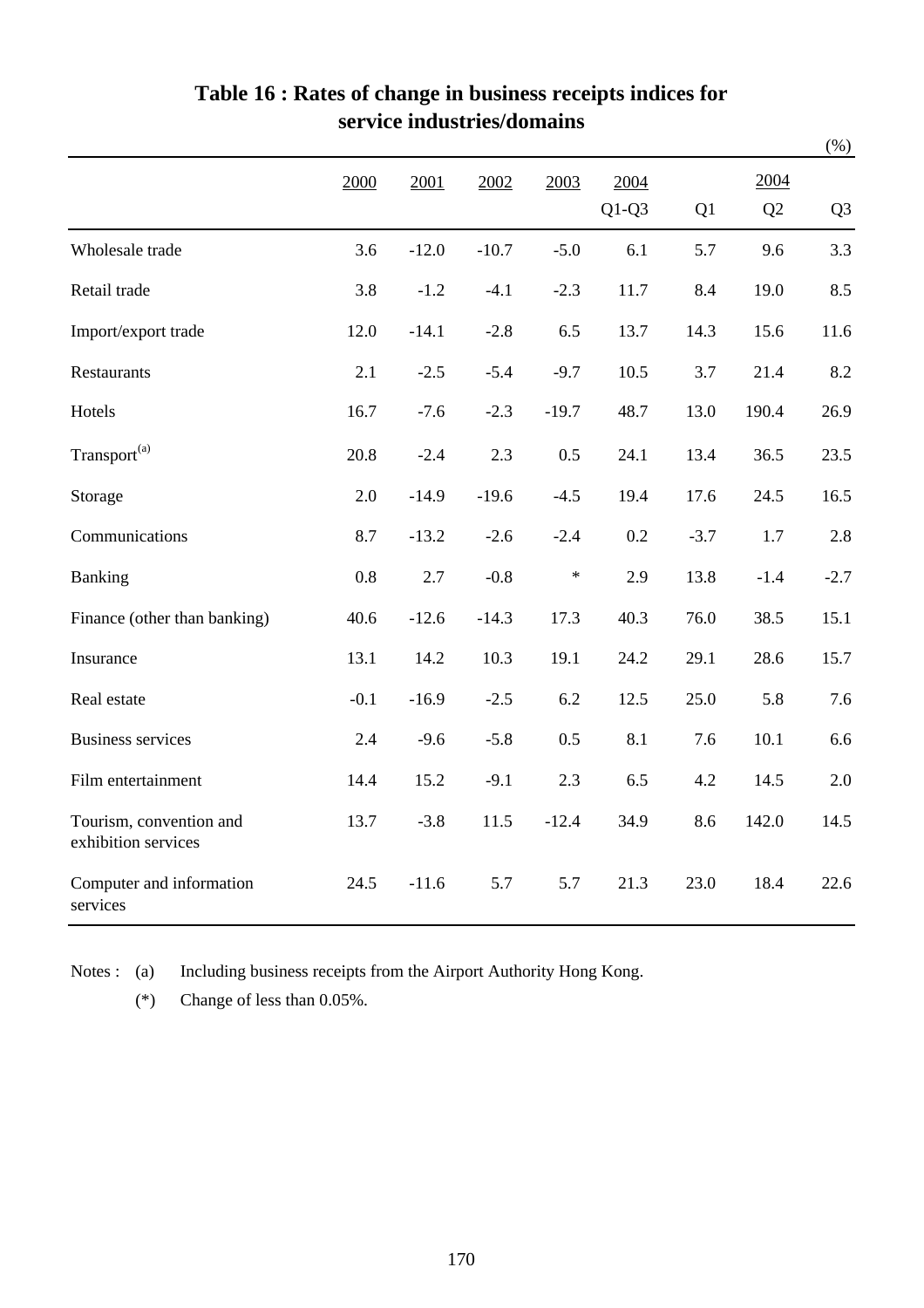|                                          | 2000        | 2001        | 2002        | 2003       | 2004        |             | 2004      |                 |             |
|------------------------------------------|-------------|-------------|-------------|------------|-------------|-------------|-----------|-----------------|-------------|
|                                          |             |             |             |            |             | Q1          | Q2        | Q <sub>3</sub>  | Q4          |
| (% )                                     |             |             |             |            |             |             |           |                 |             |
| Labour force<br>participation rate       | 61.4        | 61.4        | 61.8        | 61.4       | 61.3        | 61.3        | 61.3      | 61.3            | 61.3        |
| Seasonally adjusted<br>unemployment rate | 4.9         | 5.1         | 7.3         | 7.9        | 6.8         | 7.2         | 6.9       | 6.8             | 6.5         |
| Underemployment rate                     | 2.8         | 2.5         | 3.0         | 3.5        | 3.3         | 3.4         | 3.5       | 3.2             | 3.1         |
| (000)                                    |             |             |             |            |             |             |           |                 |             |
| Population of working age                | 5 4 9 8.7   | 5 5 7 9 .2  | 5 642.8     | 5 694.0    | 5 7 5 5 .1  | 5 7 1 7 . 9 |           | 5 745.6 5 761.4 | 5 7 9 5 . 3 |
| Labour force                             | 3 3 7 4 . 2 | 3 4 2 7 .1  | 3 4 8 7 . 1 | 3 4 9 6.2  | 3 5 29.0    | 3 506.4     | 3 5 2 2.7 | 3 5 3 1 .5      | 3 5 5 5 .4  |
| Persons employed                         | 3 207.3     | 3 2 5 2 . 3 | 3 2 3 1 . 6 | 3 2 1 9 .1 | 3 2 8 7 . 6 | 3 2 5 6.9   | 3 2 8 2.4 | 3 2 8 2.6       | 3 3 2 8 .5  |
| Persons unemployed                       | 166.9       | 174.8       | 255.5       | 277.2      | 241.4       | 249.5       | 240.2     | 248.9           | 226.9       |
| Persons underemployed                    | 93.5        | 85.5        | 105.2       | 123.3      | 116.2       | 118.7       | 122.4     | 112.9           | 110.8       |
| (% change over a year earlier)           |             |             |             |            |             |             |           |                 |             |
| Population of working age                | 1.6         | 1.5         | 1.1         | 0.9        | 1.1         | 1.0         | 1.2       | 1.0             | 1.1         |
| Labour force                             | 1.6         | 1.6         | 1.8         | 0.3        | 0.9         | 0.5         | 0.8       | 1.0             | 1.5         |
| Persons employed                         | 3.1         | 1.4         | $-0.6$      | $-0.4$     | 2.1         | 0.8         | 2.6       | 2.7             | 2.4         |
| Persons unemployed                       | $-19.6$     | 4.7         | 46.2        | 8.5        | $-12.9$     | $-3.5$      | $-19.4$   | $-16.4$         | $-10.7$     |
| Persons underemployed                    | $-3.5$      | $-8.6$      | 23.0        | 17.3       | $-5.7$      | 18.4        | $-18.5$   | $-10.9$         | $-4.5$      |

# **Table 17 : Labour force characteristics**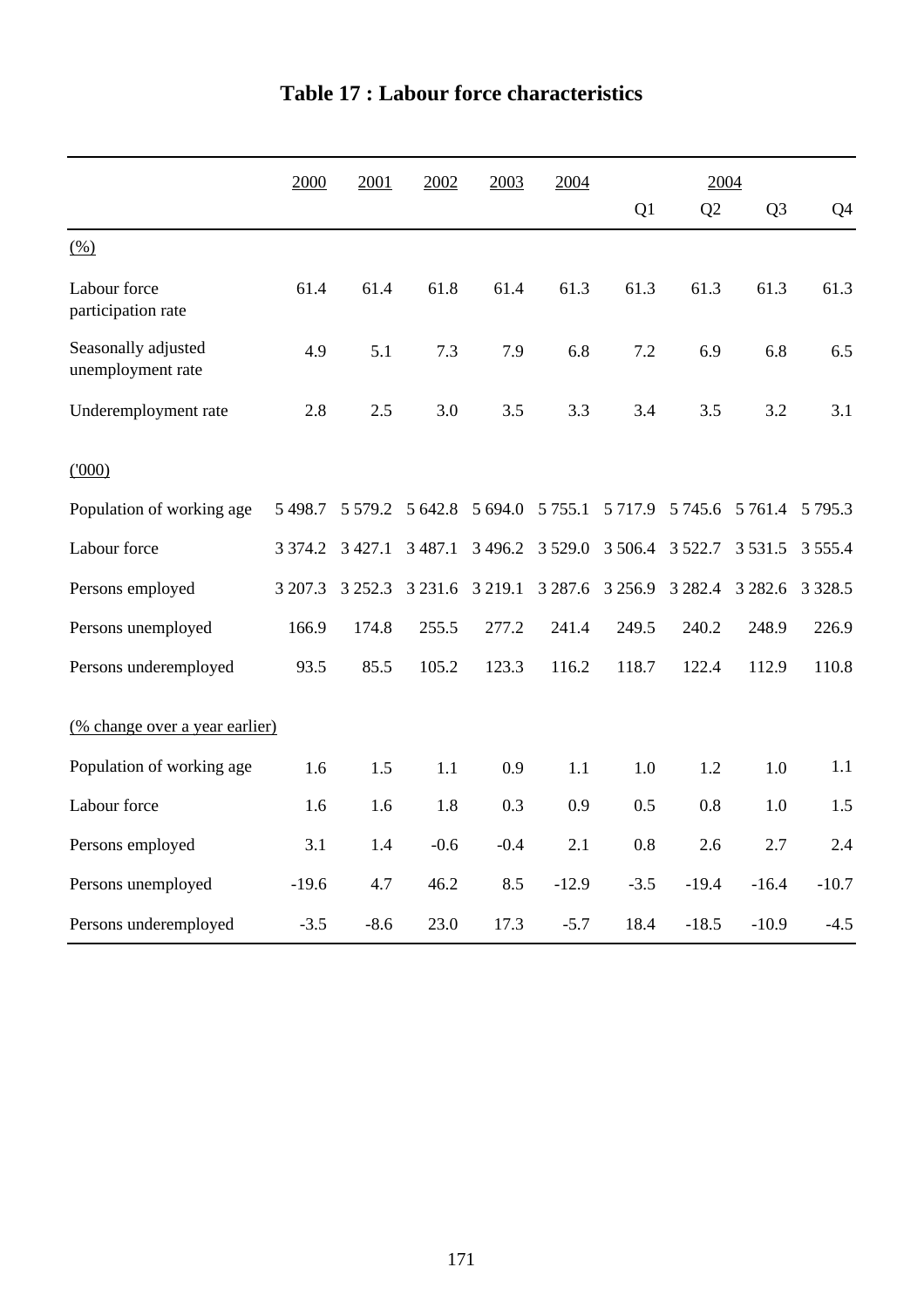|                                                 | 2000    | 2001       | 2002    | 2003    |         |          | 2004    |          |               |          |
|-------------------------------------------------|---------|------------|---------|---------|---------|----------|---------|----------|---------------|----------|
|                                                 |         |            |         |         | Mar     |          | Jun     |          | Sep           |          |
|                                                 |         |            |         |         |         | % change |         | % change |               | % change |
|                                                 |         |            |         |         |         | over a   |         | over a   |               | over a   |
|                                                 |         |            |         |         |         | year     |         | year     |               | year     |
| Major economic sector                           |         | (% change) |         |         | No.     | earlier  | No.     | earlier  | No.           | earlier  |
| Manufacturing                                   | $-6.4$  | $-8.6$     | $-9.0$  | $-10.3$ | 168 900 | $-5.6$   | 169 600 | $-1.7$   | 168 000       | $-2.8$   |
| of which:                                       |         |            |         |         |         |          |         |          |               |          |
| Wearing apparel,<br>except footwear             | $-11.6$ | $-14.9$    | $-19.3$ | $-11.6$ | 22 400  | $-1.6$   | 22 800  | 1.2      | 23 100        | $-2.6$   |
| Textiles                                        | $-7.4$  | $-8.7$     | $-1.1$  | $-16.8$ | 20 200  | $-16.7$  | 19 400  | $-16.3$  | 19 600        | $-8.4$   |
| Electronics                                     | 4.7     | $-17.4$    | $-13.1$ | $-18.9$ | 15 000  | $-7.1$   | 15 300  | 0.6      | 14 900        | $-2.8$   |
| Plastic products                                | $-11.8$ | $-16.4$    | $-17.0$ | $-19.1$ | 3 600   | $-12.6$  | 3 500   | $-17.0$  | 3 200         | $-22.8$  |
| Fabricated metal                                | $-8.8$  | $-16.9$    | $-14.6$ | $-20.7$ | 7 300   | $-0.4$   | 6 300   | $-10.2$  | 6 300         | $-1.1$   |
| products, except<br>machinery and<br>equipment  |         |            |         |         |         |          |         |          |               |          |
| Wholesale, retail,                              | 4.7     | $-1.2$     | $-2.3$  | $-3.0$  | 975 800 | 0.4      | 989 200 |          | 3.2 1 003 100 | 4.9      |
| import/export trades,<br>restaurants and hotels |         |            |         |         |         |          |         |          |               |          |
| of which:                                       |         |            |         |         |         |          |         |          |               |          |
| Wholesale, retail and<br>import/export          | 5.5     | $-1.9$     | $-1.6$  | $-1.9$  | 771 200 | $-0.3$   | 779 700 | 1.6      | 796 500       | 4.4      |
| trades                                          |         |            |         |         | 204 600 |          |         |          |               |          |
| Restaurants and hotels                          | 1.7     | 1.2        | $-4.8$  | $-7.3$  |         | 3.2      | 209 500 | 9.7      | 206 600       | 6.6      |
| <b>Transport, storage and</b><br>communications | 2.6     | 2.4        | $-1.8$  | $-4.4$  | 176 100 | 2.1      | 178 900 | 4.7      | 178 200       | 4.1      |
| of which:                                       |         |            |         |         |         |          |         |          |               |          |
| Land transport                                  | $-2.3$  | 2.6        | $-0.3$  | 0.5     | 38 600  | $-0.9$   | 38 300  | $-3.0$   | 38 100        | $-3.2$   |
| Water transport                                 | 0.3     | 3.3        | 1.0     | $-3.6$  | 27 200  | $-1.8$   | 28 200  | 4.3      | 26 700        | $-4.0$   |
| Services allied to                              | 5.9     | $-0.8$     | 1.1     | $-3.7$  | 54 600  | 3.0      | 55 900  | 11.7     | 57 600        | 14.1     |
| transport                                       |         |            |         |         |         |          |         |          |               |          |
| Financing, insurance,<br>real estate and        | 5.3     | 1.6        | $-1.3$  | $-1.9$  | 428 600 | 1.4      | 434 200 | 3.6      | 437 800       | 3.7      |
| business services                               |         |            |         |         |         |          |         |          |               |          |
| of which:                                       |         |            |         |         |         |          |         |          |               |          |
| Financial institutions                          | 0.1     | $-0.5$     | $-5.6$  | $-6.5$  | 119 800 | $-2.5$   | 119 600 | 3.2      | 119 800       | 2.4      |
| Insurance                                       | $-1.1$  | 7.1        | 0.3     | 1.2     | 27 400  | 3.0      | 27 100  | $-0.3$   | 27 300        | $-0.6$   |
| Real estate                                     | $-0.7$  | $-3.0$     | 5.2     | 0.7     | 85 000  | 1.1      | 87 600  | 1.8      | 88 700        | 4.2      |
| <b>Business services</b><br>except machinery    | 13.6    | 4.5        | $-1.2$  | $-0.2$  | 195 500 | 3.8      | 199 100 | 5.3      | 201 200       | 4.9      |
| and equipment rental<br>and leasing             |         |            |         |         |         |          |         |          |               |          |
| Community, social and                           | 3.2     | 7.2        | 5.9     | 2.9     | 412 000 | 3.5      | 418 100 | 4.4      | 415 700       | 0.4      |
| personal services                               |         |            |         |         |         |          |         |          |               |          |
| of which:                                       |         |            |         |         |         |          |         |          |               |          |
| Sanitary and similar<br>services                | 4.3     | 5.1        | 13.8    | 6.0     | 55 700  | 3.2      | 56 300  | 3.6      | 56 000        | 0.2      |
| <b>Education</b> services                       | 3.3     | 6.9        | 2.5     | 2.9     | 128 800 | 2.9      | 129 500 | 1.9      | 127 300       | $\ast$   |
| Medical, dental and<br>other health services    | $-0.3$  | 5.5        | 3.2     | $-0.3$  | 75 000  | 1.8      | 75 700  | 2.1      | 75 000        | 2.6      |
| Welfare institutions                            | 10.6    | 25.4       | 11.9    | 13.9    | 50 300  | 4.7      | 52 700  | 7.0      | 54 300        | $-1.1$   |
| Civil Service <sup>(a)</sup>                    | $-2.2$  | $-3.5$     | $-3.7$  | $-2.4$  | 163 000 | $-3.6$   | 161 700 | $-3.9$   | 160 100       | $-3.8$   |

### **Table 18 : Employment in selected major economic sectors**

Notes : (a) These figures cover only those employed on Civil Service terms of appointment. Judicial officers, consultants, contract staff and temporary staff not appointed on Civil Service terms are not included.

(\*) Change of less than 0.05%.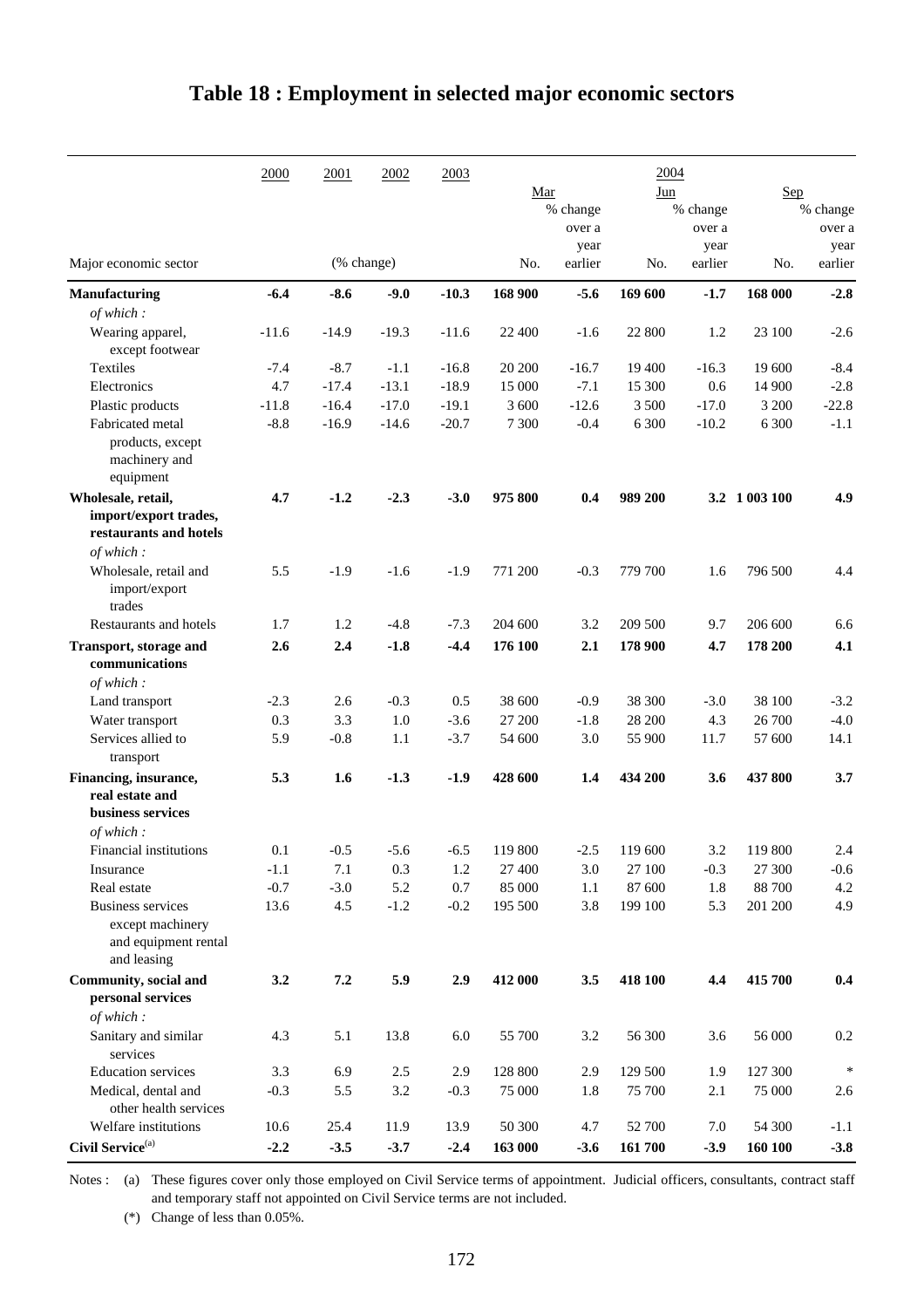|                                       | 2000   | 2001     | 2002    | 2003    | 2004    |          | 2004    |         |
|---------------------------------------|--------|----------|---------|---------|---------|----------|---------|---------|
|                                       |        |          |         |         | $Q1-Q3$ | Mar      | Jun     | Sep     |
| (number)                              |        |          |         |         |         |          |         |         |
| <b>Building sites</b>                 |        |          |         |         |         |          |         |         |
| Private sector                        | 34 024 | 40 55 6  | 40 017  | 33 892  | 34 634  | 34 684   | 36 077  | 33 142  |
| Public sector <sup>(a)</sup>          | 27 254 | 17 183   | 11727   | 13 4 49 | 11 245  | 13 043   | 11 004  | 9688    |
| Sub-total                             | 61 277 | 57 738   | 51 744  | 47 341  | 45 879  | 47 727   | 47 081  | 42 830  |
| Civil engineering sites               |        |          |         |         |         |          |         |         |
| Private sector                        | 1657   | 2633     | 2869    | 2755    | 2 4 6 7 | 2065     | 2 6 6 4 | 2 6 7 2 |
| Public sector <sup>(a)</sup>          | 16 666 | 19931    | 18 611  | 17 4 66 | 16 696  | 16 28 9  | 16 8 20 | 16 980  |
| Sub-total                             | 18 322 | 22 5 6 4 | 21 480  | 20 221  | 19 163  | 18 3 5 4 | 19 4 84 | 19 652  |
| <b>Total</b>                          | 79 599 | 80 30 2  | 73 223  | 67 562  | 65 043  | 66 081   | 66 565  | 62 482  |
| <u>(% change over a year earlier)</u> |        |          |         |         |         |          |         |         |
| <b>Building sites</b>                 |        |          |         |         |         |          |         |         |
| Private sector                        | 9.1    | 19.2     | $-1.3$  | $-15.3$ | 2.0     | $-2.3$   | 12.0    | $-2.9$  |
| Public sector <sup>(a)</sup>          | 0.4    | $-37.0$  | $-31.8$ | 14.7    | $-18.9$ | $-7.7$   | $-25.4$ | $-23.7$ |
| Sub-total                             | 5.1    | $-5.8$   | $-10.4$ | $-8.5$  | $-4.0$  | $-3.8$   | 0.3     | $-8.5$  |
| Civil engineering sites               |        |          |         |         |         |          |         |         |
| Private sector                        | 9.7    | 58.9     | 9.0     | $-4.0$  | $-16.4$ | $-33.0$  | 15.0    | $-22.6$ |
| Public sector <sup>(a)</sup>          | 49.9   | 19.6     | $-6.6$  | $-6.2$  | $-5.4$  | $-5.4$   | $-6.6$  | $-4.1$  |
| Sub-total                             | 45.1   | 23.1     | $-4.8$  | $-5.9$  | $-7.0$  | $-9.6$   | $-4.1$  | $-7.1$  |
| <b>Total</b>                          | 12.2   | 0.9      | $-8.8$  | $-7.7$  | $-4.9$  | $-5.5$   | $-1.0$  | $-8.1$  |

# **Table 19 : Number of workers engaged at building and construction sites**

Note : (a) Including the Mass Transit Railway Corporation Limited, the Kowloon-Canton Railway Corporation and the Airport Authority Hong Kong.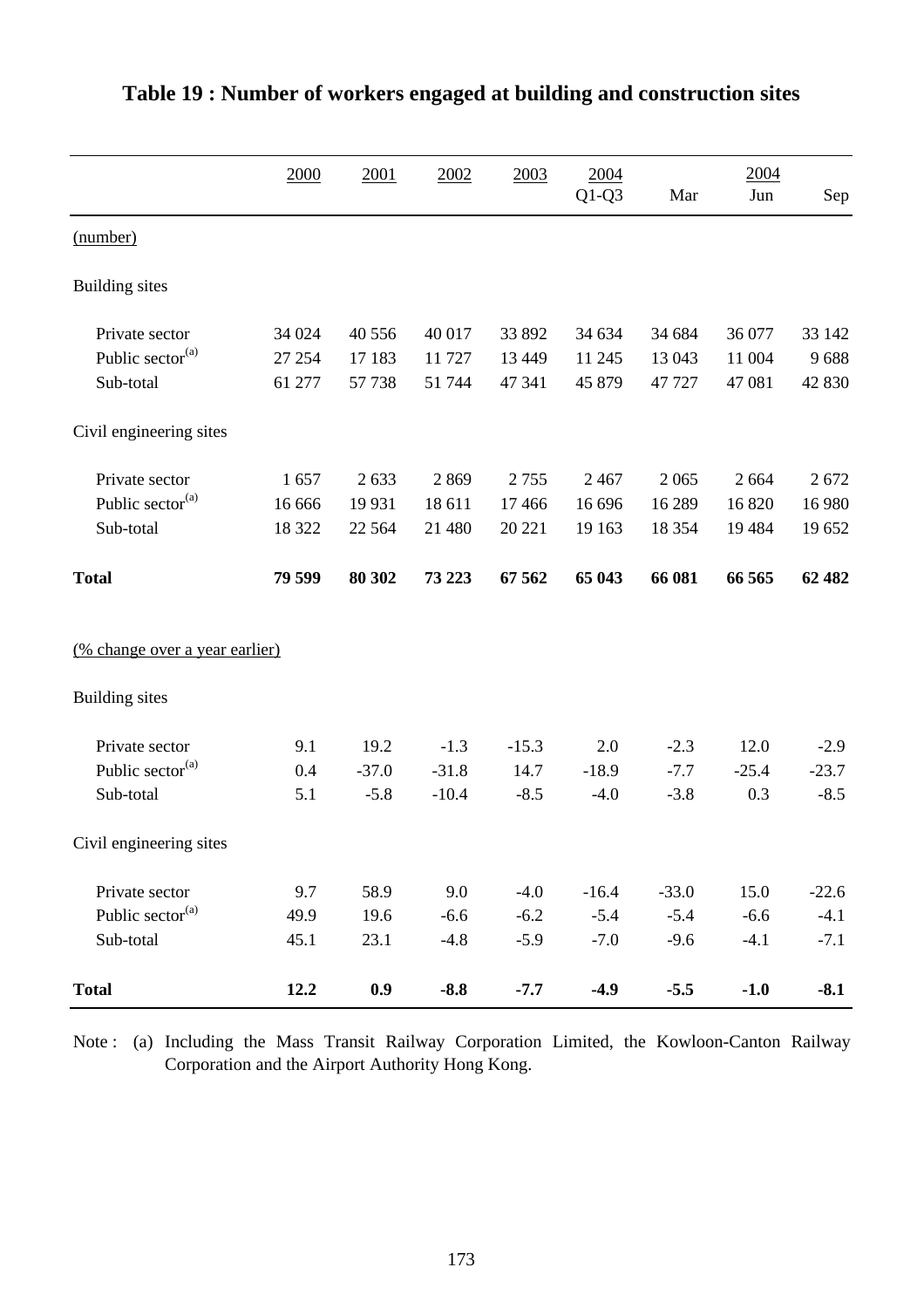|                        |          |        |          |           |           |                |                | $(\$)$         |
|------------------------|----------|--------|----------|-----------|-----------|----------------|----------------|----------------|
|                        | 2000     | 2001   | 2002     | 2003      | 2004      |                | 2004           |                |
| Major economic sector  |          |        |          |           | $Q1-Q3$   | Q <sub>1</sub> | Q <sub>2</sub> | Q <sub>3</sub> |
| Wholesale, retail and  | 12,400   | 12,700 | 12,500   | 12,300    | 12,400    | 14,300         | 11,500         | 11,300         |
| import/export trades   | (2.4)    | (2.0)  | $(-1.6)$ | $(-1.5)$  | (0.5)     | (0.9)          | (1.4)          | $(-0.7)$       |
|                        | < 6.4>   | <3.7>  | <1.4>    | <1.1>     | <1.3>     | <2.7>          | <2.3>          | <1.4>          |
| Restaurants and hotels | 9,000    | 9,000  | 8,700    | 8,100     | 8,100     | 8,500          | 7,700          | 8,000          |
|                        | $(-2.4)$ | (0.1)  | $(-4.2)$ | $(-6.2)$  | $(-0.2)$  | $(-3.5)$       | (2.1)          | (1.4)          |
|                        | <1.5>    | <1.7>  | <1.1>    | $< -3.7>$ | <0.5>     | <1.7>          | <3.0>          | <0.6           |
| Transport, storage and | 18,700   | 18,900 | 18,900   | 18,500    | 17,900    | 19,400         | 17,300         | 16,900         |
| communications         | (0.9)    | (1.3)  | $(-0.2)$ | $(-1.7)$  | $(-0.9)$  | $(-2.4)$       | (0.7)          | $(-0.8)$       |
|                        | <4.8>    | <3.0>  | <2.9>    | <0.9>     | $<-0.2>$  | $< -0.6 >$     | <1.6>          | $< -1.6$       |
| Financing, insurance,  | 19,200   | 19,200 | 18,800   | 18,600    | 18,400    | 20,400         | 17,900         | 16,900         |
| real estate and        | (1.4)    | (0.4)  | $(-2.2)$ | $(-1.4)$  | (0.4)     | (0.5)          | (2.0)          | $(-1.4)$       |
| business services      | < 5.4>   | <2.0>  | <0.8>    | <1.2>     | <1.1>     | <2.3>          | <2.9>          | $<-2.2>$       |
| Community, social and  | 19,900   | 20,000 | 19,800   | 18,900    | 18,400    | 18,300         | 17,900         | 19,000         |
| personal services      | (0.1)    | (0.7)  | $(-1.3)$ | $(-4.7)$  | $(-3.1)$  | $(-6.2)$       | $(-2.8)$       | $(-0.1)$       |
|                        | <4.0>    | <2.3>  | <1.9>    | $<-2.2>$  | $< -2.4>$ | $< -4.5>$      | <1.9>          | $< -0.9 >$     |
| Manufacturing          | 11,700   | 11,900 | 11,800   | 11,400    | 11,300    | 12,400         | 11,000         | 10,600         |
|                        | (1.5)    | (2.1)  | $(-1.2)$ | $(-3.0)$  | $(-0.9)$  | $(-0.4)$       | $(-0.7)$       | $(-1.8)$       |
|                        | < 5.5 >  | <3.8>  | <1.9>    | $< -0.4>$ | $<-0.2>$  | <1.4>          | <0.2>          | $<-2.5>$       |
| All sectors surveyed   | 15,200   | 15,400 | 15,300   | 15,000    | 14,800    | 16,100         | 14,200         | 14,100         |
|                        | (1.4)    | (1.8)  | $(-1.1)$ | $(-1.8)$  | $(-0.7)$  | $(-1.7)$       | (0.4)          | $(-0.5)$       |
|                        | < 5.3>   | <3.5>  | <2.0>    | <0.8>     | $<^*>$    | <0.1           | <1.3>          | $<-1.3>$       |

# **Table 20 : Average labour earnings by major economic sector**

Notes : ( ) % change over a year earlier in money terms.

 $\langle \rangle$  % change over a year earlier in real terms.

(\*) Change of less than 0.05%.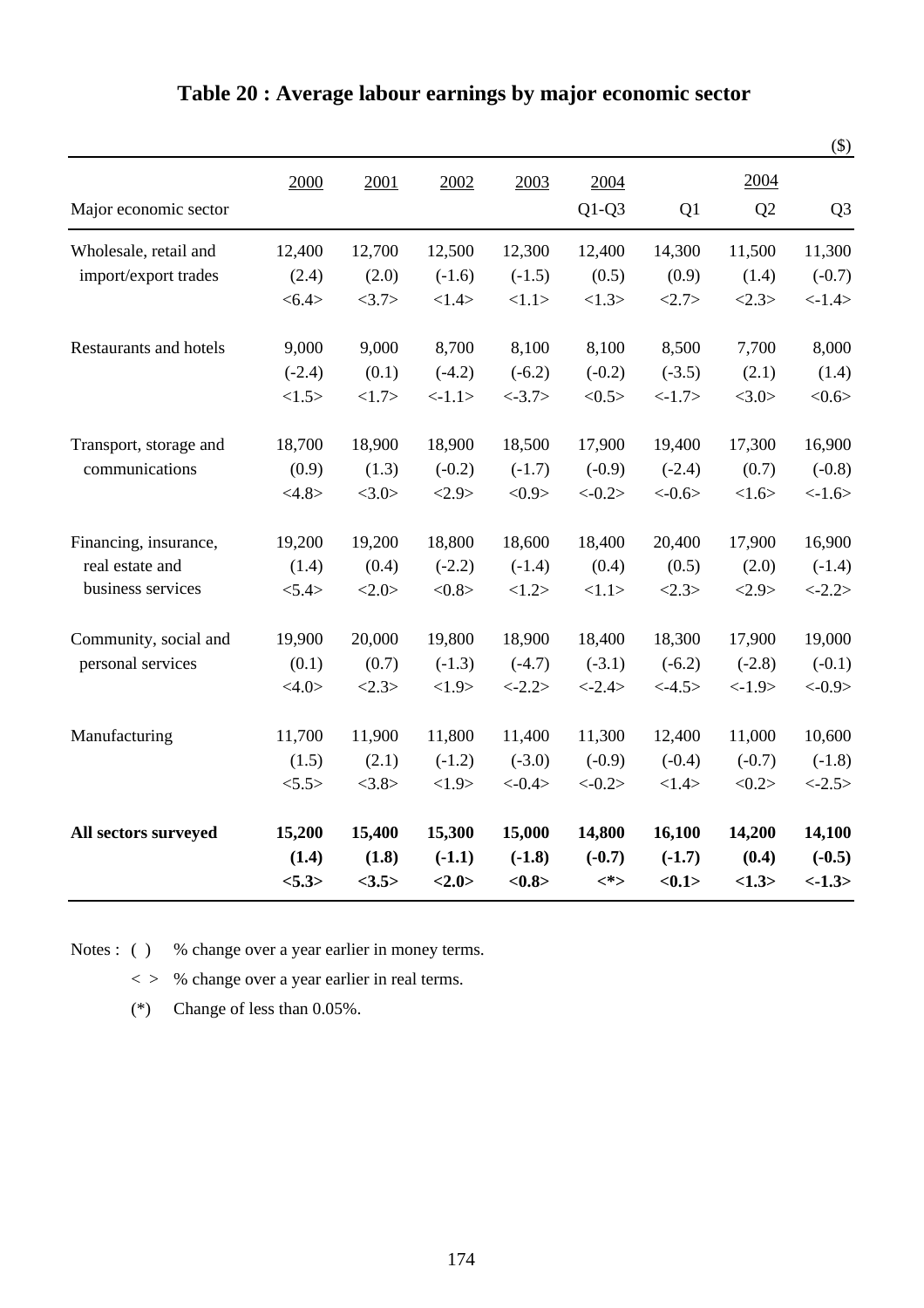|                                                               |        |        |         |        |         |        |         | $(\%)$ |
|---------------------------------------------------------------|--------|--------|---------|--------|---------|--------|---------|--------|
| Selected major                                                | 2000   | 2001   | 2002    | 2003   | 2004    |        | 2004    |        |
| economic sector                                               |        |        |         |        | $Q1-Q3$ | Mar    | Jun     | Sep    |
| (in money terms)                                              |        |        |         |        |         |        |         |        |
| Wholesale, retail and<br>import/export trades                 | 1.8    | 1.4    | $-0.6$  | $-1.7$ | $-1.7$  | $-2.2$ | $-0.8$  | $-1.9$ |
| <b>Restaurants and hotels</b>                                 | $-0.9$ | 0.7    | $-2.6$  | $-4.1$ | $-2.3$  | $-3.6$ | $-1.6$  | $-1.8$ |
| <b>Transport services</b>                                     | $-3.1$ | 0.7    | 0.6     | $-1.9$ | $-0.9$  | $-1.9$ | $-0.5$  | $-0.3$ |
| Financing, insurance,<br>real estate and<br>business services | 0.4    | $-0.9$ | $-0.8$  | $-0.1$ | $-0.2$  | 0.6    | 0.8     | $-2.0$ |
| Personal services                                             | 0.3    | 0.7    | $-1.5$  | $-3.1$ | 1.2     | $-2.4$ | 2.7     | 3.3    |
| Manufacturing                                                 | 2.0    | 2.2    | $-1.4$  | $-2.7$ | $-1.2$  | $-1.4$ | $-1.1$  | $-1.1$ |
| All sectors surveyed                                          | 0.5    | 0.8    | $-1.0$  | $-1.9$ | $-1.1$  | $-1.6$ | $-0.3$  | $-1.3$ |
| (in real terms)                                               |        |        |         |        |         |        |         |        |
| Wholesale, retail and<br>import/export trades                 | 4.9    | 4.1    | 1.7     | 0.4    | $-1.5$  | $-0.4$ | $-1.0$  | $-3.1$ |
| <b>Restaurants and hotels</b>                                 | 2.1    | 3.3    | $-0.3$  | $-2.1$ | $-2.2$  | $-1.8$ | $-1.8$  | $-3.0$ |
| <b>Transport services</b>                                     | $-0.1$ | 3.4    | 2.9     | 0.1    | $-0.8$  | $-0.1$ | $-0.7$  | $-1.5$ |
| Financing, insurance,<br>real estate and<br>business services | 3.4    | 1.7    | 1.5     | 2.0    | $-0.1$  | 2.5    | 0.6     | $-3.1$ |
| Personal services                                             | 3.4    | 3.3    | $0.8\,$ | $-1.1$ | 1.3     | $-0.6$ | $2.5\,$ | 2.1    |
| Manufacturing                                                 | 5.1    | 4.8    | $0.8\,$ | $-0.7$ | $-1.1$  | 0.4    | $-1.3$  | $-2.3$ |
| All sectors surveyed                                          | 3.6    | 3.4    | 1.3     | 0.2    | $-1.0$  | 0.2    | $-0.5$  | $-2.5$ |

# **Table 21 : Rates of change in wage indices by selected major economic sector**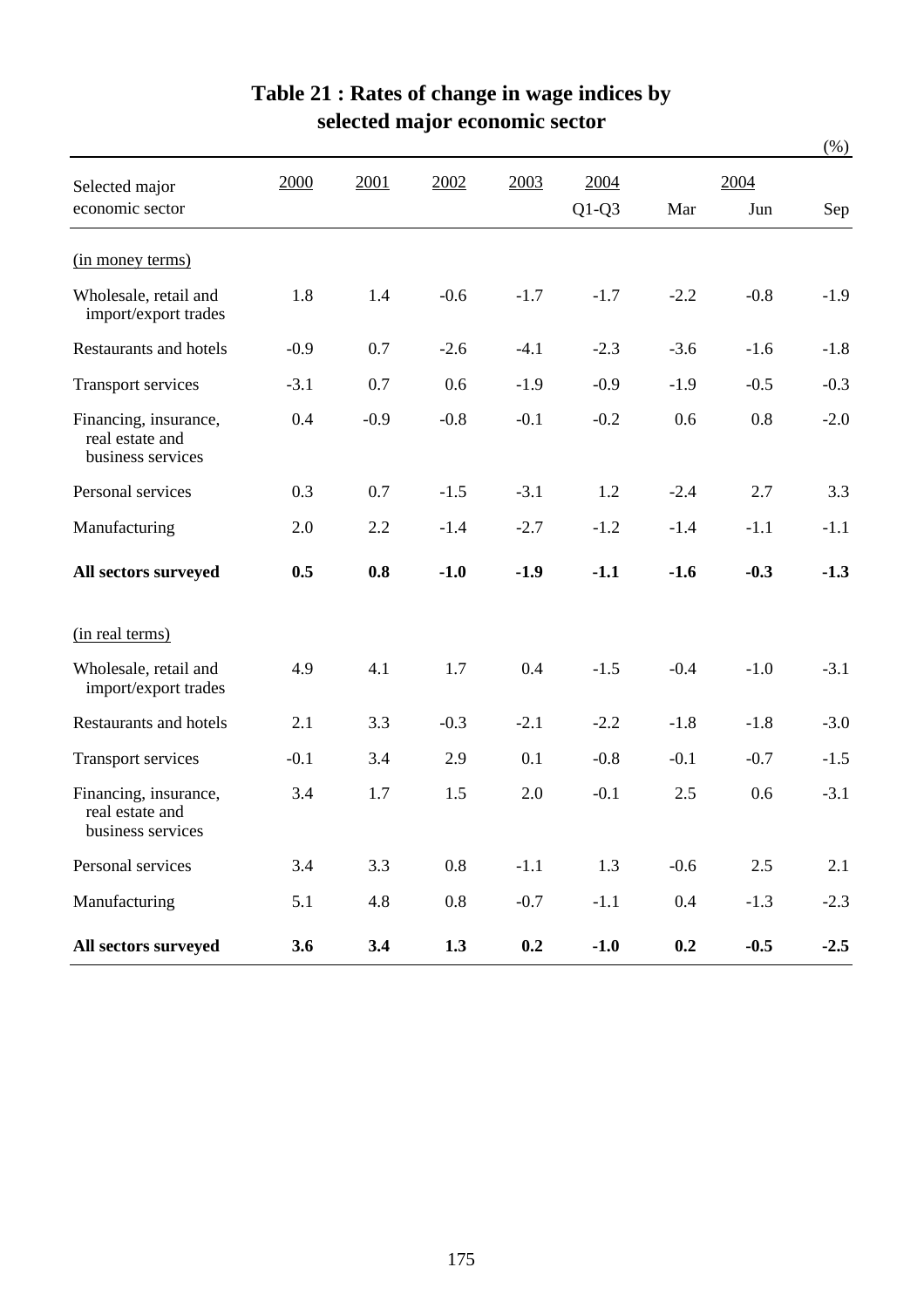|                                                              |        |        |        |        |        |         | (% )    |
|--------------------------------------------------------------|--------|--------|--------|--------|--------|---------|---------|
|                                                              | 1995   | 1996   | 1997   | 1998   | 1999   | 2000    | 2001    |
| GDP deflator                                                 | 2.5    | 5.8    | 5.7    | 0.2    | $-5.8$ | $-6.2$  | $-1.9$  |
| Domestic demand deflator                                     | 5.0    | 5.1    | 4.6    | 0.5    | $-2.4$ | $-5.3$  | $-2.5$  |
| Consumer Price Indices <sup>(a)</sup> :                      |        |        |        |        |        |         |         |
| Composite CPI                                                | 9.1    | 6.3    | 5.8    | 2.8    | $-4.0$ | $-3.8$  | $-1.6$  |
| CPI(A)                                                       | 8.7    | 6.0    | 5.7    | 2.6    | $-3.3$ | $-3.0$  | $-1.7$  |
| CPI(B)                                                       | 9.2    | 6.4    | 5.8    | 2.8    | $-4.7$ | $-3.9$  | $-1.6$  |
| CPI(C)                                                       | 9.6    | 6.6    | 6.1    | 3.2    | $-3.7$ | $-4.5$  | $-1.5$  |
| Unit Value Indices :                                         |        |        |        |        |        |         |         |
| Domestic exports                                             | 2.4    | 0.3    | $-2.4$ | $-2.8$ | $-2.4$ | $-1.0$  | $-4.7$  |
| Re-exports                                                   | 3.5    | $-0.5$ | $-1.5$ | $-3.9$ | $-2.8$ | $-0.1$  | $-2.0$  |
| Total exports of goods                                       | 3.3    | $-0.3$ | $-1.6$ | $-3.8$ | $-2.7$ | $-0.2$  | $-2.3$  |
| Imports of goods                                             | 5.0    | $-1.3$ | $-2.3$ | $-4.9$ | $-2.0$ | 0.8     | $-3.1$  |
| Terms of Trade Index                                         | $-1.6$ | 1.0    | 0.7    | 1.2    | $-0.7$ | $-1.0$  | 0.9     |
| Producer Price Index<br>for all manufacturing industries     | 2.8    | $-0.1$ | $-0.3$ | $-1.8$ | $-1.6$ | 0.2     | $-1.6$  |
| <b>Construction Labour and</b><br><b>Material Cost Index</b> | 5.2    | 6.8    | 9.3    | 7.5    | 1.4    | 1.8     | 0.3     |
| Tender Price Indices:                                        |        |        |        |        |        |         |         |
| Public sector<br>building projects                           | 17.8   | 14.4   | 17.6   | 9.1    | $-4.4$ | $-13.1$ | $-8.5$  |
| Public housing projects                                      | 18.3   | 11.4   | 18.9   | 9.0    | $-3.3$ | $-11.9$ | $-15.1$ |

### **Table 22 : Rates of change in prices**

Notes :  $(a)$ As from October 2000 onwards, the year-on-year rates of change in the Consumer Price Indices are computed from the new 1999/2000-based CPI series. For the earlier periods, they are computed from the CPIs with old base period.

- (#) Revised figures.
- (+) Preliminary figures.
- (\*) Change of less than 0.05%.
- (^) Rate of change in the first three quarters of 2004.
- N.A. Not available.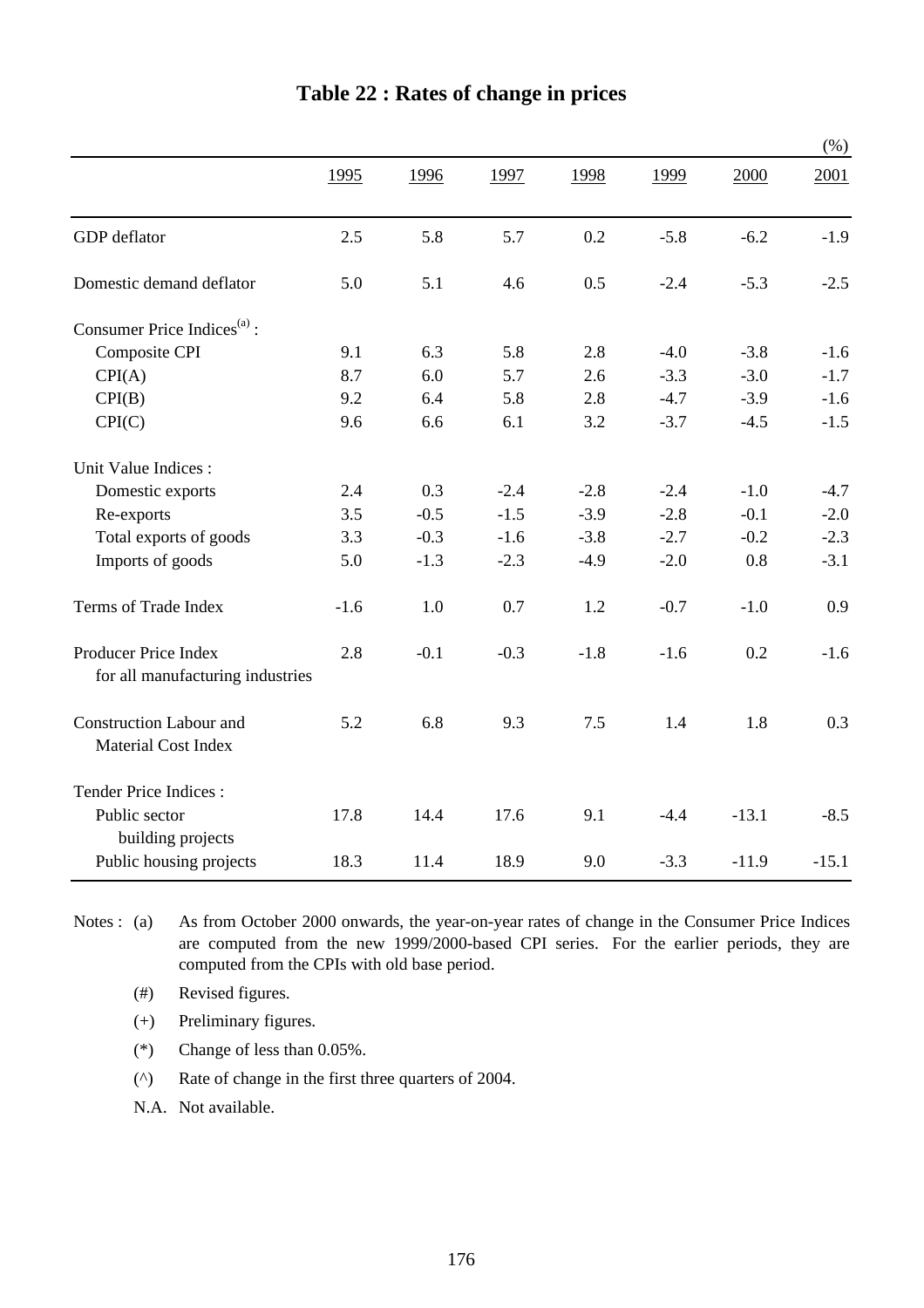|                                                              |         |                     |                                        |                     |                     |                     | (%)                 |
|--------------------------------------------------------------|---------|---------------------|----------------------------------------|---------------------|---------------------|---------------------|---------------------|
|                                                              | 2002    | 2003                | 2004                                   |                     | 2004                |                     |                     |
|                                                              |         |                     |                                        | Q1                  | Q2                  | Q <sub>3</sub>      | Q4                  |
| GDP deflator                                                 | $-3.6$  | $-5.3$ <sup>#</sup> | $-2.8$ <sup>+</sup>                    | $-4.0$ <sup>#</sup> | $-2.7$ <sup>#</sup> | $-2.5$ <sup>#</sup> | $-2.1$ <sup>+</sup> |
| Domestic demand deflator                                     | $-5.1$  | $-3.6$ <sup>#</sup> | $0.1$ $^+$                             | $-0.9$ <sup>#</sup> | $0.4$ <sup>#</sup>  | $0.9*$              | $0.2^+$             |
| Consumer Price Indices $(a)$ :                               |         |                     |                                        |                     |                     |                     |                     |
| Composite CPI                                                | $-3.0$  | $-2.6$              | $-0.4$                                 | $-1.8$              | $-0.9$              | 0.8                 | 0.2                 |
| CPI(A)                                                       | $-3.2$  | $-2.1$              | $\ast$                                 | $-1.2$              | $-0.7$              | 1.4                 | 0.5                 |
| CPI(B)                                                       | $-3.1$  | $-2.7$              | $-0.5$                                 | $-2.0$              | $-0.9$              | 0.7                 | 0.2                 |
| CPI(C)                                                       | $-2.8$  | $-2.9$              | $-0.9$                                 | $-2.4$              | $-1.1$              | 0.2                 | $-0.1$              |
| Unit Value Indices :                                         |         |                     |                                        |                     |                     |                     |                     |
| Domestic exports                                             | $-3.3$  | 0.2                 | 1.5                                    | $-0.6$              | 0.2                 | 1.8                 | 4.2                 |
| Re-exports                                                   | $-2.7$  | $-1.5$              | 1.1                                    | $-0.8$              | 0.5                 | 2.0                 | 2.5                 |
| Total exports of goods                                       | $-2.7$  | $-1.4$              | 1.2                                    | $-0.7$              | 0.5                 | 1.9                 | 2.6                 |
| Imports of goods                                             | $-3.9$  | $-0.4$              | 2.9                                    | 0.7                 | 2.3                 | 4.0                 | 4.3                 |
| Terms of Trade Index                                         | 1.2     | $-1.0$              | $-1.7$                                 | $-1.5$              | $-1.8$              | $-2.0$              | $-1.6$              |
| Producer Price Index                                         | $-2.7$  | $-0.3$              | $2.5^{\circ}$                          | 2.8                 | 2.7                 | 2.0                 | N.A.                |
| for all manufacturing industries                             |         |                     |                                        |                     |                     |                     |                     |
| <b>Construction Labour and</b><br><b>Material Cost Index</b> | $-0.3$  | $-1.0$              | $-1.4$ <sup><math>\degree</math></sup> | $-1.4$              | $-1.7$              | $-1.1$              | N.A.                |
| Tender Price Indices :                                       |         |                     |                                        |                     |                     |                     |                     |
| Public sector<br>building projects                           | $-11.7$ | $-0.3$              | -3.0 $\degree$                         | $-4.9$              | $-1.5$              | $-2.5$              | N.A.                |
| Public housing projects                                      | $-9.6$  | $-10.0$             | N.A.                                   | 1.1                 | 3.0                 | N.A.                | N.A.                |

# **Table 22 : Rates of change in prices (cont'd)**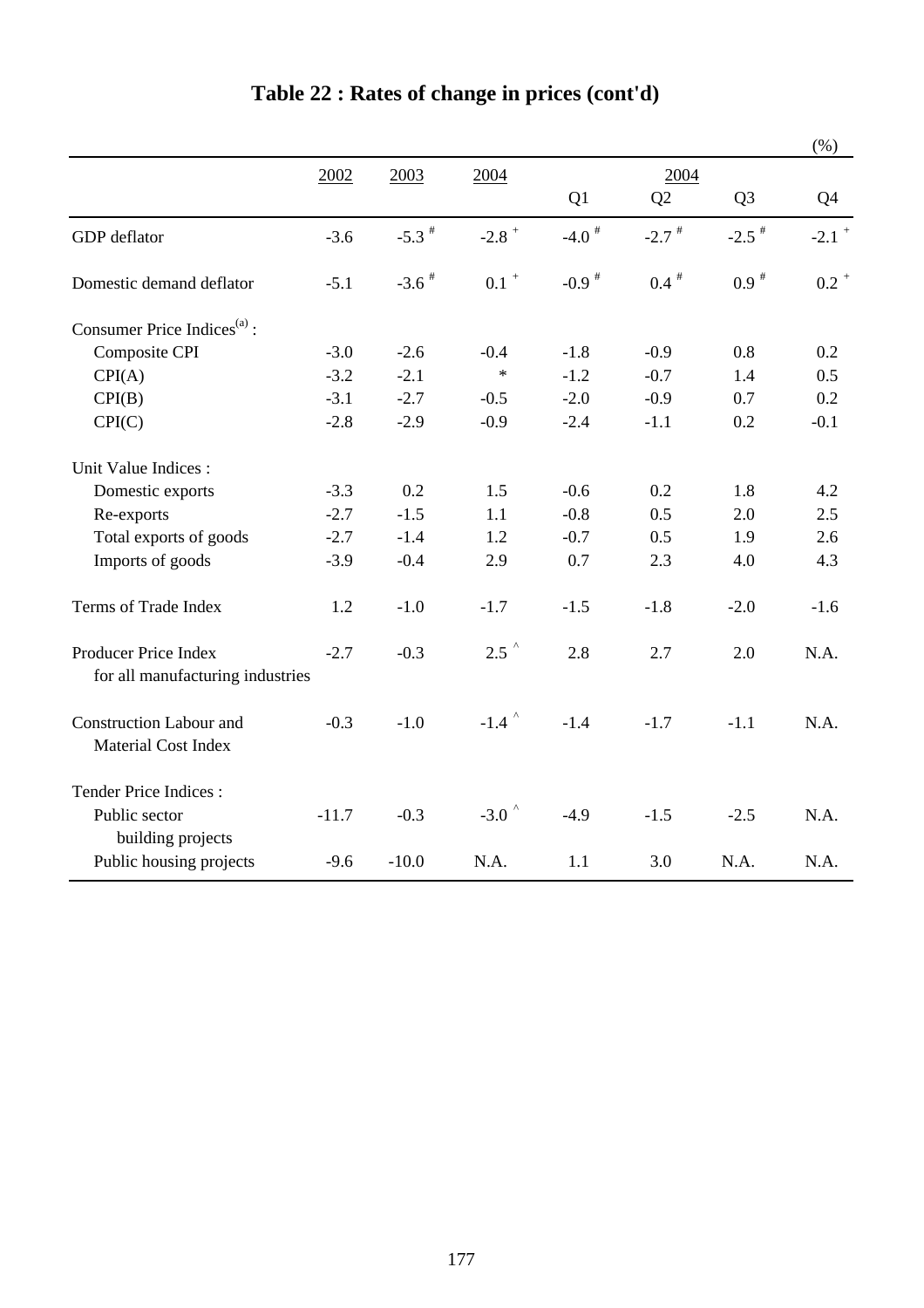|                                                |         |      |      |      |        |         |         | $(\%)$ |
|------------------------------------------------|---------|------|------|------|--------|---------|---------|--------|
|                                                | Weight  | 1995 | 1996 | 1997 | 1998   | 1999    | 2000    | 2001   |
| All items                                      | 100.0   | 9.1  | 6.3  | 5.8  | 2.8    | $-4.0$  | $-3.8$  | $-1.6$ |
| Food                                           | 26.67   | 7.1  | 3.9  | 3.6  | 1.9    | $-1.8$  | $-2.2$  | $-0.8$ |
| Meals bought away from home                    | (16.39) | 6.9  | 3.9  | 4.0  | 2.2    | $-1.2$  | $-0.9$  | $-0.3$ |
| Food, excluding meals bought<br>away from home | (10.28) | 7.4  | 3.9  | 3.0  | 1.5    | $-2.8$  | $-4.2$  | $-1.7$ |
| Housing <sup>(a)</sup>                         | 29.91   | 13.1 | 10.2 | 9.2  | 4.7    | $-5.1$  | $-8.2$  | $-3.1$ |
| Private housing rent                           | (24.59) | 13.7 | 10.7 | 9.1  | 5.5    | $-6.1$  | $-9.8$  | $-2.9$ |
| Public housing rent                            | (2.07)  | 9.0  | 8.3  | 13.5 | $-3.4$ | 1.4     | 1.1     | $-8.3$ |
| Electricity, gas and water                     | 2.98    | 7.4  | 5.0  | 5.0  | 1.4    | $-0.4$  | 3.6     | $-1.9$ |
| Alcoholic drinks and tobacco                   | 0.94    | 6.1  | 5.7  | 5.6  | 6.6    | 1.2     | $-0.9$  | 3.3    |
| Clothing and footwear                          | 4.13    | 9.6  | 8.3  | 8.4  | $-0.8$ | $-20.6$ | $-10.1$ | $-4.6$ |
| Durable goods                                  | 6.24    | 4.2  | 1.9  | 2.2  | 0.2    | $-6.3$  | $-4.6$  | $-7.1$ |
| Miscellaneous goods                            | 5.70    | 6.3  | 2.7  | 5.4  | 2.6    | $-0.7$  | 0.9     | 1.3    |
| Transport                                      | 9.01    | 7.4  | 6.2  | 4.0  | 3.9    | 0.5     | 1.0     | 0.4    |
| Miscellaneous services                         | 14.42   | 10.3 | 6.1  | 4.5  | 2.7    | $-1.3$  | $-0.2$  | 0.5    |

### **Table 23 : Rates of change in Composite Consumer Price Index**

Notes : As from October 2000 onwards, the year-on-year rates of change are computed from the 1999/2000-based Consumer Price Indices series. For the earlier periods, the year-on-year rates of change are computed from the 1994/95-based CPI series.

- (a) Apart from "Private housing rent" and "Public housing rent", the "Housing" section also includes "Management fee and other housing charges" and "Tools and materials for housing maintenance".
- (\*) Change of less than 0.05%.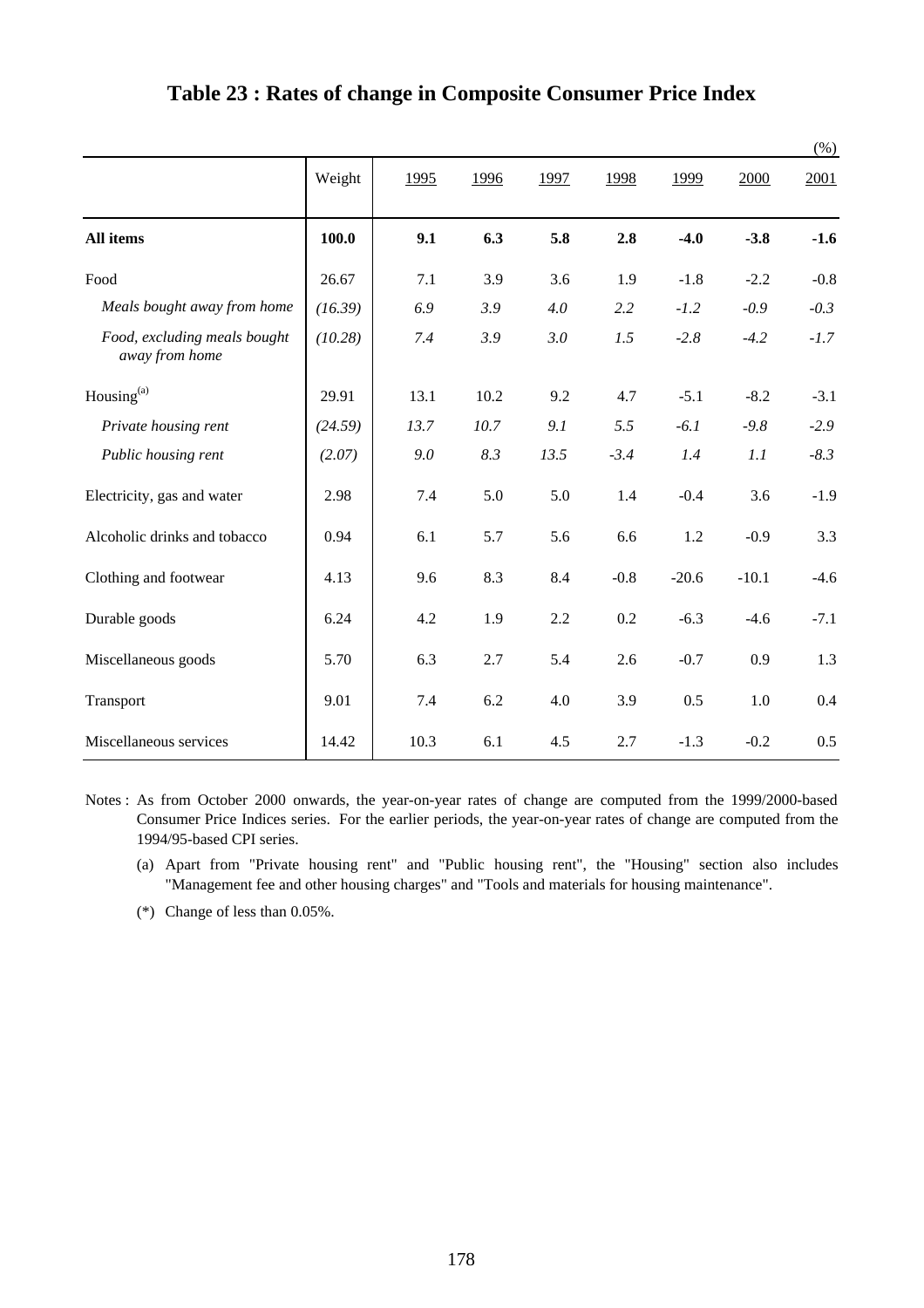|                                                |         |        |        |        |        |        |                | $(\%)$ |  |
|------------------------------------------------|---------|--------|--------|--------|--------|--------|----------------|--------|--|
|                                                | Weight  | 2002   | 2003   | 2004   |        | 2004   |                |        |  |
|                                                |         |        |        |        | Q1     | Q2     | Q <sub>3</sub> | Q4     |  |
| All items                                      | 100.0   | $-3.0$ | $-2.6$ | $-0.4$ | $-1.8$ | $-0.9$ | 0.8            | 0.2    |  |
| Food                                           | 26.67   | $-2.1$ | $-1.5$ | 1.0    | 0.1    | 1.0    | 1.4            | 1.7    |  |
| Meals bought away from home                    | (16.39) | $-1.5$ | $-1.5$ | 0.2    | $-0.5$ | 0.3    | 0.5            | 0.5    |  |
| Food, excluding meals bought<br>away from home | (10.28) | $-3.1$ | $-1.7$ | 2.5    | 1.1    | 2.3    | 2.8            | 3.6    |  |
| Housing <sup>(a)</sup>                         | 29.91   | $-5.7$ | $-4.8$ | $-5.2$ | $-7.7$ | $-6.7$ | $-2.3$         | $-3.9$ |  |
| Private housing rent                           | (24.59) | $-6.5$ | $-6.3$ | $-6.6$ | $-9.3$ | $-8.2$ | $-3.8$         | $-4.9$ |  |
| Public housing rent                            | (2.07)  | $-2.7$ | 9.1    | 2.5    | 0.1    | 0.1    | 10.3           | 0.1    |  |
| Electricity, gas and water                     | 2.98    | $-7.0$ | 1.4    | 11.4   | 21.8   | 3.0    | 12.7           | 9.8    |  |
| Alcoholic drinks and tobacco                   | 0.94    | 2.4    | 0.1    | $\ast$ | $-0.1$ | 0.4    | $-0.1$         | $-0.3$ |  |
| Clothing and footwear                          | 4.13    | 0.7    | $-2.7$ | 6.4    | 6.1    | 9.2    | 6.7            | 4.0    |  |
| Durable goods                                  | 6.24    | $-6.3$ | $-6.4$ | $-2.2$ | $-3.6$ | $-1.4$ | $-1.9$         | $-2.1$ |  |
| Miscellaneous goods                            | 5.70    | 1.7    | 2.3    | 3.6    | 3.8    | 4.4    | 3.6            | 2.5    |  |
| Transport                                      | 9.01    | $-0.6$ | $-0.4$ | 0.4    | $-0.4$ | 0.4    | 0.7            | 0.8    |  |
| Miscellaneous services                         | 14.42   | $-2.3$ | $-3.2$ | $-0.2$ | $-3.4$ | ∗      | 1.2            | 1.2    |  |

## **Table 23 : Rates of change in Composite Consumer Price Index (cont'd)**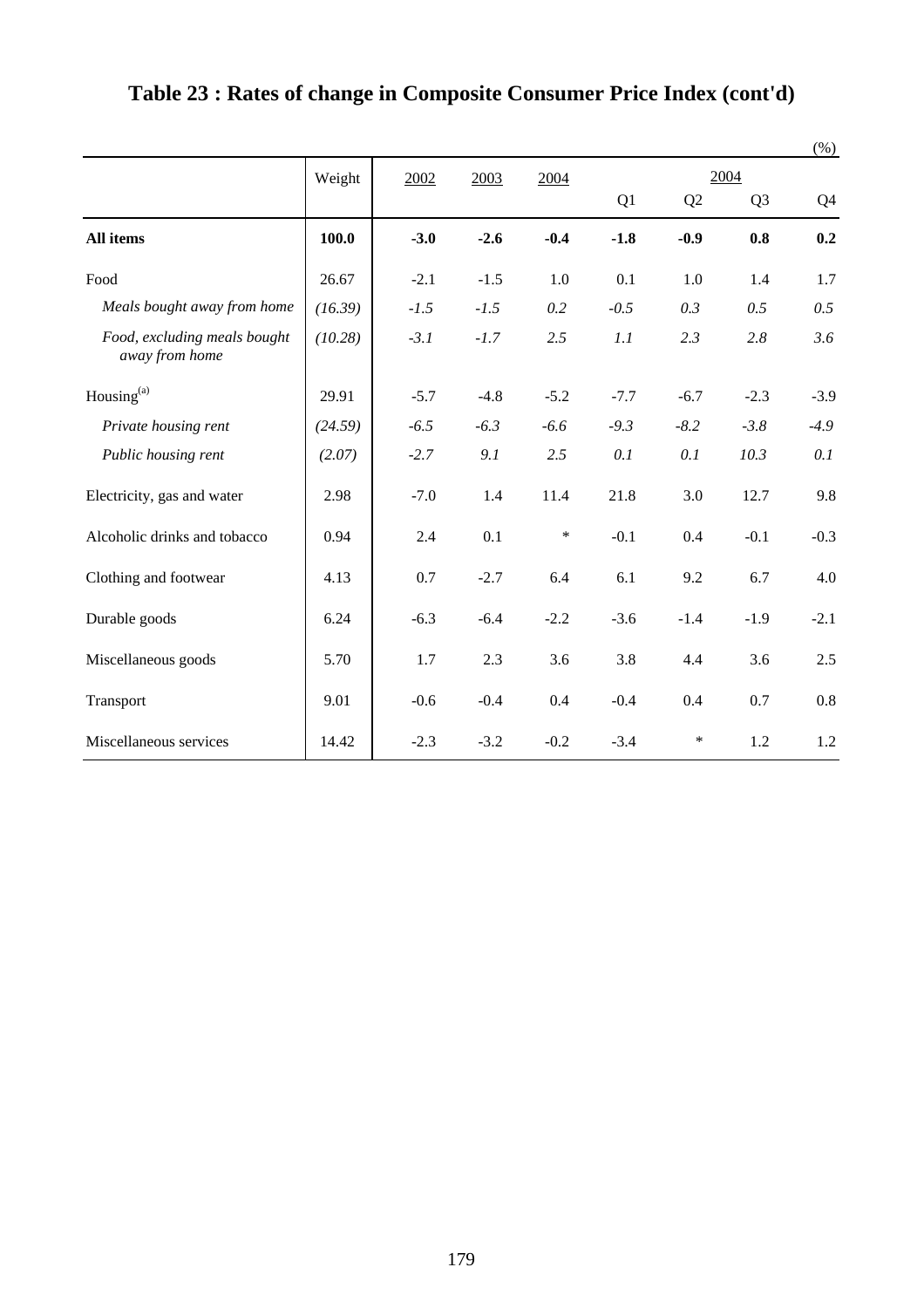|                                           |             |        |        |        |        |        | $(\%)$ |
|-------------------------------------------|-------------|--------|--------|--------|--------|--------|--------|
|                                           | <u>1995</u> | 1996   | 1997   | 1998   | 1999   | 2000   | 2001   |
| Private consumption<br>expenditure        | 8.6         | 5.5    | 3.9    | 2.4    | $-5.4$ | $-4.9$ | $-1.3$ |
| Government consumption<br>expenditure     | 9.1         | 6.5    | 6.4    | 2.6    | $-0.1$ | $-1.9$ | 1.1    |
| Gross domestic fixed<br>capital formation | $-1.0$      | 2.0    | 6.0    | $-7.2$ | 0.4    | $-3.8$ | $-6.6$ |
| Total exports of goods                    | 2.6         | $-0.7$ | $-1.9$ | $-3.3$ | $-3.4$ | $-0.5$ | $-2.6$ |
| Imports of goods                          | 4.8         | $-1.2$ | $-1.9$ | $-4.4$ | $-2.6$ | 0.8    | $-3.5$ |
| Exports of services                       | 5.4         | 1.6    | 0.7    | $-5.2$ | $-3.3$ | 0.5    | $-4.0$ |
| Imports of services                       | 9.4         | $-0.1$ | 0.6    | $-3.0$ | $-0.8$ | $-0.2$ | $-1.5$ |
| <b>Gross Domestic Product</b>             | 2.5         | 5.8    | 5.7    | 0.2    | $-5.8$ | $-6.2$ | $-1.9$ |
| Total final demand                        | 3.5         | 1.7    | 1.3    | $-2.3$ | $-3.7$ | $-2.9$ | $-2.7$ |
| Domestic demand                           | 5.0         | 5.1    | 4.6    | 0.5    | $-2.4$ | $-5.3$ | $-2.5$ |

### **and its main expenditure components Table 24 : Rates of change in implicit price deflators of GDP**

Notes : (#) Revised figures.

(+) Preliminary figures.

(\*) Change of less than 0.05%.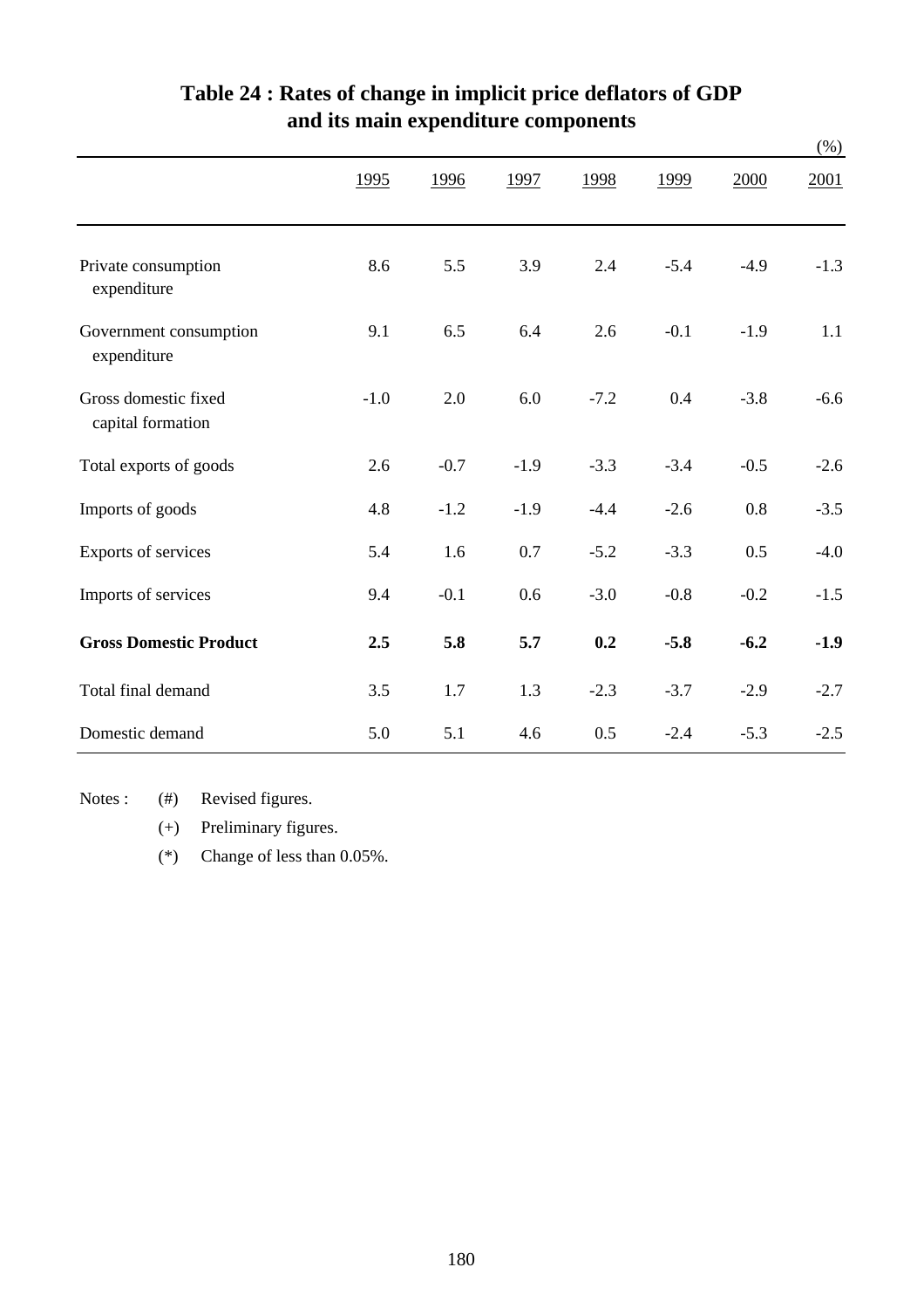|                                           |                       |                   |                     |           |                    |           | $(\%)$ |
|-------------------------------------------|-----------------------|-------------------|---------------------|-----------|--------------------|-----------|--------|
|                                           | $2002^{\frac{\mu}{}}$ | $2003^{\text{#}}$ | $2004$ <sup>+</sup> |           | 2004               |           |        |
|                                           |                       |                   |                     | $Q1^{\#}$ | $\mathrm{Q2}^{\#}$ | $Q3^{\#}$ | $Q4^+$ |
| Private consumption<br>expenditure        | $-3.7$                | $-2.9$            | $-0.2$              | $-1.9$    | $-0.3$             | 1.0       | 0.3    |
| Government consumption<br>expenditure     | $-0.6$                | $-2.7$            | $-3.0$              | $-3.4$    | $-2.9$             | $-2.6$    | $-2.6$ |
| Gross domestic fixed<br>capital formation | $-10.1$               | $-6.0$            | 2.3                 | 2.0       | 3.0                | 2.2       | 2.1    |
| Total exports of goods                    | $-2.9$                | $-2.0$            | 0.5                 | $-1.5$    | 0.1                | 1.3       | 1.6    |
| Imports of goods                          | $-4.2$                | $-0.9$            | 2.5                 | 0.5       | 2.2                | 3.7       | 3.5    |
| Exports of services                       | $-2.5$                | $-1.9$            | 2.1                 | $\ast$    | 3.2                | 2.7       | 2.6    |
| Imports of services                       | $\ast$                | 2.8               | 3.8                 | 3.3       | 3.3                | 4.6       | 3.9    |
| <b>Gross Domestic Product</b>             | $-3.6$                | $-5.3$            | $-2.8$              | $-4.0$    | $-2.7$             | $-2.5$    | $-2.1$ |
| Total final demand                        | $-3.7$                | $-2.6$            | 0.7                 | $-1.1$    | 0.5                | 1.5       | 1.4    |
| Domestic demand                           | $-5.1$                | $-3.6$            | 0.1                 | $-0.9$    | 0.4                | 0.9       | 0.2    |

## **Table 24 : Rates of change in implicit price deflators of GDP and its main expenditure components (cont'd)**